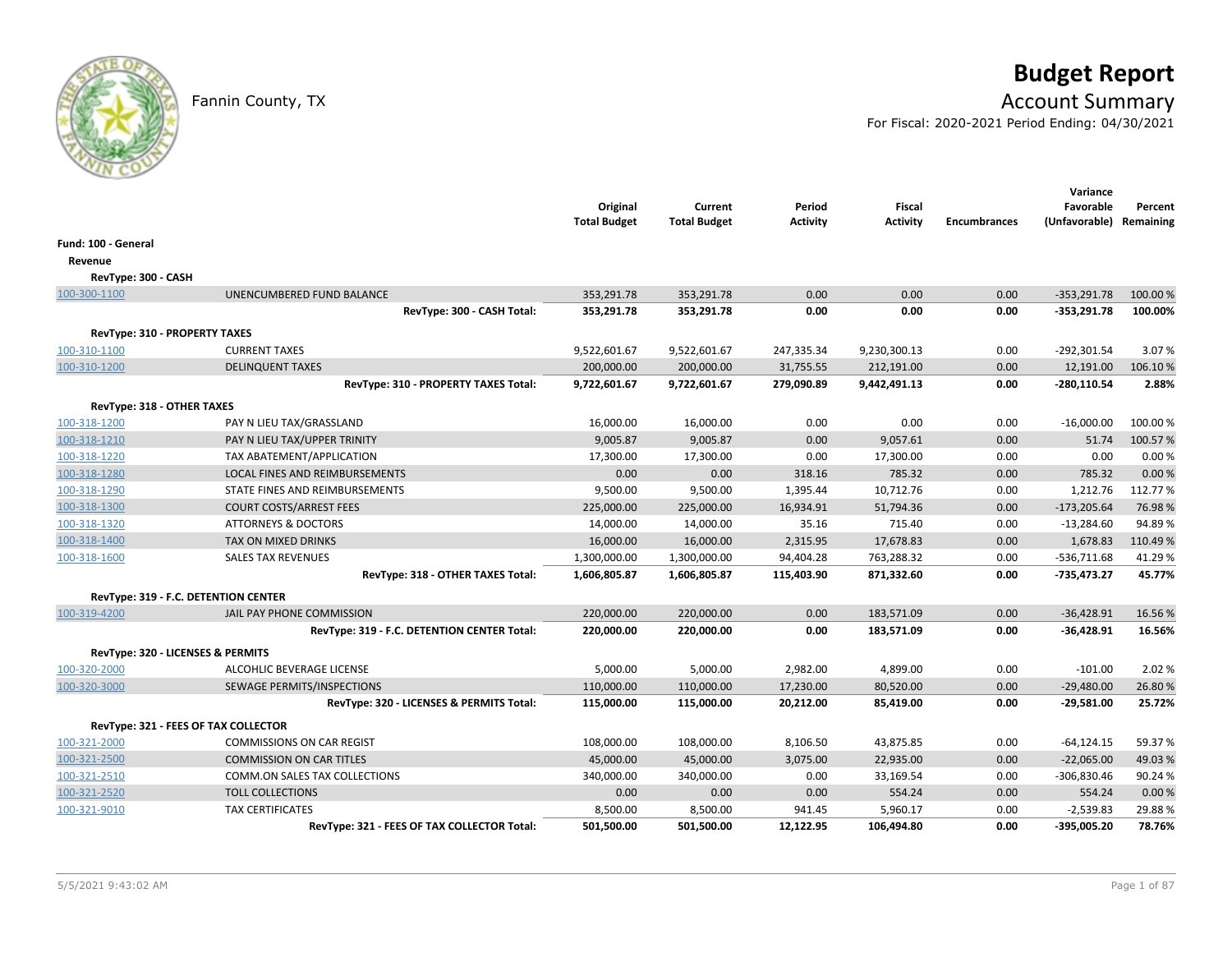|                                    |                                           | Original<br><b>Total Budget</b> | Current<br><b>Total Budget</b> | Period<br><b>Activity</b> | <b>Fiscal</b><br><b>Activity</b> | <b>Encumbrances</b> | Variance<br>Favorable<br>(Unfavorable) Remaining | Percent  |
|------------------------------------|-------------------------------------------|---------------------------------|--------------------------------|---------------------------|----------------------------------|---------------------|--------------------------------------------------|----------|
| RevType: 330 - GRANTS              |                                           |                                 |                                |                           |                                  |                     |                                                  |          |
| 100-330-4370                       | <b>INDIGENT DEFENSE GRANT</b>             | 28,955.50                       | 28,955.50                      | 20,127.50                 | 30,195.50                        | 0.00                | 1,240.00                                         | 104.28%  |
| 100-330-5590                       | <b>TEXAS VINE PROGRAM</b>                 | 18,571.12                       | 18,571.12                      | 4,642.78                  | 13,940.27                        | 0.00                | $-4,630.85$                                      | 24.94 %  |
|                                    | RevType: 330 - GRANTS Total:              | 47,526.62                       | 47,526.62                      | 24,770.28                 | 44,135.77                        | 0.00                | $-3,390.85$                                      | 7.13%    |
| RevType: 340 - FEES OF OFFICE      |                                           |                                 |                                |                           |                                  |                     |                                                  |          |
| 100-340-1350                       | <b>FAMILY PROTECTION FEE</b>              | 0.00                            | 0.00                           | 422.62                    | 619.49                           | 0.00                | 619.49                                           | 0.00%    |
| 100-340-4000                       | <b>COUNTY JUDGE FEES</b>                  | 0.00                            | 0.00                           | 0.00                      | 144.00                           | 0.00                | 144.00                                           | 0.00%    |
| 100-340-4030                       | <b>COUNTY CLERK FEES</b>                  | 230,000.00                      | 230,000.00                     | 0.00                      | 46,916.33                        | 0.00                | $-183,083.67$                                    | 79.60%   |
| 100-340-4500                       | <b>DISTRICT CLERK FEES</b>                | 65,000.00                       | 65,000.00                      | 15,204.66                 | 21,877.10                        | 0.00                | $-43,122.90$                                     | 66.34%   |
| 100-340-4550                       | J. P. #1 FEES                             | 20,000.00                       | 20,000.00                      | 0.00                      | 7,774.61                         | 0.00                | $-12,225.39$                                     | 61.13%   |
| 100-340-4560                       | J. P. #2 FEES                             | 5,000.00                        | 5,000.00                       | 0.00                      | 1,426.75                         | 0.00                | $-3,573.25$                                      | 71.47%   |
| 100-340-4570                       | J. P. #3 FEES                             | 10,000.00                       | 10,000.00                      | 0.00                      | 3,946.63                         | 0.00                | $-6,053.37$                                      | 60.53%   |
| 100-340-4750                       | <b>DISTRICT ATTORNEY FEES</b>             | 5,000.00                        | 5,000.00                       | 2.00                      | 234.84                           | 0.00                | $-4,765.16$                                      | 95.30%   |
| 100-340-4800                       | <b>BOND APPLICATION FEE</b>               | 0.00                            | 0.00                           | 0.00                      | 500.00                           | 0.00                | 500.00                                           | 0.00%    |
| 100-340-4840                       | <b>ELECTION REIMBURSEMENTS</b>            | 0.00                            | 0.00                           | 0.00                      | 6,750.59                         | 0.00                | 6,750.59                                         | 0.00%    |
| 100-340-5510                       | <b>CONSTABLE PCT. 1 FEES</b>              | 10,000.00                       | 10,000.00                      | 300.00                    | 6,852.25                         | 0.00                | $-3,147.75$                                      | 31.48%   |
| 100-340-5520                       | <b>CONSTABLE PCT. 2 FEES</b>              | 2,900.00                        | 2,900.00                       | 220.00                    | 1,020.00                         | 0.00                | $-1,880.00$                                      | 64.83%   |
| 100-340-5530                       | <b>CONSTABLE PCT. 3 FEES</b>              | 2,500.00                        | 2,500.00                       | 75.00                     | 1,695.52                         | 0.00                | $-804.48$                                        | 32.18%   |
| 100-340-5600                       | <b>SHERIFF FEES</b>                       | 45,000.00                       | 45,000.00                      | 3,143.95                  | 10,072.97                        | 0.00                | $-34,927.03$                                     | 77.62%   |
| 100-340-5730                       | <b>BOND SUPERVISION FEES</b>              | 80,000.00                       | 80,000.00                      | 32,300.00                 | 53,710.00                        | 0.00                | $-26,290.00$                                     | 32.86%   |
| 100-340-6000                       | D.C.6TH COURT OF APPEALS FEE              | 1,500.00                        | 1,500.00                       | 370.87                    | 501.05                           | 0.00                | $-998.95$                                        | 66.60%   |
| 100-340-6010                       | C.C.6TH COURT OF APPEALS FEE              | 500.00                          | 500.00                         | 0.00                      | 165.00                           | 0.00                | $-335.00$                                        | 67.00%   |
| 100-340-6520                       | <b>SUBDIVISION FEES</b>                   | 7,500.00                        | 7,500.00                       | 1,305.00                  | 4,675.00                         | 0.00                | $-2,825.00$                                      | 37.67%   |
| 100-340-6530                       | <b>ZONING APPLICATION FEES</b>            | 600.00                          | 600.00                         | 0.00                      | 300.00                           | 0.00                | $-300.00$                                        | 50.00%   |
| 100-340-6540                       | <b>FLOOD PLAIN FEES</b>                   | 150.00                          | 150.00                         | 60.00                     | 360.00                           | 0.00                | 210.00                                           | 240.00%  |
| 100-340-6550                       | <b>BUILDING PERMITS</b>                   | 2,000.00                        | 2,000.00                       | 150.00                    | 450.00                           | 0.00                | $-1,550.00$                                      | 77.50%   |
|                                    | RevType: 340 - FEES OF OFFICE Total:      | 487,650.00                      | 487,650.00                     | 53,554.10                 | 169,992.13                       | 0.00                | $-317,657.87$                                    | 65.14%   |
| RevType: 350 - FINES               |                                           |                                 |                                |                           |                                  |                     |                                                  |          |
| 100-350-4550                       | J. P. #1 FINES                            | 4,000.00                        | 4,000.00                       | 0.00                      | 686.60                           | 0.00                | $-3,313.40$                                      | 82.84%   |
| 100-350-4560                       | J. P. #2 FINES                            | 500.00                          | 500.00                         | 0.00                      | 0.00                             | 0.00                | $-500.00$                                        | 100.00%  |
| 100-350-4570                       | J. P. #3 FINES                            | 2,000.00                        | 2,000.00                       | 0.00                      | 0.00                             | 0.00                | $-2,000.00$                                      | 100.00%  |
|                                    | RevType: 350 - FINES Total:               | 6,500.00                        | 6,500.00                       | 0.00                      | 686.60                           | 0.00                | $-5,813.40$                                      | 89.44%   |
| RevType: 352 - FINES & FORFEITURES |                                           |                                 |                                |                           |                                  |                     |                                                  |          |
| 100-352-1000                       | SURETY BAIL BOND FEE                      | 700.00                          | 700.00                         | 0.00                      | 0.00                             | 0.00                | $-700.00$                                        | 100.00 % |
| 100-352-2010                       | <b>BOND FORFEITURES</b>                   | 7,500.00                        | 7,500.00                       | 0.00                      | 14.00                            | 0.00                | $-7,486.00$                                      | 99.81%   |
|                                    | RevType: 352 - FINES & FORFEITURES Total: | 8,200.00                        | 8,200.00                       | 0.00                      | 14.00                            | 0.00                | $-8,186.00$                                      | 99.83%   |
| RevType: 360 - INTEREST EARNINGS   |                                           |                                 |                                |                           |                                  |                     |                                                  |          |
| 100-360-1000                       | <b>INTEREST EARNINGS</b>                  | 8,500.00                        | 8,500.00                       | 0.04                      | 907.36                           | 0.00                | $-7,592.64$                                      | 89.33 %  |
| 100-360-1100                       | INTEREST EARNINGS BUSINESS MONEY FU       | 500.00                          | 500.00                         | 0.00                      | 424.17                           | 0.00                | $-75.83$                                         | 15.17%   |
|                                    | RevType: 360 - INTEREST EARNINGS Total:   | 9,000.00                        | 9,000.00                       | 0.04                      | 1,331.53                         | 0.00                | $-7,668.47$                                      | 85.21%   |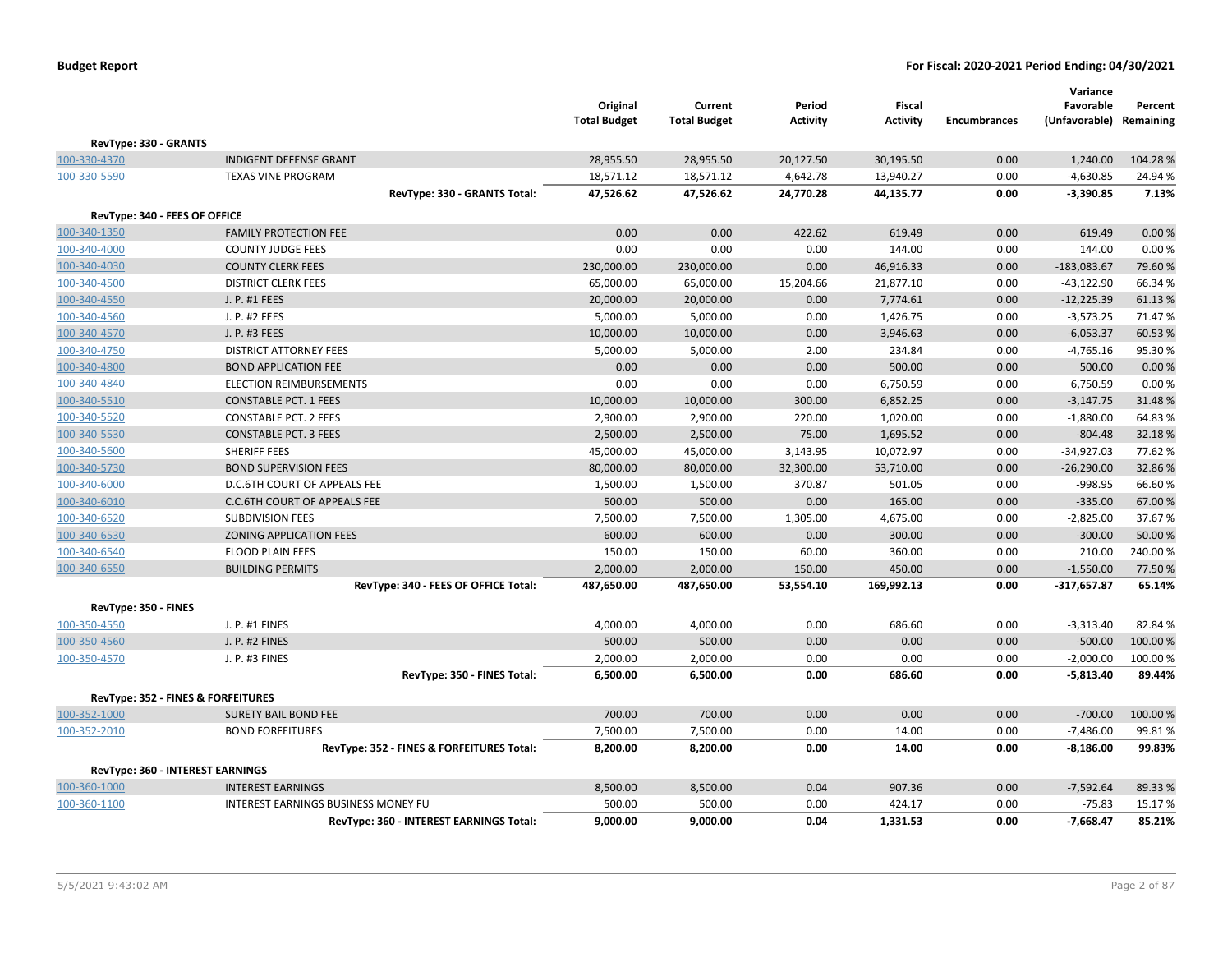|                                             |                              |                                                    | Original<br><b>Total Budget</b> | Current<br><b>Total Budget</b> | Period<br><b>Activity</b> | Fiscal<br><b>Activity</b> | <b>Encumbrances</b> | Variance<br>Favorable<br>(Unfavorable) Remaining | Percent              |
|---------------------------------------------|------------------------------|----------------------------------------------------|---------------------------------|--------------------------------|---------------------------|---------------------------|---------------------|--------------------------------------------------|----------------------|
| RevType: 364 - SALE OF ASSETS LAND/BUILDING |                              |                                                    |                                 |                                |                           |                           |                     |                                                  |                      |
| 100-364-1630                                | <b>SALE OF EQUIPMENT</b>     |                                                    | 1,000.00                        | 1,000.00                       | 9,390.09                  | 14,600.09                 | 0.00                |                                                  | 13,600.09 1,460.01 % |
|                                             |                              | RevType: 364 - SALE OF ASSETS LAND/BUILDING Total: | 1,000.00                        | 1,000.00                       | 9,390.09                  | 14,600.09                 | 0.00                |                                                  | 13,600.09 1,360.01%  |
| RevType: 370 - MISCELLANEOUS                |                              |                                                    |                                 |                                |                           |                           |                     |                                                  |                      |
| 100-370-1000                                |                              | <b>KFYN-RADIO TOWER RENT</b>                       | 2,400.00                        | 2,400.00                       | 200.00                    | 1,000.00                  | 0.00                | $-1,400.00$                                      | 58.33 %              |
| 100-370-1120                                | <b>TOBACCO SETTLEMENT</b>    |                                                    | 19,703.58                       | 19,703.58                      | 32,891.60                 | 32,891.60                 | 0.00                | 13,188.02                                        | 166.93%              |
| 100-370-1150                                | <b>RENT- VERIZON TOWER</b>   |                                                    | 11,109.00                       | 11,109.00                      | 1,064.61                  | 7,452.27                  | 0.00                | $-3,656.73$                                      | 32.92%               |
| 100-370-1200                                |                              | <b>CONTRIBUTION IHC TRUST</b>                      | 3,400.00                        | 3,400.00                       | 0.00                      | 16,749.44                 | 0.00                | 13,349.44                                        | 492.63%              |
| 100-370-1300                                |                              | REFUNDS & MISCELLANEOUS                            | 6,000.00                        | 6,300.00                       | 26.47                     | 8,708.04                  | 0.00                | 2,408.04                                         | 138.22%              |
| <b>Budget Adjustments</b>                   |                              |                                                    |                                 |                                |                           |                           |                     |                                                  |                      |
| <b>Number</b>                               | Date                         | <b>Description</b>                                 | Adjustment                      |                                |                           |                           |                     |                                                  |                      |
| BA0000056                                   | 02/18/2021                   | Firefighters Charitable Foundation Donati          | $-300.00$                       |                                |                           |                           |                     |                                                  |                      |
|                                             |                              |                                                    |                                 |                                |                           |                           |                     |                                                  |                      |
| 100-370-1301                                | <b>IHC REIMBURSEMENTS</b>    |                                                    | 0.00                            | 0.00                           | 1,590.25                  | 1,590.25                  | 0.00                | 1,590.25                                         | 0.00%                |
| 100-370-1310                                |                              | AUTOMOBILE INSURANCE LOSS PAYMENTS                 | 0.00                            | 18,288.62                      | 0.00                      | 18,288.62                 | 0.00                | 0.00                                             | 0.00%                |
| <b>Budget Adjustments</b>                   |                              |                                                    |                                 |                                |                           |                           |                     |                                                  |                      |
| Number                                      | Date                         | <b>Description</b>                                 | Adjustment                      |                                |                           |                           |                     |                                                  |                      |
| BA0000051                                   | 12/16/2020                   | Auto Insurance Loss payment                        | $-16,168.69$                    |                                |                           |                           |                     |                                                  |                      |
| BA0000049                                   | 12/16/2020                   | Auto Insurance Loss payments to R&M Au             | 16,168.69                       |                                |                           |                           |                     |                                                  |                      |
| BA0000050                                   | 12/16/2020                   | To correct Auto Insurance Loss payments            | $-16,168.69$                    |                                |                           |                           |                     |                                                  |                      |
| BA0000052                                   | 01/29/2021                   | Add Insurance loss payment to Sheriff R&           | 1,841.93                        |                                |                           |                           |                     |                                                  |                      |
| BA0000055                                   | 01/29/2021                   | Auto Insurance Loss payment to Sheriff R           | $-1,841.93$                     |                                |                           |                           |                     |                                                  |                      |
| BA0000054                                   | 01/29/2021                   | To correct Auto Insurance loss payment to          | $-1,841.93$                     |                                |                           |                           |                     |                                                  |                      |
| BA0000057                                   | 02/26/2021                   | Sheriff Auto Loss Supplement check for U           | $-278.00$                       |                                |                           |                           |                     |                                                  |                      |
| 100-370-1350                                |                              | <b>HEALTH INS. SURPLUS DISTRIBUTION</b>            | 4,000.00                        | 4,000.00                       | 0.00                      | 0.00                      | 0.00                | $-4,000.00$                                      | 100.00%              |
| 100-370-1390                                | <b>STATE JUROR REIMB.FEE</b> |                                                    | 10,000.00                       | 10,000.00                      | 0.00                      | 1,836.00                  | 0.00                | $-8,164.00$                                      | 81.64%               |
| 100-370-1420                                |                              | <b>CULVERT PERMITTING PROCESS</b>                  | 0.00                            | 0.00                           | 50.00                     | 1,020.00                  | 0.00                | 1,020.00                                         | 0.00%                |
| 100-370-1421                                |                              | ROW PERMIT APPLICATION                             | 0.00                            | 0.00                           | 0.00                      | 20.00                     | 0.00                | 20.00                                            | 0.00%                |
| 100-370-1430                                | D.A.SALARY REIMB.            |                                                    | 27,500.00                       | 27,500.00                      | 0.00                      | 18,333.32                 | 0.00                | $-9,166.68$                                      | 33.33%               |
| 100-370-1460                                |                              | SALE OF RECYCLED MATERIALS                         | 0.00                            | 0.00                           | 0.00                      | 29.40                     | 0.00                | 29.40                                            | 0.00%                |
| 100-370-1470                                |                              | UTILITIES REIMBURSEMENT                            | 14,000.00                       | 14,000.00                      | 1,149.05                  | 5,173.59                  | 0.00                | $-8,826.41$                                      | 63.05%               |
| 100-370-1510                                | ASST. DA LONGEVITY PAY       |                                                    | 4,400.00                        | 4,400.00                       | 0.00                      | 2,760.00                  | 0.00                | $-1,640.00$                                      | 37.27 %              |
| 100-370-1620                                |                              | <b>COURT REPORTER SERVICE FEE</b>                  | 6,000.00                        | 6,000.00                       | 1,112.82                  | 2,002.69                  | 0.00                | $-3,997.31$                                      | 66.62%               |
| 100-370-4080                                |                              | <b>COUNTY WELLNESS PROGRAM</b>                     | 1,100.00                        | 2,520.00                       | 0.00                      | 2,520.00                  | 0.00                | 0.00                                             | 0.00%                |
| <b>Budget Adjustments</b>                   |                              |                                                    |                                 |                                |                           |                           |                     |                                                  |                      |
| Number                                      | Date                         | Description                                        | Adjustment                      |                                |                           |                           |                     |                                                  |                      |
| BA0000058                                   | 03/04/2021                   | Increasing County Wellness Program                 | $-1,420.00$                     |                                |                           |                           |                     |                                                  |                      |
| 100-370-4100                                |                              | CO CT AT LAW SUPPLEMENT                            | 84,000.00                       | 84,000.00                      | 0.00                      | 42,000.00                 | 0.00                | $-42,000.00$                                     | 50.00 %              |
| 100-370-4170                                | <b>EMS ALLOCATION</b>        |                                                    | 600,000.00                      | 600,000.00                     | 0.00                      | 600,000.00                | 0.00                | 0.00                                             | 0.00%                |
| 100-370-4320                                |                              | PROCEEDS OF SALE OF LIVESTOCK                      | 0.00                            | 0.00                           | 0.00                      | 24.32                     | 0.00                | 24.32                                            | 0.00%                |
|                                             |                              |                                                    |                                 |                                |                           |                           |                     |                                                  |                      |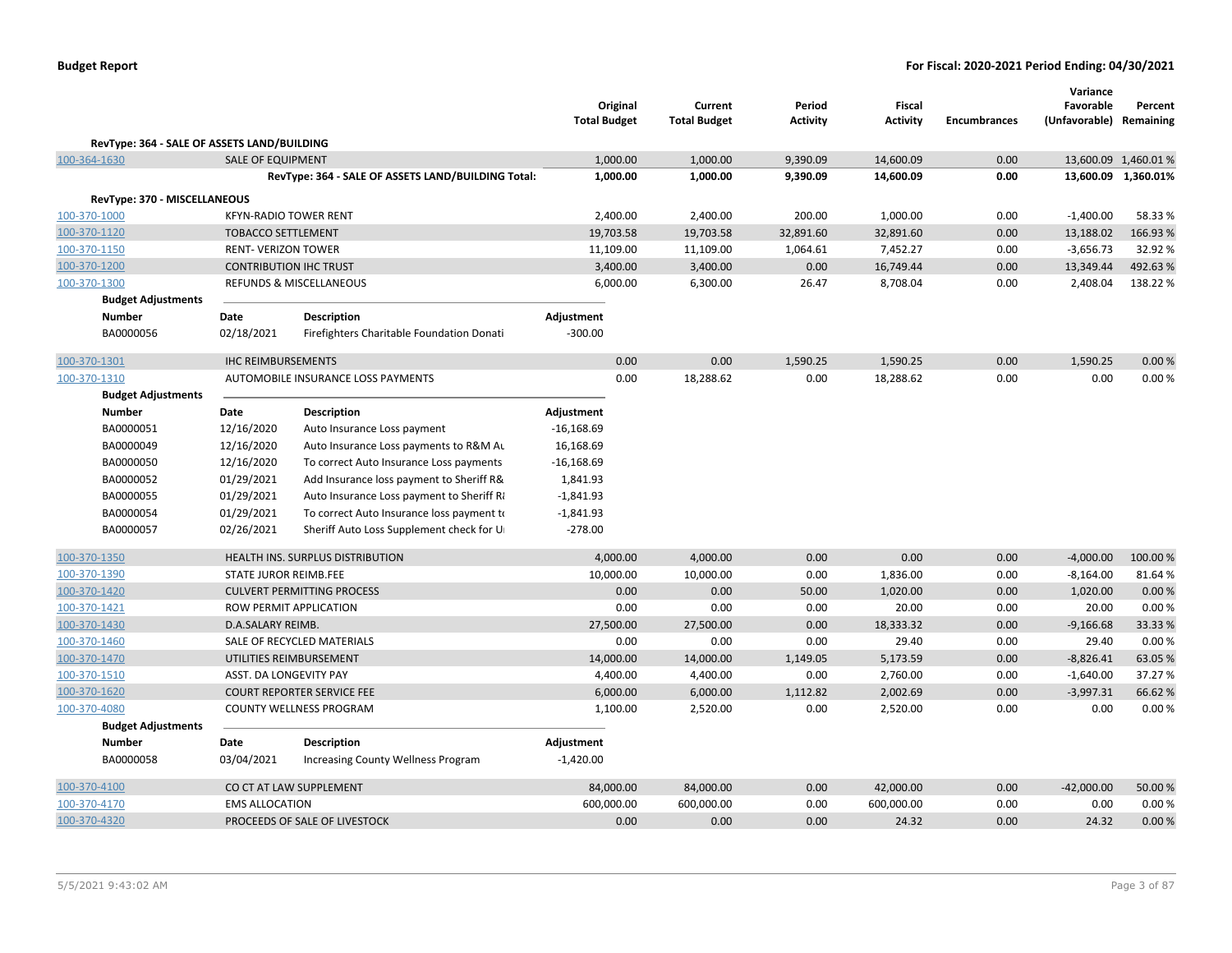| <b>Budget Report</b> |  |
|----------------------|--|
|----------------------|--|

|                                   |                                          | Original<br><b>Total Budget</b> | Current<br><b>Total Budget</b> | Period<br><b>Activity</b> | <b>Fiscal</b><br>Activity | <b>Encumbrances</b> | Variance<br>Favorable<br>(Unfavorable) | Percent<br>Remaining |
|-----------------------------------|------------------------------------------|---------------------------------|--------------------------------|---------------------------|---------------------------|---------------------|----------------------------------------|----------------------|
| 100-370-4500                      | DIST. CLK. PASSPORT PHOTO                | 1,000.00                        | 1,000.00                       | 10.00                     | 10.00                     | 0.00                | $-990.00$                              | 99.00%               |
| 100-370-4530                      | REIMB.CEC ODYSSEY SAAS                   | 21,593.00                       | 21,593.00                      | 7,145.63                  | 20,311.76                 | 0.00                | $-1,281.24$                            | 5.93%                |
| 100-370-5620                      | STATE REIMB.OFFENDER TRANSPORT           | 8,000.00                        | 8,000.00                       | 3,225.50                  | 9,762.50                  | 0.00                | 1,762.50                               | 122.03%              |
|                                   | RevType: 370 - MISCELLANEOUS Total:      | 824,205.58                      | 844,214.20                     | 48,465.93                 | 792,483.80                | 0.00                | $-51,730.40$                           | 6.13%                |
|                                   | <b>Revenue Total:</b>                    | 13,903,281.52                   | 13,923,290.14                  | 563,010.18                | 11,712,552.54             | 0.00                | $-2,210,737.60$                        | 15.88%               |
| <b>Expense</b>                    |                                          |                                 |                                |                           |                           |                     |                                        |                      |
| Department: 400 - County Judge    |                                          |                                 |                                |                           |                           |                     |                                        |                      |
| 100-400-1010                      | SALARY ELECTED OFFICIAL                  | 67,178.37                       | 67,178.37                      | 7,751.34                  | 41,340.48                 | 0.00                | 25,837.89                              | 38.46%               |
| 100-400-1050                      | <b>SALARY SECRETARY</b>                  | 30,820.92                       | 30,820.92                      | 3,556.25                  | 18,966.72                 | 0.00                | 11,854.20                              | 38.46%               |
| 100-400-2010                      | SOCIAL SECURITY TAXES                    | 6,485.16                        | 6,485.16                       | 737.06                    | 4,005.15                  | 0.00                | 2,480.01                               | 38.24 %              |
| 100-400-2020                      | <b>GROUP HEALTH INSURANCE</b>            | 12,555.60                       | 12,555.60                      | 1,045.48                  | 7,318.36                  | 0.00                | 5,237.24                               | 41.71%               |
| 100-400-2030                      | <b>RETIREMENT</b>                        | 11,887.28                       | 11,887.28                      | 1,406.31                  | 7,403.37                  | 0.00                | 4,483.91                               | 37.72%               |
| 100-400-2040                      | <b>WORKERS' COMPENSATION</b>             | 321.28                          | 321.28                         | 0.00                      | 144.04                    | 0.00                | 177.24                                 | 55.17%               |
| 100-400-2050                      | <b>MEDICARE TAX</b>                      | 1,516.69                        | 1,516.69                       | 172.38                    | 936.69                    | 0.00                | 580.00                                 | 38.24 %              |
| 100-400-2250                      | <b>TRAVEL ALLOWANCE</b>                  | 4,200.00                        | 4,200.00                       | 350.00                    | 2,450.00                  | 0.00                | 1,750.00                               | 41.67%               |
| 100-400-3100                      | <b>OFFICE SUPPLIES</b>                   | 800.00                          | 800.00                         | 124.44                    | 332.35                    | 0.00                | 467.65                                 | 58.46%               |
| 100-400-3110                      | POSTAGE                                  | 200.00                          | 200.00                         | 0.00                      | 2.40                      | 0.00                | 197.60                                 | 98.80%               |
| 100-400-4270                      | OUT OF COUNTY TRAVEL/TRAINING            | 5,500.00                        | 5,500.00                       | 0.00                      | 505.00                    | 0.00                | 4,995.00                               | 90.82%               |
| 100-400-4350                      | <b>PRINTING</b>                          | 200.00                          | 200.00                         | 0.00                      | 0.00                      | 0.00                | 200.00                                 | 100.00%              |
| 100-400-4680                      | <b>JUVENILE BOARD SALARY</b>             | 2,400.00                        | 2,400.00                       | 200.00                    | 1,400.00                  | 0.00                | 1,000.00                               | 41.67%               |
| 100-400-4810                      | <b>DUES</b>                              | 335.00                          | 335.00                         | 0.00                      | 395.00                    | 0.00                | $-60.00$                               | $-17.91%$            |
| 100-400-5720                      | <b>OFFICE EQUIPMENT</b>                  | 200.00                          | 200.00                         | 0.00                      | 0.00                      | 0.00                | 200.00                                 | 100.00%              |
|                                   | Department: 400 - County Judge Total:    | 144,600.30                      | 144,600.30                     | 15,343.26                 | 85,199.56                 | 0.00                | 59,400.74                              | 41.08%               |
| Department: 401 - 911 Coordinator |                                          |                                 |                                |                           |                           |                     |                                        |                      |
| 100-401-4030                      | <b>TCOG RURAL ADDRESSING</b>             | 23,000.00                       | 23,000.00                      | 0.00                      | 23,000.00                 | 0.00                | 0.00                                   | 0.00%                |
|                                   | Department: 401 - 911 Coordinator Total: | 23,000.00                       | 23,000.00                      | 0.00                      | 23,000.00                 | 0.00                | 0.00                                   | 0.00%                |
| Department: 403 - County Clerk    |                                          |                                 |                                |                           |                           |                     |                                        |                      |
| 100-403-1010                      | SALARY ELECTED OFFICIAL                  | 58,757.97                       | 58,757.97                      | 6,719.76                  | 35,838.72                 | 0.00                | 22,919.25                              | 39.01%               |
| 100-403-1030                      | <b>SALALRY CHIEF DEPUTY</b>              | 30,970.16                       | 30,970.16                      | 3,573.49                  | 11,911.62                 | 0.00                | 19,058.54                              | 61.54%               |
| 100-403-1040                      | <b>SALARY DEPUTIES</b>                   | 138,901.46                      | 138,901.46                     | 16,007.62                 | 92,559.69                 | 0.00                | 46,341.77                              | 33.36%               |
| 100-403-1070                      | SALARY PART-TIME                         | 18,096.00                       | 18,096.00                      | 2,088.00                  | 11,340.00                 | 0.00                | 6,756.00                               | 37.33 %              |
| 100-403-2010                      | SOCIAL SECURITY TAXES                    | 15,296.99                       | 15,296.99                      | 1,716.25                  | 9,185.91                  | 0.00                | 6,111.08                               | 39.95 %              |
| 100-403-2020                      | <b>GROUP HEALTH INSURANCE</b>            | 85,446.48                       | 85,446.48                      | 7,120.54                  | 49,843.78                 | 0.00                | 35,602.70                              | 41.67%               |
| 100-403-2030                      | <b>RETIREMENT</b>                        | 29,212.31                       | 29,212.31                      | 3,366.93                  | 17,939.18                 | 0.00                | 11,273.13                              | 38.59%               |
| 100-403-2040                      | <b>WORKERS COMPENSATION</b>              | 789.52                          | 789.52                         | 0.00                      | 353.98                    | 0.00                | 435.54                                 | 55.17%               |
| 100-403-2050                      | <b>MEDICARE TAX</b>                      | 3,577.52                        | 3,577.52                       | 401.38                    | 2,059.05                  | 0.00                | 1,518.47                               | 42.44 %              |
| 100-403-3100                      | <b>OFFICE SUPPLIES</b>                   | 3,760.00                        | 3,760.00                       | 0.00                      | 2,958.66                  | 294.50              | 506.84                                 | 13.48%               |
| 100-403-3110                      | <b>POSTAGE</b>                           | 1,500.00                        | 1,500.00                       | 118.44                    | 443.05                    | 0.00                | 1,056.95                               | 70.46%               |
| 100-403-4270                      | OUT OF COUNTY TRAVEL/TRAINING            | 3,500.00                        | 3,500.00                       | 0.00                      | 250.00                    | 0.00                | 3,250.00                               | 92.86%               |
| 100-403-4350                      | <b>PRINTING</b>                          | 1,400.00                        | 1,400.00                       | 0.00                      | 1,363.16                  | 0.00                | 36.84                                  | 2.63%                |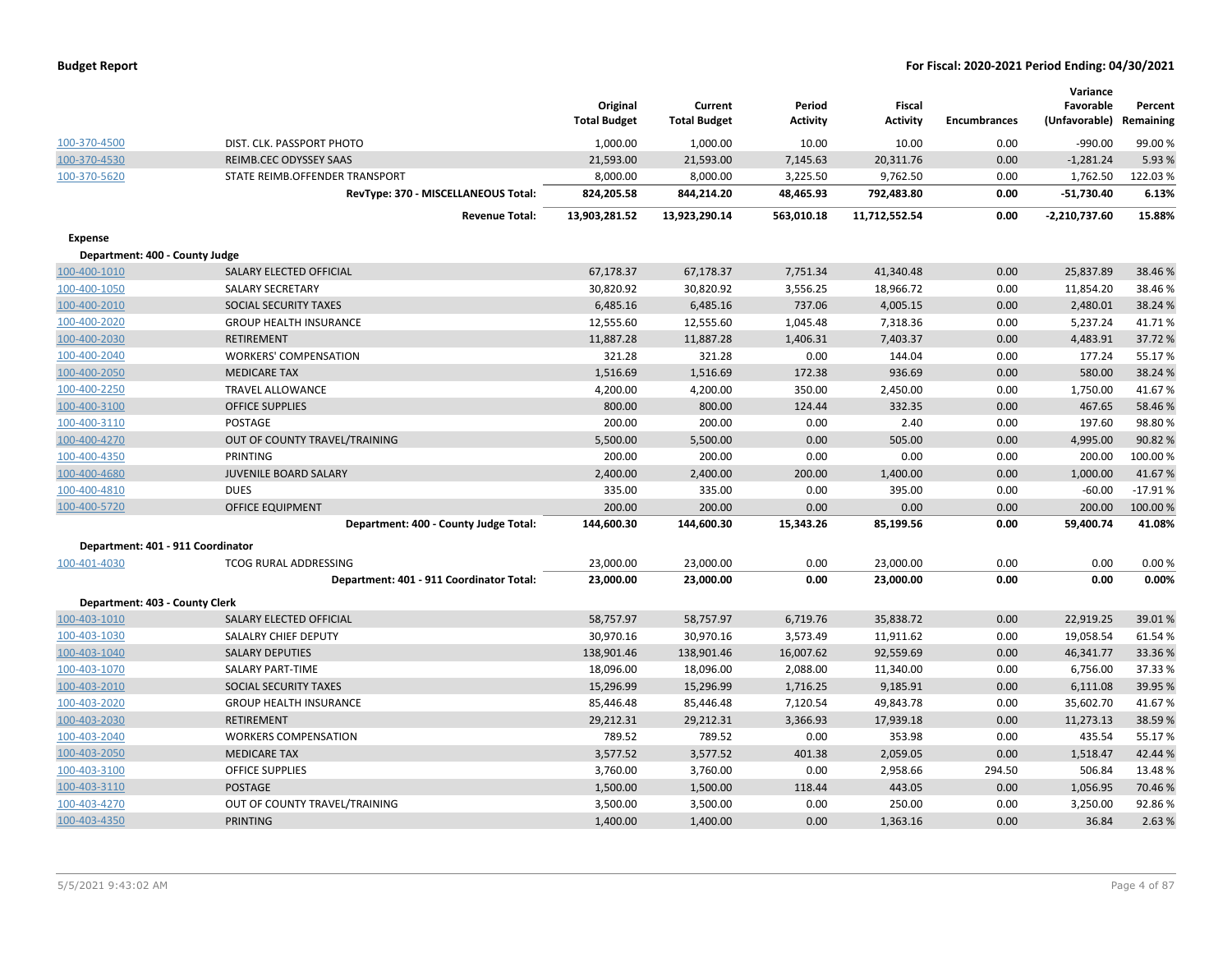| <b>Budget Report</b> |  |
|----------------------|--|
|----------------------|--|

|                            |                                                    | Original<br><b>Total Budget</b> | Current<br><b>Total Budget</b> | Period<br><b>Activity</b> | <b>Fiscal</b><br><b>Activity</b> | <b>Encumbrances</b> | Variance<br>Favorable<br>(Unfavorable) | Percent<br>Remaining |
|----------------------------|----------------------------------------------------|---------------------------------|--------------------------------|---------------------------|----------------------------------|---------------------|----------------------------------------|----------------------|
| 100-403-4800               | <b>BOND</b>                                        | 157.50                          | 157.50                         | 0.00                      | 0.00                             | 0.00                | 157.50                                 | 100.00%              |
| 100-403-4810               | <b>DUES</b>                                        | 225.00                          | 225.00                         | 0.00                      | 175.00                           | 0.00                | 50.00                                  | 22.22 %              |
| 100-403-5720               | <b>OFFICE EQUIPMENT</b>                            | 200.00                          | 200.00                         | 0.00                      | 228.26                           | 0.00                | $-28.26$                               | $-14.13%$            |
|                            | Department: 403 - County Clerk Total:              | 391,790.91                      | 391,790.91                     | 41,112.41                 | 236,450.06                       | 294.50              | 155,046.35                             | 39.57%               |
| Department: 404 - Election |                                                    |                                 |                                |                           |                                  |                     |                                        |                      |
| 100-404-1090               | SALARY-ELECTION WORKERS                            | 15,900.00                       | 15,900.00                      | 0.00                      | 20,489.00                        | 0.00                | $-4,589.00$                            | $-28.86%$            |
| 100-404-2010               | SOCIAL SECURITY TAXES                              | 625.00                          | 625.00                         | 0.00                      | 100.09                           | 0.00                | 524.91                                 | 83.99%               |
| 100-404-2050               | <b>MEDICARE TAX</b>                                | 175.00                          | 175.00                         | 0.00                      | $-5.51$                          | 0.00                | 180.51                                 | 103.15 %             |
| 100-404-3100               | <b>ELECTION SUPPLIES</b>                           | 5,500.00                        | 5,500.00                       | 300.99                    | 3,486.20                         | 1,193.50            | 820.30                                 | 14.91%               |
| 100-404-3110               | <b>POSTAGE</b>                                     | 8,500.00                        | 8,500.00                       | 234.04                    | 2,122.44                         | 0.00                | 6,377.56                               | 75.03 %              |
| 100-404-4210               | <b>ELECTION INTERNET</b>                           | 925.00                          | 925.00                         | 0.00                      | 683.86                           | 0.00                | 241.14                                 | 26.07%               |
| 100-404-4270               | ELECTION TRAVEL/TRAINING                           | 2,500.00                        | 2,500.00                       | 94.08                     | 198.71                           | 0.00                | 2,301.29                               | 92.05 %              |
| 100-404-4300               | <b>BIDS AND NOTICES</b>                            | 600.00                          | 600.00                         | 60.54                     | 599.23                           | 0.00                | 0.77                                   | 0.13%                |
| 100-404-4420               | PROFESSIONAL SERVICE/TRANSLATOR                    | 200.00                          | 200.00                         | 0.00                      | 106.25                           | 0.00                | 93.75                                  | 46.88%               |
| 100-404-4810               | <b>DUES</b>                                        | 300.00                          | 300.00                         | 300.00                    | 300.00                           | 0.00                | 0.00                                   | 0.00%                |
| 100-404-4830               | <b>VOTER REGISTRATION</b>                          | 2,000.00                        | 2,000.00                       | 0.00                      | 0.00                             | 0.00                | 2,000.00                               | 100.00%              |
| 100-404-4850               | ELECTION MAINT. AGREEMENT                          | 16,221.00                       | 16,221.00                      | 0.00                      | 14,661.00                        | 0.00                | 1,560.00                               | 9.62%                |
|                            | Department: 404 - Election Total:                  | 53,446.00                       | 53,446.00                      | 989.65                    | 42,741.27                        | 1,193.50            | 9,511.23                               | 17.80%               |
|                            |                                                    |                                 |                                |                           |                                  |                     |                                        |                      |
|                            | Department: 405 - Veterans' Service Officer        |                                 |                                |                           |                                  |                     |                                        |                      |
| 100-405-1020               | SALARY VETERANS' SERVICE OFFICER                   | 40,375.92                       | 40,375.92                      | 4,658.76                  | 24,846.73                        | 0.00                | 15,529.19                              | 38.46 %              |
| 100-405-2010               | SOCIAL SECURITY TAXES                              | 2,503.31                        | 2,503.31                       | 285.86                    | 1,519.62                         | 0.00                | 983.69                                 | 39.30%               |
| 100-405-2020               | <b>GROUP HEALTH INSURANCE</b>                      | 12,206.64                       | 12,206.64                      | 1,017.22                  | 7,120.54                         | 0.00                | 5,086.10                               | 41.67%               |
| 100-405-2030               | RETIREMENT                                         | 4,780.51                        | 4,780.51                       | 552.54                    | 2,939.25                         | 0.00                | 1,841.26                               | 38.52 %              |
| 100-405-2040               | <b>WORKERS' COMPENSATION</b>                       | 129.20                          | 129.20                         | 0.00                      | 57.93                            | 0.00                | 71.27                                  | 55.16%               |
| 100-405-2050               | <b>MEDICARE TAX</b>                                | 585.45                          | 585.45                         | 66.86                     | 355.42                           | 0.00                | 230.03                                 | 39.29 %              |
| 100-405-3100               | <b>OFFICE SUPPLIES</b>                             | 150.00                          | 150.00                         | 0.00                      | 112.73                           | 0.00                | 37.27                                  | 24.85 %              |
| 100-405-3110               | POSTAGE                                            | 100.00                          | 100.00                         | 0.00                      | 0.00                             | 0.00                | 100.00                                 | 100.00%              |
| 100-405-4270               | OUT OF COUNTY TRAVEL/TRAINING                      | 1,250.00                        | 1,250.00                       | 0.00                      | 0.00                             | 0.00                | 1,250.00                               | 100.00%              |
| 100-405-5720               | OFFICE EQUIPMENT                                   | 200.00                          | 200.00                         | 0.00                      | 0.00                             | 0.00                | 200.00                                 | 100.00%              |
|                            | Department: 405 - Veterans' Service Officer Total: | 62,281.03                       | 62,281.03                      | 6,581.24                  | 36,952.22                        | 0.00                | 25,328.81                              | 40.67%               |
|                            | Department: 406 - Emergency Management             |                                 |                                |                           |                                  |                     |                                        |                      |
| 100-406-1020               | SALARY-EMERGENCY MANAGEMENT COORDINATOR            | 33,748.00                       | 33,748.00                      | 3,833.42                  | 20,444.94                        | 0.00                | 13,303.06                              | 39.42 %              |
| 100-406-2010               | SOCIAL SECURITY TAXES                              | 2,092.38                        | 2,092.38                       | 237.66                    | 1,267.52                         | 0.00                | 824.86                                 | 39.42 %              |
| 100-406-2020               | <b>GROUP HEALTH INSURANCE</b>                      | 12,206.64                       | 12,206.64                      | 1,017.22                  | 9,154.98                         | 0.00                | 3,051.66                               | 25.00 %              |
| 100-406-2030               | <b>RETIREMENT</b>                                  | 3,995.76                        | 3,995.76                       | 454.65                    | 2,418.50                         | 0.00                | 1,577.26                               | 39.47%               |
| 100-406-2040               | <b>WORKERS' COMPENSATION</b>                       | 107.99                          | 107.99                         | 0.00                      | 48.42                            | 0.00                | 59.57                                  | 55.16%               |
| 100-406-2050               | <b>MEDICARE TAX</b>                                | 489.35                          | 489.35                         | 55.59                     | 296.48                           | 0.00                | 192.87                                 | 39.41%               |
| 100-406-3100               | <b>OFFICE SUPPLIES</b>                             | 200.00                          | 200.00                         | 0.00                      | 110.98                           | 0.00                | 89.02                                  | 44.51%               |
| 100-406-3110               | POSTAGE                                            | 50.00                           | 50.00                          | 0.00                      | 0.00                             | 0.00                | 50.00                                  | 100.00%              |
| 100-406-3300               | AUTO EXPENSE-GAS & OIL                             | 800.00                          | 800.00                         | 110.52                    | 242.25                           | 0.00                | 557.75                                 | 69.72%               |
| 100-406-4200               | SATELLITE TELEPHONE                                | 175.00                          | 175.00                         | 175.59                    | 175.59                           | 0.00                | $-0.59$                                | $-0.34%$             |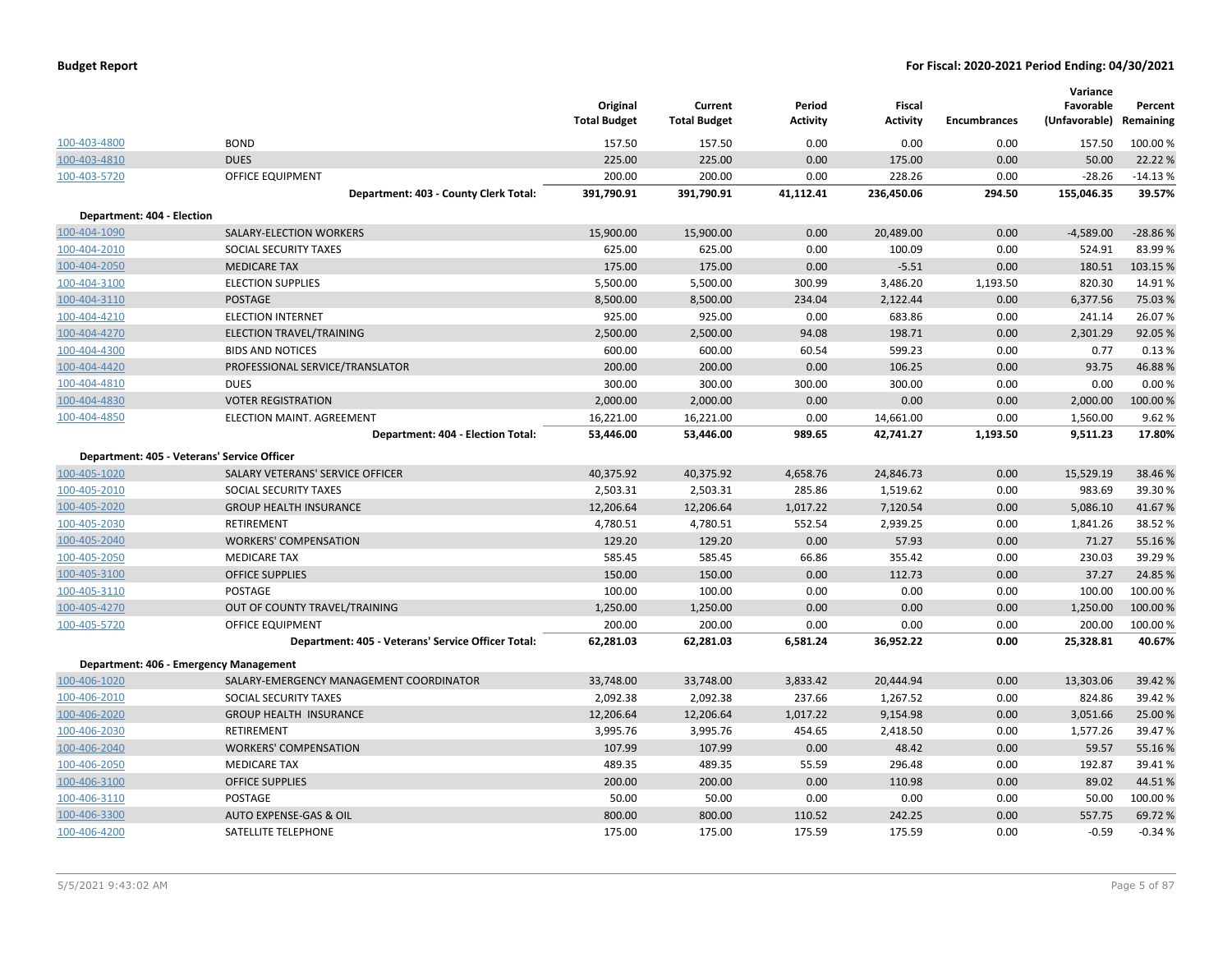|                                       |                            |                                               | Original<br><b>Total Budget</b> | Current<br><b>Total Budget</b> | Period<br><b>Activity</b> | Fiscal<br><b>Activity</b> | <b>Encumbrances</b> | Variance<br>Favorable<br>(Unfavorable) Remaining | Percent    |
|---------------------------------------|----------------------------|-----------------------------------------------|---------------------------------|--------------------------------|---------------------------|---------------------------|---------------------|--------------------------------------------------|------------|
| 100-406-4210                          | <b>EMERGENCY INTERNET</b>  |                                               | 460.00                          | 460.00                         | 0.00                      | 227.98                    | 0.00                | 232.02                                           | 50.44 %    |
| 100-406-4270                          |                            | OUT OF COUNTY TRAVEL/TRAINING                 | 1,000.00                        | 1,000.00                       | 0.00                      | 0.00                      | 0.00                | 1,000.00                                         | 100.00%    |
| 100-406-4530                          | <b>R&amp;M EQUIPMENT</b>   |                                               | 200.00                          | 200.00                         | 0.00                      | 0.00                      | 0.00                | 200.00                                           | 100.00%    |
| 100-406-4540                          | R&M AUTO                   |                                               | 1,000.00                        | 1,000.00                       | 0.00                      | 16.75                     | 711.00              | 272.25                                           | 27.23 %    |
| 100-406-4870                          |                            | TRAILER/AUTO INSURANCE                        | 650.00                          | 650.00                         | 0.00                      | 619.00                    | 0.00                | 31.00                                            | 4.77%      |
| 100-406-4890                          |                            | CODE RED EARLY WARNING SYSTEM                 | 12,768.00                       | 12,768.00                      | 0.00                      | 13,406.40                 | 0.00                | $-638.40$                                        | $-5.00%$   |
| 100-406-5750                          |                            | PURCHASE OF AUTOMOBILES                       | 0.00                            | 34,400.67                      | 0.00                      | 34,400.67                 | 0.00                | 0.00                                             | 0.00%      |
| <b>Budget Adjustments</b>             |                            |                                               |                                 |                                |                           |                           |                     |                                                  |            |
| <b>Number</b>                         | Date                       | <b>Description</b>                            | Adjustment                      |                                |                           |                           |                     |                                                  |            |
| BA0000036                             | 10/06/2020                 | <b>Emergency Management Vehicle</b>           | 34,400.67                       |                                |                           |                           |                     |                                                  |            |
|                                       |                            | Department: 406 - Emergency Management Total: | 69,943.12                       | 104,343.79                     | 5,884.65                  | 82,830.46                 | 711.00              | 20,802.33                                        | 19.94%     |
| Department: 409 - Non-Departmental    |                            |                                               |                                 |                                |                           |                           |                     |                                                  |            |
| 100-409-2040                          |                            | <b>WORKERS' COMPENSATION</b>                  | 1,000.00                        | 1,000.00                       | 0.00                      | 365.35                    | 0.00                | 634.65                                           | 63.47%     |
| 100-409-2060                          |                            | <b>UNEMPLOYMENT EXPENSE</b>                   | 1,000.00                        | 1,000.00                       | 0.00                      | 6,413.50                  | 0.00                | $-5,413.50$                                      | $-541.35%$ |
| 100-409-3990                          | <b>CLAIMS SETTLEMENTS</b>  |                                               | 5,000.00                        | 5,000.00                       | 1,000.00                  | 1,000.00                  | 0.00                | 4,000.00                                         | 80.00 %    |
| 100-409-4000                          | <b>LEGAL FEES</b>          |                                               | 13,000.00                       | 13,000.00                      | 0.00                      | 0.00                      | 0.00                | 13,000.00                                        | 100.00%    |
| 100-409-4010                          | <b>AUDIT EXPENSE</b>       |                                               | 45,000.00                       | 45,000.00                      | 0.00                      | 0.00                      | 0.00                | 45,000.00                                        | 100.00%    |
| 100-409-4040                          | 911 EMERGENCY SERVICE      |                                               | 8,917.00                        | 8,917.00                       | 2,229.25                  | 6,687.75                  | 0.00                | 2,229.25                                         | 25.00 %    |
| 100-409-4060                          | TAX APPRAISAL DISTRICT     |                                               | 487,712.16                      | 487,712.16                     | 0.00                      | 258,208.00                | 0.00                | 229,504.16                                       | 47.06%     |
| 100-409-4080                          |                            | <b>COUNTY WELLNESS PROGRAM</b>                | 1,100.00                        | 2,520.00                       | 0.00                      | 304.94                    | 0.00                | 2,215.06                                         | 87.90%     |
| <b>Budget Adjustments</b>             |                            |                                               |                                 |                                |                           |                           |                     |                                                  |            |
| <b>Number</b>                         | Date                       | Description                                   | Adjustment                      |                                |                           |                           |                     |                                                  |            |
| BA0000058                             | 03/04/2021                 | <b>Increasing County Wellness Program</b>     | 1,420.00                        |                                |                           |                           |                     |                                                  |            |
| 100-409-4260                          | PROFESSIONAL FEES          |                                               | 20,000.00                       | 20,000.00                      | 0.00                      | 0.00                      | 0.00                | 20,000.00                                        | 100.00 %   |
| 100-409-4300                          | <b>BIDS &amp; NOTICES</b>  |                                               | 1,500.00                        | 1,500.00                       | 251.80                    | 1,301.98                  | 0.00                | 198.02                                           | 13.20%     |
| 100-409-4810                          | <b>DUES</b>                |                                               | 7,800.00                        | 7,800.00                       | 0.00                      | 6,893.67                  | 0.00                | 906.33                                           | 11.62%     |
| 100-409-4830                          | PUBLIC OFFICIALS INS.      |                                               | 16,000.00                       | 16,000.00                      | 0.00                      | 14,225.80                 | 0.00                | 1,774.20                                         | 11.09%     |
| 100-409-4840                          |                            | <b>GENERAL LIABILITY INSURANCE</b>            | 7,500.00                        | 7,500.00                       | 0.00                      | 7,252.00                  | 0.00                | 248.00                                           | 3.31%      |
| 100-409-4850                          | <b>WATER SUPPLY AGENCY</b> |                                               | 1,000.00                        | 1,000.00                       | 0.00                      | 0.00                      | 0.00                | 1,000.00                                         | 100.00%    |
| 100-409-4890                          |                            | <b>COURT COSTS/ARREST FEES</b>                | 225,000.00                      | 225,000.00                     | 53,282.72                 | 87,197.95                 | 0.00                | 137,802.05                                       | 61.25%     |
| 100-409-4920                          |                            | <b>6TH COURT OF APPEALS FEE</b>               | 2,500.00                        | 2,500.00                       | 789.56                    | 1,277.36                  | 0.00                | 1,222.64                                         | 48.91%     |
| 100-409-4940                          |                            | TCEQ PERMITS ENVIRONMENTAL DEV                | 800.00                          | 800.00                         | 650.00                    | 2,280.00                  | 0.00                | $-1,480.00$                                      | $-185.00%$ |
| 100-409-4990                          | <b>BANK SERVICE FEES</b>   |                                               | 8,775.00                        | 8,775.00                       | 700.00                    | 4,951.00                  | 0.00                | 3,824.00                                         | 43.58%     |
|                                       |                            | Department: 409 - Non-Departmental Total:     | 853,604.16                      | 855,024.16                     | 58,903.33                 | 398,359.30                | 0.00                | 456,664.86                                       | 53.41%     |
| Department: 410 - County Court at Law |                            |                                               |                                 |                                |                           |                           |                     |                                                  |            |
| 100-410-1010                          |                            | SALARY ELECTED OFFICIAL                       | 167,000.00                      | 167,000.00                     | 19,269.24                 | 102,769.28                | 0.00                | 64,230.72                                        | 38.46%     |
| 100-410-1030                          |                            | SALARY COURT COORDINATOR                      | 32,759.08                       | 32,759.08                      | 3,779.89                  | 20,159.48                 | 0.00                | 12,599.60                                        | 38.46%     |
| 100-410-1100                          |                            | SALARY COURT REPORTER                         | 67,566.10                       | 67,566.10                      | 7,730.76                  | 38,275.12                 | 0.00                | 29,290.98                                        | 43.35 %    |
| 100-410-1300                          | <b>BAILIFF</b>             |                                               | 40,868.41                       | 40,868.41                      | 4,715.59                  | 25,149.81                 | 0.00                | 15,718.60                                        | 38.46%     |
| 100-410-2010                          | SOCIAL SECURITY TAXES      |                                               | 18,537.60                       | 18,537.60                      | 2,222.51                  | 9,704.49                  | 0.00                | 8,833.11                                         | 47.65%     |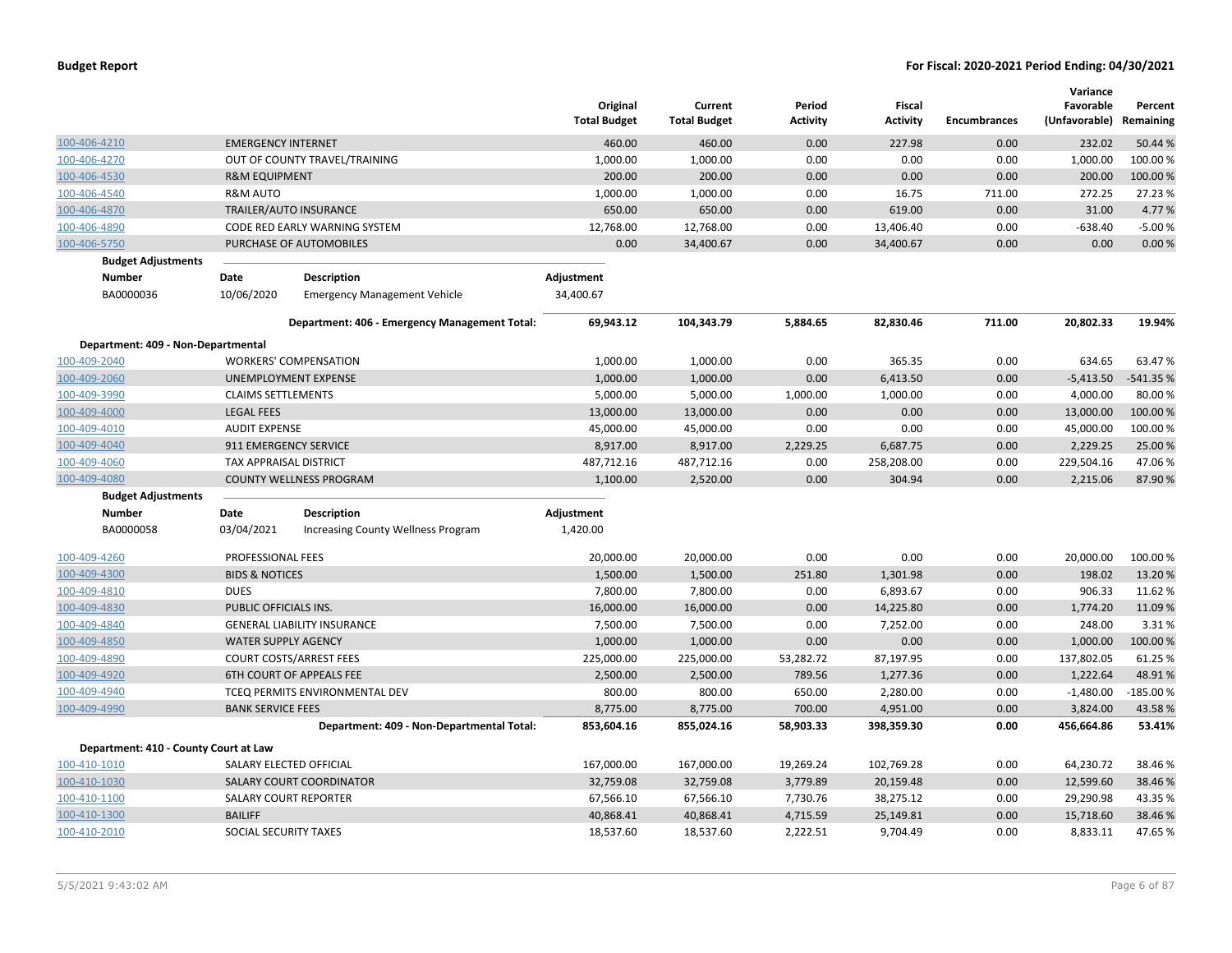|                                                       |                              |                                               | Original<br><b>Total Budget</b> | Current<br><b>Total Budget</b> | Period<br><b>Activity</b> | <b>Fiscal</b><br><b>Activity</b> | <b>Encumbrances</b> | Variance<br>Favorable<br>(Unfavorable) Remaining | Percent  |
|-------------------------------------------------------|------------------------------|-----------------------------------------------|---------------------------------|--------------------------------|---------------------------|----------------------------------|---------------------|--------------------------------------------------|----------|
| 100-410-2020                                          |                              | <b>GROUP HEALTH INSURANCE</b>                 | 42,723.24                       | 42,723.24                      | 3,590.58                  | 25,134.00                        | 0.00                | 17,589.24                                        | 41.17%   |
| 100-410-2030                                          | <b>RETIREMENT</b>            |                                               | 36,774.28                       | 36,774.28                      | 4,233.47                  | 22,152.79                        | 0.00                | 14,621.49                                        | 39.76%   |
| 100-410-2040                                          |                              | <b>WORKERS COMPENSATION</b>                   | 993.90                          | 993.90                         | 0.00                      | 445.61                           | 0.00                | 548.29                                           | 55.17%   |
| 100-410-2050                                          | <b>MEDICARE TAX</b>          |                                               | 4,503.61                        | 4,503.61                       | 519.82                    | 2,755.59                         | 0.00                | 1,748.02                                         | 38.81%   |
| 100-410-3100                                          | <b>OFFICE SUPPLIES</b>       |                                               | 0.00                            | 0.00                           | 0.00                      | 250.21                           | 0.00                | $-250.21$                                        | 0.00%    |
| 100-410-3150                                          | <b>COPIER RENTAL</b>         |                                               | 1,300.00                        | 1,300.00                       | 106.32                    | 710.97                           | 0.00                | 589.03                                           | 45.31%   |
| 100-410-3190                                          | <b>JURY EXPENSE</b>          |                                               | 2,000.00                        | 2,000.00                       | 0.00                      | 0.00                             | 0.00                | 2,000.00                                         | 100.00%  |
| 100-410-4240                                          |                              | <b>INDIGENT ATTORNEY FEES</b>                 | 55,000.00                       | 55,000.00                      | 3,826.25                  | 23,351.25                        | 0.00                | 31,648.75                                        | 57.54%   |
| 100-410-4250                                          | PROFESSIONAL SERVICES        |                                               | 1,200.00                        | 1,200.00                       | 225.00                    | 995.00                           | 0.00                | 205.00                                           | 17.08%   |
| 100-410-4270                                          |                              | OUT OF COUNTY TRAVEL/TRAINING                 | 2,000.00                        | 2,000.00                       | 0.00                      | 0.00                             | 0.00                | 2,000.00                                         | 100.00%  |
| 100-410-4350                                          | <b>PRINTING</b>              |                                               | 150.00                          | 150.00                         | 0.00                      | 0.00                             | 0.00                | 150.00                                           | 100.00%  |
| 100-410-4380                                          |                              | <b>COURT REPORTER EXPENSE</b>                 | 3,500.00                        | 3,500.00                       | 0.00                      | 1,050.00                         | 0.00                | 2,450.00                                         | 70.00%   |
| 100-410-4390                                          | <b>WITNESS EXPENSE</b>       |                                               | 500.00                          | 500.00                         | 0.00                      | 0.00                             | 0.00                | 500.00                                           | 100.00 % |
| 100-410-4530                                          | <b>R&amp;M EQUIPMENT</b>     |                                               | 200.00                          | 200.00                         | 0.00                      | 0.00                             | 0.00                | 200.00                                           | 100.00 % |
| <b>Budget Adjustments</b>                             |                              |                                               |                                 |                                |                           |                                  |                     |                                                  |          |
| Number                                                | Date                         | <b>Description</b>                            | Adjustment                      |                                |                           |                                  |                     |                                                  |          |
| BA0000038                                             | 10/29/2020                   | Adjust Adopted 2021technology to compi        | 3,000.00                        |                                |                           |                                  |                     |                                                  |          |
| BA0000039                                             | 10/29/2020                   | Correct budget adjustment from equip to       | $-3,000.00$                     |                                |                           |                                  |                     |                                                  |          |
| 100-410-4670                                          | <b>VISITING JUDGE</b>        |                                               | 1,200.00                        | 1,200.00                       | 0.00                      | 0.00                             | 0.00                | 1,200.00                                         | 100.00%  |
| 100-410-4680                                          | JUVENILE BOARD SALARY        |                                               | 2,400.00                        | 2,400.00                       | 200.00                    | 1,400.00                         | 0.00                | 1,000.00                                         | 41.67%   |
| 100-410-4800                                          | <b>BONDS</b>                 |                                               | 100.00                          | 100.00                         | 0.00                      | 0.00                             | 0.00                | 100.00                                           | 100.00%  |
| 100-410-5740                                          | <b>TECHNOLOGY</b>            |                                               | 3,000.00                        | 3,000.00                       | 0.00                      | 3,000.00                         | 0.00                | 0.00                                             | 0.00%    |
| <b>Budget Adjustments</b>                             |                              |                                               |                                 |                                |                           |                                  |                     |                                                  |          |
| <b>Number</b>                                         | Date                         | <b>Description</b>                            | Adjustment                      |                                |                           |                                  |                     |                                                  |          |
| BA0000038                                             | 10/29/2020                   | Adjust Adopted 2021technology to compi        | $-3,000.00$                     |                                |                           |                                  |                     |                                                  |          |
| BA0000039                                             | 10/29/2020                   | Correct budget adjustment from equip to       | 3,000.00                        |                                |                           |                                  |                     |                                                  |          |
|                                                       |                              | Department: 410 - County Court at Law Total:  | 484,276.22                      | 484,276.22                     | 50,419.43                 | 277,303.60                       | 0.00                | 206,972.62                                       | 42.74%   |
| Department: 425 - Court Administration                |                              |                                               |                                 |                                |                           |                                  |                     |                                                  |          |
| 100-425-3110                                          | <b>JURY POSTAGE</b>          |                                               | 3,500.00                        | 3,500.00                       | 210.12                    | 882.46                           | 0.00                | 2,617.54                                         | 74.79%   |
| 100-425-3140                                          | PETIT JURY EXPENSE           |                                               | 25,000.00                       | 25,000.00                      | 360.00                    | 670.00                           | 0.00                | 24,330.00                                        | 97.32%   |
| 100-425-3180                                          | <b>J.P. JURY EXPENSE</b>     |                                               | 800.00                          | 800.00                         | 0.00                      | 0.00                             | 0.00                | 800.00                                           | 100.00%  |
| 100-425-4220                                          |                              | REGIONAL INDIGENT DEFENSE PROGRAM             | 14,461.00                       | 14,461.00                      | 0.00                      | 14,461.00                        | 0.00                | 0.00                                             | 0.00%    |
| 100-425-4350                                          |                              | PRINTING-DISTRICT COURT JUROR CARDS           | 1,200.00                        | 1,200.00                       | 0.00                      | 0.00                             | 0.00                | 1,200.00                                         | 100.00%  |
| 100-425-4650                                          | PHYSICAL EVID. ANALYSES      |                                               | 800.00                          | 800.00                         | 0.00                      | 0.00                             | 0.00                | 800.00                                           | 100.00%  |
| 100-425-4660                                          | <b>AUTOPSIES</b>             |                                               | 50,000.00                       | 50,000.00                      | 5,071.00                  | 28,682.25                        | 0.00                | 21,317.75                                        | 42.64%   |
|                                                       |                              | Department: 425 - Court Administration Total: | 95,761.00                       | 95,761.00                      | 5,641.12                  | 44,695.71                        | 0.00                | 51,065.29                                        | 53.33%   |
| Department: 435 - 336th District Court Administration |                              |                                               |                                 |                                |                           |                                  |                     |                                                  |          |
| 100-435-1030                                          |                              | SALARY COURT COORDINATOR                      | 37,973.37                       | 37,973.37                      | 4,381.53                  | 23,368.21                        | 0.00                | 14,605.16                                        | 38.46%   |
| 100-435-1100                                          | <b>SALARY COURT REPORTER</b> |                                               | 88,602.42                       | 88,602.42                      | 10,223.36                 | 54,016.41                        | 0.00                | 34,586.01                                        | 39.04 %  |
| 100-435-1300                                          | <b>BAILIFF</b>               |                                               | 41,797.08                       | 41,797.08                      | 4,822.74                  | 25,721.29                        | 0.00                | 16,075.79                                        | 38.46%   |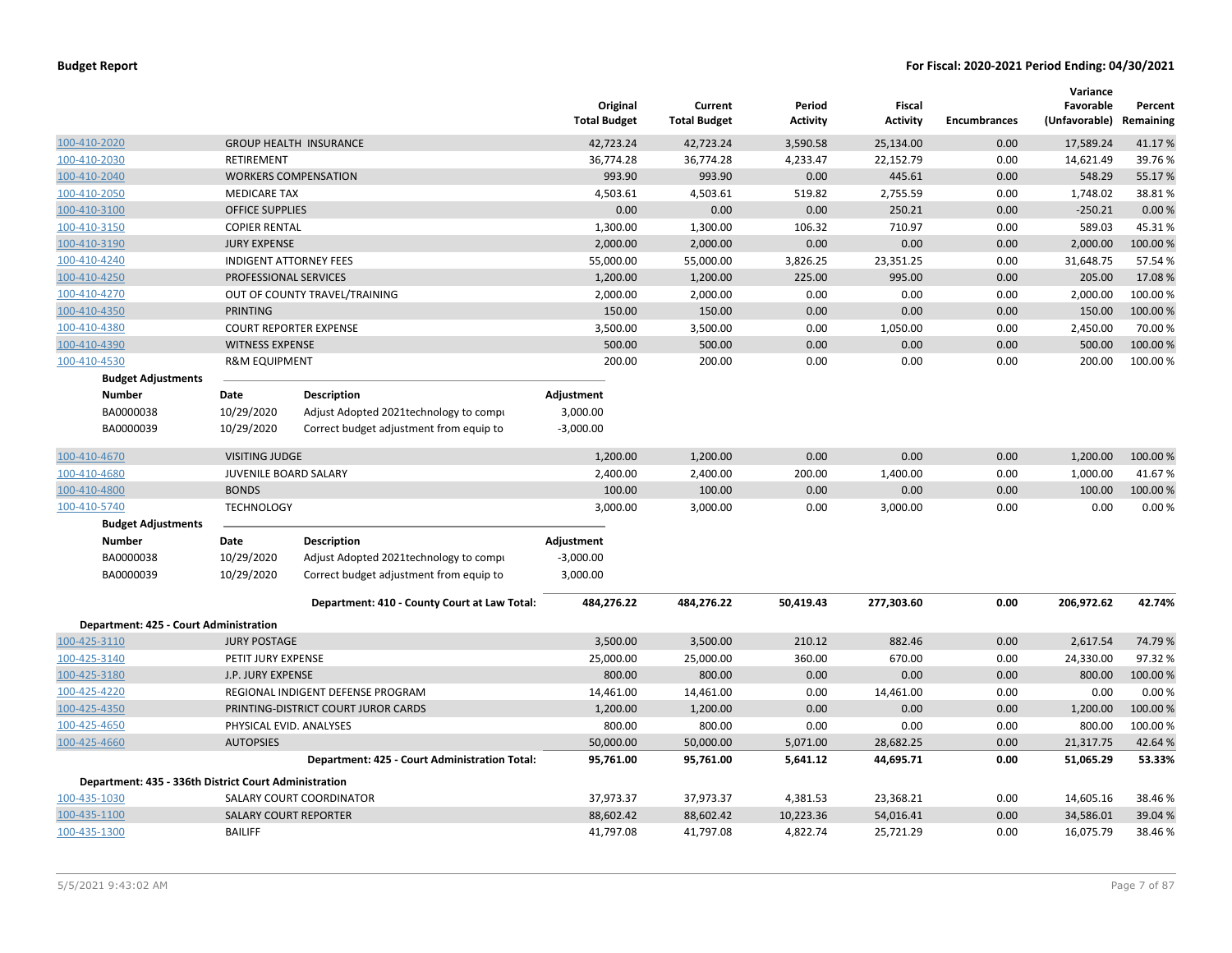|              |                           |                               |                                                              | Original<br><b>Total Budget</b> | Current<br><b>Total Budget</b> | Period<br><b>Activity</b> | Fiscal<br>Activity | <b>Encumbrances</b> | Variance<br>Favorable<br>(Unfavorable) | Percent<br>Remaining |
|--------------|---------------------------|-------------------------------|--------------------------------------------------------------|---------------------------------|--------------------------------|---------------------------|--------------------|---------------------|----------------------------------------|----------------------|
| 100-435-2010 |                           | SOCIAL SECURITY               |                                                              | 10,662.32                       | 10,662.32                      | 1,184.38                  | 6,372.14           | 0.00                | 4,290.18                               | 40.24 %              |
| 100-435-2020 |                           |                               | <b>GROUP HEALTH INSURANCE</b>                                | 36,619.92                       | 36,619.92                      | 3,051.66                  | 21,361.62          | 0.00                | 15,258.30                              | 41.67%               |
| 100-435-2030 |                           | <b>RETIREMENT</b>             |                                                              | 20,361.59                       | 20,361.59                      | 2,339.70                  | 12,445.43          | 0.00                | 7,916.16                               | 38.88%               |
| 100-435-2040 |                           |                               | <b>WORKERS COMPENSATION</b>                                  | 538.79                          | 538.79                         | 0.00                      | 241.57             | 0.00                | 297.22                                 | 55.16%               |
| 100-435-2050 |                           | <b>MEDICARE TAX</b>           |                                                              | 2,493.61                        | 2,493.61                       | 277.02                    | 1,490.36           | 0.00                | 1,003.25                               | 40.23 %              |
| 100-435-3100 |                           | <b>OFFICE SUPPLIES</b>        |                                                              | 1,500.00                        | 1,500.00                       | 241.74                    | 628.77             | 243.70              | 627.53                                 | 41.84%               |
| 100-435-3110 |                           | <b>POSTAGE</b>                |                                                              | 250.00                          | 250.00                         | 1.53                      | 7.86               | 0.00                | 242.14                                 | 96.86%               |
| 100-435-3120 |                           | <b>DISTRICT JURY SUPPLIES</b> |                                                              | 1,000.00                        | 1,000.00                       | 13.52                     | 182.70             | 0.00                | 817.30                                 | 81.73%               |
| 100-435-3520 |                           | <b>GPS/SCRAM MONITORS</b>     |                                                              | 0.00                            | 948.00                         | 0.00                      | 948.00             | 0.00                | 0.00                                   | 0.00%                |
|              | <b>Budget Adjustments</b> |                               |                                                              |                                 |                                |                           |                    |                     |                                        |                      |
|              | <b>Number</b>             | Date                          | Description                                                  | Adjustment                      |                                |                           |                    |                     |                                        |                      |
|              | BA0000045                 | 12/01/2020                    | Adjustment District Court Scram                              | 948.00                          |                                |                           |                    |                     |                                        |                      |
| 100-435-3950 |                           | <b>BAILIFF UNIFORMS</b>       |                                                              | 400.00                          | 400.00                         | 0.00                      | 0.00               | 0.00                | 400.00                                 | 100.00%              |
| 100-435-4270 |                           |                               | OUT OF CO TRAVEL/TRAINING                                    | 5,000.00                        | 5,000.00                       | 0.00                      | 385.00             | 0.00                | 4,615.00                               | 92.30%               |
| 100-435-4320 |                           | <b>ATTORNEY FEES JUVENILE</b> |                                                              | 20,000.00                       | 20,000.00                      | 0.00                      | 2,817.50           | 0.00                | 17,182.50                              | 85.91%               |
| 100-435-4340 |                           |                               | APPEAL COURT TRANSCRIPTS                                     | 20,000.00                       | 20,000.00                      | 0.00                      | 66.00              | 0.00                | 19,934.00                              | 99.67%               |
| 100-435-4350 |                           |                               | ATTORNEYS FEES APPEALS CT                                    | 15,000.00                       | 15,000.00                      | 0.00                      | 2,710.00           | 0.00                | 12,290.00                              | 81.93%               |
| 100-435-4360 |                           |                               | <b>ATTORNEY FEES- CPS CASES</b>                              | 375,000.00                      | 375,000.00                     | 17,081.00                 | 163,948.75         | 0.00                | 211,051.25                             | 56.28%               |
| 100-435-4370 |                           | <b>ATTORNEY FEES</b>          |                                                              | 200,000.00                      | 200,000.00                     | 11,433.65                 | 90,740.47          | 0.00                | 109,259.53                             | 54.63%               |
| 100-435-4380 |                           |                               | <b>COURT REPORTER EXPENSE</b>                                | 7,500.00                        | 7,500.00                       | 325.00                    | 3,260.50           | 0.00                | 4,239.50                               | 56.53 %              |
| 100-435-4390 |                           | <b>INVESTIGATOR EXPENSE</b>   |                                                              | 5,000.00                        | 5,000.00                       | 0.00                      | 0.00               | 0.00                | 5,000.00                               | 100.00%              |
| 100-435-4420 |                           |                               | OTHER PROFESSIONAL SERV.                                     | 20,000.00                       | 19,052.00                      | 1,850.00                  | 9,838.75           | 0.00                | 9,213.25                               | 48.36%               |
|              | <b>Budget Adjustments</b> |                               |                                                              |                                 |                                |                           |                    |                     |                                        |                      |
|              | <b>Number</b>             | Date                          | <b>Description</b>                                           | Adjustment                      |                                |                           |                    |                     |                                        |                      |
|              | BA0000045                 | 12/01/2020                    | Adjustment District Court Scram                              | $-948.00$                       |                                |                           |                    |                     |                                        |                      |
| 100-435-4530 |                           | <b>COMPUTER SOFTWARE</b>      |                                                              | 0.00                            | 3,000.00                       | 512.50                    | 1,537.50           | 0.00                | 1,462.50                               | 48.75%               |
|              | <b>Budget Adjustments</b> |                               |                                                              |                                 |                                |                           |                    |                     |                                        |                      |
|              | <b>Number</b>             | Date                          | <b>Description</b>                                           | Adjustment                      |                                |                           |                    |                     |                                        |                      |
|              | BA0000039                 | 10/29/2020                    | Correct budget adjustment from equip to                      | 3,000.00                        |                                |                           |                    |                     |                                        |                      |
| 100-435-4670 |                           | <b>VISITING JUDGE</b>         |                                                              | 2,000.00                        | 2,000.00                       | 0.00                      | 0.00               | 0.00                | 2,000.00                               | 100.00 %             |
| 100-435-4680 |                           | JUVENILE BOARD SALARY         |                                                              | 3,600.00                        | 3,600.00                       | 300.00                    | 2,100.00           | 0.00                | 1,500.00                               | 41.67%               |
| 100-435-4810 |                           | <b>DUES</b>                   |                                                              | 525.00                          | 525.00                         | 35.00                     | 70.00              | 0.00                | 455.00                                 | 86.67%               |
| 100-435-5720 |                           | OFFICE EQUIPMENT              |                                                              | 200.00                          | 200.00                         | 0.00                      | 0.00               | 0.00                | 200.00                                 | 100.00%              |
| 100-435-5740 |                           | <b>TECHNOLOGY</b>             |                                                              | 3,000.00                        | 0.00                           | 0.00                      | 0.00               | 0.00                | 0.00                                   | 0.00%                |
|              | <b>Budget Adjustments</b> |                               |                                                              |                                 |                                |                           |                    |                     |                                        |                      |
|              | Number                    | Date                          | Description                                                  | Adjustment                      |                                |                           |                    |                     |                                        |                      |
|              | BA0000039                 | 10/29/2020                    | Correct budget adjustment from equip to                      | $-3,000.00$                     |                                |                           |                    |                     |                                        |                      |
| 100-435-5900 |                           | <b>DISTRICT JUDGE BOOKS</b>   |                                                              | 500.00                          | 500.00                         | 0.00                      | 0.00               | 57.00               | 443.00                                 | 88.60%               |
|              |                           |                               | Department: 435 - 336th District Court Administration Total: | 919,524.10                      | 919,524.10                     | 58,074.33                 | 424,258.83         | 300.70              | 494,964.57                             | 53.83%               |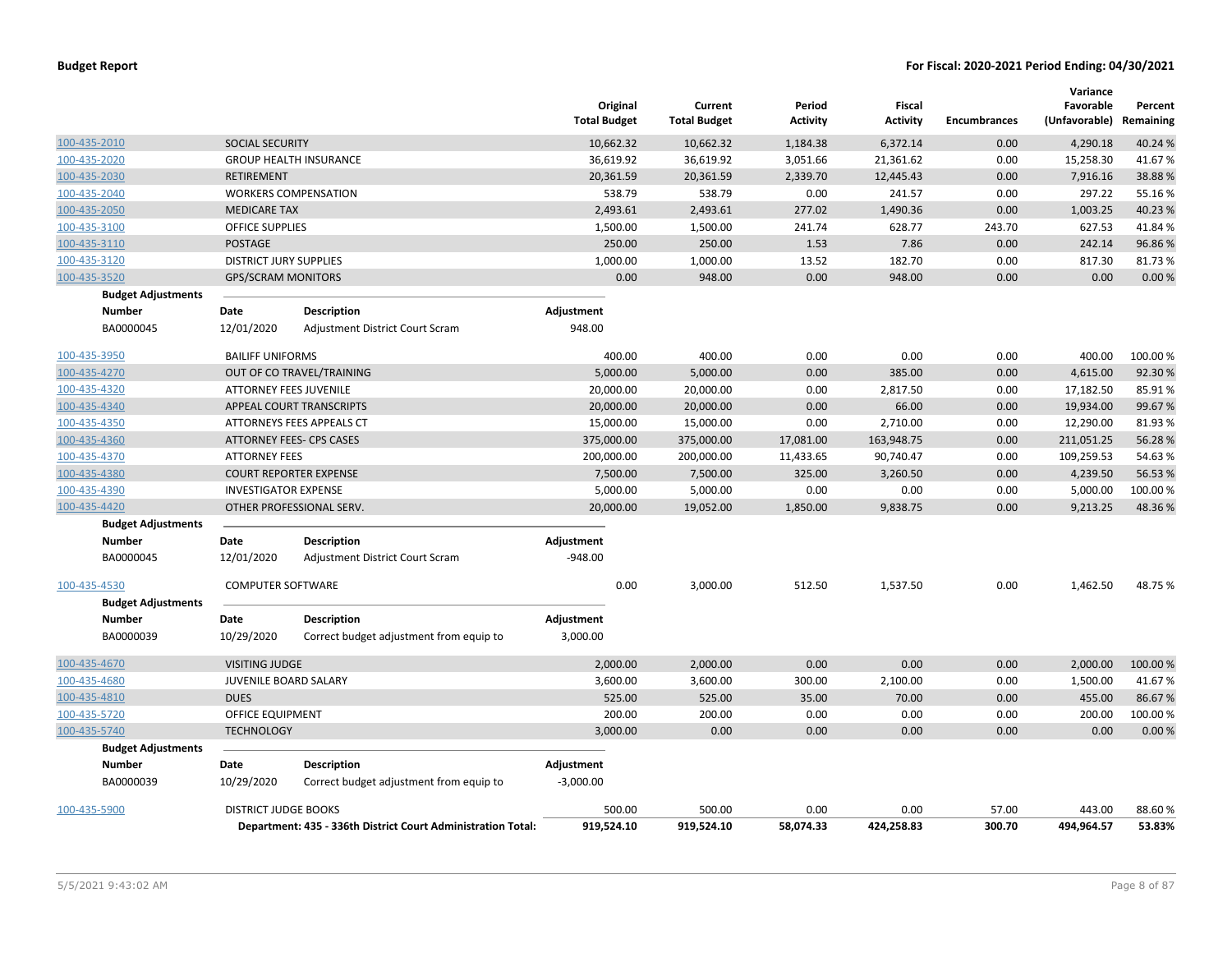|                                               |                                                      | Original<br><b>Total Budget</b> | Current<br><b>Total Budget</b> | Period<br><b>Activity</b> | Fiscal<br><b>Activity</b> | <b>Encumbrances</b> | Variance<br>Favorable<br>(Unfavorable) Remaining | Percent  |
|-----------------------------------------------|------------------------------------------------------|---------------------------------|--------------------------------|---------------------------|---------------------------|---------------------|--------------------------------------------------|----------|
| Department: 450 - District Clerk              |                                                      |                                 |                                |                           |                           |                     |                                                  |          |
| 100-450-1010                                  | SALARY ELECTED OFFICIAL                              | 58,757.97                       | 58,757.97                      | 6,779.76                  | 36,158.72                 | 0.00                | 22,599.25                                        | 38.46 %  |
| 100-450-1030                                  | SALARY CHIEF DEPUTY                                  | 41,086.53                       | 41,086.53                      | 4,740.76                  | 25,284.05                 | 0.00                | 15,802.48                                        | 38.46%   |
| 100-450-1040                                  | <b>SALARIES DEPUTIES</b>                             | 173,835.78                      | 173,835.78                     | 19,615.66                 | 106,676.07                | 0.00                | 67,159.71                                        | 38.63%   |
| 100-450-1070                                  | SALARY PART-TIME                                     | 29,952.00                       | 29,952.00                      | 2,088.00                  | 14,385.00                 | 0.00                | 15,567.00                                        | 51.97%   |
| 100-450-2010                                  | SOCIAL SECURITY TAXES                                | 18,825.20                       | 18,825.20                      | 1,974.57                  | 10,724.15                 | 0.00                | 8,101.05                                         | 43.03%   |
| 100-450-2020                                  | <b>GROUP HEALTH INSURANCE</b>                        | 97,653.12                       | 97,653.12                      | 9,992.48                  | 56,723.50                 | 0.00                | 40,929.62                                        | 41.91%   |
| 100-450-2030                                  | RETIREMENT                                           | 35,950.06                       | 35,950.06                      | 3,940.44                  | 21,589.85                 | 0.00                | 14,360.21                                        | 39.94 %  |
| 100-450-2040                                  | <b>WORKERS COMPENSATION</b>                          | 971.62                          | 971.62                         | 0.00                      | 435.63                    | 0.00                | 535.99                                           | 55.16%   |
| 100-450-2050                                  | <b>MEDICARE TAX</b>                                  | 4,402.67                        | 4,402.67                       | 461.81                    | 2,508.18                  | 0.00                | 1,894.49                                         | 43.03%   |
| 100-450-3100                                  | <b>OFFICE SUPPLIES</b>                               | 4,000.00                        | 4,000.00                       | 410.70                    | 1,940.49                  | 52.00               | 2,007.51                                         | 50.19%   |
| 100-450-3110                                  | POSTAGE                                              | 4,000.00                        | 4,000.00                       | 163.84                    | 1,258.86                  | 0.00                | 2,741.14                                         | 68.53%   |
| 100-450-3130                                  | PASSPORT PHOTO SUPPLIES                              | 600.00                          | 600.00                         | 0.00                      | 0.00                      | 0.00                | 600.00                                           | 100.00%  |
| 100-450-4270                                  | OUT OF COUNTY TRAVEL/TRAINING                        | 4,000.00                        | 4,000.00                       | 0.00                      | 1,497.83                  | 0.00                | 2,502.17                                         | 62.55%   |
| 100-450-4350                                  | PRINTING                                             | 2,000.00                        | 2,000.00                       | 0.00                      | 0.00                      | 0.00                | 2,000.00                                         | 100.00 % |
| 100-450-4800                                  | <b>BONDS</b>                                         | 157.50                          | 157.50                         | 0.00                      | 0.00                      | 0.00                | 157.50                                           | 100.00%  |
| 100-450-4810                                  | <b>DUES</b>                                          | 225.00                          | 225.00                         | 0.00                      | 175.00                    | 0.00                | 50.00                                            | 22.22%   |
| 100-450-5720                                  | <b>OFFICE EQUIPMENT</b>                              | 200.00                          | 200.00                         | 0.00                      | 198.65                    | 0.00                | 1.35                                             | 0.68%    |
|                                               | Department: 450 - District Clerk Total:              | 476,617.45                      | 476,617.45                     | 50,168.02                 | 279,555.98                | 52.00               | 197,009.47                                       | 41.33%   |
| Department: 455 - Justice of the Peace Pct. 1 |                                                      |                                 |                                |                           |                           |                     |                                                  |          |
| 100-455-1010                                  | SALARY ELECTED OFFICIAL                              | 45,003.43                       | 45,003.43                      | 5,192.70                  | 27,694.40                 | 0.00                | 17,309.03                                        | 38.46%   |
| 100-455-1030                                  | <b>SALARY CHIEF DEPUTY</b>                           | 39,934.14                       | 39,934.14                      | 4,607.79                  | 24,574.88                 | 0.00                | 15,359.26                                        | 38.46%   |
| 100-455-1040                                  | <b>SALARY DEPUTY</b>                                 | 25,344.80                       | 25,344.80                      | 3,249.36                  | 17,329.94                 | 0.00                | 8,014.86                                         | 31.62%   |
| 100-455-2010                                  | SOCIAL SECURITY TAXES                                | 6,811.70                        | 6,811.70                       | 815.50                    | 4,360.01                  | 0.00                | 2,451.69                                         | 35.99%   |
| 100-455-2020                                  | <b>GROUP HEALTH INSURANCE</b>                        | 35,399.26                       | 35,399.26                      | 2,036.98                  | 14,258.86                 | 0.00                | 21,140.40                                        | 59.72%   |
| 100-455-2030                                  | RETIREMENT                                           | 12,723.98                       | 12,723.98                      | 1,571.42                  | 8,292.42                  | 0.00                | 4,431.56                                         | 34.83%   |
| 100-455-2040                                  | <b>WORKERS' COMPENSATION</b>                         | 343.89                          | 343.89                         | 0.00                      | 158.22                    | 0.00                | 185.67                                           | 53.99%   |
| 100-455-2050                                  | <b>MEDICARE TAX</b>                                  | 1,593.05                        | 1,593.05                       | 190.74                    | 1,019.78                  | 0.00                | 573.27                                           | 35.99%   |
| 100-455-2250                                  | <b>TRAVEL ALLOWANCE</b>                              | 2,400.00                        | 2,400.00                       | 200.00                    | 1,400.00                  | 0.00                | 1,000.00                                         | 41.67%   |
| 100-455-3100                                  | <b>OFFICE SUPPLIES</b>                               | 700.00                          | 700.00                         | 23.19                     | 280.44                    | 66.85               | 352.71                                           | 50.39%   |
| 100-455-3110                                  | POSTAGE                                              | 400.00                          | 400.00                         | 52.28                     | 239.80                    | 0.00                | 160.20                                           | 40.05%   |
| 100-455-4270                                  | OUT OF COUNTY TRAVEL/TRAINING                        | 3,000.00                        | 3,000.00                       | 260.00                    | 310.00                    | 0.00                | 2,690.00                                         | 89.67%   |
| 100-455-4350                                  | PRINTING                                             | 300.00                          | 300.00                         | 0.00                      | 105.00                    | 0.00                | 195.00                                           | 65.00%   |
| 100-455-4800                                  | <b>BOND</b>                                          | 265.00                          | 265.00                         | 0.00                      | 0.00                      | 0.00                | 265.00                                           | 100.00%  |
| 100-455-4810                                  | <b>DUES</b>                                          | 135.00                          | 135.00                         | 0.00                      | 60.00                     | 0.00                | 75.00                                            | 55.56%   |
| 100-455-5720                                  | <b>OFFICE EQUIPMENT</b>                              | 200.00                          | 200.00                         | 0.00                      | 27.99                     | 0.00                | 172.01                                           | 86.01%   |
|                                               | Department: 455 - Justice of the Peace Pct. 1 Total: | 174,554.25                      | 174,554.25                     | 18,199.96                 | 100,111.74                | 66.85               | 74,375.66                                        | 42.61%   |
| Department: 456 - Justice of the Peace Pct. 2 |                                                      |                                 |                                |                           |                           |                     |                                                  |          |
| 100-456-1010                                  | SALARY ELECTED OFFICIAL                              | 45,003.43                       | 45,003.43                      | 5,192.70                  | 27,694.40                 | 0.00                | 17,309.03                                        | 38.46%   |
| 100-456-1030                                  | <b>SALARY CHIEF DEPUTY</b>                           | 41,085.13                       | 41,085.13                      | 4,740.60                  | 25,283.12                 | 0.00                | 15,802.01                                        | 38.46%   |
| 100-456-2010                                  | SOCIAL SECURITY TAXES                                | 5,486.29                        | 5,486.29                       | 628.27                    | 3,371.44                  | 0.00                | 2,114.85                                         | 38.55 %  |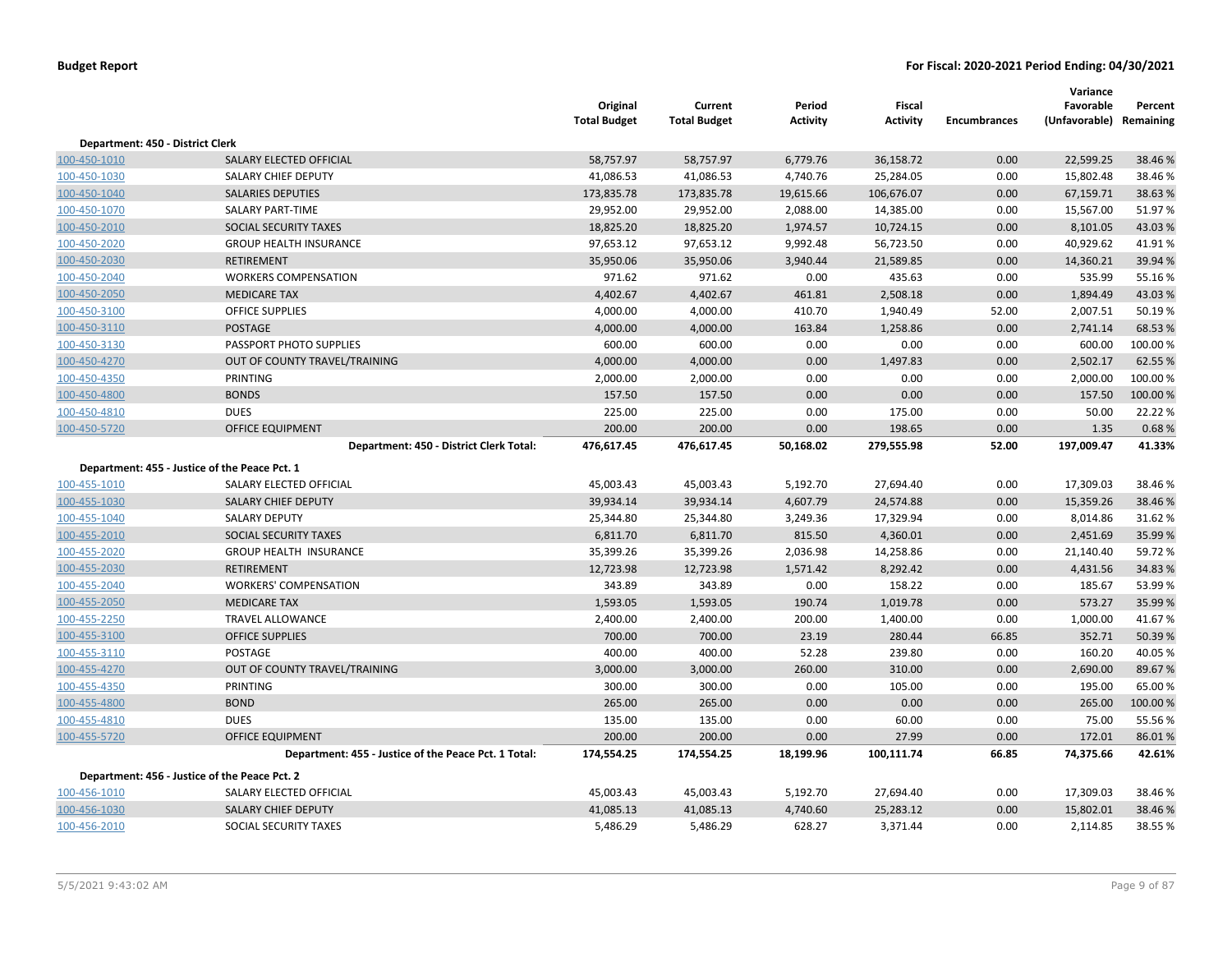|                                     |                                                      | Original<br><b>Total Budget</b> | Current<br><b>Total Budget</b> | Period<br><b>Activity</b> | <b>Fiscal</b><br><b>Activity</b> | <b>Encumbrances</b> | Variance<br>Favorable<br>(Unfavorable) Remaining | Percent  |
|-------------------------------------|------------------------------------------------------|---------------------------------|--------------------------------|---------------------------|----------------------------------|---------------------|--------------------------------------------------|----------|
| 100-456-2020                        | <b>GROUP HEALTH INSURANCE</b>                        | 24,413.28                       | 24,413.28                      | 2,032.54                  | 14,227.78                        | 0.00                | 10,185.50                                        | 41.72 %  |
| 100-456-2030                        | <b>RETIREMENT</b>                                    | 10,192.89                       | 10,192.89                      | 1,201.79                  | 6,326.15                         | 0.00                | 3,866.74                                         | 37.94 %  |
| 100-456-2040                        | <b>WORKERS' COMPENSATION</b>                         | 275.48                          | 275.48                         | 0.00                      | 123.51                           | 0.00                | 151.97                                           | 55.17%   |
| 100-456-2050                        | <b>MEDICARE TAX</b>                                  | 1,283.08                        | 1,283.08                       | 146.93                    | 788.46                           | 0.00                | 494.62                                           | 38.55 %  |
| 100-456-2250                        | <b>TRAVEL ALLOWANCE</b>                              | 2,400.00                        | 2,400.00                       | 200.00                    | 1,400.00                         | 0.00                | 1,000.00                                         | 41.67%   |
| 100-456-3100                        | <b>OFFICE SUPPLIES</b>                               | 600.00                          | 600.00                         | 103.40                    | 337.97                           | 0.00                | 262.03                                           | 43.67%   |
| 100-456-3110                        | <b>POSTAGE</b>                                       | 300.00                          | 300.00                         | 0.00                      | 86.00                            | 0.00                | 214.00                                           | 71.33 %  |
| 100-456-4210                        | <b>INTERNET</b>                                      | 1,000.00                        | 1,000.00                       | 81.95                     | 573.65                           | 0.00                | 426.35                                           | 42.64%   |
| 100-456-4220                        | R & M RADIO                                          | 100.00                          | 100.00                         | 0.00                      | 0.00                             | 0.00                | 100.00                                           | 100.00 % |
| 100-456-4270                        | OUT OF COUNTY TRAVEL/TRAINING                        | 2,000.00                        | 2,000.00                       | 575.00                    | 575.00                           | 0.00                | 1,425.00                                         | 71.25 %  |
| 100-456-4350                        | <b>PRINTING</b>                                      | 200.00                          | 200.00                         | 0.00                      | 0.00                             | 0.00                | 200.00                                           | 100.00 % |
| 100-456-4600                        | OFFICE RENTAL                                        | 4,200.00                        | 4,200.00                       | 350.00                    | 2,450.00                         | 0.00                | 1,750.00                                         | 41.67%   |
| 100-456-4800                        | <b>BOND</b>                                          | 100.00                          | 100.00                         | 0.00                      | 100.00                           | 0.00                | 0.00                                             | 0.00%    |
| 100-456-4810                        | <b>DUES</b>                                          | 95.00                           | 95.00                          | 0.00                      | 95.00                            | 0.00                | 0.00                                             | 0.00%    |
| 100-456-5720                        | OFFICE EQUIPMENT                                     | 200.00                          | 200.00                         | 0.00                      | 0.00                             | 0.00                | 200.00                                           | 100.00 % |
| 100-456-5910                        | <b>ONLINE RESEARCH</b>                               | 1,100.00                        | 1,100.00                       | 0.00                      | 93.73                            | 0.00                | 1,006.27                                         | 91.48%   |
|                                     | Department: 456 - Justice of the Peace Pct. 2 Total: | 140,034.58                      | 140,034.58                     | 15,253.18                 | 83,526.21                        | 0.00                | 56,508.37                                        | 40.35%   |
|                                     | Department: 457 - Justice of the Peace Pct. 3        |                                 |                                |                           |                                  |                     |                                                  |          |
| 100-457-1010                        | SALARY ELECTED OFFICIAL                              | 45,003.43                       | 45,003.43                      | 5,192.70                  | 27,694.40                        | 0.00                | 17,309.03                                        | 38.46 %  |
| 100-457-1030                        | SALARY CHIEF DEPUTY                                  | 28,520.00                       | 28,520.00                      | 3,290.76                  | 17,550.74                        | 0.00                | 10,969.26                                        | 38.46%   |
| 100-457-2010                        | SOCIAL SECURITY TAXES                                | 4,707.25                        | 4,707.25                       | 538.39                    | 2,892.08                         | 0.00                | 1,815.17                                         | 38.56 %  |
| 100-457-2020                        | <b>GROUP HEALTH INSURANCE</b>                        | 24,413.28                       | 24,413.28                      | 2,034.44                  | 14,241.08                        | 0.00                | 10,172.20                                        | 41.67%   |
| 100-457-2030                        | <b>RETIREMENT</b>                                    | 8,705.17                        | 8,705.17                       | 1,029.83                  | 5,411.43                         | 0.00                | 3,293.74                                         | 37.84 %  |
| 100-457-2040                        | <b>WORKERS' COMPENSATION</b>                         | 235.27                          | 235.27                         | 0.00                      | 105.48                           | 0.00                | 129.79                                           | 55.17%   |
| 100-457-2050                        | <b>MEDICARE TAX</b>                                  | 1,100.89                        | 1,100.89                       | 125.93                    | 676.46                           | 0.00                | 424.43                                           | 38.55 %  |
| 100-457-2250                        | <b>TRAVEL ALLOWANCE</b>                              | 2,400.00                        | 2,400.00                       | 200.00                    | 1,400.00                         | 0.00                | 1,000.00                                         | 41.67%   |
| 100-457-3100                        | <b>OFFICE SUPPLIES</b>                               | 500.00                          | 500.00                         | 0.00                      | 43.78                            | 12.98               | 443.24                                           | 88.65 %  |
| 100-457-3110                        | POSTAGE                                              | 350.00                          | 350.00                         | 0.00                      | 38.00                            | 0.00                | 312.00                                           | 89.14 %  |
| 100-457-4210                        | <b>INTERNET</b>                                      | 456.00                          | 456.00                         | 0.00                      | 227.94                           | 0.00                | 228.06                                           | 50.01%   |
| 100-457-4270                        | OUT OF COUNTY TRAVEL/TRAINING                        | 2,000.00                        | 2,000.00                       | 0.00                      | 0.00                             | 0.00                | 2,000.00                                         | 100.00 % |
| 100-457-4350                        | <b>PRINTING</b>                                      | 250.00                          | 250.00                         | 0.00                      | 0.00                             | 0.00                | 250.00                                           | 100.00 % |
| 100-457-4800                        | <b>BOND</b>                                          | 50.00                           | 50.00                          | 0.00                      | 0.00                             | 0.00                | 50.00                                            | 100.00%  |
| 100-457-4810                        | <b>DUES</b>                                          | 60.00                           | 60.00                          | 60.00                     | 60.00                            | 0.00                | 0.00                                             | 0.00%    |
| 100-457-5720                        | OFFICE EQUIPMENT                                     | 200.00                          | 200.00                         | 0.00                      | 0.00                             | 0.00                | 200.00                                           | 100.00%  |
|                                     | Department: 457 - Justice of the Peace Pct. 3 Total: | 118,951.29                      | 118,951.29                     | 12,472.05                 | 70,341.39                        | 12.98               | 48,596.92                                        | 40.85%   |
| Department: 475 - District Attorney |                                                      |                                 |                                |                           |                                  |                     |                                                  |          |
| 100-475-1011                        | DA. SALARY SUPPLEMENT                                | 6,770.00                        | 6,770.00                       | 781.14                    | 4,166.08                         | 0.00                | 2,603.92                                         | 38.46 %  |
| 100-475-1012                        | DA SALARY REIMB. GC CH 46                            | 27,500.00                       | 27,500.00                      | 3,173.07                  | 16,923.04                        | 0.00                | 10,576.96                                        | 38.46 %  |
| 100-475-1030                        | SALARY ASSISTANT D.A.                                | 311,258.12                      | 311,258.12                     | 35,434.38                 | 189,089.45                       | 0.00                | 122,168.67                                       | 39.25 %  |
| 100-475-1031                        | <b>INVESTIGATOR</b>                                  | 61,963.53                       | 61,963.53                      | 7,149.66                  | 38,131.50                        | 0.00                | 23,832.03                                        | 38.46%   |
| 100-475-1032                        | ASST. DA LONGEVITY PAY                               | 5,080.00                        | 5,080.00                       | 480.00                    | 3,410.00                         | 0.00                | 1,670.00                                         | 32.87%   |
|                                     |                                                      |                                 |                                |                           |                                  |                     |                                                  |          |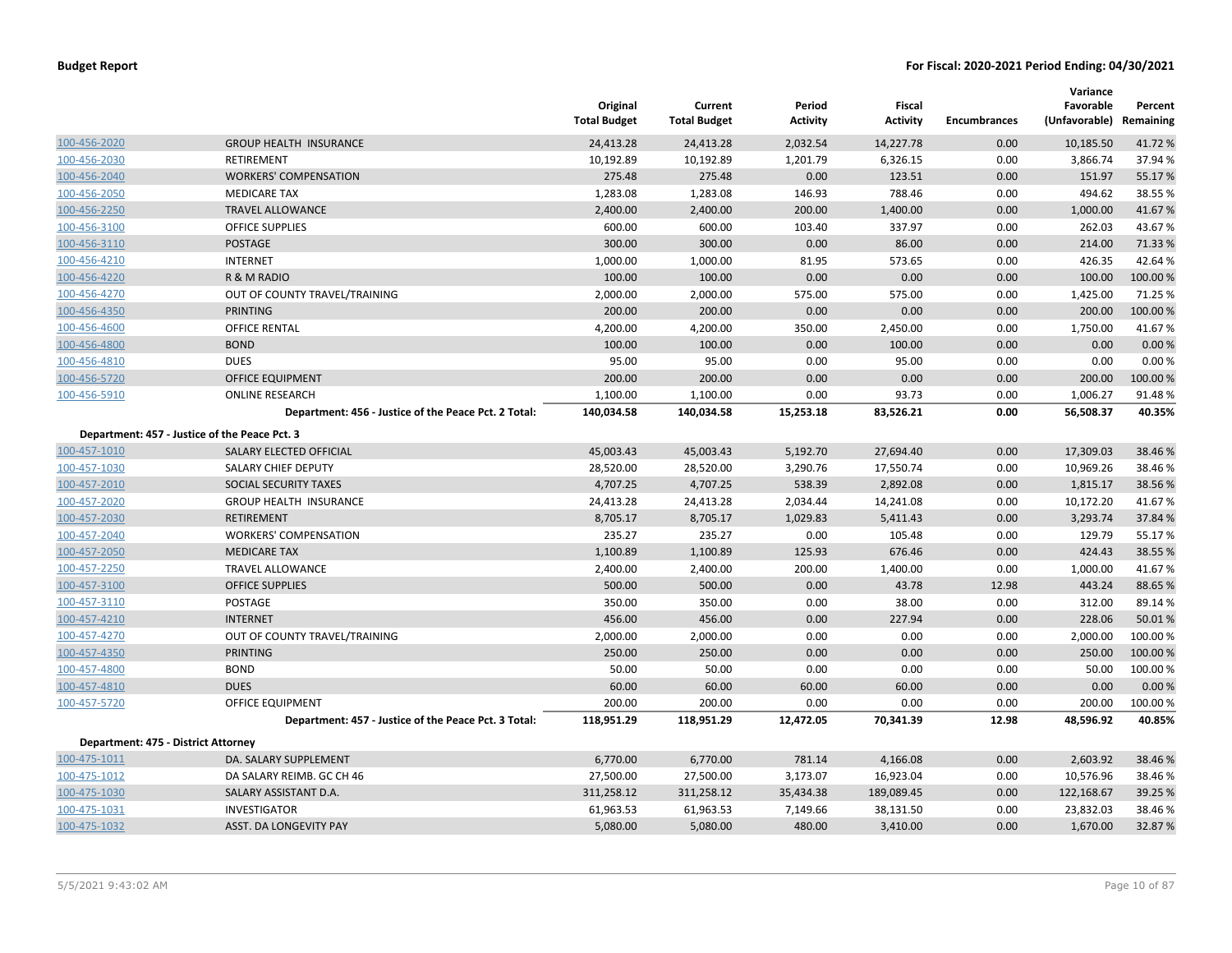|                                  |                                            | Original<br><b>Total Budget</b> | Current<br><b>Total Budget</b> | Period<br><b>Activity</b> | Fiscal<br><b>Activity</b> | <b>Encumbrances</b> | Variance<br>Favorable<br>(Unfavorable) | Percent<br>Remaining |
|----------------------------------|--------------------------------------------|---------------------------------|--------------------------------|---------------------------|---------------------------|---------------------|----------------------------------------|----------------------|
| 100-475-1050                     | SALARIES SECRETARIES                       | 189,664.91                      | 189,664.91                     | 20,900.72                 | 112,354.38                | 0.00                | 77,310.53                              | 40.76%               |
| 100-475-1051                     | <b>DISCOVERY CLERK</b>                     | 37,731.20                       | 37,731.20                      | 4,353.60                  | 23,219.20                 | 0.00                | 14,512.00                              | 38.46%               |
| 100-475-1070                     | SALARY PART-TIME                           | 18,096.00                       | 18,096.00                      | 2,544.00                  | 12,822.00                 | 0.00                | 5,274.00                               | 29.14 %              |
| 100-475-2010                     | <b>SOCIAL SECURITY TAXES</b>               | 40,187.39                       | 40,187.39                      | 4,540.33                  | 24,124.81                 | 0.00                | 16,062.58                              | 39.97 %              |
| 100-475-2020                     | <b>GROUP HEALTH INSURANCE</b>              | 134,273.04                      | 134,273.04                     | 11,041.24                 | 77,288.52                 | 0.00                | 56,984.52                              | 42.44 %              |
| 100-475-2030                     | <b>RETIREMENT</b>                          | 76,744.96                       | 76,744.96                      | 8,903.48                  | 47,409.69                 | 0.00                | 29,335.27                              | 38.22 %              |
| 100-475-2040                     | <b>WORKERS' COMPENSATION</b>               | 1,334.94                        | 1,334.94                       | 0.00                      | 601.99                    | 0.00                | 732.95                                 | 54.91%               |
| 100-475-2050                     | <b>MEDICARE TAX</b>                        | 9,398.66                        | 9,398.66                       | 1,061.88                  | 5,642.31                  | 0.00                | 3,756.35                               | 39.97 %              |
| 100-475-2250                     | <b>TRAVEL ALLOWANCE</b>                    | 3,060.00                        | 3,060.00                       | 255.00                    | 1,785.00                  | 0.00                | 1,275.00                               | 41.67%               |
| 100-475-3100                     | <b>OFFICE SUPPLIES</b>                     | 9,000.00                        | 9,000.00                       | 793.07                    | 4,284.32                  | 96.76               | 4,618.92                               | 51.32 %              |
| 100-475-3110                     | POSTAGE                                    | 2,400.00                        | 2,400.00                       | 116.00                    | 509.79                    | 0.00                | 1,890.21                               | 78.76%               |
| 100-475-3130                     | <b>GRAND JURY EXPENSE</b>                  | 5,500.00                        | 5,500.00                       | 400.00                    | 2,937.16                  | 0.00                | 2,562.84                               | 46.60%               |
| 100-475-3150                     | <b>COPIER EXPENSE</b>                      | 1,400.00                        | 1,400.00                       | 106.88                    | 744.56                    | 0.00                | 655.44                                 | 46.82%               |
| 100-475-4270                     | OUT OF COUNTY TRAVEL/TRAINING              | 10,000.00                       | 10,000.00                      | 572.96                    | 2,649.38                  | 0.00                | 7,350.62                               | 73.51%               |
| 100-475-4350                     | PRINTING                                   | 500.00                          | 500.00                         | 0.00                      | 214.20                    | 0.00                | 285.80                                 | 57.16%               |
| 100-475-4380                     | CT.REPORTER-TRANSCRIPTS                    | 5,000.00                        | 5,000.00                       | 0.00                      | 198.00                    | 0.00                | 4,802.00                               | 96.04 %              |
| 100-475-4390                     | <b>WITNESS EXPENSE</b>                     | 3,000.00                        | 3,000.00                       | 0.00                      | 0.00                      | 0.00                | 3,000.00                               | 100.00%              |
| 100-475-4650                     | PHYS.EVIDENCE ANALYSIS                     | 4,000.00                        | 4,000.00                       | 0.00                      | 117.87                    | 0.00                | 3,882.13                               | 97.05 %              |
| 100-475-4800                     | <b>BOND</b>                                | 445.00                          | 445.00                         | 0.00                      | 276.50                    | 0.00                | 168.50                                 | 37.87%               |
| 100-475-4810                     | <b>DUES</b>                                | 3,500.00                        | 3,500.00                       | 390.00                    | 775.00                    | 0.00                | 2,725.00                               | 77.86%               |
| 100-475-5720                     | OFFICE EQUIPMENT                           | 200.00                          | 200.00                         | 0.00                      | 0.00                      | 0.00                | 200.00                                 | 100.00%              |
| 100-475-5740                     | <b>TECHNOLOGY</b>                          | 200.00                          | 200.00                         | 0.00                      | 0.00                      | 0.00                | 200.00                                 | 100.00 %             |
| 100-475-5900                     | <b>BOOKS</b>                               | 750.00                          | 750.00                         | 615.00                    | 615.00                    | 0.00                | 135.00                                 | 18.00 %              |
| 100-475-5910                     | <b>ONLINE RESEARCH</b>                     | 9,060.00                        | 9,060.00                       | 756.37                    | 4,520.49                  | 0.00                | 4,539.51                               | 50.10%               |
|                                  | Department: 475 - District Attorney Total: | 978,017.75                      | 978,017.75                     | 104,368.78                | 574,810.24                | 96.76               | 403,110.75                             | 41.22%               |
| Department: 495 - County Auditor |                                            |                                 |                                |                           |                           |                     |                                        |                      |
| 100-495-1020                     | SALARY APPOINTED OFFICIAL                  | 73,778.37                       | 73,778.37                      | 8,512.89                  | 45,402.08                 | 0.00                | 28,376.29                              | 38.46%               |
| 100-495-1030                     | SALARIES ASSISTANTS                        | 150,158.45                      | 150,158.45                     | 17,325.95                 | 92,443.01                 | 0.00                | 57,715.44                              | 38.44 %              |
| <u>100-495-2010</u>              | SOCIAL SECURITY TAXES                      | 13,884.08                       | 13,884.08                      | 1,532.50                  | 7,892.52                  | 0.00                | 5,991.56                               | 43.15 %              |
| 100-495-2020                     | <b>GROUP HEALTH INSURANCE</b>              | 48,826.56                       | 48,826.56                      | 4,068.88                  | 28,482.16                 | 0.00                | 20,344.40                              | 41.67%               |
| 100-495-2030                     | RETIREMENT                                 | 26,514.12                       | 26,514.12                      | 3,064.47                  | 16,306.24                 | 0.00                | 10,207.88                              | 38.50%               |
| 100-495-2040                     | <b>WORKERS COMPENSATION</b>                | 716.60                          | 716.60                         | 0.00                      | 321.29                    | 0.00                | 395.31                                 | 55.16%               |
| 100-495-2050                     | <b>MEDICARE TAX</b>                        | 3,247.08                        | 3,247.08                       | 358.40                    | 1,845.83                  | 0.00                | 1,401.25                               | 43.15 %              |
| 100-495-3100                     | <b>OFFICE SUPPLIES</b>                     | 700.00                          | 700.00                         | 0.00                      | 103.29                    | 0.00                | 596.71                                 | 85.24 %              |
| 100-495-4270                     | OUT OF COUNTY TRAVEL/TRAINING              | 4,000.00                        | 4,000.00                       | 225.00                    | 455.00                    | 0.00                | 3,545.00                               | 88.63%               |
| 100-495-4350                     | <b>PRINTING</b>                            | 50.00                           | 50.00                          | 0.00                      | 0.00                      | 0.00                | 50.00                                  | 100.00%              |
| 100-495-4520                     | R & M EQUIPMENT                            | 50.00                           | 50.00                          | 0.00                      | 0.00                      | 0.00                | 50.00                                  | 100.00 %             |
| 100-495-4800                     | <b>BOND</b>                                | 383.00                          | 383.00                         | 0.00                      | 329.00                    | 0.00                | 54.00                                  | 14.10%               |
| 100-495-4810                     | <b>DUES</b>                                | 340.00                          | 340.00                         | 0.00                      | 340.00                    | 0.00                | 0.00                                   | 0.00%                |
| 100-495-5720                     | <b>OFFICE EQUIPMENT</b>                    | 200.00                          | 200.00                         | 0.00                      | 0.00                      | 0.00                | 200.00                                 | 100.00%              |
|                                  | Department: 495 - County Auditor Total:    | 322,848.26                      | 322,848.26                     | 35,088.09                 | 193,920.42                | 0.00                | 128,927.84                             | 39.93%               |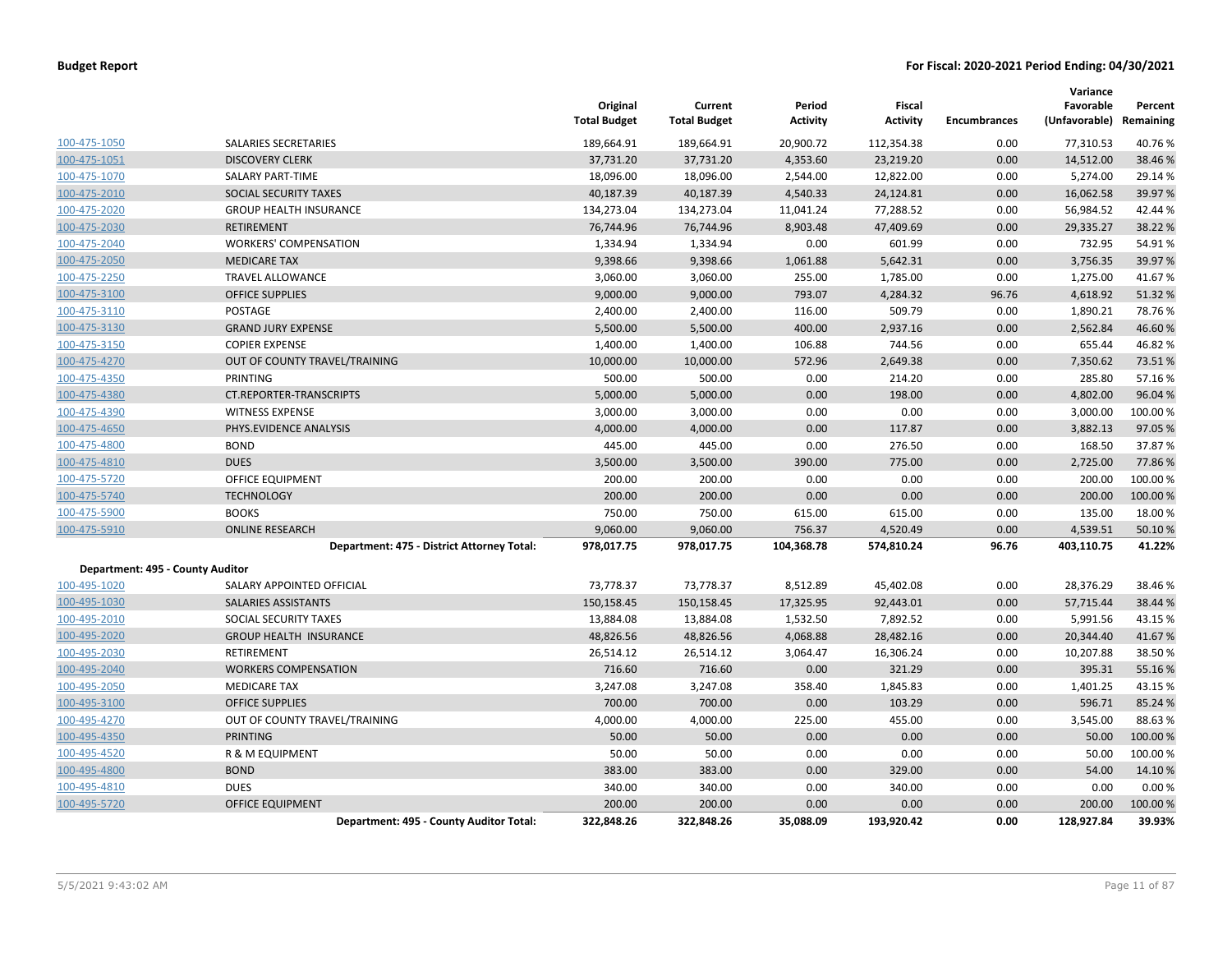|              |                                            | Original<br><b>Total Budget</b> | Current<br><b>Total Budget</b> | Period<br><b>Activity</b> | Fiscal<br><b>Activity</b> | <b>Encumbrances</b> | Variance<br>Favorable<br>(Unfavorable) Remaining | Percent  |
|--------------|--------------------------------------------|---------------------------------|--------------------------------|---------------------------|---------------------------|---------------------|--------------------------------------------------|----------|
|              | Department: 496 - County Purchasing        |                                 |                                |                           |                           |                     |                                                  |          |
| 100-496-1020 | SALARY PURCHASING AGENT                    | 53,254.76                       | 53,254.76                      | 6,144.78                  | 32,772.19                 | 0.00                | 20,482.57                                        | 38.46%   |
| 100-496-2010 | SOCIAL SECURITY TAXES                      | 3,301.80                        | 3,301.80                       | 374.94                    | 2,000.68                  | 0.00                | 1,301.12                                         | 39.41%   |
| 100-496-2020 | <b>GROUP HEALTH INSURANCE</b>              | 12,206.64                       | 12,206.64                      | 1,017.22                  | 7,120.54                  | 0.00                | 5,086.10                                         | 41.67%   |
| 100-496-2030 | <b>RETIREMENT</b>                          | 6,305.36                        | 6,305.36                       | 728.76                    | 3,876.71                  | 0.00                | 2,428.65                                         | 38.52 %  |
| 100-496-2040 | <b>WORKERS' COMPENSATION</b>               | 170.42                          | 170.42                         | 0.00                      | 76.41                     | 0.00                | 94.01                                            | 55.16%   |
| 100-496-2050 | <b>MEDICARE TAX</b>                        | 772.19                          | 772.19                         | 87.69                     | 467.89                    | 0.00                | 304.30                                           | 39.41%   |
| 100-496-3100 | OFFICE SUPPLIES                            | 250.00                          | 250.00                         | 0.00                      | 25.96                     | $-51.78$            | 275.82                                           | 110.33%  |
| 100-496-4270 | OUT OF COUNTY TRAVEL/TRAINING              | 2,400.00                        | 2,400.00                       | 0.00                      | 79.00                     | 0.00                | 2,321.00                                         | 96.71%   |
| 100-496-4350 | PRINTING                                   | 35.00                           | 35.00                          | 0.00                      | 0.00                      | 0.00                | 35.00                                            | 100.00%  |
| 100-496-4800 | <b>BOND</b>                                | 93.00                           | 93.00                          | 0.00                      | 93.00                     | 0.00                | 0.00                                             | 0.00 %   |
| 100-496-4810 | <b>DUES</b>                                | 450.00                          | 450.00                         | 0.00                      | 75.00                     | 190.00              | 185.00                                           | 41.11%   |
| 100-496-5720 | <b>OFFICE EQUIPMENT</b>                    | 200.00                          | 200.00                         | 0.00                      | 0.00                      | 0.00                | 200.00                                           | 100.00%  |
|              | Department: 496 - County Purchasing Total: | 79,439.17                       | 79,439.17                      | 8,353.39                  | 46,587.38                 | 138.22              | 32,713.57                                        | 41.18%   |
|              |                                            |                                 |                                |                           |                           |                     |                                                  |          |
|              | Department: 497 - County Treasurer         |                                 |                                |                           |                           |                     |                                                  |          |
| 100-497-1010 | SALARY ELECTED OFFICIAL                    | 58,757.97                       | 58,757.97                      | 6,779.76                  | 36,158.72                 | 0.00                | 22,599.25                                        | 38.46%   |
| 100-497-2010 | SOCIAL SECURITY TAXES                      | 3,642.99                        | 3,642.99                       | 363.09                    | 1,847.12                  | 0.00                | 1,795.87                                         | 49.30%   |
| 100-497-2020 | <b>GROUP HEALTH INSURANCE</b>              | 12,206.64                       | 12,206.64                      | 1,016.34                  | 7,114.38                  | 0.00                | 5,092.26                                         | 41.72%   |
| 100-497-2030 | <b>RETIREMENT</b>                          | 6,956.94                        | 6,956.94                       | 804.09                    | 4,277.35                  | 0.00                | 2,679.59                                         | 38.52 %  |
| 100-497-2040 | <b>WORKERS' COMPENSATION</b>               | 188.03                          | 188.03                         | 0.00                      | 84.30                     | 0.00                | 103.73                                           | 55.17%   |
| 100-497-2050 | <b>MEDICARE TAX</b>                        | 851.99                          | 851.99                         | 84.91                     | 431.95                    | 0.00                | 420.04                                           | 49.30%   |
| 100-497-3100 | <b>OFFICE SUPPLIES</b>                     | 300.00                          | 300.00                         | 0.00                      | 218.49                    | 0.00                | 81.51                                            | 27.17%   |
| 100-497-4270 | OUT OF COUNTY TRAVEL/TRAINING              | 1,500.00                        | 1,500.00                       | 0.00                      | 180.00                    | 0.00                | 1,320.00                                         | 88.00 %  |
| 100-497-4350 | PRINTING                                   | 100.00                          | 100.00                         | 60.00                     | 60.00                     | 0.00                | 40.00                                            | 40.00%   |
| 100-497-4520 | <b>R&amp;M EQUIPMENT</b>                   | 50.00                           | 50.00                          | 0.00                      | 0.00                      | 0.00                | 50.00                                            | 100.00 % |
| 100-497-4810 | <b>DUES</b>                                | 200.00                          | 200.00                         | 0.00                      | 175.00                    | 0.00                | 25.00                                            | 12.50%   |
|              | Department: 497 - County Treasurer Total:  | 84,754.56                       | 84,754.56                      | 9,108.19                  | 50,547.31                 | 0.00                | 34,207.25                                        | 40.36%   |
|              | Department: 499 - Tax Assessor Collector   |                                 |                                |                           |                           |                     |                                                  |          |
| 100-499-1010 | SALARY ELECTED OFFICIAL                    | 58,757.97                       | 58,757.97                      | 6,779.76                  | 36,158.72                 | 0.00                | 22,599.25                                        | 38.46%   |
| 100-499-1030 | SALARIES CHIEF DEPUTY                      | 42,272.36                       | 42,272.36                      | 4,877.59                  | 26,013.80                 | 0.00                | 16,258.56                                        | 38.46%   |
| 100-499-1040 | <b>SALARIES DEPUTIES</b>                   | 102,426.15                      | 102,426.15                     | 11,818.41                 | 63,031.54                 | 0.00                | 39,394.61                                        | 38.46%   |
| 100-499-1070 | <b>SALARY PART-TIME</b>                    | 18,096.00                       | 18,096.00                      | 0.00                      | 1,365.72                  | 0.00                | 16,730.28                                        | 92.45 %  |
| 100-499-2010 | <b>SOCIAL SECURITY TAXES</b>               | 13,736.25                       | 13,736.25                      | 1,418.20                  | 7,582.00                  | 0.00                | 6,154.25                                         | 44.80%   |
| 100-499-2020 | <b>GROUP HEALTH INSURANCE</b>              | 61,033.20                       | 61,033.20                      | 5,086.10                  | 35,602.70                 | 0.00                | 25,430.50                                        | 41.67%   |
| 100-499-2030 | <b>RETIREMENT</b>                          | 26,231.81                       | 26,231.81                      | 2,784.24                  | 14,972.44                 | 0.00                | 11,259.37                                        | 42.92 %  |
| 100-499-2040 | <b>WORKERS COMPENSATION</b>                | 708.97                          | 708.97                         | 0.00                      | 317.87                    | 0.00                | 391.10                                           | 55.16%   |
| 100-499-2050 | <b>MEDICARE TAX</b>                        | 3,212.51                        | 3,212.51                       | 331.69                    | 1,773.26                  | 0.00                | 1,439.25                                         | 44.80%   |
| 100-499-2251 | LEONARD OFFICE TRAVEL                      | 550.00                          | 550.00                         | 55.22                     | 55.22                     | 0.00                | 494.78                                           | 89.96%   |
| 100-499-3100 | <b>OFFICE SUPPLIES</b>                     | 1,200.00                        | 1,200.00                       | 37.79                     | 656.40                    | $-0.50$             | 544.10                                           | 45.34 %  |
| 100-499-3110 | <b>POSTAGE</b>                             | 2,400.00                        | 2,400.00                       | 280.32                    | 1,322.30                  | 0.00                | 1,077.70                                         | 44.90%   |
| 100-499-3150 | <b>COPIER EXPENSE</b>                      | 1,200.00                        | 1,200.00                       | 94.87                     | 652.81                    | 0.00                | 547.19                                           | 45.60%   |
|              |                                            |                                 |                                |                           |                           |                     |                                                  |          |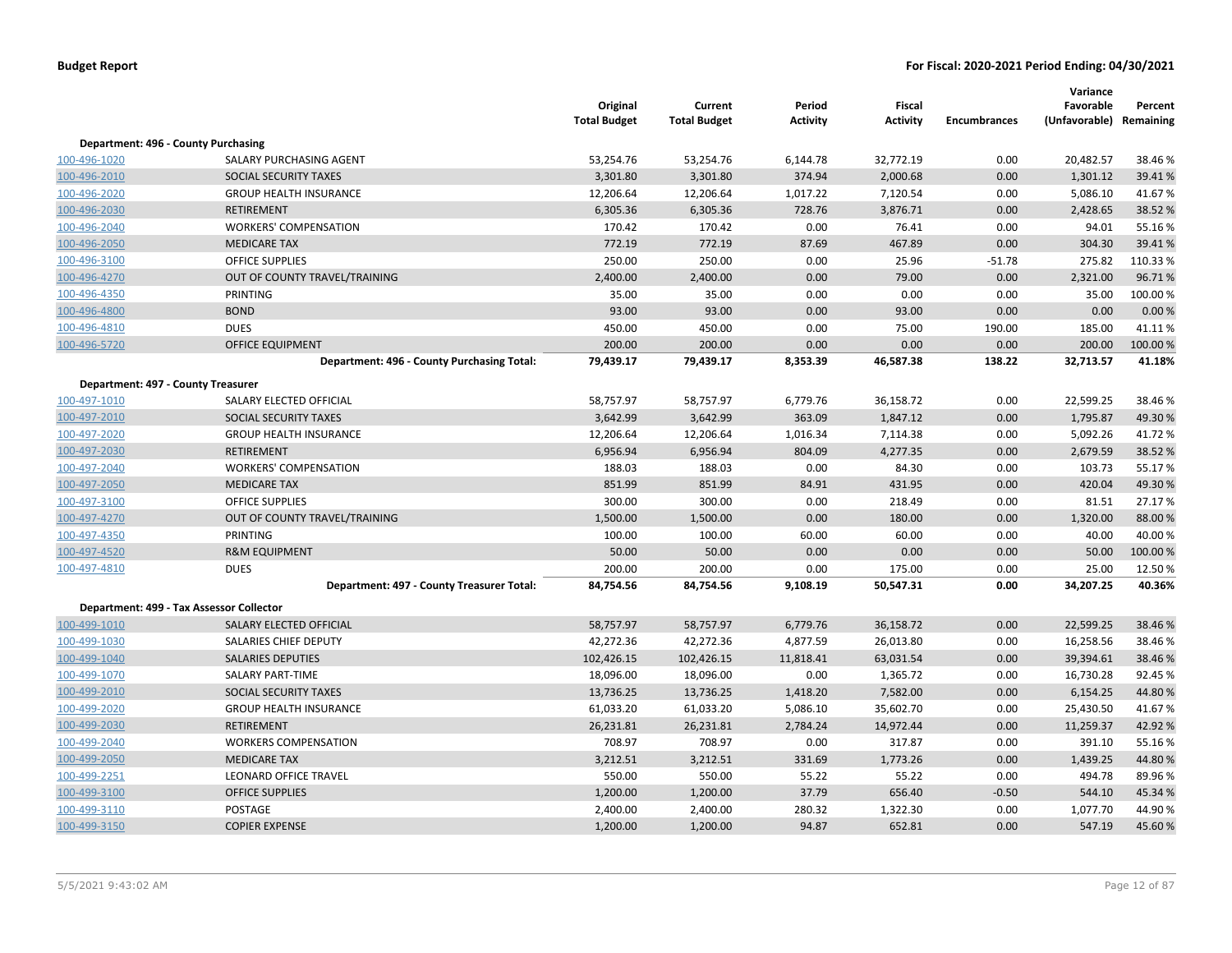|                                     |                            |                                                 | Original            | Current             | Period      | <b>Fiscal</b>   |                     | Variance<br>Favorable | Percent   |
|-------------------------------------|----------------------------|-------------------------------------------------|---------------------|---------------------|-------------|-----------------|---------------------|-----------------------|-----------|
|                                     |                            |                                                 | <b>Total Budget</b> | <b>Total Budget</b> | Activity    | <b>Activity</b> | <b>Encumbrances</b> | (Unfavorable)         | Remaining |
| 100-499-4270                        |                            | OUT OF COUNTY TRAVEL/TRAINING                   | 4,000.00            | 4,000.00            | 500.00      | 1,965.84        | 0.00                | 2,034.16              | 50.85%    |
| 100-499-4350                        | <b>PRINTING</b>            |                                                 | 200.00              | 200.00              | 0.00        | 0.00            | 0.00                | 200.00                | 100.00%   |
| 100-499-4600                        | <b>LEONARD OFFICE RENT</b> |                                                 | 1,200.00            | 1,200.00            | 0.00        | 300.00          | 0.00                | 900.00                | 75.00%    |
| 100-499-4800                        | <b>BOND</b>                |                                                 | 3,918.00            | 3,918.00            | 0.00        | 3,550.00        | 0.00                | 368.00                | 9.39%     |
| 100-499-4810                        | <b>DUES</b>                |                                                 | 225.00              | 225.00              | 0.00        | 175.00          | 0.00                | 50.00                 | 22.22%    |
| 100-499-5720                        | <b>OFFICE EQUIPMENT</b>    |                                                 | 200.00              | 200.00              | 0.00        | 0.00            | 0.00                | 200.00                | 100.00 %  |
|                                     |                            | Department: 499 - Tax Assessor Collector Total: | 341.568.22          | 341,568.22          | 34,064.19   | 195,495.62      | $-0.50$             | 146,073.10            | 42.77%    |
| Department: 503 - Computer/IT Dept. |                            |                                                 |                     |                     |             |                 |                     |                       |           |
| 100-503-1020                        | SALARY-TECHNICIAN          |                                                 | 42,817.02           | 42,817.02           | 4,940.43    | 26,348.98       | 0.00                | 16,468.04             | 38.46%    |
| 100-503-1070                        |                            | SALARY PART-TIME TECHNICIAN                     | 12,000.00           | 12,000.00           | 900.00      | 5,437.50        | 0.00                | 6,562.50              | 54.69%    |
| 100-503-2010                        | <b>SOCIAL SECURITY</b>     |                                                 | 3,900.96            | 3,900.96            | 282.56      | 1,467.42        | 0.00                | 2,433.54              | 62.38%    |
| 100-503-2020                        |                            | <b>GROUP HEALTH INSURANCE</b>                   | 12,206.64           | 12,206.64           | 1,017.22    | 7,120.54        | 0.00                | 5,086.10              | 41.67%    |
| 100-503-2030                        | <b>RETIREMENT</b>          |                                                 | 7,449.57            | 7,449.57            | 590.67      | 3,128.76        | 0.00                | 4,320.81              | 58.00%    |
| 100-503-2040                        |                            | <b>WORKERS COMPENSATION</b>                     | 201.34              | 201.34              | 0.00        | 63.24           | 0.00                | 138.10                | 68.59%    |
| 100-503-2050                        | <b>MEDICARE TAX</b>        |                                                 | 912.32              | 912.32              | 66.08       | 343.16          | 0.00                | 569.16                | 62.39%    |
| 100-503-2250                        | <b>TRAVEL ALLOWANCE</b>    |                                                 | 828.00              | 828.00              | 40.00       | 280.00          | 0.00                | 548.00                | 66.18%    |
| 100-503-3100                        | <b>OFFICE SUPPLIES</b>     |                                                 | 100.00              | 100.00              | 0.00        | 0.00            | 0.00                | 100.00                | 100.00%   |
| 100-503-4210                        | <b>EMERGENCY INTERNET</b>  |                                                 | 455.88              | 455.88              | 0.00        | 227.98          | 0.00                | 227.90                | 49.99%    |
| 100-503-4270                        |                            | OUT OF COUNTY TRAVEL/TRAINING                   | 1,200.00            | 1,200.00            | 0.00        | 0.00            | 0.00                | 1,200.00              | 100.00%   |
| 100-503-4810                        | <b>DUES</b>                |                                                 | 175.00              | 175.00              | 0.00        | 0.00            | 0.00                | 175.00                | 100.00%   |
| 100-503-5720                        | OFFICE EQUIPMENT           |                                                 | 200.00              | 200.00              | 0.00        | 62.95           | 0.00                | 137.05                | 68.53%    |
| 100-503-5740                        |                            | COMPUTER/WEB SOFTWARE                           | 5,000.00            | 5,000.00            | 3.00        | 3,541.29        | 0.00                | 1,458.71              | 29.17%    |
| 100-503-5760                        |                            | COUNTY COMPUTER REPLACEMENT                     | 32,500.00           | 32,500.00           | 0.00        | 263.59          | 0.00                | 32,236.41             | 99.19%    |
|                                     |                            | Department: 503 - Computer/IT Dept. Total:      | 119,946.73          | 119,946.73          | 7,839.96    | 48,285.41       | 0.00                | 71,661.32             | 59.74%    |
| Department: 509 - Contingency       |                            |                                                 |                     |                     |             |                 |                     |                       |           |
| 100-509-4750                        | <b>CONTINGENCY</b>         |                                                 | 279,000.00          | 244,599.33          | 1,239.00    | 1,239.00        | 0.00                | 243,360.33            | 99.49%    |
| <b>Budget Adjustments</b>           |                            |                                                 |                     |                     |             |                 |                     |                       |           |
| <b>Number</b>                       | Date                       | <b>Description</b>                              | Adjustment          |                     |             |                 |                     |                       |           |
| BA0000036                           | 10/06/2020                 | <b>Emergency Management Vehicle</b>             | $-34,400.67$        |                     |             |                 |                     |                       |           |
|                                     |                            | Department: 509 - Contingency Total:            | 279,000.00          | 244,599.33          | 1,239.00    | 1,239.00        | 0.00                | 243,360.33            | 99.49%    |
| Department: 510 - Courthouse        |                            |                                                 |                     |                     |             |                 |                     |                       |           |
| 100-510-1070                        | SALARY PART-TIME           |                                                 | 16,291.86           | 16,291.86           | 2,088.00    | 11,184.96       | 0.00                | 5,106.90              | 31.35 %   |
| 100-510-1150                        | <b>SALARY JANITOR</b>      |                                                 | 41,087.92           | 41,087.92           | 4,740.91    | 25,284.86       | 0.00                | 15,803.06             | 38.46%    |
| 100-510-2010                        | SOCIAL SECURITY TAXES      |                                                 | 3,557.94            | 3,557.94            | 420.41      | 2,240.27        | 0.00                | 1,317.67              | 37.03%    |
| 100-510-2020                        |                            | <b>GROUP HEALTH INSURANCE</b>                   | 12,206.64           | 12,206.64           | 1,017.22    | 7,120.54        | 0.00                | 5,086.10              | 41.67%    |
| 100-510-2030                        | RETIREMENT                 |                                                 | 6,830.40            | 6,830.40            | 809.91      | 4,314.22        | 0.00                | 2,516.18              | 36.84 %   |
| 100-510-2040                        |                            | <b>WORKERS' COMPENSATION</b>                    | 2,114.69            | 2,114.69            | 0.00        | 981.49          | 0.00                | 1,133.20              | 53.59%    |
| 100-510-2050                        | <b>MEDICARE TAX</b>        |                                                 | 832.00              | 832.00              | 98.32       | 523.96          | 0.00                | 308.04                | 37.02%    |
| 100-510-3100                        | <b>OFFICE SUPPLIES</b>     |                                                 | 3,500.00            | 3,500.00            | 279.16      | 1,562.45        | 89.98               | 1,847.57              | 52.79%    |
| 100-510-3110                        | POSTAGE                    |                                                 | 5,000.00            | 5,000.00            | $-1,116.63$ | $-4,990.87$     | 0.00                | 9,990.87              | 199.82%   |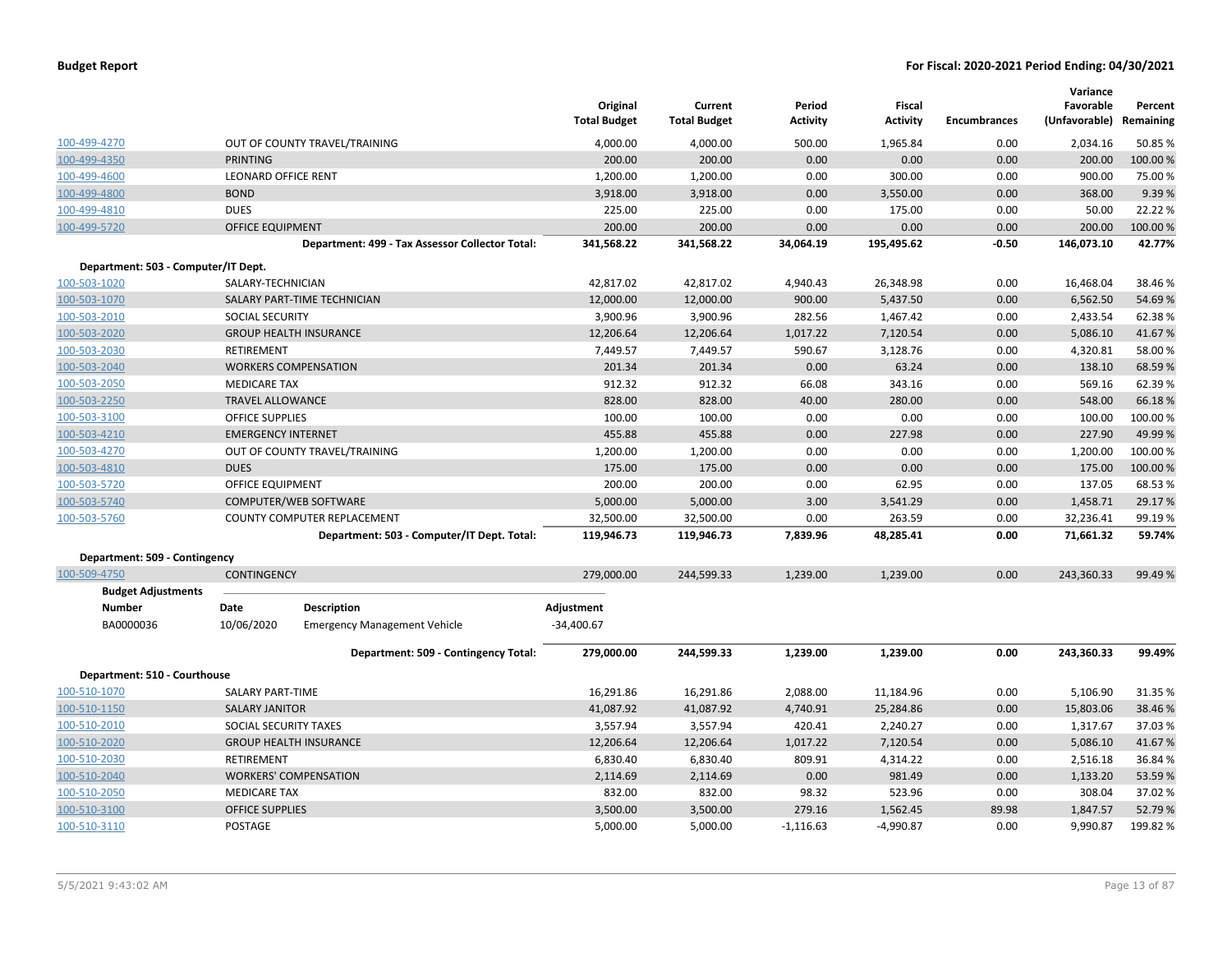|              |                                                 | Original<br><b>Total Budget</b> | Current<br><b>Total Budget</b> | Period<br><b>Activity</b> | Fiscal<br><b>Activity</b> | <b>Encumbrances</b> | Variance<br>Favorable<br>(Unfavorable) Remaining | Percent    |
|--------------|-------------------------------------------------|---------------------------------|--------------------------------|---------------------------|---------------------------|---------------------|--------------------------------------------------|------------|
| 100-510-3150 | <b>COPIER RENTAL</b>                            | 8,000.00                        | 8,000.00                       | 515.00                    | 4,817.62                  | 0.00                | 3,182.38                                         | 39.78%     |
| 100-510-3160 | <b>EMPLOYEE AWARDS BANQUET</b>                  | 2,400.00                        | 2,400.00                       | 0.00                      | 482.60                    | 0.00                | 1,917.40                                         | 79.89%     |
| 100-510-3300 | <b>EXPENSE-GAS AND OIL</b>                      | 200.00                          | 200.00                         | 0.00                      | 0.00                      | 0.00                | 200.00                                           | 100.00 %   |
| 100-510-4200 | <b>TELEPHONE</b>                                | 44,140.00                       | 44,140.00                      | 3,516.75                  | 25,295.50                 | 0.00                | 18,844.50                                        | 42.69%     |
| 100-510-4210 | <b>INTERNET</b>                                 | 1,500.00                        | 1,500.00                       | 0.00                      | 0.00                      | 0.00                | 1,500.00                                         | 100.00 %   |
| 100-510-4231 | <b>CELL PHONE - JANITOR</b>                     | 0.00                            | 0.00                           | 0.00                      | $-8.11$                   | 0.00                | 8.11                                             | 0.00%      |
| 100-510-4400 | UTILITIES ELECTRICITY                           | 5,250.00                        | 5,250.00                       | 197.75                    | 1,275.23                  | 0.00                | 3,974.77                                         | 75.71%     |
| 100-510-4420 | UTILITIES WATER                                 | 840.00                          | 840.00                         | 0.00                      | 0.00                      | 0.00                | 840.00                                           | 100.00 %   |
| 100-510-4430 | <b>TRASH PICK-UP</b>                            | 1,050.00                        | 1,050.00                       | 87.56                     | 525.36                    | 0.00                | 524.64                                           | 49.97%     |
| 100-510-4501 | PEST CONTROL                                    | 150.00                          | 150.00                         | 0.00                      | 0.00                      | 0.00                | 150.00                                           | 100.00 %   |
| 100-510-4530 | <b>COMPUTER SOFTWARE</b>                        | 220,000.00                      | 220,000.00                     | 39,216.47                 | 189,470.41                | 9,382.50            | 21,147.09                                        | 9.61%      |
| 100-510-4820 | <b>FIRE INSURANCE</b>                           | 28,500.00                       | 28,500.00                      | 0.00                      | 0.00                      | 0.00                | 28,500.00                                        | 100.00 %   |
| 100-510-5770 | <b>JANITOR EQUIPMENT</b>                        | 300.00                          | 300.00                         | 0.00                      | 0.00                      | 0.00                | 300.00                                           | 100.00 %   |
|              | Department: 510 - Courthouse Total:             | 403,751.45                      | 403,751.45                     | 51,870.83                 | 270,080.49                | 9,472.48            | 124,198.48                                       | 30.76%     |
|              | Department: 511 - County Office Building        |                                 |                                |                           |                           |                     |                                                  |            |
| 100-511-2251 | <b>JANITOR TRAVEL</b>                           | 180.00                          | 180.00                         | 24.19                     | 45.58                     | 0.00                | 134.42                                           | 74.68%     |
| 100-511-3320 | <b>JANITOR SUPPLIES</b>                         | 1,000.00                        | 1,000.00                       | 98.82                     | 397.40                    | 0.00                | 602.60                                           | 60.26 %    |
| 100-511-4400 | UTILITIES ELECTRICITY                           | 4,500.00                        | 4,500.00                       | 296.15                    | 2,022.92                  | 0.00                | 2,477.08                                         | 55.05 %    |
| 100-511-4410 | UTILITIES GAS                                   | 1,000.00                        | 1,000.00                       | 0.00                      | 655.24                    | 0.00                | 344.76                                           | 34.48%     |
| 100-511-4420 | UTILITIES WATER                                 | 1,100.00                        | 1,100.00                       | 57.58                     | 345.48                    | 0.00                | 754.52                                           | 68.59 %    |
| 100-511-4430 | <b>TRASH PICK-UP SERVICE</b>                    | 540.00                          | 540.00                         | 43.78                     | 262.68                    | 0.00                | 277.32                                           | 51.36%     |
| 100-511-4500 | R & M BUILDING                                  | 1,000.00                        | 1,000.00                       | 350.00                    | 470.46                    | 0.00                | 529.54                                           | 52.95 %    |
| 100-511-4501 | PEST CONTROL                                    | 268.00                          | 268.00                         | 0.00                      | 134.00                    | 0.00                | 134.00                                           | 50.00 %    |
| 100-511-4820 | <b>FIRE INSURANCE</b>                           | 1,050.00                        | 1,050.00                       | 0.00                      | 0.00                      | 0.00                | 1,050.00                                         | 100.00 %   |
|              | Department: 511 - County Office Building Total: | 10,638.00                       | 10,638.00                      | 870.52                    | 4,333.76                  | 0.00                | 6,304.24                                         | 59.26%     |
|              | Department: 512 - Co-Op Office Building         |                                 |                                |                           |                           |                     |                                                  |            |
| 100-512-3320 | <b>JANITOR SUPPLIES</b>                         | 0.00                            | 0.00                           | 0.00                      | 29.65                     | 12.98               | $-42.63$                                         | 0.00%      |
| 100-512-4400 | UTILITIES ELECTRICITY                           | 720.00                          | 720.00                         | 364.44                    | 3,485.76                  | 0.00                | $-2,765.76$                                      | $-384.13%$ |
| 100-512-4420 | UTILITIES WATER                                 | 0.00                            | 0.00                           | 57.58                     | 345.48                    | 0.00                | $-345.48$                                        | 0.00%      |
| 100-512-4501 | PEST CONTROL                                    | 0.00                            | 0.00                           | 0.00                      | 140.00                    | 0.00                | $-140.00$                                        | 0.00%      |
| 100-512-4820 | <b>FIRE INSURANCE</b>                           | 1,450.00                        | 1,450.00                       | 0.00                      | 0.00                      | 0.00                | 1,450.00                                         | 100.00 %   |
|              | Department: 512 - Co-Op Office Building Total:  | 2,170.00                        | 2,170.00                       | 422.02                    | 4,000.89                  | 12.98               | $-1,843.87$                                      | $-84.97%$  |
|              | Department: 513 - Courthouse South Annex        |                                 |                                |                           |                           |                     |                                                  |            |
| 100-513-3110 | POSTAGE                                         | 2,000.00                        | 2,000.00                       | $-373.07$                 | $-1,621.88$               | 0.00                | 3,621.88                                         | 181.09%    |
| 100-513-3150 | <b>COPIER RENTAL</b>                            | 1,500.00                        | 1,500.00                       | 99.50                     | 736.43                    | 0.00                | 763.57                                           | 50.90 %    |
| 100-513-3320 | <b>JANITOR SUPPLIES</b>                         | 1,500.00                        | 1,500.00                       | 140.53                    | 707.77                    | 0.00                | 792.23                                           | 52.82 %    |
| 100-513-4210 | <b>INTERNET</b>                                 | 3,300.00                        | 3,300.00                       | 231.43                    | 1,620.01                  | 0.00                | 1,679.99                                         | 50.91%     |
| 100-513-4400 | UTILITIES ELECTRICITY                           | 5,600.00                        | 5,600.00                       | 419.87                    | 2,683.96                  | 0.00                | 2,916.04                                         | 52.07%     |
| 100-513-4410 | UTILITIES GAS                                   | 1,300.00                        | 1,300.00                       | 78.75                     | 1,153.65                  | 0.00                | 146.35                                           | 11.26 %    |
| 100-513-4420 | <b>UTILITIES WATER</b>                          | 1,225.00                        | 1,225.00                       | 156.51                    | 551.63                    | 0.00                | 673.37                                           | 54.97%     |
| 100-513-4430 | <b>TRASH PICKUP SERVICE</b>                     | 1,050.00                        | 1,050.00                       | 87.56                     | 525.36                    | 0.00                | 524.64                                           | 49.97%     |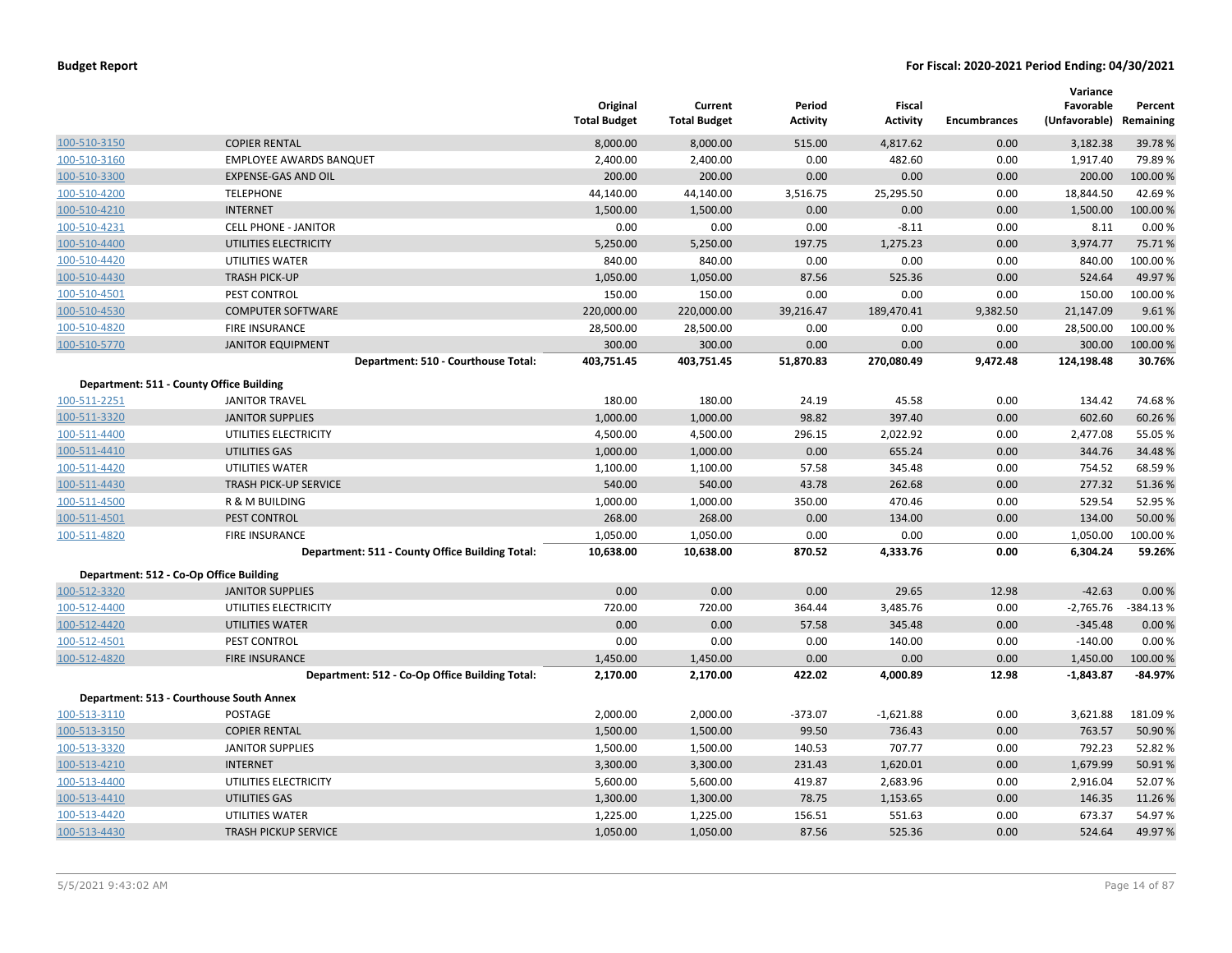| <b>Budget Report</b> |  |
|----------------------|--|
|----------------------|--|

|                                   |                                                      | Original<br><b>Total Budget</b> | Current<br><b>Total Budget</b> | Period<br><b>Activity</b> | Fiscal<br><b>Activity</b> | <b>Encumbrances</b> | Variance<br>Favorable<br>(Unfavorable) | Percent<br>Remaining |
|-----------------------------------|------------------------------------------------------|---------------------------------|--------------------------------|---------------------------|---------------------------|---------------------|----------------------------------------|----------------------|
| 100-513-4500                      | <b>R&amp;M BUILDING</b>                              | 1,000.00                        | 1,000.00                       | 384.49                    | 1,835.08                  | 79.98               | $-915.06$                              | $-91.51%$            |
| 100-513-4501                      | PEST CONTROL                                         | 380.00                          | 380.00                         | 0.00                      | 190.00                    | 0.00                | 190.00                                 | 50.00 %              |
| 100-513-4820                      | <b>FIRE INSURANCE</b>                                | 2,700.00                        | 2,700.00                       | 0.00                      | 0.00                      | 0.00                | 2,700.00                               | 100.00 %             |
|                                   | Department: 513 - Courthouse South Annex Total:      | 21,555.00                       | 21,555.00                      | 1,225.57                  | 8,382.01                  | 79.98               | 13,093.01                              | 60.74%               |
| Department: 514 - City Hall Annex |                                                      |                                 |                                |                           |                           |                     |                                        |                      |
| 100-514-4210                      | <b>INTERNET</b>                                      | 800.00                          | 800.00                         | 82.69                     | 578.83                    | 0.00                | 221.17                                 | 27.65%               |
|                                   | Department: 514 - City Hall Annex Total:             | 800.00                          | 800.00                         | 82.69                     | 578.83                    | 0.00                | 221.17                                 | 27.65%               |
|                                   | Department: 515 - Windom County Building             |                                 |                                |                           |                           |                     |                                        |                      |
| 100-515-3320                      | <b>JANITOR SUPPLIES</b>                              | 1,000.00                        | 1,000.00                       | 0.00                      | 0.00                      | 0.00                | 1,000.00                               | 100.00 %             |
| 100-515-4210                      | <b>INTERNET</b>                                      | 565.00                          | 565.00                         | 46.95                     | 328.65                    | 0.00                | 236.35                                 | 41.83%               |
| 100-515-4400                      | UTILITIES ELECTRICITY                                | 3,000.00                        | 3,000.00                       | 192.72                    | 1,488.97                  | 0.00                | 1,511.03                               | 50.37%               |
| 100-515-4410                      | UTILITIES GAS                                        | 2,000.00                        | 2,000.00                       | 111.27                    | 952.20                    | 0.00                | 1,047.80                               | 52.39 %              |
| 100-515-4420                      | UTILITIES WATER                                      | 800.00                          | 800.00                         | 41.50                     | 249.00                    | 0.00                | 551.00                                 | 68.88%               |
| 100-515-4500                      | <b>R&amp;M BUILDING</b>                              | 1,000.00                        | 1,000.00                       | 0.00                      | 0.00                      | 0.00                | 1,000.00                               | 100.00 %             |
| 100-515-4501                      | <b>PEST CONTROL</b>                                  | 260.00                          | 260.00                         | 0.00                      | 65.00                     | 0.00                | 195.00                                 | 75.00 %              |
| 100-515-4502                      | <b>LAWN MAINTENANCE</b>                              | 800.00                          | 800.00                         | 180.00                    | 320.00                    | 0.00                | 480.00                                 | 60.00 %              |
| 100-515-4820                      | <b>FIRE INSURANCE</b>                                | 1,775.00                        | 1,775.00                       | 0.00                      | 0.00                      | 0.00                | 1,775.00                               | 100.00 %             |
|                                   | Department: 515 - Windom County Building Total:      | 11,200.00                       | 11,200.00                      | 572.44                    | 3,403.82                  | 0.00                | 7,796.18                               | 69.61%               |
|                                   | Department: 516 - Agrilife Extension Building        |                                 |                                |                           |                           |                     |                                        |                      |
| 100-516-2251                      | <b>JANITOR TRAVEL</b>                                | 265.00                          | 265.00                         | 28.22                     | 57.20                     | 0.00                | 207.80                                 | 78.42%               |
| 100-516-3320                      | <b>JANITOR SUPPLIES</b>                              | 500.00                          | 500.00                         | 70.59                     | 279.31                    | 0.00                | 220.69                                 | 44.14%               |
| 100-516-4400                      | UTILITIES ELECTRICITY                                | 5,100.00                        | 5,100.00                       | 428.97                    | 3,342.92                  | 0.00                | 1,757.08                               | 34.45 %              |
| 100-516-4420                      | UTILITIES WATER                                      | 720.00                          | 720.00                         | 57.58                     | 345.48                    | 0.00                | 374.52                                 | 52.02%               |
| 100-516-4500                      | <b>R&amp;M BUILDING</b>                              | 500.00                          | 500.00                         | 0.00                      | 109.58                    | 23.33               | 367.09                                 | 73.42 %              |
| 100-516-4501                      | PEST CONTROL                                         | 228.00                          | 228.00                         | 57.00                     | 171.00                    | 0.00                | 57.00                                  | 25.00 %              |
| 100-516-4820                      | <b>FIRE INSURANCE</b>                                | 1,100.00                        | 1,100.00                       | 0.00                      | 0.00                      | 0.00                | 1,100.00                               | 100.00%              |
|                                   | Department: 516 - Agrilife Extension Building Total: | 8,413.00                        | 8,413.00                       | 642.36                    | 4,305.49                  | 23.33               | 4,084.18                               | 48.55%               |
|                                   | <b>Department: 518 - County Offices Relocation</b>   |                                 |                                |                           |                           |                     |                                        |                      |
| 100-518-3110                      | <b>POSTAGE</b>                                       | 350.00                          | 350.00                         | 0.00                      | 336.00                    | 0.00                | 14.00                                  | 4.00%                |
| 100-518-3320                      | <b>JANITOR SUPPLIES</b>                              | 3,000.00                        | 3,000.00                       | 13.47                     | 1,984.74                  | 0.00                | 1,015.26                               | 33.84 %              |
| 100-518-4210                      | <b>INTERNET</b>                                      | 13,500.00                       | 13,500.00                      | 1,046.18                  | 7,331.26                  | 0.00                | 6,168.74                               | 45.69%               |
| 100-518-4400                      | UTILITIES ELECTRICITY                                | 30,000.00                       | 30,000.00                      | 1,390.24                  | 11,652.03                 | 0.00                | 18,347.97                              | 61.16%               |
| 100-518-4410                      | UTILITIES GAS                                        | 3,500.00                        | 3,500.00                       | 513.88                    | 1,808.41                  | 0.00                | 1,691.59                               | 48.33%               |
| 100-518-4420                      | UTILITIES WATER                                      | 7,000.00                        | 7,000.00                       | 323.07                    | 2,502.76                  | 0.00                | 4,497.24                               | 64.25 %              |
| 100-518-4430                      | <b>TRASH PICKUP SERVICE</b>                          | 2,150.00                        | 2,150.00                       | 116.27                    | 901.59                    | 0.00                | 1,248.41                               | 58.07%               |
| 100-518-4500                      | R & M BUILDING                                       | 1,000.00                        | 1,000.00                       | $-1,239.00$               | 193.62                    | 169.19              | 637.19                                 | 63.72 %              |
| 100-518-4501                      | PEST CONTROL                                         | 1,000.00                        | 1,000.00                       | 0.00                      | 470.00                    | 0.00                | 530.00                                 | 53.00 %              |
| 100-518-4600                      | <b>MOVING EXPENSES</b>                               | 35,000.00                       | 35,000.00                      | 0.00                      | 0.00                      | 0.00                | 35,000.00                              | 100.00 %             |
| 100-518-4700                      | OFFICE SPACE LEASE                                   | 137,850.00                      | 137,850.00                     | 9,400.00                  | 80,200.00                 | 0.00                | 57,650.00                              | 41.82%               |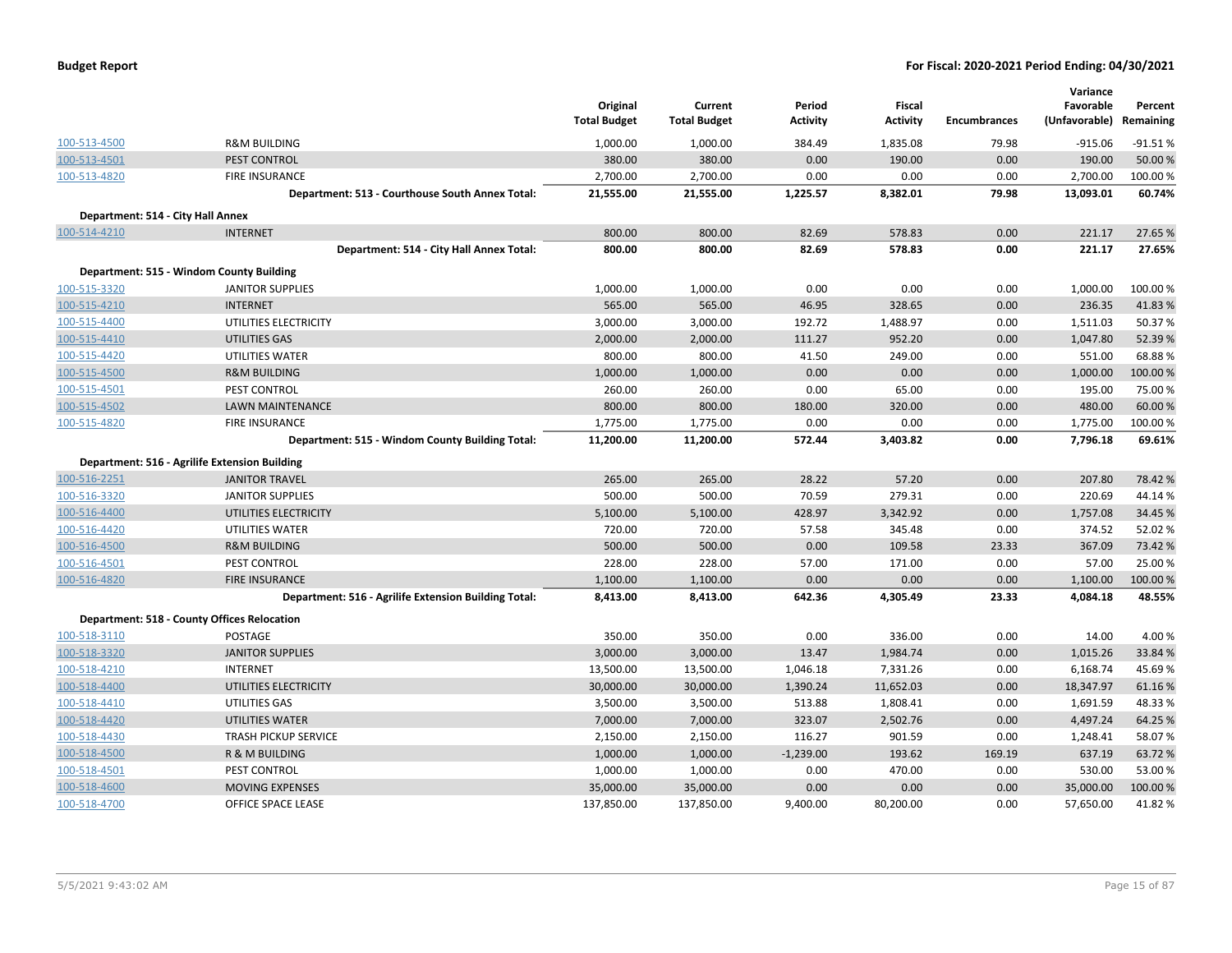|                                          |                                               |                                                    | Original<br><b>Total Budget</b> | Current<br><b>Total Budget</b> | Period<br><b>Activity</b> | <b>Fiscal</b><br><b>Activity</b> | <b>Encumbrances</b> | Variance<br>Favorable<br>(Unfavorable) Remaining | Percent            |
|------------------------------------------|-----------------------------------------------|----------------------------------------------------|---------------------------------|--------------------------------|---------------------------|----------------------------------|---------------------|--------------------------------------------------|--------------------|
| 100-518-4830                             | <b>ALARM MONITORING</b>                       |                                                    | 900.00                          | 900.00                         | 0.00                      | 885.60                           | 0.00                | 14.40                                            | 1.60%              |
|                                          |                                               | Department: 518 - County Offices Relocation Total: | 235,250.00                      | 235,250.00                     | 11,564.11                 | 108,266.01                       | 169.19              | 126,814.80                                       | 53.91%             |
| Department: 520 - Lake Fannin            |                                               |                                                    |                                 |                                |                           |                                  |                     |                                                  |                    |
| 100-520-4890                             | <b>LOCAL FUNDING</b>                          |                                                    | 5,000.00                        | 5,000.00                       | 0.00                      | 5,000.00                         | 0.00                | 0.00                                             | 0.00%              |
|                                          |                                               | Department: 520 - Lake Fannin Total:               | 5,000.00                        | 5,000.00                       | 0.00                      | 5,000.00                         | 0.00                | 0.00                                             | 0.00%              |
|                                          |                                               |                                                    |                                 |                                |                           |                                  |                     |                                                  |                    |
| Department: 540 - Ambulance Service      |                                               |                                                    |                                 |                                |                           |                                  |                     |                                                  |                    |
| 100-540-4170                             | <b>EMS SERVICE</b>                            |                                                    | 740,000.00                      | 740,000.00                     | 61,666.67                 | 431,666.69                       | 0.00                | 308,333.31                                       | 41.67%             |
| 100-540-4400<br>100-540-4410             | UTILITIES ELECTRICITY<br><b>UTILITIES GAS</b> |                                                    | 6,000.00<br>3,600.00            | 6,000.00<br>3,600.00           | 263.01<br>0.00            | 2,192.72<br>0.00                 | 0.00<br>0.00        | 3,807.28<br>3,600.00                             | 63.45 %<br>100.00% |
|                                          |                                               | Department: 540 - Ambulance Service Total:         | 749,600.00                      | 749,600.00                     | 61,929.68                 | 433,859.41                       | 0.00                | 315,740.59                                       | 42.12%             |
|                                          |                                               |                                                    |                                 |                                |                           |                                  |                     |                                                  |                    |
| <b>Department: 543 - Fire Protection</b> |                                               |                                                    |                                 |                                |                           |                                  |                     |                                                  |                    |
| 100-543-4160                             | FIRE PROTECTION SERVICE                       |                                                    | 131,320.00                      | 131,320.00                     | 0.00                      | 65,659.88                        | 0.00                | 65,660.12                                        | 50.00%             |
| 100-543-4220                             | <b>R&amp;M RADIO/TOWER</b>                    |                                                    | 700.00                          | 700.00                         | 0.00                      | 386.90                           | 0.00                | 313.10                                           | 44.73%             |
| 100-543-4950                             | <b>DONATIONS</b>                              |                                                    | 0.00                            | 300.00                         | 0.00                      | 0.00                             | 0.00                | 300.00                                           | 100.00%            |
| <b>Budget Adjustments</b>                |                                               |                                                    |                                 |                                |                           |                                  |                     |                                                  |                    |
| <b>Number</b>                            | Date                                          | Description                                        | Adjustment                      |                                |                           |                                  |                     |                                                  |                    |
| BA0000056                                | 02/18/2021                                    | Firefighters Charitable Foundation Donati          | 300.00                          |                                |                           |                                  |                     |                                                  |                    |
|                                          |                                               | Department: 543 - Fire Protection Total:           | 132,020.00                      | 132,320.00                     | 0.00                      | 66,046.78                        | 0.00                | 66,273.22                                        | 50.09%             |
| Department: 551 - Constable Pct.1        |                                               |                                                    |                                 |                                |                           |                                  |                     |                                                  |                    |
| 100-551-1010                             | SALARY ELECTED OFFICIAL                       |                                                    | 33,674.57                       | 33,674.57                      | 3,885.54                  | 20,722.88                        | 0.00                | 12,951.69                                        | 38.46%             |
| 100-551-2010                             | SOCIAL SECURITY TAXES                         |                                                    | 2,236.62                        | 2,236.62                       | 246.71                    | 1,328.89                         | 0.00                | 907.73                                           | 40.58%             |
| 100-551-2020                             |                                               | <b>GROUP HEALTH INSURANCE</b>                      | 6,103.32                        | 6,103.32                       | 478.30                    | 3,348.16                         | 0.00                | 2,755.16                                         | 45.14%             |
| 100-551-2030                             | RETIREMENT                                    |                                                    | 3,987.07                        | 3,987.07                       | 484.55                    | 2,567.00                         | 0.00                | 1,420.07                                         | 35.62%             |
| 100-551-2040                             | <b>WORKERS' COMPENSATION</b>                  |                                                    | 606.14                          | 606.14                         | 0.00                      | 272.83                           | 0.00                | 333.31                                           | 54.99%             |
| 100-551-2050                             | <b>MEDICARE TAX</b>                           |                                                    | 523.08                          | 523.08                         | 57.69                     | 310.76                           | 0.00                | 212.32                                           | 40.59%             |
| 100-551-2250                             | <b>TRAVEL ALLOWANCE</b>                       |                                                    | 2,400.00                        | 2,400.00                       | 200.00                    | 1,400.00                         | 0.00                | 1,000.00                                         | 41.67%             |
| 100-551-3100                             | <b>OFFICE SUPPLIES</b>                        |                                                    | 50.00                           | 50.00                          | 0.00                      | 0.00                             | 0.00                | 50.00                                            | 100.00%            |
| 100-551-3110                             | <b>POSTAGE</b>                                |                                                    | 150.00                          | 150.00                         | 6.02                      | 14.00                            | 0.00                | 136.00                                           | 90.67%             |
| 100-551-3300                             |                                               | AUTO EXPENSE-GAS AND OIL                           | 1,500.00                        | 1,500.00                       | 377.91                    | 471.74                           | 0.00                | 1,028.26                                         | 68.55%             |
| 100-551-4220                             | R & M RADIO                                   |                                                    | 100.00                          | 100.00                         | 0.00                      | 0.00                             | 0.00                | 100.00                                           | 100.00 %           |
| 100-551-4350                             | PRINTING                                      |                                                    | 50.00                           | 50.00                          | 0.00                      | 0.00                             | 0.00                | 50.00                                            | 100.00%            |
| 100-551-4800                             | <b>BOND</b>                                   |                                                    | 178.00                          | 178.00                         | 0.00                      | 177.50                           | 0.00                | 0.50                                             | 0.28%              |
| 100-551-4880                             |                                               | LAW ENFORCEMENT INSURANCE                          | 500.00                          | 500.00                         | 0.00                      | 462.96                           | 0.00                | 37.04                                            | 7.41%              |
| 100-551-5910                             | <b>ONLINE RESEARCH</b>                        |                                                    | 600.00                          | 600.00                         | 50.00                     | 300.00                           | 0.00                | 300.00                                           | 50.00 %            |
|                                          |                                               | Department: 551 - Constable Pct.1 Total:           | 52,658.80                       | 52,658.80                      | 5,786.72                  | 31,376.72                        | 0.00                | 21,282.08                                        | 40.42%             |
| Department: 552 - Constable Pct.2        |                                               |                                                    |                                 |                                |                           |                                  |                     |                                                  |                    |
| 100-552-1010                             | SALARY ELECTED OFFICIAL                       |                                                    | 16,619.05                       | 16,619.05                      | 1,917.57                  | 10,227.04                        | 0.00                | 6,392.01                                         | 38.46%             |
| 100-552-2010                             | SOCIAL SECURITY TAXES                         |                                                    | 1,030.38                        | 1,030.38                       | 118.89                    | 634.08                           | 0.00                | 396.30                                           | 38.46 %            |
| 100-552-2020                             |                                               | <b>GROUP HEALTH INSURANCE</b>                      | 12,206.64                       | 12,206.64                      | 1,017.22                  | 7,120.54                         | 0.00                | 5,086.10                                         | 41.67%             |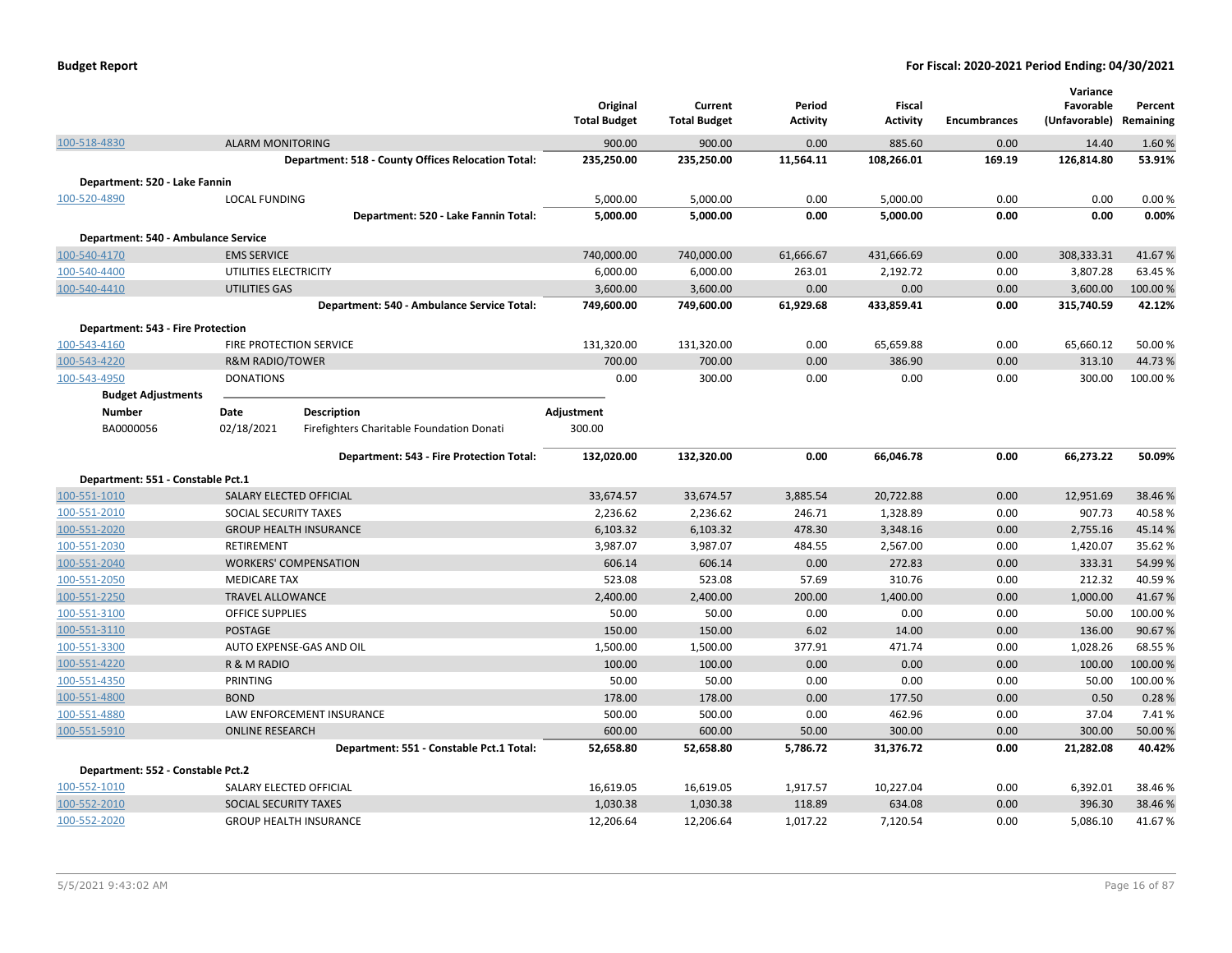|                                   |                                                 | Original<br><b>Total Budget</b> | Current<br><b>Total Budget</b> | Period<br>Activity | Fiscal<br><b>Activity</b> | <b>Encumbrances</b> | Variance<br>Favorable<br>(Unfavorable) | Percent<br>Remaining |
|-----------------------------------|-------------------------------------------------|---------------------------------|--------------------------------|--------------------|---------------------------|---------------------|----------------------------------------|----------------------|
| 100-552-2030                      | <b>RETIREMENT</b>                               | 1,967.70                        | 1,967.70                       | 227.43             | 1,209.81                  | 0.00                | 757.89                                 | 38.52 %              |
| 100-552-2040                      | <b>WORKERS' COMPENSATION</b>                    | 299.14                          | 299.14                         | 0.00               | 134.65                    | 0.00                | 164.49                                 | 54.99%               |
| 100-552-2050                      | <b>MEDICARE TAX</b>                             | 240.98                          | 240.98                         | 27.81              | 148.32                    | 0.00                | 92.66                                  | 38.45 %              |
| 100-552-3100                      | <b>OFFICE SUPPLIES</b>                          | 100.00                          | 100.00                         | 0.00               | 0.00                      | 0.00                | 100.00                                 | 100.00%              |
| 100-552-3110                      | <b>POSTAGE</b>                                  | 250.00                          | 250.00                         | 0.00               | 0.00                      | 0.00                | 250.00                                 | 100.00 %             |
| 100-552-3300                      | AUTO EXPENSE-GAS AND OIL                        | 1,000.00                        | 1,000.00                       | 0.00               | 30.00                     | 0.00                | 970.00                                 | 97.00%               |
| 100-552-4220                      | R & M RADIO                                     | 100.00                          | 100.00                         | 0.00               | 0.00                      | 0.00                | 100.00                                 | 100.00 %             |
| 100-552-4270                      | OUT OF COUNTY TRAVEL/TRAINING                   | 228.00                          | 228.00                         | 0.00               | 0.00                      | 0.00                | 228.00                                 | 100.00%              |
| 100-552-4350                      | PRINTING                                        | 100.00                          | 100.00                         | 0.00               | 0.00                      | 0.00                | 100.00                                 | 100.00%              |
| 100-552-4540                      | <b>R&amp;M AUTO</b>                             | 1,000.00                        | 1,000.00                       | 0.00               | 0.00                      | 0.00                | 1,000.00                               | 100.00%              |
| 100-552-4800                      | <b>BOND</b>                                     | 178.00                          | 178.00                         | 0.00               | 0.00                      | 0.00                | 178.00                                 | 100.00 %             |
| 100-552-4870                      | <b>AUTO INSURANCE</b>                           | 425.00                          | 425.00                         | 0.00               | 403.00                    | 0.00                | 22.00                                  | 5.18%                |
| 100-552-4880                      | LAW ENFOREMENT INSURANCE                        | 500.00                          | 500.00                         | 0.00               | 462.96                    | 0.00                | 37.04                                  | 7.41%                |
|                                   | Department: 552 - Constable Pct.2 Total:        | 36,244.89                       | 36,244.89                      | 3,308.92           | 20,370.40                 | 0.00                | 15,874.49                              | 43.80%               |
| Department: 553 - Constable Pct.3 |                                                 |                                 |                                |                    |                           |                     |                                        |                      |
| 100-553-1010                      | SALARY ELECTED OFFICIAL                         | 14,830.57                       | 14,830.57                      | 1,711.23           | 9,126.56                  | 0.00                | 5,704.01                               | 38.46%               |
| 100-553-2010                      | SOCIAL SECURITY TAXES                           | 1,068.30                        | 1,068.30                       | 118.51             | 652.72                    | 0.00                | 415.58                                 | 38.90 %              |
| 100-553-2020                      | <b>GROUP HEALTH INSURANCE</b>                   | 12,206.64                       | 12,206.64                      | 1,017.22           | 7,120.54                  | 0.00                | 5,086.10                               | 41.67%               |
| 100-553-2030                      | <b>RETIREMENT</b>                               | 1,755.94                        | 1,755.94                       | 226.67             | 1,138.90                  | 0.00                | 617.04                                 | 35.14 %              |
| 100-553-2040                      | <b>WORKERS' COMPENSATION</b>                    | 266.95                          | 266.95                         | 0.00               | 120.16                    | 0.00                | 146.79                                 | 54.99%               |
| 100-553-2050                      | <b>MEDICARE TAX</b>                             | 249.84                          | 249.84                         | 27.71              | 152.62                    | 0.00                | 97.22                                  | 38.91%               |
| 100-553-2250                      | TRAVEL ALLOWANCE                                | 2,400.00                        | 2,400.00                       | 200.00             | 1,400.00                  | 0.00                | 1,000.00                               | 41.67%               |
| 100-553-3100                      | <b>OFFICE SUPPLIES</b>                          | 40.00                           | 40.00                          | 0.00               | 0.00                      | 0.00                | 40.00                                  | 100.00%              |
| 100-553-3110                      | <b>POSTAGE</b>                                  | 150.00                          | 150.00                         | 0.00               | 0.00                      | 0.00                | 150.00                                 | 100.00%              |
| 100-553-3300                      | AUTO EXPENSE-GAS AND OIL                        | 200.00                          | 200.00                         | 0.00               | 0.00                      | 0.00                | 200.00                                 | 100.00%              |
| 100-553-4350                      | PRINTING                                        | 50.00                           | 50.00                          | 0.00               | 0.00                      | 0.00                | 50.00                                  | 100.00 %             |
| 100-553-4530                      | <b>COMPUTER SOFTWARE</b>                        | 1,152.00                        | 1,152.00                       | 721.00             | 781.00                    | 0.00                | 371.00                                 | 32.20%               |
| 100-553-4800                      | <b>BOND</b>                                     | 178.00                          | 178.00                         | 0.00               | 178.00                    | 0.00                | 0.00                                   | 0.00%                |
| 100-553-4810                      | <b>DUES</b>                                     | 60.00                           | 60.00                          | 60.00              | 60.00                     | 0.00                | 0.00                                   | 0.00%                |
| 100-553-4880                      | LAW ENFORCEMENT INSURANCE                       | 500.00                          | 500.00                         | 0.00               | 462.96                    | 0.00                | 37.04                                  | 7.41%                |
| 100-553-5720                      | <b>OFFICE EQUIPMENT</b>                         | 200.00                          | 200.00                         | 0.00               | 0.00                      | 0.00                | 200.00                                 | 100.00%              |
|                                   | Department: 553 - Constable Pct.3 Total:        | 35,308.24                       | 35,308.24                      | 4,082.34           | 21,193.46                 | 0.00                | 14,114.78                              | 39.98%               |
|                                   | Department: 555 - Animal Control Officer        |                                 |                                |                    |                           |                     |                                        |                      |
| 100-555-4410                      | ANIMAL CONTROL OFFICER/SERVICES                 | 3,000.00                        | 3,000.00                       | 0.00               | 807.68                    | 0.00                | 2,192.32                               | 73.08%               |
|                                   | Department: 555 - Animal Control Officer Total: | 3,000.00                        | 3,000.00                       | 0.00               | 807.68                    | 0.00                | 2,192.32                               | 73.08%               |
|                                   | Department: 559 - Texas VINE Program            |                                 |                                |                    |                           |                     |                                        |                      |
| 100-559-4950                      | VINE AUTOMATED VICTIM NOTIF. SERV.              | 18,571.12                       | 18,571.12                      | 0.00               | 9,285.56                  | 0.00                | 9,285.56                               | 50.00 %              |
|                                   | Department: 559 - Texas VINE Program Total:     | 18,571.12                       | 18,571.12                      | 0.00               | 9,285.56                  | 0.00                | 9,285.56                               | 50.00%               |
| Department: 560 - County Sheriff  |                                                 |                                 |                                |                    |                           |                     |                                        |                      |
| 100-560-1010                      | SALARY ELECTED OFFICIAL                         | 60,513.98                       | 60,513.98                      | 6,982.38           | 37,239.36                 | 0.00                | 23,274.62                              | 38.46%               |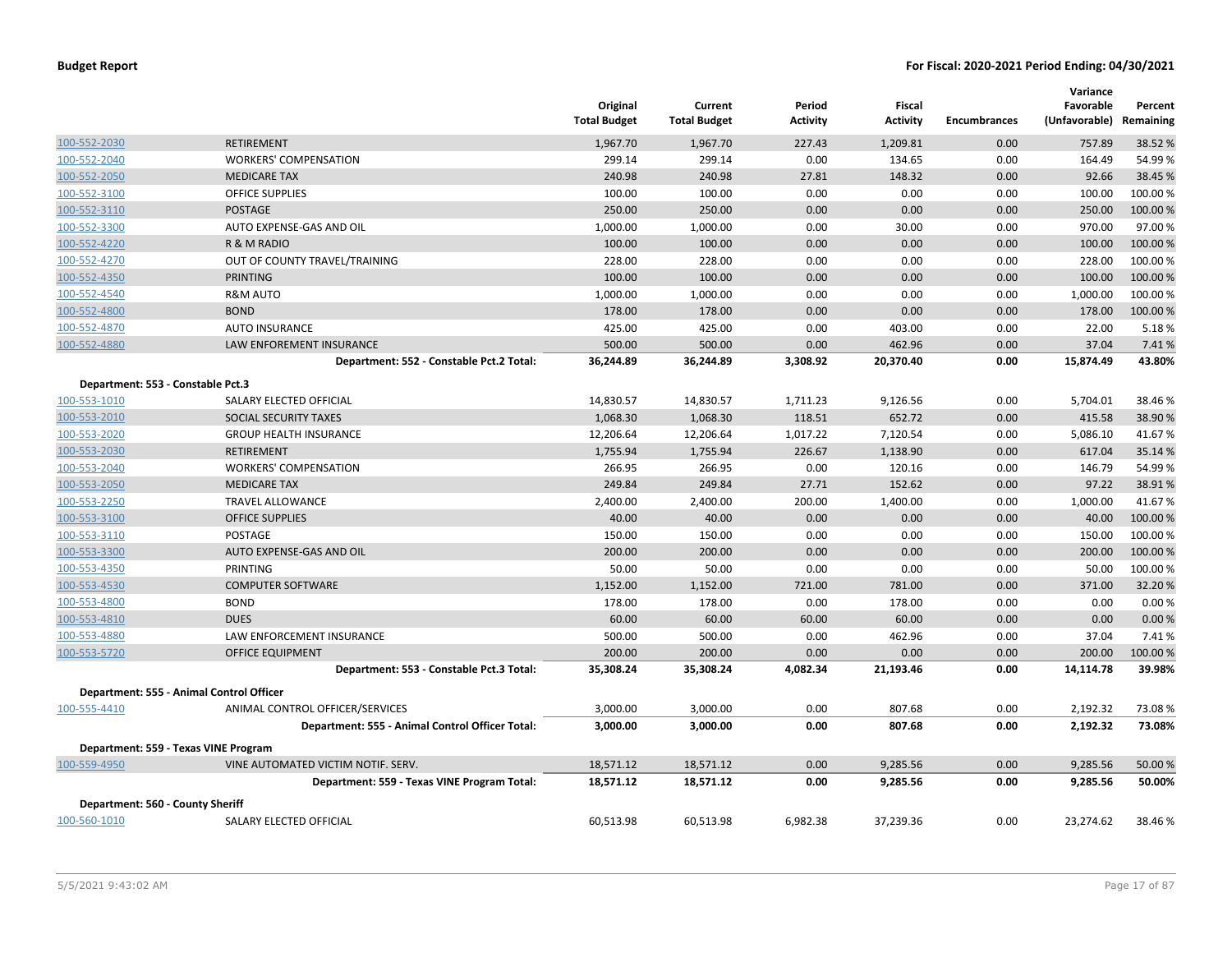|                                           |                           |                                          | Original<br><b>Total Budget</b> | Current<br><b>Total Budget</b> | Period<br><b>Activity</b> | <b>Fiscal</b><br><b>Activity</b> | <b>Encumbrances</b> | Variance<br>Favorable<br>(Unfavorable) | Percent<br>Remaining |
|-------------------------------------------|---------------------------|------------------------------------------|---------------------------------|--------------------------------|---------------------------|----------------------------------|---------------------|----------------------------------------|----------------------|
| 100-560-1030                              | SALARY CHIEF DEPUTY       |                                          | 52,500.00                       | 52,500.00                      | 6,057.69                  | 32,307.65                        | 0.00                | 20,192.35                              | 38.46%               |
| 100-560-1040                              | <b>SALARIES DEPUTIES</b>  |                                          | 683,192.21                      | 683,192.21                     | 74,413.81                 | 396,872.87                       | 0.00                | 286,319.34                             | 41.91%               |
| 100-560-1050                              |                           | SALARY ADMINISTRATIVE SECRETARY          | 43,020.00                       | 43,020.00                      | 4,963.85                  | 26,473.84                        | 0.00                | 16,546.16                              | 38.46%               |
| 100-560-1051                              | SALARY EVIDENCE CLERK     |                                          | 25,480.00                       | 25,480.00                      | 2,940.00                  | 15,680.00                        | 0.00                | 9,800.00                               | 38.46%               |
| 100-560-1070                              | <b>SALARY PART-TIME</b>   |                                          | 0.00                            | 0.00                           | 1,896.00                  | 12,039.00                        | 0.00                | $-12,039.00$                           | 0.00%                |
| 100-560-1080                              |                           | <b>COMPENSATION/HOLIDAY PAY</b>          | 138,719.27                      | 138,719.27                     | 2,375.58                  | 16,663.87                        | 0.00                | 122,055.40                             | 87.99%               |
| 100-560-1110                              | <b>SALARY LIEUTENANT</b>  |                                          | 47,200.00                       | 47,200.00                      | 5,446.14                  | 29,182.27                        | 0.00                | 18,017.73                              | 38.17%               |
| 100-560-1130                              |                           | SALARY TRANSPORT OFFICER                 | 38,292.67                       | 38,292.67                      | 4,418.39                  | 24,043.45                        | 0.00                | 14,249.22                              | 37.21%               |
| 100-560-1140                              |                           | SALARY PROF. STANDARDS OFFICER           | 38,292.67                       | 38,292.67                      | 4,418.40                  | 23,564.79                        | 0.00                | 14,727.88                              | 38.46%               |
| 100-560-1200                              | <b>SALARY DISPATCHER</b>  |                                          | 291,683.00                      | 291,683.00                     | 21,421.58                 | 136,927.21                       | 0.00                | 154,755.79                             | 53.06%               |
| 100-560-2010                              | SOCIAL SECURITY TAXES     |                                          | 85,608.01                       | 85,608.01                      | 8,144.84                  | 46,129.91                        | 0.00                | 39,478.10                              | 46.11%               |
| 100-560-2020                              |                           | <b>GROUP HEALTH INSURANCE</b>            | 366,199.20                      | 366,199.20                     | 28,021.44                 | 196,552.37                       | 0.00                | 169,646.83                             | 46.33%               |
| 100-560-2030                              | RETIREMENT                |                                          | 151,573.02                      | 151,573.02                     | 16,050.51                 | 88,837.86                        | 0.00                | 62,735.16                              | 41.39%               |
| 100-560-2040                              |                           | <b>WORKERS' COMPENSATION</b>             | 26,018.53                       | 26,018.53                      | 0.00                      | 7,715.18                         | 0.00                | 18,303.35                              | 70.35 %              |
| 100-560-2050                              | <b>MEDICARE TAX</b>       |                                          | 18,562.57                       | 18,562.57                      | 1,904.90                  | 9,253.53                         | 0.00                | 9,309.04                               | 50.15 %              |
| 100-560-2060                              |                           | UNEMPLOYMENT EXPENSE                     | 5,000.00                        | 5,000.00                       | 0.00                      | $-92.59$                         | 0.00                | 5,092.59                               | 101.85%              |
| 100-560-2500                              | <b>EMPLOYEE PHYSICALS</b> |                                          | 1,000.00                        | 1,000.00                       | 125.00                    | 603.00                           | 0.00                | 397.00                                 | 39.70%               |
| 100-560-3100                              | <b>OFFICE SUPPLIES</b>    |                                          | 8,000.00                        | 8,000.00                       | 350.05                    | 6,712.01                         | 0.00                | 1,287.99                               | 16.10%               |
| 100-560-3110                              | <b>POSTAGE</b>            |                                          | 1,700.00                        | 1,700.00                       | 370.73                    | 1,513.61                         | 0.00                | 186.39                                 | 10.96%               |
| 100-560-3200                              | <b>WEAPONS SUPPLIES</b>   |                                          | 3,000.00                        | 3,000.00                       | 0.00                      | 2,596.25                         | 1,581.18            | $-1,177.43$                            | $-39.25%$            |
| 100-560-3210                              | <b>PATROL SUPPLIES</b>    |                                          | 3,800.00                        | 3,800.00                       | 0.00                      | 764.89                           | 254.94              | 2,780.17                               | 73.16%               |
| 100-560-3300                              | AUTO EXPENSE GAS & OIL    |                                          | 70,000.00                       | 70,000.00                      | 5,820.59                  | 29,914.27                        | 0.00                | 40,085.73                              | 57.27 %              |
| 100-560-3320                              |                           | SHERIFF JANITOR SUPPLIES                 | 1,750.00                        | 1,750.00                       | 0.00                      | 1,093.48                         | 0.00                | 656.52                                 | 37.52 %              |
| 100-560-3950                              | UNIFORMS/OTHER            |                                          | 6,300.00                        | 6,300.00                       | 1,051.91                  | 4,416.85                         | 1,943.68            | $-60.53$                               | $-0.96%$             |
| 100-560-4210                              | <b>INTERNET SERVICE</b>   |                                          | 9,500.00                        | 9,500.00                       | 369.89                    | 5,392.23                         | 0.00                | 4,107.77                               | 43.24 %              |
| 100-560-4220                              | R & M RADIO               |                                          | 1,000.00                        | 1,000.00                       | 0.00                      | 0.00                             | 0.00                | 1,000.00                               | 100.00%              |
| 100-560-4250                              |                           | PROFESSIONAL SERVICES/INTERPRETER        | 100.00                          | 100.00                         | 0.00                      | 0.00                             | 0.00                | 100.00                                 | 100.00%              |
| 100-560-4270                              |                           | OUT OF COUNTY TRAVEL/TRAINING            | 4,000.00                        | 4,000.00                       | 0.00                      | 0.00                             | 0.00                | 4,000.00                               | 100.00%              |
| 100-560-4280                              | PRISONER TRANSPORT        |                                          | 8,500.00                        | 8,500.00                       | 857.96                    | 6,464.13                         | 0.00                | 2,035.87                               | 23.95 %              |
| 100-560-4300                              | <b>BIDS AND NOTICES</b>   |                                          | 500.00                          | 500.00                         | 0.00                      | 0.00                             | 0.00                | 500.00                                 | 100.00%              |
| 100-560-4320                              |                           | IMPOUNDMENT OF ESTRAY LIVESTOCK          | 10,000.00                       | 10,000.00                      | 0.00                      | 3,325.00                         | 0.00                | 6,675.00                               | 66.75%               |
| 100-560-4350                              | PRINTING                  |                                          | 1,000.00                        | 1,000.00                       | 0.00                      | 0.00                             | 0.00                | 1,000.00                               | 100.00%              |
| 100-560-4420                              | <b>UTILITIES WATER</b>    |                                          | 3,000.00                        | 3,000.00                       | 135.33                    | 815.92                           | 0.00                | 2,184.08                               | 72.80%               |
| 100-560-4430                              | SHERIFF TRASH PICKUP      |                                          | 1,500.00                        | 1,500.00                       | 120.84                    | 725.04                           | 0.00                | 774.96                                 | 51.66%               |
| 100-560-4500                              | R & M BUILDING            |                                          | 5,000.00                        | 5,000.00                       | 0.00                      | 4,159.13                         | 0.00                | 840.87                                 | 16.82 %              |
| 100-560-4501                              | PEST CONTROL              |                                          | 320.00                          | 320.00                         | 0.00                      | 160.00                           | 0.00                | 160.00                                 | 50.00%               |
| 100-560-4530                              |                           | TYLER/CAD MAINTENANCE                    | 15,347.62                       | 15,347.62                      | 0.00                      | 15,050.30                        | 0.00                | 297.32                                 | 1.94 %               |
| 100-560-4540<br><b>Budget Adjustments</b> | R & M AUTOMOBILES         |                                          | 45,000.00                       | 63,288.62                      | 7,812.51                  | 45,077.86                        | 0.00                | 18,210.76                              | 28.77%               |
| Number                                    | Date                      | <b>Description</b>                       | Adjustment                      |                                |                           |                                  |                     |                                        |                      |
| BA0000048                                 | 12/16/2020                | Auto Insurance Loss payments to R&M A    | 16,168.69                       |                                |                           |                                  |                     |                                        |                      |
| BA0000052                                 | 01/29/2021                | Add Insurance loss payment to Sheriff R& | 1,841.93                        |                                |                           |                                  |                     |                                        |                      |
|                                           |                           |                                          |                                 |                                |                           |                                  |                     |                                        |                      |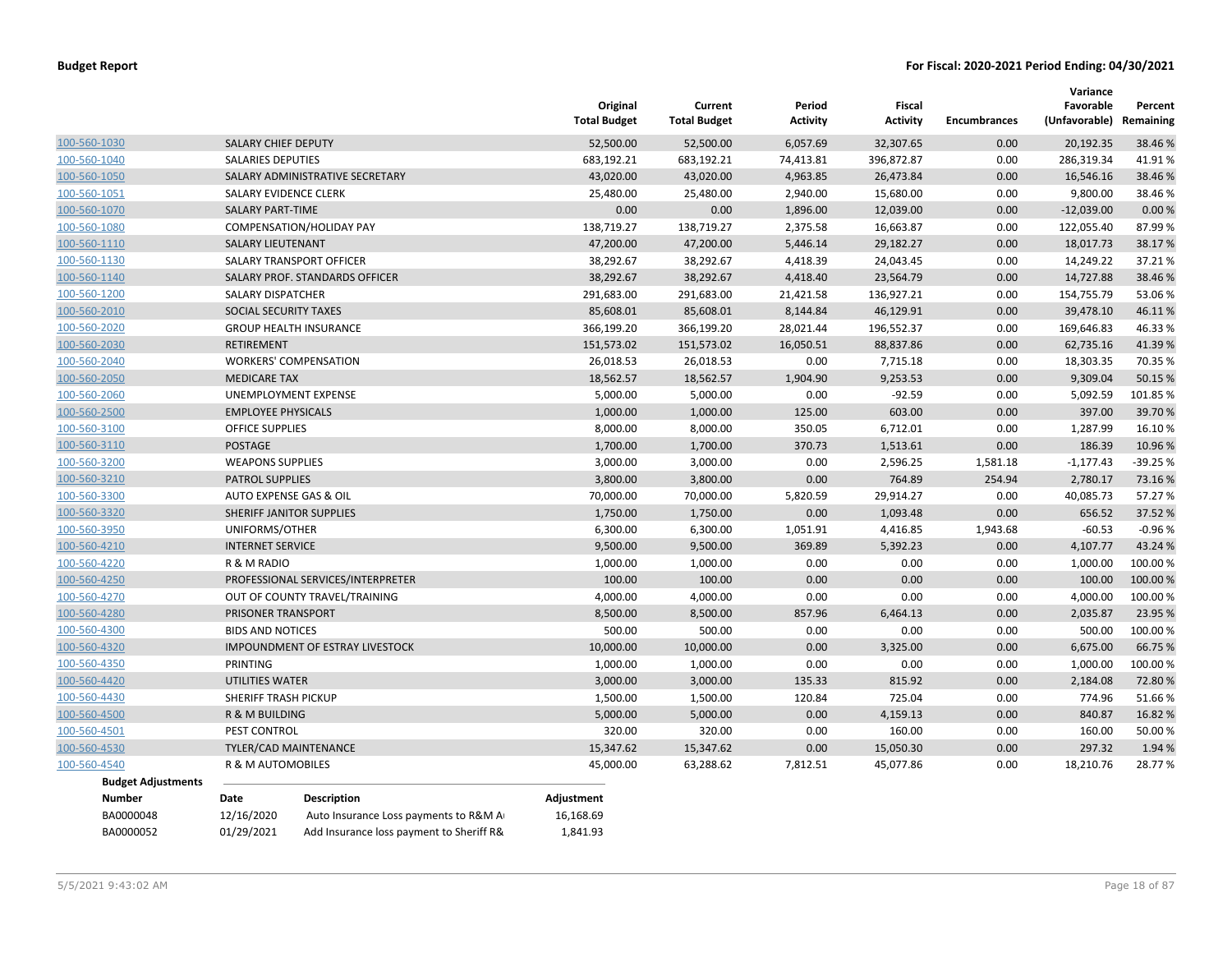|                                          |                                                        | Original<br><b>Total Budget</b> | Current<br><b>Total Budget</b> | Period<br><b>Activity</b> | <b>Fiscal</b><br><b>Activity</b> | <b>Encumbrances</b> | Variance<br>Favorable<br>(Unfavorable) Remaining | Percent   |
|------------------------------------------|--------------------------------------------------------|---------------------------------|--------------------------------|---------------------------|----------------------------------|---------------------|--------------------------------------------------|-----------|
| BA0000057                                | 02/26/2021<br>Sheriff Auto Loss Supplement check for U | 278.00                          |                                |                           |                                  |                     |                                                  |           |
| 100-560-4800                             | <b>BOND</b>                                            | 435.00                          | 435.00                         | 0.00                      | 435.00                           | 0.00                | 0.00                                             | 0.00%     |
| 100-560-4820                             | <b>FIRE INSURANCE</b>                                  | 325.00                          | 325.00                         | 0.00                      | 0.00                             | 0.00                | 325.00                                           | 100.00%   |
| 100-560-4870                             | <b>AUTOMOBILE INSURANCE</b>                            | 10,500.00                       | 10,500.00                      | 0.00                      | 9,266.00                         | 0.00                | 1,234.00                                         | 11.75 %   |
| 100-560-4880                             | LAW ENFORCEMENT INSURANCE                              | 15,000.00                       | 15,000.00                      | 0.00                      | 15,983.68                        | 0.00                | $-983.68$                                        | $-6.56%$  |
| 100-560-4890                             | <b>LOCAL FUNDING 562</b>                               | 36,287.76                       | 36,287.76                      | 0.00                      | 36,287.76                        | 0.00                | 0.00                                             | 0.00%     |
| 100-560-5720                             | OFFICE EQUIPMENT                                       | 200.00                          | 200.00                         | 0.00                      | 59.95                            | 0.00                | 140.05                                           | 70.03%    |
| 100-560-5740                             | <b>TECHNOLOGY</b>                                      | 16,000.00                       | 16,000.00                      | 299.95                    | 9,698.88                         | 0.00                | 6,301.12                                         | 39.38%    |
| 100-560-5750                             | PURCHASE OF AUTOMOBILES                                | 50,000.00                       | 50,000.00                      | 0.00                      | 0.00                             | 50,341.31           | $-341.31$                                        | $-0.68%$  |
| 100-560-5790                             | <b>WEAPONS</b>                                         | 2,000.00                        | 2,000.00                       | 0.00                      | 0.00                             | 859.72              | 1,140.28                                         | 57.01%    |
|                                          | Department: 560 - County Sheriff Total:                | 2,402,920.51                    | 2,421,209.13                   | 206,770.27                | 1,299,905.81                     | 54,980.83           | 1,066,322.49                                     | 44.04%    |
| <b>Department: 565 - Jail Operations</b> |                                                        |                                 |                                |                           |                                  |                     |                                                  |           |
| 100-565-3800                             | PRISONER HOUSING                                       | 2,550,000.00                    | 2,550,000.00                   | 163,072.50                | 1,048,212.50                     | 0.00                | 1,501,787.50                                     | 58.89%    |
| 100-565-4000                             | PRISONER TRANSPORT/GUARD                               | 25,000.00                       | 25,000.00                      | 245.30                    | 17,110.59                        | 0.00                | 7,889.41                                         | 31.56%    |
| 100-565-4050                             | PRISONER MEDICAL                                       | 175,000.00                      | 175,000.00                     | 4,647.58                  | 80,964.45                        | 0.00                | 94,035.55                                        | 53.73%    |
| 100-565-4500                             | <b>R&amp;M BUILDING</b>                                | 1,000.00                        | 1,000.00                       | 570.53                    | 1,680.64                         | 0.00                | $-680.64$                                        | $-68.06%$ |
| 100-565-4501                             | PEST CONTROL                                           | 580.00                          | 580.00                         | 0.00                      | 0.00                             | 0.00                | 580.00                                           | 100.00 %  |
|                                          | Department: 565 - Jail Operations Total:               | 2,751,580.00                    | 2,751,580.00                   | 168,535.91                | 1,147,968.18                     | 0.00                | 1,603,611.82                                     | 58.28%    |
| Department: 573 - Bond Supervision       |                                                        |                                 |                                |                           |                                  |                     |                                                  |           |
| 100-573-1020                             | SALARY-BOND SUPERVISOR                                 | 38,244.95                       | 38,244.95                      | 3,021.91                  | 22,144.38                        | 0.00                | 16,100.57                                        | 42.10%    |
| 100-573-1070                             | Part Time                                              | 2,816.32                        | 2,816.32                       | 0.00                      | 0.00                             | 0.00                | 2,816.32                                         | 100.00%   |
| 100-573-2010                             | SOCIAL SECURITY TAXES                                  | 2,545.80                        | 2,545.80                       | 185.44                    | 1,358.56                         | 0.00                | 1,187.24                                         | 46.64 %   |
| 100-573-2020                             | <b>GROUP HEALTH INSURANCE</b>                          | 13,427.30                       | 13,427.30                      | $-1,017.22$               | 5,086.10                         | 0.00                | 8,341.20                                         | 62.12%    |
| 100-573-2030                             | <b>RETIREMENT</b>                                      | 4,861.65                        | 4,861.65                       | 358.40                    | 2,619.16                         | 0.00                | 2,242.49                                         | 46.13%    |
| 100-573-2040                             | <b>WORKERS' COMPENSATION</b>                           | 131.39                          | 131.39                         | 0.00                      | 54.87                            | 0.00                | 76.52                                            | 58.24 %   |
| 100-573-2050                             | <b>MEDICARE TAX</b>                                    | 595.39                          | 595.39                         | 43.36                     | 317.66                           | 0.00                | 277.73                                           | 46.65%    |
| 100-573-3100                             | <b>OFFICE SUPPLIES</b>                                 | 700.00                          | 700.00                         | 0.00                      | 236.45                           | 0.00                | 463.55                                           | 66.22%    |
| 100-573-3130                             | <b>DRUG TESTING SUPPLIES</b>                           | 4,000.00                        | 4,000.00                       | 0.00                      | 0.00                             | 1,380.00            | 2,620.00                                         | 65.50%    |
| 100-573-3400                             | <b>EVALUATIONS</b>                                     | 1,000.00                        | 1,000.00                       | 0.00                      | 0.00                             | 0.00                | 1,000.00                                         | 100.00%   |
| 100-573-4270                             | OUT OF COUNTY TRAVEL/TRAINING                          | 1,900.00                        | 1,900.00                       | 0.00                      | 0.00                             | 0.00                | 1,900.00                                         | 100.00 %  |
| 100-573-4530                             | <b>COMPUTER SOFTWARE</b>                               | 1,284.00                        | 1,284.00                       | 107.00                    | 856.00                           | 0.00                | 428.00                                           | 33.33 %   |
| 100-573-4800                             | <b>BOND</b>                                            | 50.00                           | 50.00                          | 0.00                      | 0.00                             | 0.00                | 50.00                                            | 100.00 %  |
| 100-573-4810                             | <b>DUES</b>                                            | 75.00                           | 75.00                          | 0.00                      | 0.00                             | 0.00                | 75.00                                            | 100.00%   |
| 100-573-4811                             | <b>FUNDING CSCD</b>                                    | 0.00                            | 0.00                           | 3,840.00                  | 3,840.00                         | 0.00                | $-3,840.00$                                      | 0.00%     |
|                                          | Department: 573 - Bond Supervision Total:              | 71,631.80                       | 71,631.80                      | 6,538.89                  | 36,513.18                        | 1,380.00            | 33,738.62                                        | 47.10%    |
| Department: 575 - Juvenile Probation     |                                                        |                                 |                                |                           |                                  |                     |                                                  |           |
| 100-575-3110                             | POSTAGE                                                | 0.00                            | 0.00                           | 3.06                      | 24.73                            | 0.00                | $-24.73$                                         | 0.00%     |
| 100-575-3150                             | <b>COPIER RENTAL</b>                                   | 0.00                            | 0.00                           | 26.91                     | 184.72                           | 0.00                | $-184.72$                                        | 0.00%     |
| 100-575-9950                             | JUVENILE PROBATION FUNDING                             | 170,000.00                      | 170,000.00                     | 0.00                      | 170,000.00                       | 0.00                | 0.00                                             | 0.00%     |
|                                          | Department: 575 - Juvenile Probation Total:            | 170,000.00                      | 170,000.00                     | 29.97                     | 170,209.45                       | 0.00                | $-209.45$                                        | $-0.12%$  |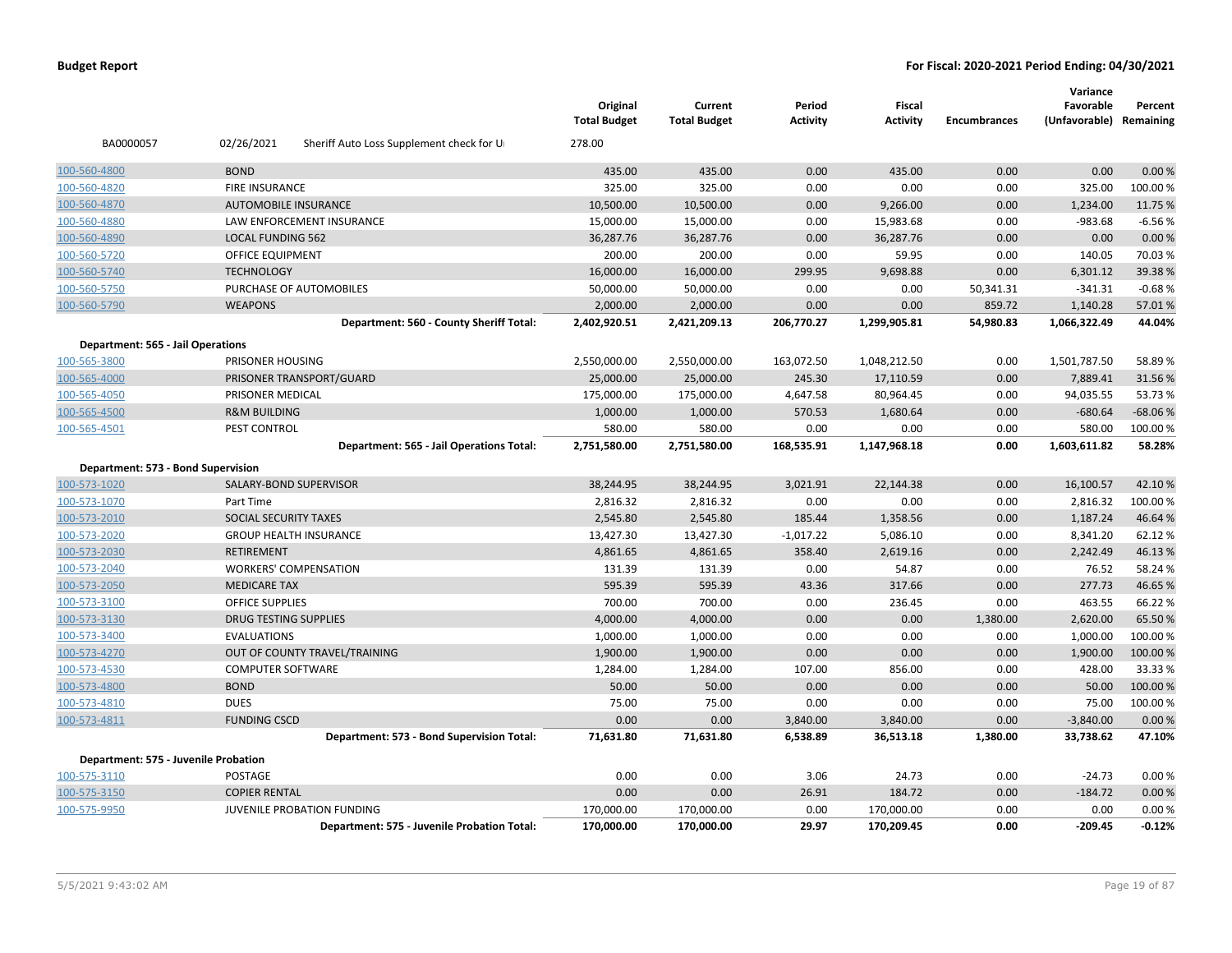|              |                                                    | Original<br><b>Total Budget</b> | Current<br><b>Total Budget</b> | Period<br><b>Activity</b> | <b>Fiscal</b><br><b>Activity</b> | <b>Encumbrances</b> | Variance<br>Favorable<br>(Unfavorable) Remaining | Percent  |
|--------------|----------------------------------------------------|---------------------------------|--------------------------------|---------------------------|----------------------------------|---------------------|--------------------------------------------------|----------|
|              | Department: 590 - Environmental Development        |                                 |                                |                           |                                  |                     |                                                  |          |
| 100-590-1020 | <b>SALARY DIRECTOR</b>                             | 30,248.92                       | 30,248.92                      | 3,490.26                  | 18,614.72                        | 0.00                | 11,634.20                                        | 38.46%   |
| 100-590-1040 | <b>SALARIES DEPUTIES</b>                           | 40,681.56                       | 40,681.56                      | 4,694.04                  | 25,034.89                        | 0.00                | 15,646.67                                        | 38.46%   |
| 100-590-1070 | <b>SALARY PART-TIME</b>                            | 18,096.00                       | 18,096.00                      | 1,353.72                  | 3,885.72                         | 0.00                | 14,210.28                                        | 78.53%   |
| 100-590-2010 | SOCIAL SECURITY TAXES                              | 5,519.64                        | 5,519.64                       | 578.72                    | 2,846.49                         | 0.00                | 2,673.15                                         | 48.43%   |
| 100-590-2020 | <b>GROUP HEALTH INSURANCE</b>                      | 24,413.28                       | 24,413.28                      | 2,034.44                  | 14,411.94                        | 0.00                | 10,001.34                                        | 40.97%   |
| 100-590-2030 | <b>RETIREMENT</b>                                  | 10,540.74                       | 10,540.74                      | 1,131.21                  | 5,623.81                         | 0.00                | 4,916.93                                         | 46.65%   |
| 100-590-2040 | <b>WORKERS' COMPENSATION</b>                       | 272.79                          | 272.79                         | 0.00                      | 122.62                           | 0.00                | 150.17                                           | 55.05 %  |
| 100-590-2050 | <b>MEDICARE TAX</b>                                | 1,290.88                        | 1,290.88                       | 135.34                    | 726.25                           | 0.00                | 564.63                                           | 43.74%   |
| 100-590-3100 | <b>OFFICE SUPPLIES</b>                             | 850.00                          | 850.00                         | 0.00                      | 525.38                           | 14.71               | 309.91                                           | 36.46%   |
| 100-590-3110 | POSTAGE                                            | 1,700.00                        | 1,700.00                       | 157.46                    | 696.60                           | 0.00                | 1,003.40                                         | 59.02 %  |
| 100-590-3150 | <b>COPIER RENTAL</b>                               | 1,000.00                        | 1,000.00                       | 75.48                     | 524.42                           | 0.00                | 475.58                                           | 47.56%   |
| 100-590-3300 | AUTO EXPENSE GAS & OIL                             | 1,100.00                        | 1,100.00                       | 0.00                      | 147.58                           | 0.00                | 952.42                                           | 86.58%   |
| 100-590-4270 | OUT OF COUNTY TRAVEL/TRAINING                      | 1,500.00                        | 1,500.00                       | 0.00                      | 0.00                             | 0.00                | 1,500.00                                         | 100.00 % |
| 100-590-4350 | PRINTING                                           | 200.00                          | 200.00                         | 0.00                      | 0.00                             | 0.00                | 200.00                                           | 100.00%  |
| 100-590-4530 | <b>COMPUTER SOFTWARE</b>                           | 300.00                          | 300.00                         | 0.00                      | 0.00                             | 0.00                | 300.00                                           | 100.00 % |
| 100-590-4540 | <b>R&amp;M AUTO</b>                                | 1,000.00                        | 1,000.00                       | 14.50                     | 331.45                           | 0.00                | 668.55                                           | 66.86%   |
| 100-590-4670 | <b>VISITING HEALTH INSPECTOR</b>                   | 300.00                          | 300.00                         | 0.00                      | 0.00                             | 0.00                | 300.00                                           | 100.00 % |
| 100-590-4800 | <b>BOND</b>                                        | 100.00                          | 100.00                         | 0.00                      | 0.00                             | 0.00                | 100.00                                           | 100.00%  |
| 100-590-4810 | <b>DUES</b>                                        | 111.00                          | 111.00                         | 0.00                      | 0.00                             | 0.00                | 111.00                                           | 100.00 % |
| 100-590-4870 | AUTOMOBILE INSURANCE                               | 225.00                          | 225.00                         | 0.00                      | 188.00                           | 0.00                | 37.00                                            | 16.44 %  |
| 100-590-5720 | <b>OFFICE EQUIPMENT</b>                            | 200.00                          | 200.00                         | 0.00                      | 0.00                             | 0.00                | 200.00                                           | 100.00%  |
|              | Department: 590 - Environmental Development Total: | 139,649.81                      | 139,649.81                     | 13,665.17                 | 73,679.87                        | 14.71               | 65,955.23                                        | 47.23%   |
|              | Department: 591 - Development Services             |                                 |                                |                           |                                  |                     |                                                  |          |
| 100-591-1020 | <b>SALARY DIRECTOR</b>                             | 36,834.94                       | 36,834.94                      | 3,490.26                  | 20,242.72                        | 0.00                | 16,592.22                                        | 45.04%   |
| 100-591-2010 | SOCIAL SECURITY TAXES                              | 2,283.77                        | 2,283.77                       | 216.39                    | 1,817.60                         | 0.00                | 466.17                                           | 20.41%   |
| 100-591-2020 | <b>GROUP HEALTH INSURANCE</b>                      | 12,206.64                       | 12,206.64                      | 1,017.22                  | 7,966.90                         | 0.00                | 4,239.74                                         | 34.73%   |
| 100-591-2030 | <b>RETIREMENT</b>                                  | 4,361.26                        | 4,361.26                       | 413.94                    | 2,393.95                         | 0.00                | 1,967.31                                         | 45.11%   |
| 100-591-2040 | <b>WORKERS' COMPENSATION</b>                       | 117.87                          | 117.87                         | 0.00                      | 52.85                            | 0.00                | 65.02                                            | 55.16%   |
| 100-591-2050 | <b>MEDICARE TAX</b>                                | 534.11                          | 534.11                         | 50.61                     | 142.07                           | 0.00                | 392.04                                           | 73.40%   |
| 100-591-3100 | <b>OFFICE SUPPLIES</b>                             | 500.00                          | 500.00                         | 124.27                    | 124.27                           | 0.00                | 375.73                                           | 75.15 %  |
| 100-591-3110 | <b>POSTAGE</b>                                     | 300.00                          | 300.00                         | 0.00                      | 0.00                             | 0.00                | 300.00                                           | 100.00%  |
| 100-591-3300 | AUTO EXPENSE GAS & OIL                             | 700.00                          | 700.00                         | 116.01                    | 254.34                           | 0.00                | 445.66                                           | 63.67%   |
| 100-591-4270 | OUT OF COUNTY TRAVEL/TRAINING                      | 1,500.00                        | 1,500.00                       | 0.00                      | 0.00                             | 0.00                | 1,500.00                                         | 100.00%  |
| 100-591-4350 | PRINTING                                           | 100.00                          | 100.00                         | 0.00                      | 23.00                            | 0.00                | 77.00                                            | 77.00 %  |
| 100-591-4530 | <b>COMPUTER SOFTWARE</b>                           | 100.00                          | 100.00                         | 0.00                      | 0.00                             | 0.00                | 100.00                                           | 100.00%  |
| 100-591-4540 | <b>R&amp;M AUTO</b>                                | 250.00                          | 250.00                         | 0.00                      | 14.50                            | 0.00                | 235.50                                           | 94.20%   |
| 100-591-4800 | <b>BOND</b>                                        | 50.00                           | 50.00                          | 0.00                      | 0.00                             | 0.00                | 50.00                                            | 100.00 % |
| 100-591-4810 | <b>DUES</b>                                        | 50.00                           | 50.00                          | 0.00                      | 0.00                             | 0.00                | 50.00                                            | 100.00%  |
| 100-591-4870 | <b>AUTOMOBILE INSURANCE</b>                        | 275.00                          | 275.00                         | 0.00                      | 220.00                           | 0.00                | 55.00                                            | 20.00 %  |
|              | Department: 591 - Development Services Total:      | 60,163.59                       | 60,163.59                      | 5,428.70                  | 33,252.20                        | 0.00                | 26,911.39                                        | 44.73%   |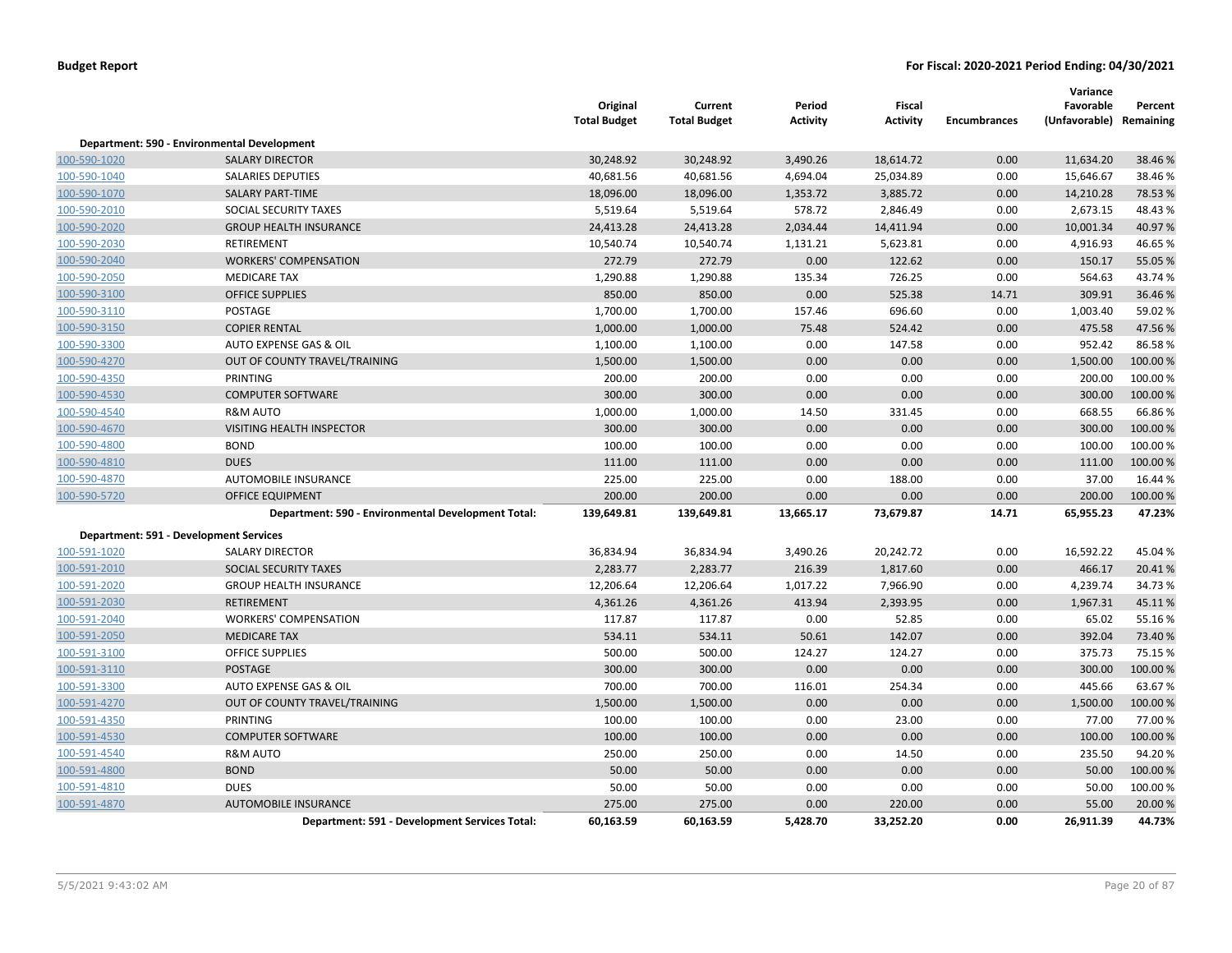|                                          |                                               | Original<br><b>Total Budget</b> | Current<br><b>Total Budget</b> | Period<br><b>Activity</b> | Fiscal<br><b>Activity</b> | <b>Encumbrances</b> | Variance<br>Favorable<br>(Unfavorable) Remaining | Percent   |
|------------------------------------------|-----------------------------------------------|---------------------------------|--------------------------------|---------------------------|---------------------------|---------------------|--------------------------------------------------|-----------|
| <b>Department: 640 - County Services</b> |                                               |                                 |                                |                           |                           |                     |                                                  |           |
| 100-640-4100                             | FANNIN CO. CHILDRENS CTR                      | 1,000.00                        | 1,000.00                       | 0.00                      | 1,000.00                  | 0.00                | 0.00                                             | 0.00%     |
| 100-640-4110                             | FANNIN CO. WELFARE BOARD                      | 1,000.00                        | 1,000.00                       | 0.00                      | 0.00                      | 0.00                | 1,000.00                                         | 100.00%   |
| 100-640-4120                             | FANNIN CO. HISTORICAL SOC                     | 4,500.00                        | 4,500.00                       | 0.00                      | 4,500.00                  | 0.00                | 0.00                                             | 0.00%     |
| 100-640-4130                             | TEXOMA COMMUNITY CENTER(M.H.M.R.)             | 22,500.00                       | 22,500.00                      | 0.00                      | 22,500.00                 | 0.00                | 0.00                                             | 0.00%     |
| 100-640-4140                             | <b>FANNIN COUNTY CRISIS CENTER</b>            | 1,000.00                        | 1,000.00                       | 0.00                      | 0.00                      | 0.00                | 1,000.00                                         | 100.00%   |
| 100-640-4150                             | <b>TAPS PUBLIC TRANSIT</b>                    | 5,000.00                        | 5,000.00                       | 0.00                      | 5,000.00                  | 0.00                | 0.00                                             | 0.00%     |
| 100-640-4160                             | <b>TRI-COUNTY SNAP</b>                        | 2,400.00                        | 2,400.00                       | 0.00                      | 0.00                      | 0.00                | 2,400.00                                         | 100.00%   |
| 100-640-4170                             | <b>OPEN ARMS SHELTER</b>                      | 1,000.00                        | 1,000.00                       | 0.00                      | 0.00                      | 0.00                | 1,000.00                                         | 100.00 %  |
| 100-640-4180                             | FANNIN CO COMMUNITY MINISTRIES, INC           | 1,000.00                        | 1,000.00                       | 0.00                      | 1,000.00                  | 0.00                | 0.00                                             | 0.00%     |
| 100-640-4400                             | UTILITIES ELECTRICITY                         | 8,500.00                        | 8,500.00                       | 414.97                    | 3,150.07                  | 0.00                | 5,349.93                                         | 62.94 %   |
| 100-640-4410                             | UTILITIES GAS                                 | 2,000.00                        | 2,000.00                       | 0.00                      | 1,348.84                  | 0.00                | 651.16                                           | 32.56%    |
| 100-640-4420                             | UTILITIES WATER                               | 4,000.00                        | 4,000.00                       | 302.17                    | 1,838.31                  | 0.00                | 2,161.69                                         | 54.04 %   |
| 100-640-4430                             | <b>TRASH PICK-UP</b>                          | 525.00                          | 525.00                         | 43.78                     | 262.68                    | 0.00                | 262.32                                           | 49.97%    |
| 100-640-4820                             | <b>FIRE INSURANCE</b>                         | 2,600.00                        | 2,600.00                       | 0.00                      | 0.00                      | 0.00                | 2,600.00                                         | 100.00 %  |
|                                          | Department: 640 - County Services Total:      | 57,025.00                       | 57,025.00                      | 760.92                    | 40,599.90                 | 0.00                | 16,425.10                                        | 28.80%    |
| Department: 641 - Health Officer         |                                               |                                 |                                |                           |                           |                     |                                                  |           |
| 100-641-1020                             | SALARY APPOINTED OFFICIAL                     | 2,400.00                        | 2,400.00                       | 200.00                    | 1,400.00                  | 0.00                | 1,000.00                                         | 41.67%    |
|                                          | Department: 641 - Health Officer Total:       | 2,400.00                        | 2,400.00                       | 200.00                    | 1,400.00                  | 0.00                | 1,000.00                                         | 41.67%    |
|                                          | Department: 645 - Indigent Health Care        |                                 |                                |                           |                           |                     |                                                  |           |
| 100-645-1020                             | <b>SALARY IHC DIRECTOR</b>                    | 18,096.00                       | 18,096.00                      | 2,088.00                  | 11,136.00                 | 0.00                | 6,960.00                                         | 38.46%    |
| 100-645-2010                             | SOCIAL SECURITY TAX                           | 1,121.95                        | 1,121.95                       | 129.45                    | 690.40                    | 0.00                | 431.55                                           | 38.46%    |
| 100-645-2030                             | <b>RETIREMENT</b>                             | 2,142.57                        | 2,142.57                       | 247.65                    | 1,317.37                  | 0.00                | 825.20                                           | 38.51%    |
| 100-645-2040                             | <b>WORKER'S COMP</b>                          | 57.91                           | 57.91                          | 0.00                      | 25.96                     | 0.00                | 31.95                                            | 55.17%    |
| 100-645-2050                             | <b>MEDICARE TAX</b>                           | 262.39                          | 262.39                         | 30.27                     | 161.44                    | 0.00                | 100.95                                           | 38.47%    |
| 100-645-3100                             | <b>OFFICE SUPPLIES</b>                        | 400.00                          | 400.00                         | 0.00                      | 296.99                    | 0.00                | 103.01                                           | 25.75 %   |
| 100-645-3110                             | <b>POSTAGE</b>                                | 75.00                           | 75.00                          | 8.87                      | 63.87                     | 0.00                | 11.13                                            | 14.84 %   |
| 100-645-4090                             | <b>DIABETIC SUPPLIES</b>                      | 3,000.00                        | 3,000.00                       | 372.75                    | 1,068.92                  | 0.00                | 1,931.08                                         | 64.37%    |
| 100-645-4100                             | CERT. REG. NURSE ANES.                        | 500.00                          | 500.00                         | 0.00                      | 0.00                      | 0.00                | 500.00                                           | 100.00 %  |
| 100-645-4110                             | PHYSICIAN, NON-EMERGENCY                      | 15,000.00                       | 15,000.00                      | 5,796.90                  | 27,354.42                 | 0.00                | $-12,354.42$                                     | $-82.36%$ |
| 100-645-4120                             | PRESCRIPTIONS, DRUGS                          | 20,000.00                       | 20,000.00                      | 3,774.39                  | 14,425.36                 | 0.00                | 5,574.64                                         | 27.87 %   |
| 100-645-4130                             | HOSPITAL, INPATIENT                           | 45,000.00                       | 45,000.00                      | 3,998.98                  | 18,033.16                 | 0.00                | 26,966.84                                        | 59.93 %   |
| 100-645-4140                             | HOSPITAL, OUTPATIENT                          | 60,000.00                       | 60,000.00                      | 14,459.76                 | 76,449.00                 | 0.00                | $-16,449.00$                                     | $-27.42%$ |
| 100-645-4150                             | LABORATORY/X-RAY                              | 4,000.00                        | 4,000.00                       | 0.00                      | 1,272.18                  | 0.00                | 2,727.82                                         | 68.20%    |
| 100-645-4180                             | FED. QUALIFIED HEALTH CENTER                  | 5,000.00                        | 5,000.00                       | 0.00                      | 0.00                      | 0.00                | 5,000.00                                         | 100.00 %  |
| 100-645-4210                             | <b>INTERNET</b>                               | 948.00                          | 948.00                         | 93.94                     | 627.58                    | 0.00                | 320.42                                           | 33.80%    |
| 100-645-4270                             | OUT OF COUNTY TRAVEL/TRAINING                 | 1,000.00                        | 1,000.00                       | 0.00                      | 0.00                      | 0.00                | 1,000.00                                         | 100.00 %  |
| 100-645-4300                             | <b>BIDS &amp; NOTICES</b>                     | 75.00                           | 75.00                          | 0.00                      | 0.00                      | 0.00                | 75.00                                            | 100.00%   |
| 100-645-4530                             | <b>COMPUTER SOFTWARE</b>                      | 12,708.00                       | 12,708.00                      | 1,059.00                  | 8,472.00                  | 0.00                | 4,236.00                                         | 33.33 %   |
|                                          | Department: 645 - Indigent Health Care Total: | 189,386.82                      | 189,386.82                     | 32,059.96                 | 161,394.65                | 0.00                | 27,992.17                                        | 14.78%    |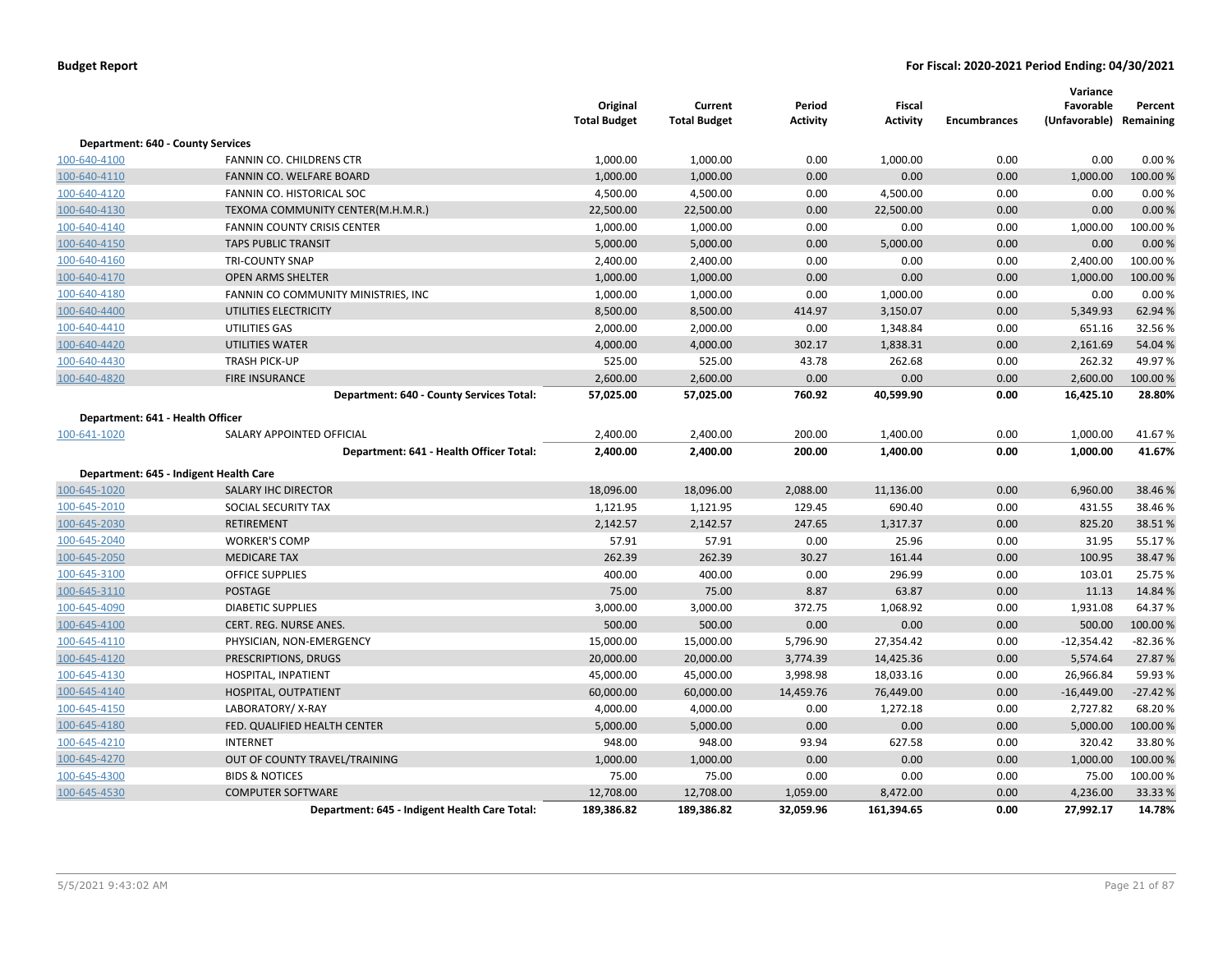|                                                    |                              |                                                           | Original<br><b>Total Budget</b> | Current<br><b>Total Budget</b> | Period<br><b>Activity</b> | Fiscal<br><b>Activity</b> | <b>Encumbrances</b> | Variance<br>Favorable<br>(Unfavorable) Remaining | Percent  |
|----------------------------------------------------|------------------------------|-----------------------------------------------------------|---------------------------------|--------------------------------|---------------------------|---------------------------|---------------------|--------------------------------------------------|----------|
| Department: 665 - County Agents                    |                              |                                                           |                                 |                                |                           |                           |                     |                                                  |          |
| 100-665-1050                                       | <b>SALARY SECRETARY</b>      |                                                           | 28,296.90                       | 28,296.90                      | 3,265.02                  | 11,794.33                 | 0.00                | 16,502.57                                        | 58.32 %  |
| 100-665-1500                                       | <b>CO. AGENTS SALARIES</b>   |                                                           | 51,811.65                       | 51,811.65                      | 5,978.28                  | 31,884.16                 | 0.00                | 19,927.49                                        | 38.46 %  |
| 100-665-2010                                       | SOCIAL SECURITY TAXES        |                                                           | 4,966.73                        | 4,966.73                       | 514.29                    | 2,414.08                  | 0.00                | 2,552.65                                         | 51.39%   |
| 100-665-2020                                       |                              | <b>GROUP HEALTH INSURANCE</b>                             | 12,206.64                       | 12,206.64                      | 1,017.22                  | 7,120.54                  | 0.00                | 5,086.10                                         | 41.67%   |
| 100-665-2030                                       | RETIREMENT                   |                                                           | 3,350.35                        | 3,350.35                       | 387.24                    | 1,395.90                  | 0.00                | 1,954.45                                         | 58.34 %  |
| 100-665-2040                                       |                              | <b>WORKERS' COMPENSATION</b>                              | 90.55                           | 90.55                          | 0.00                      | 40.60                     | 0.00                | 49.95                                            | 55.16%   |
| 100-665-2050                                       | <b>MEDICARE TAX</b>          |                                                           | 1,161.57                        | 1,161.57                       | 120.30                    | 564.67                    | 0.00                | 596.90                                           | 51.39%   |
| 100-665-3100                                       | <b>OFFICE SUPPLIES</b>       |                                                           | 1,100.00                        | 1,100.00                       | 239.44                    | 532.89                    | 0.00                | 567.11                                           | 51.56%   |
| 100-665-3110                                       | POSTAGE                      |                                                           | 300.00                          | 300.00                         | 0.00                      | 0.00                      | 0.00                | 300.00                                           | 100.00%  |
| 100-665-3150                                       | <b>COPIER RENTAL</b>         |                                                           | 1,800.00                        | 1,800.00                       | 103.23                    | 682.01                    | 0.00                | 1,117.99                                         | 62.11%   |
| 100-665-3350                                       | PROGRAM SUPPLIES             |                                                           | 500.00                          | 500.00                         | 0.00                      | 0.00                      | 0.00                | 500.00                                           | 100.00%  |
| 100-665-4210                                       | <b>INTERNET</b>              |                                                           | 800.00                          | 800.00                         | 64.99                     | 454.93                    | 0.00                | 345.07                                           | 43.13%   |
| 100-665-4270                                       |                              | IN/OUT CO.TRAVEL/TRAINING-AG.                             | 3,000.00                        | 3,000.00                       | 0.00                      | 120.00                    | 0.00                | 2,880.00                                         | 96.00%   |
| 100-665-4280                                       |                              | IN/OUT CO.TRAVEL/TRAINING-F.C.S.                          | 3,000.00                        | 3,000.00                       | 219.52                    | 596.02                    | 0.00                | 2,403.98                                         | 80.13%   |
| 100-665-4290                                       |                              | IN/OUT CO.TRAVEL/TRAINING-4-H                             | 3,000.00                        | 3,000.00                       | 0.00                      | 259.97                    | 0.00                | 2,740.03                                         | 91.33%   |
|                                                    |                              | Department: 665 - County Agents Total:                    | 115,384.39                      | 115,384.39                     | 11,909.53                 | 57,860.10                 | 0.00                | 57,524.29                                        | 49.85%   |
| <b>Department: 696 - Donations and Allocations</b> |                              |                                                           |                                 |                                |                           |                           |                     |                                                  |          |
| 100-696-4910                                       |                              | SOIL & WATER CONSERVATION                                 | 1,000.00                        | 1,000.00                       | 0.00                      | 0.00                      | 0.00                | 1,000.00                                         | 100.00 % |
| 100-696-4920                                       | <b>INDIGENT BURIAL</b>       |                                                           | 2,000.00                        | 2,000.00                       | 0.00                      | 0.00                      | 0.00                | 2,000.00                                         | 100.00%  |
|                                                    |                              | <b>Department: 696 - Donations and Allocations Total:</b> | 3,000.00                        | 3,000.00                       | 0.00                      | 0.00                      | 0.00                | 3,000.00                                         | 100.00%  |
|                                                    |                              | <b>Expense Total:</b>                                     | 13,903,281.52                   | 13,923,290.14                  | 1,127,361.75              | 7,310,286.36              | 68,999.51           | 6,544,004.27                                     | 47.00%   |
|                                                    |                              | Fund: 100 - General Surplus (Deficit):                    | 0.00                            | 0.00                           | $-564,351.57$             | 4,402,266.18              | $-68.999.51$        | 4,333,266.67                                     | $0.00\%$ |
| Fund: 110 - Courthouse Security                    |                              |                                                           |                                 |                                |                           |                           |                     |                                                  |          |
| Revenue                                            |                              |                                                           |                                 |                                |                           |                           |                     |                                                  |          |
| RevType: 300 - CASH                                |                              |                                                           |                                 |                                |                           |                           |                     |                                                  |          |
| 110-300-1110                                       |                              | <b>BEGINNING CASH BALANCE</b>                             | 26,650.00                       | 55,064.66                      | 0.00                      | 0.00                      | 0.00                | $-55,064.66$                                     | 100.00 % |
| <b>Budget Adjustments</b>                          |                              |                                                           |                                 |                                |                           |                           |                     |                                                  |          |
| <b>Number</b>                                      | Date                         | <b>Description</b>                                        | Adjustment                      |                                |                           |                           |                     |                                                  |          |
| BA0000059                                          | 03/05/2021                   | Increase budget for CCTV and access cont                  | $-28,414.66$                    |                                |                           |                           |                     |                                                  |          |
|                                                    |                              | RevType: 300 - CASH Total:                                | 26,650.00                       | 55,064.66                      | 0.00                      | 0.00                      | 0.00                | $-55,064.66$                                     | 100.00%  |
| RevType: 340 - FEES OF OFFICE                      |                              |                                                           |                                 |                                |                           |                           |                     |                                                  |          |
| 110-340-6000                                       | <b>COUNTY CLERK FEES</b>     |                                                           | 4,000.00                        | 4,000.00                       | 0.00                      | 2,713.21                  | 0.00                | $-1,286.79$                                      | 32.17%   |
| 110-340-6500                                       | <b>DISTRICT CLERK FEES</b>   |                                                           | 2,200.00                        | 2,200.00                       | 608.11                    | 825.42                    | 0.00                | $-1,374.58$                                      | 62.48%   |
| 110-340-6510                                       | <b>JUSTICE OF PEACE FEES</b> |                                                           | 2,100.00                        | 2,100.00                       | 0.00                      | 110.83                    | 0.00                | $-1,989.17$                                      | 94.72%   |
|                                                    |                              | RevType: 340 - FEES OF OFFICE Total:                      | 8,300.00                        | 8,300.00                       | 608.11                    | 3,649.46                  | 0.00                | -4,650.54                                        | 56.03%   |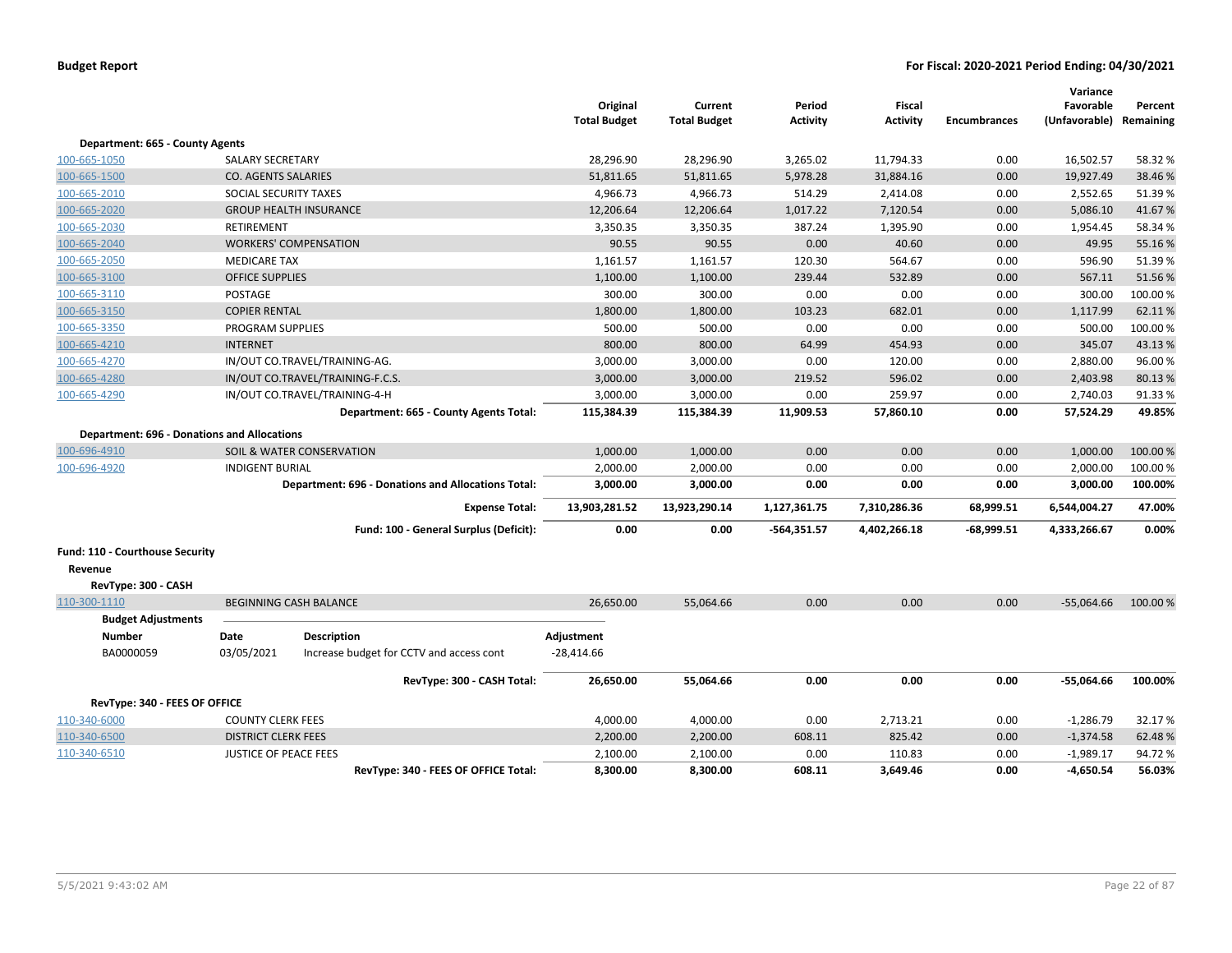| <b>Budget Report</b> |  |
|----------------------|--|
|----------------------|--|

|                                                        |                          |                                                                | Original            | Current             | Period          | <b>Fiscal</b>   |                     | Variance<br>Favorable   | Percent  |
|--------------------------------------------------------|--------------------------|----------------------------------------------------------------|---------------------|---------------------|-----------------|-----------------|---------------------|-------------------------|----------|
|                                                        |                          |                                                                | <b>Total Budget</b> | <b>Total Budget</b> | <b>Activity</b> | <b>Activity</b> | <b>Encumbrances</b> | (Unfavorable) Remaining |          |
| RevType: 360 - INTEREST EARNINGS                       |                          |                                                                |                     |                     |                 |                 |                     |                         |          |
| 110-360-1000                                           | <b>INTEREST EARNINGS</b> |                                                                | 50.00               | 50.00               | 0.00            | 0.00            | 0.00                | $-50.00$                | 100.00 % |
|                                                        |                          | RevType: 360 - INTEREST EARNINGS Total:                        | 50.00               | 50.00               | 0.00            | 0.00            | 0.00                | $-50.00$                | 100.00%  |
|                                                        |                          | <b>Revenue Total:</b>                                          | 35,000.00           | 63,414.66           | 608.11          | 3,649.46        | 0.00                | $-59,765.20$            | 94.25%   |
| <b>Expense</b>                                         |                          |                                                                |                     |                     |                 |                 |                     |                         |          |
| Department: 541 - Courthouse Security Part-Time        |                          |                                                                |                     |                     |                 |                 |                     |                         |          |
| 110-541-1070                                           | <b>SALARY PART-TIME</b>  |                                                                | 35,000.00           | 35,000.00           | 0.00            | 0.00            | 0.00                | 35,000.00               | 100.00%  |
|                                                        |                          | Department: 541 - Courthouse Security Part-Time Total:         | 35,000.00           | 35,000.00           | 0.00            | 0.00            | 0.00                | 35,000.00               | 100.00%  |
| <b>Department: 542 - Security Equipment</b>            |                          |                                                                |                     |                     |                 |                 |                     |                         |          |
| 110-542-5710                                           | <b>EQUIPMENT</b>         |                                                                | 0.00                | 28,414.66           | 0.00            | 28,414.85       | 0.00                | $-0.19$                 | 0.00%    |
| <b>Budget Adjustments</b>                              |                          |                                                                |                     |                     |                 |                 |                     |                         |          |
| <b>Number</b>                                          | Date                     | <b>Description</b>                                             | <b>Adjustment</b>   |                     |                 |                 |                     |                         |          |
| BA0000059                                              | 03/05/2021               | Increase budget for CCTV and access cont                       | 28,414.66           |                     |                 |                 |                     |                         |          |
|                                                        |                          | Department: 542 - Security Equipment Total:                    | 0.00                | 28,414.66           | 0.00            | 28,414.85       | 0.00                | $-0.19$                 | 0.00%    |
|                                                        |                          | <b>Expense Total:</b>                                          | 35,000.00           | 63,414.66           | 0.00            | 28,414.85       | 0.00                | 34,999.81               | 55.19%   |
|                                                        |                          | Fund: 110 - Courthouse Security Surplus (Deficit):             | 0.00                | 0.00                | 608.11          | $-24,765.39$    | 0.00                | $-24,765.39$            | 0.00%    |
| Fund: 111 - Justice Court Building Security<br>Revenue |                          |                                                                |                     |                     |                 |                 |                     |                         |          |
| RevType: 300 - CASH                                    |                          |                                                                |                     |                     |                 |                 |                     |                         |          |
| 111-300-1140                                           | <b>BEGINNING CASH</b>    |                                                                | 3,650.00            | 3,650.00            | 0.00            | 0.00            | 0.00                | $-3,650.00$             | 100.00 % |
|                                                        |                          | RevType: 300 - CASH Total:                                     | 3,650.00            | 3,650.00            | 0.00            | 0.00            | 0.00                | $-3,650.00$             | 100.00%  |
| RevType: 370 - MISCELLANEOUS                           |                          |                                                                |                     |                     |                 |                 |                     |                         |          |
| 111-370-4550                                           | <b>JP1 SECURITY FEE</b>  |                                                                | 500.00              | 500.00              | 0.00            | 467.72          | 0.00                | $-32.28$                | 6.46%    |
| 111-370-4560                                           | JP2 SECURITY FEE         |                                                                | 150.00              | 150.00              | 0.00            | 85.90           | 0.00                | $-64.10$                | 42.73%   |
| 111-370-4570                                           | <b>JP3 SECURITY FEE</b>  |                                                                | 200.00              | 200.00              | 0.00            | 362.30          | 0.00                | 162.30                  | 181.15 % |
|                                                        |                          | RevType: 370 - MISCELLANEOUS Total:                            | 850.00              | 850.00              | 0.00            | 915.92          | 0.00                | 65.92                   | 7.76%    |
|                                                        |                          | <b>Revenue Total:</b>                                          | 4,500.00            | 4,500.00            | 0.00            | 915.92          | 0.00                | $-3,584.08$             | 79.65%   |
| Expense                                                |                          |                                                                |                     |                     |                 |                 |                     |                         |          |
| Department: 454 - Justice Ct Bldg Expense              |                          |                                                                |                     |                     |                 |                 |                     |                         |          |
| 111-454-3200                                           | JP1 SECURITY EXPENSE     |                                                                | 1,000.00            | 1,000.00            | 0.00            | 0.00            | 0.00                | 1,000.00                | 100.00 % |
| 111-454-3210                                           | JP2 SECURITY EXPENSE     |                                                                | 1,000.00            | 1,000.00            | 0.00            | 0.00            | 0.00                | 1,000.00                | 100.00%  |
| 111-454-3220                                           | JP3 SECURITY EXPENSE     |                                                                | 2,500.00            | 2,500.00            | 0.00            | 0.00            | 0.00                | 2,500.00                | 100.00 % |
|                                                        |                          | Department: 454 - Justice Ct Bldg Expense Total:               | 4,500.00            | 4,500.00            | 0.00            | 0.00            | 0.00                | 4,500.00                | 100.00%  |
|                                                        |                          | <b>Expense Total:</b>                                          | 4,500.00            | 4,500.00            | 0.00            | 0.00            | 0.00                | 4,500.00                | 100.00%  |
|                                                        |                          | Fund: 111 - Justice Court Building Security Surplus (Deficit): | 0.00                | 0.00                | 0.00            | 915.92          | 0.00                | 915.92                  | 0.00%    |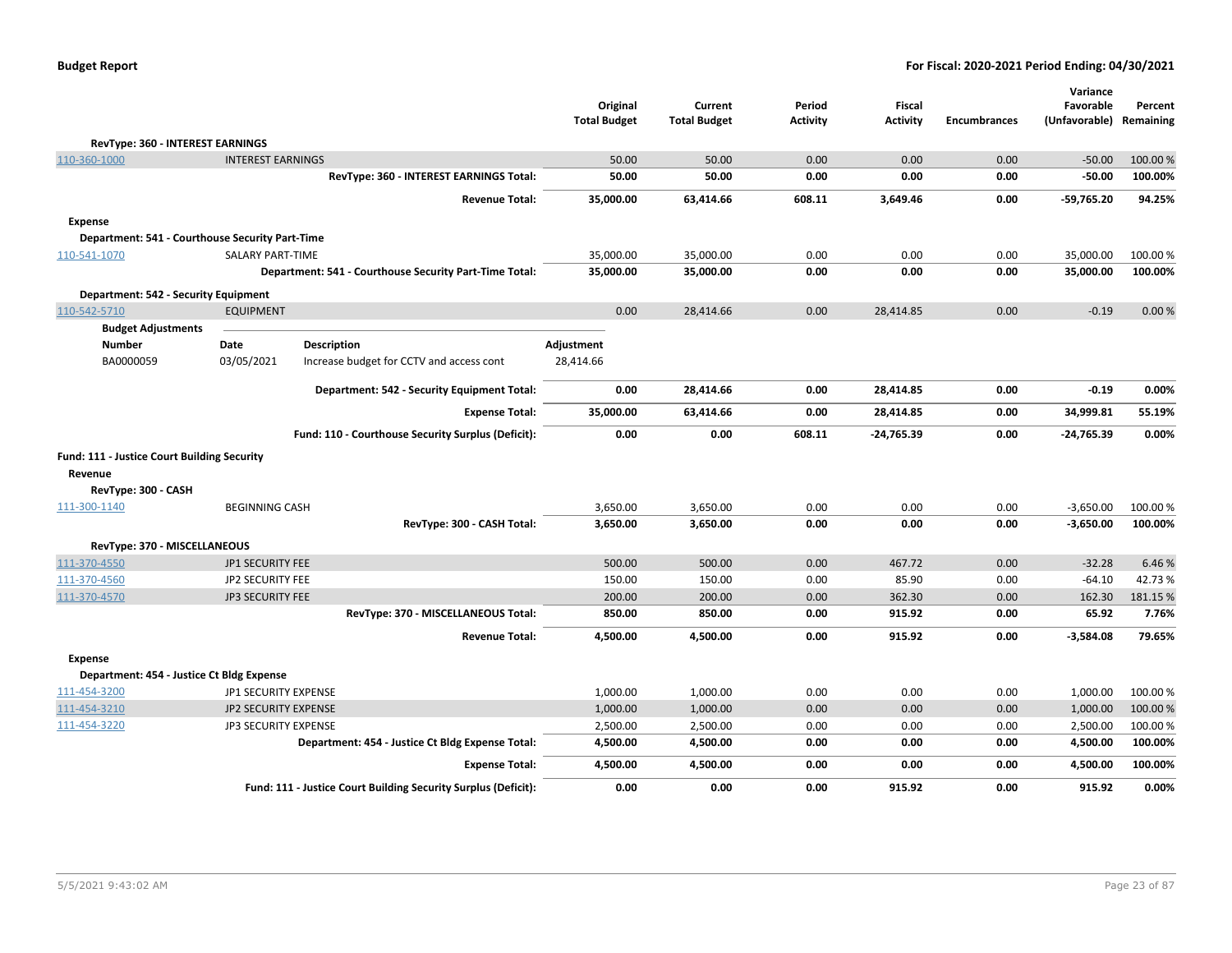|                                           |                                                              | Original<br><b>Total Budget</b> | Current<br><b>Total Budget</b> | Period<br>Activity | <b>Fiscal</b><br><b>Activity</b> | <b>Encumbrances</b> | Variance<br>Favorable<br>(Unfavorable) Remaining | Percent  |
|-------------------------------------------|--------------------------------------------------------------|---------------------------------|--------------------------------|--------------------|----------------------------------|---------------------|--------------------------------------------------|----------|
| Fund: 120 - County Clerk Vital Statistics |                                                              |                                 |                                |                    |                                  |                     |                                                  |          |
| Revenue                                   |                                                              |                                 |                                |                    |                                  |                     |                                                  |          |
| RevType: 300 - CASH                       |                                                              |                                 |                                |                    |                                  |                     |                                                  |          |
| 120-300-1120                              | <b>BEGINNING CASH BALANCE</b>                                | 2,995.00                        | 2,995.00                       | 0.00               | 0.00                             | 0.00                | $-2,995.00$                                      | 100.00 % |
|                                           | RevType: 300 - CASH Total:                                   | 2,995.00                        | 2,995.00                       | 0.00               | 0.00                             | 0.00                | $-2,995.00$                                      | 100.00%  |
|                                           |                                                              |                                 |                                |                    |                                  |                     |                                                  |          |
|                                           | RevType: 360 - INTEREST EARNINGS<br><b>INTEREST EARNINGS</b> |                                 |                                | 0.00               |                                  |                     |                                                  |          |
| 120-360-1000                              |                                                              | 5.00                            | 5.00                           |                    | 0.00                             | 0.00                | $-5.00$<br>$-5.00$                               | 100.00 % |
|                                           | RevType: 360 - INTEREST EARNINGS Total:                      | 5.00                            | 5.00                           | 0.00               | 0.00                             | 0.00                |                                                  | 100.00%  |
|                                           | RevType: 370 - MISCELLANEOUS                                 |                                 |                                |                    |                                  |                     |                                                  |          |
| 120-370-1340                              | CO.CLK.VITAL STAT.FEE                                        | 500.00                          | 500.00                         | 0.00               | 130.00                           | 0.00                | $-370.00$                                        | 74.00 %  |
|                                           | RevType: 370 - MISCELLANEOUS Total:                          | 500.00                          | 500.00                         | 0.00               | 130.00                           | 0.00                | $-370.00$                                        | 74.00%   |
|                                           | <b>Revenue Total:</b>                                        | 3,500.00                        | 3,500.00                       | 0.00               | 130.00                           | 0.00                | $-3,370.00$                                      | 96.29%   |
| <b>Expense</b>                            |                                                              |                                 |                                |                    |                                  |                     |                                                  |          |
|                                           | Department: 411 - Vital Stats Expense                        |                                 |                                |                    |                                  |                     |                                                  |          |
| 120-411-3100                              | <b>OFFICE SUPPLIES</b>                                       | 2,500.00                        | 2,500.00                       | 546.66             | 699.66                           | 103.86              | 1,696.48                                         | 67.86%   |
| 120-411-4270                              | OUT OF COUNTY TRAVEL                                         | 1,000.00                        | 1,000.00                       | 0.00               | 0.00                             | 0.00                | 1,000.00                                         | 100.00 % |
|                                           | Department: 411 - Vital Stats Expense Total:                 | 3,500.00                        | 3,500.00                       | 546.66             | 699.66                           | 103.86              | 2,696.48                                         | 77.04%   |
|                                           | <b>Expense Total:</b>                                        | 3,500.00                        | 3,500.00                       | 546.66             | 699.66                           | 103.86              | 2,696.48                                         | 77.04%   |
|                                           | Fund: 120 - County Clerk Vital Statistics Surplus (Deficit): | 0.00                            | 0.00                           | $-546.66$          | $-569.66$                        | $-103.86$           | $-673.52$                                        | 0.00%    |
|                                           | Fund: 121 - County Clerk Records Management                  |                                 |                                |                    |                                  |                     |                                                  |          |
| Revenue                                   |                                                              |                                 |                                |                    |                                  |                     |                                                  |          |
| RevType: 300 - CASH                       |                                                              |                                 |                                |                    |                                  |                     |                                                  |          |
| 121-300-1180                              | BEGINNING CASH BALANCE                                       | 38,139.08                       | 38,139.08                      | 0.00               | 0.00                             | 0.00                | $-38,139.08$                                     | 100.00 % |
|                                           | RevType: 300 - CASH Total:                                   | 38,139.08                       | 38,139.08                      | 0.00               | 0.00                             | 0.00                | -38,139.08                                       | 100.00%  |
|                                           | <b>RevType: 360 - INTEREST EARNINGS</b>                      |                                 |                                |                    |                                  |                     |                                                  |          |
| 121-360-1000                              | <b>INTEREST EARNINGS</b>                                     | 50.00                           | 50.00                          | 0.00               | 0.00                             | 0.00                | $-50.00$                                         | 100.00 % |
|                                           | RevType: 360 - INTEREST EARNINGS Total:                      | 50.00                           | 50.00                          | 0.00               | 0.00                             | 0.00                | $-50.00$                                         | 100.00%  |
| RevType: 370 - MISCELLANEOUS              |                                                              |                                 |                                |                    |                                  |                     |                                                  |          |
| 121-370-1310                              | SUBSCRIPTION/IMAGES FEES                                     | 2,500.00                        | 2,500.00                       | 0.00               | 10,689.50                        | 0.00                | 8,189.50                                         | 427.58%  |
| 121-370-1330                              | <b>CO.CLERK PRESERVE REC FEE</b>                             | 55,000.00                       | 55,000.00                      | 0.00               | 8,193.97                         | 0.00                | $-46,806.03$                                     | 85.10%   |
|                                           | RevType: 370 - MISCELLANEOUS Total:                          | 57,500.00                       | 57,500.00                      | 0.00               | 18,883.47                        | 0.00                | $-38,616.53$                                     | 67.16%   |
|                                           | <b>Revenue Total:</b>                                        | 95,689.08                       | 95,689.08                      | 0.00               | 18.883.47                        | 0.00                | $-76,805.61$                                     | 80.27%   |
| <b>Expense</b>                            |                                                              |                                 |                                |                    |                                  |                     |                                                  |          |
|                                           | Department: 402 - Co.Clerk Records Mgt. Exp.                 |                                 |                                |                    |                                  |                     |                                                  |          |
| 121-402-1040                              | SALARY DEPUTY                                                | 25,743.12                       | 25,743.12                      | 2,970.36           | 15,841.91                        | 0.00                | 9,901.21                                         | 38.46%   |
| 121-402-2010                              | SOCIAL SECURITY TAXES                                        | 1,596.07                        | 1,596.07                       | 184.17             | 982.24                           | 0.00                | 613.83                                           | 38.46%   |
| 121-402-2020                              | <b>GROUP HEALTH INSURANCE</b>                                | 12,206.64                       | 12,206.64                      | 1,017.22           | 7,120.54                         | 0.00                | 5,086.10                                         | 41.67%   |
| 121-402-2030                              | <b>RETIREMENT</b>                                            | 3,047.99                        | 3,047.99                       | 352.29             | 1,874.04                         | 0.00                | 1,173.95                                         | 38.52 %  |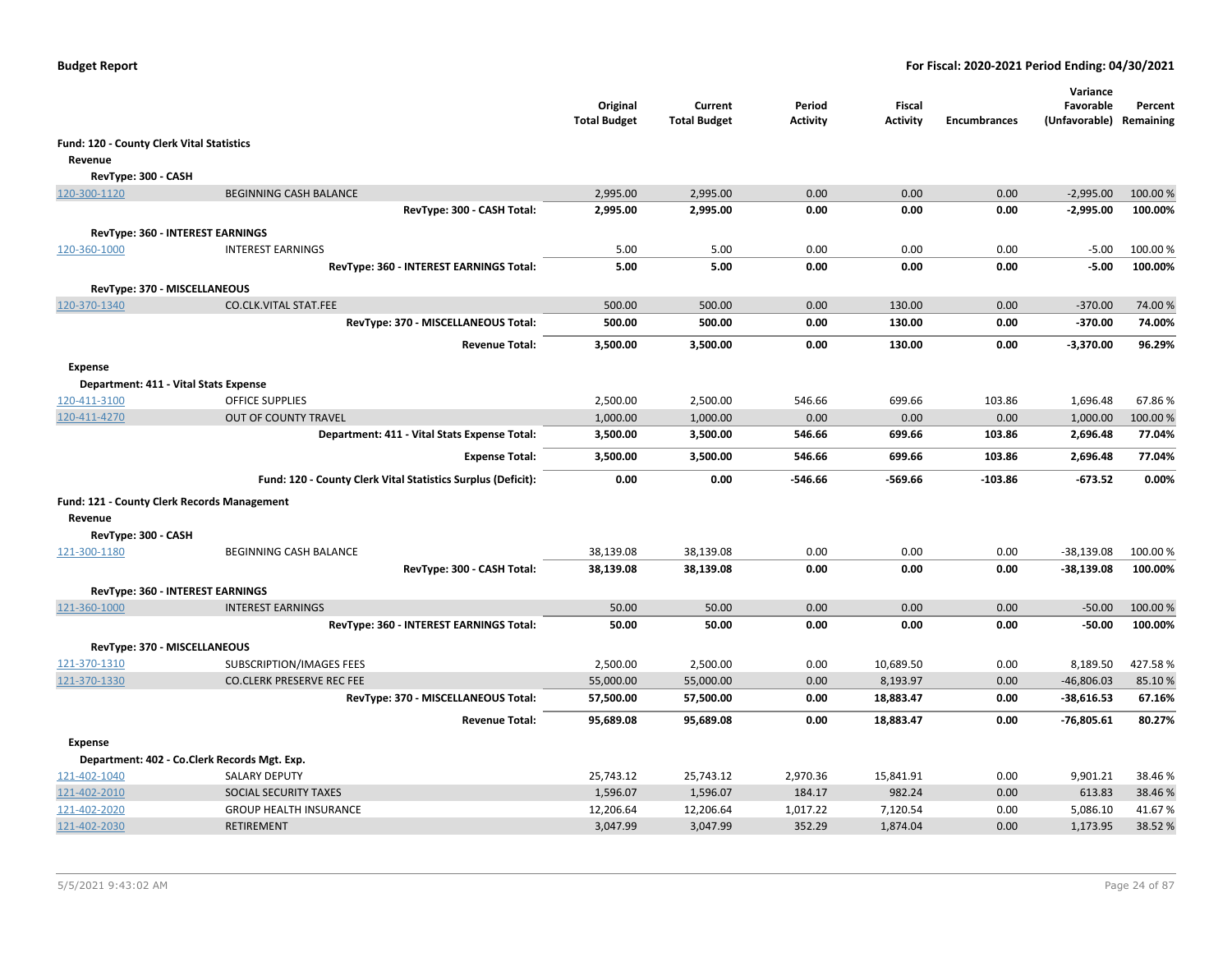| <b>Budget Report</b> |  |
|----------------------|--|
|----------------------|--|

|                                |                                                                | Original<br><b>Total Budget</b> | Current<br><b>Total Budget</b> | Period<br><b>Activity</b> | <b>Fiscal</b><br><b>Activity</b> | <b>Encumbrances</b> | Variance<br>Favorable<br>(Unfavorable) | Percent<br>Remaining      |
|--------------------------------|----------------------------------------------------------------|---------------------------------|--------------------------------|---------------------------|----------------------------------|---------------------|----------------------------------------|---------------------------|
| 121-402-2040                   | <b>WORKERS COMPENSATION</b>                                    | 82.38                           | 82.38                          | 0.00                      | 36.93                            | 0.00                | 45.45                                  | 55.17%                    |
| 121-402-2050                   | <b>MEDICARE TAX</b>                                            | 373.28                          | 373.28                         | 43.08                     | 229.76                           | 0.00                | 143.52                                 | 38.45 %                   |
| 121-402-3100                   | <b>OFFICE SUPPLIES</b>                                         | 600.00                          | 600.00                         | 0.00                      | 0.00                             | 15.98               | 584.02                                 | 97.34%                    |
| 121-402-3120                   | <b>IMAGING SYSTEM</b>                                          | 51,204.00                       | 51,204.00                      | 8,576.00                  | 21,440.00                        | 0.00                | 29,764.00                              | 58.13%                    |
| 121-402-3150                   | <b>COPIER MAINTENANCE</b>                                      | 435.60                          | 435.60                         | 0.00                      | 0.00                             | 0.00                | 435.60                                 | 100.00%                   |
| 121-402-5740                   | <b>TECHNOLOGY</b>                                              | 400.00                          | 400.00                         | 0.00                      | 0.00                             | 0.00                | 400.00                                 | 100.00 %                  |
|                                | Department: 402 - Co.Clerk Records Mgt. Exp. Total:            | 95,689.08                       | 95,689.08                      | 13,143.12                 | 47,525.42                        | 15.98               | 48,147.68                              | 50.32%                    |
|                                | <b>Expense Total:</b>                                          | 95,689.08                       | 95,689.08                      | 13,143.12                 | 47,525.42                        | 15.98               | 48,147.68                              | 50.32%                    |
|                                | Fund: 121 - County Clerk Records Management Surplus (Deficit): | 0.00                            | 0.00                           | -13,143.12                | $-28,641.95$                     | $-15.98$            | $-28,657.93$                           | 0.00%                     |
| Fund: 122 - Chapter 19 Funds   |                                                                |                                 |                                |                           |                                  |                     |                                        |                           |
| Revenue                        |                                                                |                                 |                                |                           |                                  |                     |                                        |                           |
| RevType: 330 - GRANTS          |                                                                |                                 |                                |                           |                                  |                     |                                        |                           |
| 122-330-4030                   | <b>CHAPTER 19 FUNDS</b>                                        | 1,205.96                        | 1,205.96                       | 0.00                      | 0.00                             | 0.00                | $-1,205.96$                            | 100.00 %                  |
|                                | RevType: 330 - GRANTS Total:                                   | 1,205.96                        | 1,205.96                       | 0.00                      | 0.00                             | 0.00                | $-1,205.96$                            | 100.00%                   |
|                                | <b>Revenue Total:</b>                                          | 1,205.96                        | 1,205.96                       | 0.00                      | 0.00                             | 0.00                | $-1,205.96$                            | 100.00%                   |
| <b>Expense</b>                 |                                                                |                                 |                                |                           |                                  |                     |                                        |                           |
| Department: 403 - County Clerk |                                                                |                                 |                                |                           |                                  |                     |                                        |                           |
| 122-403-1070                   | <b>SALARY PART-TIME</b>                                        | 470.00                          | 470.00                         | 0.00                      | 0.00                             | 0.00                | 470.00                                 | 100.00%                   |
| 122-403-2010                   | SOCIAL SECURITY TAXES                                          | 29.14                           | 29.14                          | 0.00                      | 0.00                             | 0.00                | 29.14                                  | 100.00%                   |
| 122-403-2050                   | <b>MEDICARE TAX</b>                                            | 6.82                            | 6.82                           | 0.00                      | 0.00                             | 0.00                | 6.82                                   | 100.00 %                  |
| 122-403-3100                   | <b>OFFICE SUPPLIES</b>                                         | 700.00                          | 700.00                         | 0.00                      | 0.00                             | 0.00                | 700.00                                 | 100.00%                   |
|                                | Department: 403 - County Clerk Total:                          | 1,205.96                        | 1,205.96                       | 0.00                      | 0.00                             | 0.00                | 1,205.96                               | 100.00%                   |
|                                | Department: 478 - HAVA CARES Act Coronavirus Relief            |                                 |                                |                           |                                  |                     |                                        |                           |
| 122-478-1033                   | <b>SECURITY</b>                                                | 0.00                            | 0.00                           | 0.00                      | 1,400.00                         | 0.00                | $-1,400.00$                            | 0.00 %                    |
| 122-478-1090                   | <b>SALARY ELECTION</b>                                         | 0.00                            | 0.00                           | 0.00                      | 11,373.00                        | 0.00                | $-11,373.00$                           | 0.00%                     |
| 122-478-2030                   | <b>RETIREMENT</b>                                              | 0.00                            | 0.00                           | 0.00                      | 165.06                           | 0.00                | $-165.06$                              | 0.00%                     |
| 122-478-2050                   | <b>MEDICARE TAX</b>                                            | 0.00                            | 0.00                           | 0.00                      | 136.02                           | 0.00                | $-136.02$                              | 0.00%                     |
| 122-478-3100                   | <b>OFFICE SUPPLIES</b>                                         | 0.00                            | 0.00                           | 0.00                      | 9.83                             | 0.00                | $-9.83$                                | 0.00%                     |
| 122-478-3970                   | SANITIZING SUPPLIES                                            | 0.00                            | 0.00                           | 0.00                      | 1,547.27                         | 0.00                | $-1,547.27$                            | 0.00%                     |
| 122-478-3980                   | PERSONAL PROTECTIVE EQUIPMENT                                  | 0.00                            | 0.00                           | 0.00                      | 302.51                           | 0.00                | $-302.51$                              | 0.00%                     |
| 122-478-3990                   | OFFICE PROTECTION                                              | 0.00                            | 0.00                           | 0.00                      | 957.84                           | 0.00                | $-957.84$                              | 0.00%                     |
| 122-478-4420                   | OTHER PROFESSIONAL SERVICES                                    | 0.00                            | 0.00                           | 0.00                      | 1,266.94                         | 0.00                | $-1,266.94$                            | 0.00%                     |
| 122-478-5720                   | OFFICE EQUIPMENT                                               | 0.00                            | 0.00                           | 0.00                      | 211.60                           | 0.00                | $-211.60$                              | 0.00%                     |
|                                | Department: 478 - HAVA CARES Act Coronavirus Relief Total:     | 0.00                            | 0.00                           | 0.00                      | 17,370.07                        | 0.00                | $-17,370.07$                           | 0.00%                     |
|                                | <b>Expense Total:</b>                                          | 1,205.96                        | 1,205.96                       | 0.00                      | 17,370.07                        | 0.00                |                                        | $-16,164.11$ $-1,340.35%$ |
|                                | Fund: 122 - Chapter 19 Funds Surplus (Deficit):                | 0.00                            | 0.00                           | 0.00                      | $-17,370.07$                     | 0.00                | $-17,370.07$                           | 0.00%                     |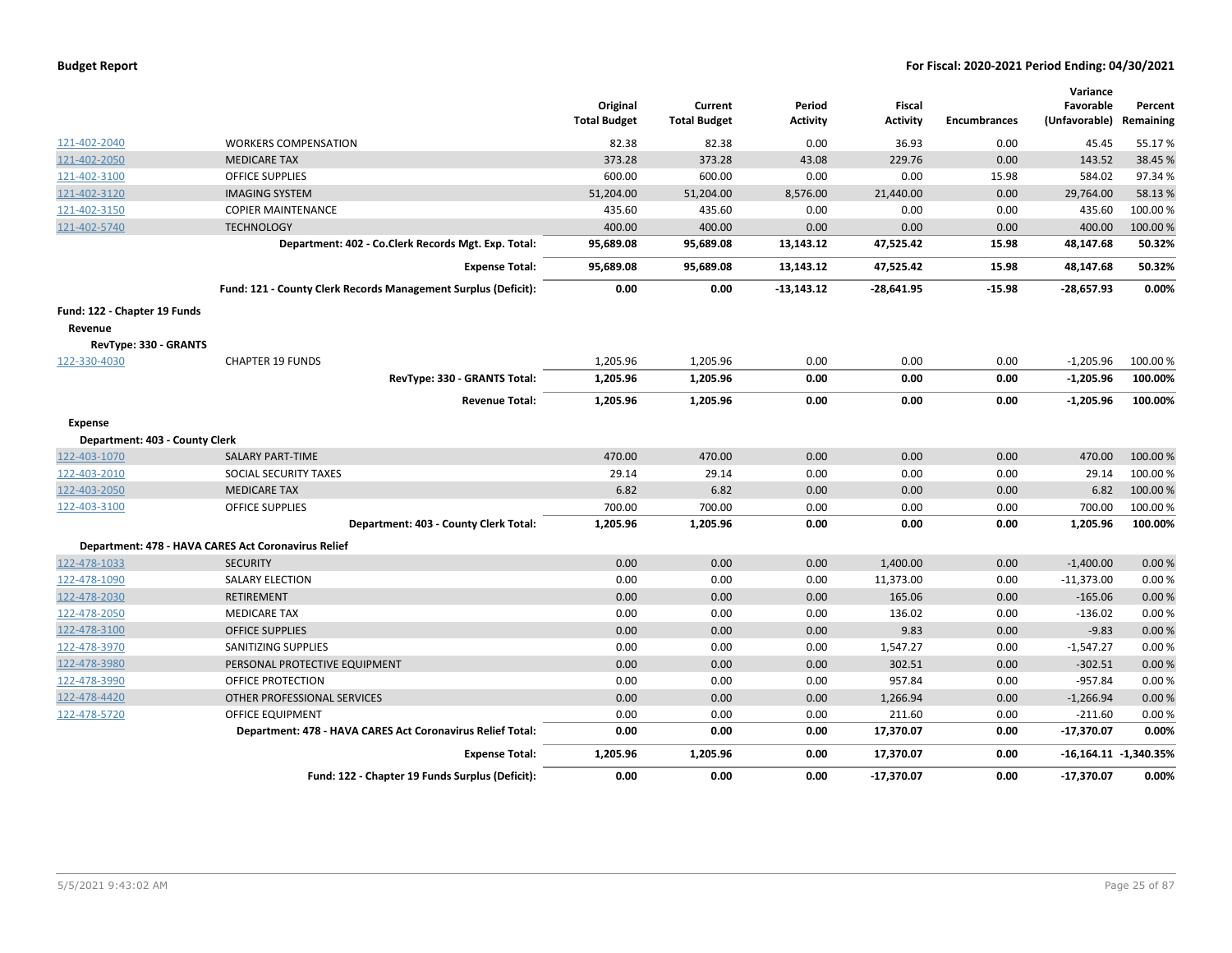|                                                    |                           |                                                                       | Original<br><b>Total Budget</b> | Current<br><b>Total Budget</b> | Period<br><b>Activity</b> | Fiscal<br><b>Activity</b> | <b>Encumbrances</b> | Variance<br>Favorable<br>(Unfavorable) Remaining | Percent |
|----------------------------------------------------|---------------------------|-----------------------------------------------------------------------|---------------------------------|--------------------------------|---------------------------|---------------------------|---------------------|--------------------------------------------------|---------|
| Fund: 123 - Election Equipment Fund                |                           |                                                                       |                                 |                                |                           |                           |                     |                                                  |         |
| Revenue                                            |                           |                                                                       |                                 |                                |                           |                           |                     |                                                  |         |
| RevType: 300 - CASH                                |                           |                                                                       |                                 |                                |                           |                           |                     |                                                  |         |
| 123-300-1480                                       |                           | <b>BEGINNING CASH BALANCE</b>                                         | 26,000.00                       | 519,253.98                     | 0.00                      | 0.00                      | 0.00                | $-519,253.98$                                    | 100.00% |
| <b>Budget Adjustments</b>                          |                           |                                                                       |                                 |                                |                           |                           |                     |                                                  |         |
| <b>Number</b>                                      | Date                      | <b>Description</b>                                                    | Adjustment                      |                                |                           |                           |                     |                                                  |         |
| BA0000060                                          | 03/19/2021                | HART Election Equipment Inv.082982 3-16                               | -493,253.98                     |                                |                           |                           |                     |                                                  |         |
|                                                    |                           | RevType: 300 - CASH Total:                                            | 26,000.00                       | 519,253.98                     | 0.00                      | 0.00                      | 0.00                | $-519,253.98$                                    | 100.00% |
| RevType: 335 - PROCEEDS FROM CAPITAL LEASE         |                           |                                                                       |                                 |                                |                           |                           |                     |                                                  |         |
| 123-335-1435                                       |                           | PROCEEDS FROM CAPITAL LEASE                                           | 0.00                            | 0.00                           | 0.00                      | 357,253.98                | 0.00                | 357,253.98                                       | 0.00%   |
|                                                    |                           | RevType: 335 - PROCEEDS FROM CAPITAL LEASE Total:                     | 0.00                            | 0.00                           | 0.00                      | 357,253.98                | 0.00                | 357,253.98                                       | 0.00%   |
| RevType: 340 - FEES OF OFFICE                      |                           |                                                                       |                                 |                                |                           |                           |                     |                                                  |         |
| 123-340-4840                                       |                           | <b>ELECTION REIMBURSEMENTS</b>                                        | 4,000.00                        | 4,000.00                       | 0.00                      | 1,849.93                  | 0.00                | $-2,150.07$                                      | 53.75 % |
|                                                    |                           | RevType: 340 - FEES OF OFFICE Total:                                  | 4,000.00                        | 4,000.00                       | 0.00                      | 1,849.93                  | 0.00                | $-2,150.07$                                      | 53.75%  |
|                                                    |                           | <b>Revenue Total:</b>                                                 | 30,000.00                       | 523,253.98                     | 0.00                      | 359,103.91                | 0.00                | $-164, 150.07$                                   | 31.37%  |
| Expense                                            |                           |                                                                       |                                 |                                |                           |                           |                     |                                                  |         |
| Department: 403 - County Clerk                     |                           |                                                                       |                                 |                                |                           |                           |                     |                                                  |         |
| 123-403-5730                                       | <b>ELECTION EQUIPMENT</b> |                                                                       | 30,000.00                       | 523,253.98                     | 0.00                      | 493,253.98                | 0.00                | 30,000.00                                        | 5.73%   |
| <b>Budget Adjustments</b><br><b>Number</b>         | Date                      | <b>Description</b>                                                    | Adjustment                      |                                |                           |                           |                     |                                                  |         |
| BA0000060                                          | 03/19/2021                | HART Election Equipment Inv.082982 3-16                               | 493,253.98                      |                                |                           |                           |                     |                                                  |         |
|                                                    |                           | Department: 403 - County Clerk Total:                                 | 30,000.00                       | 523,253.98                     | 0.00                      | 493,253.98                | 0.00                | 30,000.00                                        | 5.73%   |
|                                                    |                           | <b>Expense Total:</b>                                                 | 30,000.00                       | 523,253.98                     | 0.00                      | 493,253.98                | 0.00                | 30,000.00                                        | 5.73%   |
|                                                    |                           | Fund: 123 - Election Equipment Fund Surplus (Deficit):                | 0.00                            | 0.00                           | 0.00                      | $-134,150.07$             | 0.00                | $-134,150.07$                                    | 0.00%   |
| Fund: 125 - County Clerk Co.& Dist.CourtTechnology |                           |                                                                       |                                 |                                |                           |                           |                     |                                                  |         |
| Revenue                                            |                           |                                                                       |                                 |                                |                           |                           |                     |                                                  |         |
| RevType: 370 - MISCELLANEOUS                       |                           |                                                                       |                                 |                                |                           |                           |                     |                                                  |         |
| 125-370-4400                                       |                           | CO. CLK. CO. & DIST. CT. TECHNOLOGY FEE                               | 600.00                          | 600.00                         | 0.00                      | 34.43                     | 0.00                | $-565.57$                                        | 94.26%  |
|                                                    |                           | RevType: 370 - MISCELLANEOUS Total:                                   | 600.00                          | 600.00                         | 0.00                      | 34.43                     | 0.00                | $-565.57$                                        | 94.26%  |
|                                                    |                           | <b>Revenue Total:</b>                                                 | 600.00                          | 600.00                         | 0.00                      | 34.43                     | 0.00                | $-565.57$                                        | 94.26%  |
| <b>Expense</b>                                     |                           |                                                                       |                                 |                                |                           |                           |                     |                                                  |         |
| Department: 440 - Technology Equipment             |                           |                                                                       |                                 |                                |                           |                           |                     |                                                  |         |
| 125-440-5720                                       | OFFICE EQUIPMENT          |                                                                       | 600.00                          | 600.00                         | 0.00                      | 300.00                    | 0.00                | 300.00                                           | 50.00 % |
|                                                    |                           | Department: 440 - Technology Equipment Total:                         | 600.00                          | 600.00                         | 0.00                      | 300.00                    | 0.00                | 300.00                                           | 50.00%  |
|                                                    |                           | <b>Expense Total:</b>                                                 | 600.00                          | 600.00                         | 0.00                      | 300.00                    | 0.00                | 300.00                                           | 50.00%  |
|                                                    |                           | Fund: 125 - County Clerk Co.& Dist.CourtTechnology Surplus (Deficit): | 0.00                            | 0.00                           | 0.00                      | $-265.57$                 | 0.00                | $-265.57$                                        | 0.00%   |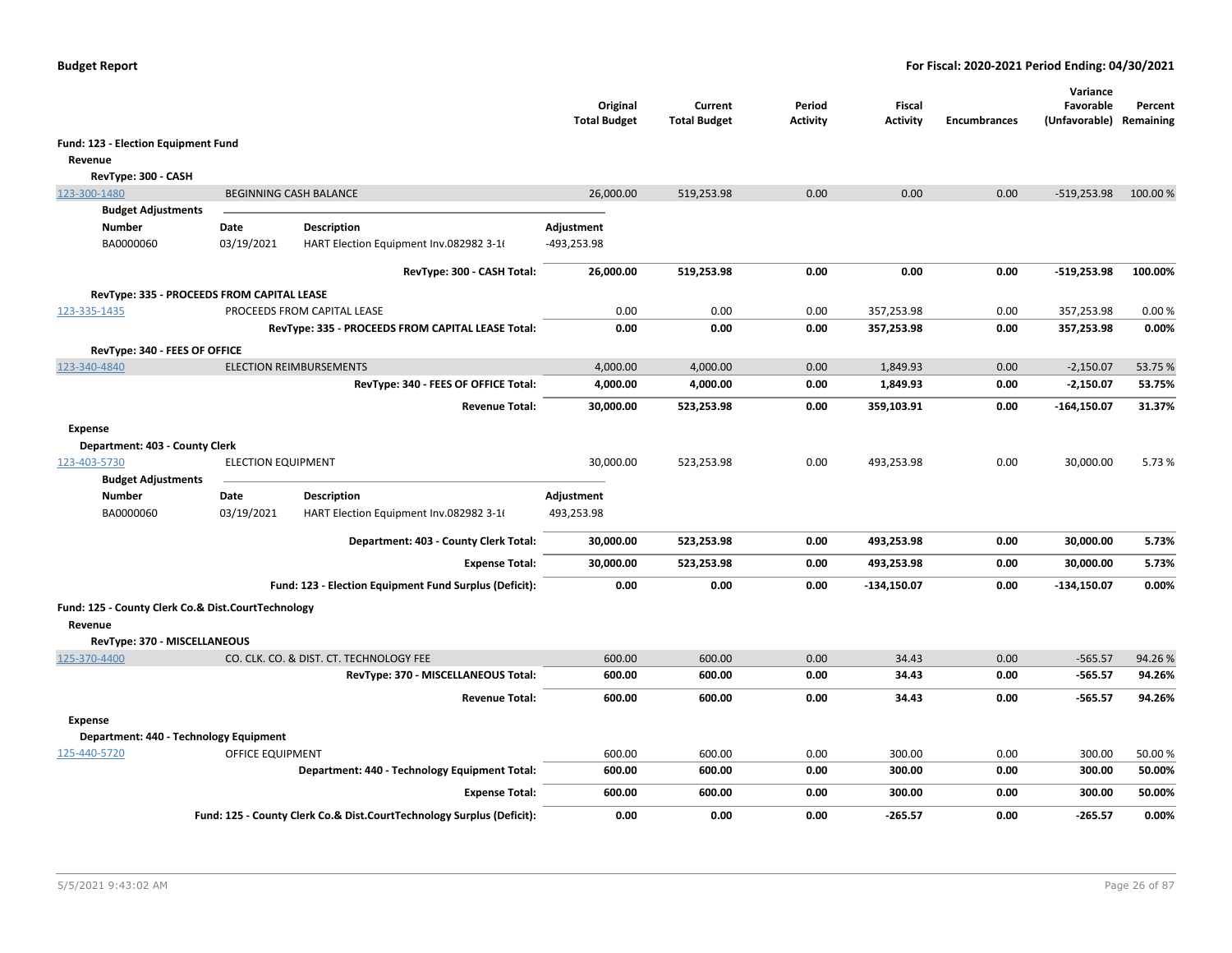|                                          |                                                             | Original<br><b>Total Budget</b> | Current<br><b>Total Budget</b> | Period<br><b>Activity</b> | Fiscal<br><b>Activity</b> | <b>Encumbrances</b> | Variance<br>Favorable<br>(Unfavorable) | Percent<br>Remaining |
|------------------------------------------|-------------------------------------------------------------|---------------------------------|--------------------------------|---------------------------|---------------------------|---------------------|----------------------------------------|----------------------|
|                                          | Fund: 126 - County Clerk Court Records Preservation         |                                 |                                |                           |                           |                     |                                        |                      |
| Revenue                                  |                                                             |                                 |                                |                           |                           |                     |                                        |                      |
| RevType: 370 - MISCELLANEOUS             |                                                             |                                 |                                |                           |                           |                     |                                        |                      |
| 126-370-1330                             | <b>CO.CLK.COURT RECORDS PRESERVATION</b>                    | 0.00                            | 0.00                           | 0.00                      | 310.00                    | 0.00                | 310.00                                 | 0.00%                |
|                                          | RevType: 370 - MISCELLANEOUS Total:                         | 0.00                            | 0.00                           | 0.00                      | 310.00                    | 0.00                | 310.00                                 | 0.00%                |
|                                          | <b>Revenue Total:</b>                                       | 0.00                            | 0.00                           | 0.00                      | 310.00                    | 0.00                | 310.00                                 | 0.00%                |
|                                          | Fund: 126 - County Clerk Court Records Preservation Total:  | 0.00                            | 0.00                           | 0.00                      | 310.00                    | 0.00                | 310.00                                 | 0.00%                |
| Fund: 127 - County Clerk Records Archive |                                                             |                                 |                                |                           |                           |                     |                                        |                      |
| Revenue                                  |                                                             |                                 |                                |                           |                           |                     |                                        |                      |
| RevType: 300 - CASH                      |                                                             |                                 |                                |                           |                           |                     |                                        |                      |
| 127-300-1530                             | <b>BEGINNING CASH BALANCE</b>                               | 50,000.00                       | 50,000.00                      | 0.00                      | 0.00                      | 0.00                | $-50,000.00$                           | 100.00 %             |
|                                          | RevType: 300 - CASH Total:                                  | 50,000.00                       | 50,000.00                      | 0.00                      | 0.00                      | 0.00                | $-50,000.00$                           | 100.00%              |
| RevType: 370 - MISCELLANEOUS             |                                                             |                                 |                                |                           |                           |                     |                                        |                      |
| 127-370-1330                             | CO. CLERK RECORDS ARCHIVE FEE                               | 90,000.00                       | 90,000.00                      | 0.00                      | 16,770.00                 | 0.00                | $-73,230.00$                           | 81.37%               |
|                                          | RevType: 370 - MISCELLANEOUS Total:                         | 90,000.00                       | 90,000.00                      | 0.00                      | 16,770.00                 | 0.00                | -73,230.00                             | 81.37%               |
|                                          | <b>Revenue Total:</b>                                       | 140,000.00                      | 140,000.00                     | 0.00                      | 16,770.00                 | 0.00                | -123,230.00                            | 88.02%               |
| <b>Expense</b>                           |                                                             |                                 |                                |                           |                           |                     |                                        |                      |
| Department: 403 - County Clerk           |                                                             |                                 |                                |                           |                           |                     |                                        |                      |
| 127-403-4370                             | <b>DIGITAL IMAGING</b>                                      | 140,000.00                      | 140,000.00                     | 12,380.00                 | 17,605.32                 | 0.00                | 122,394.68                             | 87.42%               |
|                                          | Department: 403 - County Clerk Total:                       | 140,000.00                      | 140,000.00                     | 12,380.00                 | 17,605.32                 | 0.00                | 122,394.68                             | 87.42%               |
|                                          | <b>Expense Total:</b>                                       | 140,000.00                      | 140,000.00                     | 12,380.00                 | 17,605.32                 | 0.00                | 122,394.68                             | 87.42%               |
|                                          | Fund: 127 - County Clerk Records Archive Surplus (Deficit): | 0.00                            | 0.00                           | $-12,380.00$              | $-835.32$                 | 0.00                | -835.32                                | $0.00\%$             |
| Fund: 130 - Bail Bond Trust Fund         |                                                             |                                 |                                |                           |                           |                     |                                        |                      |
| Revenue                                  |                                                             |                                 |                                |                           |                           |                     |                                        |                      |
| RevType: 345 - BONDS                     |                                                             |                                 |                                |                           |                           |                     |                                        |                      |
| 130-345-1130                             | <b>SURETY BAIL BOND FEE</b>                                 | 7,000.00                        | 7,000.00                       | 675.00                    | 3,360.00                  | 0.00                | $-3,640.00$                            | 52.00%               |
|                                          | RevType: 345 - BONDS Total:                                 | 7,000.00                        | 7,000.00                       | 675.00                    | 3,360.00                  | 0.00                | $-3,640.00$                            | 52.00%               |
|                                          | <b>Revenue Total:</b>                                       | 7,000.00                        | 7,000.00                       | 675.00                    | 3,360.00                  | 0.00                | $-3,640.00$                            | 52.00%               |
| <b>Expense</b>                           |                                                             |                                 |                                |                           |                           |                     |                                        |                      |
|                                          | Department: 498 - Bail Bond Fee Expense                     |                                 |                                |                           |                           |                     |                                        |                      |
| 130-498-4890                             | <b>QUARTERLY BAIL BOND FEES</b>                             | 7,000.00                        | 7,000.00                       | 0.00                      | 0.00                      | 0.00                | 7,000.00                               | 100.00%              |
|                                          | Department: 498 - Bail Bond Fee Expense Total:              | 7,000.00                        | 7,000.00                       | 0.00                      | 0.00                      | 0.00                | 7,000.00                               | 100.00%              |
|                                          | <b>Expense Total:</b>                                       | 7,000.00                        | 7,000.00                       | 0.00                      | 0.00                      | 0.00                | 7,000.00                               | 100.00%              |
|                                          | Fund: 130 - Bail Bond Trust Fund Surplus (Deficit):         | 0.00                            | 0.00                           | 675.00                    | 3,360.00                  | 0.00                | 3,360.00                               | 0.00%                |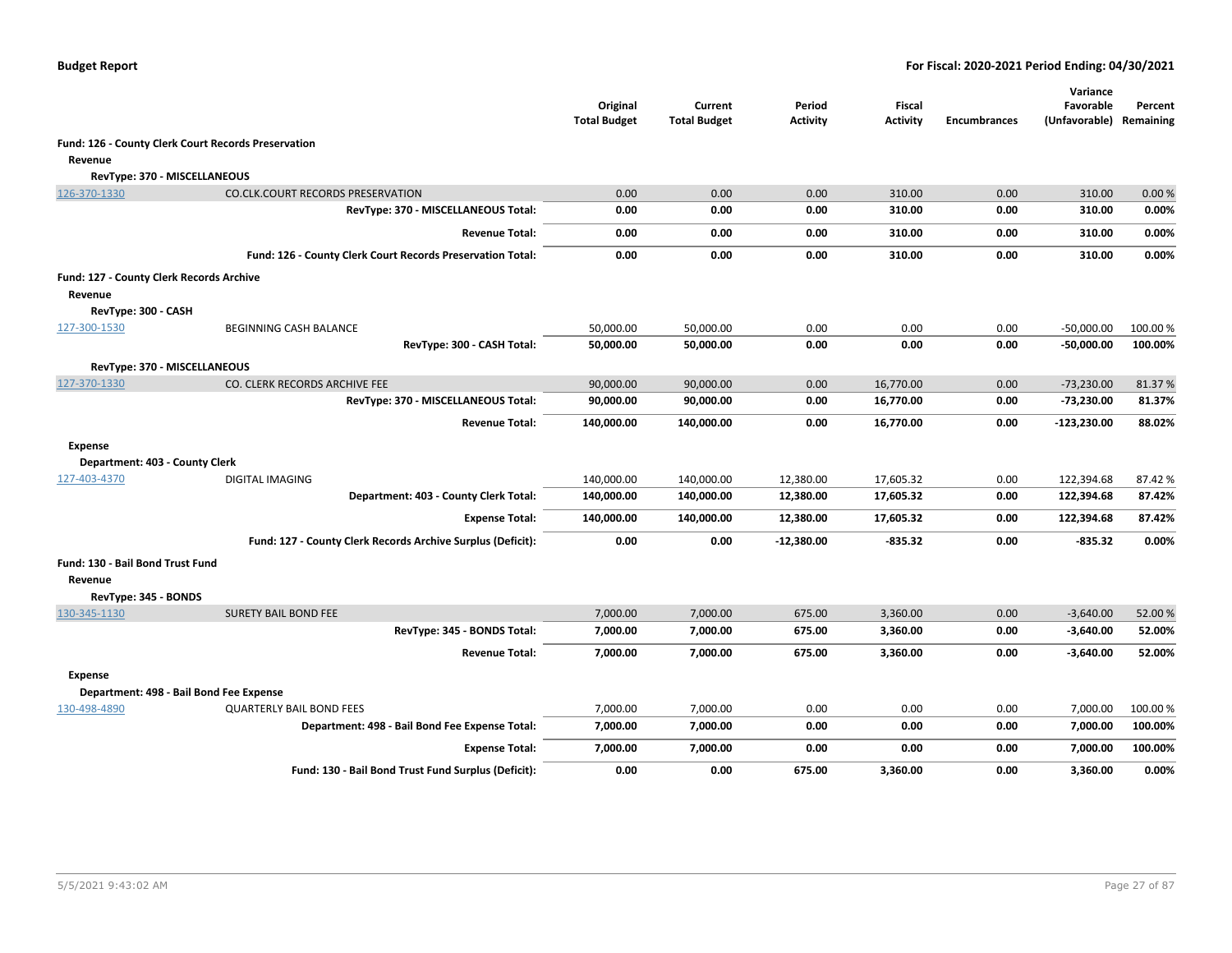|                                                      |                                                                  | Original<br><b>Total Budget</b> | Current<br><b>Total Budget</b> | Period<br>Activity | <b>Fiscal</b><br>Activity | <b>Encumbrances</b> | Variance<br>Favorable<br>(Unfavorable) Remaining | Percent         |
|------------------------------------------------------|------------------------------------------------------------------|---------------------------------|--------------------------------|--------------------|---------------------------|---------------------|--------------------------------------------------|-----------------|
| Fund: 160 - County Judge Excess Supplement           |                                                                  |                                 |                                |                    |                           |                     |                                                  |                 |
| Revenue                                              |                                                                  |                                 |                                |                    |                           |                     |                                                  |                 |
| RevType: 300 - CASH                                  |                                                                  |                                 |                                |                    |                           |                     |                                                  |                 |
| 160-300-1160                                         | <b>BEGINNING CASH BALANCE</b>                                    | 2,700.00                        | 2,700.00                       | 0.00               | 0.00                      | 0.00                | $-2,700.00$                                      | 100.00 %        |
|                                                      | RevType: 300 - CASH Total:                                       | 2,700.00                        | 2,700.00                       | 0.00               | 0.00                      | 0.00                | $-2,700.00$                                      | 100.00%         |
|                                                      | <b>Revenue Total:</b>                                            | 2,700.00                        | 2,700.00                       | 0.00               | 0.00                      | 0.00                | $-2,700.00$                                      | 100.00%         |
| <b>Expense</b>                                       |                                                                  |                                 |                                |                    |                           |                     |                                                  |                 |
|                                                      | Department: 452 - Excess Supplement County Judge                 |                                 |                                |                    |                           |                     |                                                  |                 |
| 160-452-3100                                         | <b>OFFICE SUPPLIES</b>                                           | 1,000.00                        | 1,000.00                       | 0.00               | 38.80                     | 0.00                | 961.20                                           | 96.12%          |
| 160-452-3110                                         | <b>POSTAGE</b>                                                   | 1,500.00                        | 1,500.00                       | 8.67               | 12.67                     | 0.00                | 1,487.33                                         | 99.16%          |
| 160-452-5720                                         | <b>OFFICE EQUIPMENT</b>                                          | 200.00                          | 200.00                         | 0.00               | 0.00                      | 0.00                | 200.00                                           | 100.00%         |
|                                                      | Department: 452 - Excess Supplement County Judge Total:          | 2,700.00                        | 2,700.00                       | 8.67               | 51.47                     | 0.00                | 2,648.53                                         | 98.09%          |
|                                                      | <b>Expense Total:</b>                                            | 2,700.00                        | 2,700.00                       | 8.67               | 51.47                     | 0.00                | 2,648.53                                         | 98.09%          |
|                                                      | Fund: 160 - County Judge Excess Supplement Surplus (Deficit):    | 0.00                            | 0.00                           | $-8.67$            | $-51.47$                  | 0.00                | $-51.47$                                         | 0.00%           |
|                                                      |                                                                  |                                 |                                |                    |                           |                     |                                                  |                 |
| Fund: 161 - Probate Judges Education<br>Revenue      |                                                                  |                                 |                                |                    |                           |                     |                                                  |                 |
| RevType: 300 - CASH                                  |                                                                  |                                 |                                |                    |                           |                     |                                                  |                 |
| 161-300-1170                                         | <b>BEGINNING CASH BALANCE</b>                                    | 1,450.00                        | 1,450.00                       | 0.00               | 0.00                      | 0.00                | $-1,450.00$                                      | 100.00%         |
|                                                      | RevType: 300 - CASH Total:                                       | 1,450.00                        | 1,450.00                       | 0.00               | 0.00                      | 0.00                | $-1,450.00$                                      | 100.00%         |
|                                                      |                                                                  |                                 |                                |                    |                           |                     |                                                  |                 |
| RevType: 340 - FEES OF OFFICE<br>161-340-1310        |                                                                  |                                 |                                |                    |                           |                     |                                                  |                 |
|                                                      | PROBATE JUDGES EDUCATION<br>RevType: 340 - FEES OF OFFICE Total: | 150.00<br>150.00                | 150.00<br>150.00               | 0.00<br>0.00       | 145.00<br>145.00          | 0.00<br>0.00        | $-5.00$<br>$-5.00$                               | 3.33 %<br>3.33% |
|                                                      |                                                                  |                                 |                                |                    |                           |                     |                                                  |                 |
|                                                      | <b>Revenue Total:</b>                                            | 1,600.00                        | 1,600.00                       | 0.00               | 145.00                    | 0.00                | $-1,455.00$                                      | 90.94%          |
| Expense                                              |                                                                  |                                 |                                |                    |                           |                     |                                                  |                 |
|                                                      | Department: 412 - Probate Judges Expense                         |                                 |                                |                    |                           |                     |                                                  |                 |
| 161-412-4270                                         | <b>OUT OF COUNTY TRAVEL</b>                                      | 1,600.00                        | 1,600.00                       | 0.00               | 0.00                      | 0.00                | 1,600.00                                         | 100.00%         |
|                                                      | Department: 412 - Probate Judges Expense Total:                  | 1,600.00                        | 1,600.00                       | 0.00               | 0.00                      | 0.00                | 1,600.00                                         | 100.00%         |
|                                                      | <b>Expense Total:</b>                                            | 1,600.00                        | 1,600.00                       | 0.00               | 0.00                      | 0.00                | 1,600.00                                         | 100.00%         |
|                                                      | Fund: 161 - Probate Judges Education Surplus (Deficit):          | 0.00                            | 0.00                           | 0.00               | 145.00                    | 0.00                | 145.00                                           | 0.00%           |
| <b>Fund: 190 - District Clerk Records Management</b> |                                                                  |                                 |                                |                    |                           |                     |                                                  |                 |
| Revenue                                              |                                                                  |                                 |                                |                    |                           |                     |                                                  |                 |
| RevType: 300 - CASH                                  |                                                                  |                                 |                                |                    |                           |                     |                                                  |                 |
| 190-300-1190                                         | <b>BEGINNING CASH BALANCE</b>                                    | 7,088.49                        | 7,088.49                       | 0.00               | 0.00                      | 0.00                | $-7,088.49$                                      | 100.00 %        |
|                                                      | RevType: 300 - CASH Total:                                       | 7,088.49                        | 7,088.49                       | 0.00               | 0.00                      | 0.00                | $-7,088.49$                                      | 100.00%         |
| RevType: 360 - INTEREST EARNINGS                     |                                                                  |                                 |                                |                    |                           |                     |                                                  |                 |
| 190-360-1000                                         | <b>INTEREST EARNINGS</b>                                         | 15.00                           | 15.00                          | 0.00               | 0.00                      | 0.00                | $-15.00$                                         | 100.00 %        |
|                                                      | RevType: 360 - INTEREST EARNINGS Total:                          | 15.00                           | 15.00                          | 0.00               | 0.00                      | 0.00                | $-15.00$                                         | 100.00%         |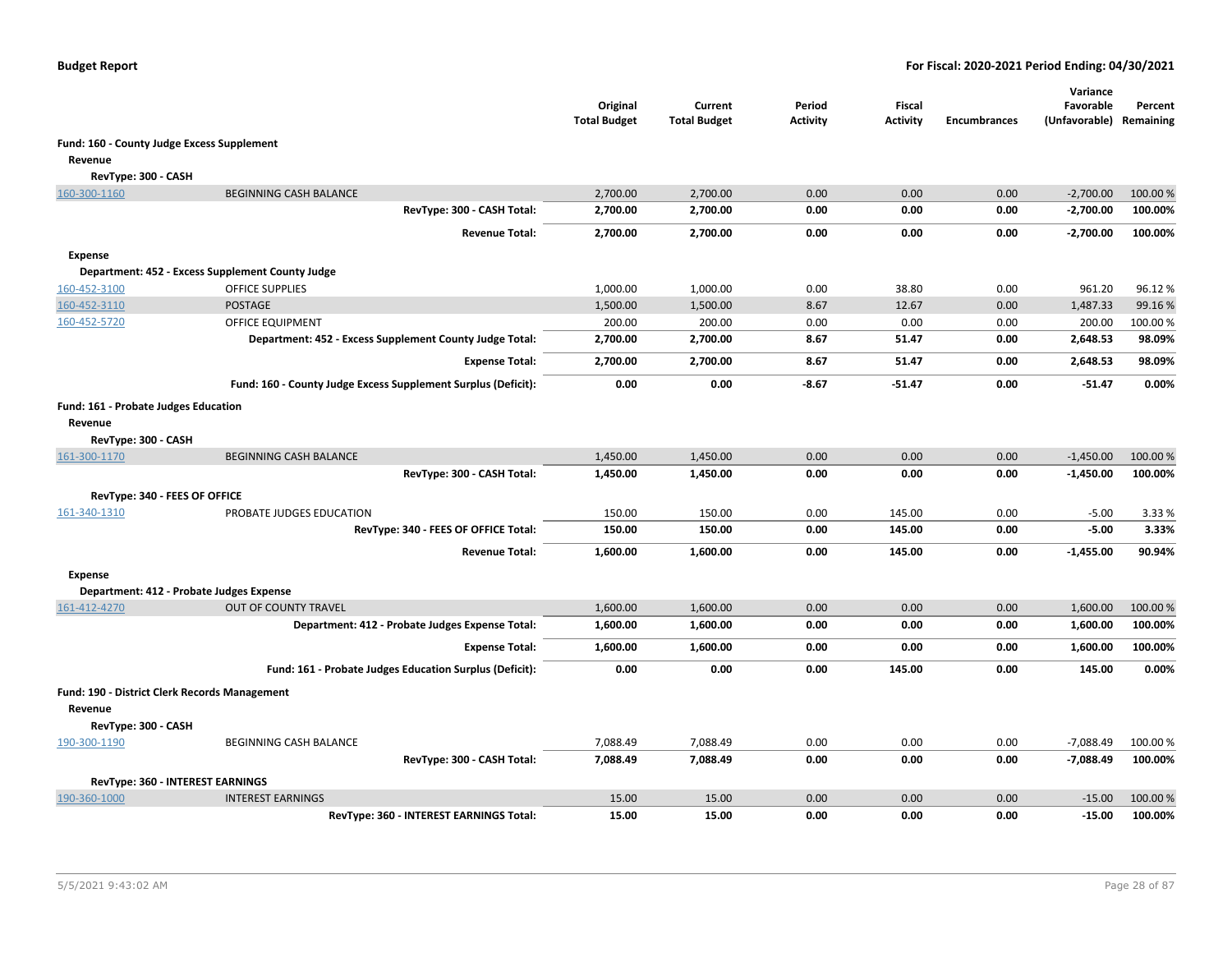|                                                   |                                                                  | Original<br><b>Total Budget</b> | Current<br><b>Total Budget</b> | Period<br><b>Activity</b> | Fiscal<br><b>Activity</b> | <b>Encumbrances</b> | Variance<br>Favorable<br>(Unfavorable) | Percent<br>Remaining |
|---------------------------------------------------|------------------------------------------------------------------|---------------------------------|--------------------------------|---------------------------|---------------------------|---------------------|----------------------------------------|----------------------|
|                                                   | RevType: 370 - MISCELLANEOUS                                     |                                 |                                |                           |                           |                     |                                        |                      |
| 190-370-1360                                      | DST.CLK.PRES.REC.FEE                                             | 2,500.00                        | 2,500.00                       | 823.80                    | 1,050.36                  | 0.00                | $-1,449.64$                            | 57.99%               |
|                                                   | RevType: 370 - MISCELLANEOUS Total:                              | 2,500.00                        | 2,500.00                       | 823.80                    | 1,050.36                  | 0.00                | $-1,449.64$                            | 57.99%               |
|                                                   | <b>Revenue Total:</b>                                            | 9,603.49                        | 9,603.49                       | 823.80                    | 1,050.36                  | 0.00                | $-8,553.13$                            | 89.06%               |
| <b>Expense</b>                                    |                                                                  |                                 |                                |                           |                           |                     |                                        |                      |
| Department: 450 - District Clerk                  |                                                                  |                                 |                                |                           |                           |                     |                                        |                      |
| 190-450-1070                                      | <b>SALARY PART-TIME</b>                                          | 6,111.56                        | 6,111.56                       | 705.18                    | 3,760.96                  | 0.00                | 2,350.60                               | 38.46%               |
| 190-450-2010                                      | SOCIAL SECURITY TAXES                                            | 352.42                          | 352.42                         | 43.11                     | 229.91                    | 0.00                | 122.51                                 | 34.76%               |
| 190-450-2020                                      | <b>GROUP HEALTH INSURANCE</b>                                    | 2,400.00                        | 2,400.00                       | 179.72                    | 1,258.04                  | 0.00                | 1,141.96                               | 47.58%               |
| 190-450-2030                                      | RETIREMENT                                                       | 654.51                          | 654.51                         | 83.64                     | 444.89                    | 0.00                | 209.62                                 | 32.03%               |
| 190-450-2050                                      | <b>MEDICARE TAX</b>                                              | 85.00                           | 85.00                          | 10.08                     | 53.76                     | 0.00                | 31.24                                  | 36.75 %              |
| 190-450-3100                                      | <b>OFFICE SUPPLIES</b>                                           | 0.00                            | 0.00                           | 0.00                      | 140.85                    | 58.84               | $-199.69$                              | 0.00%                |
|                                                   | Department: 450 - District Clerk Total:                          | 9,603.49                        | 9,603.49                       | 1,021.73                  | 5,888.41                  | 58.84               | 3,656.24                               | 38.07%               |
|                                                   | <b>Expense Total:</b>                                            | 9,603.49                        | 9,603.49                       | 1,021.73                  | 5,888.41                  | 58.84               | 3,656.24                               | 38.07%               |
|                                                   | Fund: 190 - District Clerk Records Management Surplus (Deficit): | 0.00                            | 0.00                           | $-197.93$                 | $-4,838.05$               | $-58.84$            | $-4,896.89$                            | 0.00%                |
| <b>Fund: 191 - District Court Records Archive</b> |                                                                  |                                 |                                |                           |                           |                     |                                        |                      |
| Revenue                                           |                                                                  |                                 |                                |                           |                           |                     |                                        |                      |
| RevType: 300 - CASH                               |                                                                  |                                 |                                |                           |                           |                     |                                        |                      |
| 191-300-1340                                      | <b>BEGINNING CASH BALANCE</b>                                    | 25,000.00                       | 25,000.00                      | 0.00                      | 0.00                      | 0.00                | $-25,000.00$                           | 100.00 %             |
|                                                   | RevType: 300 - CASH Total:                                       | 25,000.00                       | 25,000.00                      | 0.00                      | 0.00                      | 0.00                | $-25,000.00$                           | 100.00%              |
|                                                   |                                                                  |                                 |                                |                           |                           |                     |                                        |                      |
| RevType: 370 - MISCELLANEOUS<br>191-370-4500      | DISTRICT CT.RECORDS ARCHIVE FEE                                  | 4,000.00                        |                                | 1,006.67                  | 1,336.85                  | 0.00                | $-2,663.15$                            | 66.58%               |
|                                                   |                                                                  |                                 | 4,000.00                       |                           |                           |                     |                                        |                      |
|                                                   | RevType: 370 - MISCELLANEOUS Total:                              | 4,000.00                        | 4,000.00                       | 1,006.67                  | 1,336.85                  | 0.00                | $-2,663.15$                            | 66.58%               |
|                                                   | <b>Revenue Total:</b>                                            | 29,000.00                       | 29,000.00                      | 1,006.67                  | 1,336.85                  | 0.00                | $-27,663.15$                           | 95.39%               |
| <b>Expense</b>                                    |                                                                  |                                 |                                |                           |                           |                     |                                        |                      |
| Department: 450 - District Clerk                  |                                                                  |                                 |                                |                           |                           |                     |                                        |                      |
| 191-450-5720                                      | OFFICE EQUIPMENT                                                 | 29,000.00                       | 29,000.00                      | 0.00                      | 507.75                    | 0.00                | 28,492.25                              | 98.25 %              |
|                                                   | Department: 450 - District Clerk Total:                          | 29,000.00                       | 29,000.00                      | 0.00                      | 507.75                    | 0.00                | 28,492.25                              | 98.25%               |
|                                                   | <b>Expense Total:</b>                                            | 29,000.00                       | 29,000.00                      | 0.00                      | 507.75                    | 0.00                | 28,492.25                              | 98.25%               |
|                                                   | Fund: 191 - District Court Records Archive Surplus (Deficit):    | 0.00                            | 0.00                           | 1,006.67                  | 829.10                    | 0.00                | 829.10                                 | 0.00%                |
|                                                   | Fund: 192 - District Clerk Co.& Dist.Court Technology            |                                 |                                |                           |                           |                     |                                        |                      |
| Revenue                                           |                                                                  |                                 |                                |                           |                           |                     |                                        |                      |
| RevType: 300 - CASH                               |                                                                  |                                 |                                |                           |                           |                     |                                        |                      |
| 192-300-1610                                      | <b>BEGINNING CASH BALANCE</b>                                    | 3,000.00                        | 3,000.00                       | 0.00                      | 0.00                      | 0.00                | $-3,000.00$                            | 100.00 %             |
|                                                   | RevTvpe: 300 - CASH Total:                                       | 3,000.00                        | 3.000.00                       | 0.00                      | 0.00                      | 0.00                | $-3.000.00$                            | 100.00%              |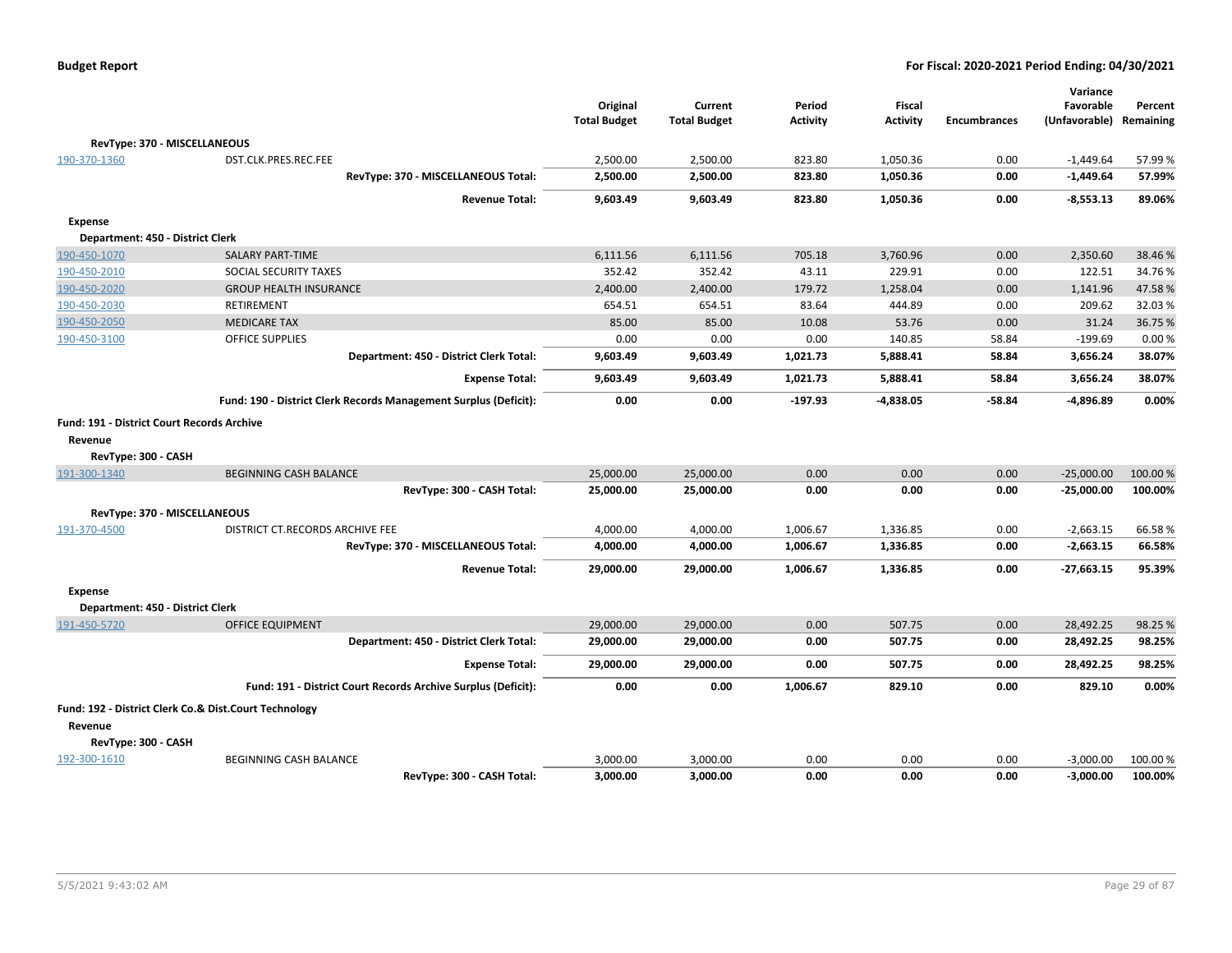| <b>Budget Report</b> |  |
|----------------------|--|
|----------------------|--|

|                     |                                                                          | Original               | Current                | Period           | <b>Fiscal</b>        |                     | Variance<br>Favorable      |                      |
|---------------------|--------------------------------------------------------------------------|------------------------|------------------------|------------------|----------------------|---------------------|----------------------------|----------------------|
|                     |                                                                          | <b>Total Budget</b>    | <b>Total Budget</b>    | <b>Activity</b>  | <b>Activity</b>      | <b>Encumbrances</b> | (Unfavorable)              | Percent<br>Remaining |
|                     | RevType: 370 - MISCELLANEOUS                                             |                        |                        |                  |                      |                     |                            |                      |
| 192-370-4400        | DST.CLK.CO.&DST.CT.TECHNOLOGY FEE                                        | 0.00                   | 0.00                   | 104.79           | 153.46               | 0.00                | 153.46                     | 0.00%                |
|                     | RevType: 370 - MISCELLANEOUS Total:                                      | 0.00                   | 0.00                   | 104.79           | 153.46               | 0.00                | 153.46                     | 0.00%                |
|                     | <b>Revenue Total:</b>                                                    | 3,000.00               | 3,000.00               | 104.79           | 153.46               | 0.00                | $-2,846.54$                | 94.88%               |
| <b>Expense</b>      |                                                                          |                        |                        |                  |                      |                     |                            |                      |
|                     | Department: 440 - Technology Equipment                                   |                        |                        |                  |                      |                     |                            |                      |
| 192-440-5720        | OFFICE EQUIPMENT                                                         | 3,000.00               | 3,000.00               | 0.00             | 0.00                 | 0.00                | 3,000.00                   | 100.00%              |
|                     | Department: 440 - Technology Equipment Total:                            | 3,000.00               | 3,000.00               | 0.00             | 0.00                 | 0.00                | 3,000.00                   | 100.00%              |
|                     | <b>Expense Total:</b>                                                    | 3,000.00               | 3,000.00               | 0.00             | 0.00                 | 0.00                | 3,000.00                   | 100.00%              |
|                     | Fund: 192 - District Clerk Co.& Dist.Court Technology Surplus (Deficit): | 0.00                   | 0.00                   | 104.79           | 153.46               | 0.00                | 153.46                     | 0.00%                |
|                     | <b>Fund: 193 - District Clerk Court Records Preservation</b>             |                        |                        |                  |                      |                     |                            |                      |
| Revenue             |                                                                          |                        |                        |                  |                      |                     |                            |                      |
| RevType: 300 - CASH |                                                                          |                        |                        |                  |                      |                     |                            |                      |
| 193-300-1620        | <b>BEGINNING CASH BALANCE</b>                                            | 35,000.00              | 35,000.00              | 0.00             | 0.00                 | 0.00                | $-35,000.00$               | 100.00%              |
|                     | RevType: 300 - CASH Total:                                               | 35,000.00              | 35,000.00              | 0.00             | 0.00                 | 0.00                | $-35,000.00$               | 100.00%              |
|                     | RevType: 370 - MISCELLANEOUS                                             |                        |                        |                  |                      |                     |                            |                      |
| 193-370-1330        | DIST.CLK.COURT RECORDS PRESERVATION                                      | 0.00                   | 0.00                   | 866.61           | 1,136.96             | 0.00                | 1,136.96                   | 0.00%                |
|                     | RevType: 370 - MISCELLANEOUS Total:                                      | 0.00                   | 0.00                   | 866.61           | 1,136.96             | 0.00                | 1,136.96                   | 0.00%                |
|                     | <b>Revenue Total:</b>                                                    | 35,000.00              | 35,000.00              | 866.61           | 1,136.96             | 0.00                | $-33,863.04$               | 96.75%               |
| <b>Expense</b>      |                                                                          |                        |                        |                  |                      |                     |                            |                      |
|                     | Department: 545 - District Clerk Records Pres.Equip.                     |                        |                        |                  |                      |                     |                            |                      |
| 193-545-5720        | <b>OFFICE EQUIPMENT</b>                                                  | 35,000.00              | 35,000.00              | 0.00             | 0.00                 | 0.00                | 35,000.00                  | 100.00 %             |
|                     | Department: 545 - District Clerk Records Pres. Equip. Total:             | 35,000.00              | 35,000.00              | 0.00             | 0.00                 | 0.00                | 35,000.00                  | 100.00%              |
|                     | <b>Expense Total:</b>                                                    | 35,000.00              | 35,000.00              | 0.00             | 0.00                 | 0.00                | 35,000.00                  | 100.00%              |
|                     | Fund: 193 - District Clerk Court Records Preservation Surplus (Deficit): | 0.00                   | 0.00                   | 866.61           | 1,136.96             | 0.00                | 1,136.96                   | 0.00%                |
| Revenue             | Fund: 200 - County Offices Records Mangement                             |                        |                        |                  |                      |                     |                            |                      |
| RevType: 300 - CASH |                                                                          |                        |                        |                  |                      |                     |                            |                      |
| 200-300-1200        | <b>BEGINNING CASH BALANCE</b>                                            | 6,737.24               | 6,737.24               | 0.00             | 0.00                 | 0.00                | $-6,737.24$                | 100.00 %             |
|                     | RevType: 300 - CASH Total:                                               | 6,737.24               | 6,737.24               | 0.00             | 0.00                 | 0.00                | $-6,737.24$                | 100.00%              |
|                     | RevType: 360 - INTEREST EARNINGS                                         |                        |                        |                  |                      |                     |                            |                      |
| 200-360-1000        | <b>INTEREST EARNINGS</b>                                                 | 50.00                  | 50.00                  | 0.00             | 0.00                 | 0.00                | $-50.00$                   | 100.00 %             |
|                     | RevType: 360 - INTEREST EARNINGS Total:                                  | 50.00                  | 50.00                  | 0.00             | 0.00                 | 0.00                | $-50.00$                   | 100.00%              |
|                     |                                                                          |                        |                        |                  |                      |                     |                            |                      |
|                     | RevType: 370 - MISCELLANEOUS                                             |                        |                        |                  |                      |                     |                            |                      |
| 200-370-1350        | <b>CO.OFFICE REC.MNGMT.FEE</b><br>RevType: 370 - MISCELLANEOUS Total:    | 15,000.00<br>15,000.00 | 15,000.00<br>15,000.00 | 770.88<br>770.88 | 9,721.67<br>9,721.67 | 0.00<br>0.00        | $-5,278.33$<br>$-5,278.33$ | 35.19%<br>35.19%     |
|                     | <b>Revenue Total:</b>                                                    | 21,787.24              | 21,787.24              | 770.88           | 9,721.67             | 0.00                | $-12,065.57$               | 55.38%               |
|                     |                                                                          |                        |                        |                  |                      |                     |                            |                      |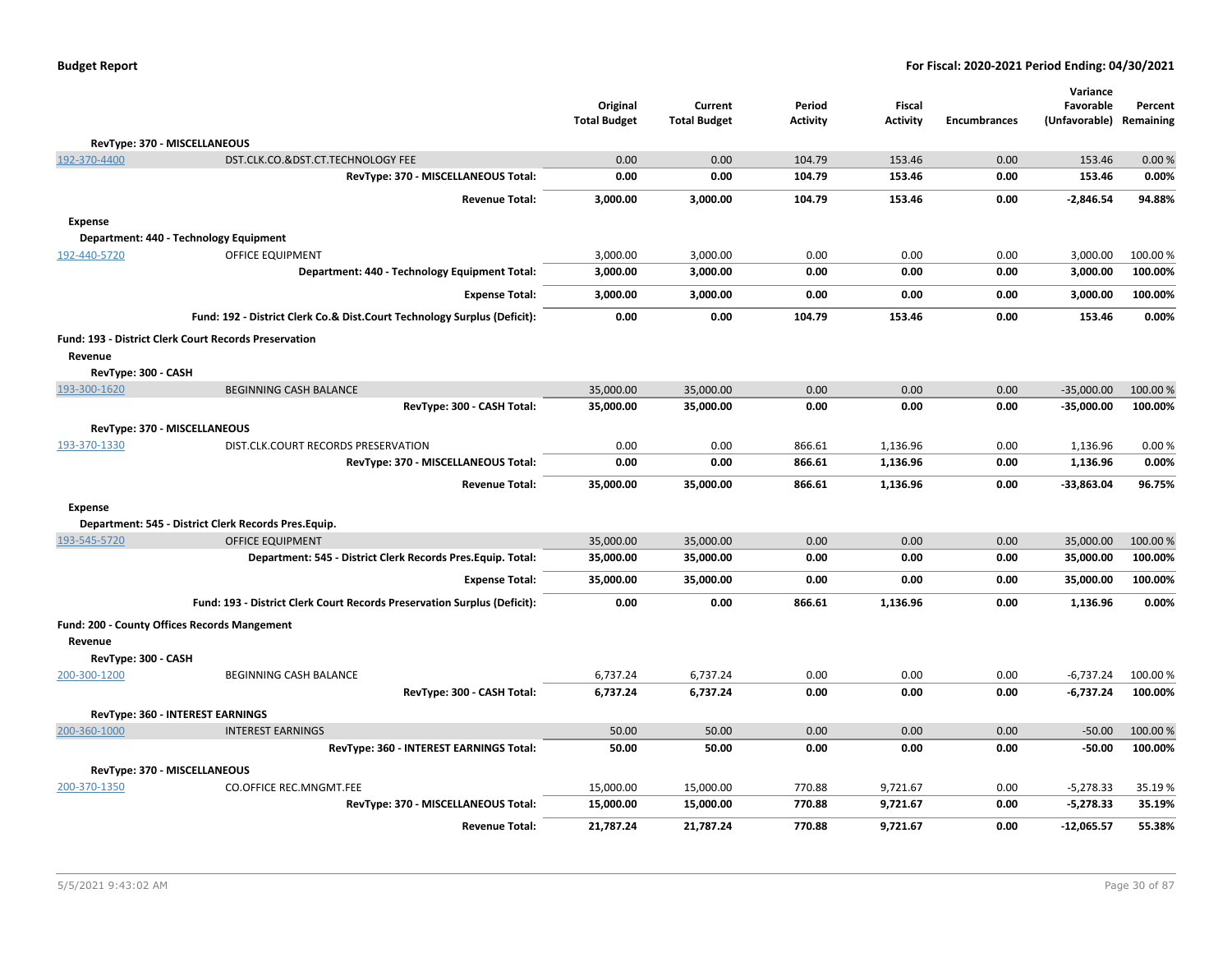|         |                                           |                          |                                                  | <b>Total Budget</b> | Original  | Current<br><b>Total Budget</b> | Period<br><b>Activity</b> | Fiscal<br><b>Activity</b> | <b>Encumbrances</b> | Variance<br>Favorable<br>(Unfavorable) Remaining | Percent  |
|---------|-------------------------------------------|--------------------------|--------------------------------------------------|---------------------|-----------|--------------------------------|---------------------------|---------------------------|---------------------|--------------------------------------------------|----------|
| Expense |                                           |                          |                                                  |                     |           |                                |                           |                           |                     |                                                  |          |
|         | Department: 449 - Co. Office Records Mgt. |                          |                                                  |                     |           |                                |                           |                           |                     |                                                  |          |
|         | 200-449-1070                              | <b>SALARY PART-TIME</b>  |                                                  |                     | 0.00      | 8,807.83                       | 576.00                    | 4,001.76                  | 0.00                | 4,806.07                                         | 54.57%   |
|         | <b>Budget Adjustments</b>                 |                          |                                                  |                     |           |                                |                           |                           |                     |                                                  |          |
|         | <b>Number</b>                             | Date                     | <b>Description</b>                               | Adjustment          |           |                                |                           |                           |                     |                                                  |          |
|         | BA0000047                                 | 12/15/2020               | Reclassify budget lines                          | 8,807.83            |           |                                |                           |                           |                     |                                                  |          |
|         | 200-449-2010                              | SOCIAL SECURITY TAXES    |                                                  |                     | 0.00      | 529.75                         | 35.71                     | 175.76                    | 0.00                | 353.99                                           | 66.82%   |
|         | <b>Budget Adjustments</b>                 |                          |                                                  |                     |           |                                |                           |                           |                     |                                                  |          |
|         | <b>Number</b>                             | Date                     | <b>Description</b>                               | Adjustment          |           |                                |                           |                           |                     |                                                  |          |
|         | BA0000047                                 | 12/15/2020               | Reclassify budget lines                          | 529.75              |           |                                |                           |                           |                     |                                                  |          |
|         | 200-449-2030                              | RETIREMENT               |                                                  |                     | 0.00      | 998.83                         | 68.31                     | 473.51                    | 0.00                | 525.32                                           | 52.59%   |
|         | <b>Budget Adjustments</b>                 |                          |                                                  |                     |           |                                |                           |                           |                     |                                                  |          |
|         | Number                                    | Date                     | <b>Description</b>                               | Adjustment          |           |                                |                           |                           |                     |                                                  |          |
|         | BA0000047                                 | 12/15/2020               | Reclassify budget lines                          | 998.83              |           |                                |                           |                           |                     |                                                  |          |
|         | 200-449-2040                              |                          | <b>WORKERS COMPENSATION</b>                      |                     | 0.00      | 26.94                          | 0.00                      | 12.64                     | 0.00                | 14.30                                            | 53.08%   |
|         | <b>Budget Adjustments</b>                 |                          |                                                  |                     |           |                                |                           |                           |                     |                                                  |          |
|         | <b>Number</b>                             | Date                     | <b>Description</b>                               | Adjustment          |           |                                |                           |                           |                     |                                                  |          |
|         | BA0000047                                 | 12/15/2020               | Reclassify budget lines                          | 26.94               |           |                                |                           |                           |                     |                                                  |          |
|         | 200-449-2050                              | <b>MEDICARE TAX</b>      |                                                  |                     | 0.00      | 123.89                         | 8.35                      | 130.39                    | 0.00                | $-6.50$                                          | $-5.25%$ |
|         | <b>Budget Adjustments</b>                 |                          |                                                  |                     |           |                                |                           |                           |                     |                                                  |          |
|         | <b>Number</b>                             | Date                     | <b>Description</b>                               | Adjustment          |           |                                |                           |                           |                     |                                                  |          |
|         | BA0000047                                 | 12/15/2020               | Reclassify budget lines                          | 123.89              |           |                                |                           |                           |                     |                                                  |          |
|         | 200-449-3500                              | <b>RECORDS DISPOSAL</b>  |                                                  |                     | 5,000.00  | 5,000.00                       | 239.28                    | 1,396.67                  | 0.00                | 3,603.33                                         | 72.07%   |
|         | 200-449-4530                              | <b>COMPUTER SOFTWARE</b> |                                                  |                     | 4,150.00  | 4,150.00                       | 0.00                      | 0.00                      | 0.00                | 4,150.00                                         | 100.00 % |
|         | 200-449-5740                              | <b>TECHNOLOGY</b>        |                                                  |                     | 1,150.00  | 1,150.00                       | 0.00                      | 0.00                      | 0.00                | 1,150.00                                         | 100.00%  |
|         |                                           |                          | Department: 449 - Co. Office Records Mgt. Total: |                     | 10,300.00 | 20,787.24                      | 927.65                    | 6,190.73                  | 0.00                | 14,596.51                                        | 70.22%   |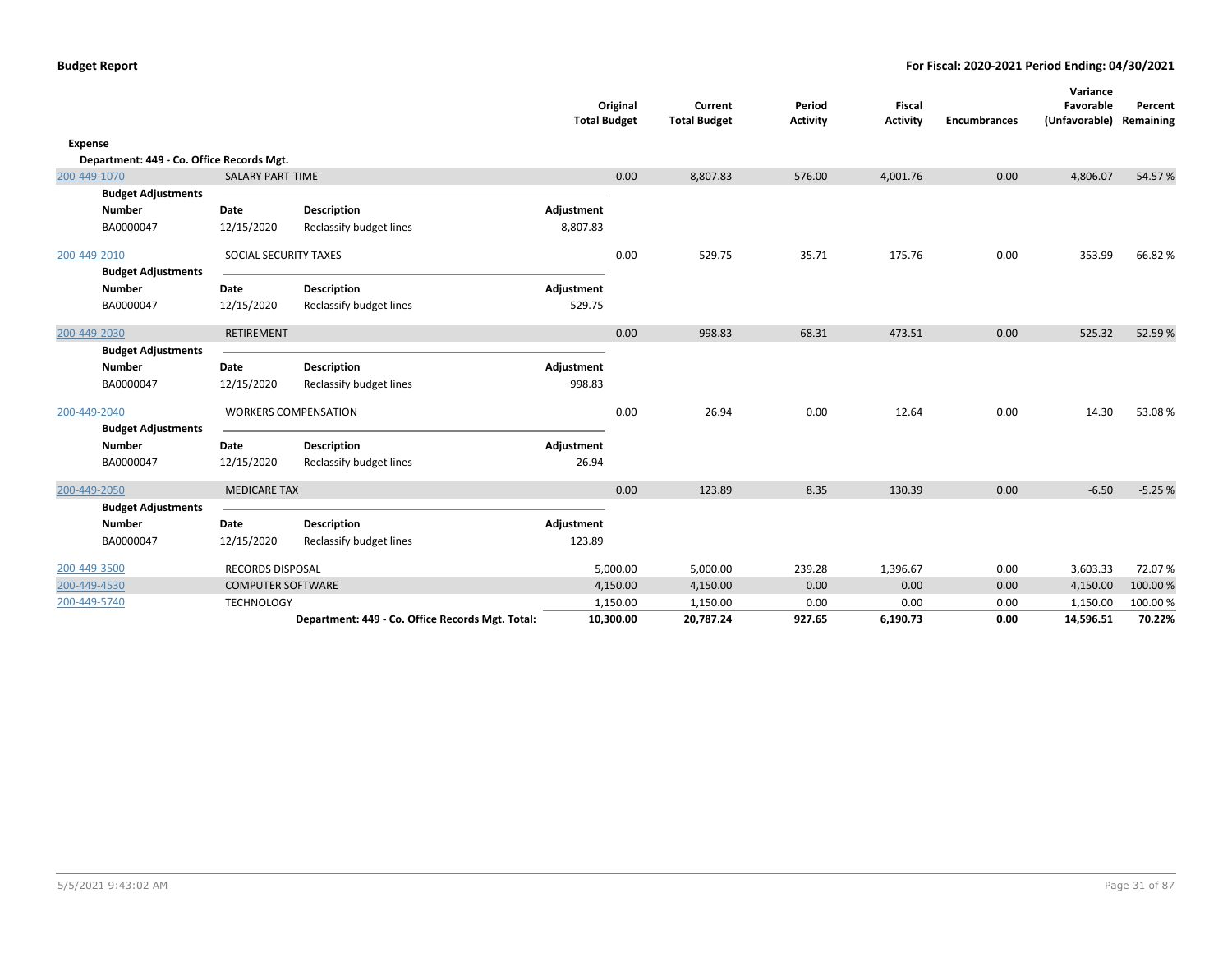|                                           |                             |                                                                 | Original<br><b>Total Budget</b> | Current<br><b>Total Budget</b> | Period<br><b>Activity</b> | <b>Fiscal</b><br><b>Activity</b> | <b>Encumbrances</b> | Variance<br>Favorable<br>(Unfavorable) | Percent<br>Remaining |
|-------------------------------------------|-----------------------------|-----------------------------------------------------------------|---------------------------------|--------------------------------|---------------------------|----------------------------------|---------------------|----------------------------------------|----------------------|
| Department: 999 - Undesignated Conversion |                             |                                                                 |                                 |                                |                           |                                  |                     |                                        |                      |
| 200-999-9999                              |                             | UNDESIGNATED CONVERSION                                         | 11,487.24                       | 1,000.00                       | 0.00                      | 0.00                             | 0.00                | 1,000.00                               | 100.00 %             |
| <b>Budget Adjustments</b>                 |                             |                                                                 |                                 |                                |                           |                                  |                     |                                        |                      |
| <b>Number</b>                             | Date                        | Description                                                     | Adjustment                      |                                |                           |                                  |                     |                                        |                      |
| BA0000047                                 | 12/15/2020                  | Reclassify budget lines                                         | $-8,807.83$                     |                                |                           |                                  |                     |                                        |                      |
| BA0000047                                 | 12/15/2020                  | Reclassify budget lines                                         | $-529.75$                       |                                |                           |                                  |                     |                                        |                      |
| BA0000047                                 | 12/15/2020                  | Reclassify budget lines                                         | -998.83                         |                                |                           |                                  |                     |                                        |                      |
| BA0000047                                 | 12/15/2020                  | Reclassify budget lines                                         | $-26.94$                        |                                |                           |                                  |                     |                                        |                      |
| BA0000047                                 | 12/15/2020                  | Reclassify budget lines                                         | $-123.89$                       |                                |                           |                                  |                     |                                        |                      |
|                                           |                             | Department: 999 - Undesignated Conversion Total:                | 11,487.24                       | 1,000.00                       | 0.00                      | 0.00                             | 0.00                | 1,000.00                               | 100.00%              |
|                                           |                             | <b>Expense Total:</b>                                           | 21,787.24                       | 21,787.24                      | 927.65                    | 6,190.73                         | 0.00                | 15,596.51                              | 71.59%               |
|                                           |                             | Fund: 200 - County Offices Records Mangement Surplus (Deficit): | 0.00                            | 0.00                           | $-156.77$                 | 3,530.94                         | 0.00                | 3,530.94                               | 0.00%                |
| Fund: 210 - Road & Bridge #1              |                             |                                                                 |                                 |                                |                           |                                  |                     |                                        |                      |
| Revenue                                   |                             |                                                                 |                                 |                                |                           |                                  |                     |                                        |                      |
| RevType: 300 - CASH                       |                             |                                                                 |                                 |                                |                           |                                  |                     |                                        |                      |
| 210-300-1210                              |                             | BEGINNING CASH BALANCE                                          | 66,657.62                       | 66,657.62                      | 0.00                      | 0.00                             | 0.00                | $-66,657.62$                           | 100.00 %             |
|                                           |                             | RevType: 300 - CASH Total:                                      | 66,657.62                       | 66,657.62                      | 0.00                      | 0.00                             | 0.00                | $-66,657.62$                           | 100.00%              |
| RevType: 310 - PROPERTY TAXES             |                             |                                                                 |                                 |                                |                           |                                  |                     |                                        |                      |
| 210-310-1100                              | <b>CURRENT TAXES</b>        |                                                                 | 547,378.68                      | 547,378.68                     | 14,215.45                 | 530,505.61                       | 0.00                | $-16,873.07$                           | 3.08%                |
| 210-310-1200                              | <b>DELINQUENT TAXES</b>     |                                                                 | 10,000.00                       | 10,000.00                      | 1,825.13                  | 12,195.54                        | 0.00                | 2,195.54                               | 121.96%              |
|                                           |                             | RevType: 310 - PROPERTY TAXES Total:                            | 557,378.68                      | 557,378.68                     | 16,040.58                 | 542,701.15                       | 0.00                | $-14,677.53$                           | 2.63%                |
| <b>RevType: 318 - OTHER TAXES</b>         |                             |                                                                 |                                 |                                |                           |                                  |                     |                                        |                      |
| 210-318-1200                              |                             | PAY N LIEU TAX/GRASSLAND                                        | 1,500.00                        | 1,500.00                       | 0.00                      | 0.00                             | 0.00                | $-1,500.00$                            | 100.00%              |
| 210-318-1210                              |                             | PAY N LIEU TAX/UPPER TRINITY                                    | 517.67                          | 517.67                         | 0.00                      | 548.84                           | 0.00                | 31.17                                  | 106.02%              |
| 210-318-1600                              | <b>SALES TAX REVENUES</b>   |                                                                 | 50,000.00                       | 50,000.00                      | 5,427.04                  | 43,879.30                        | 0.00                | $-6,120.70$                            | 12.24 %              |
|                                           |                             | RevType: 318 - OTHER TAXES Total:                               | 52,017.67                       | 52,017.67                      | 5,427.04                  | 44,428.14                        | 0.00                | $-7,589.53$                            | 14.59%               |
| RevType: 321 - FEES OF TAX COLLECTOR      |                             |                                                                 |                                 |                                |                           |                                  |                     |                                        |                      |
| 210-321-2000                              |                             | CAR REGISTRATION/SALES TAX                                      | 75,000.00                       | 75,000.00                      | 4,398.75                  | 73,368.00                        | 0.00                | $-1,632.00$                            | 2.18%                |
| 210-321-3000                              |                             | <b>COUNTY'S ADDITIONAL \$10</b>                                 | 65,000.00                       | 65,000.00                      | 6,819.16                  | 36,702.39                        | 0.00                | $-28,297.61$                           | 43.53%               |
|                                           |                             | RevType: 321 - FEES OF TAX COLLECTOR Total:                     | 140,000.00                      | 140,000.00                     | 11,217.91                 | 110,070.39                       | 0.00                | $-29,929.61$                           | 21.38%               |
| RevType: 350 - FINES                      |                             |                                                                 |                                 |                                |                           |                                  |                     |                                        |                      |
| 210-350-4030                              | <b>COUNTY CLERK FINES</b>   |                                                                 | 7,000.00                        | 7,000.00                       | 0.00                      | 904.22                           | 0.00                | $-6,095.78$                            | 87.08%               |
| 210-350-4500                              | <b>DISTRICT CLERK FINES</b> |                                                                 | 8,000.00                        | 8,000.00                       | 2,854.67                  | 4,049.08                         | 0.00                | $-3,950.92$                            | 49.39%               |
| 210-350-4550                              | J. P. #1 FINES              |                                                                 | 5,000.00                        | 5,000.00                       | 0.00                      | 1,759.14                         | 0.00                | $-3,240.86$                            | 64.82%               |
| 210-350-4560                              | J. P. #2 FINES              |                                                                 | 2,500.00                        | 2,500.00                       | 0.00                      | 1,169.82                         | 0.00                | $-1,330.18$                            | 53.21%               |
| 210-350-4570                              | J. P. #3 FINES              |                                                                 | 2,000.00                        | 2,000.00                       | 0.00                      | 922.05                           | 0.00                | $-1,077.95$                            | 53.90 %              |
|                                           |                             | RevType: 350 - FINES Total:                                     | 24,500.00                       | 24,500.00                      | 2,854.67                  | 8,804.31                         | 0.00                | $-15,695.69$                           | 64.06%               |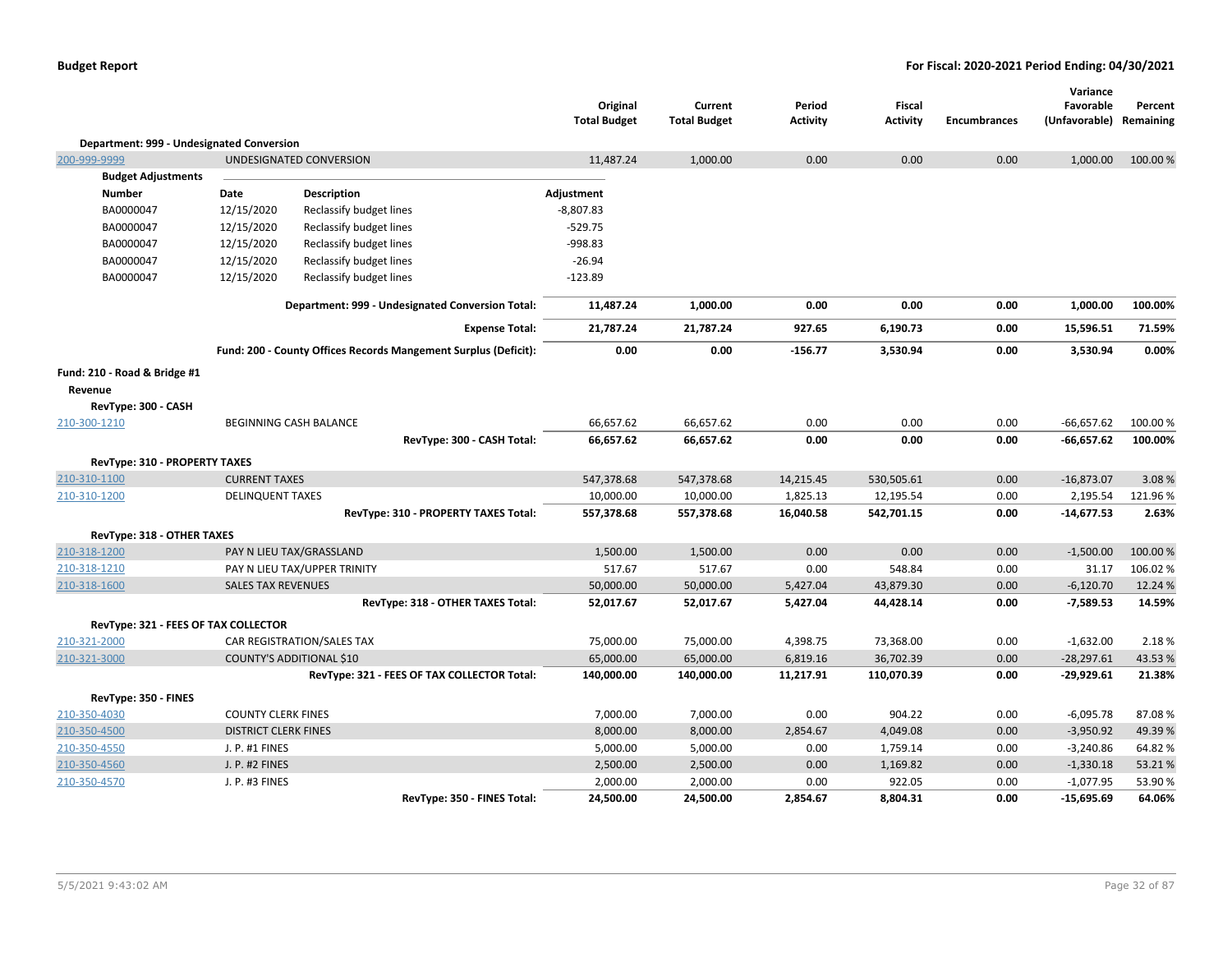| <b>Budget Report</b> |  |
|----------------------|--|
|----------------------|--|

|                                             |                                       |                                                    |                     |                     |                 |                 |                     | Variance      |           |
|---------------------------------------------|---------------------------------------|----------------------------------------------------|---------------------|---------------------|-----------------|-----------------|---------------------|---------------|-----------|
|                                             |                                       |                                                    | Original            | Current             | Period          | <b>Fiscal</b>   |                     | Favorable     | Percent   |
|                                             |                                       |                                                    | <b>Total Budget</b> | <b>Total Budget</b> | <b>Activity</b> | <b>Activity</b> | <b>Encumbrances</b> | (Unfavorable) | Remaining |
| RevType: 360 - INTEREST EARNINGS            |                                       |                                                    |                     |                     |                 |                 |                     |               |           |
| 210-360-1000                                | <b>INTEREST EARNINGS</b>              |                                                    | 500.00              | 500.00              | 0.00            | 6.65            | 0.00                | $-493.35$     | 98.67%    |
|                                             |                                       | RevType: 360 - INTEREST EARNINGS Total:            | 500.00              | 500.00              | 0.00            | 6.65            | 0.00                | $-493.35$     | 98.67%    |
| RevType: 364 - SALE OF ASSETS LAND/BUILDING |                                       |                                                    |                     |                     |                 |                 |                     |               |           |
| 210-364-1630                                | <b>SALE OF EQUIPMENT</b>              |                                                    | 1,000.00            | 1,000.00            | 0.00            | 0.00            | 0.00                | $-1,000.00$   | 100.00%   |
|                                             |                                       | RevType: 364 - SALE OF ASSETS LAND/BUILDING Total: | 1,000.00            | 1,000.00            | 0.00            | 0.00            | 0.00                | $-1,000.00$   | 100.00%   |
| RevType: 370 - MISCELLANEOUS                |                                       |                                                    |                     |                     |                 |                 |                     |               |           |
| 210-370-1200                                | STATE LATERAL ROAD                    |                                                    | 8,500.00            | 8,500.00            | 0.00            | 8,432.71        | 0.00                | $-67.29$      | 0.79%     |
| 210-370-1250                                | <b>TDT WEIGHT FEES</b>                |                                                    | 23,000.00           | 23,000.00           | 0.00            | 10,325.17       | 0.00                | $-12,674.83$  | 55.11%    |
| 210-370-1300                                |                                       | <b>REFUNDS &amp; MISCELLANEOUS</b>                 | 500.00              | 500.00              | 0.00            | 1,204.34        | 0.00                | 704.34        | 240.87%   |
| 210-370-1380                                | SALE OF SCRAP IRON                    |                                                    | 0.00                | 0.00                | 0.00            | 1,326.25        | 0.00                | 1,326.25      | 0.00%     |
| 210-370-1420                                |                                       | <b>CULVERT PERMITTING PROCESS</b>                  | 0.00                | 0.00                | 0.00            | 200.00          | 0.00                | 200.00        | 0.00%     |
| 210-370-1450                                |                                       | REIMBURSEMENT OF MATERIALS                         | 2,000.00            | 2,000.00            | 0.00            | 7,923.00        | 0.00                | 5,923.00      | 396.15%   |
| 210-370-1500                                | <b>DONATIONS</b>                      |                                                    | 0.00                | 1,000.00            | 0.00            | 1,000.00        | 0.00                | 0.00          | 0.00%     |
| <b>Budget Adjustments</b>                   |                                       |                                                    |                     |                     |                 |                 |                     |               |           |
| Number                                      | Date                                  | <b>Description</b>                                 | Adjustment          |                     |                 |                 |                     |               |           |
| BA0000063                                   | 04/30/2021                            | Donation from Walter Lindsey for repairs           | $-1,000.00$         |                     |                 |                 |                     |               |           |
|                                             |                                       | RevType: 370 - MISCELLANEOUS Total:                | 34,000.00           | 35,000.00           | 0.00            | 30,411.47       | 0.00                | $-4,588.53$   | 13.11%    |
|                                             |                                       |                                                    |                     |                     |                 |                 |                     |               |           |
|                                             |                                       | <b>Revenue Total:</b>                              | 876,053.97          | 877,053.97          | 35,540.20       | 736,422.11      | 0.00                | $-140,631.86$ | 16.03%    |
| <b>Expense</b>                              |                                       |                                                    |                     |                     |                 |                 |                     |               |           |
| Department: 621 - Road & Bridge 1           |                                       |                                                    |                     |                     |                 |                 |                     |               |           |
| 210-621-1010                                | SALARY ELECTED OFFICIAL               |                                                    | 63,240.97           | 63,240.97           | 7,297.05        | 38,917.60       | 0.00                | 24,323.37     | 38.46%    |
| 210-621-1030                                | <b>SALARY FOREMAN</b>                 |                                                    | 32,485.18           | 32,485.18           | 3,748.28        | 20,026.01       | 0.00                | 12,459.17     | 38.35 %   |
| 210-621-1060                                |                                       | SALARY PRECINCT EMPLOYEES                          | 218,411.26          | 218,411.26          | 18,577.12       | 94,489.18       | 0.00                | 123,922.08    | 56.74 %   |
| 210-621-2010                                | <b>SOCIAL SECURITY TAXES</b>          |                                                    | 19,476.52           | 19,476.52           | 1,830.40        | 9,317.62        | 0.00                | 10,158.90     | 52.16%    |
| 210-621-2020                                |                                       | <b>GROUP HEALTH INSURANCE</b>                      | 97,653.12           | 97,653.12           | 8,137.76        | 46,129.19       | 0.00                | 51,523.93     | 52.76%    |
| 210-621-2030                                | <b>RETIREMENT</b>                     |                                                    | 37,193.87           | 37,193.87           | 3,513.21        | 18,148.88       | 0.00                | 19,044.99     | 51.20%    |
| 210-621-2040                                | <b>WORKERS COMPENSATION</b>           |                                                    | 7,905.10            | 7,905.10            | 0.00            | 3,597.86        | 0.00                | 4,307.24      | 54.49%    |
| 210-621-2050                                | <b>MEDICARE TAX</b>                   |                                                    | 4,554.99            | 4,554.99            | 428.04          | 2,178.94        | 0.00                | 2,376.05      | 52.16%    |
| 210-621-3140                                |                                       | EMPLOYEE PHYSICALS/DOT TESTING                     | 450.00              | 450.00              | 225.00          | 300.00          | 0.00                | 150.00        | 33.33 %   |
| 210-621-3400                                | <b>SHOP SUPPLIES</b>                  |                                                    | 2,000.00            | 2,000.00            | 62.44           | 418.61          | 0.00                | 1,581.39      | 79.07%    |
| 210-621-3410                                | <b>R&amp;B MAT. ROCK &amp; GRAVEL</b> |                                                    | 100,000.00          | 100,000.00          | 1,262.68        | 45,776.31       | 0.00                | 54,223.69     | 54.22%    |
| 210-621-3420                                | <b>R&amp;B MAT. CULVERTS</b>          |                                                    | 15,000.00           | 15,000.00           | 0.00            | 8,277.96        | 0.00                | 6,722.04      | 44.81%    |
| 210-621-3430                                |                                       | R&B MAT. HARDWARE & LUMBER                         | 2,000.00            | 2,000.00            | 0.00            | 194.61          | 0.00                | 1,805.39      | 90.27%    |
| 210-621-3440                                | R&B MAT. ASPHALT/RD OIL               |                                                    | 60,000.00           | 60,000.00           | 1,952.86        | 36,965.96       | 0.00                | 23,034.04     | 38.39%    |
| 210-621-4060                                | TAX APPRAISAL DISTRICT                |                                                    | 28,034.70           | 28,034.70           | 0.00            | 11,092.42       | 0.00                | 16,942.28     | 60.43%    |
| 210-621-4200                                | UTILITY TELEPHONE                     |                                                    | 270.00              | 270.00              | 0.00            | 0.00            | 0.00                | 270.00        | 100.00 %  |
| 210-621-4210                                | <b>INTERNET</b>                       |                                                    | 1,100.00            | 1,100.00            | 56.90           | 504.30          | 0.00                | 595.70        | 54.15 %   |
| 210-621-4270                                |                                       | OUT OF COUNTY TRAVEL/TRAINING                      | 1,435.58            | 1,435.58            | 0.00            | 1,385.50        | 0.00                | 50.08         | 3.49 %    |
| 210-621-4300                                | <b>BIDS, NOTICES &amp; PERMITS</b>    |                                                    | 800.00              | 800.00              | 0.00            | 68.80           | 0.00                | 731.20        | 91.40%    |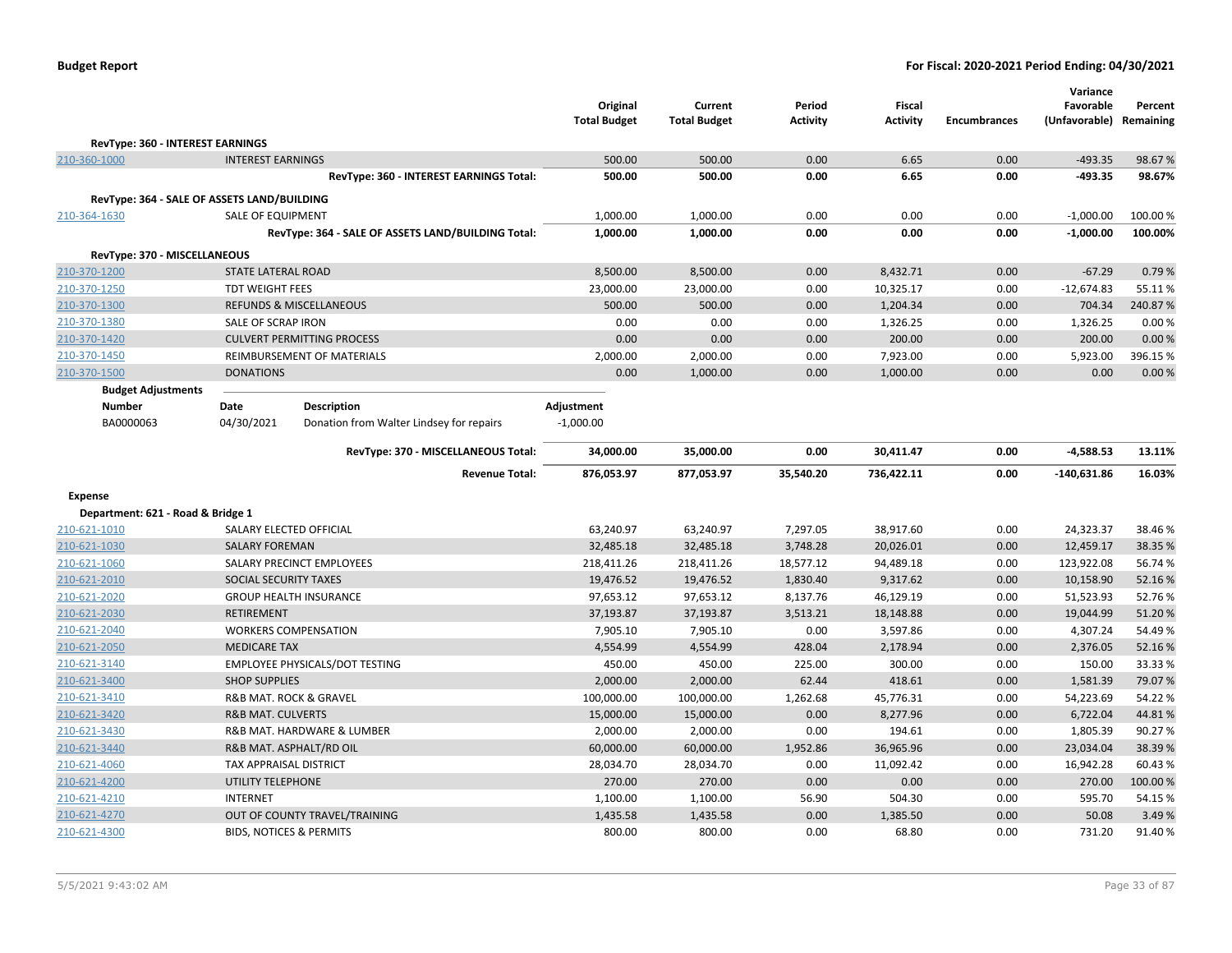|                                             |                                |                                                    | Original<br><b>Total Budget</b> | Current<br><b>Total Budget</b> | Period<br>Activity | Fiscal<br><b>Activity</b> | <b>Encumbrances</b> | Variance<br>Favorable<br>(Unfavorable) | Percent<br>Remaining |
|---------------------------------------------|--------------------------------|----------------------------------------------------|---------------------------------|--------------------------------|--------------------|---------------------------|---------------------|----------------------------------------|----------------------|
| 210-621-4350                                | <b>PRINTING</b>                |                                                    | 100.00                          | 100.00                         | 0.00               | 51.88                     | 0.00                | 48.12                                  | 48.12%               |
| 210-621-4400                                | UTILITY ELECTRICITY            |                                                    | 1,600.00                        | 1,600.00                       | 84.85              | 758.08                    | 0.00                | 841.92                                 | 52.62%               |
| 210-621-4420                                | <b>UTILITY WATER</b>           |                                                    | 250.00                          | 250.00                         | 18.49              | 106.63                    | 0.00                | 143.37                                 | 57.35 %              |
| 210-621-4430                                | <b>TRASH PICKUP</b>            |                                                    | 1,000.00                        | 1,000.00                       | 0.00               | 544.98                    | 0.00                | 455.02                                 | 45.50%               |
| 210-621-4500                                | <b>R&amp;M BUILDING</b>        |                                                    | 300.00                          | 300.00                         | 0.00               | 7.99                      | 0.00                | 292.01                                 | 97.34%               |
| 210-621-4570                                |                                | <b>R&amp;M MACHINERY GAS &amp; OIL</b>             | 41,000.00                       | 41,000.00                      | 4,471.59           | 15,369.10                 | 0.00                | 25,630.90                              | 62.51%               |
| 210-621-4580                                | <b>R&amp;M MACHINERY PARTS</b> |                                                    | 22,500.00                       | 23,500.00                      | 6,408.27           | 18,651.36                 | 0.00                | 4,848.64                               | 20.63%               |
| <b>Budget Adjustments</b>                   |                                |                                                    |                                 |                                |                    |                           |                     |                                        |                      |
| <b>Number</b>                               | Date                           | <b>Description</b>                                 | Adjustment                      |                                |                    |                           |                     |                                        |                      |
| BA0000063                                   | 04/30/2021                     | Donation from Walter Lindsey for repairs           | 1,000.00                        |                                |                    |                           |                     |                                        |                      |
| 210-621-4590                                |                                | R&M MACH. TIRES & TUBES                            | 20,000.00                       | 20,000.00                      | 1,342.58           | 5,362.76                  | 0.00                | 14,637.24                              | 73.19%               |
| 210-621-4800                                | <b>BOND</b>                    |                                                    | 0.00                            | 0.00                           | 0.00               | 177.50                    | 0.00                | $-177.50$                              | 0.00%                |
| 210-621-4810                                | <b>DUES</b>                    |                                                    | 335.00                          | 335.00                         | 0.00               | 395.00                    | 0.00                | $-60.00$                               | $-17.91%$            |
| 210-621-4820                                | <b>INSURANCE</b>               |                                                    | 5,500.00                        | 5,500.00                       | 0.00               | 2,984.30                  | 0.00                | 2,515.70                               | 45.74 %              |
| 210-621-4900                                | MISCELLANEOUS                  |                                                    | 1,000.00                        | 1,000.00                       | 0.00               | 0.00                      | 0.00                | 1,000.00                               | 100.00 %             |
| 210-621-4910                                |                                | <b>SOIL &amp; WATER CONSERVATION</b>               | 250.00                          | 250.00                         | 0.00               | 0.00                      | 0.00                | 250.00                                 | 100.00%              |
| 210-621-4940                                |                                | FLOOD CONTROL SITE MAINTENANCE                     | 5,500.00                        | 5,500.00                       | 0.00               | 0.00                      | 0.00                | 5,500.00                               | 100.00%              |
| 210-621-4960                                |                                | <b>TCOG HAZARDOUS WASTEMATCH</b>                   | 1,250.00                        | 1,250.00                       | 0.00               | 0.00                      | 0.00                | 1,250.00                               | 100.00%              |
| 210-621-5710                                |                                | PURCHASE OF MACH./EQUIP                            | 67,500.00                       | 67,500.00                      | 10,000.00          | 17,550.00                 | 0.00                | 49,950.00                              | 74.00%               |
|                                             |                                | Department: 621 - Road & Bridge 1 Total:           | 860,096.29                      | 861,096.29                     | 69,417.52          | 399,749.33                | 0.00                | 461,346.96                             | 53.58%               |
| Department: 625 - Administrative Office R&B |                                |                                                    |                                 |                                |                    |                           |                     |                                        |                      |
| 210-625-1050                                | <b>SALARY SECRETARY</b>        |                                                    | 10,271.28                       | 10,271.28                      | 0.00               | 5,138.21                  | 0.00                | 5,133.07                               | 49.97%               |
| 210-625-2010                                | SOCIAL SECURITY TAXES          |                                                    | 636.82                          | 636.82                         | 0.00               | 241.52                    | 0.00                | 395.30                                 | 62.07%               |
| 210-625-2020                                |                                | <b>GROUP HEALTH INSURANCE</b>                      | 3,051.66                        | 3,051.66                       | 0.00               | 1,017.53                  | 0.00                | 2,034.13                               | 66.66%               |
| 210-625-2030                                | RETIREMENT                     |                                                    | 1,216.12                        | 1,216.12                       | 0.00               | 607.53                    | 0.00                | 608.59                                 | 50.04 %              |
| 210-625-2040                                |                                | <b>WORKERS COMPENSATION</b>                        | 32.87                           | 32.87                          | 0.00               | 14.74                     | 0.00                | 18.13                                  | 55.16%               |
| 210-625-2050                                | <b>MEDICARE TAX</b>            |                                                    | 148.93                          | 148.93                         | 0.00               | 56.58                     | 0.00                | 92.35                                  | 62.01%               |
| 210-625-3100                                | <b>OFFICE SUPPLIES</b>         |                                                    | 100.00                          | 100.00                         | 0.00               | 0.00                      | 0.00                | 100.00                                 | 100.00%              |
| 210-625-4530                                | <b>COMPUTER SOFTWARE</b>       |                                                    | 500.00                          | 500.00                         | 0.00               | 0.00                      | 0.00                | 500.00                                 | 100.00 %             |
|                                             |                                | Department: 625 - Administrative Office R&B Total: | 15,957.68                       | 15,957.68                      | 0.00               | 7,076.11                  | 0.00                | 8,881.57                               | 55.66%               |
|                                             |                                | <b>Expense Total:</b>                              | 876,053.97                      | 877,053.97                     | 69,417.52          | 406,825.44                | 0.00                | 470,228.53                             | 53.61%               |
|                                             |                                | Fund: 210 - Road & Bridge #1 Surplus (Deficit):    | 0.00                            | 0.00                           | -33,877.32         | 329,596.67                | 0.00                | 329,596.67                             | 0.00%                |
| Fund: 220 - Road & Bridge #2<br>Revenue     |                                |                                                    |                                 |                                |                    |                           |                     |                                        |                      |
| RevType: 300 - CASH                         |                                |                                                    |                                 |                                |                    |                           |                     |                                        |                      |
| 220-300-1220                                |                                | <b>BEGINNING CASH BALANCE</b>                      | 150,609.92                      | 150,609.92                     | 0.00               | 0.00                      | 0.00                | $-150,609.92$                          | 100.00 %             |
|                                             |                                | RevType: 300 - CASH Total:                         | 150,609.92                      | 150,609.92                     | 0.00               | 0.00                      | 0.00                | $-150,609.92$                          | 100.00%              |
| RevType: 310 - PROPERTY TAXES               |                                |                                                    |                                 |                                |                    |                           |                     |                                        |                      |
| 220-310-1100                                | <b>CURRENT TAXES</b>           |                                                    | 637,623.64                      | 637,623.64                     | 16,561.96          | 618,075.11                | 0.00                | $-19,548.53$                           | 3.07%                |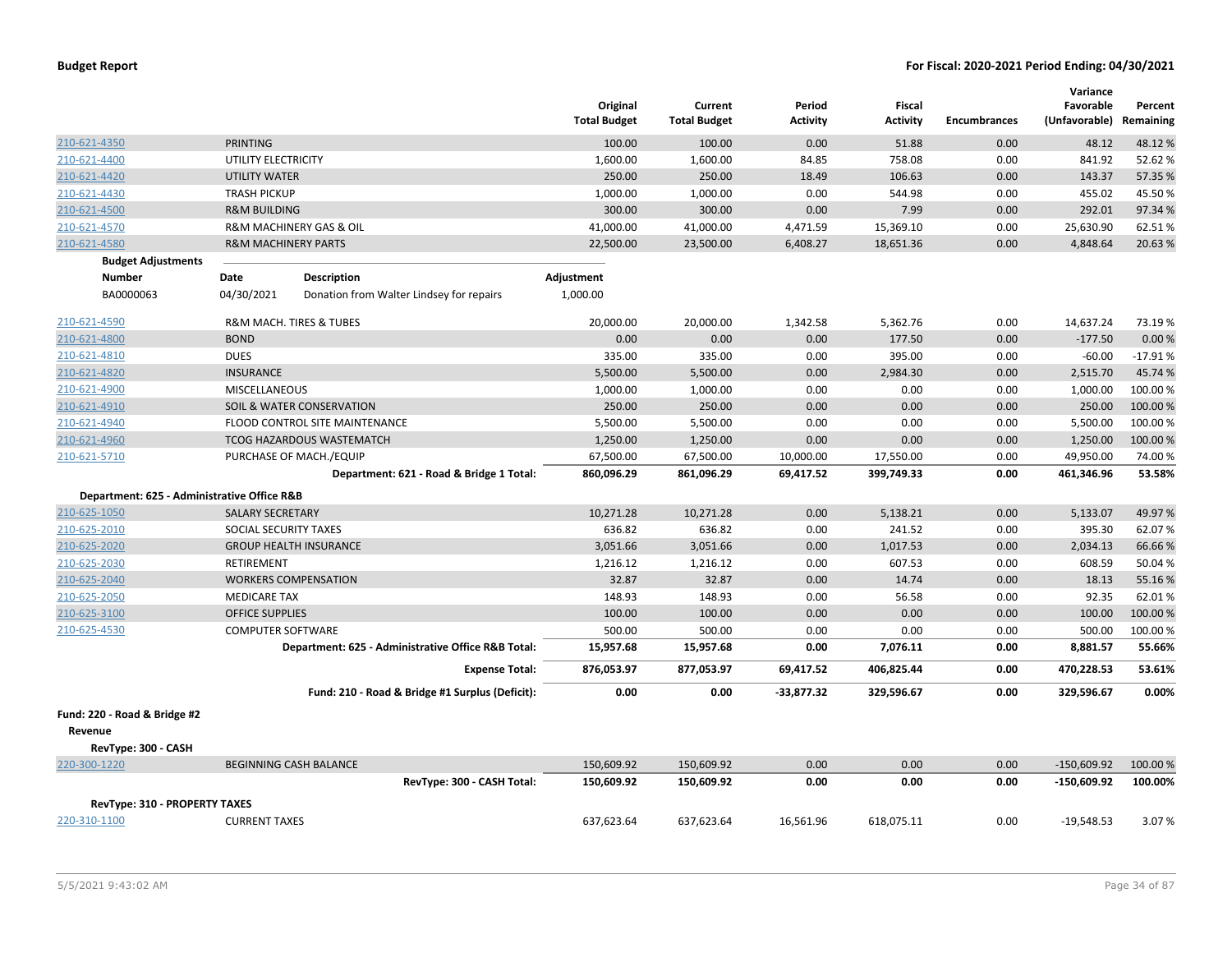|                                      |                                                    | Original<br><b>Total Budget</b> | Current<br><b>Total Budget</b> | Period<br><b>Activity</b> | Fiscal<br><b>Activity</b> | <b>Encumbrances</b> | Variance<br>Favorable<br>(Unfavorable) | Percent<br>Remaining |
|--------------------------------------|----------------------------------------------------|---------------------------------|--------------------------------|---------------------------|---------------------------|---------------------|----------------------------------------|----------------------|
| 220-310-1200                         | <b>DELINQUENT TAXES</b>                            | 12,000.00                       | 12,000.00                      | 2,126.40                  | 14,208.65                 | 0.00                | 2,208.65                               | 118.41%              |
|                                      | RevType: 310 - PROPERTY TAXES Total:               | 649,623.64                      | 649,623.64                     | 18,688.36                 | 632,283.76                | 0.00                | $-17,339.88$                           | 2.67%                |
| RevType: 318 - OTHER TAXES           |                                                    |                                 |                                |                           |                           |                     |                                        |                      |
| 220-318-1200                         | PAY N LIEU TAX/GRASSLAND                           | 2,000.00                        | 2,000.00                       | 0.00                      | 0.00                      | 0.00                | $-2,000.00$                            | 100.00 %             |
| 220-318-1210                         | PAY N LIEU TAX/UPPER TRINITY                       | 603.02                          | 603.02                         | 0.00                      | 639.17                    | 0.00                | 36.15                                  | 105.99%              |
| 220-318-1600                         | <b>SALES TAX REVENUES</b>                          | 62,000.00                       | 62,000.00                      | 6,320.25                  | 51,101.18                 | 0.00                | $-10,898.82$                           | 17.58%               |
|                                      | RevType: 318 - OTHER TAXES Total:                  | 64,603.02                       | 64,603.02                      | 6,320.25                  | 51,740.35                 | 0.00                | $-12,862.67$                           | 19.91%               |
|                                      | RevType: 321 - FEES OF TAX COLLECTOR               |                                 |                                |                           |                           |                     |                                        |                      |
| 220-321-2000                         | CAR REGISTRATION/SALES TAX                         | 87,000.00                       | 87,000.00                      | 5,123.96                  | 85,464.01                 | 0.00                | $-1,535.99$                            | 1.77 %               |
| 220-321-3000                         | COUNTY'S ADDITIONAL \$10                           | 80,000.00                       | 80,000.00                      | 7,943.40                  | 42,753.34                 | 0.00                | $-37,246.66$                           | 46.56%               |
|                                      | RevType: 321 - FEES OF TAX COLLECTOR Total:        | 167,000.00                      | 167,000.00                     | 13,067.36                 | 128,217.35                | 0.00                | -38,782.65                             | 23.22%               |
|                                      |                                                    |                                 |                                |                           |                           |                     |                                        |                      |
| RevType: 350 - FINES<br>220-350-4030 | <b>COUNTY CLERK FINES</b>                          | 6,000.00                        | 6,000.00                       | 0.00                      | 1,053.32                  | 0.00                | $-4,946.68$                            | 82.44 %              |
| 220-350-4500                         | <b>DISTRICT CLERK FINES</b>                        | 8,500.00                        | 8,500.00                       | 3,325.30                  | 4,716.64                  | 0.00                | $-3,783.36$                            | 44.51%               |
| 220-350-4550                         | J. P. #1 FINES                                     | 7,500.00                        | 7,500.00                       | 0.00                      | 2,049.15                  | 0.00                | $-5,450.85$                            | 72.68%               |
| 220-350-4560                         | J. P. #2 FINES                                     | 3,000.00                        | 3,000.00                       | 0.00                      | 1,362.68                  | 0.00                | $-1,637.32$                            | 54.58%               |
| 220-350-4570                         | J. P. #3 FINES                                     | 5,000.00                        | 5,000.00                       | 0.00                      | 1,074.07                  | 0.00                | $-3,925.93$                            | 78.52 %              |
|                                      | RevType: 350 - FINES Total:                        | 30,000.00                       | 30,000.00                      | 3,325.30                  | 10,255.86                 | 0.00                | $-19,744.14$                           | 65.81%               |
|                                      |                                                    |                                 |                                |                           |                           |                     |                                        |                      |
|                                      | RevType: 360 - INTEREST EARNINGS                   |                                 |                                |                           |                           |                     |                                        |                      |
| 220-360-1000                         | <b>INTEREST EARNINGS</b>                           | 3,000.00                        | 3,000.00                       | 0.00                      | 94.20                     | 0.00                | $-2,905.80$                            | 96.86%               |
|                                      | RevType: 360 - INTEREST EARNINGS Total:            | 3,000.00                        | 3,000.00                       | 0.00                      | 94.20                     | 0.00                | $-2,905.80$                            | 96.86%               |
|                                      | RevType: 364 - SALE OF ASSETS LAND/BUILDING        |                                 |                                |                           |                           |                     |                                        |                      |
| 220-364-1630                         | <b>SALE OF EQUIPMENT</b>                           | 4,000.00                        | 4,000.00                       | 0.00                      | 0.00                      | 0.00                | $-4,000.00$                            | 100.00 %             |
|                                      | RevType: 364 - SALE OF ASSETS LAND/BUILDING Total: | 4,000.00                        | 4,000.00                       | 0.00                      | 0.00                      | 0.00                | $-4,000.00$                            | 100.00%              |
|                                      | RevType: 370 - MISCELLANEOUS                       |                                 |                                |                           |                           |                     |                                        |                      |
| 220-370-1200                         | STATE LATERAL ROAD                                 | 10,000.00                       | 10,000.00                      | 0.00                      | 9,822.98                  | 0.00                | $-177.02$                              | 1.77%                |
| 220-370-1250                         | <b>TDT WEIGHT FEES</b>                             | 25,000.00                       | 25,000.00                      | 0.00                      | 12,027.46                 | 0.00                | $-12,972.54$                           | 51.89%               |
| 220-370-1300                         | <b>REFUNDS &amp; MISCELLANEOUS</b>                 | 0.00                            | 0.00                           | 350.60                    | 1,447.94                  | 0.00                | 1,447.94                               | 0.00%                |
| 220-370-1419                         | ROAD ACCEPTANCE                                    | 0.00                            | 0.00                           | 1,600.00                  | 1,600.00                  | 0.00                | 1,600.00                               | 0.00%                |
| 220-370-1420                         | <b>CULVERT PERMITTING PROCESS</b>                  | 0.00                            | 0.00                           | 20.00                     | 360.00                    | 0.00                | 360.00                                 | 0.00%                |
| 220-370-1421                         | ROW PERMIT APPLICATION                             | 0.00                            | 0.00                           | 0.00                      | 20.00                     | 0.00                | 20.00                                  | 0.00%                |
| 220-370-1450                         | REIMBURSEMENT OF MATERIALS                         | 2,000.00                        | 2,000.00                       | 0.00                      | 5,008.50                  | 0.00                | 3,008.50                               | 250.43%              |
| 220-370-1500                         | TRENTON HIGH MEADOWS SUBDIVISION                   | 2,800.00                        | 2,800.00                       | 0.00                      | 4,200.00                  | 0.00                | 1,400.00                               | 150.00%              |
|                                      | RevType: 370 - MISCELLANEOUS Total:                | 39,800.00                       | 39,800.00                      | 1,970.60                  | 34,486.88                 | 0.00                | $-5,313.12$                            | 13.35%               |
|                                      | <b>Revenue Total:</b>                              | 1,108,636.58                    | 1.108.636.58                   | 43.371.87                 | 857.078.40                | 0.00                | $-251,558.18$                          | 22.69%               |
| <b>Expense</b>                       |                                                    |                                 |                                |                           |                           |                     |                                        |                      |
| Department: 509 - Contingency        |                                                    |                                 |                                |                           |                           |                     |                                        |                      |
| 220-509-4750                         | <b>CONTINGENCY</b>                                 | 10,000.00                       | 10.000.00                      | 0.00                      | 0.00                      | 0.00                | 10,000.00                              | 100.00 %             |
|                                      | Department: 509 - Contingency Total:               | 10.000.00                       | 10.000.00                      | 0.00                      | 0.00                      | 0.00                | 10.000.00                              | 100.00%              |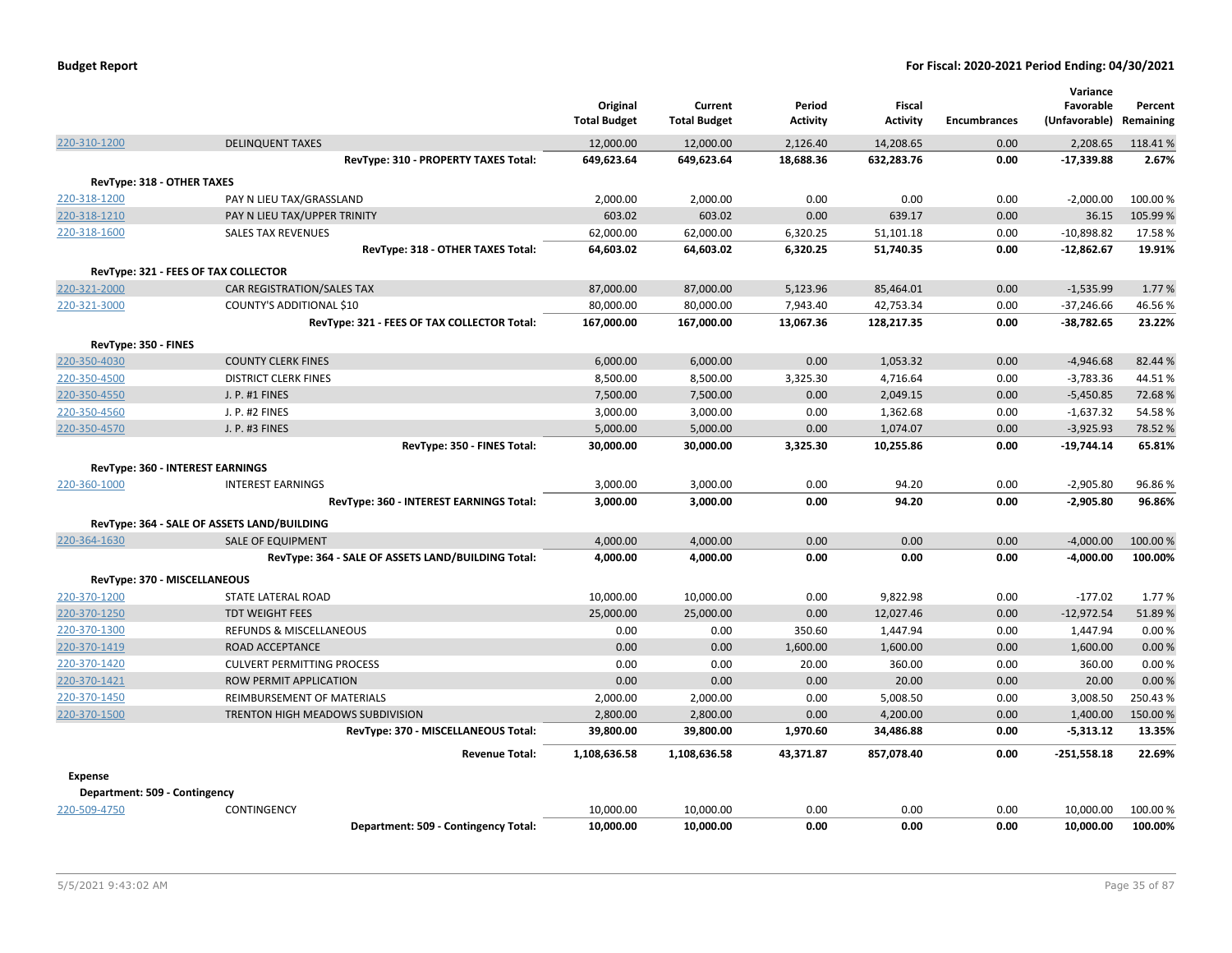|                                   |                                          | Original<br><b>Total Budget</b> | Current<br><b>Total Budget</b> | Period<br><b>Activity</b> | Fiscal<br><b>Activity</b> | <b>Encumbrances</b> | Variance<br>Favorable<br>(Unfavorable) Remaining | Percent   |
|-----------------------------------|------------------------------------------|---------------------------------|--------------------------------|---------------------------|---------------------------|---------------------|--------------------------------------------------|-----------|
| Department: 622 - Road & Bridge 2 |                                          |                                 |                                |                           |                           |                     |                                                  |           |
| 220-622-1010                      | SALARY ELECTED OFFICIAL                  | 63,240.97                       | 63,240.97                      | 7,297.05                  | 38,917.60                 | 0.00                | 24,323.37                                        | 38.46%    |
| 220-622-1030                      | <b>SALARY FOREMAN</b>                    | 0.00                            | 0.00                           | 6,250.90                  | 32,290.35                 | 0.00                | $-32,290.35$                                     | 0.00%     |
| 220-622-1060                      | SALARY PRECINCT EMPLOYEES                | 232,350.04                      | 232,350.04                     | 21,127.04                 | 115,245.78                | 0.00                | 117,104.26                                       | 50.40 %   |
| 220-622-2010                      | SOCIAL SECURITY TAXES                    | 18,474.44                       | 18,474.44                      | 2,079.26                  | 11,076.12                 | 0.00                | 7,398.32                                         | 40.05%    |
| 220-622-2020                      | <b>GROUP HEALTH INSURANCE</b>            | 97,653.12                       | 97,653.12                      | 8,137.76                  | 56,964.32                 | 0.00                | 40,688.80                                        | 41.67%    |
| 220-622-2030                      | <b>RETIREMENT</b>                        | 34,997.98                       | 34,997.98                      | 4,112.42                  | 22,057.72                 | 0.00                | 12,940.26                                        | 36.97%    |
| 220-622-2040                      | <b>WORKERS COMPENSATION</b>              | 7,337.58                        | 7,337.58                       | 0.00                      | 3,339.60                  | 0.00                | 3,997.98                                         | 54.49%    |
| 220-622-2050                      | <b>MEDICARE TAX</b>                      | 4,286.07                        | 4,286.07                       | 486.28                    | 2,590.36                  | 0.00                | 1,695.71                                         | 39.56%    |
| 220-622-3140                      | <b>EMPLOYEE PHYSICALS/DOT TESTING</b>    | 400.00                          | 400.00                         | 0.00                      | 290.00                    | 0.00                | 110.00                                           | 27.50 %   |
| 220-622-3400                      | <b>SHOP SUPPLIES</b>                     | 5,500.00                        | 5,500.00                       | 982.21                    | 4,574.72                  | 0.00                | 925.28                                           | 16.82%    |
| 220-622-3410                      | <b>R&amp;B MAT. ROCK &amp; GRAVEL</b>    | 184,307.00                      | 184,307.00                     | 14,201.08                 | 114,977.25                | 0.00                | 69,329.75                                        | 37.62 %   |
| 220-622-3420                      | <b>R&amp;B MAT. CULVERTS</b>             | 14,000.00                       | 14,000.00                      | 0.00                      | 13,935.74                 | 0.00                | 64.26                                            | 0.46%     |
| 220-622-3430                      | R&B MAT. HARDWARE & LUMBER               | 3,000.00                        | 3,000.00                       | 1,290.86                  | 5,636.50                  | 0.00                | $-2,636.50$                                      | $-87.88%$ |
| 220-622-3440                      | R&B MAT. ASPHALT/RD OIL                  | 92,000.00                       | 92,000.00                      | 0.00                      | 24,457.32                 | 0.00                | 67,542.68                                        | 73.42 %   |
| 220-622-3450                      | <b>CHEMICALS</b>                         | 1,000.00                        | 1,000.00                       | 0.00                      | 0.00                      | 0.00                | 1,000.00                                         | 100.00 %  |
| 220-622-3460                      | <b>CTIF EXPENDITURES</b>                 | 0.00                            | 0.00                           | 0.00                      | 38,623.75                 | 0.00                | $-38,623.75$                                     | 0.00%     |
| 220-622-3950                      | <b>UNIFORMS</b>                          | 2,800.00                        | 2,800.00                       | 235.80                    | 1,598.61                  | 850.75              | 350.64                                           | 12.52 %   |
| 220-622-4060                      | TAX APPRAISAL DISTRICT                   | 32,656.70                       | 32,656.70                      | 0.00                      | 12,921.20                 | 0.00                | 19,735.50                                        | 60.43%    |
| 220-622-4210                      | <b>INTERNET</b>                          | 0.00                            | 0.00                           | 81.95                     | 573.65                    | 0.00                | $-573.65$                                        | 0.00 %    |
| 220-622-4270                      | OUT OF COUNTY TRAVEL/TRAINING            | 2,500.00                        | 2,500.00                       | 0.00                      | 749.82                    | 0.00                | 1,750.18                                         | 70.01%    |
| 220-622-4300                      | <b>BIDS, NOTICES &amp; PERMITS</b>       | 500.00                          | 500.00                         | 0.00                      | 0.00                      | 0.00                | 500.00                                           | 100.00 %  |
| 220-622-4350                      | PRINTING                                 | 100.00                          | 100.00                         | 0.00                      | 0.00                      | 0.00                | 100.00                                           | 100.00%   |
| 220-622-4400                      | UTILITY ELECTRICITY                      | 2,000.00                        | 2,000.00                       | 132.14                    | 993.91                    | 0.00                | 1,006.09                                         | 50.30%    |
| 220-622-4410                      | <b>UTILITY GAS</b>                       | 750.00                          | 750.00                         | 78.24                     | 701.16                    | 0.00                | 48.84                                            | 6.51%     |
| 220-622-4420                      | <b>UTILITY WATER</b>                     | 940.00                          | 940.00                         | 72.00                     | 475.37                    | 0.00                | 464.63                                           | 49.43%    |
| 220-622-4430                      | <b>TRASH PICK-UP</b>                     | 1,300.00                        | 1,300.00                       | 0.00                      | 383.20                    | 0.00                | 916.80                                           | 70.52 %   |
| 220-622-4500                      | <b>R&amp;M BUILDING</b>                  | 3,000.00                        | 3,000.00                       | 301.12                    | 2,173.39                  | 0.00                | 826.61                                           | 27.55 %   |
| 220-622-4570                      | R&M MACHINERY GAS & OIL                  | 70,000.00                       | 70,000.00                      | 5,606.78                  | 37,162.92                 | 0.00                | 32,837.08                                        | 46.91%    |
| 220-622-4580                      | <b>R&amp;M MACHINERY PARTS</b>           | 50,000.00                       | 50,000.00                      | 15,228.20                 | 84,654.29                 | 0.00                | $-34,654.29$                                     | $-69.31%$ |
| 220-622-4590                      | R&M MACH. TIRES & TUBES                  | 15,000.00                       | 15,000.00                      | 959.14                    | 7,194.79                  | 0.00                | 7,805.21                                         | 52.03%    |
| 220-622-4600                      | EQUIPMENT RENTAL/LEASE                   | 32,000.00                       | 32,000.00                      | 3,000.00                  | 25,830.00                 | 0.00                | 6,170.00                                         | 19.28 %   |
| 220-622-4810                      | <b>DUES</b>                              | 335.00                          | 335.00                         | 0.00                      | 395.00                    | 0.00                | $-60.00$                                         | $-17.91%$ |
| 220-622-4820                      | <b>INSURANCE</b>                         | 9,000.00                        | 9,000.00                       | 0.00                      | 5,836.63                  | 0.00                | 3,163.37                                         | 35.15 %   |
| 220-622-4900                      | <b>MISCELLANEOUS</b>                     | 1,000.00                        | 1,000.00                       | 0.00                      | 0.00                      | 0.00                | 1,000.00                                         | 100.00 %  |
| 220-622-4910                      | <b>SOIL &amp; WATER CONSERVATION</b>     | 250.00                          | 250.00                         | 0.00                      | 0.00                      | 0.00                | 250.00                                           | 100.00 %  |
| 220-622-4930                      | TRENTON HIGH MEADOWS SUBDIVISION         | 4,000.00                        | 4,000.00                       | 0.00                      | 0.00                      | 0.00                | 4,000.00                                         | 100.00%   |
| 220-622-4940                      | FLOOD CONTROL SITE MAINTENANCE           | 4,000.00                        | 4,000.00                       | 0.00                      | 0.00                      | 0.00                | 4,000.00                                         | 100.00 %  |
| 220-622-5710                      | PURCHASE OF MACH./EQUIP                  | 92,000.00                       | 92,000.00                      | 15,000.00                 | 67,179.16                 | 0.00                | 24,820.84                                        | 26.98%    |
| 220-622-5730                      | <b>RADIO EQUIPMENT</b>                   | 0.00                            | 0.00                           | 0.00                      | 12.00                     | 0.00                | $-12.00$                                         | 0.00%     |
|                                   | Department: 622 - Road & Bridge 2 Total: | 1,082,678.90                    | 1,082,678.90                   | 106,660.23                | 733,812.23                | 850.75              | 348.015.92                                       | 32.14%    |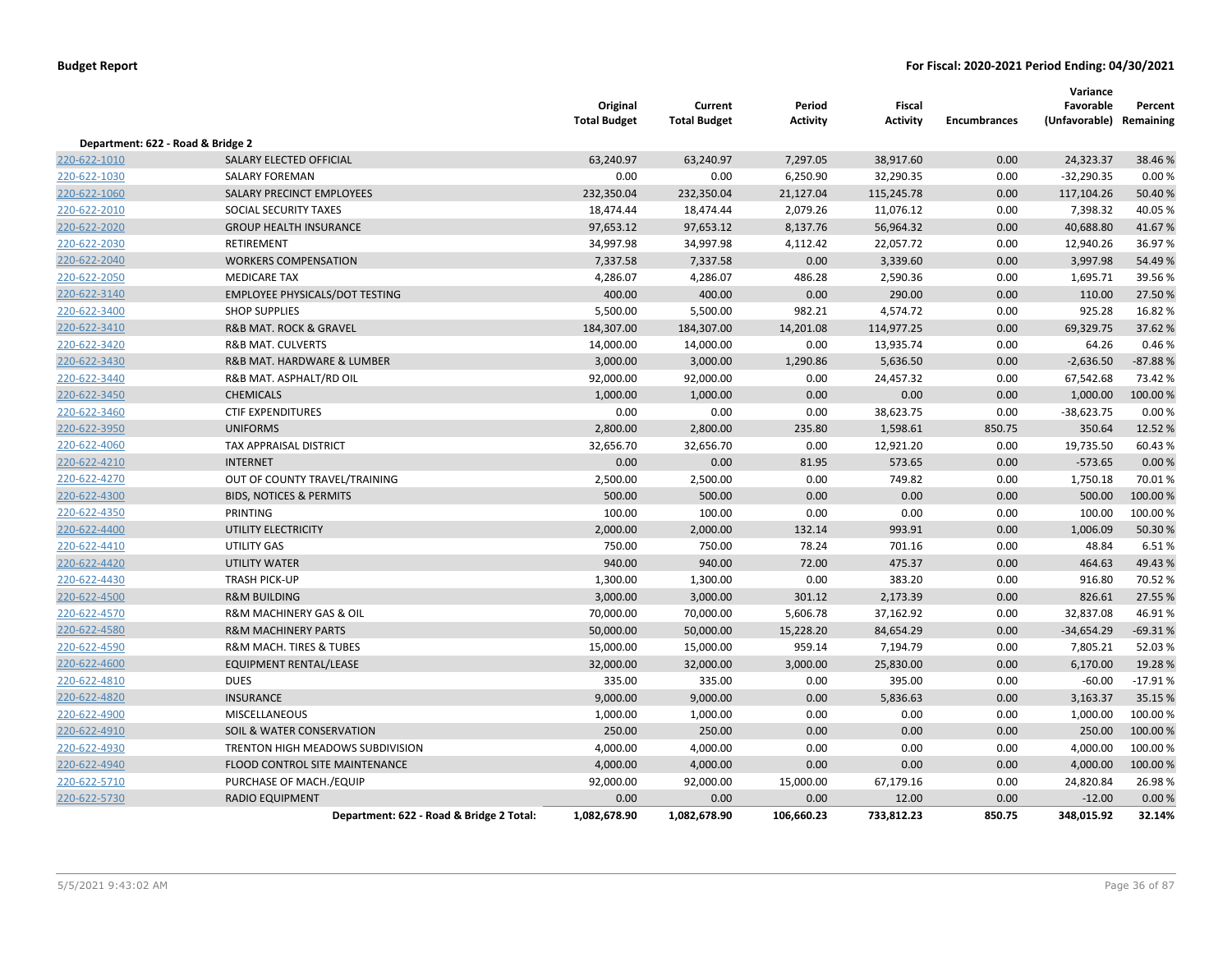|                                                   |                          |                                                                      | Original<br><b>Total Budget</b> | Current<br><b>Total Budget</b> | Period<br>Activity | Fiscal<br><b>Activity</b> | <b>Encumbrances</b> | Variance<br>Favorable<br>(Unfavorable) Remaining | Percent  |
|---------------------------------------------------|--------------------------|----------------------------------------------------------------------|---------------------------------|--------------------------------|--------------------|---------------------------|---------------------|--------------------------------------------------|----------|
| Department: 625 - Administrative Office R&B       |                          |                                                                      |                                 |                                |                    |                           |                     |                                                  |          |
| 220-625-1050                                      | <b>SALARY SECRETARY</b>  |                                                                      | 10,271.28                       | 10,271.28                      | 0.00               | 5,138.21                  | 0.00                | 5,133.07                                         | 49.97%   |
| 220-625-2010                                      | SOCIAL SECURITY TAXES    |                                                                      | 636.82                          | 636.82                         | 0.00               | 241.51                    | 0.00                | 395.31                                           | 62.08%   |
| 220-625-2020                                      |                          | <b>GROUP HEALTH INSURANCE</b>                                        | 3,051.66                        | 3,051.66                       | 0.00               | 1,017.53                  | 0.00                | 2,034.13                                         | 66.66%   |
| 220-625-2030                                      | RETIREMENT               |                                                                      | 1,216.12                        | 1,216.12                       | 0.00               | 607.53                    | 0.00                | 608.59                                           | 50.04 %  |
| 220-625-2040                                      |                          | <b>WORKERS COMPENSATION</b>                                          | 32.87                           | 32.87                          | 0.00               | 14.74                     | 0.00                | 18.13                                            | 55.16%   |
| 220-625-2050                                      | <b>MEDICARE TAX</b>      |                                                                      | 148.93                          | 148.93                         | 0.00               | 56.59                     | 0.00                | 92.34                                            | 62.00 %  |
| 220-625-3100                                      | <b>OFFICE SUPPLIES</b>   |                                                                      | 100.00                          | 100.00                         | 0.00               | 0.00                      | 0.00                | 100.00                                           | 100.00%  |
| 220-625-4530                                      | <b>COMPUTER SOFTWARE</b> |                                                                      | 500.00                          | 500.00                         | 0.00               | 0.00                      | 0.00                | 500.00                                           | 100.00 % |
|                                                   |                          | Department: 625 - Administrative Office R&B Total:                   | 15,957.68                       | 15,957.68                      | 0.00               | 7,076.11                  | 0.00                | 8,881.57                                         | 55.66%   |
|                                                   |                          | <b>Expense Total:</b>                                                | 1,108,636.58                    | 1,108,636.58                   | 106,660.23         | 740,888.34                | 850.75              | 366,897.49                                       | 33.09%   |
|                                                   |                          | Fund: 220 - Road & Bridge #2 Surplus (Deficit):                      | 0.00                            | 0.00                           | $-63,288.36$       | 116,190.06                | $-850.75$           | 115,339.31                                       | 0.00%    |
| Fund: 221 - Raw Water Pipeline Road and Bridge #2 |                          |                                                                      |                                 |                                |                    |                           |                     |                                                  |          |
| Revenue                                           |                          |                                                                      |                                 |                                |                    |                           |                     |                                                  |          |
| RevType: 325 - RAW WATER PIPELINE                 |                          |                                                                      |                                 |                                |                    |                           |                     |                                                  |          |
| 221-325-1790                                      |                          | FOR MAINTENANCE OF ROADS                                             | 0.00                            | 12,000.00                      | 0.00               | 12,000.00                 | 0.00                | 0.00                                             | 0.00%    |
| <b>Budget Adjustments</b>                         |                          |                                                                      |                                 |                                |                    |                           |                     |                                                  |          |
| <b>Number</b>                                     | Date                     | <b>Description</b>                                                   | Adjustment                      |                                |                    |                           |                     |                                                  |          |
| BA0000040                                         | 10/30/2020               | <b>Garney Construction</b>                                           | $-12,000.00$                    |                                |                    |                           |                     |                                                  |          |
|                                                   |                          | RevType: 325 - RAW WATER PIPELINE Total:                             | 0.00                            | 12,000.00                      | 0.00               | 12,000.00                 | 0.00                | 0.00                                             | 0.00%    |
|                                                   |                          | <b>Revenue Total:</b>                                                | 0.00                            | 12,000.00                      | 0.00               | 12,000.00                 | 0.00                | 0.00                                             | 0.00%    |
| <b>Expense</b>                                    |                          |                                                                      |                                 |                                |                    |                           |                     |                                                  |          |
| Department: 622 - Road & Bridge 2                 |                          |                                                                      |                                 |                                |                    |                           |                     |                                                  |          |
| 221-622-3410                                      |                          | R & B MAT. ROCK & GRAVEL                                             | 0.00                            | 12,000.00                      | 0.00               | 0.00                      | 0.00                | 12,000.00                                        | 100.00%  |
| <b>Budget Adjustments</b>                         |                          |                                                                      |                                 |                                |                    |                           |                     |                                                  |          |
| <b>Number</b>                                     | Date                     | <b>Description</b>                                                   | Adjustment                      |                                |                    |                           |                     |                                                  |          |
| BA0000040                                         | 10/30/2020               | <b>Garney Construction</b>                                           | 12,000.00                       |                                |                    |                           |                     |                                                  |          |
|                                                   |                          | Department: 622 - Road & Bridge 2 Total:                             | 0.00                            | 12,000.00                      | 0.00               | 0.00                      | 0.00                | 12,000.00                                        | 100.00%  |
|                                                   |                          | <b>Expense Total:</b>                                                | 0.00                            | 12,000.00                      | 0.00               | 0.00                      | 0.00                | 12,000.00                                        | 100.00%  |
|                                                   |                          | Fund: 221 - Raw Water Pipeline Road and Bridge #2 Surplus (Deficit): | 0.00                            | 0.00                           | 0.00               | 12,000.00                 | 0.00                | 12,000.00                                        | 0.00%    |
| Fund: 230 - Road & Bridge #3                      |                          |                                                                      |                                 |                                |                    |                           |                     |                                                  |          |
| Revenue                                           |                          |                                                                      |                                 |                                |                    |                           |                     |                                                  |          |
| RevType: 310 - PROPERTY TAXES                     |                          |                                                                      |                                 |                                |                    |                           |                     |                                                  |          |
| 230-310-1100                                      | <b>CURRENT TAXES</b>     |                                                                      | 956,435.46                      | 956,435.46                     | 24,841.35          | 927,053.50                | 0.00                | $-29,381.96$                                     | 3.07%    |
| 230-310-1200                                      | <b>DELINQUENT TAXES</b>  |                                                                      | 15,900.00                       | 15,900.00                      | 3,189.40           | 21,311.59                 | 0.00                | 5,411.59                                         | 134.04 % |
|                                                   |                          | RevType: 310 - PROPERTY TAXES Total:                                 | 972,335.46                      | 972,335.46                     | 28,030.75          | 948,365.09                | 0.00                | $-23,970.37$                                     | 2.47%    |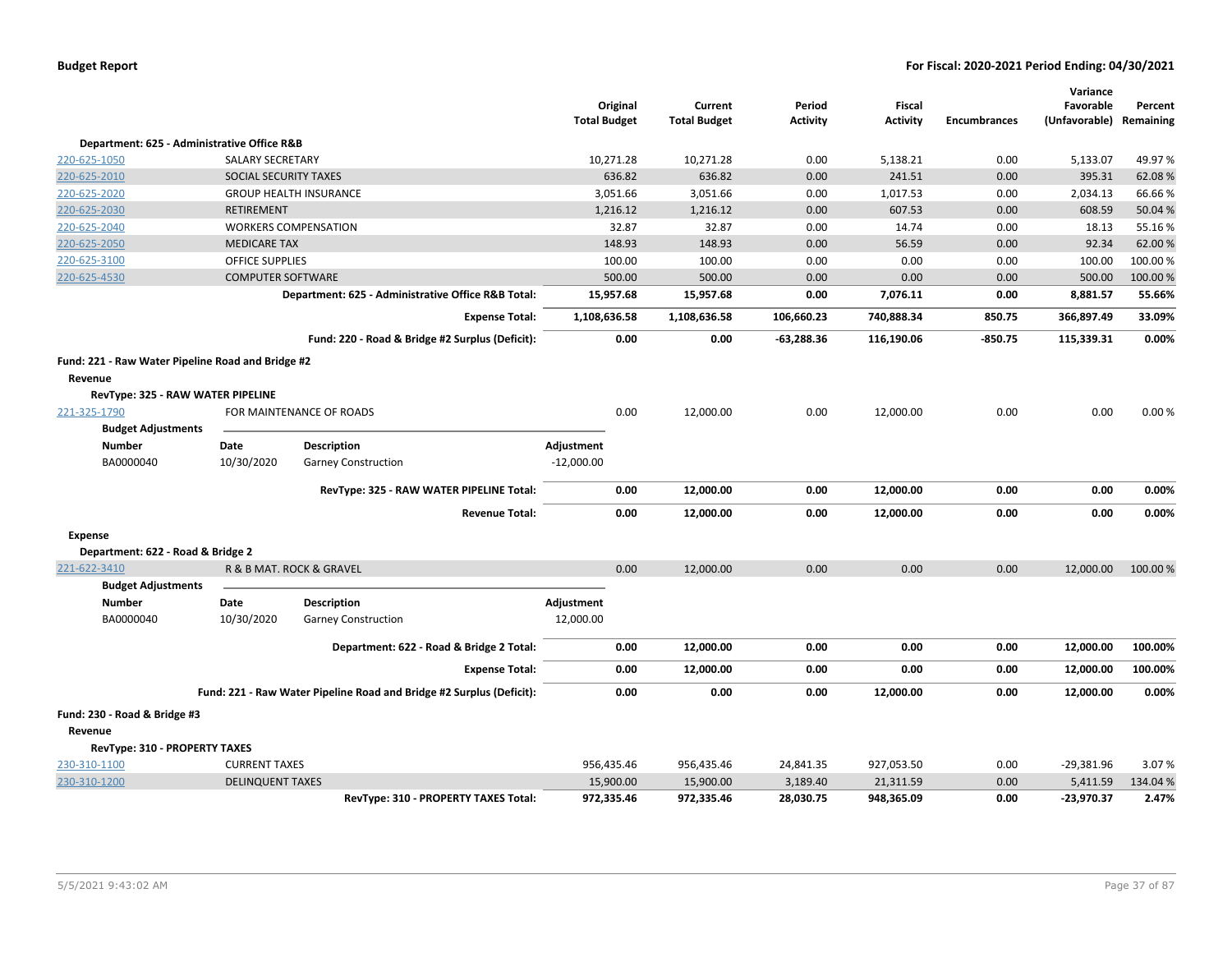|                                   |                                                    | Original<br><b>Total Budget</b> | Current<br><b>Total Budget</b> | Period<br><b>Activity</b> | Fiscal<br><b>Activity</b> | <b>Encumbrances</b> | Variance<br>Favorable<br>(Unfavorable) Remaining | Percent  |
|-----------------------------------|----------------------------------------------------|---------------------------------|--------------------------------|---------------------------|---------------------------|---------------------|--------------------------------------------------|----------|
| RevType: 318 - OTHER TAXES        |                                                    |                                 |                                |                           |                           |                     |                                                  |          |
| 230-318-1200                      | PAY N LIEU TAX/GRASSLAND                           | 2,000.00                        | 2,000.00                       | 0.00                      | 0.00                      | 0.00                | $-2,000.00$                                      | 100.00%  |
| 230-318-1210                      | PAY N LIEU TAX/UPPER TRINITY                       | 904.53                          | 904.53                         | 0.00                      | 958.88                    | 0.00                | 54.35                                            | 106.01%  |
| 230-318-1600                      | <b>SALES TAX REVENUES</b>                          | 90,000.00                       | 90,000.00                      | 9,481.58                  | 76,661.56                 | 0.00                | $-13,338.44$                                     | 14.82 %  |
|                                   | RevType: 318 - OTHER TAXES Total:                  | 92,904.53                       | 92,904.53                      | 9,481.58                  | 77,620.44                 | 0.00                | $-15,284.09$                                     | 16.45%   |
|                                   | RevType: 321 - FEES OF TAX COLLECTOR               |                                 |                                |                           |                           |                     |                                                  |          |
| 230-321-2000                      | CAR REGISTRATION/SALES TAX                         | 120,000.00                      | 120,000.00                     | 7,685.93                  | 128,196.01                | 0.00                | 8,196.01                                         | 106.83%  |
| 230-321-3000                      | COUNTY'S ADDITIONAL \$10                           | 100,000.00                      | 100,000.00                     | 11,915.10                 | 64,130.04                 | 0.00                | $-35,869.96$                                     | 35.87 %  |
|                                   | RevType: 321 - FEES OF TAX COLLECTOR Total:        | 220,000.00                      | 220,000.00                     | 19,601.03                 | 192,326.05                | 0.00                | $-27,673.95$                                     | 12.58%   |
| RevType: 350 - FINES              |                                                    |                                 |                                |                           |                           |                     |                                                  |          |
| 230-350-4030                      | <b>COUNTY CLERK FINES</b>                          | 10,000.00                       | 10,000.00                      | 0.00                      | 1,579.98                  | 0.00                | $-8,420.02$                                      | 84.20%   |
| 230-350-4500                      | <b>DISTRICT CLERK FINES</b>                        | 10,000.00                       | 10,000.00                      | 4,987.95                  | 7,074.96                  | 0.00                | $-2,925.04$                                      | 29.25 %  |
| 230-350-4550                      | J. P. #1 FINES                                     | 5,000.00                        | 5,000.00                       | 0.00                      | 3,073.74                  | 0.00                | $-1,926.26$                                      | 38.53 %  |
| 230-350-4560                      | J. P. #2 FINES                                     | 2,400.00                        | 2,400.00                       | 0.00                      | 2,044.04                  | 0.00                | $-355.96$                                        | 14.83%   |
| 230-350-4570                      | J. P. #3 FINES                                     | 3,000.00                        | 3,000.00                       | 0.00                      | 1,611.10                  | 0.00                | $-1,388.90$                                      | 46.30%   |
|                                   | RevType: 350 - FINES Total:                        | 30,400.00                       | 30,400.00                      | 4,987.95                  | 15,383.82                 | 0.00                | $-15,016.18$                                     | 49.40%   |
|                                   | RevType: 360 - INTEREST EARNINGS                   |                                 |                                |                           |                           |                     |                                                  |          |
| 230-360-1000                      | <b>INTEREST EARNINGS</b>                           | 4,000.00                        | 4,000.00                       | 0.00                      | 223.14                    | 0.00                | $-3,776.86$                                      | 94.42%   |
|                                   | RevType: 360 - INTEREST EARNINGS Total:            | 4,000.00                        | 4,000.00                       | 0.00                      | 223.14                    | 0.00                | $-3,776.86$                                      | 94.42%   |
|                                   | RevType: 364 - SALE OF ASSETS LAND/BUILDING        |                                 |                                |                           |                           |                     |                                                  |          |
| 230-364-1630                      | <b>SALE OF EQUIPMENT</b>                           | 5,000.00                        | 5,000.00                       | 0.00                      | 0.00                      | 0.00                | $-5,000.00$                                      | 100.00 % |
|                                   | RevType: 364 - SALE OF ASSETS LAND/BUILDING Total: | 5,000.00                        | 5,000.00                       | 0.00                      | 0.00                      | 0.00                | $-5,000.00$                                      | 100.00%  |
| RevType: 370 - MISCELLANEOUS      |                                                    |                                 |                                |                           |                           |                     |                                                  |          |
| 230-370-1200                      | <b>STATE LATERAL ROAD</b>                          | 14,500.00                       | 14,500.00                      | 0.00                      | 14,734.47                 | 0.00                | 234.47                                           | 101.62%  |
| 230-370-1250                      | <b>TDT WEIGHT FEES</b>                             | 20,000.00                       | 20,000.00                      | 0.00                      | 18,041.18                 | 0.00                | $-1,958.82$                                      | 9.79%    |
| 230-370-1300                      | REFUNDS & MISCELLANEOUS                            | 2,869.88                        | 2,869.88                       | 7,891.10                  | 11,163.46                 | 0.00                | 8,293.58                                         | 388.99%  |
| 230-370-1420                      | <b>CULVERT PERMITTING PROCESS</b>                  | 0.00                            | 0.00                           | 60.00                     | 640.00                    | 0.00                | 640.00                                           | 0.00%    |
| 230-370-1450                      | REIMBURSEMENT OF MATERIALS                         | 10,000.00                       | 10,000.00                      | 904.76                    | 4,093.67                  | 0.00                | $-5,906.33$                                      | 59.06%   |
|                                   | RevType: 370 - MISCELLANEOUS Total:                | 47,369.88                       | 47,369.88                      | 8,855.86                  | 48,672.78                 | 0.00                | 1,302.90                                         | 2.75%    |
|                                   | <b>Revenue Total:</b>                              | 1,372,009.87                    | 1,372,009.87                   | 70,957.17                 | 1,282,591.32              | 0.00                | $-89,418.55$                                     | 6.52%    |
| <b>Expense</b>                    |                                                    |                                 |                                |                           |                           |                     |                                                  |          |
| Department: 509 - Contingency     |                                                    |                                 |                                |                           |                           |                     |                                                  |          |
| 230-509-4750                      | <b>CONTINGENCY</b>                                 | 30,000.00                       | 30,000.00                      | 0.00                      | 0.00                      | 0.00                | 30,000.00                                        | 100.00%  |
|                                   | Department: 509 - Contingency Total:               | 30,000.00                       | 30,000.00                      | 0.00                      | 0.00                      | 0.00                | 30,000.00                                        | 100.00%  |
| Department: 623 - Road & Bridge 3 |                                                    |                                 |                                |                           |                           |                     |                                                  |          |
| 230-623-1010                      | SALARY ELECTED OFFICIAL                            | 63,240.97                       | 63,240.97                      | 7,297.05                  | 38,917.60                 | 0.00                | 24,323.37                                        | 38.46%   |
| 230-623-1030                      | <b>SALARY FOREMAN</b>                              | 0.00                            | 0.00                           | 3,878.47                  | 21,254.86                 | 0.00                | $-21,254.86$                                     | 0.00 %   |
| 230-623-1050                      | SALARY SECRETARY                                   | 11,700.00                       | 11,700.00                      | 1,104.00                  | 6,746.88                  | 0.00                | 4,953.12                                         | 42.33%   |
| 230-623-1060                      | <b>SALARY PRECINCT EMPLOYEES</b>                   | 308.082.42                      | 308.082.42                     | 29.762.92                 | 157.771.58                | 0.00                | 150,310.84                                       | 48.79%   |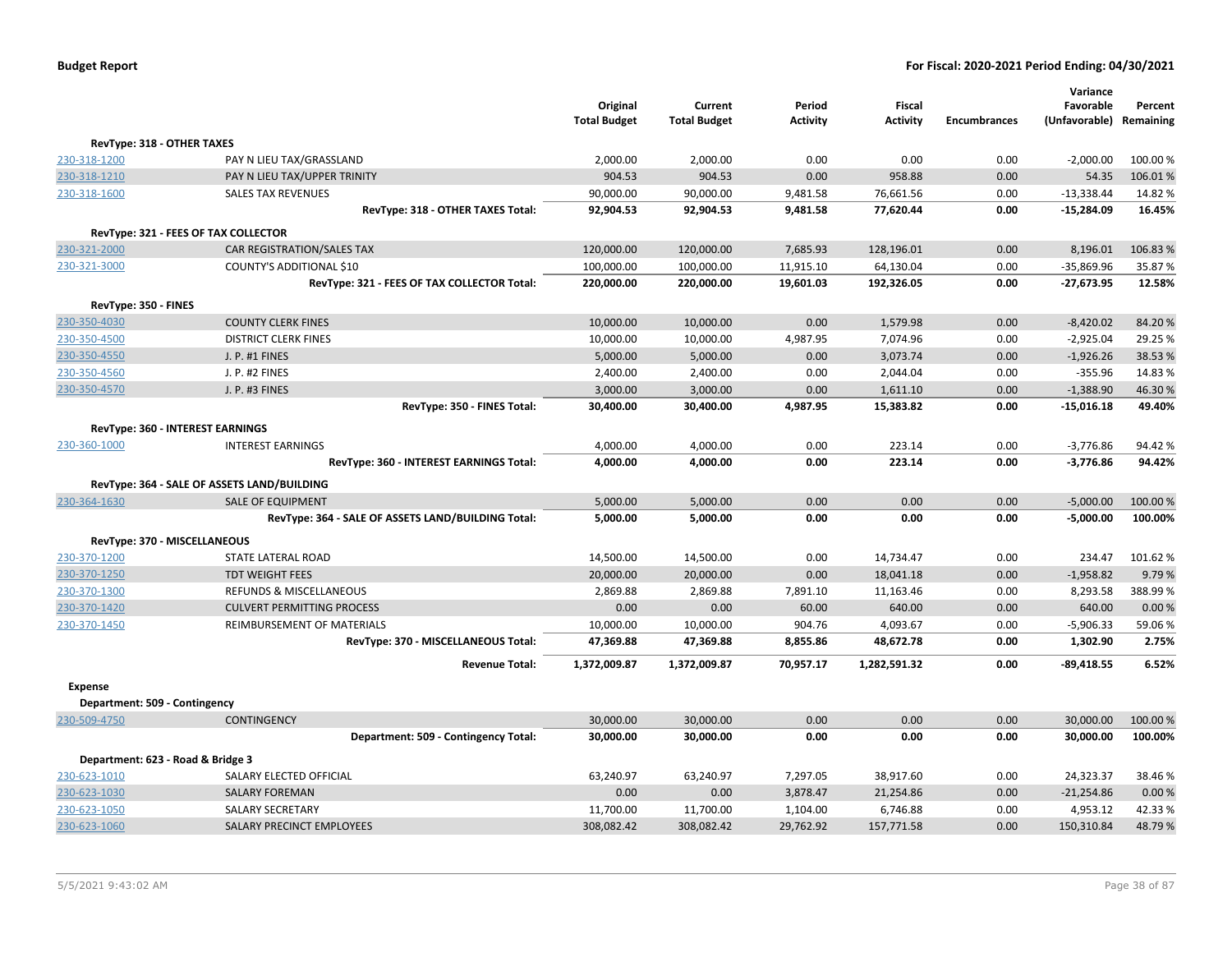|              |                                          | Original<br><b>Total Budget</b> | Current<br><b>Total Budget</b> | Period<br>Activity | <b>Fiscal</b><br><b>Activity</b> | <b>Encumbrances</b> | Variance<br>Favorable<br>(Unfavorable) Remaining | Percent    |
|--------------|------------------------------------------|---------------------------------|--------------------------------|--------------------|----------------------------------|---------------------|--------------------------------------------------|------------|
| 230-623-1070 | <b>SALARY PART-TIME</b>                  | 18,096.00                       | 18,096.00                      | 0.00               | 0.00                             | 0.00                | 18,096.00                                        | 100.00 %   |
| 230-623-2010 | SOCIAL SECURITY TAXES                    | 23,747.45                       | 23,747.45                      | 2,593.70           | 13,876.37                        | 0.00                | 9,871.08                                         | 41.57%     |
| 230-623-2020 | <b>GROUP HEALTH INSURANCE</b>            | 122,066.40                      | 122,066.40                     | 10,171.32          | 70,182.02                        | 0.00                | 51,884.38                                        | 42.51%     |
| 230-623-2030 | <b>RETIREMENT</b>                        | 45,349.97                       | 45,349.97                      | 4,986.23           | 26,581.06                        | 0.00                | 18,768.91                                        | 41.39%     |
| 230-623-2040 | <b>WORKERS COMPENSATION</b>              | 9,692.43                        | 9,692.43                       | 0.00               | 4,410.99                         | 0.00                | 5,281.44                                         | 54.49%     |
| 230-623-2050 | <b>MEDICARE TAX</b>                      | 5,553.84                        | 5,553.84                       | 606.61             | 3,245.32                         | 0.00                | 2,308.52                                         | 41.57%     |
| 230-623-3100 | <b>OFFICE SUPPLIES</b>                   | 500.00                          | 500.00                         | 137.98             | 301.29                           | 0.00                | 198.71                                           | 39.74 %    |
| 230-623-3140 | EMPLOYEE PHYSICALS/DOT TESTING           | 500.00                          | 500.00                         | 0.00               | 140.00                           | 0.00                | 360.00                                           | 72.00 %    |
| 230-623-3400 | <b>SHOP SUPPLIES</b>                     | 6,500.00                        | 6,500.00                       | 1,248.22           | 6,415.97                         | 0.00                | 84.03                                            | 1.29%      |
| 230-623-3410 | <b>R&amp;B MAT. ROCK &amp; GRAVEL</b>    | 173,177.65                      | 173,177.65                     | 14,297.07          | 80,975.74                        | 0.00                | 92,201.91                                        | 53.24 %    |
| 230-623-3420 | <b>R&amp;B MAT. CULVERTS</b>             | 20,000.00                       | 20,000.00                      | 0.00               | 5,999.20                         | 0.00                | 14,000.80                                        | 70.00%     |
| 230-623-3430 | R&B MAT. HARDWARE & LUMBER               | 5,000.00                        | 5,000.00                       | 0.00               | 656.32                           | 0.00                | 4,343.68                                         | 86.87%     |
| 230-623-3440 | R&B MAT. ASPHALT/RD OIL                  | 90,000.00                       | 90,000.00                      | 0.00               | 37,763.05                        | 0.00                | 52,236.95                                        | 58.04%     |
| 230-623-3450 | <b>CHEMICALS</b>                         | 10,000.00                       | 10,000.00                      | 0.00               | 9,975.00                         | 0.00                | 25.00                                            | 0.25%      |
| 230-623-3500 | <b>DEBRIS REMOVAL</b>                    | 3,000.00                        | 3,000.00                       | 0.00               | 855.02                           | 0.00                | 2,144.98                                         | 71.50%     |
| 230-623-4000 | <b>LEGAL FEES</b>                        | 1,000.00                        | 1,000.00                       | 0.00               | 0.00                             | 0.00                | 1,000.00                                         | 100.00%    |
| 230-623-4060 | TAX APPRAISAL DISTRICT                   | 48,985.06                       | 48,985.06                      | 0.00               | 19,381.82                        | 0.00                | 29,603.24                                        | 60.43%     |
| 230-623-4210 | <b>INTERNET</b>                          | 1,100.00                        | 1,100.00                       | 81.95              | 573.65                           | 0.00                | 526.35                                           | 47.85%     |
| 230-623-4270 | OUT OF COUNTY TRAVEL/TRAINING            | 3,500.00                        | 3,500.00                       | 250.00             | 1,171.40                         | 0.00                | 2,328.60                                         | 66.53%     |
| 230-623-4300 | <b>BIDS, NOTICES &amp; PERMITS</b>       | 1,500.00                        | 1,500.00                       | 0.00               | 810.00                           | 0.00                | 690.00                                           | 46.00 %    |
| 230-623-4350 | PRINTING                                 | 100.00                          | 100.00                         | 0.00               | 0.00                             | 0.00                | 100.00                                           | 100.00%    |
| 230-623-4400 | UTILITY ELECTRICITY                      | 3,500.00                        | 3,500.00                       | 231.53             | 1,682.11                         | 0.00                | 1,817.89                                         | 51.94 %    |
| 230-623-4410 | UTILITY GAS                              | 550.00                          | 550.00                         | 0.00               | 354.38                           | 0.00                | 195.62                                           | 35.57%     |
| 230-623-4420 | <b>UTILITY WATER</b>                     | 850.00                          | 850.00                         | 118.70             | 279.68                           | 0.00                | 570.32                                           | 67.10%     |
| 230-623-4430 | <b>TRASH PICK-UP</b>                     | 1,000.00                        | 1,000.00                       | 0.00               | 544.98                           | 0.00                | 455.02                                           | 45.50%     |
| 230-623-4500 | <b>R&amp;M BUILDING</b>                  | 1,500.00                        | 1,500.00                       | 0.00               | 318.50                           | 0.00                | 1,181.50                                         | 78.77 %    |
| 230-623-4530 | <b>COMPUTER SOFTWARE</b>                 | 1,000.00                        | 1,000.00                       | 0.00               | 0.00                             | 0.00                | 1,000.00                                         | 100.00%    |
| 230-623-4570 | R&M MACHINERY GAS & OIL                  | 150,000.00                      | 150,000.00                     | 17,301.26          | 47,095.08                        | 0.00                | 102,904.92                                       | 68.60%     |
| 230-623-4580 | <b>R&amp;M MACHINERY PARTS</b>           | 100,000.00                      | 100,000.00                     | 22,125.99          | 93,249.17                        | 5,255.35            | 1,495.48                                         | 1.50%      |
| 230-623-4590 | <b>R&amp;M MACH. TIRES &amp; TUBES</b>   | 20,000.00                       | 20,000.00                      | 12.00              | 14,516.75                        | 0.00                | 5,483.25                                         | 27.42%     |
| 230-623-4600 | EQUIPMENT RENTAL/LEASE                   | 20,000.00                       | 20,000.00                      | 3,000.00           | 9,000.00                         | 0.00                | 11,000.00                                        | 55.00 %    |
| 230-623-4800 | <b>BOND</b>                              | 150.00                          | 150.00                         | 0.00               | 327.50                           | 0.00                | $-177.50$                                        | $-118.33%$ |
| 230-623-4810 | <b>DUES</b>                              | 335.00                          | 335.00                         | 0.00               | 434.99                           | 0.00                | $-99.99$                                         | $-29.85%$  |
| 230-623-4820 | <b>INSURANCE</b>                         | 11,000.00                       | 11,000.00                      | 0.00               | 5,149.64                         | 0.00                | 5,850.36                                         | 53.19%     |
| 230-623-4900 | MISCELLANEOUS                            | 1,500.00                        | 1,500.00                       | 0.00               | 0.00                             | 0.00                | 1,500.00                                         | 100.00 %   |
| 230-623-4910 | SOIL & WATER CONSERVATION                | 25.00                           | 25.00                          | 0.00               | 0.00                             | 0.00                | 25.00                                            | 100.00 %   |
| 230-623-4960 | TCOG HAZARDOUS WASTEMATCH                | 1,250.00                        | 1,250.00                       | 0.00               | 0.00                             | 0.00                | 1,250.00                                         | 100.00 %   |
| 230-623-5710 | PURCHASE OF MACH./EQUIP                  | 40,000.00                       | 40,000.00                      | 0.00               | 26,500.00                        | 17,128.50           | $-3,628.50$                                      | $-9.07%$   |
| 230-623-5750 | LAND/BUILDING                            | 1,000.00                        | 1,000.00                       | 0.00               | 0.00                             | 0.00                | 1,000.00                                         | 100.00 %   |
|              | Department: 623 - Road & Bridge 3 Total: | 1,326,052.19                    | 1,326,052.19                   | 119,205.00         | 707,457.92                       | 22,383.85           | 596,210.42                                       | 44.96%     |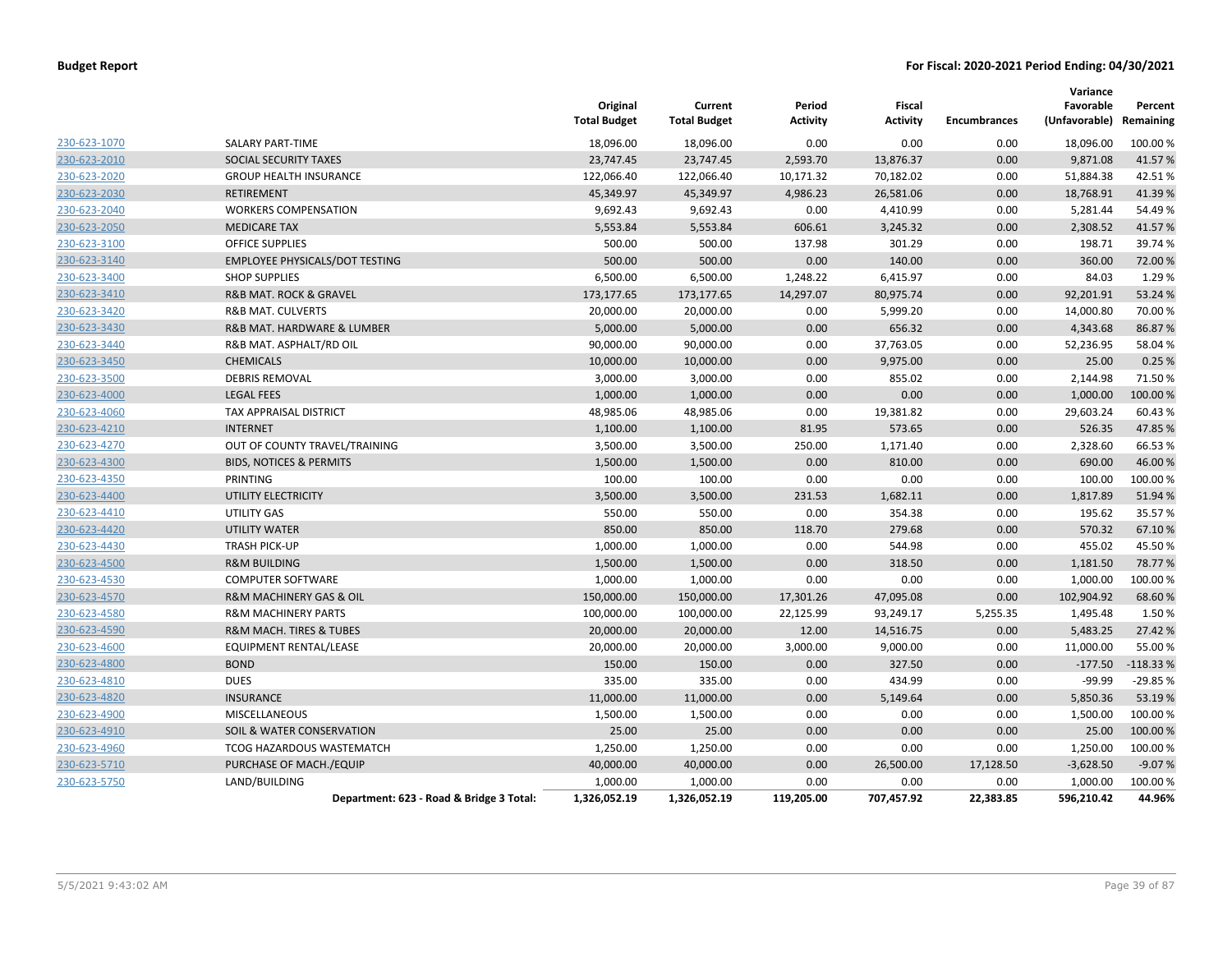|                                                       |                                |                                                    | Original<br><b>Total Budget</b> | Current<br><b>Total Budget</b> | Period<br><b>Activity</b> | Fiscal<br><b>Activity</b> | <b>Encumbrances</b> | Variance<br>Favorable<br>(Unfavorable) | Percent<br>Remaining |
|-------------------------------------------------------|--------------------------------|----------------------------------------------------|---------------------------------|--------------------------------|---------------------------|---------------------------|---------------------|----------------------------------------|----------------------|
| Department: 625 - Administrative Office R&B           |                                |                                                    |                                 |                                |                           |                           |                     |                                        |                      |
| 230-625-1050                                          | <b>SALARY SECRETARY</b>        |                                                    | 10,271.28                       | 10,271.28                      | 0.00                      | 5,138.21                  | 0.00                | 5,133.07                               | 49.97%               |
| 230-625-2010                                          | <b>SOCIAL SECURITY TAXES</b>   |                                                    | 636.82                          | 636.82                         | 0.00                      | 241.51                    | 0.00                | 395.31                                 | 62.08%               |
| 230-625-2020                                          |                                | <b>GROUP HEALTH INSURANCE</b>                      | 3,051.66                        | 3,051.66                       | 0.00                      | 1,017.53                  | 0.00                | 2,034.13                               | 66.66%               |
| 230-625-2030                                          | RETIREMENT                     |                                                    | 1,216.12                        | 1,216.12                       | 0.00                      | 607.53                    | 0.00                | 608.59                                 | 50.04 %              |
| 230-625-2040                                          |                                | <b>WORKERS COMPENSATION</b>                        | 32.87                           | 32.87                          | 0.00                      | 14.74                     | 0.00                | 18.13                                  | 55.16%               |
| 230-625-2050                                          | <b>MEDICARE TAX</b>            |                                                    | 148.93                          | 148.93                         | 0.00                      | 56.59                     | 0.00                | 92.34                                  | 62.00%               |
| 230-625-3100                                          | <b>OFFICE SUPPLIES</b>         |                                                    | 100.00                          | 100.00                         | 0.00                      | 0.00                      | 0.00                | 100.00                                 | 100.00%              |
| 230-625-4530                                          | <b>COMPUTER SOFTWARE</b>       |                                                    | 500.00                          | 500.00                         | 0.00                      | 0.00                      | 0.00                | 500.00                                 | 100.00%              |
|                                                       |                                | Department: 625 - Administrative Office R&B Total: | 15,957.68                       | 15,957.68                      | 0.00                      | 7,076.11                  | 0.00                | 8,881.57                               | 55.66%               |
|                                                       |                                | <b>Expense Total:</b>                              | 1,372,009.87                    | 1,372,009.87                   | 119,205.00                | 714,534.03                | 22,383.85           | 635,091.99                             | 46.29%               |
|                                                       |                                | Fund: 230 - Road & Bridge #3 Surplus (Deficit):    | 0.00                            | 0.00                           | $-48,247.83$              | 568,057.29                | $-22,383.85$        | 545,673.44                             | 0.00%                |
| Fund: 231 - Lake Road Impact/Raw Water PipelinePct. 3 |                                |                                                    |                                 |                                |                           |                           |                     |                                        |                      |
| Revenue                                               |                                |                                                    |                                 |                                |                           |                           |                     |                                        |                      |
| RevType: 300 - CASH                                   |                                |                                                    |                                 |                                |                           |                           |                     |                                        |                      |
| 231-300-1230                                          |                                | UNENCUMBERED FUND BALANCE                          | 250,000.00                      | 250,000.00                     | 0.00                      | 0.00                      | 0.00                | $-250,000.00$                          | 100.00 %             |
|                                                       |                                | RevType: 300 - CASH Total:                         | 250,000.00                      | 250,000.00                     | 0.00                      | 0.00                      | 0.00                | $-250,000.00$                          | 100.00%              |
| RevType: 325 - RAW WATER PIPELINE                     |                                |                                                    |                                 |                                |                           |                           |                     |                                        |                      |
| 231-325-1790                                          |                                | FOR MAINTENANCE OF ROADS                           | 0.00                            | 84,000.00                      | 0.00                      | 84,000.00                 | 0.00                | 0.00                                   | 0.00%                |
| <b>Budget Adjustments</b>                             |                                |                                                    |                                 |                                |                           |                           |                     |                                        |                      |
| <b>Number</b>                                         | Date                           | Description                                        | Adjustment                      |                                |                           |                           |                     |                                        |                      |
| BA0000044                                             | 10/30/2020                     | Austin Bridge                                      | $-30,000.00$                    |                                |                           |                           |                     |                                        |                      |
| BA0000041                                             | 10/30/2020                     | <b>Garney Construction</b>                         | $-54,000.00$                    |                                |                           |                           |                     |                                        |                      |
|                                                       |                                | RevType: 325 - RAW WATER PIPELINE Total:           | 0.00                            | 84,000.00                      | 0.00                      | 84,000.00                 | 0.00                | 0.00                                   | 0.00%                |
|                                                       |                                | <b>Revenue Total:</b>                              | 250,000.00                      | 334,000.00                     | 0.00                      | 84,000.00                 | 0.00                | $-250,000.00$                          | 74.85%               |
|                                                       |                                |                                                    |                                 |                                |                           |                           |                     |                                        |                      |
| Expense                                               |                                |                                                    |                                 |                                |                           |                           |                     |                                        |                      |
| Department: 623 - Road & Bridge 3<br>231-623-4900     | <b>MISCELLANEOUS</b>           |                                                    | 250,000.00                      | 250,000.00                     | 0.00                      | 0.00                      | 0.00                | 250,000.00                             | 100.00%              |
|                                                       |                                | Department: 623 - Road & Bridge 3 Total:           | 250,000.00                      | 250,000.00                     | 0.00                      | 0.00                      | 0.00                | 250,000.00                             | 100.00%              |
|                                                       |                                |                                                    |                                 |                                |                           |                           |                     |                                        |                      |
| Department: 626 - Road & Bridge 3 Raw Water Pipeline  |                                |                                                    |                                 |                                |                           |                           |                     |                                        |                      |
| 231-626-4580                                          | <b>R&amp;M MACHINERY PARTS</b> |                                                    | 0.00                            | 30,000.00                      | 0.00                      | 0.00                      | 0.00                | 30,000.00                              | 100.00 %             |
| <b>Budget Adjustments</b>                             |                                |                                                    |                                 |                                |                           |                           |                     |                                        |                      |
| <b>Number</b>                                         | Date                           | Description                                        | Adjustment                      |                                |                           |                           |                     |                                        |                      |
| BA0000044                                             | 10/30/2020                     | <b>Austin Bridge</b>                               | 30,000.00                       |                                |                           |                           |                     |                                        |                      |
| 231-626-5710                                          |                                | PURCHASE OF MACH./EQUIP                            | 0.00                            | 54,000.00                      | 0.00                      | 0.00                      | 0.00                | 54.000.00                              | 100.00 %             |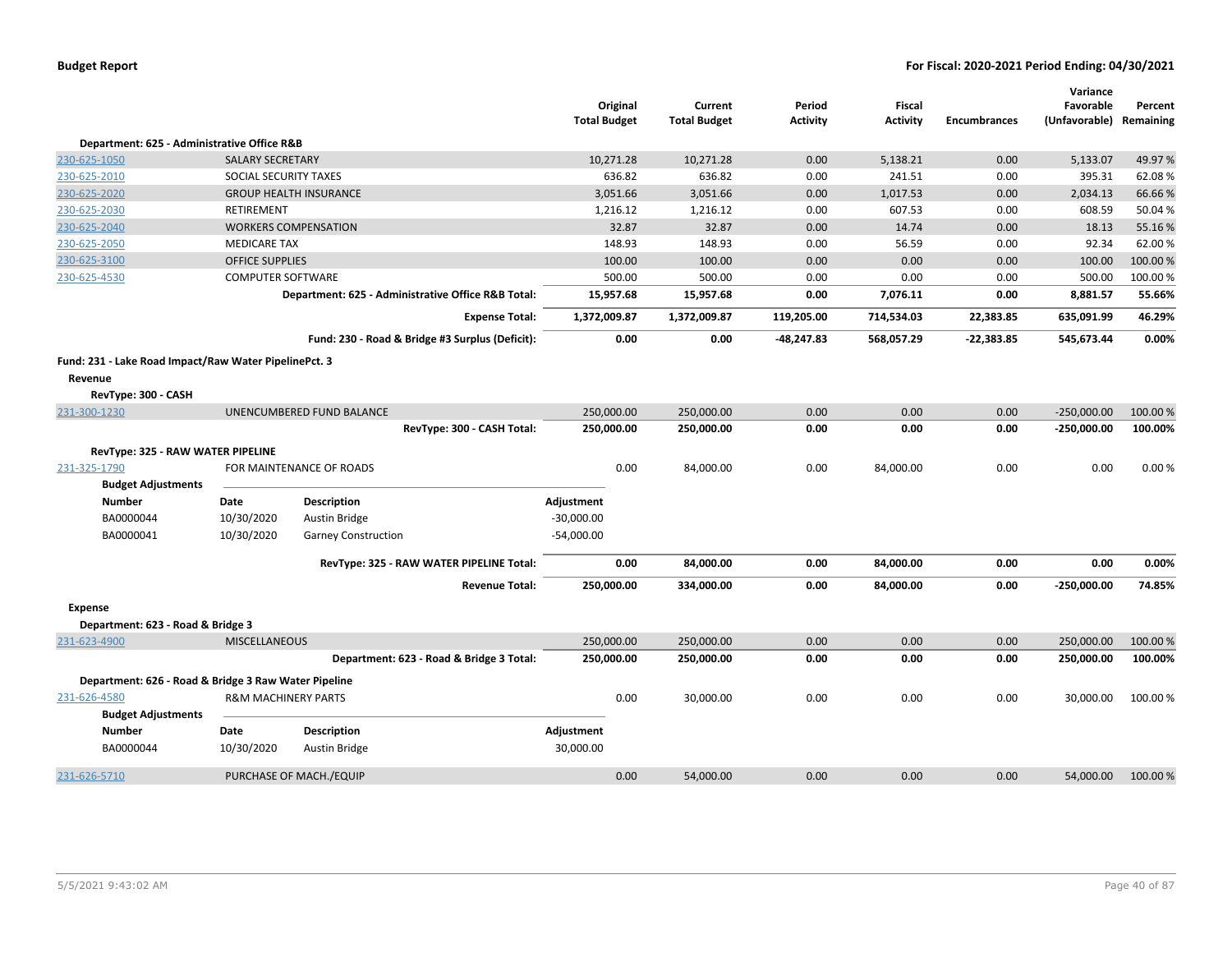|                                            |                                             |                                                                          | Original<br><b>Total Budget</b> | Current<br><b>Total Budget</b> | Period<br><b>Activity</b> | Fiscal<br><b>Activity</b> | <b>Encumbrances</b> | Variance<br>Favorable<br>(Unfavorable) Remaining | Percent  |
|--------------------------------------------|---------------------------------------------|--------------------------------------------------------------------------|---------------------------------|--------------------------------|---------------------------|---------------------------|---------------------|--------------------------------------------------|----------|
| <b>Budget Adjustments</b><br><b>Number</b> | Date                                        | <b>Description</b>                                                       |                                 |                                |                           |                           |                     |                                                  |          |
|                                            | 10/30/2020                                  |                                                                          | Adjustment                      |                                |                           |                           |                     |                                                  |          |
| BA0000041                                  |                                             | <b>Garney Construction</b>                                               | 54,000.00                       |                                |                           |                           |                     |                                                  |          |
|                                            |                                             | Department: 626 - Road & Bridge 3 Raw Water Pipeline Total:              | 0.00                            | 84,000.00                      | 0.00                      | 0.00                      | 0.00                | 84,000.00                                        | 100.00%  |
|                                            |                                             | <b>Expense Total:</b>                                                    | 250,000.00                      | 334,000.00                     | 0.00                      | 0.00                      | 0.00                | 334,000.00                                       | 100.00%  |
|                                            |                                             | Fund: 231 - Lake Road Impact/Raw Water PipelinePct. 3 Surplus (Deficit): | 0.00                            | 0.00                           | 0.00                      | 84,000.00                 | 0.00                | 84,000.00                                        | 0.00%    |
| Fund: 240 - Road & Bridge #4               |                                             |                                                                          |                                 |                                |                           |                           |                     |                                                  |          |
| Revenue                                    |                                             |                                                                          |                                 |                                |                           |                           |                     |                                                  |          |
| RevType: 300 - CASH                        |                                             |                                                                          |                                 |                                |                           |                           |                     |                                                  |          |
| 240-300-1240                               |                                             | BEGINNING CASH BALANCE                                                   | 47,006.36                       | 47,006.36                      | 0.00                      | 0.00                      | 0.00                | $-47,006.36$                                     | 100.00 % |
|                                            |                                             | RevType: 300 - CASH Total:                                               | 47,006.36                       | 47,006.36                      | 0.00                      | 0.00                      | 0.00                | -47,006.36                                       | 100.00%  |
| RevType: 310 - PROPERTY TAXES              |                                             |                                                                          |                                 |                                |                           |                           |                     |                                                  |          |
| 240-310-1100                               | <b>CURRENT TAXES</b>                        |                                                                          | 544,424.23                      | 544,424.23                     | 14,142.51                 | 527,783.83                | 0.00                | $-16,640.40$                                     | 3.06 %   |
| 240-310-1200                               | <b>DELINQUENT TAXES</b>                     |                                                                          | 10,000.00                       | 10,000.00                      | 1,815.76                  | 12,132.98                 | 0.00                | 2,132.98                                         | 121.33%  |
|                                            |                                             | RevType: 310 - PROPERTY TAXES Total:                                     | 554,424.23                      | 554,424.23                     | 15,958.27                 | 539,916.81                | 0.00                | $-14,507.42$                                     | 2.62%    |
| RevType: 318 - OTHER TAXES                 |                                             |                                                                          |                                 |                                |                           |                           |                     |                                                  |          |
| 240-318-1200                               |                                             | PAY N LIEU TAX/GRASSLAND                                                 | 1,600.00                        | 1,600.00                       | 0.00                      | 0.00                      | 0.00                | $-1,600.00$                                      | 100.00 % |
| 240-318-1210                               |                                             | PAY N LIEU TAX/UPPER TRINITY                                             | 514.83                          | 514.83                         | 0.00                      | 545.90                    | 0.00                | 31.07                                            | 106.04%  |
| 240-318-1600                               | <b>SALES TAX REVENUES</b>                   |                                                                          | 55,000.00                       | 55,000.00                      | 5,397.99                  | 43,644.43                 | 0.00                | $-11,355.57$                                     | 20.65 %  |
|                                            |                                             | RevType: 318 - OTHER TAXES Total:                                        | 57,114.83                       | 57,114.83                      | 5,397.99                  | 44,190.33                 | 0.00                | $-12,924.50$                                     | 22.63%   |
|                                            | RevType: 321 - FEES OF TAX COLLECTOR        |                                                                          |                                 |                                |                           |                           |                     |                                                  |          |
| 240-321-2000                               |                                             | CAR REGISTRATION/SALES TAX                                               | 75,000.00                       | 75,000.00                      | 4,375.00                  | 72,971.98                 | 0.00                | $-2,028.02$                                      | 2.70%    |
| 240-321-3000                               |                                             | <b>COUNTY'S ADDITIONAL \$10</b>                                          | 65,000.00                       | 65,000.00                      | 6,782.34                  | 36,504.23                 | 0.00                | $-28,495.77$                                     | 43.84 %  |
|                                            |                                             | RevType: 321 - FEES OF TAX COLLECTOR Total:                              | 140,000.00                      | 140,000.00                     | 11,157.34                 | 109,476.21                | 0.00                | $-30,523.79$                                     | 21.80%   |
| RevType: 350 - FINES                       |                                             |                                                                          |                                 |                                |                           |                           |                     |                                                  |          |
| 240-350-4030                               | <b>COUNTY CLERK FINES</b>                   |                                                                          | 10,000.00                       | 10,000.00                      | 0.00                      | 899.36                    | 0.00                | $-9,100.64$                                      | 91.01%   |
| 240-350-4500                               | <b>DISTRICT CLERK FINES</b>                 |                                                                          | 10,500.00                       | 10,500.00                      | 2,839.26                  | 4,027.23                  | 0.00                | $-6,472.77$                                      | 61.65%   |
| 240-350-4550                               | J. P. #1 FINES                              |                                                                          | 8,000.00                        | 8,000.00                       | 0.00                      | 1,749.62                  | 0.00                | $-6,250.38$                                      | 78.13%   |
| 240-350-4560                               | J. P. #2 FINES                              |                                                                          | 2,000.00                        | 2,000.00                       | 0.00                      | 1,163.51                  | 0.00                | $-836.49$                                        | 41.82%   |
| 240-350-4570                               | J. P. #3 FINES                              |                                                                          | 3,300.00                        | 3,300.00                       | 0.00                      | 917.08                    | 0.00                | $-2,382.92$                                      | 72.21%   |
|                                            |                                             | RevType: 350 - FINES Total:                                              | 33,800.00                       | 33,800.00                      | 2,839.26                  | 8,756.80                  | 0.00                | -25,043.20                                       | 74.09%   |
| RevType: 360 - INTEREST EARNINGS           |                                             |                                                                          |                                 |                                |                           |                           |                     |                                                  |          |
| 240-360-1000                               | <b>INTEREST EARNINGS</b>                    |                                                                          | 2,000.00                        | 2,000.00                       | 0.00                      | 39.40                     | 0.00                | $-1,960.60$                                      | 98.03%   |
|                                            |                                             | RevType: 360 - INTEREST EARNINGS Total:                                  | 2,000.00                        | 2,000.00                       | 0.00                      | 39.40                     | 0.00                | $-1,960.60$                                      | 98.03%   |
|                                            | RevType: 364 - SALE OF ASSETS LAND/BUILDING |                                                                          |                                 |                                |                           |                           |                     |                                                  |          |
| 240-364-1630                               | <b>SALE OF EQUIPMENT</b>                    |                                                                          | 1,500.00                        | 1,500.00                       | 0.00                      | 0.00                      | 0.00                | $-1,500.00$                                      | 100.00 % |
|                                            |                                             | RevType: 364 - SALE OF ASSETS LAND/BUILDING Total:                       | 1,500.00                        | 1,500.00                       | 0.00                      | 0.00                      | 0.00                | $-1,500.00$                                      | 100.00%  |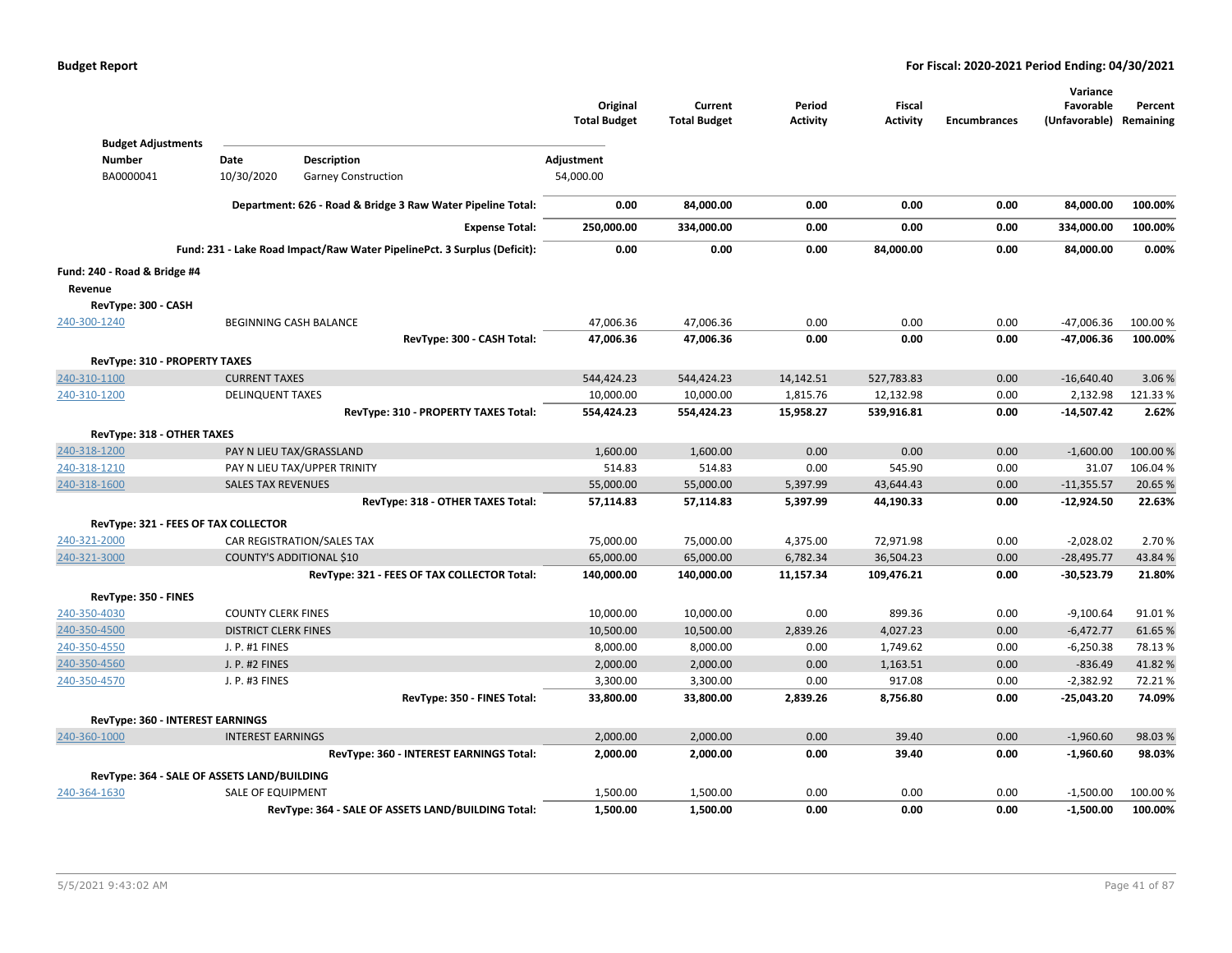|                                   |                                     | Original<br><b>Total Budget</b> | Current<br><b>Total Budget</b> | Period<br><b>Activity</b> | <b>Fiscal</b><br><b>Activity</b> | <b>Encumbrances</b> | Variance<br>Favorable<br>(Unfavorable) Remaining | Percent  |
|-----------------------------------|-------------------------------------|---------------------------------|--------------------------------|---------------------------|----------------------------------|---------------------|--------------------------------------------------|----------|
|                                   | RevType: 370 - MISCELLANEOUS        |                                 |                                |                           |                                  |                     |                                                  |          |
| 240-370-1200                      | STATE LATERAL ROAD                  | 10,000.00                       | 10,000.00                      | 0.00                      | 8,387.19                         | 0.00                | $-1,612.81$                                      | 16.13%   |
| 240-370-1250                      | TDT WEIGHT FEES                     | 23,000.00                       | 23,000.00                      | 0.00                      | 10,269.44                        | 0.00                | $-12,730.56$                                     | 55.35 %  |
| 240-370-1300                      | <b>REFUNDS &amp; MISCELLANEOUS</b>  | 1,000.00                        | 1,000.00                       | 0.00                      | 1,420.56                         | 0.00                | 420.56                                           | 142.06%  |
| 240-370-1420                      | <b>CULVERT PERMITTING PROCESS</b>   | 0.00                            | 0.00                           | 20.00                     | 840.00                           | 0.00                | 840.00                                           | 0.00%    |
| 240-370-1421                      | ROW PERMIT APPLICATION              | 0.00                            | 0.00                           | 0.00                      | 20.00                            | 0.00                | 20.00                                            | 0.00 %   |
| 240-370-1450                      | REIMBURSEMENT OF MATERIALS          | 1,500.00                        | 1,500.00                       | 202.96                    | 585.76                           | 0.00                | $-914.24$                                        | 60.95 %  |
| 240-370-1460                      | SALE OF RECYCLED MATERIALS          | 2,000.00                        | 2,000.00                       | 581.70                    | 1,064.90                         | 0.00                | $-935.10$                                        | 46.76%   |
|                                   | RevType: 370 - MISCELLANEOUS Total: | 37,500.00                       | 37,500.00                      | 804.66                    | 22,587.85                        | 0.00                | $-14,912.15$                                     | 39.77%   |
|                                   | <b>Revenue Total:</b>               | 873,345.42                      | 873,345.42                     | 36,157.52                 | 724,967.40                       | 0.00                | $-148,378.02$                                    | 16.99%   |
| Expense                           |                                     |                                 |                                |                           |                                  |                     |                                                  |          |
| Department: 624 - Road & Bridge 4 |                                     |                                 |                                |                           |                                  |                     |                                                  |          |
| 240-624-1010                      | SALARY ELECTED OFFICIAL             | 63,240.97                       | 63,240.97                      | 7,297.05                  | 38,917.60                        | 0.00                | 24,323.37                                        | 38.46%   |
| 240-624-1030                      | <b>SALARY FOREMAN</b>               | 32,485.18                       | 32,485.18                      | 0.00                      | 11,404.74                        | 0.00                | 21,080.44                                        | 64.89%   |
| 240-624-1050                      | <b>SALARY SECRETARY</b>             | 30,657.94                       | 30,657.94                      | 3,537.47                  | 18,866.49                        | 0.00                | 11,791.45                                        | 38.46%   |
| 240-624-1060                      | SALARY PRECINCT EMPLOYEES           | 150,186.40                      | 150,186.40                     | 15,156.79                 | 73,109.62                        | 0.00                | 77,076.78                                        | 51.32 %  |
| 240-624-1070                      | <b>SALARY PART-TIME</b>             | 18,096.00                       | 18,096.00                      | 0.00                      | 0.00                             | 0.00                | 18,096.00                                        | 100.00%  |
| 240-624-2010                      | SOCIAL SECURITY TAXES               | 18,269.32                       | 18,269.32                      | 1,609.40                  | 8,786.89                         | 0.00                | 9,482.43                                         | 51.90%   |
| 240-624-2020                      | <b>GROUP HEALTH INSURANCE</b>       | 97,653.12                       | 97,653.12                      | 6,103.32                  | 44,249.07                        | 0.00                | 53,404.05                                        | 54.69%   |
| 240-624-2030                      | <b>RETIREMENT</b>                   | 34,888.51                       | 34,888.51                      | 3,082.59                  | 16,833.76                        | 0.00                | 18,054.75                                        | 51.75 %  |
| 240-624-2040                      | <b>WORKERS COMPENSATION</b>         | 6,469.26                        | 6,469.26                       | 0.00                      | 2,943.79                         | 0.00                | 3,525.47                                         | 54.50%   |
| 240-624-2050                      | <b>MEDICARE TAX</b>                 | 4,272.66                        | 4,272.66                       | 376.38                    | 2,055.02                         | 0.00                | 2,217.64                                         | 51.90%   |
| 240-624-2060                      | UNEMPLOYMENT EXPENSE                | 0.00                            | 0.00                           | 0.00                      | 9.08                             | 0.00                | $-9.08$                                          | 0.00%    |
| 240-624-3100                      | <b>OFFICE SUPPLIES</b>              | 250.00                          | 250.00                         | 0.00                      | 61.19                            | 0.00                | 188.81                                           | 75.52 %  |
| 240-624-3140                      | EMPLOYEE PHYSICALS/DOT TESTING      | 350.00                          | 350.00                         | 0.00                      | 75.00                            | 0.00                | 275.00                                           | 78.57%   |
| 240-624-3400                      | <b>SHOP SUPPLIES</b>                | 1,500.00                        | 1,500.00                       | 0.00                      | 957.08                           | 0.00                | 542.92                                           | 36.19%   |
| 240-624-3410                      | R&B MAT. ROCK & GRAVEL              | 80,000.00                       | 80,000.00                      | 11,399.94                 | 78,163.81                        | 0.00                | 1,836.19                                         | 2.30 %   |
| 240-624-3420                      | <b>R&amp;B MAT. CULVERTS</b>        | 9,000.00                        | 9,000.00                       | 0.00                      | 8,569.14                         | 0.00                | 430.86                                           | 4.79%    |
| 240-624-3430                      | R&B MAT. HARDWARE & LUMBER          | 1,500.00                        | 1,500.00                       | 0.00                      | 0.00                             | 0.00                | 1,500.00                                         | 100.00%  |
| 240-624-3440                      | R&B MAT. ASPHALT/RD OIL             | 70,000.00                       | 70,000.00                      | 971.49                    | 23,769.63                        | 0.00                | 46,230.37                                        | 66.04 %  |
| 240-624-3450                      | <b>CHEMICALS</b>                    | 15,000.00                       | 15,000.00                      | 0.00                      | 0.00                             | 0.00                | 15,000.00                                        | 100.00%  |
| 240-624-3950                      | <b>UNIFORMS</b>                     | 2,500.00                        | 2,500.00                       | 259.80                    | 1,599.68                         | 0.00                | 900.32                                           | 36.01%   |
| 240-624-4060                      | TAX APPRAISAL DISTRICT              | 27,883.38                       | 27,883.38                      | 0.00                      | 11,032.56                        | 0.00                | 16,850.82                                        | 60.43%   |
| 240-624-4210                      | <b>INTERNET</b>                     | 1,000.00                        | 1,000.00                       | 93.94                     | 623.83                           | 0.00                | 376.17                                           | 37.62 %  |
| 240-624-4270                      | OUT OF COUNTY TRAVEL/TRAINING       | 4,600.00                        | 4,600.00                       | 0.00                      | 875.65                           | 0.00                | 3,724.35                                         | 80.96%   |
| 240-624-4300                      | <b>BIDS, NOTICES &amp; PERMITS</b>  | 300.00                          | 300.00                         | 0.00                      | 0.00                             | 0.00                | 300.00                                           | 100.00 % |
| 240-624-4350                      | PRINTING                            | 100.00                          | 100.00                         | 0.00                      | 0.00                             | 0.00                | 100.00                                           | 100.00%  |
| 240-624-4400                      | UTILITY ELECTRICITY                 | 4,000.00                        | 4,000.00                       | 227.68                    | 1,818.33                         | 0.00                | 2,181.67                                         | 54.54 %  |
| 240-624-4410                      | <b>UTILITY GAS</b>                  | 600.00                          | 600.00                         | 0.00                      | 541.56                           | 0.00                | 58.44                                            | 9.74%    |
| 240-624-4420                      | <b>UTILITY WATER</b>                | 1,250.00                        | 1,250.00                       | 64.81                     | 477.81                           | 0.00                | 772.19                                           | 61.78%   |
| 240-624-4430                      | <b>TRASH PICK-UP</b>                | 2,500.00                        | 2,500.00                       | 801.50                    | 2,003.75                         | 0.00                | 496.25                                           | 19.85%   |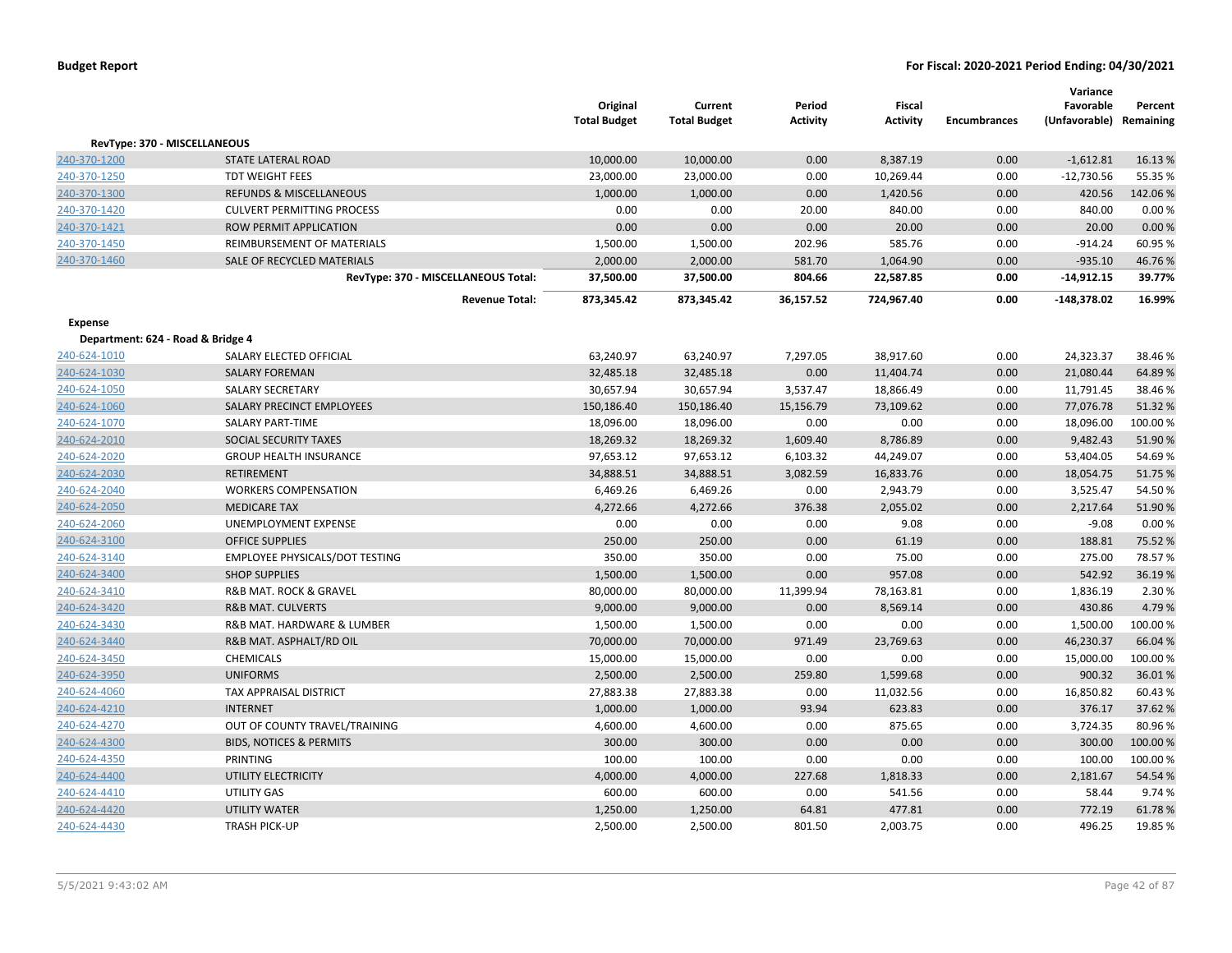|                                                       |                                |                                        |                                                    | Original<br><b>Total Budget</b> | Current<br><b>Total Budget</b> | Period<br><b>Activity</b> | Fiscal<br><b>Activity</b> | <b>Encumbrances</b> | Variance<br>Favorable<br>(Unfavorable) | Percent<br>Remaining |
|-------------------------------------------------------|--------------------------------|----------------------------------------|----------------------------------------------------|---------------------------------|--------------------------------|---------------------------|---------------------------|---------------------|----------------------------------------|----------------------|
| 240-624-4500                                          | <b>R&amp;M BUILDING</b>        |                                        |                                                    | 1,250.00                        | 1,250.00                       | 0.00                      | 0.00                      | 0.00                | 1,250.00                               | 100.00%              |
| 240-624-4530                                          | <b>COMPUTER SOFTWARE</b>       |                                        |                                                    | 1,500.00                        | 1,500.00                       | 0.00                      | 0.00                      | 0.00                | 1,500.00                               | 100.00%              |
| 240-624-4570                                          |                                | R&M MACHINERY GAS & OIL                |                                                    | 40,000.00                       | 40,000.00                      | 6,365.56                  | 16,399.80                 | 0.00                | 23,600.20                              | 59.00 %              |
| 240-624-4580                                          | <b>R&amp;M MACHINERY PARTS</b> |                                        |                                                    | 30,000.00                       | 30,000.00                      | 1,522.49                  | 23,315.48                 | 0.00                | 6,684.52                               | 22.28%               |
| 240-624-4590                                          |                                | <b>R&amp;M MACH. TIRES &amp; TUBES</b> |                                                    | 9,000.00                        | 9,000.00                       | 0.00                      | 4,202.00                  | 0.00                | 4,798.00                               | 53.31%               |
| 240-624-4600                                          |                                | <b>EQUIPMENT RENTAL/LEASE</b>          |                                                    | 15,000.00                       | 15,000.00                      | 0.00                      | 3,000.00                  | 0.00                | 12,000.00                              | 80.00%               |
| 240-624-4810                                          | <b>DUES</b>                    |                                        |                                                    | 335.00                          | 335.00                         | 0.00                      | 395.00                    | 0.00                | $-60.00$                               | $-17.91%$            |
| 240-624-4820                                          | <b>INSURANCE</b>               |                                        |                                                    | 6,000.00                        | 6,000.00                       | 0.00                      | 2,777.63                  | 0.00                | 3,222.37                               | 53.71%               |
| 240-624-4900                                          | <b>MISCELLANEOUS</b>           |                                        |                                                    | 500.00                          | 500.00                         | 0.00                      | 0.00                      | 0.00                | 500.00                                 | 100.00 %             |
| 240-624-4910                                          |                                | SOIL & WATER CONSERVATION              |                                                    | 250.00                          | 250.00                         | 0.00                      | 0.00                      | 0.00                | 250.00                                 | 100.00%              |
| 240-624-5710                                          |                                | PURCHASE OF MACH./EQUIP                |                                                    | 75,000.00                       | 75,000.00                      | 0.00                      | 0.00                      | 0.00                | 75,000.00                              | 100.00%              |
|                                                       |                                |                                        | Department: 624 - Road & Bridge 4 Total:           | 857,387.74                      | 857,387.74                     | 58,870.21                 | 397,834.99                | 0.00                | 459,552.75                             | 53.60%               |
| Department: 625 - Administrative Office R&B           |                                |                                        |                                                    |                                 |                                |                           |                           |                     |                                        |                      |
| 240-625-1050                                          | <b>SALARY SECRETARY</b>        |                                        |                                                    | 10,271.28                       | 10,271.28                      | 0.00                      | 5,137.65                  | 0.00                | 5,133.63                               | 49.98%               |
| 240-625-2010                                          | SOCIAL SECURITY TAXES          |                                        |                                                    | 636.82                          | 636.82                         | 0.00                      | 241.41                    | 0.00                | 395.41                                 | 62.09%               |
| 240-625-2020                                          |                                | <b>GROUP HEALTH INSURANCE</b>          |                                                    | 3,051.66                        | 3,051.66                       | 0.00                      | 1,017.56                  | 0.00                | 2,034.10                               | 66.66%               |
| 240-625-2030                                          | <b>RETIREMENT</b>              |                                        |                                                    | 1,216.12                        | 1,216.12                       | 0.00                      | 607.19                    | 0.00                | 608.93                                 | 50.07%               |
| 240-625-2040                                          |                                | <b>WORKERS COMPENSATION</b>            |                                                    | 32.87                           | 32.87                          | 0.00                      | 14.74                     | 0.00                | 18.13                                  | 55.16%               |
| 240-625-2050                                          | <b>MEDICARE TAX</b>            |                                        |                                                    | 148.93                          | 148.93                         | 0.00                      | 56.18                     | 0.00                | 92.75                                  | 62.28%               |
| 240-625-3100                                          | <b>OFFICE SUPPLIES</b>         |                                        |                                                    | 100.00                          | 100.00                         | 0.00                      | 0.00                      | 0.00                | 100.00                                 | 100.00%              |
| 240-625-4530                                          | <b>COMPUTER SOFTWARE</b>       |                                        |                                                    | 500.00                          | 500.00                         | 0.00                      | 0.00                      | 0.00                | 500.00                                 | 100.00%              |
|                                                       |                                |                                        | Department: 625 - Administrative Office R&B Total: | 15,957.68                       | 15,957.68                      | 0.00                      | 7,074.73                  | 0.00                | 8,882.95                               | 55.67%               |
|                                                       |                                |                                        | <b>Expense Total:</b>                              | 873,345.42                      | 873,345.42                     | 58,870.21                 | 404,909.72                | 0.00                | 468,435.70                             | 53.64%               |
|                                                       |                                |                                        | Fund: 240 - Road & Bridge #4 Surplus (Deficit):    | 0.00                            | 0.00                           | $-22,712.69$              | 320,057.68                | 0.00                | 320,057.68                             | 0.00%                |
| Fund: 241 - Lake Road Impact/Raw Water PipelinePct. 4 |                                |                                        |                                                    |                                 |                                |                           |                           |                     |                                        |                      |
| Revenue                                               |                                |                                        |                                                    |                                 |                                |                           |                           |                     |                                        |                      |
| RevType: 300 - CASH                                   |                                |                                        |                                                    |                                 |                                |                           |                           |                     |                                        |                      |
| 241-300-1240                                          |                                | UNENCUMBERED FUND BALANCE              |                                                    | 150,000.00                      | 150,000.00                     | 0.00                      | 0.00                      | 0.00                | $-150,000.00$                          | 100.00%              |
|                                                       |                                |                                        | RevType: 300 - CASH Total:                         | 150,000.00                      | 150,000.00                     | 0.00                      | 0.00                      | 0.00                | $-150,000.00$                          | 100.00%              |
| RevType: 326 - MAINTENANCE OF ROADS                   |                                |                                        |                                                    |                                 |                                |                           |                           |                     |                                        |                      |
| 241-326-1830                                          |                                | FOR MAINTENANCE OF ROADS               |                                                    | 0.00                            | 104,000.00                     | 0.00                      | 104,000.00                | 0.00                | 0.00                                   | 0.00%                |
| <b>Budget Adjustments</b>                             |                                |                                        |                                                    |                                 |                                |                           |                           |                     |                                        |                      |
| <b>Number</b>                                         | Date                           | Description                            |                                                    | Adjustment                      |                                |                           |                           |                     |                                        |                      |
| BA0000044                                             | 10/30/2020                     | <b>Austin Bridge</b>                   |                                                    | $-20,000.00$                    |                                |                           |                           |                     |                                        |                      |
| BA0000043                                             | 10/30/2020                     | <b>Garney Construction</b>             |                                                    | $-84,000.00$                    |                                |                           |                           |                     |                                        |                      |
|                                                       |                                |                                        | RevType: 326 - MAINTENANCE OF ROADS Total:         | 0.00                            | 104,000.00                     | 0.00                      | 104,000.00                | 0.00                | 0.00                                   | 0.00%                |
|                                                       |                                |                                        | <b>Revenue Total:</b>                              | 150.000.00                      | 254.000.00                     | 0.00                      | 104.000.00                | 0.00                | $-150.000.00$                          | 59.06%               |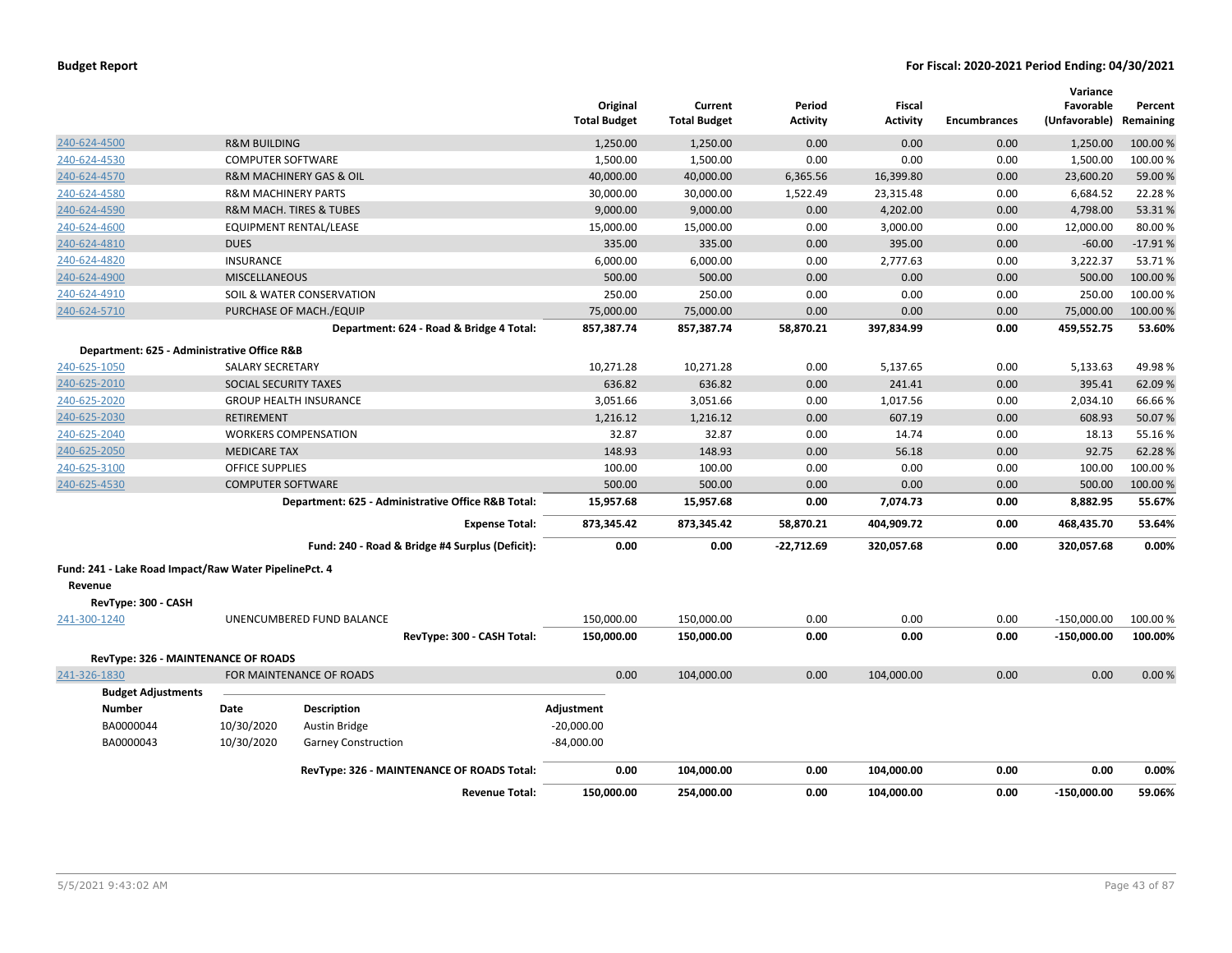|                                               |                         |                                                                          | <b>Total Budget</b> | Original | Current<br><b>Total Budget</b> | Period<br><b>Activity</b> | <b>Fiscal</b><br><b>Activity</b> | <b>Encumbrances</b> | Variance<br>Favorable<br>(Unfavorable) | Percent<br>Remaining |
|-----------------------------------------------|-------------------------|--------------------------------------------------------------------------|---------------------|----------|--------------------------------|---------------------------|----------------------------------|---------------------|----------------------------------------|----------------------|
| Expense                                       |                         |                                                                          |                     |          |                                |                           |                                  |                     |                                        |                      |
| Department: 624 - Road & Bridge 4             |                         |                                                                          |                     |          |                                |                           |                                  |                     |                                        |                      |
| 241-624-3410                                  |                         | R&B MAT. ROCK & GRAVEL                                                   |                     | 0.00     | 42,000.00                      | 0.00                      | 0.00                             | 0.00                | 42,000.00                              | 100.00 %             |
| <b>Budget Adjustments</b>                     |                         |                                                                          |                     |          |                                |                           |                                  |                     |                                        |                      |
| <b>Number</b>                                 | Date                    | Description                                                              | Adjustment          |          |                                |                           |                                  |                     |                                        |                      |
| BA0000043                                     | 10/30/2020              | <b>Garney Construction</b>                                               | 42,000.00           |          |                                |                           |                                  |                     |                                        |                      |
| 241-624-4900                                  | <b>MISCELLANEOUS</b>    |                                                                          | 150,000.00          |          | 150,000.00                     | 0.00                      | 0.00                             | 0.00                | 150,000.00                             | 100.00 %             |
| 241-624-5710                                  |                         | PURCHASE OF MACH./EQUIP                                                  |                     | 0.00     | 62,000.00                      | 0.00                      | 0.00                             | 0.00                | 62,000.00                              | 100.00%              |
| <b>Budget Adjustments</b>                     |                         |                                                                          |                     |          |                                |                           |                                  |                     |                                        |                      |
| <b>Number</b>                                 | Date                    | Description                                                              | Adjustment          |          |                                |                           |                                  |                     |                                        |                      |
| BA0000044                                     | 10/30/2020              | Austin Bridge                                                            | 20,000.00           |          |                                |                           |                                  |                     |                                        |                      |
| BA0000043                                     | 10/30/2020              | <b>Garney Construction</b>                                               | 42,000.00           |          |                                |                           |                                  |                     |                                        |                      |
|                                               |                         | Department: 624 - Road & Bridge 4 Total:                                 | 150,000.00          |          | 254,000.00                     | 0.00                      | 0.00                             | 0.00                | 254,000.00                             | 100.00%              |
|                                               |                         | <b>Expense Total:</b>                                                    | 150,000.00          |          | 254,000.00                     | 0.00                      | 0.00                             | 0.00                | 254,000.00                             | 100.00%              |
|                                               |                         | Fund: 241 - Lake Road Impact/Raw Water PipelinePct. 4 Surplus (Deficit): |                     | 0.00     | 0.00                           | 0.00                      | 104,000.00                       | 0.00                | 104,000.00                             | 0.00%                |
| Fund: 260 - J.P.#1 Justice Court Technology   |                         |                                                                          |                     |          |                                |                           |                                  |                     |                                        |                      |
| Revenue                                       |                         |                                                                          |                     |          |                                |                           |                                  |                     |                                        |                      |
| RevType: 370 - MISCELLANEOUS                  |                         |                                                                          |                     |          |                                |                           |                                  |                     |                                        |                      |
| 260-370-4550                                  | J.P.#1 TECHNOLOGY FEES  |                                                                          |                     | 1,500.00 | 1,500.00                       | 0.00                      | 479.58                           | 0.00                | $-1,020.42$                            | 68.03%               |
|                                               |                         | RevType: 370 - MISCELLANEOUS Total:                                      |                     | 1,500.00 | 1,500.00                       | 0.00                      | 479.58                           | 0.00                | $-1,020.42$                            | 68.03%               |
|                                               |                         | <b>Revenue Total:</b>                                                    |                     | 1,500.00 | 1,500.00                       | 0.00                      | 479.58                           | 0.00                | $-1,020.42$                            | 68.03%               |
| Expense                                       |                         |                                                                          |                     |          |                                |                           |                                  |                     |                                        |                      |
| Department: 455 - Justice of the Peace Pct. 1 |                         |                                                                          |                     |          |                                |                           |                                  |                     |                                        |                      |
| 260-455-5720                                  | <b>OFFICE EQUIPMENT</b> |                                                                          |                     | 1,500.00 | 1,500.00                       | 0.00                      | 1,544.16                         | 0.00                | $-44.16$                               | $-2.94%$             |
|                                               |                         | Department: 455 - Justice of the Peace Pct. 1 Total:                     |                     | 1,500.00 | 1,500.00                       | 0.00                      | 1,544.16                         | 0.00                | -44.16                                 | $-2.94%$             |
|                                               |                         | <b>Expense Total:</b>                                                    |                     | 1,500.00 | 1,500.00                       | 0.00                      | 1,544.16                         | 0.00                | $-44.16$                               | $-2.94%$             |
|                                               |                         | Fund: 260 - J.P.#1 Justice Court Technology Surplus (Deficit):           |                     | 0.00     | 0.00                           | 0.00                      | $-1,064.58$                      | 0.00                | $-1,064.58$                            | 0.00%                |
| Fund: 270 - J.P.#2 Justice Court Technology   |                         |                                                                          |                     |          |                                |                           |                                  |                     |                                        |                      |
| Revenue                                       |                         |                                                                          |                     |          |                                |                           |                                  |                     |                                        |                      |
| RevType: 370 - MISCELLANEOUS                  |                         |                                                                          |                     |          |                                |                           |                                  |                     |                                        |                      |
| 270-370-4560                                  | J.P.#2 TECHNOLOGY FEES  |                                                                          |                     | 500.00   | 500.00                         | 0.00                      | 70.12                            | 0.00                | $-429.88$                              | 85.98%               |
|                                               |                         | RevType: 370 - MISCELLANEOUS Total:                                      |                     | 500.00   | 500.00                         | 0.00                      | 70.12                            | 0.00                | $-429.88$                              | 85.98%               |
|                                               |                         | <b>Revenue Total:</b>                                                    |                     | 500.00   | 500.00                         | 0.00                      | 70.12                            | 0.00                | $-429.88$                              | 85.98%               |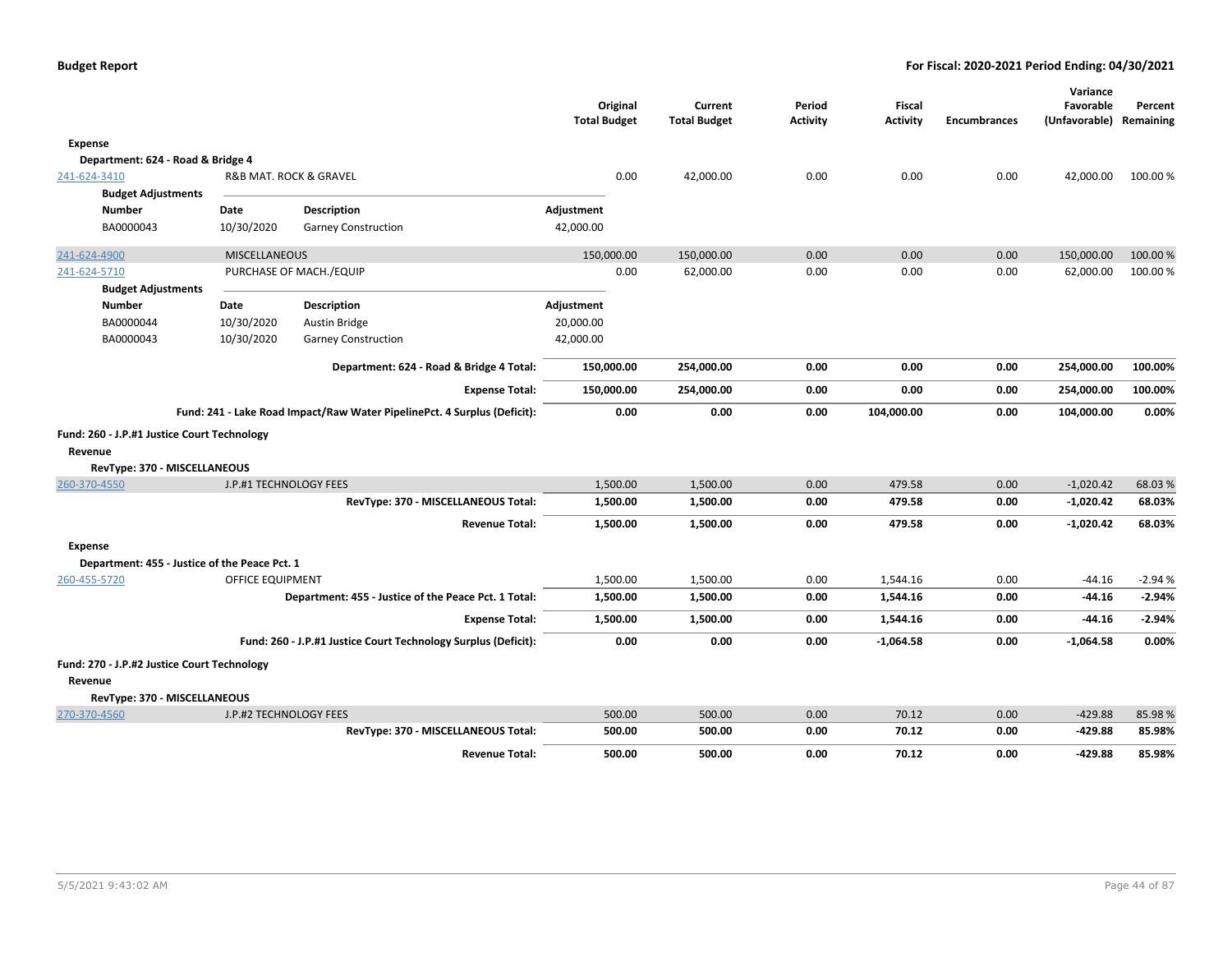| Budget Report |  |  |  |  |  |  |
|---------------|--|--|--|--|--|--|
|---------------|--|--|--|--|--|--|

|                                                 |                                                                    |                                 |                                |                           |                           |                     | Variance                   |                      |
|-------------------------------------------------|--------------------------------------------------------------------|---------------------------------|--------------------------------|---------------------------|---------------------------|---------------------|----------------------------|----------------------|
|                                                 |                                                                    | Original<br><b>Total Budget</b> | Current<br><b>Total Budget</b> | Period<br><b>Activity</b> | Fiscal<br><b>Activity</b> | <b>Encumbrances</b> | Favorable<br>(Unfavorable) | Percent<br>Remaining |
| <b>Expense</b>                                  |                                                                    |                                 |                                |                           |                           |                     |                            |                      |
|                                                 | Department: 456 - Justice of the Peace Pct. 2                      |                                 |                                |                           |                           |                     |                            |                      |
| 270-456-5720                                    | <b>OFFICE EQUIPMENT</b>                                            | 500.00                          | 500.00                         | 0.00                      | 0.00                      | 0.00                | 500.00                     | 100.00%              |
|                                                 | Department: 456 - Justice of the Peace Pct. 2 Total:               | 500.00                          | 500.00                         | 0.00                      | 0.00                      | 0.00                | 500.00                     | 100.00%              |
|                                                 | <b>Expense Total:</b>                                              | 500.00                          | 500.00                         | 0.00                      | 0.00                      | 0.00                | 500.00                     | 100.00%              |
|                                                 | Fund: 270 - J.P.#2 Justice Court Technology Surplus (Deficit):     | 0.00                            | 0.00                           | 0.00                      | 70.12                     | 0.00                | 70.12                      | 0.00%                |
| Fund: 280 - J.P.#3 Justice Court Technology     |                                                                    |                                 |                                |                           |                           |                     |                            |                      |
| Revenue                                         |                                                                    |                                 |                                |                           |                           |                     |                            |                      |
| RevType: 300 - CASH                             |                                                                    |                                 |                                |                           |                           |                     |                            |                      |
| 280-300-1280                                    | <b>BEGINNING CASH BALANCE</b>                                      | 5,300.00                        | 5,300.00                       | 0.00                      | 0.00                      | 0.00                | $-5,300.00$                | 100.00%              |
|                                                 | RevType: 300 - CASH Total:                                         | 5,300.00                        | 5,300.00                       | 0.00                      | 0.00                      | 0.00                | $-5,300.00$                | 100.00%              |
| RevType: 370 - MISCELLANEOUS                    |                                                                    |                                 |                                |                           |                           |                     |                            |                      |
| 280-370-4560                                    | J.P.#3 TECHNOLOGY FEES                                             | 700.00                          | 700.00                         | 0.00                      | 316.01                    | 0.00                | $-383.99$                  | 54.86%               |
|                                                 | RevType: 370 - MISCELLANEOUS Total:                                | 700.00                          | 700.00                         | 0.00                      | 316.01                    | 0.00                | $-383.99$                  | 54.86%               |
|                                                 | <b>Revenue Total:</b>                                              | 6,000.00                        | 6,000.00                       | 0.00                      | 316.01                    | 0.00                | -5,683.99                  | 94.73%               |
| Expense                                         |                                                                    |                                 |                                |                           |                           |                     |                            |                      |
|                                                 | Department: 457 - Justice of the Peace Pct. 3                      |                                 |                                |                           |                           |                     |                            |                      |
| 280-457-5720                                    | <b>OFFICE EQUIPMENT</b>                                            | 6,000.00                        | 6,000.00                       | 0.00                      | 0.00                      | 0.00                | 6,000.00                   | 100.00%              |
|                                                 | Department: 457 - Justice of the Peace Pct. 3 Total:               | 6,000.00                        | 6,000.00                       | 0.00                      | 0.00                      | 0.00                | 6,000.00                   | 100.00%              |
|                                                 | <b>Expense Total:</b>                                              | 6,000.00                        | 6,000.00                       | 0.00                      | 0.00                      | 0.00                | 6,000.00                   | 100.00%              |
|                                                 | Fund: 280 - J.P.#3 Justice Court Technology Surplus (Deficit):     | 0.00                            | 0.00                           | 0.00                      | 316.01                    | 0.00                | 316.01                     | 0.00%                |
| Fund: 310 - F.C.Detention Center Annual Payment |                                                                    |                                 |                                |                           |                           |                     |                            |                      |
| Revenue                                         |                                                                    |                                 |                                |                           |                           |                     |                            |                      |
|                                                 | RevType: 319 - F.C. DETENTION CENTER                               |                                 |                                |                           |                           |                     |                            |                      |
| 310-319-5510                                    | <b>ANNUAL PAYMENT</b>                                              | 10,000.00                       | 10,000.00                      | 0.00                      | 0.00                      | 0.00                | $-10,000.00$               | 100.00%              |
|                                                 | RevType: 319 - F.C. DETENTION CENTER Total:                        | 10,000.00                       | 10,000.00                      | 0.00                      | 0.00                      | 0.00                | $-10,000.00$               | 100.00%              |
| RevType: 370 - MISCELLANEOUS                    |                                                                    |                                 |                                |                           |                           |                     |                            |                      |
| 310-370-1300                                    | <b>REFUNDS &amp; MISCELLANEOUS</b>                                 | 0.00                            | 0.00                           | 0.00                      | 100.00                    | 0.00                | 100.00                     | 0.00%                |
|                                                 | RevType: 370 - MISCELLANEOUS Total:                                | 0.00                            | 0.00                           | 0.00                      | 100.00                    | 0.00                | 100.00                     | 0.00%                |
|                                                 | <b>Revenue Total:</b>                                              | 10,000.00                       | 10,000.00                      | 0.00                      | 100.00                    | 0.00                | $-9,900.00$                | 99.00%               |
| Expense                                         |                                                                    |                                 |                                |                           |                           |                     |                            |                      |
| Department: 560 - County Sheriff                |                                                                    |                                 |                                |                           |                           |                     |                            |                      |
| 310-560-4270                                    | OUT OF COUNTY TRAVEL/TRAINING                                      | 10,000.00                       | 10,000.00                      | 1,515.00                  | 7,469.50                  | 0.00                | 2,530.50                   | 25.31%               |
|                                                 | Department: 560 - County Sheriff Total:                            | 10,000.00                       | 10,000.00                      | 1,515.00                  | 7,469.50                  | 0.00                | 2,530.50                   | 25.31%               |
|                                                 | <b>Expense Total:</b>                                              | 10,000.00                       | 10,000.00                      | 1,515.00                  | 7,469.50                  | 0.00                | 2,530.50                   | 25.31%               |
|                                                 | Fund: 310 - F.C.Detention Center Annual Payment Surplus (Deficit): | 0.00                            | 0.00                           | $-1,515.00$               | $-7,369.50$               | 0.00                | $-7,369.50$                | 0.00%                |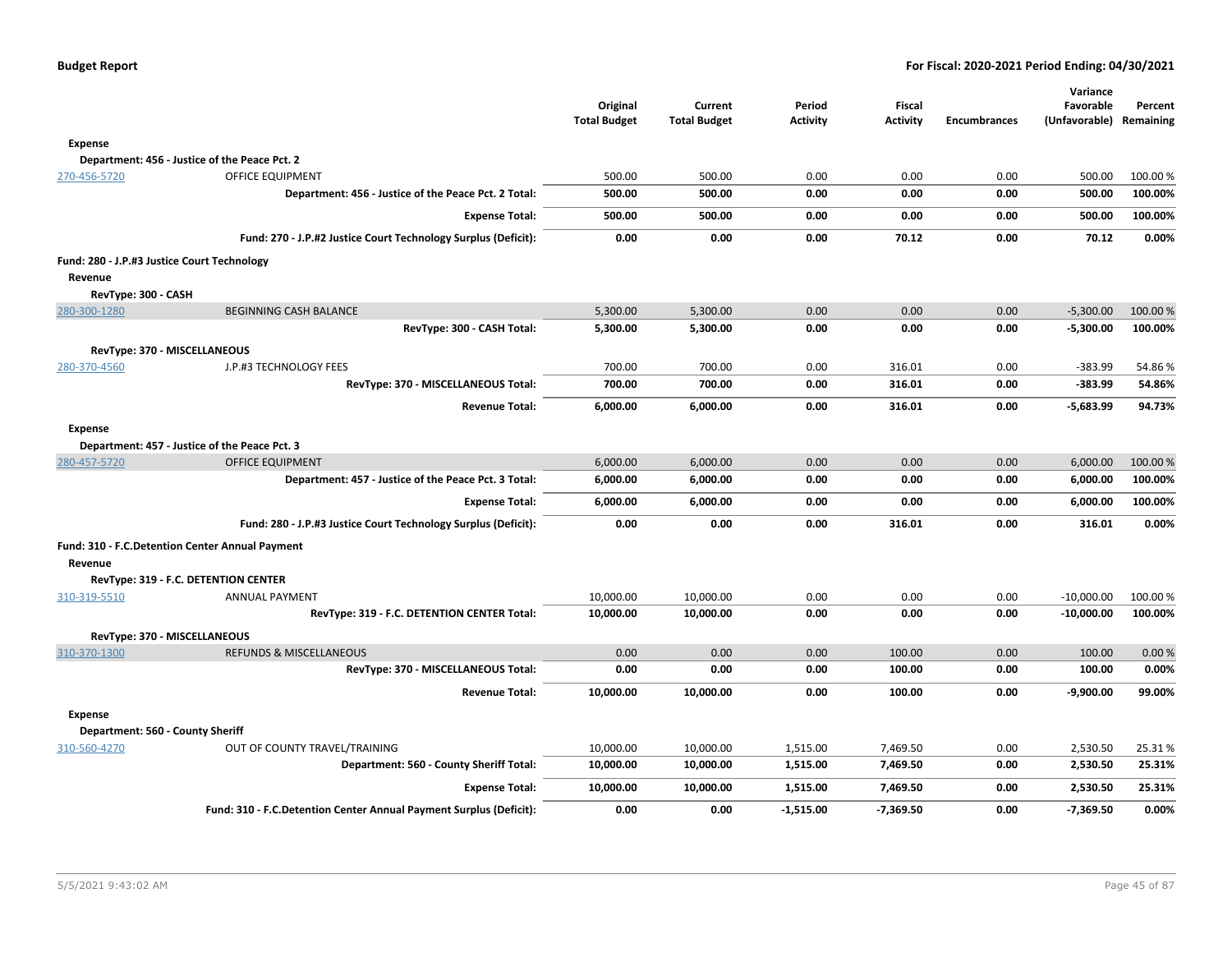|                                               |                                                              | Original<br><b>Total Budget</b> | Current<br><b>Total Budget</b> | Period<br><b>Activity</b> | Fiscal<br><b>Activity</b> | <b>Encumbrances</b> | Variance<br>Favorable<br>(Unfavorable) Remaining | Percent            |
|-----------------------------------------------|--------------------------------------------------------------|---------------------------------|--------------------------------|---------------------------|---------------------------|---------------------|--------------------------------------------------|--------------------|
| Fund: 330 - Bail Bondsman Application Fee     |                                                              |                                 |                                |                           |                           |                     |                                                  |                    |
| Revenue                                       |                                                              |                                 |                                |                           |                           |                     |                                                  |                    |
| RevType: 300 - CASH                           |                                                              |                                 |                                |                           |                           |                     |                                                  |                    |
| 330-300-1330                                  | <b>BEGINNING CASH BALANCE</b>                                | 500.00                          | 500.00                         | 0.00                      | 0.00                      | 0.00                | $-500.00$                                        | 100.00%            |
|                                               | RevType: 300 - CASH Total:                                   | 500.00                          | 500.00                         | 0.00                      | 0.00                      | 0.00                | $-500.00$                                        | 100.00%            |
|                                               |                                                              |                                 |                                |                           |                           |                     |                                                  |                    |
| RevType: 340 - FEES OF OFFICE<br>330-340-4800 | <b>APPLICATION FEE</b>                                       | 0.00                            | 0.00                           | 0.00                      | 1,000.00                  | 0.00                | 1,000.00                                         | 0.00%              |
|                                               | RevType: 340 - FEES OF OFFICE Total:                         | 0.00                            | 0.00                           | 0.00                      | 1,000.00                  | 0.00                | 1,000.00                                         | 0.00%              |
|                                               |                                                              |                                 |                                |                           |                           |                     |                                                  |                    |
|                                               | <b>Revenue Total:</b>                                        | 500.00                          | 500.00                         | 0.00                      | 1,000.00                  | 0.00                | 500.00                                           | 100.00%            |
| <b>Expense</b>                                |                                                              |                                 |                                |                           |                           |                     |                                                  |                    |
|                                               | Department: 498 - Bail Bond Fee Expense                      |                                 |                                |                           |                           |                     |                                                  |                    |
| 330-498-3100                                  | <b>OFFICE SUPPLIES</b>                                       | 500.00                          | 500.00                         | 0.00                      | 0.00                      | 0.00                | 500.00                                           | 100.00%            |
|                                               | Department: 498 - Bail Bond Fee Expense Total:               | 500.00                          | 500.00                         | 0.00                      | 0.00                      | 0.00                | 500.00                                           | 100.00%            |
|                                               | <b>Expense Total:</b>                                        | 500.00                          | 500.00                         | 0.00                      | 0.00                      | 0.00                | 500.00                                           | 100.00%            |
|                                               | Fund: 330 - Bail Bondsman Application Fee Surplus (Deficit): | 0.00                            | 0.00                           | 0.00                      | 1,000.00                  | 0.00                | 1,000.00                                         | 0.00%              |
| Fund: 350 - Law Library                       |                                                              |                                 |                                |                           |                           |                     |                                                  |                    |
| Revenue                                       |                                                              |                                 |                                |                           |                           |                     |                                                  |                    |
| RevType: 340 - FEES OF OFFICE                 |                                                              |                                 |                                |                           |                           |                     |                                                  |                    |
| 350-340-4030                                  | <b>COUNTY CLERK FEES</b>                                     | 5,000.00                        | 5,000.00                       | 0.00                      | 1,155.00                  | 0.00                | $-3,845.00$                                      | 76.90%             |
| 350-340-4500                                  | <b>DISTRICT CLERK FEES</b>                                   | 10,000.00                       | 10,000.00                      | 2,105.06                  | 3,019.43                  | 0.00                | $-6,980.57$                                      | 69.81%             |
|                                               | RevType: 340 - FEES OF OFFICE Total:                         | 15,000.00                       | 15,000.00                      | 2,105.06                  | 4,174.43                  | 0.00                | $-10,825.57$                                     | 72.17%             |
|                                               | <b>RevType: 360 - INTEREST EARNINGS</b>                      |                                 |                                |                           |                           |                     |                                                  |                    |
| 350-360-1000                                  | <b>INTEREST EARNINGS</b>                                     | 50.00                           | 50.00                          | 0.00                      | 0.00                      | 0.00                | $-50.00$                                         | 100.00%            |
|                                               | RevType: 360 - INTEREST EARNINGS Total:                      | 50.00                           | 50.00                          | 0.00                      | 0.00                      | 0.00                | $-50.00$                                         | 100.00%            |
|                                               | <b>Revenue Total:</b>                                        | 15,050.00                       | 15,050.00                      | 2,105.06                  | 4,174.43                  | 0.00                | $-10,875.57$                                     | 72.26%             |
|                                               |                                                              |                                 |                                |                           |                           |                     |                                                  |                    |
| Expense                                       |                                                              |                                 |                                |                           |                           |                     |                                                  |                    |
| Department: 451 - Law Library                 |                                                              |                                 | 500.00                         |                           |                           |                     |                                                  |                    |
| 350-451-3100                                  | <b>OFFICE SUPPLIES</b><br><b>R&amp;M COMPUTER</b>            | 500.00                          |                                | 0.00                      | 0.00<br>0.00              | 0.00<br>0.00        | 500.00                                           | 100.00%<br>100.00% |
| 350-451-4530<br>350-451-5740                  |                                                              | 1,000.00<br>13,000.00           | 1,000.00                       | 0.00<br>0.00              | 0.00                      | 0.00                | 1,000.00<br>13,000.00                            | 100.00 %           |
| 350-451-5900                                  | <b>TECHNOLOGY</b><br>LAW BOOKS                               | 550.00                          | 13,000.00<br>550.00            | 0.00                      | 0.00                      | 0.00                | 550.00                                           | 100.00 %           |
|                                               | Department: 451 - Law Library Total:                         | 15,050.00                       | 15,050.00                      | 0.00                      | 0.00                      | 0.00                | 15,050.00                                        | 100.00%            |
|                                               |                                                              |                                 |                                |                           |                           |                     |                                                  |                    |
|                                               | <b>Expense Total:</b>                                        | 15,050.00                       | 15,050.00                      | 0.00                      | 0.00                      | 0.00                | 15,050.00                                        | 100.00%            |
|                                               | Fund: 350 - Law Library Surplus (Deficit):                   | 0.00                            | 0.00                           | 2,105.06                  | 4,174.43                  | 0.00                | 4,174.43                                         | 0.00%              |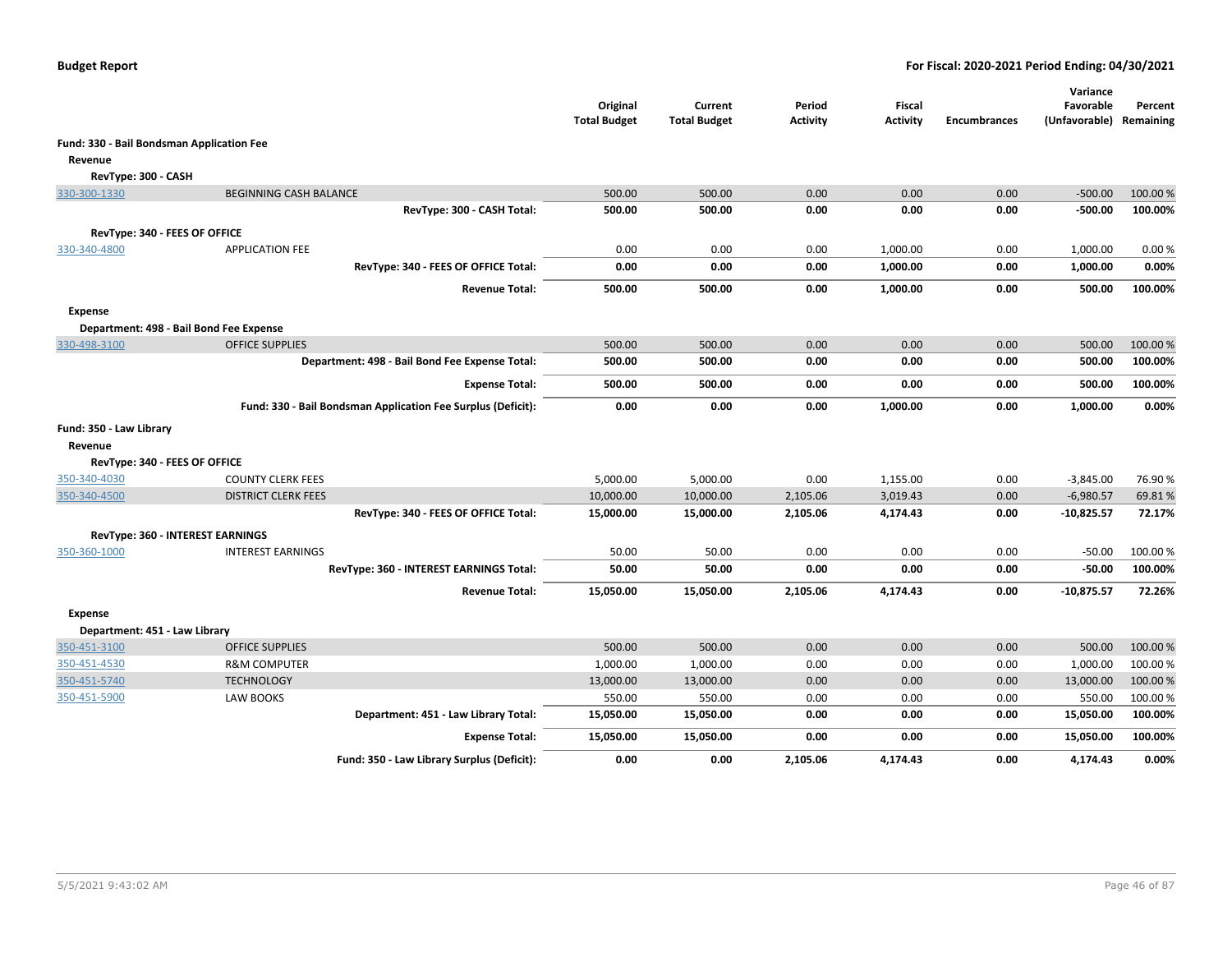|                                     |                                                                | Original<br><b>Total Budget</b> | Current<br><b>Total Budget</b> | Period<br><b>Activity</b> | <b>Fiscal</b><br><b>Activity</b> | <b>Encumbrances</b> | Variance<br>Favorable<br>(Unfavorable) Remaining | Percent  |
|-------------------------------------|----------------------------------------------------------------|---------------------------------|--------------------------------|---------------------------|----------------------------------|---------------------|--------------------------------------------------|----------|
| Fund: 360 - D. A. Fee               |                                                                |                                 |                                |                           |                                  |                     |                                                  |          |
| Revenue                             |                                                                |                                 |                                |                           |                                  |                     |                                                  |          |
| RevType: 340 - FEES OF OFFICE       |                                                                |                                 |                                |                           |                                  |                     |                                                  |          |
| 360-340-4750                        | <b>DISTRICT ATTORNEY FEES</b>                                  | 2,000.00                        | 2,000.00                       | 75.00                     | 173.28                           | 0.00                | $-1,826.72$                                      | 91.34 %  |
|                                     | RevType: 340 - FEES OF OFFICE Total:                           | 2,000.00                        | 2,000.00                       | 75.00                     | 173.28                           | 0.00                | $-1,826.72$                                      | 91.34%   |
|                                     | <b>RevType: 352 - FINES &amp; FORFEITURES</b>                  |                                 |                                |                           |                                  |                     |                                                  |          |
| 360-352-2000                        | <b>CONTRABAND FORFEITURE</b>                                   | 0.00                            | 0.00                           | 621.34                    | 23,471.51                        | 0.00                | 23,471.51                                        | 0.00%    |
|                                     | RevType: 352 - FINES & FORFEITURES Total:                      | 0.00                            | 0.00                           | 621.34                    | 23,471.51                        | 0.00                | 23,471.51                                        | 0.00%    |
|                                     |                                                                |                                 |                                |                           |                                  |                     |                                                  |          |
| 360-360-1000                        | RevType: 360 - INTEREST EARNINGS<br>INTEREST EARNINGS-D.A. FEE | 0.00                            | 0.00                           | 0.00                      | 1.13                             | 0.00                | 1.13                                             | 0.00%    |
|                                     | RevType: 360 - INTEREST EARNINGS Total:                        | 0.00                            | 0.00                           | 0.00                      | 1.13                             | 0.00                | 1.13                                             | 0.00%    |
|                                     |                                                                |                                 |                                |                           |                                  |                     |                                                  |          |
| RevType: 370 - MISCELLANEOUS        |                                                                |                                 |                                |                           |                                  |                     |                                                  |          |
| 360-370-1300                        | <b>REFUNDS &amp; MISCELLANEOUS</b>                             | 1,000.00                        | 1,000.00                       | 134.31                    | 643.62                           | 0.00                | $-356.38$<br>$-356.38$                           | 35.64 %  |
|                                     | RevType: 370 - MISCELLANEOUS Total:                            | 1,000.00                        | 1,000.00                       | 134.31                    | 643.62                           | 0.00                |                                                  | 35.64%   |
|                                     | <b>Revenue Total:</b>                                          | 3,000.00                        | 3,000.00                       | 830.65                    | 24,289.54                        | 0.00                | 21,289.54                                        | 709.65%  |
| <b>Expense</b>                      |                                                                |                                 |                                |                           |                                  |                     |                                                  |          |
| Department: 475 - District Attorney |                                                                |                                 |                                |                           |                                  |                     |                                                  |          |
| 360-475-4900                        | <b>MISCELLANEOUS</b>                                           | 3,000.00                        | 3,000.00                       | 220.00                    | 1,519.20                         | 0.00                | 1,480.80                                         | 49.36%   |
|                                     | Department: 475 - District Attorney Total:                     | 3,000.00                        | 3,000.00                       | 220.00                    | 1,519.20                         | 0.00                | 1,480.80                                         | 49.36%   |
| Department: 477 - DA Seizure        |                                                                |                                 |                                |                           |                                  |                     |                                                  |          |
| 360-477-1012                        | SALARY SUPPLEMENT                                              | 0.00                            | 0.00                           | 1,422.48                  | 7,586.56                         | 0.00                | $-7,586.56$                                      | 0.00%    |
| 360-477-2010                        | SOCIAL SECURITY TAXES                                          | 0.00                            | 0.00                           | 83.78                     | 439.55                           | 0.00                | $-439.55$                                        | 0.00%    |
| 360-477-2020                        | <b>GROUP HEALTH INSURANCE</b>                                  | 0.00                            | 0.00                           | 148.18                    | 1,037.42                         | 0.00                | $-1,037.42$                                      | 0.00%    |
| 360-477-2030                        | <b>RETIREMENT</b>                                              | 0.00                            | 0.00                           | 168.72                    | 894.80                           | 0.00                | $-894.80$                                        | 0.00%    |
| 360-477-2040                        | <b>WORKERS COMPENSATION</b>                                    | 0.00                            | 0.00                           | 0.00                      | 3.41                             | 0.00                | $-3.41$                                          | 0.00%    |
| 360-477-2050                        | <b>MEDICARE TAX</b>                                            | 0.00                            | 0.00                           | 19.60                     | 102.86                           | 0.00                | $-102.86$                                        | 0.00 %   |
| 360-477-4900                        | <b>MISCELLANEOUS</b>                                           | 0.00                            | 0.00                           | 0.00                      | 500.00                           | 0.00                | $-500.00$                                        | 0.00%    |
|                                     | Department: 477 - DA Seizure Total:                            | 0.00                            | 0.00                           | 1,842.76                  | 10,564.60                        | 0.00                | $-10,564.60$                                     | 0.00%    |
|                                     | <b>Expense Total:</b>                                          | 3,000.00                        | 3,000.00                       | 2,062.76                  | 12,083.80                        | 0.00                | $-9,083.80$                                      | -302.79% |
|                                     | Fund: 360 - D. A. Fee Surplus (Deficit):                       | 0.00                            | 0.00                           | $-1,232.11$               | 12,205.74                        | 0.00                | 12,205.74                                        | 0.00%    |
| Fund: 361 - Contraband Seizure      |                                                                |                                 |                                |                           |                                  |                     |                                                  |          |
| Revenue                             |                                                                |                                 |                                |                           |                                  |                     |                                                  |          |
|                                     | RevType: 360 - INTEREST EARNINGS                               |                                 |                                |                           |                                  |                     |                                                  |          |
| 361-360-1000                        | <b>INTEREST EARNINGS</b>                                       | 0.00                            | 0.00                           | 0.00                      | 0.76                             | 0.00                | 0.76                                             | 0.00%    |
|                                     | RevType: 360 - INTEREST EARNINGS Total:                        | 0.00                            | 0.00                           | 0.00                      | 0.76                             | 0.00                | 0.76                                             | 0.00%    |
|                                     | <b>Revenue Total:</b>                                          | 0.00                            | 0.00                           | 0.00                      | 0.76                             | 0.00                | 0.76                                             | 0.00%    |
|                                     | <b>Fund: 361 - Contraband Seizure Total:</b>                   | 0.00                            | 0.00                           | 0.00                      | 0.76                             | 0.00                | 0.76                                             | 0.00%    |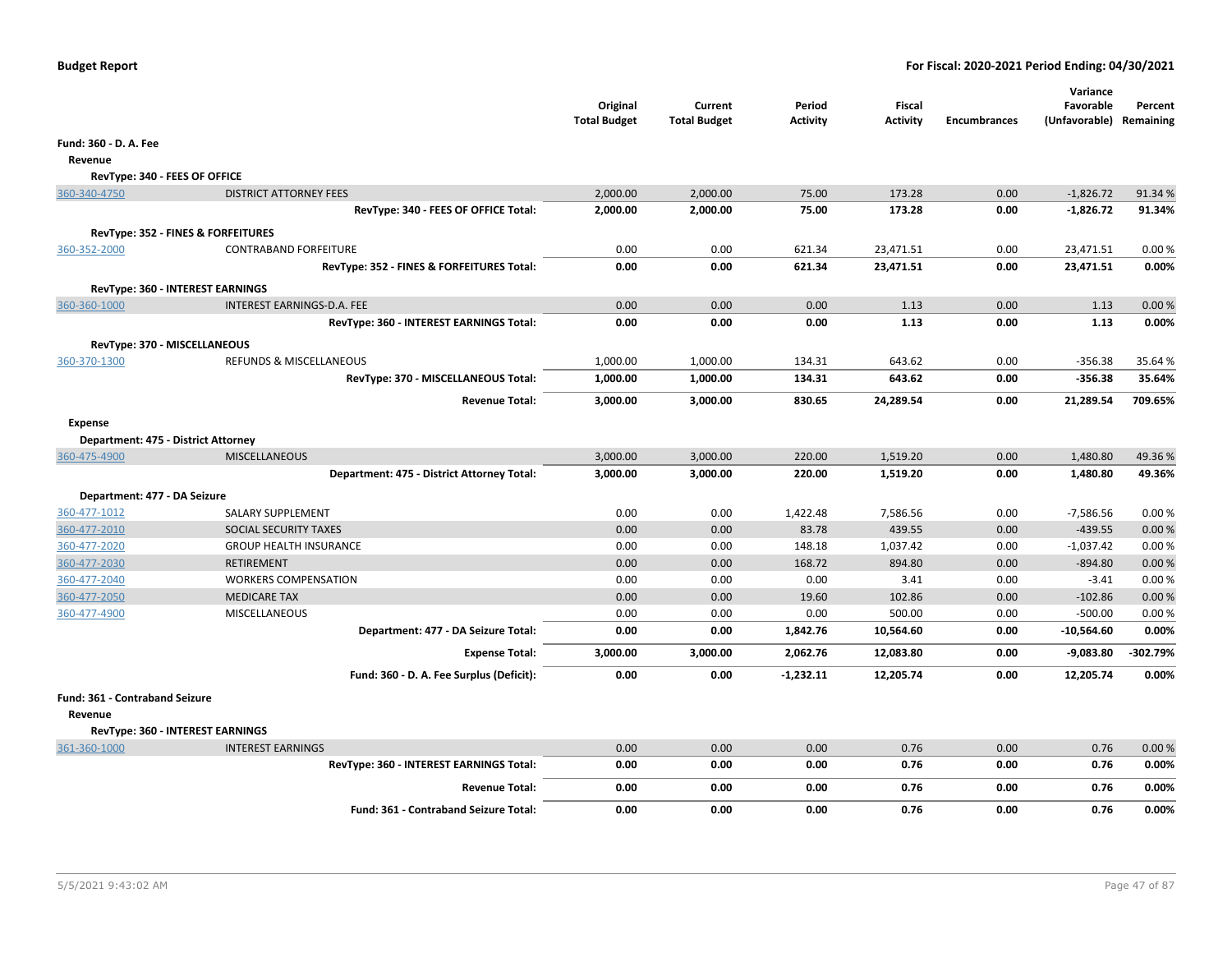|                                           |                                                       | Original<br><b>Total Budget</b> | Current<br><b>Total Budget</b> | Period<br><b>Activity</b> | <b>Fiscal</b><br><b>Activity</b> | <b>Encumbrances</b> | Variance<br>Favorable<br>(Unfavorable) Remaining | Percent |
|-------------------------------------------|-------------------------------------------------------|---------------------------------|--------------------------------|---------------------------|----------------------------------|---------------------|--------------------------------------------------|---------|
| Fund: 362 - Investigator/LEOSE            |                                                       |                                 |                                |                           |                                  |                     |                                                  |         |
| Revenue                                   |                                                       |                                 |                                |                           |                                  |                     |                                                  |         |
| RevType: 330 - GRANTS                     |                                                       |                                 |                                |                           |                                  |                     |                                                  |         |
| 362-330-4750                              | <b>INVESTIGATOR/LEOSE GRANT</b>                       | 0.00                            | 0.00                           | 0.00                      | 642.52                           | 0.00                | 642.52                                           | 0.00%   |
|                                           | RevType: 330 - GRANTS Total:                          | 0.00                            | 0.00                           | 0.00                      | 642.52                           | 0.00                | 642.52                                           | 0.00%   |
|                                           | <b>Revenue Total:</b>                                 | 0.00                            | 0.00                           | 0.00                      | 642.52                           | 0.00                | 642.52                                           | 0.00%   |
|                                           | Fund: 362 - Investigator/LEOSE Total:                 | 0.00                            | 0.00                           | 0.00                      | 642.52                           | 0.00                | 642.52                                           | 0.00%   |
| Fund: 380 - IHC Co-Op Gin                 |                                                       |                                 |                                |                           |                                  |                     |                                                  |         |
| Revenue                                   |                                                       |                                 |                                |                           |                                  |                     |                                                  |         |
| RevType: 360 - INTEREST EARNINGS          |                                                       |                                 |                                |                           |                                  |                     |                                                  |         |
| 380-360-1000                              | <b>INTEREST EARNINGS</b>                              | 0.00                            | 0.00                           | 0.00                      | 6.89                             | 0.00                | 6.89                                             | 0.00%   |
|                                           | RevType: 360 - INTEREST EARNINGS Total:               | 0.00                            | 0.00                           | 0.00                      | 6.89                             | 0.00                | 6.89                                             | 0.00%   |
|                                           | <b>Revenue Total:</b>                                 | 0.00                            | 0.00                           | 0.00                      | 6.89                             | 0.00                | 6.89                                             | 0.00%   |
|                                           | Fund: 380 - IHC Co-Op Gin Total:                      | 0.00                            | 0.00                           | 0.00                      | 6.89                             | 0.00                | 6.89                                             | 0.00%   |
| Fund: 381 - IHC Bonnie Ruth Cooper        |                                                       |                                 |                                |                           |                                  |                     |                                                  |         |
| Revenue                                   |                                                       |                                 |                                |                           |                                  |                     |                                                  |         |
| RevType: 360 - INTEREST EARNINGS          |                                                       |                                 |                                |                           |                                  |                     |                                                  |         |
| 381-360-1000                              | <b>INTEREST EARNINGS</b>                              | 0.00                            | 0.00                           | 0.00                      | 2.20                             | 0.00                | 2.20                                             | 0.00%   |
|                                           | RevType: 360 - INTEREST EARNINGS Total:               | 0.00                            | 0.00                           | 0.00                      | 2.20                             | 0.00                | 2.20                                             | 0.00%   |
| RevType: 370 - MISCELLANEOUS              |                                                       |                                 |                                |                           |                                  |                     |                                                  |         |
| 381-370-1500                              | <b>BONNIE RUTH COOPER TRUST</b>                       | 0.00                            | 0.00                           | 0.00                      | 1,186.56                         | 0.00                | 1,186.56                                         | 0.00%   |
|                                           | RevType: 370 - MISCELLANEOUS Total:                   | 0.00                            | 0.00                           | 0.00                      | 1,186.56                         | 0.00                | 1,186.56                                         | 0.00%   |
|                                           | <b>Revenue Total:</b>                                 | 0.00                            | 0.00                           | 0.00                      | 1,188.76                         | 0.00                | 1,188.76                                         | 0.00%   |
| <b>Expense</b>                            |                                                       |                                 |                                |                           |                                  |                     |                                                  |         |
| Department: 645 - Indigent Health Care    |                                                       |                                 |                                |                           |                                  |                     |                                                  |         |
| 381-645-4110                              | PHYSICIAN, NON-EMERGENCY                              | 0.00                            | 0.00                           | 175.84                    | 804.93                           | 0.00                | $-804.93$                                        | 0.00%   |
| 381-645-4150                              | LABORATORY/X-RAY                                      | 0.00                            | 0.00                           | 0.00                      | 67.89                            | 0.00                | $-67.89$                                         | 0.00%   |
|                                           | Department: 645 - Indigent Health Care Total:         | 0.00                            | 0.00                           | 175.84                    | 872.82                           | 0.00                | $-872.82$                                        | 0.00%   |
|                                           | <b>Expense Total:</b>                                 | 0.00                            | 0.00                           | 175.84                    | 872.82                           | 0.00                | $-872.82$                                        | 0.00%   |
|                                           | Fund: 381 - IHC Bonnie Ruth Cooper Surplus (Deficit): | 0.00                            | 0.00                           | $-175.84$                 | 315.94                           | 0.00                | 315.94                                           | 0.00%   |
| Fund: 412 - Safe Room Reimbursement Prog. |                                                       |                                 |                                |                           |                                  |                     |                                                  |         |
| <b>Expense</b>                            |                                                       |                                 |                                |                           |                                  |                     |                                                  |         |
| Department: 408 - Safe Room               |                                                       |                                 |                                |                           |                                  |                     |                                                  |         |
| 412-408-4540                              | <b>R&amp;M AUTO</b>                                   | 0.00                            | 0.00                           | 0.00                      | 7,833.60                         | 0.00                | $-7,833.60$                                      | 0.00%   |
|                                           | Department: 408 - Safe Room Total:                    | 0.00                            | 0.00                           | 0.00                      | 7,833.60                         | 0.00                | $-7,833.60$                                      | 0.00%   |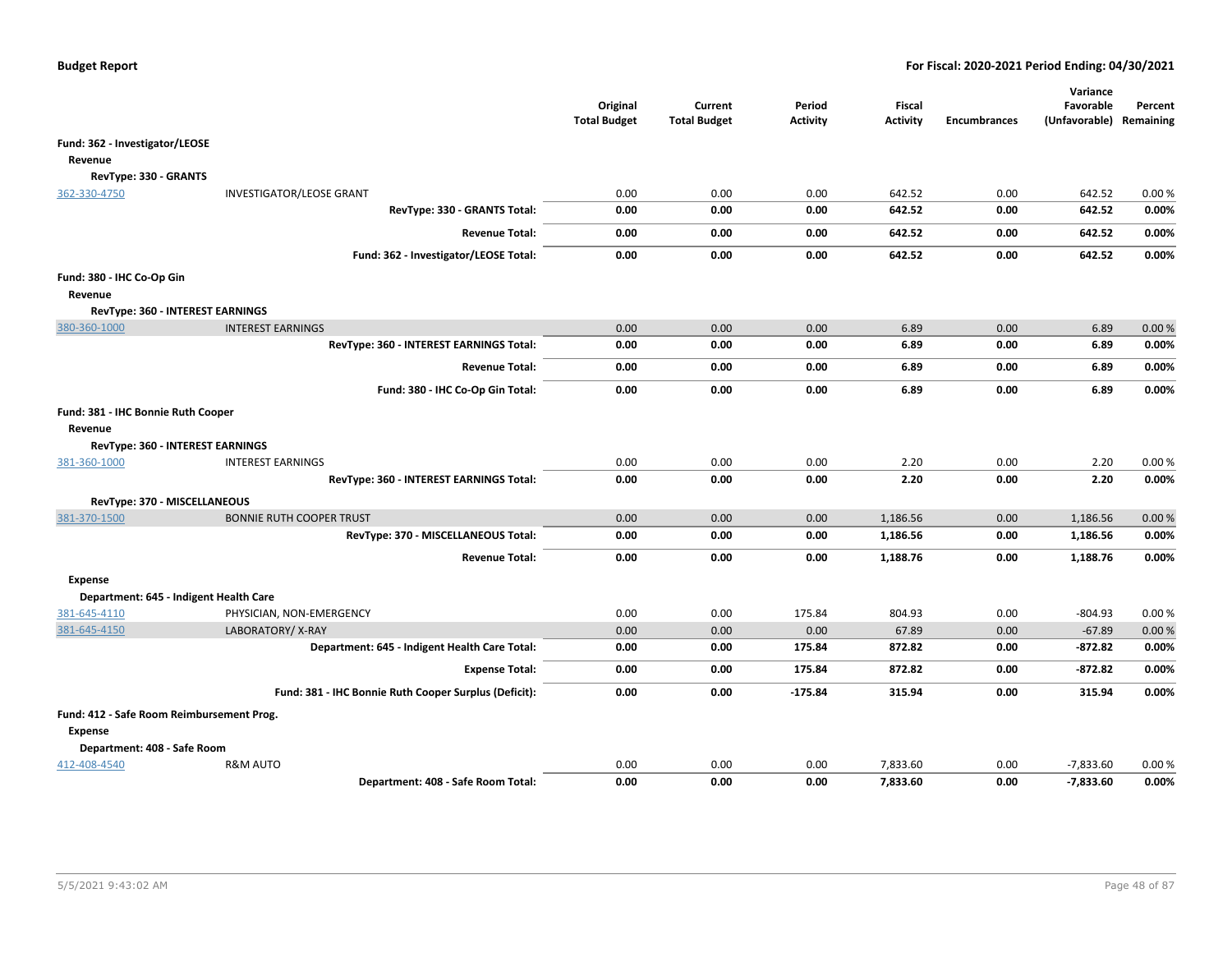|  | <b>Budget Report</b> |
|--|----------------------|
|--|----------------------|

|                                                 |                                                       | Original<br><b>Total Budget</b> | Current<br><b>Total Budget</b> | Period<br><b>Activity</b> | <b>Fiscal</b><br><b>Activity</b> | <b>Encumbrances</b> | Variance<br>Favorable<br>(Unfavorable) Remaining | Percent |
|-------------------------------------------------|-------------------------------------------------------|---------------------------------|--------------------------------|---------------------------|----------------------------------|---------------------|--------------------------------------------------|---------|
| Department: 418 - FEMA 3554                     |                                                       |                                 |                                |                           |                                  |                     |                                                  |         |
| 412-418-3100                                    | <b>SUPPLIES</b>                                       | 0.00                            | 0.00                           | 0.00                      | 454.48                           | 0.00                | $-454.48$                                        | 0.00%   |
|                                                 | Department: 418 - FEMA 3554 Total:                    | 0.00                            | 0.00                           | 0.00                      | 454.48                           | 0.00                | -454.48                                          | 0.00%   |
|                                                 | <b>Expense Total:</b>                                 | 0.00                            | 0.00                           | 0.00                      | 8,288.08                         | 0.00                | $-8,288.08$                                      | 0.00%   |
|                                                 | Fund: 412 - Safe Room Reimbursement Prog. Total:      | 0.00                            | 0.00                           | 0.00                      | 8,288.08                         | 0.00                | $-8,288.08$                                      | 0.00%   |
| <b>Fund: 413 - CARES ACT-CORONAVIRUS RELIEF</b> |                                                       |                                 |                                |                           |                                  |                     |                                                  |         |
| <b>Expense</b>                                  |                                                       |                                 |                                |                           |                                  |                     |                                                  |         |
| Department: 413 - CARES Act                     |                                                       |                                 |                                |                           |                                  |                     |                                                  |         |
| 413-413-2251                                    | <b>JANITOR TRAVEL</b>                                 | 0.00                            | 0.00                           | 0.00                      | 52.73                            | 0.00                | $-52.73$                                         | 0.00%   |
| 413-413-3100                                    | <b>OFFICE SUPPLIES</b>                                | 0.00                            | 0.00                           | 0.00                      | 497.60                           | 0.00                | $-497.60$                                        | 0.00%   |
| 413-413-3110                                    | <b>POSTAGE</b>                                        | 0.00                            | 0.00                           | 102.00                    | 569.50                           | 0.00                | $-569.50$                                        | 0.00%   |
| 413-413-3970                                    | SANITIZING SUPPLIES                                   | 0.00                            | 0.00                           | 0.00                      | 20,023.45                        | 0.00                | $-20,023.45$                                     | 0.00%   |
| 413-413-3980                                    | PERSONAL PROTECTIVE EQUIPMENT                         | 0.00                            | 0.00                           | 0.00                      | 7,675.67                         | 4,114.00            | $-11,789.67$                                     | 0.00%   |
| 413-413-3981                                    | PUBLIC HEALTH EXPENSES                                | 0.00                            | 0.00                           | 0.00                      | 10,024.95                        | 0.00                | $-10,024.95$                                     | 0.00%   |
| 413-413-3990                                    | OFFICE PROTECTION                                     | 0.00                            | 0.00                           | 918.89                    | 21,441.86                        | 1,105.92            | $-22,547.78$                                     | 0.00%   |
| 413-413-4420                                    | OTHER PROFESSIONAL SERVICES                           | 0.00                            | 0.00                           | 0.00                      | 2,563.70                         | 29.10               | $-2,592.80$                                      | 0.00 %  |
| 413-413-5720                                    | OFFICE EQUIPMENT                                      | 0.00                            | 0.00                           | 0.00                      | 24,097.89                        | 0.00                | $-24,097.89$                                     | 0.00%   |
|                                                 | Department: 413 - CARES Act Total:                    | 0.00                            | 0.00                           | 1,020.89                  | 86,947.35                        | 5,249.02            | $-92,196.37$                                     | 0.00%   |
|                                                 | Department: 417 - COVID-19 Vaccine Call Center        |                                 |                                |                           |                                  |                     |                                                  |         |
| 413-417-1070                                    | SALARY PART-TIME TEMP                                 | 0.00                            | 0.00                           | 5,568.00                  | 18,726.00                        | 0.00                | $-18,726.00$                                     | 0.00 %  |
| 413-417-2010                                    | SOCIAL SECURITY TAXES                                 | 0.00                            | 0.00                           | 345.23                    | 1,161.06                         | 0.00                | $-1,161.06$                                      | 0.00%   |
| 413-417-2050                                    | <b>MEDICARE TAX</b>                                   | 0.00                            | 0.00                           | 80.75                     | 271.57                           | 0.00                | $-271.57$                                        | 0.00%   |
|                                                 | Department: 417 - COVID-19 Vaccine Call Center Total: | 0.00                            | 0.00                           | 5,993.98                  | 20,158.63                        | 0.00                | $-20,158.63$                                     | 0.00%   |
|                                                 | <b>Expense Total:</b>                                 | 0.00                            | 0.00                           | 7,014.87                  | 107,105.98                       | 5,249.02            | $-112,355.00$                                    | 0.00%   |
|                                                 | Fund: 413 - CARES ACT-CORONAVIRUS RELIEF Total:       | 0.00                            | 0.00                           | 7,014.87                  | 107,105.98                       | 5,249.02            | $-112,355.00$                                    | 0.00%   |
| Fund: 414 - OOG COVID #4145401                  |                                                       |                                 |                                |                           |                                  |                     |                                                  |         |
| Revenue                                         |                                                       |                                 |                                |                           |                                  |                     |                                                  |         |
| RevType: 330 - GRANTS                           |                                                       |                                 |                                |                           |                                  |                     |                                                  |         |
| 414-330-4772                                    | OOG CORONAVIRUS GRANT                                 | 0.00                            | 0.00                           | 11,145.90                 | 33,139.40                        | 0.00                | 33,139.40                                        | 0.00%   |
|                                                 | RevType: 330 - GRANTS Total:                          | 0.00                            | 0.00                           | 11,145.90                 | 33,139.40                        | 0.00                | 33,139.40                                        | 0.00%   |
|                                                 | <b>Revenue Total:</b>                                 | 0.00                            | 0.00                           | 11,145.90                 | 33,139.40                        | 0.00                | 33,139.40                                        | 0.00%   |
| <b>Expense</b>                                  |                                                       |                                 |                                |                           |                                  |                     |                                                  |         |
| Department: 416 - OOG COVID                     |                                                       |                                 |                                |                           |                                  |                     |                                                  |         |
| 414-416-3970                                    | <b>SANITIZING SUPPLIES</b>                            | 0.00                            | 0.00                           | 689.03                    | 689.03                           | 0.00                | $-689.03$                                        | 0.00 %  |
| 414-416-3980                                    | PERSONAL PROTECTIVE EQUIPMENT                         | 0.00                            | 0.00                           | 649.20                    | 1,046.10                         | 3,035.36            | $-4,081.46$                                      | 0.00%   |
| 414-416-3990                                    | OFFICE PROTECTION                                     | 0.00                            | 0.00                           | 1,200.00                  | 1,200.00                         | 0.00                | $-1,200.00$                                      | 0.00%   |
| 414-416-4530                                    | <b>COMPUTER SOFTWARE</b>                              | 0.00                            | 0.00                           | 860.11                    | 1,206.81                         | 0.00                | $-1,206.81$                                      | 0.00%   |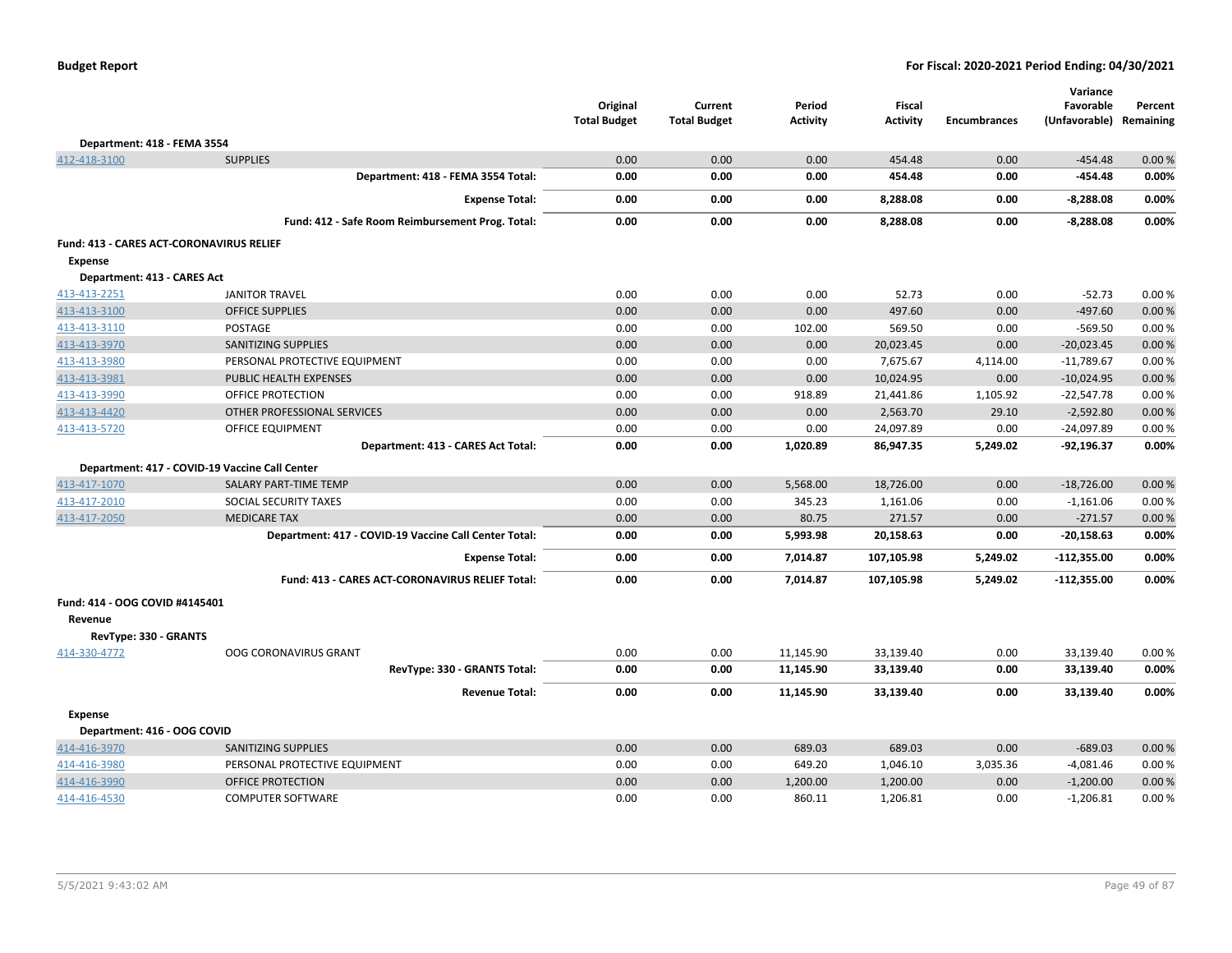|                                       |                                                   | Original<br><b>Total Budget</b> | Current<br><b>Total Budget</b> | Period<br>Activity | Fiscal<br><b>Activity</b> | <b>Encumbrances</b> | Variance<br>Favorable<br>(Unfavorable) Remaining | Percent  |
|---------------------------------------|---------------------------------------------------|---------------------------------|--------------------------------|--------------------|---------------------------|---------------------|--------------------------------------------------|----------|
| 414-416-5740                          | <b>TECHNOLOGY</b>                                 | 0.00                            | 0.00                           | 4,137.18           | 25,575.96                 | 13,706.88           | $-39,282.84$                                     | 0.00%    |
|                                       | Department: 416 - OOG COVID Total:                | 0.00                            | 0.00                           | 7,535.52           | 29,717.90                 | 16,742.24           | $-46,460.14$                                     | 0.00%    |
|                                       | <b>Expense Total:</b>                             | 0.00                            | 0.00                           | 7,535.52           | 29,717.90                 | 16,742.24           | $-46,460.14$                                     | 0.00%    |
|                                       | Fund: 414 - OOG COVID #4145401 Surplus (Deficit): | 0.00                            | 0.00                           | 3,610.38           | 3,421.50                  | $-16,742.24$        | $-13,320.74$                                     | 0.00%    |
| <b>Fund: 560 - Sheriff Forfeiture</b> |                                                   |                                 |                                |                    |                           |                     |                                                  |          |
| Revenue                               |                                                   |                                 |                                |                    |                           |                     |                                                  |          |
| RevType: 300 - CASH                   |                                                   |                                 |                                |                    |                           |                     |                                                  |          |
| 560-300-1560                          | BEGINNING CASH BALANCE                            | 25,000.00                       | 25,000.00                      | 0.00               | 0.00                      | 0.00                | $-25,000.00$                                     | 100.00 % |
|                                       | RevType: 300 - CASH Total:                        | 25,000.00                       | 25,000.00                      | 0.00               | 0.00                      | 0.00                | $-25,000.00$                                     | 100.00%  |
|                                       | RevType: 352 - FINES & FORFEITURES                |                                 |                                |                    |                           |                     |                                                  |          |
| 560-352-2000                          | <b>CONTRABAND FORFEITURE</b>                      | 0.00                            | 0.00                           | 6,960.00           | 63,756.58                 | 0.00                | 63,756.58                                        | 0.00%    |
|                                       | RevType: 352 - FINES & FORFEITURES Total:         | 0.00                            | 0.00                           | 6,960.00           | 63,756.58                 | 0.00                | 63,756.58                                        | 0.00%    |
| RevType: 360 - INTEREST EARNINGS      |                                                   |                                 |                                |                    |                           |                     |                                                  |          |
| 560-360-1000                          | INTEREST EARNINGS-SO FORFEITURE                   | 0.00                            | 0.00                           | 0.00               | 2.25                      | 0.00                | 2.25                                             | 0.00%    |
|                                       | RevType: 360 - INTEREST EARNINGS Total:           | 0.00                            | 0.00                           | 0.00               | 2.25                      | 0.00                | 2.25                                             | 0.00%    |
|                                       | <b>Revenue Total:</b>                             | 25,000.00                       | 25,000.00                      | 6,960.00           | 63,758.83                 | 0.00                | 38,758.83                                        | 155.04%  |
| <b>Expense</b>                        |                                                   |                                 |                                |                    |                           |                     |                                                  |          |
| Department: 560 - County Sheriff      |                                                   |                                 |                                |                    |                           |                     |                                                  |          |
| 560-560-4200                          | <b>CELL PHONE</b>                                 | 0.00                            | 0.00                           | 0.00               | 480.23                    | 0.00                | $-480.23$                                        | 0.00%    |
| 560-560-4420                          | PROFESSIONAL SERVICES                             | 0.00                            | 0.00                           | 0.00               | 750.00                    | 0.00                | $-750.00$                                        | 0.00%    |
| 560-560-4900                          | <b>MISCELLANEOUS</b>                              | 25,000.00                       | 25,000.00                      | 0.00               | 181.00                    | 0.00                | 24,819.00                                        | 99.28%   |
| 560-560-4950                          | NARCOTICS AND/OR OTHER INVESTIGATIONS             | 0.00                            | 0.00                           | 0.00               | 2,000.00                  | 0.00                | $-2,000.00$                                      | 0.00%    |
| 560-560-4951                          | CONTRABAND FORFEITURE DISBURSEMENT                | 0.00                            | 0.00                           | 0.00               | 8,246.67                  | 0.00                | $-8,246.67$                                      | 0.00%    |
| 560-560-5740                          | <b>TECHNOLOGY</b>                                 | 0.00                            | 0.00                           | 2,723.00           | 11,820.59                 | 0.00                | $-11,820.59$                                     | 0.00%    |
| 560-560-5790                          | <b>WEAPONS</b>                                    | 0.00                            | 0.00                           | 0.00               | 1,775.00                  | 0.00                | $-1,775.00$                                      | 0.00%    |
| 560-560-5800                          | <b>INVESTIGATIVE EQUIPMENT</b>                    | 0.00                            | 0.00                           | 1,200.00           | 5,888.00                  | 0.00                | $-5,888.00$                                      | 0.00%    |
|                                       | Department: 560 - County Sheriff Total:           | 25,000.00                       | 25,000.00                      | 3,923.00           | 31,141.49                 | 0.00                | -6,141.49                                        | -24.57%  |
| Department: 561 - Federal Forfeiture  |                                                   |                                 |                                |                    |                           |                     |                                                  |          |
| 560-561-3200                          | <b>WEAPON SUPPLIES</b>                            | 0.00                            | 0.00                           | 0.00               | 2,385.00                  | 0.00                | $-2,385.00$                                      | 0.00%    |
| 560-561-5730                          | TELEPHONE/RADIO EQUIPMENT                         | 0.00                            | 0.00                           | 0.00               | 4,202.93                  | 0.00                | $-4,202.93$                                      | 0.00%    |
| 560-561-5740                          | <b>TECHNOLOGY</b>                                 | 0.00                            | 0.00                           | 0.00               | 2,056.52                  | 1,428.54            | $-3,485.06$                                      | 0.00%    |
| 560-561-5750                          | <b>AUTOMOBILES</b>                                | 0.00                            | 0.00                           | 0.00               | 9,170.00                  | 0.00                | $-9,170.00$                                      | 0.00%    |
| 560-561-5790                          | <b>WEAPONS</b>                                    | 0.00                            | 0.00                           | 0.00               | 25,208.00                 | 25,208.00           | $-50,416.00$                                     | 0.00%    |
|                                       | Department: 561 - Federal Forfeiture Total:       | 0.00                            | 0.00                           | 0.00               | 43,022.45                 | 26,636.54           | -69,658.99                                       | 0.00%    |
|                                       | <b>Expense Total:</b>                             | 25,000.00                       | 25,000.00                      | 3,923.00           | 74,163.94                 | 26,636.54           | -75,800.48                                       | -303.20% |
|                                       | Fund: 560 - Sheriff Forfeiture Surplus (Deficit): | 0.00                            | 0.00                           | 3.037.00           | $-10.405.11$              | $-26,636.54$        | $-37,041.65$                                     | 0.00%    |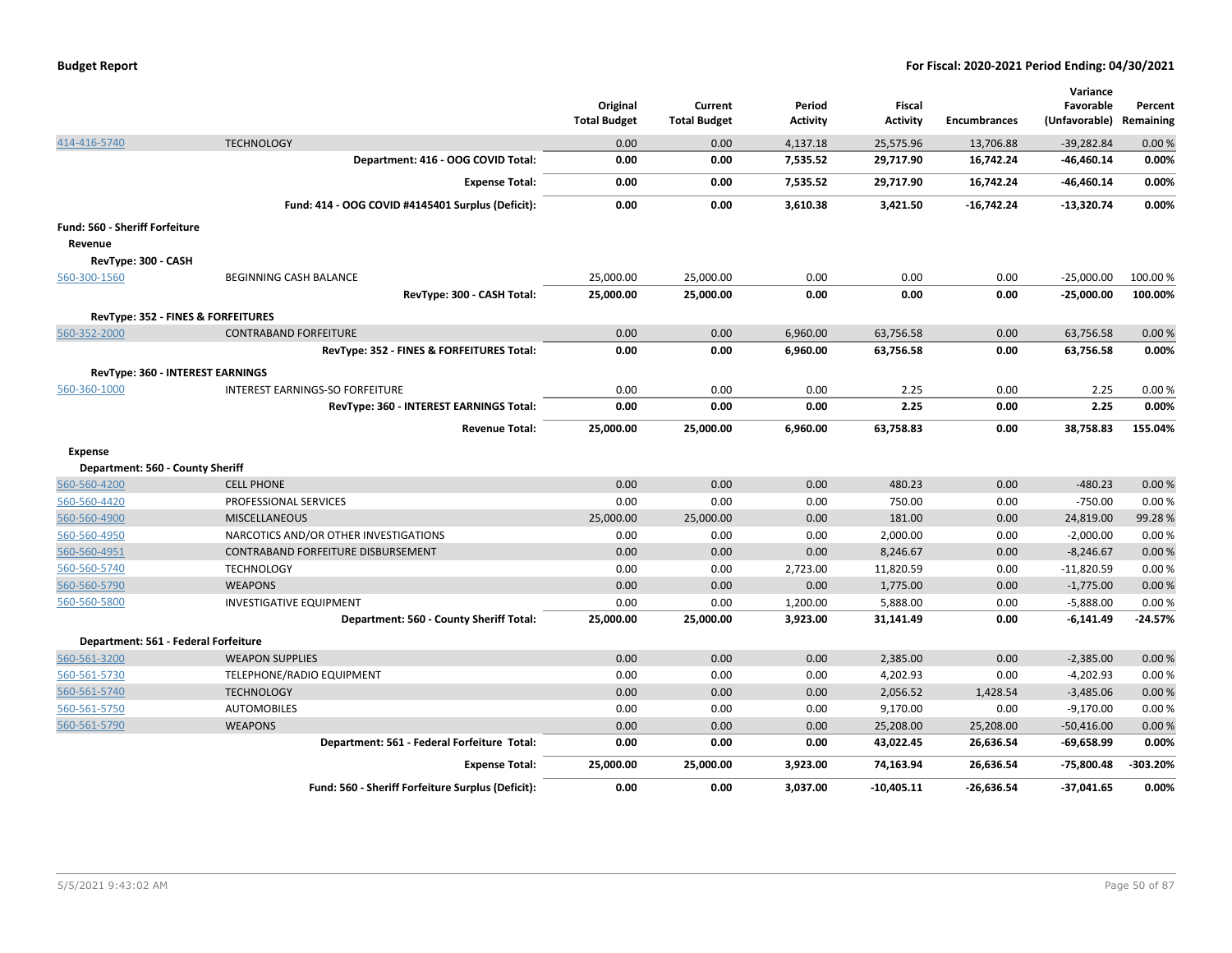|                |                                                                           | Original<br><b>Total Budget</b> | Current<br><b>Total Budget</b> | Period<br><b>Activity</b> | Fiscal<br><b>Activity</b> | <b>Encumbrances</b> | Variance<br>Favorable<br>(Unfavorable) Remaining | Percent   |
|----------------|---------------------------------------------------------------------------|---------------------------------|--------------------------------|---------------------------|---------------------------|---------------------|--------------------------------------------------|-----------|
|                | Fund: 561 - Law Enforcement Education Sheriff's Office                    |                                 |                                |                           |                           |                     |                                                  |           |
| Revenue        |                                                                           |                                 |                                |                           |                           |                     |                                                  |           |
|                | RevType: 370 - MISCELLANEOUS                                              |                                 |                                |                           |                           |                     |                                                  |           |
| 561-370-1600   | PEACE OFFICE ALLOCATION                                                   | 1,800.00                        | 1,800.00                       | 0.00                      | 1,972.51                  | 0.00                | 172.51                                           | 109.58%   |
|                | RevType: 370 - MISCELLANEOUS Total:                                       | 1,800.00                        | 1,800.00                       | 0.00                      | 1,972.51                  | 0.00                | 172.51                                           | 9.58%     |
|                | <b>Revenue Total:</b>                                                     | 1,800.00                        | 1,800.00                       | 0.00                      | 1,972.51                  | 0.00                | 172.51                                           | 9.58%     |
| <b>Expense</b> |                                                                           |                                 |                                |                           |                           |                     |                                                  |           |
|                | Department: 560 - County Sheriff                                          |                                 |                                |                           |                           |                     |                                                  |           |
| 561-560-4270   | OUT OF COUNTY TRAVEL/TRAINING                                             | 1,800.00                        | 1,800.00                       | 200.00                    | 488.00                    | 0.00                | 1,312.00                                         | 72.89%    |
|                | Department: 560 - County Sheriff Total:                                   | 1,800.00                        | 1,800.00                       | 200.00                    | 488.00                    | 0.00                | 1,312.00                                         | 72.89%    |
|                | <b>Expense Total:</b>                                                     | 1,800.00                        | 1,800.00                       | 200.00                    | 488.00                    | 0.00                | 1,312.00                                         | 72.89%    |
|                | Fund: 561 - Law Enforcement Education Sheriff's Office Surplus (Deficit): | 0.00                            | 0.00                           | $-200.00$                 | 1,484.51                  | 0.00                | 1,484.51                                         | 0.00%     |
|                | Fund: 562 - Bois D'Arc Lake Reservoir (SO)                                |                                 |                                |                           |                           |                     |                                                  |           |
| Revenue        |                                                                           |                                 |                                |                           |                           |                     |                                                  |           |
|                | RevType: 319 - F.C. DETENTION CENTER                                      |                                 |                                |                           |                           |                     |                                                  |           |
| 562-319-1840   | PERSONNEL INCOME YEAR 2                                                   | 108,852.00                      | 108,852.00                     | 0.00                      | 121,500.00                | 0.00                | 12,648.00                                        | 111.62%   |
| 562-319-1860   | VEHICLE OR SPEC EQUIP INC YEAR 2                                          | 256,000.00                      | 256,000.00                     | 0.00                      | 276,000.00                | 0.00                | 20,000.00                                        | 107.81%   |
| 562-319-2500   | DRUG SCREENING/PSYCHOLOGICAL INC YEAR 2                                   | 600.00                          | 600.00                         | 0.00                      | 0.00                      | 0.00                | $-600.00$                                        | 100.00 %  |
| 562-319-3950   | UNIFORMS INCOME YEAR 2                                                    | 2,048.00                        | 2,048.00                       | 0.00                      | 0.00                      | 0.00                | $-2,048.00$                                      | 100.00 %  |
| 562-319-4270   | TRAINING INCOME YEAR 2                                                    | 10,000.00                       | 10,000.00                      | 0.00                      | 0.00                      | 0.00                | $-10,000.00$                                     | 100.00%   |
| 562-319-4540   | R&M EQUIPMENT INCOME YEAR 2                                               | 20,000.00                       | 20,000.00                      | 0.00                      | 0.00                      | 0.00                | $-20,000.00$                                     | 100.00%   |
|                | RevType: 319 - F.C. DETENTION CENTER Total:                               | 397,500.00                      | 397,500.00                     | 0.00                      | 397,500.00                | 0.00                | 0.00                                             | 0.00%     |
|                | RevType: 370 - MISCELLANEOUS                                              |                                 |                                |                           |                           |                     |                                                  |           |
| 562-370-1840   | <b>LOCAL FUNDING</b>                                                      | 36,287.76                       | 36,287.76                      | 0.00                      | 36,287.76                 | 0.00                | 0.00                                             | 0.00%     |
|                | RevType: 370 - MISCELLANEOUS Total:                                       | 36,287.76                       | 36,287.76                      | 0.00                      | 36,287.76                 | 0.00                | 0.00                                             | 0.00%     |
|                | <b>Revenue Total:</b>                                                     | 433,787.76                      | 433,787.76                     | 0.00                      | 433,787.76                | 0.00                | 0.00                                             | 0.00%     |
| Expense        |                                                                           |                                 |                                |                           |                           |                     |                                                  |           |
|                | Department: 560 - County Sheriff                                          |                                 |                                |                           |                           |                     |                                                  |           |
| 562-560-1040   | <b>SALARIES DEPUTIES</b>                                                  | 80,910.38                       | 80,910.38                      | 8,232.83                  | 48,845.29                 | 0.00                | 32,065.09                                        | 39.63%    |
| 562-560-2010   | SOCIAL SECURITY TAXES                                                     | 5,678.72                        | 5,678.72                       | 495.03                    | 1,855.57                  | 0.00                | 3,823.15                                         | 67.32%    |
| 562-560-2020   | <b>GROUP HEALTH INSURANCE</b>                                             | 24,413.28                       | 24,413.28                      | 3,512.38                  | 15,987.44                 | 0.00                | 8,425.84                                         | 34.51%    |
| 562-560-2030   | RETIREMENT                                                                | 10,542.27                       | 10,542.27                      | 976.40                    | 5,777.94                  | 0.00                | 4,764.33                                         | 45.19%    |
| 562-560-2040   | <b>WORKERS COMPENSATION</b>                                               | 2,015.03                        | 2,015.03                       | 0.00                      | 639.09                    | 0.00                | 1,375.94                                         | 68.28%    |
| 562-560-2050   | <b>MEDICARE TAX</b>                                                       | 1,328.08                        | 1,328.08                       | 115.80                    | 1,862.09                  | 0.00                | $-534.01$                                        | $-40.21%$ |
| 562-560-2500   | <b>EMPLOYEE PHYSICALS</b>                                                 | 600.00                          | 600.00                         | 0.00                      | 0.00                      | 0.00                | 600.00                                           | 100.00 %  |
| 562-560-3950   | UNIFORMS/OTHER                                                            | 2,000.00                        | 2,000.00                       | 0.00                      | 0.00                      | 0.00                | 2,000.00                                         | 100.00%   |
| 562-560-4230   | <b>CELL PHONE ALLOWANCE</b>                                               | 300.00                          | 300.00                         | 0.00                      | 0.00                      | 0.00                | 300.00                                           | 100.00 %  |
| 562-560-4270   | OUT OF COUNTY TRAVEL/TRAINING                                             | 10,000.00                       | 10,000.00                      | 0.00                      | 0.00                      | 0.00                | 10,000.00                                        | 100.00%   |
| 562-560-4530   | <b>TYLER/CAD MAINTENANCE</b>                                              | 20,000.00                       | 20,000.00                      | 0.00                      | 0.00                      | 0.00                | 20,000.00                                        | 100.00 %  |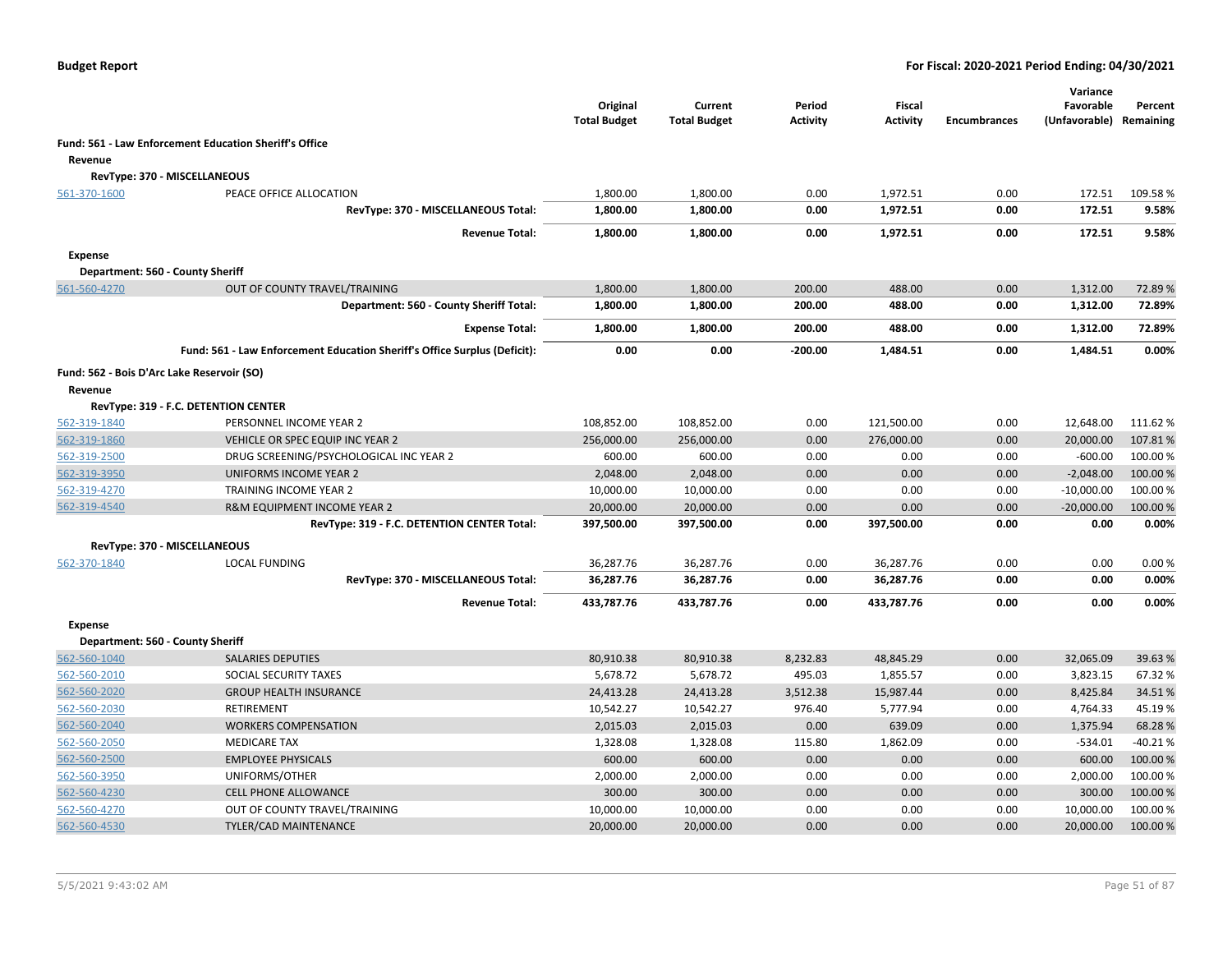|  |  |  | <b>Budget Report</b> |
|--|--|--|----------------------|
|--|--|--|----------------------|

|                                        |                                                               | Original<br><b>Total Budget</b> | Current<br><b>Total Budget</b> | Period<br><b>Activity</b> | <b>Fiscal</b><br><b>Activity</b> | <b>Encumbrances</b> | Variance<br>Favorable<br>(Unfavorable) | Percent<br>Remaining |
|----------------------------------------|---------------------------------------------------------------|---------------------------------|--------------------------------|---------------------------|----------------------------------|---------------------|----------------------------------------|----------------------|
| 562-560-4540                           | R&M AUTO, BOATS, ATV                                          | 20,000.00                       | 20,000.00                      | 0.00                      | 0.00                             | 0.00                | 20,000.00                              | 100.00%              |
| 562-560-5750                           | PURCHASE AUTOS, BOATS, ATV'S                                  | 256,000.00                      | 256,000.00                     | 0.00                      | 0.00                             | 0.00                | 256,000.00                             | 100.00 %             |
|                                        | Department: 560 - County Sheriff Total:                       | 433,787.76                      | 433,787.76                     | 13,332.44                 | 74,967.42                        | 0.00                | 358,820.34                             | 82.72%               |
|                                        | <b>Expense Total:</b>                                         | 433,787.76                      | 433,787.76                     | 13,332.44                 | 74,967.42                        | 0.00                | 358,820.34                             | 82.72%               |
|                                        | Fund: 562 - Bois D'Arc Lake Reservoir (SO) Surplus (Deficit): | 0.00                            | 0.00                           | $-13,332.44$              | 358,820.34                       | 0.00                | 358,820.34                             | 0.00%                |
| Fund: 590 - Specialty Court/Drug Court |                                                               |                                 |                                |                           |                                  |                     |                                        |                      |
| Revenue                                |                                                               |                                 |                                |                           |                                  |                     |                                        |                      |
|                                        | RevType: 370 - MISCELLANEOUS                                  |                                 |                                |                           |                                  |                     |                                        |                      |
| 590-370-4250                           | <b>DRUG COURT FEE</b>                                         | 4,000.00                        | 4,000.00                       | 279.31                    | 511.93                           | 0.00                | $-3,488.07$                            | 87.20%               |
| 590-370-4260                           | <b>SPECIALTY COURT</b>                                        | 0.00                            | 0.00                           | 95.01                     | 155.70                           | 0.00                | 155.70                                 | 0.00%                |
|                                        | RevType: 370 - MISCELLANEOUS Total:                           | 4,000.00                        | 4,000.00                       | 374.32                    | 667.63                           | 0.00                | $-3,332.37$                            | 83.31%               |
|                                        | <b>Revenue Total:</b>                                         | 4,000.00                        | 4,000.00                       | 374.32                    | 667.63                           | 0.00                | $-3,332.37$                            | 83.31%               |
| <b>Expense</b>                         |                                                               |                                 |                                |                           |                                  |                     |                                        |                      |
|                                        | <b>Department: 436 - Specialty Court Expenses</b>             |                                 |                                |                           |                                  |                     |                                        |                      |
| 590-436-4370                           | <b>ATTORNEY FEES DRUG COURT</b>                               | 3,400.00                        | 3,400.00                       | 382.50                    | 1,347.25                         | 0.00                | 2,052.75                               | 60.38%               |
| 590-436-4420                           | PROFESSIONAL SERVICES                                         | 600.00                          | 600.00                         | 0.00                      | 0.00                             | 0.00                | 600.00                                 | 100.00 %             |
|                                        | Department: 436 - Specialty Court Expenses Total:             | 4,000.00                        | 4,000.00                       | 382.50                    | 1,347.25                         | 0.00                | 2,652.75                               | 66.32%               |
|                                        | <b>Expense Total:</b>                                         | 4,000.00                        | 4,000.00                       | 382.50                    | 1,347.25                         | 0.00                | 2,652.75                               | 66.32%               |
|                                        | Fund: 590 - Specialty Court/Drug Court Surplus (Deficit):     | 0.00                            | 0.00                           | $-8.18$                   | $-679.62$                        | 0.00                | $-679.62$                              | 0.00%                |
| Fund: 600 - Sinking                    |                                                               |                                 |                                |                           |                                  |                     |                                        |                      |
| Revenue                                |                                                               |                                 |                                |                           |                                  |                     |                                        |                      |
|                                        | RevType: 310 - PROPERTY TAXES                                 |                                 |                                |                           |                                  |                     |                                        |                      |
| 600-310-1100                           | <b>CURRENT TAXES</b>                                          | 1,118,142.73                    | 1,118,142.73                   | 34,171.52                 | 1,263,156.61                     | 0.00                | 145,013.88                             | 112.97%              |
| 600-310-1200                           | <b>DELINQUENT TAXES</b>                                       | 0.00                            | 0.00                           | 2,032.38                  | 13,727.41                        | 0.00                | 13,727.41                              | 0.00%                |
|                                        | RevType: 310 - PROPERTY TAXES Total:                          | 1,118,142.73                    | 1,118,142.73                   | 36,203.90                 | 1,276,884.02                     | 0.00                | 158,741.29                             | 14.20%               |
| RevType: 318 - OTHER TAXES             |                                                               |                                 |                                |                           |                                  |                     |                                        |                      |
| 600-318-1200                           | PAY N LIEU TAX/GRASSLAND                                      | 900.00                          | 900.00                         | 0.00                      | 0.00                             | 0.00                | $-900.00$                              | 100.00%              |
| 600-318-1210                           | PAY N LIEU TAX/UPPER TRINITY                                  | 200.00                          | 200.00                         | 0.00                      | 489.60                           | 0.00                | 289.60                                 | 244.80%              |
|                                        | RevType: 318 - OTHER TAXES Total:                             | 1,100.00                        | 1,100.00                       | 0.00                      | 489.60                           | 0.00                | $-610.40$                              | 55.49%               |
|                                        | <b>Revenue Total:</b>                                         | 1,119,242.73                    | 1,119,242.73                   | 36,203.90                 | 1,277,373.62                     | 0.00                | 158,130.89                             | 14.13%               |
| <b>Expense</b>                         |                                                               |                                 |                                |                           |                                  |                     |                                        |                      |
| Department: 620 - Debt Service         |                                                               |                                 |                                |                           |                                  |                     |                                        |                      |
| 600-620-3090                           | ANNUAL PAYING AGENT REGISTRAR FEES                            | 586.48                          | 586.48                         | 0.00                      | 589.81                           | 0.00                | $-3.33$                                | $-0.57%$             |
| 600-620-4010                           | CONTINUING DISCLOSURE FEES                                    | 2,250.00                        | 2,250.00                       | 0.00                      | 0.00                             | 0.00                | 2,250.00                               | 100.00 %             |
| 600-620-6270                           | PRINCIPAL, 2017 GO BONDS                                      | 175,000.00                      | 175,000.00                     | 0.00                      | 175,000.00                       | 0.00                | 0.00                                   | 0.00%                |
| 600-620-6300                           | PRINCIPAL, 2018 GO BONDS                                      | 160,000.00                      | 160,000.00                     | 0.00                      | 0.00                             | 0.00                | 160,000.00                             | 100.00%              |
|                                        | Department: 620 - Debt Service Total:                         | 337,836.48                      | 337,836.48                     | 0.00                      | 175,589.81                       | 0.00                | 162,246.67                             | 48.03%               |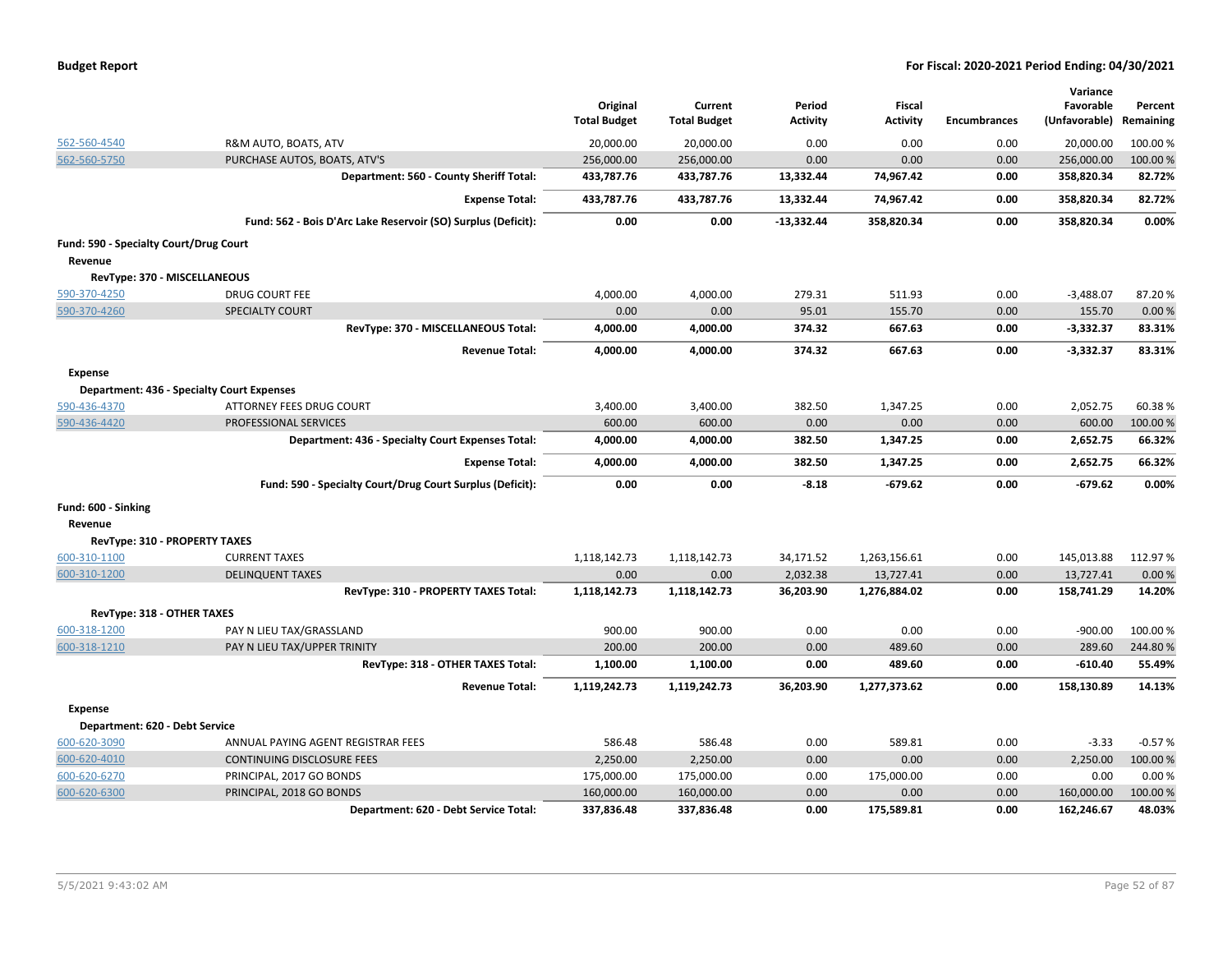| <b>Budget Report</b> |  |
|----------------------|--|
|----------------------|--|

|                                   |                                                                       | Original            | Current             | Period          | <b>Fiscal</b>   |                     | Variance<br>Favorable | Percent   |
|-----------------------------------|-----------------------------------------------------------------------|---------------------|---------------------|-----------------|-----------------|---------------------|-----------------------|-----------|
|                                   |                                                                       | <b>Total Budget</b> | <b>Total Budget</b> | <b>Activity</b> | <b>Activity</b> | <b>Encumbrances</b> | (Unfavorable)         | Remaining |
|                                   | Department: 660 - Debt Service Interest                               |                     |                     |                 |                 |                     |                       |           |
| 600-660-6670                      | INTEREST, 2017 GO BONDS                                               | 196,175.00          | 196,175.00          | 0.00            | 99,837.50       | 0.00                | 96,337.50             | 49.11%    |
| 600-660-6700                      | INTEREST, 2018 GO BONDS                                               | 236,500.00          | 236,500.00          | 0.00            | 118,250.00      | 0.00                | 118,250.00            | 50.00 %   |
| 600-660-6710                      | INTEREST, 2020 CO BONDS                                               | 348,731.25          | 348,731.25          | 0.00            | 232,487.50      | 0.00                | 116,243.75            | 33.33%    |
|                                   | Department: 660 - Debt Service Interest Total:                        | 781,406.25          | 781,406.25          | 0.00            | 450,575.00      | 0.00                | 330,831.25            | 42.34%    |
|                                   | <b>Expense Total:</b>                                                 | 1,119,242.73        | 1,119,242.73        | 0.00            | 626,164.81      | 0.00                | 493,077.92            | 44.05%    |
|                                   | Fund: 600 - Sinking Surplus (Deficit):                                | 0.00                | 0.00                | 36,203.90       | 651,208.81      | 0.00                | 651,208.81            | 0.00%     |
|                                   | Fund: 630 - Law Enforcement Education Const. Pct.1                    |                     |                     |                 |                 |                     |                       |           |
| Revenue                           |                                                                       |                     |                     |                 |                 |                     |                       |           |
|                                   | RevType: 370 - MISCELLANEOUS                                          |                     |                     |                 |                 |                     |                       |           |
| 630-370-1600                      | PEACE OFFICER ALLOCATION                                              | 685.17              | 685.17              | 0.00            | 642.52          | 0.00                | $-42.65$              | 6.22 %    |
|                                   | RevType: 370 - MISCELLANEOUS Total:                                   | 685.17              | 685.17              | 0.00            | 642.52          | 0.00                | $-42.65$              | 6.22%     |
|                                   | <b>Revenue Total:</b>                                                 | 685.17              | 685.17              | 0.00            | 642.52          | 0.00                | $-42.65$              | 6.22%     |
| <b>Expense</b>                    |                                                                       |                     |                     |                 |                 |                     |                       |           |
| Department: 551 - Constable Pct.1 |                                                                       |                     |                     |                 |                 |                     |                       |           |
| 630-551-4270                      | OUT OF COUNTY TRAVEL/TRAINING                                         | 685.17              | 685.17              | 0.00            | 0.00            | 0.00                | 685.17                | 100.00%   |
|                                   | Department: 551 - Constable Pct.1 Total:                              | 685.17              | 685.17              | 0.00            | 0.00            | 0.00                | 685.17                | 100.00%   |
|                                   | <b>Expense Total:</b>                                                 | 685.17              | 685.17              | 0.00            | 0.00            | 0.00                | 685.17                | 100.00%   |
|                                   | Fund: 630 - Law Enforcement Education Const. Pct.1 Surplus (Deficit): | 0.00                | 0.00                | 0.00            | 642.52          | 0.00                | 642.52                | 0.00%     |
|                                   | Fund: 640 - Law Enforcement Education Const. Pct.2                    |                     |                     |                 |                 |                     |                       |           |
| Revenue                           |                                                                       |                     |                     |                 |                 |                     |                       |           |
|                                   | RevType: 370 - MISCELLANEOUS                                          |                     |                     |                 |                 |                     |                       |           |
| 640-370-1600                      | PEACE OFFICER ALLOCATION                                              | 685.17              | 685.17              | 0.00            | 642.52          | 0.00                | $-42.65$              | 6.22 %    |
|                                   | RevType: 370 - MISCELLANEOUS Total:                                   | 685.17              | 685.17              | 0.00            | 642.52          | 0.00                | -42.65                | 6.22%     |
|                                   | <b>Revenue Total:</b>                                                 | 685.17              | 685.17              | 0.00            | 642.52          | 0.00                | -42.65                | 6.22%     |
| Expense                           |                                                                       |                     |                     |                 |                 |                     |                       |           |
| Department: 552 - Constable Pct.2 |                                                                       |                     |                     |                 |                 |                     |                       |           |
| 640-552-4270                      | OUT OF COUNTY TRAVEL/TRAINING                                         | 685.17              | 685.17              | 0.00            | 0.00            | 0.00                | 685.17                | 100.00%   |
|                                   | Department: 552 - Constable Pct.2 Total:                              | 685.17              | 685.17              | 0.00            | 0.00            | 0.00                | 685.17                | 100.00%   |
|                                   | <b>Expense Total:</b>                                                 | 685.17              | 685.17              | 0.00            | 0.00            | 0.00                | 685.17                | 100.00%   |
|                                   | Fund: 640 - Law Enforcement Education Const. Pct.2 Surplus (Deficit): | 0.00                | 0.00                | 0.00            | 642.52          | 0.00                | 642.52                | 0.00%     |
|                                   | Fund: 650 - Law Enforcement Education Const. Pct.3                    |                     |                     |                 |                 |                     |                       |           |
| Revenue                           |                                                                       |                     |                     |                 |                 |                     |                       |           |
|                                   | RevType: 370 - MISCELLANEOUS                                          |                     |                     |                 |                 |                     |                       |           |
| 650-370-1600                      | PEACE OFFICER ALLOCATION                                              | 685.17              | 685.17              | 0.00            | 642.52          | 0.00                | $-42.65$              | 6.22 %    |
|                                   | RevType: 370 - MISCELLANEOUS Total:                                   | 685.17              | 685.17              | 0.00            | 642.52          | 0.00                | $-42.65$              | 6.22%     |
|                                   | <b>Revenue Total:</b>                                                 | 685.17              | 685.17              | 0.00            | 642.52          | 0.00                | $-42.65$              | 6.22%     |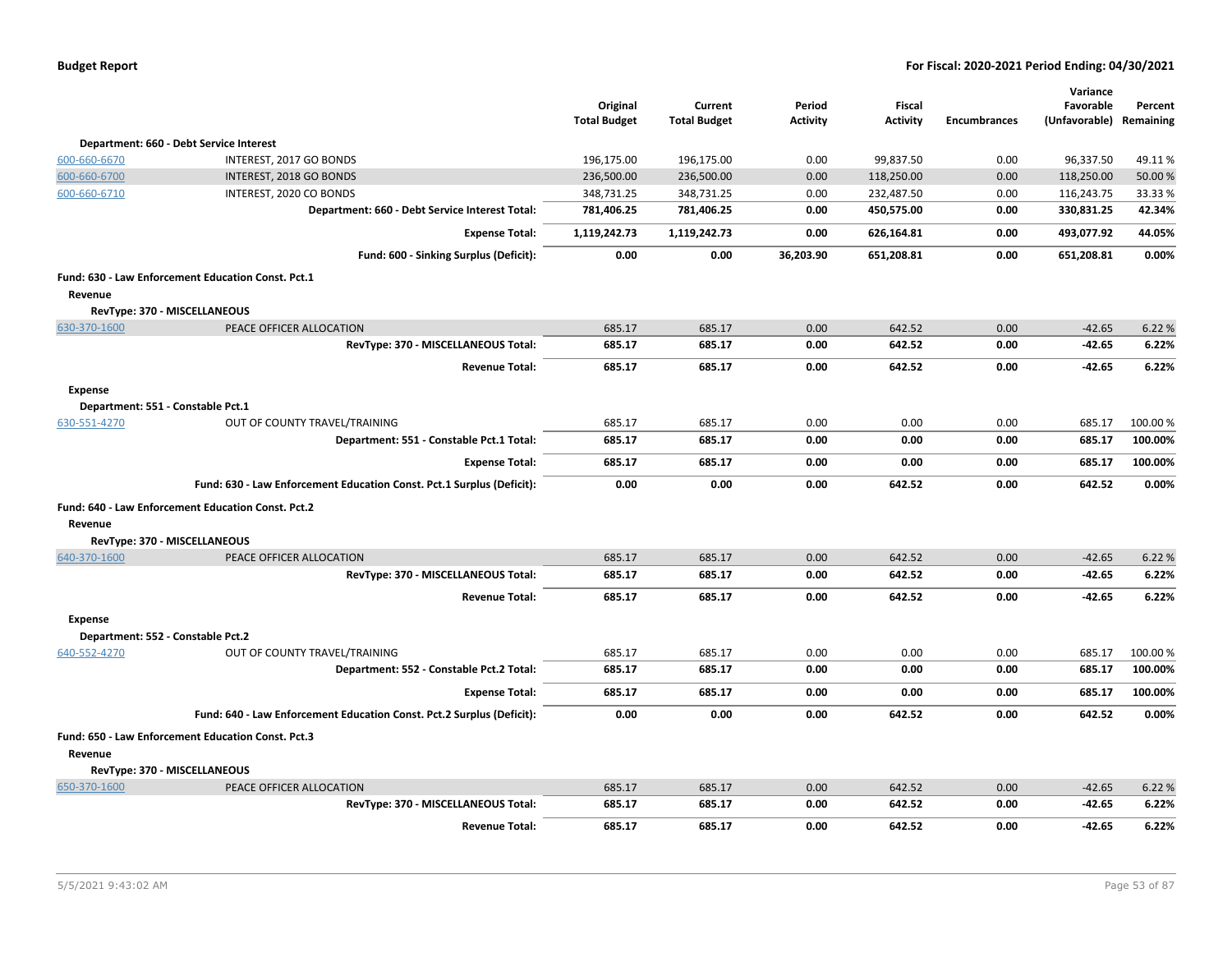|                                    |                                                                       | Original<br><b>Total Budget</b> | Current<br><b>Total Budget</b> | Period<br><b>Activity</b> | <b>Fiscal</b><br><b>Activity</b> | <b>Encumbrances</b> | Variance<br>Favorable<br>(Unfavorable) Remaining | Percent |
|------------------------------------|-----------------------------------------------------------------------|---------------------------------|--------------------------------|---------------------------|----------------------------------|---------------------|--------------------------------------------------|---------|
| <b>Expense</b>                     |                                                                       |                                 |                                |                           |                                  |                     |                                                  |         |
|                                    | Department: 553 - Constable Pct.3                                     |                                 |                                |                           |                                  |                     |                                                  |         |
| 650-553-4270                       | OUT OF COUNTY TRAVEL/TRAINING                                         | 685.17                          | 685.17                         | 0.00                      | 0.00                             | 0.00                | 685.17                                           | 100.00% |
|                                    | Department: 553 - Constable Pct.3 Total:                              | 685.17                          | 685.17                         | 0.00                      | 0.00                             | 0.00                | 685.17                                           | 100.00% |
|                                    | <b>Expense Total:</b>                                                 | 685.17                          | 685.17                         | 0.00                      | 0.00                             | 0.00                | 685.17                                           | 100.00% |
|                                    | Fund: 650 - Law Enforcement Education Const. Pct.3 Surplus (Deficit): | 0.00                            | 0.00                           | 0.00                      | 642.52                           | 0.00                | 642.52                                           | 0.00%   |
| Fund: 670 - Courthouse Restoration |                                                                       |                                 |                                |                           |                                  |                     |                                                  |         |
| Revenue                            |                                                                       |                                 |                                |                           |                                  |                     |                                                  |         |
| RevType: 330 - GRANTS              |                                                                       |                                 |                                |                           |                                  |                     |                                                  |         |
| 670-330-5100                       | <b>COURTHOUSE RESTORATION</b>                                         | 0.00                            | 0.00                           | 845,833.31                | 1,282,855.57                     | 0.00                | 1,282,855.57                                     | 0.00%   |
|                                    | RevType: 330 - GRANTS Total:                                          | 0.00                            | 0.00                           | 845,833.31                | 1,282,855.57                     | 0.00                | 1,282,855.57                                     | 0.00%   |
|                                    | <b>Revenue Total:</b>                                                 | 0.00                            | 0.00                           | 845,833.31                | 1,282,855.57                     | 0.00                | 1,282,855.57                                     | 0.00%   |
|                                    | Fund: 670 - Courthouse Restoration Total:                             | 0.00                            | 0.00                           | 845,833.31                | 1,282,855.57                     | 0.00                | 1,282,855.57                                     | 0.00%   |
|                                    | Fund: 680 - 2018 GO Bonds-Construction Fund FY2019                    |                                 |                                |                           |                                  |                     |                                                  |         |
| Revenue                            |                                                                       |                                 |                                |                           |                                  |                     |                                                  |         |
| RevType: 300 - CASH                |                                                                       |                                 |                                |                           |                                  |                     |                                                  |         |
| 680-300-1680                       | BEGINNING CASH BALANCE                                                | 2,500,000.00                    | 2,500,000.00                   | 0.00                      | 0.00                             | 0.00                | $-2,500,000.00$                                  | 100.00% |
|                                    | RevType: 300 - CASH Total:                                            | 2,500,000.00                    | 2,500,000.00                   | 0.00                      | 0.00                             | 0.00                | -2,500,000.00                                    | 100.00% |
|                                    | RevType: 360 - INTEREST EARNINGS                                      |                                 |                                |                           |                                  |                     |                                                  |         |
| 680-360-1680                       | <b>INTEREST EARNINGS BUSINESS MONEY FUND</b>                          | 0.00                            | 0.00                           | 0.00                      | 1,027.33                         | 0.00                | 1,027.33                                         | 0.00%   |
|                                    | RevType: 360 - INTEREST EARNINGS Total:                               | 0.00                            | 0.00                           | 0.00                      | 1,027.33                         | 0.00                | 1,027.33                                         | 0.00%   |
|                                    | <b>Revenue Total:</b>                                                 | 2,500,000.00                    | 2,500,000.00                   | 0.00                      | 1,027.33                         | 0.00                | -2,498,972.67                                    | 99.96%  |
| <b>Expense</b>                     |                                                                       |                                 |                                |                           |                                  |                     |                                                  |         |
|                                    | Department: 668 - Courthouse Construction Phase 2                     |                                 |                                |                           |                                  |                     |                                                  |         |
| 680-668-1650                       | <b>CONSTRUCTION</b>                                                   | 2,500,000.00                    | 2,500,000.00                   | 0.00                      | 1,769,138.98                     | 0.00                | 730,861.02                                       | 29.23 % |
| 680-668-1670                       | <b>CONSTRUCTION MANAGER AGENT</b>                                     | 0.00                            | 0.00                           | 0.00                      | 332,980.31                       | 0.00                | $-332,980.31$                                    | 0.00%   |
| 680-668-1680                       | <b>MASONRY AND STONE</b>                                              | 0.00                            | 0.00                           | 0.00                      | 275,527.16                       | 0.00                | $-275,527.16$                                    | 0.00%   |
| 680-668-4030                       | <b>ARCHITECTURAL FEES</b>                                             | 0.00                            | 0.00                           | 0.00                      | 13,000.00                        | 0.00                | $-13,000.00$                                     | 0.00%   |
| 680-668-4260                       | PROFESSIONAL FEES                                                     | 0.00                            | 0.00                           | 0.00                      | 6,856.80                         | 0.00                | $-6,856.80$                                      | 0.00%   |
| 680-668-4430                       | <b>TRASH PICK UP</b>                                                  | 0.00                            | 0.00                           | 0.00                      | 3,176.56                         | 0.00                | $-3,176.56$                                      | 0.00%   |
|                                    | Department: 668 - Courthouse Construction Phase 2 Total:              | 2,500,000.00                    | 2,500,000.00                   | 0.00                      | 2,400,679.81                     | 0.00                | 99,320.19                                        | 3.97%   |
|                                    | <b>Expense Total:</b>                                                 | 2,500,000.00                    | 2,500,000.00                   | 0.00                      | 2,400,679.81                     | 0.00                | 99,320.19                                        | 3.97%   |
|                                    | Fund: 680 - 2018 GO Bonds-Construction Fund FY2019 Surplus (Deficit): | 0.00                            | 0.00                           | 0.00                      | $-2,399,652.48$                  | 0.00                | -2,399,652.48                                    | 0.00%   |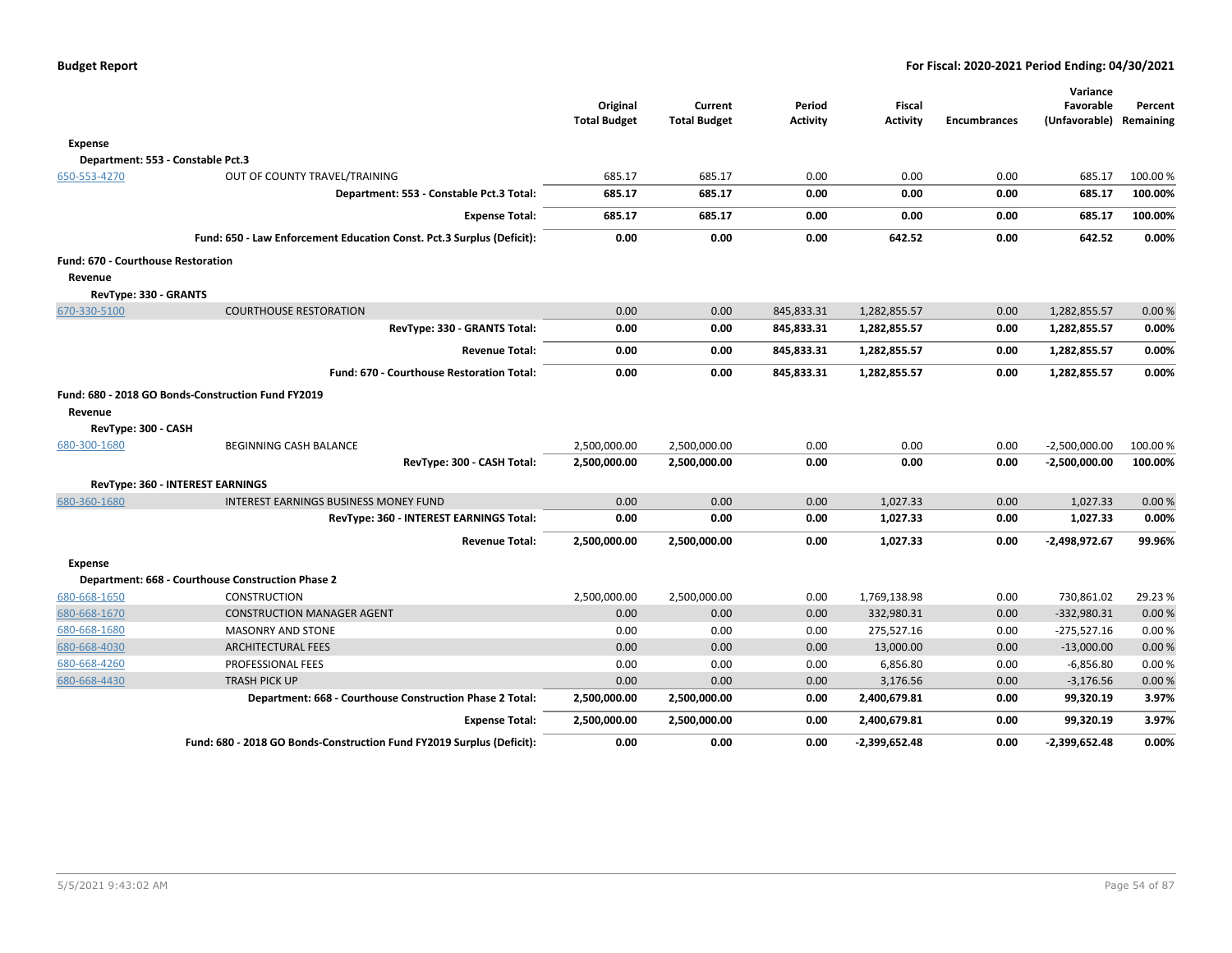|                                    |                                                                       | Original<br><b>Total Budget</b> | Current<br><b>Total Budget</b> | Period<br><b>Activity</b> | <b>Fiscal</b><br><b>Activity</b> | <b>Encumbrances</b> | Variance<br>Favorable<br>(Unfavorable) Remaining | Percent  |
|------------------------------------|-----------------------------------------------------------------------|---------------------------------|--------------------------------|---------------------------|----------------------------------|---------------------|--------------------------------------------------|----------|
|                                    | Fund: 690 - 2020 CO Bonds-Construction Fund FY2020                    |                                 |                                |                           |                                  |                     |                                                  |          |
| Revenue                            |                                                                       |                                 |                                |                           |                                  |                     |                                                  |          |
| RevType: 350 - FINES               |                                                                       |                                 |                                |                           |                                  |                     |                                                  |          |
| 690-350-1690                       | 2020 CO BOND PROCEEDS                                                 | 9,900,000.00                    | 9,900,000.00                   | 0.00                      | 0.00                             | 0.00                | $-9,900,000.00$                                  | 100.00 % |
|                                    | RevType: 350 - FINES Total:                                           | 9,900,000.00                    | 9,900,000.00                   | 0.00                      | 0.00                             | 0.00                | $-9,900,000.00$                                  | 100.00%  |
|                                    | RevType: 360 - INTEREST EARNINGS                                      |                                 |                                |                           |                                  |                     |                                                  |          |
| 690-360-1690                       | <b>INTEREST EARNINGS ICS</b>                                          | 0.00                            | 0.00                           | 0.00                      | 5,006.94                         | 0.00                | 5,006.94                                         | 0.00%    |
|                                    | RevType: 360 - INTEREST EARNINGS Total:                               | 0.00                            | 0.00                           | 0.00                      | 5,006.94                         | 0.00                | 5,006.94                                         | 0.00%    |
|                                    | <b>Revenue Total:</b>                                                 | 9,900,000.00                    | 9,900,000.00                   | 0.00                      | 5,006.94                         | 0.00                | -9,894,993.06                                    | 99.95%   |
| <b>Expense</b>                     |                                                                       |                                 |                                |                           |                                  |                     |                                                  |          |
|                                    | Department: 669 - Courthouse Construction Phase 2                     |                                 |                                |                           |                                  |                     |                                                  |          |
| 690-669-1650                       | <b>CONSTRUCTION</b>                                                   | 9,090,000.00                    | 9,090,000.00                   | 82,562.24                 | 2,980,143.75                     | 0.00                | 6,109,856.25                                     | 67.22%   |
| 690-669-1670                       | <b>CONSTRUCTION MANAGER AGENT</b>                                     | 750,000.00                      | 750,000.00                     | 0.00                      | 169,862.19                       | 0.00                | 580,137.81                                       | 77.35 %  |
| 690-669-1680                       | <b>MASONRY AND STONE</b>                                              | 0.00                            | 0.00                           | 14,450.00                 | 458,093.15                       | 0.00                | -458,093.15                                      | 0.00%    |
| 690-669-4030                       | <b>ARCHITECTURAL FEE</b>                                              | 60,000.00                       | 60,000.00                      | 6,500.00                  | 26,000.00                        | 0.00                | 34,000.00                                        | 56.67%   |
| 690-669-4260                       | PROFESSIONAL FEES                                                     | 0.00                            | 0.00                           | 0.00                      | 3,893.40                         | 4,150.00            | $-8,043.40$                                      | 0.00%    |
| 690-669-4430                       | <b>TRASH PICK UP</b>                                                  | 0.00                            | 0.00                           | 1,799.43                  | 5,086.22                         | 0.00                | $-5,086.22$                                      | 0.00%    |
|                                    | Department: 669 - Courthouse Construction Phase 2 Total:              | 9,900,000.00                    | 9,900,000.00                   | 105,311.67                | 3,643,078.71                     | 4,150.00            | 6,252,771.29                                     | 63.16%   |
|                                    | <b>Expense Total:</b>                                                 | 9,900,000.00                    | 9,900,000.00                   | 105,311.67                | 3,643,078.71                     | 4,150.00            | 6,252,771.29                                     | 63.16%   |
|                                    | Fund: 690 - 2020 CO Bonds-Construction Fund FY2020 Surplus (Deficit): | 0.00                            | 0.00                           | $-105,311.67$             | -3,638,071.77                    | -4,150.00           | $-3,642,221.77$                                  | 0.00%    |
| Fund: 700 - Right of Way           |                                                                       |                                 |                                |                           |                                  |                     |                                                  |          |
| Revenue                            |                                                                       |                                 |                                |                           |                                  |                     |                                                  |          |
|                                    | RevType: 360 - INTEREST EARNINGS                                      |                                 |                                |                           |                                  |                     |                                                  |          |
| 700-360-1000                       | <b>INTEREST EARNINGS</b>                                              | 0.00                            | 0.00                           | 0.00                      | 30.51                            | 0.00                | 30.51                                            | 0.00%    |
|                                    | RevType: 360 - INTEREST EARNINGS Total:                               | 0.00                            | 0.00                           | 0.00                      | 30.51                            | 0.00                | 30.51                                            | 0.00%    |
|                                    | <b>Revenue Total:</b>                                                 | 0.00                            | 0.00                           | 0.00                      | 30.51                            | 0.00                | 30.51                                            | 0.00%    |
|                                    | Fund: 700 - Right of Way Total:                                       | 0.00                            | 0.00                           | 0.00                      | 30.51                            | 0.00                | 30.51                                            | 0.00%    |
| Fund: 800 - Veterans Court Program |                                                                       |                                 |                                |                           |                                  |                     |                                                  |          |
| Revenue                            |                                                                       |                                 |                                |                           |                                  |                     |                                                  |          |
|                                    | RevType: 370 - MISCELLANEOUS                                          |                                 |                                |                           |                                  |                     |                                                  |          |
| 800-370-1800                       | <b>PROGRAM FEES</b>                                                   | 0.00                            | 0.00                           | 400.00                    | 400.00                           | 0.00                | 400.00                                           | 0.00%    |
|                                    | RevType: 370 - MISCELLANEOUS Total:                                   | 0.00                            | 0.00                           | 400.00                    | 400.00                           | 0.00                | 400.00                                           | 0.00%    |
|                                    | <b>Revenue Total:</b>                                                 | 0.00                            | 0.00                           | 400.00                    | 400.00                           | 0.00                | 400.00                                           | 0.00%    |
|                                    | Fund: 800 - Veterans Court Program Total:                             | 0.00                            | 0.00                           | 400.00                    | 400.00                           | 0.00                | 400.00                                           | 0.00%    |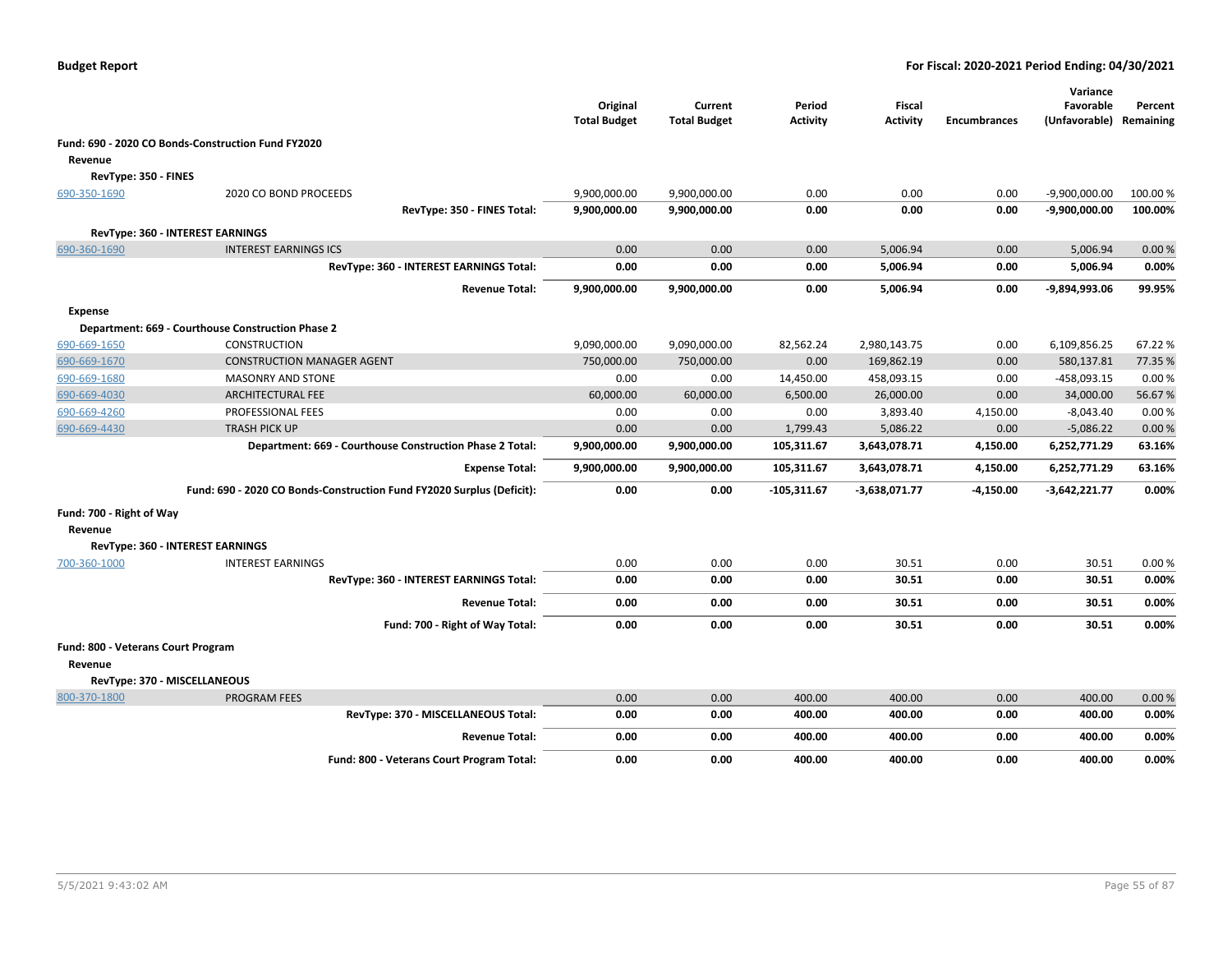|                                          |                                                             | Original<br><b>Total Budget</b> | Current<br><b>Total Budget</b> | Period<br><b>Activity</b> | Fiscal<br><b>Activity</b> | <b>Encumbrances</b> | Variance<br>Favorable<br>(Unfavorable) Remaining | Percent    |
|------------------------------------------|-------------------------------------------------------------|---------------------------------|--------------------------------|---------------------------|---------------------------|---------------------|--------------------------------------------------|------------|
| Fund: 810 - County Lake Road Impact Fund |                                                             |                                 |                                |                           |                           |                     |                                                  |            |
| Revenue                                  |                                                             |                                 |                                |                           |                           |                     |                                                  |            |
| RevType: 318 - OTHER TAXES               |                                                             |                                 |                                |                           |                           |                     |                                                  |            |
| 810-318-1830                             | YEAR 3 PAYMENT                                              | 100,000.00                      | 100,000.00                     | 0.00                      | 100,000.00                | 0.00                | 0.00                                             | 0.00%      |
|                                          | RevType: 318 - OTHER TAXES Total:                           | 100,000.00                      | 100,000.00                     | 0.00                      | 100,000.00                | 0.00                | 0.00                                             | 0.00%      |
|                                          | <b>Revenue Total:</b>                                       | 100,000.00                      | 100,000.00                     | 0.00                      | 100,000.00                | 0.00                | 0.00                                             | 0.00%      |
| <b>Expense</b>                           |                                                             |                                 |                                |                           |                           |                     |                                                  |            |
|                                          | Department: 522 - COUNTY LAKE ROAD IMPACT                   |                                 |                                |                           |                           |                     |                                                  |            |
| 810-522-4900                             | <b>MISCELLANEOUS</b>                                        | 100,000.00                      | 100,000.00                     | 0.00                      | 0.00                      | 0.00                | 100,000.00                                       | 100.00 %   |
|                                          | Department: 522 - COUNTY LAKE ROAD IMPACT Total:            | 100,000.00                      | 100,000.00                     | 0.00                      | 0.00                      | 0.00                | 100,000.00                                       | 100.00%    |
|                                          | <b>Expense Total:</b>                                       | 100,000.00                      | 100,000.00                     | 0.00                      | 0.00                      | 0.00                | 100,000.00                                       | 100.00%    |
|                                          | Fund: 810 - County Lake Road Impact Fund Surplus (Deficit): | 0.00                            | 0.00                           | 0.00                      | 100,000.00                | 0.00                | 100,000.00                                       | 0.00%      |
| Fund: 850 - Lake Fannin<br>Revenue       |                                                             |                                 |                                |                           |                           |                     |                                                  |            |
| RevType: 370 - MISCELLANEOUS             |                                                             |                                 |                                |                           |                           |                     |                                                  |            |
| 850-370-1500                             | <b>DONATIONS</b>                                            | 0.00                            | 0.00                           | 140.00                    | 3,436.90                  | 0.00                | 3,436.90                                         | 0.00%      |
| 850-370-1830                             | <b>VOLUNTEER MEMBERSHIP FEES</b>                            | 0.00                            | 0.00                           | 0.00                      | 100.00                    | 0.00                | 100.00                                           | 0.00%      |
| 850-370-1840                             | <b>LOCAL FUNDING</b>                                        | 5,000.00                        | 5,000.00                       | 0.00                      | 5,000.00                  | 0.00                | 0.00                                             | 0.00%      |
| 850-370-1850                             | <b>RENTAL FEE</b>                                           | 0.00                            | 0.00                           | 0.00                      | 1,687.50                  | 0.00                | 1,687.50                                         | 0.00%      |
| 850-370-1860                             | <b>DEPOSIT FEE</b>                                          | 0.00                            | 0.00                           | 0.00                      | 300.00                    | 0.00                | 300.00                                           | 0.00%      |
|                                          | RevType: 370 - MISCELLANEOUS Total:                         | 5,000.00                        | 5,000.00                       | 140.00                    | 10,524.40                 | 0.00                | 5,524.40                                         | 110.49%    |
|                                          | <b>Revenue Total:</b>                                       | 5,000.00                        | 5,000.00                       | 140.00                    | 10,524.40                 | 0.00                | 5,524.40                                         | 110.49%    |
| Expense                                  |                                                             |                                 |                                |                           |                           |                     |                                                  |            |
| Department: 520 - Lake Fannin            |                                                             |                                 |                                |                           |                           |                     |                                                  |            |
| 850-520-1860                             | <b>DEPOSIT REFUND</b>                                       | 0.00                            | 0.00                           | 150.00                    | 750.00                    | 0.00                | $-750.00$                                        | 0.00%      |
| 850-520-3430                             | R&M DAM                                                     | 1,096.00                        | 1,096.00                       | 0.00                      | 0.00                      | 0.00                | 1,096.00                                         | 100.00%    |
| 850-520-4400                             | UTILITIES ELECTRICITY                                       | 500.00                          | 500.00                         | 35.40                     | 231.03                    | 0.00                | 268.97                                           | 53.79%     |
| 850-520-4420                             | UTILITIES WATER                                             | 400.00                          | 400.00                         | 25.29                     | 838.12                    | 0.00                | $-438.12$                                        | $-109.53%$ |
| 850-520-4430                             | <b>TRASH PICK UP</b>                                        | 900.00                          | 900.00                         | 70.00                     | 490.00                    | 0.00                | 410.00                                           | 45.56%     |
| 850-520-4500                             | <b>R&amp;M BUILDING</b>                                     | 0.00                            | 0.00                           | 0.00                      | 344.49                    | 0.00                | -344.49                                          | 0.00%      |
| 850-520-4840                             | <b>GENERAL LIABILITY INSURANCE</b>                          | 2,104.00                        | 2,104.00                       | 0.00                      | 2,160.00                  | 0.00                | $-56.00$                                         | $-2.66%$   |
|                                          | Department: 520 - Lake Fannin Total:                        | 5,000.00                        | 5,000.00                       | 280.69                    | 4,813.64                  | 0.00                | 186.36                                           | 3.73%      |
|                                          | <b>Expense Total:</b>                                       | 5,000.00                        | 5,000.00                       | 280.69                    | 4,813.64                  | 0.00                | 186.36                                           | 3.73%      |
|                                          | Fund: 850 - Lake Fannin Surplus (Deficit):                  | 0.00                            | 0.00                           | $-140.69$                 | 5,710.76                  | 0.00                | 5,710.76                                         | 0.00%      |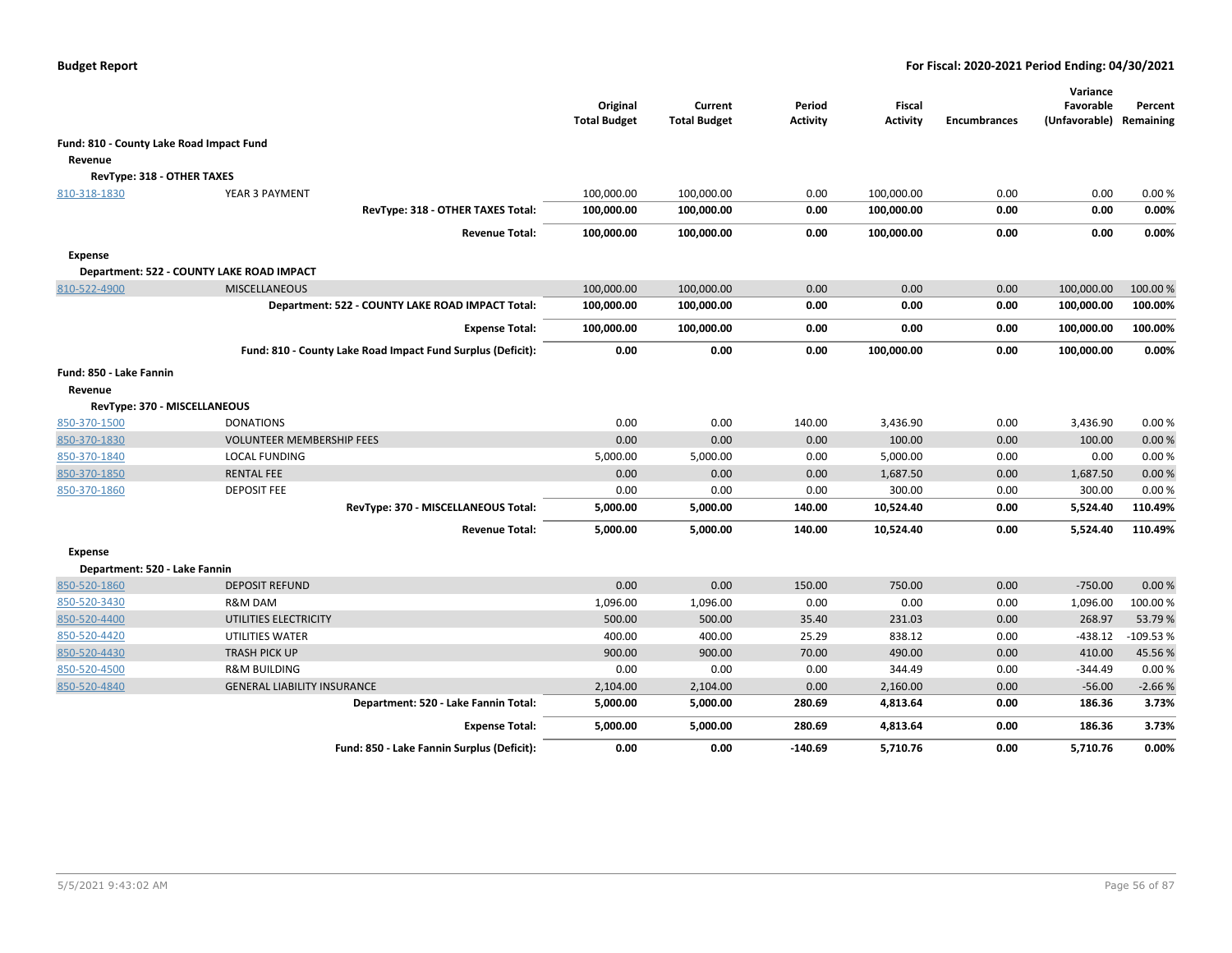| <b>Budget Report</b> |  |
|----------------------|--|
|----------------------|--|

|                                                            |                             |                                                                   | <b>Total Budget</b> | Original  | Current<br><b>Total Budget</b> | Period<br><b>Activity</b> | Fiscal<br><b>Activity</b> | <b>Encumbrances</b> | Variance<br>Favorable<br>(Unfavorable) Remaining | Percent |
|------------------------------------------------------------|-----------------------------|-------------------------------------------------------------------|---------------------|-----------|--------------------------------|---------------------------|---------------------------|---------------------|--------------------------------------------------|---------|
| Fund: 890 - T.J.J.D.                                       |                             |                                                                   |                     |           |                                |                           |                           |                     |                                                  |         |
| Revenue                                                    |                             |                                                                   |                     |           |                                |                           |                           |                     |                                                  |         |
| RevType: 330 - GRANTS                                      |                             |                                                                   |                     |           |                                |                           |                           |                     |                                                  |         |
| 890-330-9080                                               |                             | STRUCTURAL FAMILY THERAPY GRANT OOG                               |                     | 0.00      | 41,144.10                      | 25,000.00                 | 37,500.00                 | 0.00                | $-3,644.10$                                      | 8.86%   |
| <b>Budget Adjustments</b>                                  |                             |                                                                   |                     |           |                                |                           |                           |                     |                                                  |         |
| Number                                                     | Date                        | <b>Description</b>                                                | Adjustment          |           |                                |                           |                           |                     |                                                  |         |
| BA0000062                                                  | 03/19/2021                  | OOG Grant 2806207                                                 | $-41,144.10$        |           |                                |                           |                           |                     |                                                  |         |
| 890-330-9081                                               |                             | STRUCTURAL FAM THER HOSP AUTH                                     |                     | 0.00      | 50,000.00                      | 0.00                      | 50,000.00                 | 0.00                | 0.00                                             | 0.00%   |
| <b>Budget Adjustments</b>                                  |                             |                                                                   |                     |           |                                |                           |                           |                     |                                                  |         |
| <b>Number</b>                                              | Date                        | <b>Description</b>                                                | Adjustment          |           |                                |                           |                           |                     |                                                  |         |
| BA0000061                                                  | 03/19/2021                  | <b>Hospital Authority Grant</b>                                   | $-50,000.00$        |           |                                |                           |                           |                     |                                                  |         |
| 890-330-9150                                               |                             | <b>BASIC PROBATION SUPERVISION</b>                                | 136,718.00          |           | 136,718.00                     | 11,394.00                 | 79,753.00                 | 0.00                | $-56,965.00$                                     | 41.67%  |
| 890-330-9160                                               | <b>COMMUNITY PROGRAMS</b>   |                                                                   |                     | 75,000.00 | 75,000.00                      | 6,250.00                  | 43,750.00                 | 0.00                | $-31,250.00$                                     | 41.67%  |
| 890-330-9170                                               | PRE/POST ADJUDICATION       |                                                                   |                     | 4,373.00  | 4,373.00                       | 365.00                    | 2,551.00                  | 0.00                | $-1,822.00$                                      | 41.66%  |
| 890-330-9180                                               | <b>COMMITMENT DIVERSION</b> |                                                                   |                     | 10,000.00 | 10,000.00                      | 833.00                    | 5,833.00                  | 0.00                | $-4,167.00$                                      | 41.67%  |
| 890-330-9190                                               |                             | <b>MENTAL HEALTH SERVICES</b>                                     |                     | 10,737.00 | 10,737.00                      | 895.00                    | 6,263.00                  | 0.00                | $-4,474.00$                                      | 41.67%  |
| 890-330-9200                                               |                             | REGIONAL DIVERSIONS ALTERNATIVES                                  |                     | 3,000.00  | 3,000.00                       | 0.00                      | 0.00                      | 0.00                | $-3,000.00$                                      | 100.00% |
|                                                            |                             | RevType: 330 - GRANTS Total:                                      | 239,828.00          |           | 330,972.10                     | 44,737.00                 | 225,650.00                | 0.00                | $-105,322.10$                                    | 31.82%  |
| RevType: 370 - MISCELLANEOUS                               |                             |                                                                   |                     |           |                                |                           |                           |                     |                                                  |         |
| 890-370-9950                                               | <b>LOCAL FUNDING</b>        |                                                                   | 170,000.00          |           | 170,000.00                     | 0.00                      | 170,000.00                | 0.00                | 0.00                                             | 0.00%   |
|                                                            |                             | RevType: 370 - MISCELLANEOUS Total:                               | 170,000.00          |           | 170,000.00                     | 0.00                      | 170,000.00                | 0.00                | 0.00                                             | 0.00%   |
|                                                            |                             | <b>Revenue Total:</b>                                             | 409,828.00          |           | 500,972.10                     | 44,737.00                 | 395,650.00                | 0.00                | $-105,322.10$                                    | 21.02%  |
| <b>Expense</b>                                             |                             |                                                                   |                     |           |                                |                           |                           |                     |                                                  |         |
| Department: 581 - Structural Family Therapy                |                             |                                                                   |                     |           |                                |                           |                           |                     |                                                  |         |
| 890-581-4160                                               |                             | STRUCTURAL FAMILY THERAPY                                         |                     | 0.00      | 41,144.10                      | 0.00                      | 37,500.00                 | 0.00                | 3,644.10                                         | 8.86%   |
| <b>Budget Adjustments</b>                                  |                             |                                                                   |                     |           |                                |                           |                           |                     |                                                  |         |
| <b>Number</b>                                              | Date                        | <b>Description</b>                                                | Adjustment          |           |                                |                           |                           |                     |                                                  |         |
| BA0000062                                                  | 03/19/2021                  | OOG Grant 2806207                                                 | 41,144.10           |           |                                |                           |                           |                     |                                                  |         |
|                                                            |                             | Department: 581 - Structural Family Therapy Total:                |                     | 0.00      | 41,144.10                      | 0.00                      | 37,500.00                 | 0.00                | 3,644.10                                         | 8.86%   |
| Department: 582 - Structural Family Therapy Hosp Authority |                             |                                                                   |                     |           |                                |                           |                           |                     |                                                  |         |
| 890-582-4160                                               |                             | STRUCTURAL FAM THER HOSP AUTH                                     |                     | 0.00      | 50,000.00                      | 0.00                      | 16,667.00                 | 0.00                | 33,333.00                                        | 66.67%  |
| <b>Budget Adjustments</b>                                  |                             |                                                                   |                     |           |                                |                           |                           |                     |                                                  |         |
| <b>Number</b>                                              | Date                        | <b>Description</b>                                                | Adjustment          |           |                                |                           |                           |                     |                                                  |         |
| BA0000061                                                  | 03/19/2021                  | <b>Hospital Authority Grant</b>                                   | 50,000.00           |           |                                |                           |                           |                     |                                                  |         |
|                                                            |                             | Department: 582 - Structural Family Therapy Hosp Authority Total: |                     | 0.00      | 50.000.00                      | 0.00                      | 16.667.00                 | 0.00                | 33.333.00                                        | 66.67%  |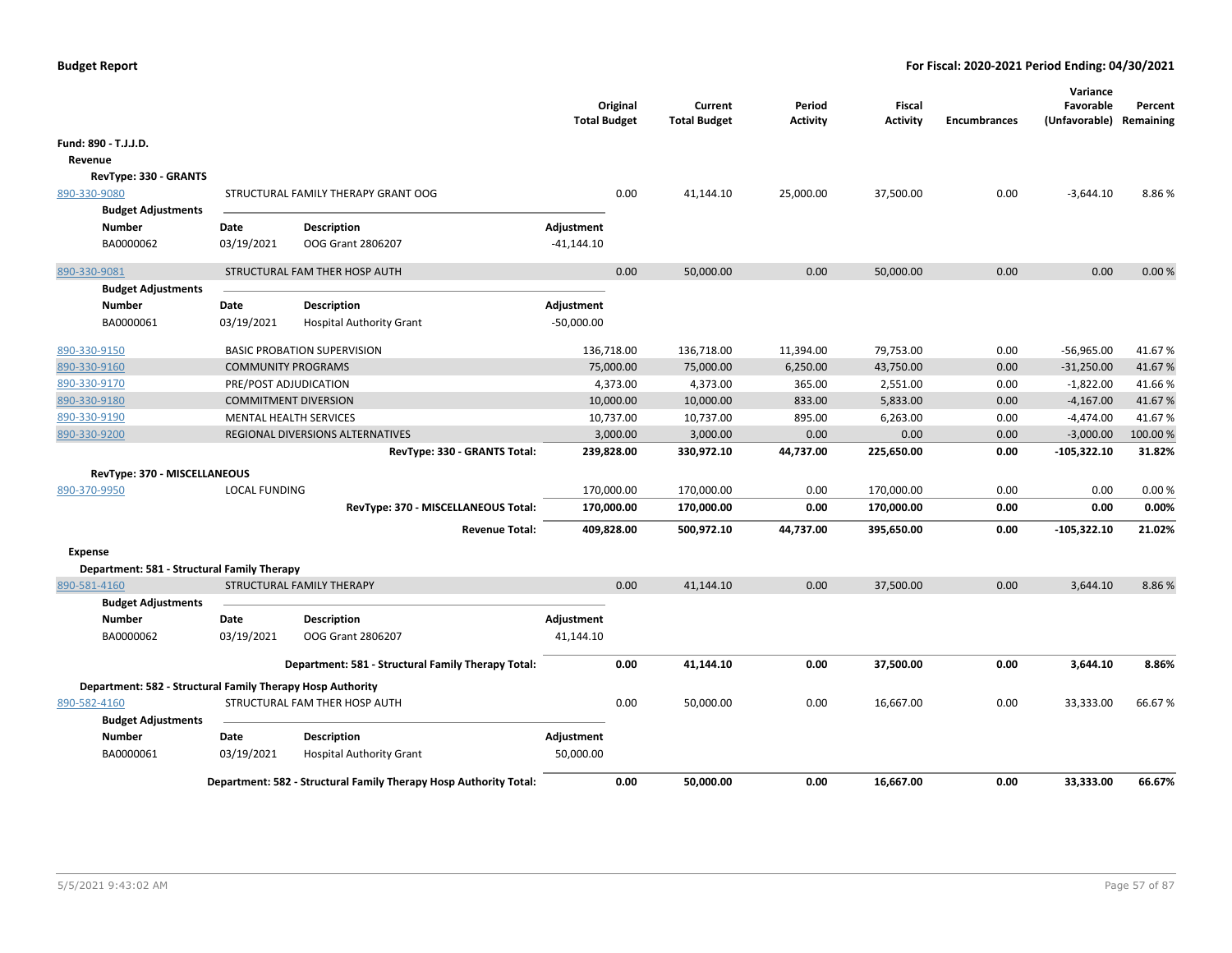|                                 |                                                           | Original<br><b>Total Budget</b> | Current<br><b>Total Budget</b> | Period<br><b>Activity</b> | <b>Fiscal</b><br><b>Activity</b> | <b>Encumbrances</b> | Variance<br>Favorable<br>(Unfavorable) Remaining | Percent |
|---------------------------------|-----------------------------------------------------------|---------------------------------|--------------------------------|---------------------------|----------------------------------|---------------------|--------------------------------------------------|---------|
|                                 | <b>Department: 589 - Regional Diversions Alternatives</b> |                                 |                                |                           |                                  |                     |                                                  |         |
| 890-589-4530                    | <b>COMPUTER SOFTWARE</b>                                  | 3,000.00                        | 3,000.00                       | 0.00                      | 3,000.00                         | 0.00                | 0.00                                             | 0.00%   |
|                                 | Department: 589 - Regional Diversions Alternatives Total: | 3,000.00                        | 3,000.00                       | 0.00                      | 3,000.00                         | 0.00                | 0.00                                             | 0.00%   |
|                                 | <b>Department: 592 - Pre/Post Adjudication Facilities</b> |                                 |                                |                           |                                  |                     |                                                  |         |
| 890-592-1020                    | SALARY APPOINTED OFFICIAL                                 | 1,357.23                        | 1,357.23                       | 90.91                     | 1,165.43                         | 0.00                | 191.80                                           | 14.13 % |
| 890-592-1030                    | SALARY COMM.CORR.OFFICERS                                 | 1,698.08                        | 1,698.08                       | 113.75                    | 1,458.06                         | 0.00                | 240.02                                           | 14.13%  |
| 890-592-2010                    | SOCIAL SECURITY TAX                                       | 189.43                          | 189.43                         | 12.59                     | 160.46                           | 0.00                | 28.97                                            | 15.29 % |
| 890-592-2020                    | <b>GROUP HEALTH INSURANCE</b>                             | 693.84                          | 693.84                         | 48.03                     | 597.18                           | 0.00                | 96.66                                            | 13.93 % |
| 890-592-2030                    | <b>RETIREMENT</b>                                         | 361.75                          | 361.75                         | 24.25                     | 310.11                           | 0.00                | 51.64                                            | 14.28%  |
| 890-592-2040                    | <b>WORKERS COMPENSATION</b>                               | 28.37                           | 28.37                          | 0.00                      | 12.38                            | 0.00                | 15.99                                            | 56.36%  |
| 890-592-2050                    | <b>MEDICARE TAX</b>                                       | 44.30                           | 44.30                          | 2.90                      | 37.38                            | 0.00                | 6.92                                             | 15.62%  |
|                                 | Department: 592 - Pre/Post Adjudication Facilities Total: | 4,373.00                        | 4,373.00                       | 292.43                    | 3,741.00                         | 0.00                | 632.00                                           | 14.45%  |
|                                 | Department: 593 - Commitment Diversion                    |                                 |                                |                           |                                  |                     |                                                  |         |
| 890-593-1020                    | SALARY APPOINTED OFFICIAL                                 | 3,103.65                        | 3,103.65                       | 375.80                    | 1,808.41                         | 0.00                | 1,295.24                                         | 41.73%  |
| 890-593-1030                    | SALARY COMM.CORR.OFFICERS                                 | 3,883.10                        | 3,883.10                       | 470.18                    | 2,262.63                         | 0.00                | 1,620.47                                         | 41.73%  |
| 890-593-2010                    | SOCIAL SECURITY TAX                                       | 433.18                          | 433.18                         | 52.00                     | 249.09                           | 0.00                | 184.09                                           | 42.50%  |
| 890-593-2020                    | <b>GROUP HEALTH INSURANCE</b>                             | 1,586.64                        | 1,586.64                       | 134.57                    | 867.06                           | 0.00                | 719.58                                           | 45.35%  |
| 890-593-2030                    | <b>RETIREMENT</b>                                         | 827.23                          | 827.23                         | 100.35                    | 481.61                           | 0.00                | 345.62                                           | 41.78%  |
| 890-593-2040                    | <b>WORKERS COMPENSATION</b>                               | 64.90                           | 64.90                          | 0.00                      | 28.30                            | 0.00                | 36.60                                            | 56.39%  |
| 890-593-2050                    | <b>MEDICARE TAX</b>                                       | 101.30                          | 101.30                         | 12.16                     | 58.28                            | 0.00                | 43.02                                            | 42.47%  |
|                                 | Department: 593 - Commitment Diversion Total:             | 10,000.00                       | 10,000.00                      | 1,145.06                  | 5,755.38                         | 0.00                | 4,244.62                                         | 42.45%  |
|                                 | Department: 594 - Mental Health Services                  |                                 |                                |                           |                                  |                     |                                                  |         |
| 890-594-1020                    | SALARY APPOINTED OFFICIAL                                 | 406.27                          | 406.27                         | 27.55                     | 385.79                           | 0.00                | 20.48                                            | 5.04 %  |
| 890-594-1030                    | SALARY COMM.CORR.OFFICERS                                 | 508.29                          | 508.29                         | 34.48                     | 482.61                           | 0.00                | 25.68                                            | 5.05 %  |
| 890-594-2010                    | SOCIAL SECURITY TAX                                       | 56.70                           | 56.70                          | 3.81                      | 53.12                            | 0.00                | 3.58                                             | 6.31%   |
| 890-594-2020                    | <b>GROUP HEALTH INSURANCE</b>                             | 207.69                          | 207.69                         | 15.24                     | 198.15                           | 0.00                | 9.54                                             | 4.59%   |
| 890-594-2030                    | <b>RETIREMENT</b>                                         | 108.28                          | 108.28                         | 7.35                      | 102.70                           | 0.00                | 5.58                                             | 5.15 %  |
| 890-594-2040                    | <b>WORKERS COMPENSATION</b>                               | 8.51                            | 8.51                           | 0.00                      | 3.71                             | 0.00                | 4.80                                             | 56.40 % |
| 890-594-2050                    | <b>MEDICARE TAX</b>                                       | 13.26                           | 13.26                          | 0.88                      | 12.39                            | 0.00                | 0.87                                             | 6.56%   |
| 890-594-4130                    | PSYCHOLOGICAL                                             | 4,928.00                        | 4,928.00                       | 0.00                      | 2,300.00                         | 0.00                | 2,628.00                                         | 53.33%  |
| 890-594-4140                    | COUNSELING                                                | 4,500.00                        | 4,500.00                       | 0.00                      | 1,563.00                         | 0.00                | 2,937.00                                         | 65.27%  |
|                                 | Department: 594 - Mental Health Services Total:           | 10,737.00                       | 10,737.00                      | 89.31                     | 5,101.47                         | 0.00                | 5,635.53                                         | 52.49%  |
|                                 | Department: 994 - Local Funds Carried Forward             |                                 |                                |                           |                                  |                     |                                                  |         |
| 890-994-4880                    | LAW ENFORCEMENT INSURANCE                                 | 0.00                            | 0.00                           | 0.00                      | 694.44                           | 0.00                | $-694.44$                                        | 0.00%   |
|                                 | Department: 994 - Local Funds Carried Forward Total:      | 0.00                            | 0.00                           | 0.00                      | 694.44                           | 0.00                | -694.44                                          | 0.00%   |
| Department: 995 - Local Funding |                                                           |                                 |                                |                           |                                  |                     |                                                  |         |
| 890-995-1020                    | SALARY APPOINTED OFFICIAL                                 | 4,903.77                        | 4,903.77                       | 556.50                    | 3,063.67                         | 0.00                | 1,840.10                                         | 37.52 % |
| 890-995-1030                    | SALARY COMM.CORR.OFFICERS                                 | 6,135.31                        | 6,135.31                       | 696.30                    | 3,833.07                         | 0.00                | 2,302.24                                         | 37.52 % |
| 890-995-2010                    | SOCIAL SECURITY TAX                                       | 684.42                          | 684.42                         | 77.05                     | 422.02                           | 0.00                | 262.40                                           | 38.34 % |
| 890-995-2020                    | <b>GROUP HEALTH INSURANCE</b>                             | 2,506.91                        | 2,506.91                       | 207.49                    | 1,489.14                         | 0.00                | 1,017.77                                         | 40.60%  |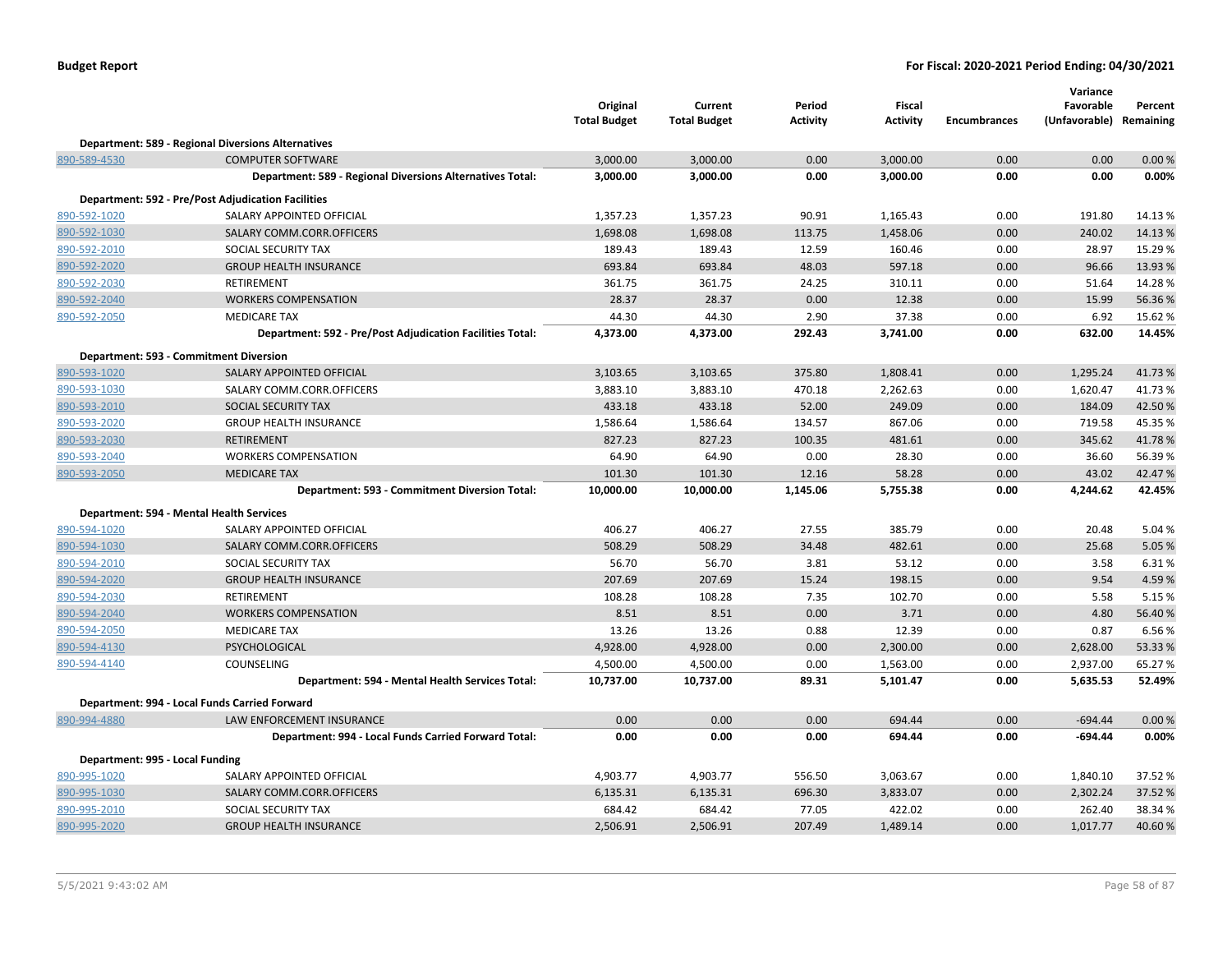|                                            |                                                      | Original<br><b>Total Budget</b> | Current<br><b>Total Budget</b> | Period<br><b>Activity</b> | Fiscal<br><b>Activity</b> | <b>Encumbrances</b> | Variance<br>Favorable<br>(Unfavorable) Remaining | Percent  |
|--------------------------------------------|------------------------------------------------------|---------------------------------|--------------------------------|---------------------------|---------------------------|---------------------|--------------------------------------------------|----------|
| 890-995-2030                               | RETIREMENT                                           | 1,307.03                        | 1,307.03                       | 148.58                    | 815.79                    | 0.00                | 491.24                                           | 37.58%   |
| 890-995-2040                               | <b>WORKERS COMPENSATION</b>                          | 102.50                          | 102.50                         | 0.00                      | 44.72                     | 0.00                | 57.78                                            | 56.37%   |
| 890-995-2050                               | <b>MEDICARE TAX</b>                                  | 160.06                          | 160.06                         | 18.01                     | 98.73                     | 0.00                | 61.33                                            | 38.32 %  |
| 890-995-4010                               | <b>AUDIT EXPENSE</b>                                 | 7,000.00                        | 7,000.00                       | 0.00                      | 0.00                      | 0.00                | 7,000.00                                         | 100.00 % |
| 890-995-4040                               | DETENTION OPERATING COST FY20                        | 0.00                            | 0.00                           | 0.00                      | 13,995.07                 | 0.00                | $-13,995.07$                                     | 0.00%    |
| 890-995-4041                               | DETENTION OPERATING COST FY21                        | 137,200.00                      | 137,200.00                     | 0.00                      | 63,442.61                 | 0.00                | 73,757.39                                        | 53.76%   |
| 890-995-4150                               | <b>RESIDENTIAL PLACEMENT</b>                         | 10,000.00                       | 10,000.00                      | 0.00                      | 0.00                      | 0.00                | 10,000.00                                        | 100.00%  |
| 890-995-4530                               | <b>COMPUTER SOFTWARE</b>                             | 0.00                            | 0.00                           | 0.00                      | 90.00                     | 0.00                | $-90.00$                                         | 0.00%    |
|                                            | Department: 995 - Local Funding Total:               | 170,000.00                      | 170,000.00                     | 1,703.93                  | 87,294.82                 | 0.00                | 82,705.18                                        | 48.65%   |
|                                            | Department: 996 - Basic Probation Supervision        |                                 |                                |                           |                           |                     |                                                  |          |
| 890-996-1020                               | SALARY APPOINTED OFFICIAL                            | 38,583.96                       | 38,583.96                      | 4,680.91                  | 22,589.07                 | 0.00                | 15,994.89                                        | 41.45%   |
| 890-996-1030                               | SALARY COMM.CORR.OFFICERS                            | 48,273.92                       | 48,273.92                      | 5,856.48                  | 28,262.15                 | 0.00                | 20,011.77                                        | 41.45 %  |
| 890-996-2010                               | SOCIAL SECURITY TAX                                  | 5,385.19                        | 5,385.19                       | 647.91                    | 3,112.23                  | 0.00                | 2,272.96                                         | 42.21%   |
| 890-996-2020                               | <b>GROUP HEALTH INSURANCE</b>                        | 19,724.90                       | 19,724.90                      | 1,677.72                  | 10,833.41                 | 0.00                | 8,891.49                                         | 45.08%   |
| 890-996-2030                               | RETIREMENT                                           | 10,283.97                       | 10,283.97                      | 1,249.78                  | 6,016.01                  | 0.00                | 4,267.96                                         | 41.50%   |
| 890-996-2040                               | <b>WORKERS COMPENSATION</b>                          | 806.62                          | 806.62                         | 0.00                      | 351.80                    | 0.00                | 454.82                                           | 56.39%   |
| 890-996-2050                               | <b>MEDICARE TAX</b>                                  | 1,259.44                        | 1,259.44                       | 151.55                    | 728.12                    | 0.00                | 531.32                                           | 42.19%   |
| 890-996-3100                               | <b>OFFICE SUPPLIES</b>                               | 2,000.00                        | 2,000.00                       | 0.00                      | 118.48                    | 0.00                | 1,881.52                                         | 94.08%   |
| 890-996-3110                               | <b>POSTAGE</b>                                       | 200.00                          | 200.00                         | 0.00                      | 0.00                      | 0.00                | 200.00                                           | 100.00%  |
| 890-996-4210                               | <b>INTERNET</b>                                      | 1,000.00                        | 1,000.00                       | 93.94                     | 717.77                    | 0.00                | 282.23                                           | 28.22 %  |
| 890-996-4230                               | <b>CELL PHONE ALLOWANCE</b>                          | 400.00                          | 400.00                         | 34.47                     | 232.62                    | 0.00                | 167.38                                           | 41.85%   |
| 890-996-4270                               | OUT OF COUNTY TRAVEL/TRAINING                        | 8,200.00                        | 8,200.00                       | 0.00                      | 625.24                    | 0.00                | 7,574.76                                         | 92.38%   |
| 890-996-4350                               | <b>PRINTING</b>                                      | 600.00                          | 600.00                         | 0.00                      | 0.00                      | 0.00                | 600.00                                           | 100.00%  |
|                                            | Department: 996 - Basic Probation Supervision Total: | 136,718.00                      | 136,718.00                     | 14,392.76                 | 73,586.90                 | 0.00                | 63,131.10                                        | 46.18%   |
|                                            | Department: 997 - Community Programs                 |                                 |                                |                           |                           |                     |                                                  |          |
| 890-997-1020                               | SALARY APPOINTED OFFICIAL                            | 23,277.38                       | 23,277.38                      | 2,533.59                  | 15,069.03                 | 0.00                | 8,208.35                                         | 35.26%   |
| 890-997-1030                               | SALARY COMM.CORR.OFFICERS                            | 29,123.25                       | 29,123.25                      | 3,169.81                  | 18,853.46                 | 0.00                | 10,269.79                                        | 35.26%   |
| 890-997-2010                               | SOCIAL SECURITY TAX                                  | 3,248.84                        | 3,248.84                       | 350.69                    | 2,075.38                  | 0.00                | 1,173.46                                         | 36.12%   |
| 890-997-2020                               | <b>GROUP HEALTH INSURANCE</b>                        | 11,899.87                       | 11,899.87                      | 968.61                    | 7,376.68                  | 0.00                | 4,523.19                                         | 38.01%   |
| 890-997-2030                               | <b>RETIREMENT</b>                                    | 6,204.23                        | 6,204.23                       | 676.40                    | 4,012.51                  | 0.00                | 2,191.72                                         | 35.33%   |
| 890-997-2040                               | <b>WORKERS COMPENSATION</b>                          | 486.62                          | 486.62                         | 0.00                      | 212.27                    | 0.00                | 274.35                                           | 56.38%   |
| 890-997-2050                               | <b>MEDICARE TAX</b>                                  | 759.81                          | 759.81                         | 82.07                     | 485.32                    | 0.00                | 274.49                                           | 36.13%   |
|                                            | Department: 997 - Community Programs Total:          | 75,000.00                       | 75,000.00                      | 7,781.17                  | 48,084.65                 | 0.00                | 26,915.35                                        | 35.89%   |
|                                            | <b>Expense Total:</b>                                | 409,828.00                      | 500,972.10                     | 25,404.66                 | 281,425.66                | 0.00                | 219,546.44                                       | 43.82%   |
|                                            | Fund: 890 - T.J.J.D. Surplus (Deficit):              | 0.00                            | 0.00                           | 19,332.34                 | 114,224.34                | 0.00                | 114,224.34                                       | 0.00%    |
| Fund: 891 - Juvenile Probation-Restitution |                                                      |                                 |                                |                           |                           |                     |                                                  |          |
| Revenue                                    |                                                      |                                 |                                |                           |                           |                     |                                                  |          |
|                                            | RevType: 340 - FEES OF OFFICE                        |                                 |                                |                           |                           |                     |                                                  |          |
| 891-340-5750                               | <b>JUVENILE PROBATION FEES</b>                       | 0.00                            | 0.00                           | 225.00                    | 375.00                    | 0.00                | 375.00                                           | 0.00%    |
| 891-340-5760                               | <b>JUVENILE PROBATION RESTITUTION</b>                | 0.00                            | 0.00                           | 101.66                    | 563.44                    | 0.00                | 563.44                                           | 0.00%    |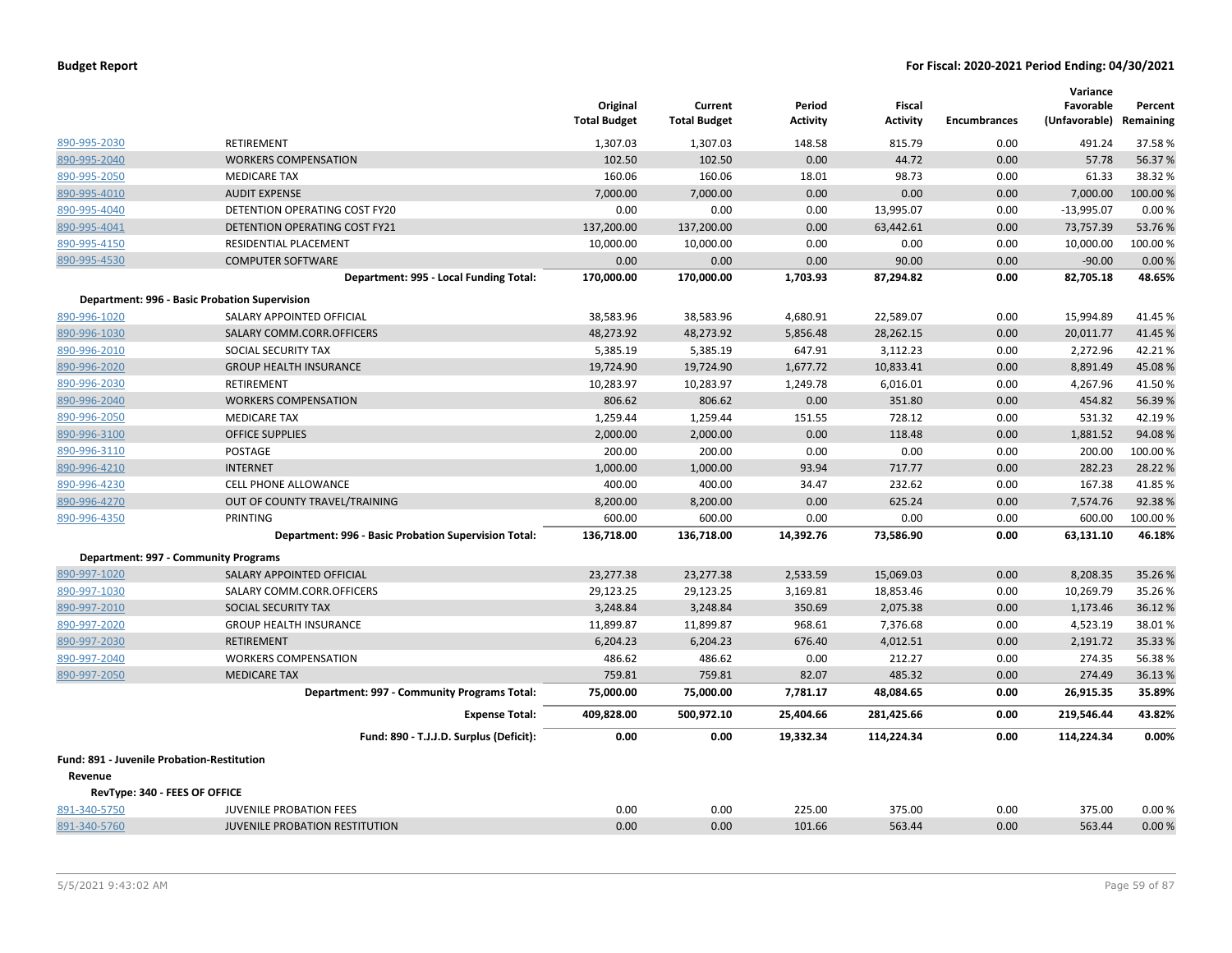|  |  |  | <b>Budget Report</b> |
|--|--|--|----------------------|
|--|--|--|----------------------|

|                                       |                                                               | Original            | Current             | Period          | Fiscal          |                     | Variance<br>Favorable | Percent   |
|---------------------------------------|---------------------------------------------------------------|---------------------|---------------------|-----------------|-----------------|---------------------|-----------------------|-----------|
|                                       |                                                               | <b>Total Budget</b> | <b>Total Budget</b> | <b>Activity</b> | <b>Activity</b> | <b>Encumbrances</b> | (Unfavorable)         | Remaining |
| 891-340-5770                          | JUVENILE PROBATION COURT COSTS                                | 0.00                | 0.00                | 20.00           | 80.00           | 0.00                | 80.00                 | 0.00%     |
| 891-340-5790                          | REIMBURSEMENT OF EXPENSES                                     | 0.00                | 0.00                | 0.00            | 521.98          | 0.00                | 521.98                | 0.00%     |
|                                       | RevType: 340 - FEES OF OFFICE Total:                          | 0.00                | 0.00                | 346.66          | 1,540.42        | 0.00                | 1,540.42              | 0.00%     |
|                                       | <b>Revenue Total:</b>                                         | 0.00                | 0.00                | 346.66          | 1,540.42        | 0.00                | 1,540.42              | 0.00%     |
| <b>Expense</b>                        |                                                               |                     |                     |                 |                 |                     |                       |           |
|                                       | <b>Department: 891 - Probation Fee Expenses</b>               |                     |                     |                 |                 |                     |                       |           |
| 891-891-3100                          | OFFICE SUPPLIES/MISC.                                         | 0.00                | 0.00                | 0.00            | 1,237.15        | 0.00                | $-1,237.15$           | 0.00%     |
| 891-891-3190                          | <b>RESTITUTION</b>                                            | 0.00                | 0.00                | 0.00            | 484.44          | 0.00                | $-484.44$             | 0.00%     |
| 891-891-3200                          | <b>COURT COSTS</b>                                            | 0.00                | 0.00                | 0.00            | 80.00           | 0.00                | $-80.00$              | 0.00%     |
|                                       | Department: 891 - Probation Fee Expenses Total:               | 0.00                | 0.00                | 0.00            | 1,801.59        | 0.00                | $-1,801.59$           | 0.00%     |
|                                       | <b>Expense Total:</b>                                         | 0.00                | 0.00                | 0.00            | 1,801.59        | 0.00                | $-1,801.59$           | 0.00%     |
|                                       | Fund: 891 - Juvenile Probation-Restitution Surplus (Deficit): | 0.00                | 0.00                | 346.66          | $-261.17$       | 0.00                | $-261.17$             | 0.00%     |
| Fund: 920 - Statzer                   |                                                               |                     |                     |                 |                 |                     |                       |           |
| Revenue                               |                                                               |                     |                     |                 |                 |                     |                       |           |
|                                       | RevType: 360 - INTEREST EARNINGS                              |                     |                     |                 |                 |                     |                       |           |
| 920-360-1000                          | <b>INTEREST EARNINGS</b>                                      | 0.00                | 0.00                | 0.00            | 14.87           | 0.00                | 14.87                 | 0.00%     |
|                                       | RevType: 360 - INTEREST EARNINGS Total:                       | 0.00                | 0.00                | 0.00            | 14.87           | 0.00                | 14.87                 | 0.00%     |
|                                       | RevType: 370 - MISCELLANEOUS                                  |                     |                     |                 |                 |                     |                       |           |
| 920-370-1000                          | <b>RENT</b>                                                   | 757.85              | 757.85              | 0.00            | 0.00            | 0.00                | $-757.85$             | 100.00%   |
|                                       | RevType: 370 - MISCELLANEOUS Total:                           | 757.85              | 757.85              | 0.00            | 0.00            | 0.00                | $-757.85$             | 100.00%   |
|                                       | <b>Revenue Total:</b>                                         | 757.85              | 757.85              | 0.00            | 14.87           | 0.00                | $-742.98$             | 98.04%    |
| Expense                               |                                                               |                     |                     |                 |                 |                     |                       |           |
|                                       | Department: 521 - Statzer Expenses                            |                     |                     |                 |                 |                     |                       |           |
| 920-521-4300                          | <b>BIDS, NOTICES &amp; PERMITS</b>                            | 110.00              | 110.00              | 0.00            | 0.00            | 0.00                | 110.00                | 100.00%   |
| 920-521-4900                          | LITERACY COUNCIL DONATIONS                                    | 647.85              | 647.85              | 0.00            | 0.00            | 0.00                | 647.85                | 100.00 %  |
|                                       | Department: 521 - Statzer Expenses Total:                     | 757.85              | 757.85              | 0.00            | 0.00            | 0.00                | 757.85                | 100.00%   |
|                                       | <b>Expense Total:</b>                                         | 757.85              | 757.85              | 0.00            | 0.00            | 0.00                | 757.85                | 100.00%   |
|                                       | Fund: 920 - Statzer Surplus (Deficit):                        | 0.00                | 0.00                | 0.00            | 14.87           | 0.00                | 14.87                 | 0.00%     |
| Fund: 930 - Texas Community Dev.Prog. |                                                               |                     |                     |                 |                 |                     |                       |           |
| Revenue                               |                                                               |                     |                     |                 |                 |                     |                       |           |
| RevType: 330 - GRANTS                 |                                                               |                     |                     |                 |                 |                     |                       |           |
| 930-330-9090                          | GRANT #7219149 HICKORY CREEK                                  | 0.00                | 0.00                | 0.00            | 212,816.59      | 0.00                | 212,816.59            | 0.00%     |
|                                       | RevType: 330 - GRANTS Total:                                  | 0.00                | 0.00                | 0.00            | 212,816.59      | 0.00                | 212,816.59            | 0.00%     |
|                                       | <b>Revenue Total:</b>                                         | 0.00                | 0.00                | 0.00            | 212,816.59      | 0.00                | 212,816.59            | 0.00%     |
| <b>Expense</b>                        |                                                               |                     |                     |                 |                 |                     |                       |           |
|                                       | Department: 909 - Grant #7219149 Hickory Creek                |                     |                     |                 |                 |                     |                       |           |
| 930-909-4140                          | <b>GRANT ADMINISTRATION</b>                                   | 0.00                | 0.00                | 0.00            | 4,750.00        | 0.00                | $-4,750.00$           | 0.00%     |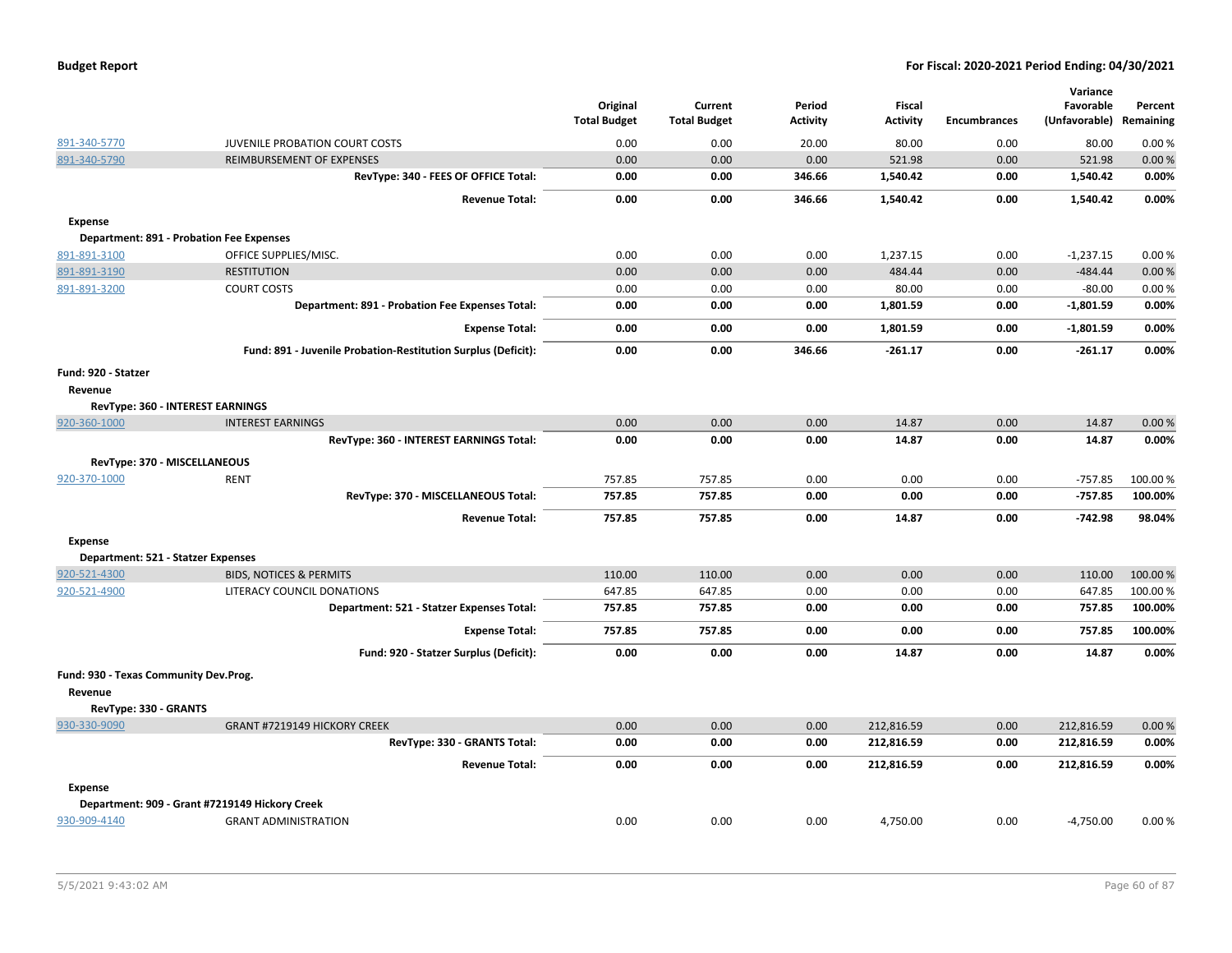|                     |                                                          | Original<br><b>Total Budget</b> | Current<br><b>Total Budget</b> | Period<br><b>Activity</b> | <b>Fiscal</b><br><b>Activity</b> | <b>Encumbrances</b> | Variance<br>Favorable<br>(Unfavorable) | Percent<br>Remaining |
|---------------------|----------------------------------------------------------|---------------------------------|--------------------------------|---------------------------|----------------------------------|---------------------|----------------------------------------|----------------------|
| 930-909-4150        | <b>CONSTRUCTION EXPENSE</b>                              | 0.00                            | 0.00                           | 0.00                      | 178,666.59                       | 0.00                | $-178,666.59$                          | 0.00%                |
| 930-909-4160        | ENGINEERING                                              | 0.00                            | 0.00                           | 0.00                      | 29,400.00                        | 0.00                | $-29,400.00$                           | 0.00%                |
|                     | Department: 909 - Grant #7219149 Hickory Creek Total:    | 0.00                            | 0.00                           | 0.00                      | 212,816.59                       | 0.00                | $-212,816.59$                          | 0.00%                |
|                     | <b>Expense Total:</b>                                    | 0.00                            | 0.00                           | 0.00                      | 212,816.59                       | 0.00                | $-212,816.59$                          | 0.00%                |
|                     | Fund: 930 - Texas Community Dev.Prog. Surplus (Deficit): | 0.00                            | 0.00                           | 0.00                      | 0.00                             | 0.00                | 0.00                                   | 0.00%                |
| Fund: 950 - Payroll |                                                          |                                 |                                |                           |                                  |                     |                                        |                      |
| Revenue             |                                                          |                                 |                                |                           |                                  |                     |                                        |                      |
|                     | RevType: 370 - MISCELLANEOUS                             |                                 |                                |                           |                                  |                     |                                        |                      |
| 950-370-1300        | <b>REFUNDS &amp; MISCELLANEOUS</b>                       | 0.00                            | 0.00                           | 3,955.84                  | 11,726.48                        | 0.00                | 11,726.48                              | 0.00%                |
|                     | RevType: 370 - MISCELLANEOUS Total:                      | 0.00                            | 0.00                           | 3,955.84                  | 11,726.48                        | 0.00                | 11,726.48                              | 0.00%                |
|                     | <b>Revenue Total:</b>                                    | 0.00                            | 0.00                           | 3,955.84                  | 11,726.48                        | 0.00                | 11,726.48                              | 0.00%                |
| Expense             |                                                          |                                 |                                |                           |                                  |                     |                                        |                      |
|                     | Department: 415 - COBRA Health Insurance                 |                                 |                                |                           |                                  |                     |                                        |                      |
| 950-415-2020        | <b>COBRA Group Health Insurance</b>                      | 0.00                            | 0.00                           | 1,977.89                  | 9,808.30                         | 0.00                | $-9,808.30$                            | 0.00%                |
|                     | Department: 415 - COBRA Health Insurance Total:          | 0.00                            | 0.00                           | 1,977.89                  | 9,808.30                         | 0.00                | $-9,808.30$                            | 0.00%                |
|                     | <b>Expense Total:</b>                                    | 0.00                            | 0.00                           | 1,977.89                  | 9,808.30                         | 0.00                | $-9,808.30$                            | 0.00%                |
|                     | Fund: 950 - Payroll Surplus (Deficit):                   | 0.00                            | 0.00                           | 1,977.95                  | 1,918.18                         | 0.00                | 1,918.18                               | 0.00%                |
|                     | <b>Report Surplus (Deficit):</b>                         | 0.00                            | 0.00                           | 28,266.06                 | 2,102,912.78                     | $-145, 190.59$      | 1,957,722.19                           | 0.00%                |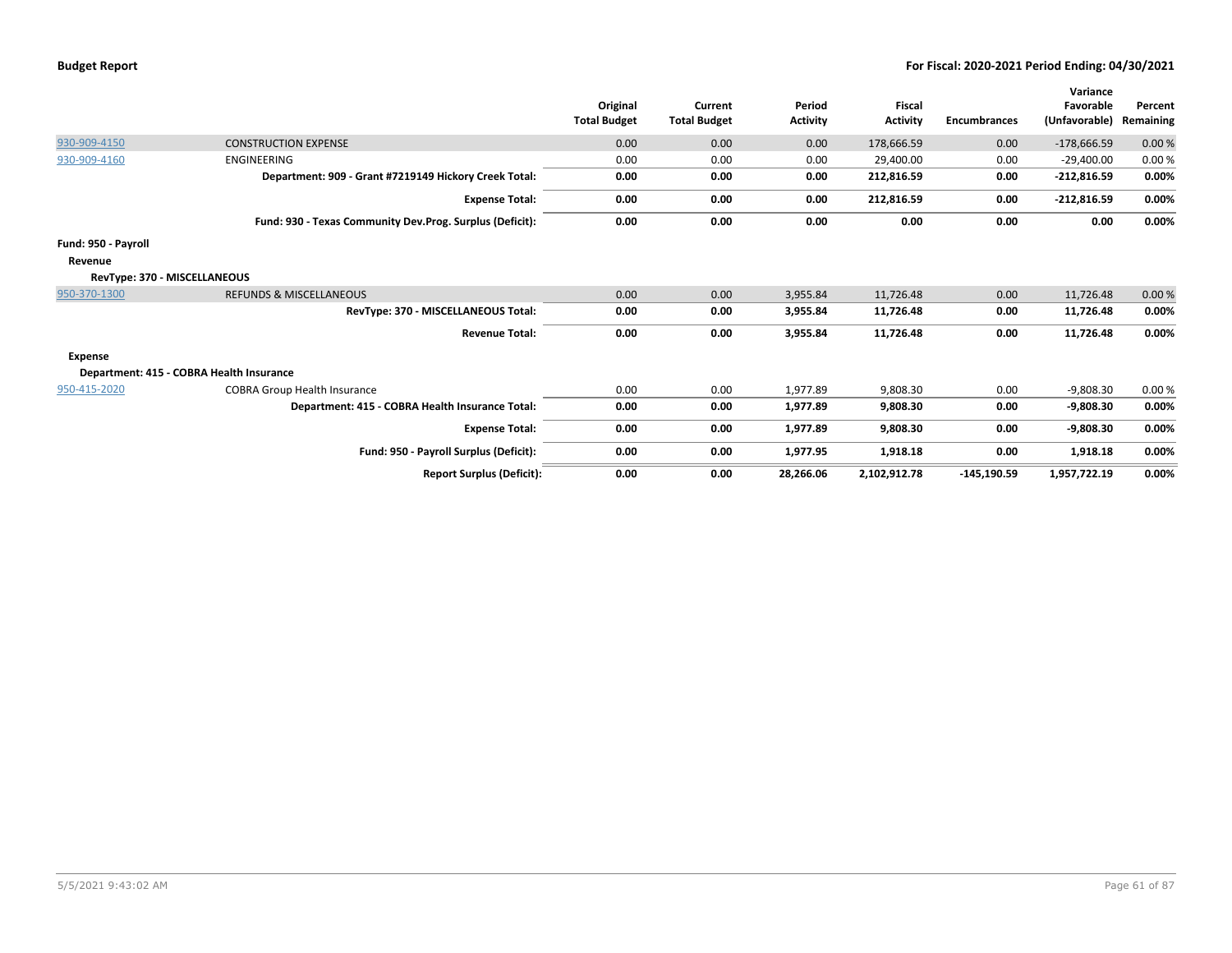# **Group Summary**

| Original<br><b>Total Budget</b> | Current<br><b>Total Budget</b>                                                           | Period<br><b>Activity</b>                                                                  | <b>Fiscal</b><br><b>Activity</b>                                          | <b>Encumbrances</b>                                                                      | Variance<br>Favorable<br>(Unfavorable) Remaining           | Percent                                                                        |
|---------------------------------|------------------------------------------------------------------------------------------|--------------------------------------------------------------------------------------------|---------------------------------------------------------------------------|------------------------------------------------------------------------------------------|------------------------------------------------------------|--------------------------------------------------------------------------------|
|                                 |                                                                                          |                                                                                            |                                                                           |                                                                                          |                                                            |                                                                                |
|                                 |                                                                                          |                                                                                            |                                                                           |                                                                                          |                                                            |                                                                                |
| 353,291.78                      | 353,291.78                                                                               | 0.00                                                                                       | 0.00                                                                      | 0.00                                                                                     | $-353,291.78$                                              | 100.00%                                                                        |
| 9,722,601.67                    | 9,722,601.67                                                                             | 279,090.89                                                                                 | 9,442,491.13                                                              | 0.00                                                                                     | $-280,110.54$                                              | 2.88%                                                                          |
| 1,606,805.87                    | 1,606,805.87                                                                             | 115,403.90                                                                                 | 871,332.60                                                                | 0.00                                                                                     | $-735,473.27$                                              | 45.77%                                                                         |
| 220,000.00                      | 220,000.00                                                                               | 0.00                                                                                       | 183,571.09                                                                | 0.00                                                                                     | $-36,428.91$                                               | 16.56%                                                                         |
| 115,000.00                      | 115,000.00                                                                               | 20,212.00                                                                                  | 85,419.00                                                                 | 0.00                                                                                     | $-29,581.00$                                               | 25.72%                                                                         |
| 501,500.00                      | 501,500.00                                                                               | 12,122.95                                                                                  | 106,494.80                                                                | 0.00                                                                                     | $-395,005.20$                                              | 78.76%                                                                         |
| 47,526.62                       | 47,526.62                                                                                | 24,770.28                                                                                  | 44,135.77                                                                 | 0.00                                                                                     | $-3,390.85$                                                | 7.13%                                                                          |
| 487,650.00                      | 487,650.00                                                                               | 53,554.10                                                                                  | 169,992.13                                                                | 0.00                                                                                     | $-317,657.87$                                              | 65.14%                                                                         |
| 6,500.00                        | 6,500.00                                                                                 | 0.00                                                                                       | 686.60                                                                    | 0.00                                                                                     | $-5,813.40$                                                | 89.44%                                                                         |
| 8,200.00                        | 8,200.00                                                                                 | 0.00                                                                                       | 14.00                                                                     | 0.00                                                                                     | $-8,186.00$                                                | 99.83%                                                                         |
| 9,000.00                        | 9,000.00                                                                                 | 0.04                                                                                       | 1,331.53                                                                  | 0.00                                                                                     | $-7,668.47$                                                | 85.21%                                                                         |
| 1,000.00                        | 1,000.00                                                                                 | 9,390.09                                                                                   | 14,600.09                                                                 | 0.00                                                                                     |                                                            | 13,600.09 -1,360.01%                                                           |
| 824,205.58                      | 844,214.20                                                                               | 48,465.93                                                                                  | 792,483.80                                                                | 0.00                                                                                     | $-51,730.40$                                               | 6.13%                                                                          |
| 13,903,281.52                   | 13,923,290.14                                                                            | 563,010.18                                                                                 | 11,712,552.54                                                             | 0.00                                                                                     | $-2,210,737.60$                                            | 15.88%                                                                         |
|                                 |                                                                                          |                                                                                            |                                                                           |                                                                                          |                                                            |                                                                                |
|                                 |                                                                                          |                                                                                            |                                                                           |                                                                                          |                                                            |                                                                                |
| 144,600.30                      | 144,600.30                                                                               | 15,343.26                                                                                  | 85,199.56                                                                 | 0.00                                                                                     | 59,400.74                                                  | 41.08%                                                                         |
| 144,600.30                      | 144,600.30                                                                               | 15,343.26                                                                                  | 85,199.56                                                                 | 0.00                                                                                     | 59,400.74                                                  | 41.08%                                                                         |
|                                 |                                                                                          |                                                                                            |                                                                           |                                                                                          |                                                            |                                                                                |
|                                 |                                                                                          |                                                                                            |                                                                           |                                                                                          |                                                            |                                                                                |
|                                 |                                                                                          |                                                                                            |                                                                           |                                                                                          |                                                            | 0.00%<br>0.00%                                                                 |
|                                 |                                                                                          |                                                                                            |                                                                           |                                                                                          |                                                            |                                                                                |
|                                 |                                                                                          |                                                                                            |                                                                           |                                                                                          |                                                            |                                                                                |
| 391,790.91                      | 391,790.91                                                                               | 41,112.41                                                                                  | 236,450.06                                                                | 294.50                                                                                   | 155,046.35                                                 | 39.57%                                                                         |
|                                 |                                                                                          |                                                                                            |                                                                           |                                                                                          |                                                            | 39.57%                                                                         |
|                                 |                                                                                          |                                                                                            |                                                                           |                                                                                          |                                                            |                                                                                |
| 53,446.00                       | 53,446.00                                                                                | 989.65                                                                                     | 42,741.27                                                                 | 1,193.50                                                                                 | 9,511.23                                                   | 17.80%                                                                         |
| 53,446.00                       | 53,446.00                                                                                | 989.65                                                                                     | 42,741.27                                                                 | 1,193.50                                                                                 | 9,511.23                                                   | 17.80%                                                                         |
|                                 |                                                                                          |                                                                                            |                                                                           |                                                                                          |                                                            |                                                                                |
|                                 |                                                                                          |                                                                                            |                                                                           |                                                                                          |                                                            | 40.67%                                                                         |
|                                 |                                                                                          |                                                                                            |                                                                           |                                                                                          |                                                            | 40.67%                                                                         |
|                                 |                                                                                          |                                                                                            |                                                                           |                                                                                          |                                                            |                                                                                |
|                                 |                                                                                          |                                                                                            |                                                                           |                                                                                          |                                                            |                                                                                |
|                                 |                                                                                          |                                                                                            |                                                                           |                                                                                          |                                                            | 19.94%                                                                         |
|                                 |                                                                                          |                                                                                            |                                                                           |                                                                                          |                                                            | 19.94%                                                                         |
|                                 |                                                                                          |                                                                                            |                                                                           |                                                                                          |                                                            |                                                                                |
| 853,604.16                      | 855,024.16                                                                               | 58,903.33                                                                                  | 398,359.30                                                                | 0.00                                                                                     | 456,664.86                                                 | 53.41%                                                                         |
|                                 | 23,000.00<br>23,000.00<br>391,790.91<br>62,281.03<br>62,281.03<br>69,943.12<br>69,943.12 | 23,000.00<br>23,000.00<br>391,790.91<br>62,281.03<br>62,281.03<br>104,343.79<br>104,343.79 | 0.00<br>0.00<br>41,112.41<br>6,581.24<br>6,581.24<br>5,884.65<br>5,884.65 | 23,000.00<br>23,000.00<br>236,450.06<br>36,952.22<br>36,952.22<br>82,830.46<br>82,830.46 | 0.00<br>0.00<br>294.50<br>0.00<br>0.00<br>711.00<br>711.00 | 0.00<br>0.00<br>155,046.35<br>25,328.81<br>25,328.81<br>20,802.33<br>20,802.33 |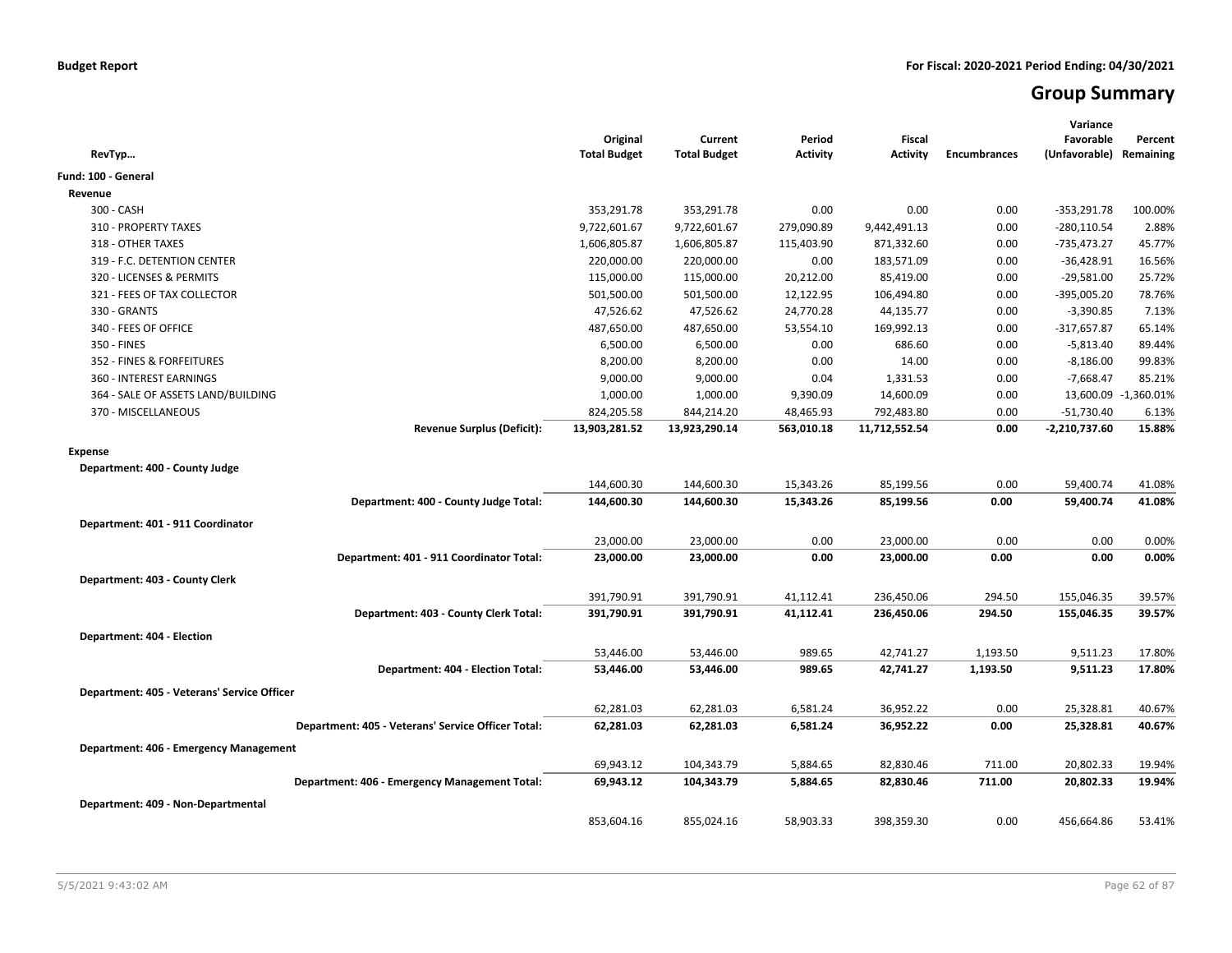| <b>Budget Report</b> |  |
|----------------------|--|
|----------------------|--|

|                                                              |                          |                          |                        |                          |                     | Variance                 |                  |
|--------------------------------------------------------------|--------------------------|--------------------------|------------------------|--------------------------|---------------------|--------------------------|------------------|
|                                                              | Original                 | Current                  | Period                 | Fiscal                   |                     | Favorable                | Percent          |
| RevTyp                                                       | <b>Total Budget</b>      | <b>Total Budget</b>      | <b>Activity</b>        | <b>Activity</b>          | <b>Encumbrances</b> | (Unfavorable)            | Remaining        |
| Department: 409 - Non-Departmental Total:                    | 853,604.16               | 855,024.16               | 58,903.33              | 398,359.30               | 0.00                | 456,664.86               | 53.41%           |
| Department: 410 - County Court at Law                        |                          |                          |                        |                          |                     |                          |                  |
|                                                              | 484,276.22               | 484,276.22               | 50,419.43              | 277,303.60               | 0.00                | 206,972.62               | 42.74%           |
| Department: 410 - County Court at Law Total:                 | 484,276.22               | 484,276.22               | 50,419.43              | 277,303.60               | 0.00                | 206,972.62               | 42.74%           |
| Department: 425 - Court Administration                       |                          |                          |                        |                          |                     |                          |                  |
|                                                              | 95,761.00                | 95,761.00                | 5,641.12               | 44,695.71                | 0.00                | 51,065.29                | 53.33%           |
| Department: 425 - Court Administration Total:                | 95,761.00                | 95,761.00                | 5,641.12               | 44,695.71                | 0.00                | 51,065.29                | 53.33%           |
| Department: 435 - 336th District Court Administration        |                          |                          |                        |                          |                     |                          |                  |
|                                                              | 919,524.10               | 919,524.10               | 58,074.33              | 424,258.83               | 300.70              | 494,964.57               | 53.83%           |
| Department: 435 - 336th District Court Administration Total: | 919,524.10               | 919,524.10               | 58,074.33              | 424,258.83               | 300.70              | 494,964.57               | 53.83%           |
| Department: 450 - District Clerk                             |                          |                          |                        |                          |                     |                          |                  |
|                                                              | 476,617.45               | 476,617.45               | 50,168.02              | 279,555.98               | 52.00               | 197,009.47               | 41.33%           |
| Department: 450 - District Clerk Total:                      | 476,617.45               | 476,617.45               | 50,168.02              | 279,555.98               | 52.00               | 197,009.47               | 41.33%           |
| Department: 455 - Justice of the Peace Pct. 1                |                          |                          |                        |                          |                     |                          |                  |
|                                                              | 174,554.25               | 174,554.25               | 18,199.96              | 100,111.74               | 66.85               | 74,375.66                | 42.61%           |
| Department: 455 - Justice of the Peace Pct. 1 Total:         | 174,554.25               | 174,554.25               | 18,199.96              | 100,111.74               | 66.85               | 74,375.66                | 42.61%           |
| Department: 456 - Justice of the Peace Pct. 2                |                          |                          |                        |                          |                     |                          |                  |
|                                                              | 140,034.58               | 140,034.58               | 15,253.18              | 83,526.21                | 0.00                | 56,508.37                | 40.35%           |
| Department: 456 - Justice of the Peace Pct. 2 Total:         | 140,034.58               | 140,034.58               | 15,253.18              | 83,526.21                | 0.00                | 56,508.37                | 40.35%           |
| Department: 457 - Justice of the Peace Pct. 3                |                          |                          |                        |                          |                     |                          |                  |
|                                                              | 118,951.29               | 118,951.29               | 12,472.05              | 70,341.39                | 12.98               | 48,596.92                | 40.85%           |
| Department: 457 - Justice of the Peace Pct. 3 Total:         | 118,951.29               | 118,951.29               | 12,472.05              | 70,341.39                | 12.98               | 48,596.92                | 40.85%           |
| Department: 475 - District Attorney                          |                          |                          |                        |                          |                     |                          |                  |
|                                                              | 978,017.75               | 978,017.75               | 104,368.78             | 574,810.24               | 96.76               | 403,110.75               | 41.22%           |
| Department: 475 - District Attorney Total:                   | 978,017.75               | 978,017.75               | 104,368.78             | 574,810.24               | 96.76               | 403,110.75               | 41.22%           |
|                                                              |                          |                          |                        |                          |                     |                          |                  |
| Department: 495 - County Auditor                             | 322,848.26               | 322,848.26               | 35,088.09              | 193,920.42               | 0.00                | 128,927.84               | 39.93%           |
| Department: 495 - County Auditor Total:                      | 322,848.26               | 322,848.26               | 35,088.09              | 193,920.42               | 0.00                | 128,927.84               | 39.93%           |
|                                                              |                          |                          |                        |                          |                     |                          |                  |
| Department: 496 - County Purchasing                          | 79,439.17                | 79,439.17                | 8,353.39               | 46,587.38                | 138.22              | 32,713.57                | 41.18%           |
| Department: 496 - County Purchasing Total:                   | 79,439.17                | 79,439.17                | 8,353.39               | 46,587.38                | 138.22              | 32,713.57                | 41.18%           |
|                                                              |                          |                          |                        |                          |                     |                          |                  |
| Department: 497 - County Treasurer                           | 84,754.56                | 84,754.56                | 9,108.19               | 50,547.31                | 0.00                | 34,207.25                | 40.36%           |
| Department: 497 - County Treasurer Total:                    | 84,754.56                | 84,754.56                | 9,108.19               | 50,547.31                | 0.00                | 34,207.25                | 40.36%           |
|                                                              |                          |                          |                        |                          |                     |                          |                  |
| Department: 499 - Tax Assessor Collector                     |                          |                          |                        |                          |                     |                          |                  |
| Department: 499 - Tax Assessor Collector Total:              | 341,568.22<br>341,568.22 | 341,568.22<br>341,568.22 | 34,064.19<br>34,064.19 | 195,495.62<br>195,495.62 | $-0.50$<br>$-0.50$  | 146,073.10<br>146,073.10 | 42.77%<br>42.77% |
|                                                              |                          |                          |                        |                          |                     |                          |                  |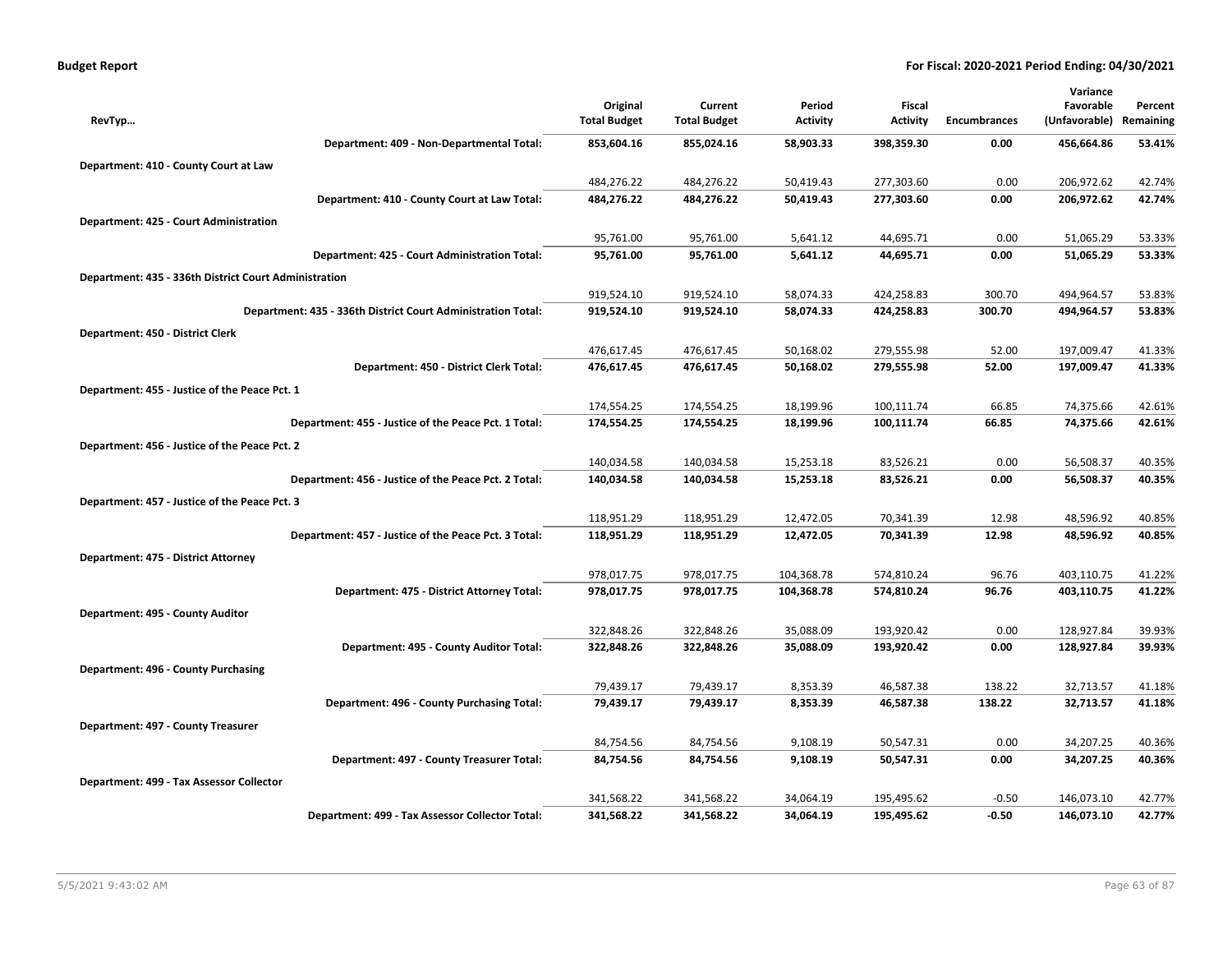|                                                      | Original            | Current             | Period          | Fiscal          |                     | Variance<br>Favorable   | Percent |
|------------------------------------------------------|---------------------|---------------------|-----------------|-----------------|---------------------|-------------------------|---------|
| RevTyp                                               | <b>Total Budget</b> | <b>Total Budget</b> | <b>Activity</b> | <b>Activity</b> | <b>Encumbrances</b> | (Unfavorable) Remaining |         |
| Department: 503 - Computer/IT Dept.                  |                     |                     |                 |                 |                     |                         |         |
|                                                      | 119,946.73          | 119,946.73          | 7,839.96        | 48,285.41       | 0.00                | 71,661.32               | 59.74%  |
| Department: 503 - Computer/IT Dept. Total:           | 119,946.73          | 119,946.73          | 7,839.96        | 48,285.41       | 0.00                | 71,661.32               | 59.74%  |
| Department: 509 - Contingency                        |                     |                     |                 |                 |                     |                         |         |
|                                                      | 279,000.00          | 244,599.33          | 1,239.00        | 1,239.00        | 0.00                | 243,360.33              | 99.49%  |
| Department: 509 - Contingency Total:                 | 279,000.00          | 244,599.33          | 1,239.00        | 1,239.00        | 0.00                | 243,360.33              | 99.49%  |
| Department: 510 - Courthouse                         |                     |                     |                 |                 |                     |                         |         |
|                                                      | 403,751.45          | 403,751.45          | 51,870.83       | 270,080.49      | 9,472.48            | 124,198.48              | 30.76%  |
| Department: 510 - Courthouse Total:                  | 403,751.45          | 403,751.45          | 51,870.83       | 270,080.49      | 9,472.48            | 124,198.48              | 30.76%  |
| Department: 511 - County Office Building             |                     |                     |                 |                 |                     |                         |         |
|                                                      | 10,638.00           | 10,638.00           | 870.52          | 4,333.76        | 0.00                | 6,304.24                | 59.26%  |
| Department: 511 - County Office Building Total:      | 10,638.00           | 10,638.00           | 870.52          | 4,333.76        | 0.00                | 6,304.24                | 59.26%  |
| Department: 512 - Co-Op Office Building              |                     |                     |                 |                 |                     |                         |         |
|                                                      | 2,170.00            | 2,170.00            | 422.02          | 4,000.89        | 12.98               | $-1,843.87$             | -84.97% |
| Department: 512 - Co-Op Office Building Total:       | 2,170.00            | 2,170.00            | 422.02          | 4,000.89        | 12.98               | $-1,843.87$             | -84.97% |
| Department: 513 - Courthouse South Annex             |                     |                     |                 |                 |                     |                         |         |
|                                                      | 21,555.00           | 21,555.00           | 1,225.57        | 8,382.01        | 79.98               | 13,093.01               | 60.74%  |
| Department: 513 - Courthouse South Annex Total:      | 21,555.00           | 21,555.00           | 1,225.57        | 8,382.01        | 79.98               | 13,093.01               | 60.74%  |
| Department: 514 - City Hall Annex                    |                     |                     |                 |                 |                     |                         |         |
|                                                      | 800.00              | 800.00              | 82.69           | 578.83          | 0.00                | 221.17                  | 27.65%  |
| Department: 514 - City Hall Annex Total:             | 800.00              | 800.00              | 82.69           | 578.83          | 0.00                | 221.17                  | 27.65%  |
| Department: 515 - Windom County Building             |                     |                     |                 |                 |                     |                         |         |
|                                                      | 11,200.00           | 11,200.00           | 572.44          | 3,403.82        | 0.00                | 7,796.18                | 69.61%  |
| Department: 515 - Windom County Building Total:      | 11,200.00           | 11,200.00           | 572.44          | 3,403.82        | 0.00                | 7,796.18                | 69.61%  |
| Department: 516 - Agrilife Extension Building        |                     |                     |                 |                 |                     |                         |         |
|                                                      | 8,413.00            | 8,413.00            | 642.36          | 4,305.49        | 23.33               | 4,084.18                | 48.55%  |
| Department: 516 - Agrilife Extension Building Total: | 8,413.00            | 8,413.00            | 642.36          | 4,305.49        | 23.33               | 4,084.18                | 48.55%  |
| <b>Department: 518 - County Offices Relocation</b>   |                     |                     |                 |                 |                     |                         |         |
|                                                      | 235,250.00          | 235,250.00          | 11,564.11       | 108,266.01      | 169.19              | 126,814.80              | 53.91%  |
| Department: 518 - County Offices Relocation Total:   | 235,250.00          | 235,250.00          | 11,564.11       | 108,266.01      | 169.19              | 126,814.80              | 53.91%  |
| Department: 520 - Lake Fannin                        |                     |                     |                 |                 |                     |                         |         |
|                                                      | 5,000.00            | 5,000.00            | 0.00            | 5,000.00        | 0.00                | 0.00                    | 0.00%   |
| Department: 520 - Lake Fannin Total:                 | 5,000.00            | 5,000.00            | 0.00            | 5,000.00        | 0.00                | 0.00                    | 0.00%   |
| Department: 540 - Ambulance Service                  |                     |                     |                 |                 |                     |                         |         |
|                                                      | 749,600.00          | 749,600.00          | 61,929.68       | 433,859.41      | 0.00                | 315,740.59              | 42.12%  |
| Department: 540 - Ambulance Service Total:           | 749,600.00          | 749,600.00          | 61,929.68       | 433,859.41      | 0.00                | 315,740.59              | 42.12%  |
| <b>Department: 543 - Fire Protection</b>             |                     |                     |                 |                 |                     |                         |         |
|                                                      | 132,020.00          | 132,320.00          | 0.00            | 66,046.78       | 0.00                | 66,273.22               | 50.09%  |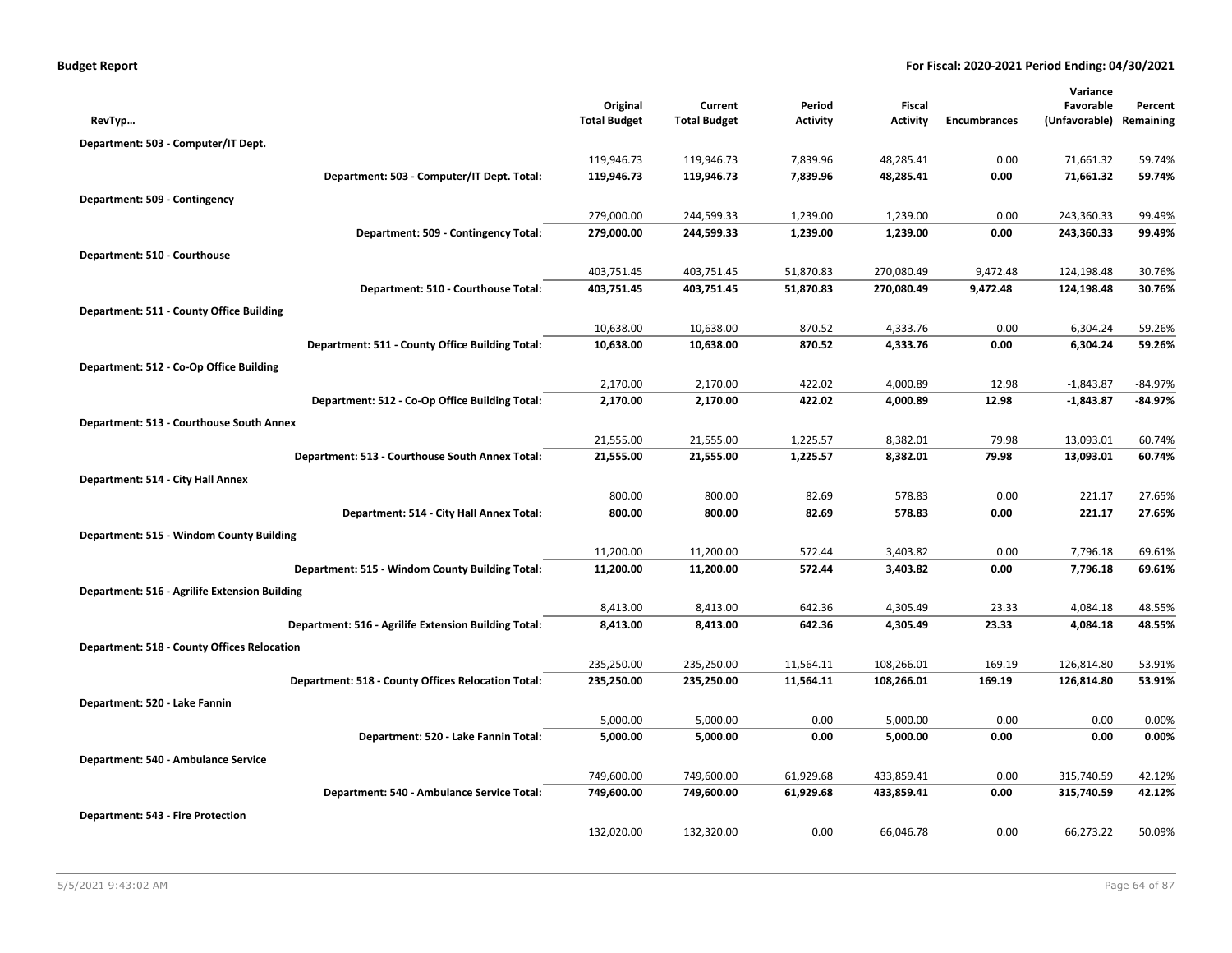|                                               |                                                    |                                 |                                |                           |                              |                        | Variance                     |                      |
|-----------------------------------------------|----------------------------------------------------|---------------------------------|--------------------------------|---------------------------|------------------------------|------------------------|------------------------------|----------------------|
| RevTyp                                        |                                                    | Original<br><b>Total Budget</b> | Current<br><b>Total Budget</b> | Period<br><b>Activity</b> | Fiscal<br><b>Activity</b>    | <b>Encumbrances</b>    | Favorable<br>(Unfavorable)   | Percent<br>Remaining |
|                                               | Department: 543 - Fire Protection Total:           | 132,020.00                      | 132,320.00                     | 0.00                      | 66,046.78                    | 0.00                   | 66,273.22                    | 50.09%               |
| Department: 551 - Constable Pct.1             |                                                    |                                 |                                |                           |                              |                        |                              |                      |
|                                               |                                                    | 52,658.80                       | 52,658.80                      | 5,786.72                  | 31,376.72                    | 0.00                   | 21,282.08                    | 40.42%               |
|                                               | Department: 551 - Constable Pct.1 Total:           | 52,658.80                       | 52,658.80                      | 5,786.72                  | 31,376.72                    | 0.00                   | 21,282.08                    | 40.42%               |
| Department: 552 - Constable Pct.2             |                                                    |                                 |                                |                           |                              |                        |                              |                      |
|                                               |                                                    | 36,244.89                       | 36,244.89                      | 3,308.92                  | 20,370.40                    | 0.00                   | 15,874.49                    | 43.80%               |
|                                               | Department: 552 - Constable Pct.2 Total:           | 36,244.89                       | 36,244.89                      | 3,308.92                  | 20,370.40                    | 0.00                   | 15,874.49                    | 43.80%               |
| Department: 553 - Constable Pct.3             |                                                    |                                 |                                |                           |                              |                        |                              |                      |
|                                               |                                                    | 35,308.24                       | 35,308.24                      | 4,082.34                  | 21,193.46                    | 0.00                   | 14,114.78                    | 39.98%               |
|                                               | Department: 553 - Constable Pct.3 Total:           | 35,308.24                       | 35,308.24                      | 4,082.34                  | 21,193.46                    | 0.00                   | 14,114.78                    | 39.98%               |
| Department: 555 - Animal Control Officer      |                                                    |                                 |                                |                           |                              |                        |                              |                      |
|                                               |                                                    | 3,000.00                        | 3,000.00                       | 0.00                      | 807.68                       | 0.00                   | 2,192.32                     | 73.08%               |
|                                               | Department: 555 - Animal Control Officer Total:    | 3,000.00                        | 3,000.00                       | 0.00                      | 807.68                       | 0.00                   | 2,192.32                     | 73.08%               |
| Department: 559 - Texas VINE Program          |                                                    |                                 |                                |                           |                              |                        |                              |                      |
|                                               | Department: 559 - Texas VINE Program Total:        | 18,571.12<br>18,571.12          | 18,571.12<br>18,571.12         | 0.00<br>0.00              | 9,285.56<br>9,285.56         | 0.00<br>0.00           | 9,285.56<br>9,285.56         | 50.00%<br>50.00%     |
|                                               |                                                    |                                 |                                |                           |                              |                        |                              |                      |
| Department: 560 - County Sheriff              |                                                    |                                 | 2,421,209.13                   |                           |                              |                        |                              | 44.04%               |
|                                               | Department: 560 - County Sheriff Total:            | 2,402,920.51<br>2,402,920.51    | 2,421,209.13                   | 206,770.27<br>206,770.27  | 1,299,905.81<br>1,299,905.81 | 54,980.83<br>54,980.83 | 1,066,322.49<br>1,066,322.49 | 44.04%               |
|                                               |                                                    |                                 |                                |                           |                              |                        |                              |                      |
| Department: 565 - Jail Operations             |                                                    | 2,751,580.00                    | 2,751,580.00                   | 168,535.91                | 1,147,968.18                 | 0.00                   | 1,603,611.82                 | 58.28%               |
|                                               | Department: 565 - Jail Operations Total:           | 2,751,580.00                    | 2,751,580.00                   | 168,535.91                | 1,147,968.18                 | 0.00                   | 1,603,611.82                 | 58.28%               |
| Department: 573 - Bond Supervision            |                                                    |                                 |                                |                           |                              |                        |                              |                      |
|                                               |                                                    | 71,631.80                       | 71,631.80                      | 6,538.89                  | 36,513.18                    | 1,380.00               | 33,738.62                    | 47.10%               |
|                                               | Department: 573 - Bond Supervision Total:          | 71,631.80                       | 71,631.80                      | 6,538.89                  | 36,513.18                    | 1,380.00               | 33,738.62                    | 47.10%               |
| Department: 575 - Juvenile Probation          |                                                    |                                 |                                |                           |                              |                        |                              |                      |
|                                               |                                                    | 170,000.00                      | 170,000.00                     | 29.97                     | 170,209.45                   | 0.00                   | $-209.45$                    | $-0.12%$             |
|                                               | Department: 575 - Juvenile Probation Total:        | 170,000.00                      | 170,000.00                     | 29.97                     | 170,209.45                   | 0.00                   | $-209.45$                    | $-0.12%$             |
| Department: 590 - Environmental Development   |                                                    |                                 |                                |                           |                              |                        |                              |                      |
|                                               |                                                    | 139,649.81                      | 139,649.81                     | 13,665.17                 | 73,679.87                    | 14.71                  | 65,955.23                    | 47.23%               |
|                                               | Department: 590 - Environmental Development Total: | 139,649.81                      | 139,649.81                     | 13,665.17                 | 73,679.87                    | 14.71                  | 65,955.23                    | 47.23%               |
| <b>Department: 591 - Development Services</b> |                                                    |                                 |                                |                           |                              |                        |                              |                      |
|                                               |                                                    | 60,163.59                       | 60,163.59                      | 5,428.70                  | 33,252.20                    | 0.00                   | 26,911.39                    | 44.73%               |
|                                               | Department: 591 - Development Services Total:      | 60,163.59                       | 60,163.59                      | 5,428.70                  | 33,252.20                    | 0.00                   | 26,911.39                    | 44.73%               |
| <b>Department: 640 - County Services</b>      |                                                    |                                 |                                |                           |                              |                        |                              |                      |
|                                               |                                                    | 57,025.00                       | 57,025.00                      | 760.92                    | 40,599.90                    | 0.00                   | 16,425.10                    | 28.80%               |
|                                               | Department: 640 - County Services Total:           | 57,025.00                       | 57,025.00                      | 760.92                    | 40,599.90                    | 0.00                   | 16,425.10                    | 28.80%               |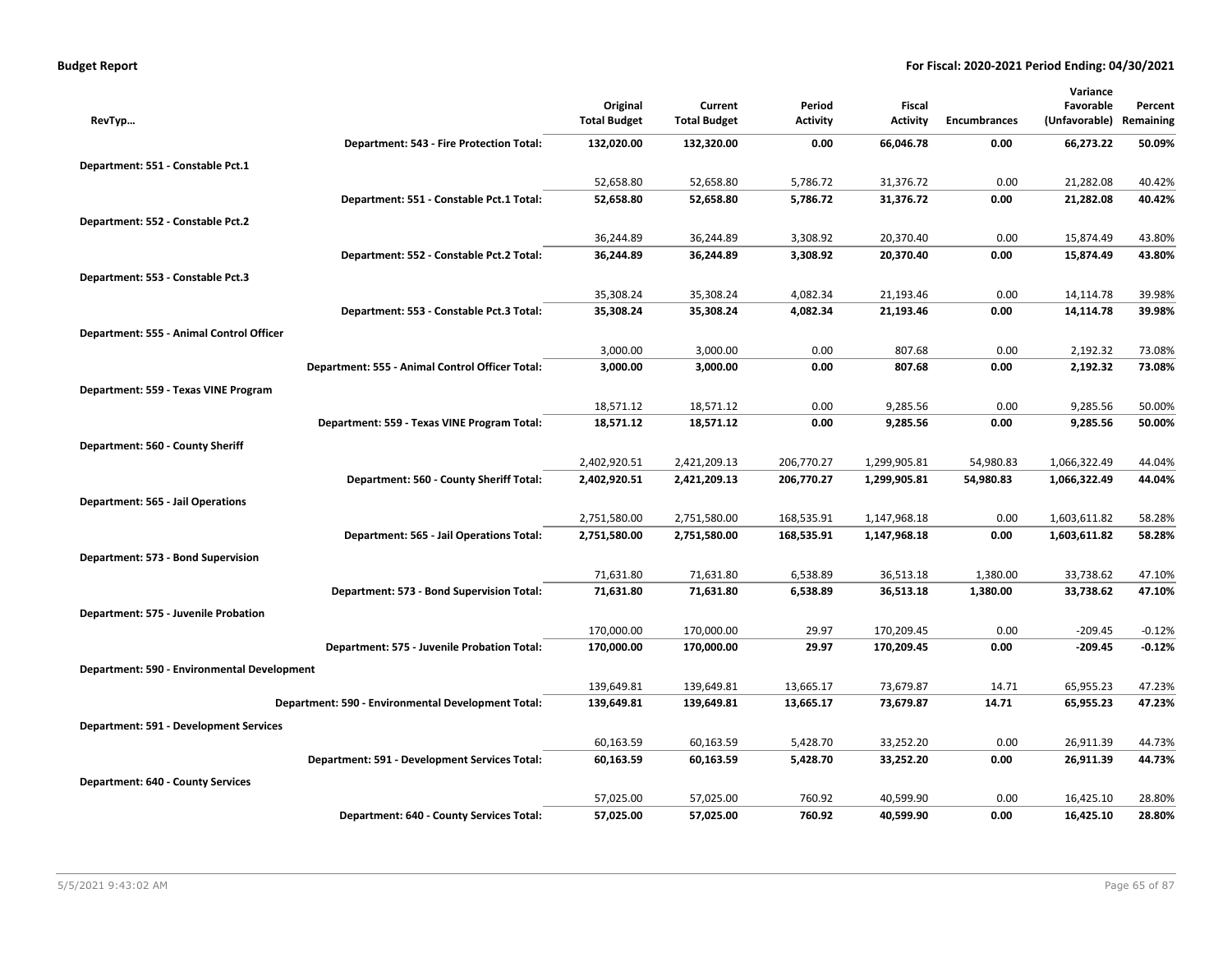|                                                    |                                                           |                                 |                                |                    |                                  |                     | Variance                   |                      |
|----------------------------------------------------|-----------------------------------------------------------|---------------------------------|--------------------------------|--------------------|----------------------------------|---------------------|----------------------------|----------------------|
| RevTyp                                             |                                                           | Original<br><b>Total Budget</b> | Current<br><b>Total Budget</b> | Period<br>Activity | <b>Fiscal</b><br><b>Activity</b> | <b>Encumbrances</b> | Favorable<br>(Unfavorable) | Percent<br>Remaining |
|                                                    |                                                           |                                 |                                |                    |                                  |                     |                            |                      |
| Department: 641 - Health Officer                   |                                                           | 2,400.00                        | 2,400.00                       | 200.00             |                                  | 0.00                | 1,000.00                   |                      |
|                                                    | Department: 641 - Health Officer Total:                   | 2,400.00                        | 2,400.00                       | 200.00             | 1,400.00<br>1,400.00             | 0.00                | 1,000.00                   | 41.67%<br>41.67%     |
|                                                    |                                                           |                                 |                                |                    |                                  |                     |                            |                      |
| Department: 645 - Indigent Health Care             |                                                           |                                 |                                |                    |                                  |                     |                            |                      |
|                                                    |                                                           | 189,386.82                      | 189,386.82                     | 32,059.96          | 161,394.65                       | 0.00                | 27,992.17                  | 14.78%               |
|                                                    | Department: 645 - Indigent Health Care Total:             | 189,386.82                      | 189,386.82                     | 32,059.96          | 161,394.65                       | 0.00                | 27,992.17                  | 14.78%               |
| Department: 665 - County Agents                    |                                                           |                                 |                                |                    |                                  |                     |                            |                      |
|                                                    |                                                           | 115,384.39                      | 115,384.39                     | 11,909.53          | 57,860.10                        | 0.00                | 57,524.29                  | 49.85%               |
|                                                    | Department: 665 - County Agents Total:                    | 115,384.39                      | 115,384.39                     | 11,909.53          | 57,860.10                        | 0.00                | 57,524.29                  | 49.85%               |
| <b>Department: 696 - Donations and Allocations</b> |                                                           |                                 |                                |                    |                                  |                     |                            |                      |
|                                                    |                                                           | 3,000.00                        | 3,000.00                       | 0.00               | 0.00                             | 0.00                | 3,000.00                   | 100.00%              |
|                                                    | <b>Department: 696 - Donations and Allocations Total:</b> | 3,000.00                        | 3,000.00                       | 0.00               | 0.00                             | 0.00                | 3,000.00                   | 100.00%              |
|                                                    | <b>Expense Total:</b>                                     | 13,903,281.52                   | 13,923,290.14                  | 1,127,361.75       | 7,310,286.36                     | 68,999.51           | 6,544,004.27               | 47.00%               |
|                                                    | Fund: 100 - General Surplus (Deficit):                    | 0.00                            | 0.00                           | $-564,351.57$      | 4,402,266.18                     | $-68,999.51$        | 4,333,266.67               | 0.00%                |
| Fund: 110 - Courthouse Security                    |                                                           |                                 |                                |                    |                                  |                     |                            |                      |
| Revenue                                            |                                                           |                                 |                                |                    |                                  |                     |                            |                      |
| 300 - CASH                                         |                                                           | 26,650.00                       | 55,064.66                      | 0.00               | 0.00                             | 0.00                | $-55,064.66$               | 100.00%              |
| 340 - FEES OF OFFICE                               |                                                           | 8,300.00                        | 8,300.00                       | 608.11             | 3,649.46                         | 0.00                | $-4,650.54$                | 56.03%               |
| 360 - INTEREST EARNINGS                            |                                                           | 50.00                           | 50.00                          | 0.00               | 0.00                             | 0.00                | $-50.00$                   | 100.00%              |
|                                                    | <b>Revenue Surplus (Deficit):</b>                         | 35,000.00                       | 63,414.66                      | 608.11             | 3,649.46                         | 0.00                | $-59,765.20$               | 94.25%               |
| <b>Expense</b>                                     |                                                           |                                 |                                |                    |                                  |                     |                            |                      |
| Department: 541 - Courthouse Security Part-Time    |                                                           |                                 |                                |                    |                                  |                     |                            |                      |
|                                                    |                                                           | 35,000.00                       | 35,000.00                      | 0.00               | 0.00                             | 0.00                | 35,000.00                  | 100.00%              |
|                                                    | Department: 541 - Courthouse Security Part-Time Total:    | 35,000.00                       | 35,000.00                      | 0.00               | 0.00                             | 0.00                | 35,000.00                  | 100.00%              |
| Department: 542 - Security Equipment               |                                                           |                                 |                                |                    |                                  |                     |                            |                      |
|                                                    |                                                           | 0.00                            | 28,414.66                      | 0.00               | 28,414.85                        | 0.00                | $-0.19$                    | 0.00%                |
|                                                    | Department: 542 - Security Equipment Total:               | 0.00                            | 28,414.66                      | 0.00               | 28,414.85                        | 0.00                | $-0.19$                    | 0.00%                |
|                                                    | <b>Expense Total:</b>                                     | 35,000.00                       | 63,414.66                      | 0.00               | 28,414.85                        | 0.00                | 34,999.81                  | 55.19%               |
|                                                    | Fund: 110 - Courthouse Security Surplus (Deficit):        | 0.00                            | 0.00                           | 608.11             | $-24,765.39$                     | 0.00                | $-24,765.39$               | 0.00%                |
| Fund: 111 - Justice Court Building Security        |                                                           |                                 |                                |                    |                                  |                     |                            |                      |
| Revenue                                            |                                                           |                                 |                                |                    |                                  |                     |                            |                      |
| 300 - CASH                                         |                                                           | 3,650.00                        | 3,650.00                       | 0.00               | 0.00                             | 0.00                | $-3,650.00$                | 100.00%              |
| 370 - MISCELLANEOUS                                |                                                           | 850.00                          | 850.00                         | 0.00               | 915.92                           | 0.00                | 65.92                      | $-7.76%$             |
|                                                    | <b>Revenue Surplus (Deficit):</b>                         | 4,500.00                        | 4,500.00                       | 0.00               | 915.92                           | 0.00                | $-3,584.08$                | 79.65%               |
| Expense                                            |                                                           |                                 |                                |                    |                                  |                     |                            |                      |
| Department: 454 - Justice Ct Bldg Expense          |                                                           |                                 |                                |                    |                                  |                     |                            |                      |
|                                                    |                                                           | 4,500.00                        | 4,500.00                       | 0.00               | 0.00                             | 0.00                | 4,500.00                   | 100.00%              |
|                                                    |                                                           |                                 |                                |                    |                                  |                     |                            |                      |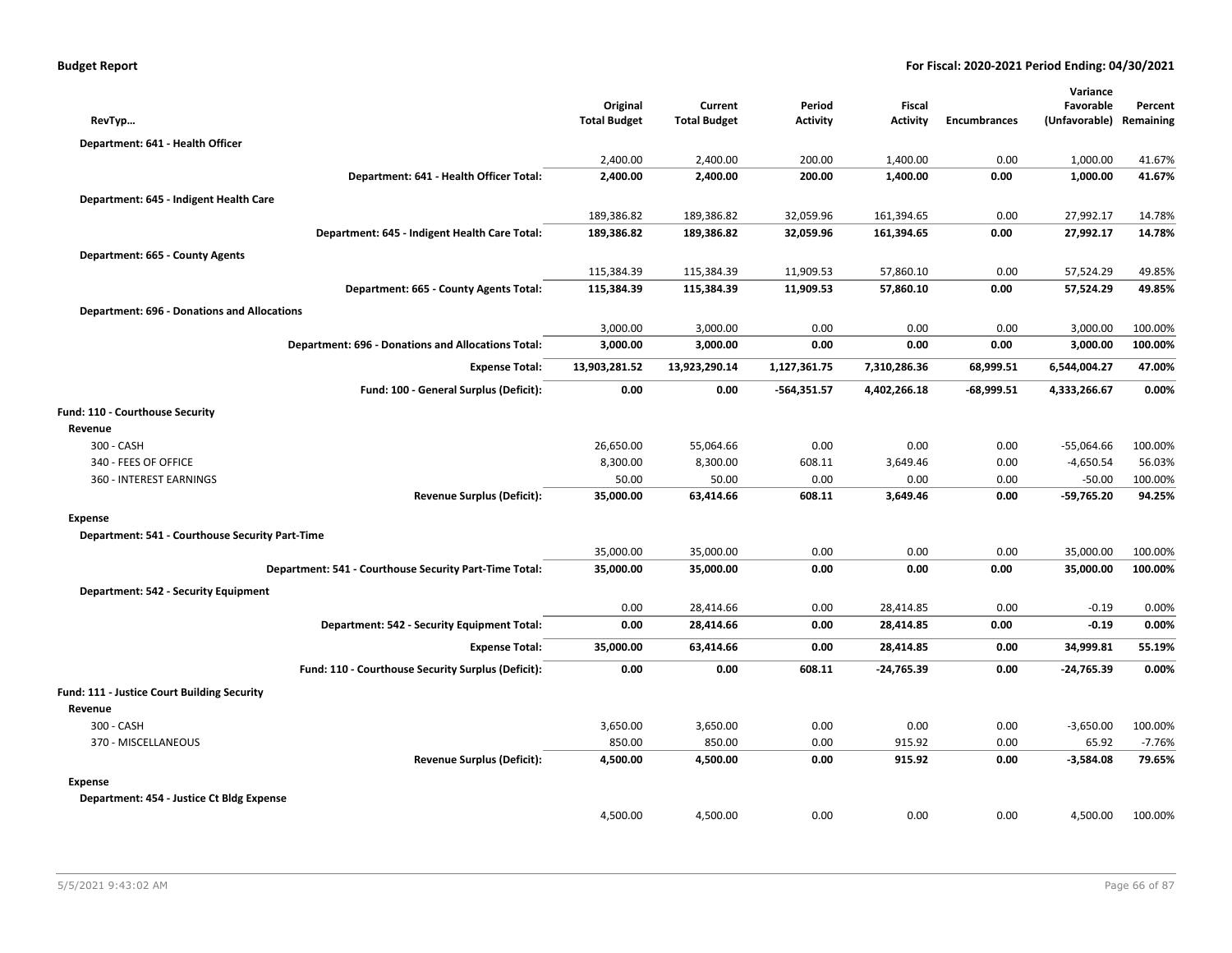| RevTyp                                              |                                                                | Original<br><b>Total Budget</b> | Current<br><b>Total Budget</b> | Period<br><b>Activity</b> | Fiscal<br><b>Activity</b> | <b>Encumbrances</b> | Variance<br>Favorable<br>(Unfavorable) | Percent<br>Remaining |
|-----------------------------------------------------|----------------------------------------------------------------|---------------------------------|--------------------------------|---------------------------|---------------------------|---------------------|----------------------------------------|----------------------|
|                                                     | Department: 454 - Justice Ct Bldg Expense Total:               | 4,500.00                        | 4,500.00                       | 0.00                      | 0.00                      | 0.00                | 4,500.00                               | 100.00%              |
|                                                     | <b>Expense Total:</b>                                          | 4,500.00                        | 4,500.00                       | 0.00                      | 0.00                      | 0.00                | 4,500.00                               | 100.00%              |
|                                                     | Fund: 111 - Justice Court Building Security Surplus (Deficit): | 0.00                            | 0.00                           | 0.00                      | 915.92                    | 0.00                | 915.92                                 | 0.00%                |
| Fund: 120 - County Clerk Vital Statistics           |                                                                |                                 |                                |                           |                           |                     |                                        |                      |
| Revenue                                             |                                                                |                                 |                                |                           |                           |                     |                                        |                      |
| 300 - CASH                                          |                                                                | 2,995.00                        | 2,995.00                       | 0.00                      | 0.00                      | 0.00                | $-2,995.00$                            | 100.00%              |
| 360 - INTEREST EARNINGS                             |                                                                | 5.00                            | 5.00                           | 0.00                      | 0.00                      | 0.00                | $-5.00$                                | 100.00%              |
| 370 - MISCELLANEOUS                                 |                                                                | 500.00                          | 500.00                         | 0.00                      | 130.00                    | 0.00                | $-370.00$                              | 74.00%               |
|                                                     | <b>Revenue Surplus (Deficit):</b>                              | 3,500.00                        | 3,500.00                       | 0.00                      | 130.00                    | 0.00                | $-3,370.00$                            | 96.29%               |
| Expense                                             |                                                                |                                 |                                |                           |                           |                     |                                        |                      |
| Department: 411 - Vital Stats Expense               |                                                                |                                 |                                |                           |                           |                     |                                        |                      |
|                                                     |                                                                | 3,500.00                        | 3,500.00                       | 546.66                    | 699.66                    | 103.86              | 2,696.48                               | 77.04%               |
|                                                     | Department: 411 - Vital Stats Expense Total:                   | 3,500.00                        | 3,500.00                       | 546.66                    | 699.66                    | 103.86              | 2,696.48                               | 77.04%               |
|                                                     | <b>Expense Total:</b>                                          | 3,500.00                        | 3,500.00                       | 546.66                    | 699.66                    | 103.86              | 2,696.48                               | 77.04%               |
|                                                     | Fund: 120 - County Clerk Vital Statistics Surplus (Deficit):   | 0.00                            | 0.00                           | -546.66                   | -569.66                   | -103.86             | $-673.52$                              | 0.00%                |
| Fund: 121 - County Clerk Records Management         |                                                                |                                 |                                |                           |                           |                     |                                        |                      |
| Revenue                                             |                                                                |                                 |                                |                           |                           |                     |                                        |                      |
| 300 - CASH                                          |                                                                | 38,139.08                       | 38,139.08                      | 0.00                      | 0.00                      | 0.00                | $-38,139.08$                           | 100.00%              |
| 360 - INTEREST EARNINGS                             |                                                                | 50.00                           | 50.00                          | 0.00                      | 0.00                      | 0.00                | $-50.00$                               | 100.00%              |
| 370 - MISCELLANEOUS                                 |                                                                | 57,500.00                       | 57,500.00                      | 0.00                      | 18,883.47                 | 0.00                | $-38,616.53$                           | 67.16%               |
|                                                     | <b>Revenue Surplus (Deficit):</b>                              | 95,689.08                       | 95,689.08                      | 0.00                      | 18,883.47                 | 0.00                | $-76,805.61$                           | 80.27%               |
| <b>Expense</b>                                      |                                                                |                                 |                                |                           |                           |                     |                                        |                      |
| Department: 402 - Co.Clerk Records Mgt. Exp.        |                                                                |                                 |                                |                           |                           |                     |                                        |                      |
|                                                     |                                                                | 95,689.08                       | 95,689.08                      | 13,143.12                 | 47,525.42                 | 15.98               | 48,147.68                              | 50.32%               |
|                                                     | Department: 402 - Co.Clerk Records Mgt. Exp. Total:            | 95,689.08                       | 95,689.08                      | 13,143.12                 | 47,525.42                 | 15.98               | 48,147.68                              | 50.32%               |
|                                                     | <b>Expense Total:</b>                                          | 95,689.08                       | 95,689.08                      | 13,143.12                 | 47,525.42                 | 15.98               | 48,147.68                              | 50.32%               |
|                                                     | Fund: 121 - County Clerk Records Management Surplus (Deficit): | 0.00                            | 0.00                           | $-13,143.12$              | $-28,641.95$              | $-15.98$            | $-28,657.93$                           | 0.00%                |
| Fund: 122 - Chapter 19 Funds                        |                                                                |                                 |                                |                           |                           |                     |                                        |                      |
| Revenue                                             |                                                                |                                 |                                |                           |                           |                     |                                        |                      |
| 330 - GRANTS                                        |                                                                | 1,205.96                        | 1,205.96                       | 0.00                      | 0.00                      | 0.00                | $-1,205.96$                            | 100.00%              |
|                                                     | <b>Revenue Surplus (Deficit):</b>                              | 1,205.96                        | 1,205.96                       | 0.00                      | 0.00                      | 0.00                | $-1,205.96$                            | 100.00%              |
| <b>Expense</b>                                      |                                                                |                                 |                                |                           |                           |                     |                                        |                      |
| Department: 403 - County Clerk                      |                                                                |                                 |                                |                           |                           |                     |                                        |                      |
|                                                     |                                                                | 1,205.96                        | 1,205.96                       | 0.00                      | 0.00                      | 0.00                | 1,205.96                               | 100.00%              |
|                                                     | Department: 403 - County Clerk Total:                          | 1,205.96                        | 1,205.96                       | 0.00                      | 0.00                      | 0.00                | 1,205.96                               | 100.00%              |
| Department: 478 - HAVA CARES Act Coronavirus Relief |                                                                |                                 |                                |                           |                           |                     |                                        |                      |
|                                                     |                                                                | 0.00                            | 0.00                           | 0.00                      | 17,370.07                 | 0.00                | $-17,370.07$                           | 0.00%                |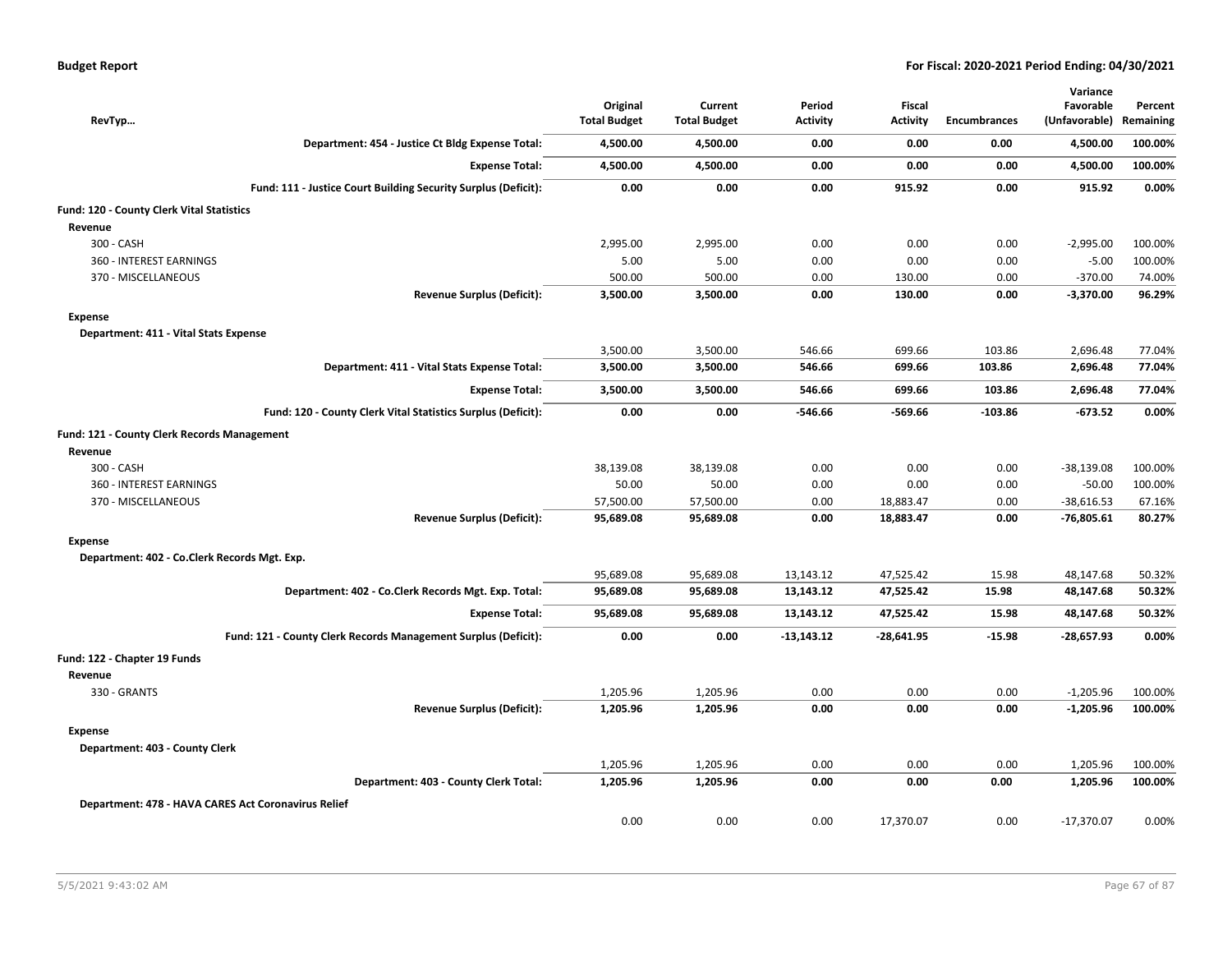| RevTyp                                                                 | Original<br><b>Total Budget</b> | Current<br><b>Total Budget</b> | Period<br><b>Activity</b> | <b>Fiscal</b><br><b>Activity</b> | <b>Encumbrances</b> | Variance<br>Favorable<br>(Unfavorable) | Percent<br>Remaining    |
|------------------------------------------------------------------------|---------------------------------|--------------------------------|---------------------------|----------------------------------|---------------------|----------------------------------------|-------------------------|
| Department: 478 - HAVA CARES Act Coronavirus Relief Total:             | 0.00                            | 0.00                           | 0.00                      | 17,370.07                        | 0.00                | $-17,370.07$                           | 0.00%                   |
| <b>Expense Total:</b>                                                  | 1,205.96                        | 1,205.96                       | 0.00                      | 17,370.07                        | 0.00                |                                        | $-16,164.11 -1,340.35%$ |
| Fund: 122 - Chapter 19 Funds Surplus (Deficit):                        | 0.00                            | 0.00                           | 0.00                      | $-17,370.07$                     | 0.00                | $-17,370.07$                           | 0.00%                   |
| Fund: 123 - Election Equipment Fund<br>Revenue                         |                                 |                                |                           |                                  |                     |                                        |                         |
| 300 - CASH                                                             | 26,000.00                       | 519,253.98                     | 0.00                      | 0.00                             | 0.00                | $-519,253.98$                          | 100.00%                 |
| 335 - PROCEEDS FROM CAPITAL LEASE                                      | 0.00                            | 0.00                           | 0.00                      | 357,253.98                       | 0.00                | 357,253.98                             | 0.00%                   |
| 340 - FEES OF OFFICE                                                   | 4,000.00                        | 4,000.00                       | 0.00                      | 1,849.93                         | 0.00                | $-2,150.07$                            | 53.75%                  |
| <b>Revenue Surplus (Deficit):</b>                                      | 30,000.00                       | 523,253.98                     | 0.00                      | 359,103.91                       | 0.00                | $-164, 150.07$                         | 31.37%                  |
| <b>Expense</b><br>Department: 403 - County Clerk                       |                                 |                                |                           |                                  |                     |                                        |                         |
|                                                                        | 30,000.00                       | 523,253.98                     | 0.00                      | 493,253.98                       | 0.00                | 30,000.00                              | 5.73%                   |
| Department: 403 - County Clerk Total:                                  | 30,000.00                       | 523,253.98                     | 0.00                      | 493,253.98                       | 0.00                | 30,000.00                              | 5.73%                   |
| <b>Expense Total:</b>                                                  | 30,000.00                       | 523,253.98                     | 0.00                      | 493,253.98                       | 0.00                | 30,000.00                              | 5.73%                   |
| Fund: 123 - Election Equipment Fund Surplus (Deficit):                 | 0.00                            | 0.00                           | 0.00                      | $-134,150.07$                    | 0.00                | -134,150.07                            | 0.00%                   |
| Fund: 125 - County Clerk Co.& Dist.CourtTechnology<br>Revenue          |                                 |                                |                           |                                  |                     |                                        |                         |
| 370 - MISCELLANEOUS                                                    | 600.00                          | 600.00                         | 0.00                      | 34.43                            | 0.00                | $-565.57$                              | 94.26%                  |
| <b>Revenue Surplus (Deficit):</b>                                      | 600.00                          | 600.00                         | 0.00                      | 34.43                            | 0.00                | $-565.57$                              | 94.26%                  |
| <b>Expense</b>                                                         |                                 |                                |                           |                                  |                     |                                        |                         |
| Department: 440 - Technology Equipment                                 |                                 |                                |                           |                                  |                     |                                        |                         |
|                                                                        | 600.00                          | 600.00                         | 0.00                      | 300.00                           | 0.00                | 300.00                                 | 50.00%                  |
| Department: 440 - Technology Equipment Total:                          | 600.00                          | 600.00                         | 0.00                      | 300.00                           | 0.00                | 300.00                                 | 50.00%                  |
| <b>Expense Total:</b>                                                  | 600.00                          | 600.00                         | 0.00                      | 300.00                           | 0.00                | 300.00                                 | 50.00%                  |
| Fund: 125 - County Clerk Co.& Dist.CourtTechnology Surplus (Deficit):  | 0.00                            | 0.00                           | 0.00                      | $-265.57$                        | 0.00                | $-265.57$                              | 0.00%                   |
| Fund: 126 - County Clerk Court Records Preservation<br>Revenue         |                                 |                                |                           |                                  |                     |                                        |                         |
| 370 - MISCELLANEOUS                                                    | 0.00                            | 0.00                           | 0.00                      | 310.00                           | 0.00                | 310.00                                 | 0.00%                   |
| <b>Revenue Surplus (Deficit):</b>                                      | 0.00                            | 0.00                           | 0.00                      | 310.00                           | 0.00                | 310.00                                 | 0.00%                   |
| Fund: 126 - County Clerk Court Records Preservation Surplus (Deficit): | 0.00                            | 0.00                           | 0.00                      | 310.00                           | 0.00                | 310.00                                 | 0.00%                   |
| Fund: 127 - County Clerk Records Archive                               |                                 |                                |                           |                                  |                     |                                        |                         |
| Revenue                                                                |                                 |                                |                           |                                  |                     |                                        |                         |
| 300 - CASH                                                             | 50,000.00                       | 50,000.00                      | 0.00                      | 0.00                             | 0.00                | $-50,000.00$                           | 100.00%                 |
| 370 - MISCELLANEOUS                                                    | 90,000.00                       | 90,000.00                      | 0.00                      | 16,770.00                        | 0.00                | $-73,230.00$                           | 81.37%                  |
| <b>Revenue Surplus (Deficit):</b>                                      | 140,000.00                      | 140,000.00                     | 0.00                      | 16,770.00                        | 0.00                | -123,230.00                            | 88.02%                  |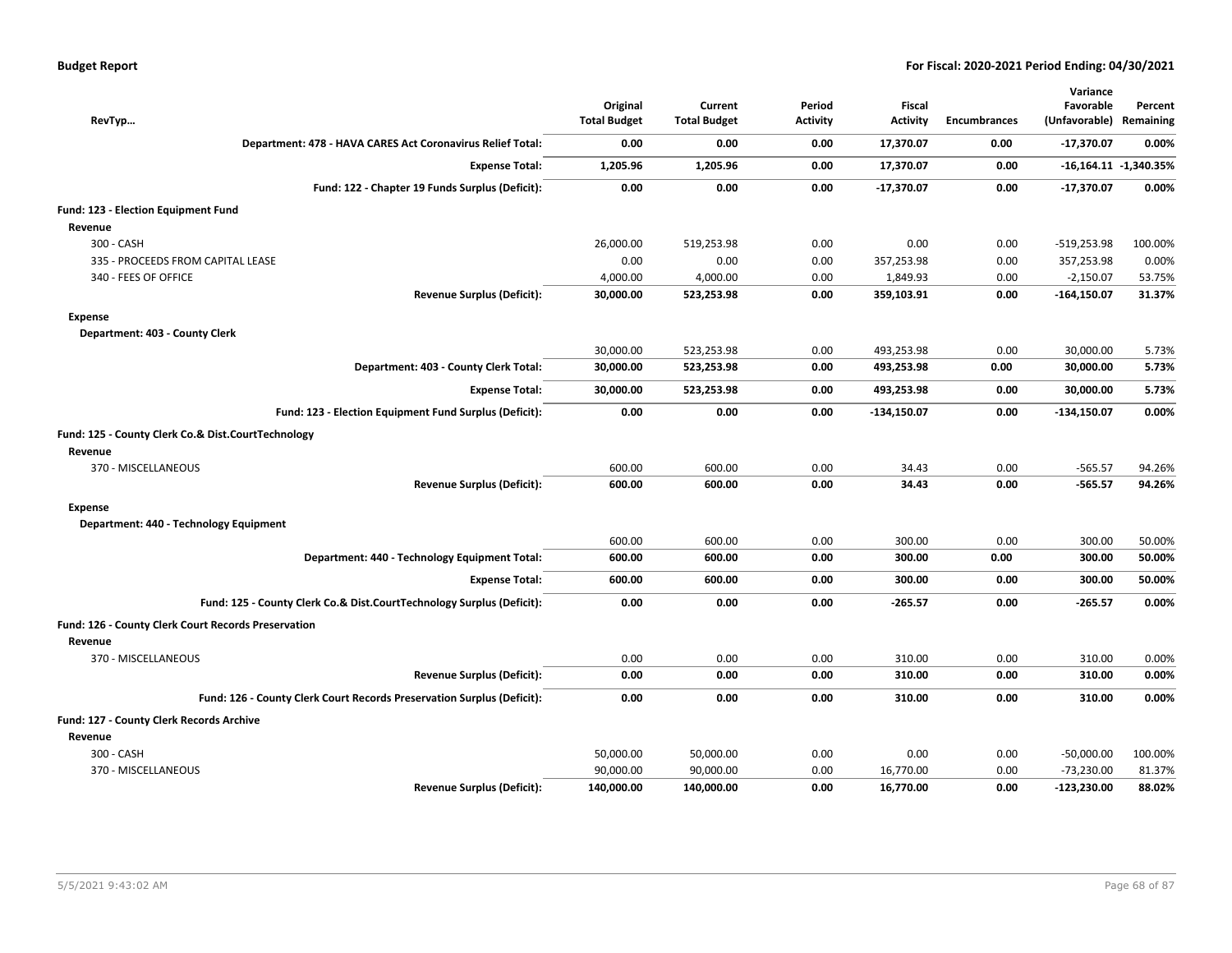| RevTyp                                                        | Original<br><b>Total Budget</b> | Current<br><b>Total Budget</b> | Period<br><b>Activity</b> | Fiscal<br><b>Activity</b> | <b>Encumbrances</b> | Variance<br>Favorable<br>(Unfavorable) Remaining | Percent |
|---------------------------------------------------------------|---------------------------------|--------------------------------|---------------------------|---------------------------|---------------------|--------------------------------------------------|---------|
| <b>Expense</b>                                                |                                 |                                |                           |                           |                     |                                                  |         |
| Department: 403 - County Clerk                                |                                 |                                |                           |                           |                     |                                                  |         |
|                                                               | 140,000.00                      | 140,000.00                     | 12,380.00                 | 17,605.32                 | 0.00                | 122,394.68                                       | 87.42%  |
| Department: 403 - County Clerk Total:                         | 140,000.00                      | 140,000.00                     | 12,380.00                 | 17,605.32                 | 0.00                | 122,394.68                                       | 87.42%  |
| <b>Expense Total:</b>                                         | 140,000.00                      | 140,000.00                     | 12,380.00                 | 17,605.32                 | 0.00                | 122,394.68                                       | 87.42%  |
| Fund: 127 - County Clerk Records Archive Surplus (Deficit):   | 0.00                            | 0.00                           | $-12,380.00$              | $-835.32$                 | 0.00                | $-835.32$                                        | 0.00%   |
| Fund: 130 - Bail Bond Trust Fund                              |                                 |                                |                           |                           |                     |                                                  |         |
| Revenue                                                       |                                 |                                |                           |                           |                     |                                                  |         |
| 345 - BONDS                                                   | 7,000.00                        | 7,000.00                       | 675.00                    | 3,360.00                  | 0.00                | $-3,640.00$                                      | 52.00%  |
| <b>Revenue Surplus (Deficit):</b>                             | 7,000.00                        | 7,000.00                       | 675.00                    | 3,360.00                  | 0.00                | $-3,640.00$                                      | 52.00%  |
| <b>Expense</b>                                                |                                 |                                |                           |                           |                     |                                                  |         |
| Department: 498 - Bail Bond Fee Expense                       |                                 |                                |                           |                           |                     |                                                  |         |
|                                                               | 7,000.00                        | 7,000.00                       | 0.00                      | 0.00                      | 0.00                | 7,000.00                                         | 100.00% |
| Department: 498 - Bail Bond Fee Expense Total:                | 7,000.00                        | 7,000.00                       | 0.00                      | 0.00                      | 0.00                | 7,000.00                                         | 100.00% |
| <b>Expense Total:</b>                                         | 7,000.00                        | 7,000.00                       | 0.00                      | 0.00                      | 0.00                | 7,000.00                                         | 100.00% |
| Fund: 130 - Bail Bond Trust Fund Surplus (Deficit):           | 0.00                            | 0.00                           | 675.00                    | 3,360.00                  | 0.00                | 3,360.00                                         | 0.00%   |
| Fund: 160 - County Judge Excess Supplement                    |                                 |                                |                           |                           |                     |                                                  |         |
| Revenue                                                       |                                 |                                |                           |                           |                     |                                                  |         |
| 300 - CASH                                                    | 2,700.00                        | 2,700.00                       | 0.00                      | 0.00                      | 0.00                | $-2,700.00$                                      | 100.00% |
| <b>Revenue Surplus (Deficit):</b>                             | 2,700.00                        | 2,700.00                       | 0.00                      | 0.00                      | 0.00                | $-2,700.00$                                      | 100.00% |
| <b>Expense</b>                                                |                                 |                                |                           |                           |                     |                                                  |         |
| Department: 452 - Excess Supplement County Judge              |                                 |                                |                           |                           |                     |                                                  |         |
|                                                               | 2,700.00                        | 2,700.00                       | 8.67                      | 51.47                     | 0.00                | 2,648.53                                         | 98.09%  |
| Department: 452 - Excess Supplement County Judge Total:       | 2,700.00                        | 2,700.00                       | 8.67                      | 51.47                     | 0.00                | 2,648.53                                         | 98.09%  |
| <b>Expense Total:</b>                                         | 2,700.00                        | 2,700.00                       | 8.67                      | 51.47                     | 0.00                | 2,648.53                                         | 98.09%  |
| Fund: 160 - County Judge Excess Supplement Surplus (Deficit): | 0.00                            | 0.00                           | $-8.67$                   | $-51.47$                  | 0.00                | $-51.47$                                         | 0.00%   |
| Fund: 161 - Probate Judges Education                          |                                 |                                |                           |                           |                     |                                                  |         |
| Revenue                                                       |                                 |                                |                           |                           |                     |                                                  |         |
| 300 - CASH                                                    | 1,450.00                        | 1,450.00                       | 0.00                      | 0.00                      | 0.00                | $-1,450.00$                                      | 100.00% |
| 340 - FEES OF OFFICE                                          | 150.00                          | 150.00                         | 0.00                      | 145.00                    | 0.00                | $-5.00$                                          | 3.33%   |
| <b>Revenue Surplus (Deficit):</b>                             | 1,600.00                        | 1,600.00                       | 0.00                      | 145.00                    | 0.00                | $-1,455.00$                                      | 90.94%  |
| <b>Expense</b>                                                |                                 |                                |                           |                           |                     |                                                  |         |
| Department: 412 - Probate Judges Expense                      |                                 |                                |                           |                           |                     |                                                  |         |
|                                                               | 1,600.00                        | 1,600.00                       | 0.00                      | 0.00                      | 0.00                | 1,600.00                                         | 100.00% |
| Department: 412 - Probate Judges Expense Total:               | 1,600.00                        | 1,600.00                       | 0.00                      | 0.00                      | 0.00                | 1,600.00                                         | 100.00% |
| <b>Expense Total:</b>                                         | 1,600.00                        | 1,600.00                       | 0.00                      | 0.00                      | 0.00                | 1,600.00                                         | 100.00% |
| Fund: 161 - Probate Judges Education Surplus (Deficit):       | 0.00                            | 0.00                           | 0.00                      | 145.00                    | 0.00                | 145.00                                           | 0.00%   |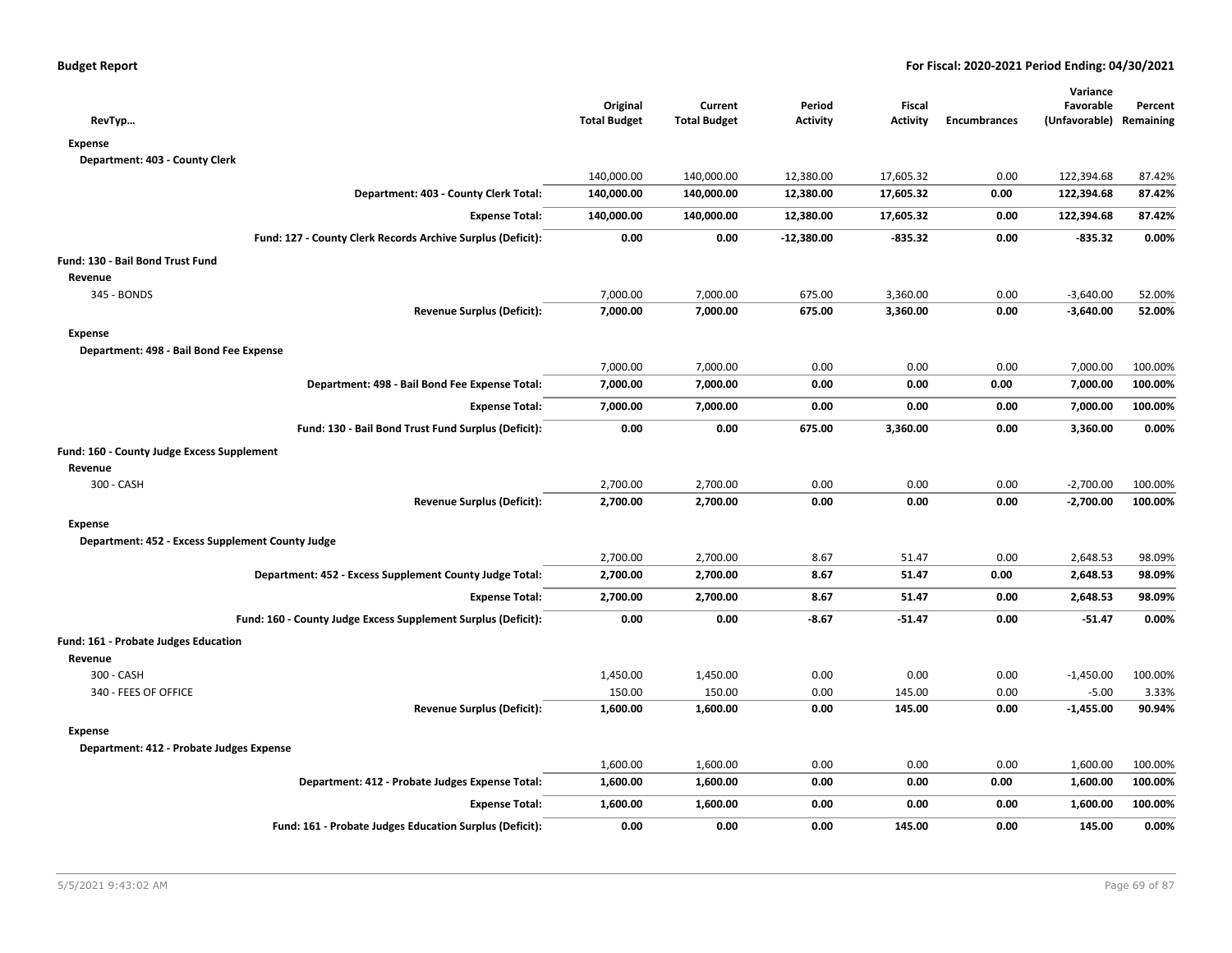|  |  |  | <b>Budget Report</b> |
|--|--|--|----------------------|
|--|--|--|----------------------|

|                                                                          |                                 |                                |                           |                           |                     | Variance                             |         |
|--------------------------------------------------------------------------|---------------------------------|--------------------------------|---------------------------|---------------------------|---------------------|--------------------------------------|---------|
| RevTyp                                                                   | Original<br><b>Total Budget</b> | Current<br><b>Total Budget</b> | Period<br><b>Activity</b> | <b>Fiscal</b><br>Activity | <b>Encumbrances</b> | Favorable<br>(Unfavorable) Remaining | Percent |
| Fund: 190 - District Clerk Records Management                            |                                 |                                |                           |                           |                     |                                      |         |
| Revenue                                                                  |                                 |                                |                           |                           |                     |                                      |         |
| 300 - CASH                                                               | 7,088.49                        | 7,088.49                       | 0.00                      | 0.00                      | 0.00                | $-7,088.49$                          | 100.00% |
| 360 - INTEREST EARNINGS                                                  | 15.00                           | 15.00                          | 0.00                      | 0.00                      | 0.00                | $-15.00$                             | 100.00% |
| 370 - MISCELLANEOUS                                                      | 2,500.00                        | 2,500.00                       | 823.80                    | 1,050.36                  | 0.00                | $-1,449.64$                          | 57.99%  |
| <b>Revenue Surplus (Deficit):</b>                                        | 9,603.49                        | 9,603.49                       | 823.80                    | 1,050.36                  | 0.00                | $-8,553.13$                          | 89.06%  |
| <b>Expense</b>                                                           |                                 |                                |                           |                           |                     |                                      |         |
| Department: 450 - District Clerk                                         |                                 |                                |                           |                           |                     |                                      |         |
|                                                                          | 9,603.49                        | 9,603.49                       | 1,021.73                  | 5,888.41                  | 58.84               | 3,656.24                             | 38.07%  |
| Department: 450 - District Clerk Total:                                  | 9,603.49                        | 9,603.49                       | 1,021.73                  | 5,888.41                  | 58.84               | 3,656.24                             | 38.07%  |
| <b>Expense Total:</b>                                                    | 9,603.49                        | 9,603.49                       | 1,021.73                  | 5,888.41                  | 58.84               | 3,656.24                             | 38.07%  |
| Fund: 190 - District Clerk Records Management Surplus (Deficit):         | 0.00                            | 0.00                           | $-197.93$                 | $-4,838.05$               | $-58.84$            | $-4,896.89$                          | 0.00%   |
| <b>Fund: 191 - District Court Records Archive</b>                        |                                 |                                |                           |                           |                     |                                      |         |
| Revenue                                                                  |                                 |                                |                           |                           |                     |                                      |         |
| 300 - CASH                                                               | 25,000.00                       | 25,000.00                      | 0.00                      | 0.00                      | 0.00                | $-25,000.00$                         | 100.00% |
| 370 - MISCELLANEOUS                                                      | 4,000.00                        | 4,000.00                       | 1,006.67                  | 1,336.85                  | 0.00                | $-2,663.15$                          | 66.58%  |
| <b>Revenue Surplus (Deficit):</b>                                        | 29,000.00                       | 29,000.00                      | 1,006.67                  | 1,336.85                  | 0.00                | $-27,663.15$                         | 95.39%  |
| <b>Expense</b>                                                           |                                 |                                |                           |                           |                     |                                      |         |
| Department: 450 - District Clerk                                         |                                 |                                |                           |                           |                     |                                      |         |
|                                                                          | 29,000.00                       | 29,000.00                      | 0.00                      | 507.75                    | 0.00                | 28,492.25                            | 98.25%  |
| Department: 450 - District Clerk Total:                                  | 29,000.00                       | 29,000.00                      | 0.00                      | 507.75                    | 0.00                | 28,492.25                            | 98.25%  |
| <b>Expense Total:</b>                                                    | 29,000.00                       | 29,000.00                      | 0.00                      | 507.75                    | 0.00                | 28,492.25                            | 98.25%  |
| Fund: 191 - District Court Records Archive Surplus (Deficit):            | 0.00                            | 0.00                           | 1,006.67                  | 829.10                    | 0.00                | 829.10                               | 0.00%   |
| Fund: 192 - District Clerk Co.& Dist.Court Technology                    |                                 |                                |                           |                           |                     |                                      |         |
| Revenue                                                                  |                                 |                                |                           |                           |                     |                                      |         |
| 300 - CASH                                                               | 3,000.00                        | 3,000.00                       | 0.00                      | 0.00                      | 0.00                | $-3,000.00$                          | 100.00% |
| 370 - MISCELLANEOUS                                                      | 0.00                            | 0.00                           | 104.79                    | 153.46                    | 0.00                | 153.46                               | 0.00%   |
| <b>Revenue Surplus (Deficit):</b>                                        | 3,000.00                        | 3,000.00                       | 104.79                    | 153.46                    | 0.00                | $-2,846.54$                          | 94.88%  |
| Expense                                                                  |                                 |                                |                           |                           |                     |                                      |         |
| Department: 440 - Technology Equipment                                   |                                 |                                |                           |                           |                     |                                      |         |
|                                                                          | 3,000.00                        | 3,000.00                       | 0.00                      | 0.00                      | 0.00                | 3,000.00                             | 100.00% |
| Department: 440 - Technology Equipment Total:                            | 3,000.00                        | 3,000.00                       | 0.00                      | 0.00                      | 0.00                | 3,000.00                             | 100.00% |
| <b>Expense Total:</b>                                                    | 3,000.00                        | 3,000.00                       | 0.00                      | 0.00                      | 0.00                | 3,000.00                             | 100.00% |
| Fund: 192 - District Clerk Co.& Dist.Court Technology Surplus (Deficit): | 0.00                            | 0.00                           | 104.79                    | 153.46                    | 0.00                | 153.46                               | 0.00%   |
| <b>Fund: 193 - District Clerk Court Records Preservation</b>             |                                 |                                |                           |                           |                     |                                      |         |
| Revenue                                                                  |                                 |                                |                           |                           |                     |                                      |         |
| 300 - CASH                                                               | 35,000.00                       | 35,000.00                      | 0.00                      | 0.00                      | 0.00                | $-35,000.00$                         | 100.00% |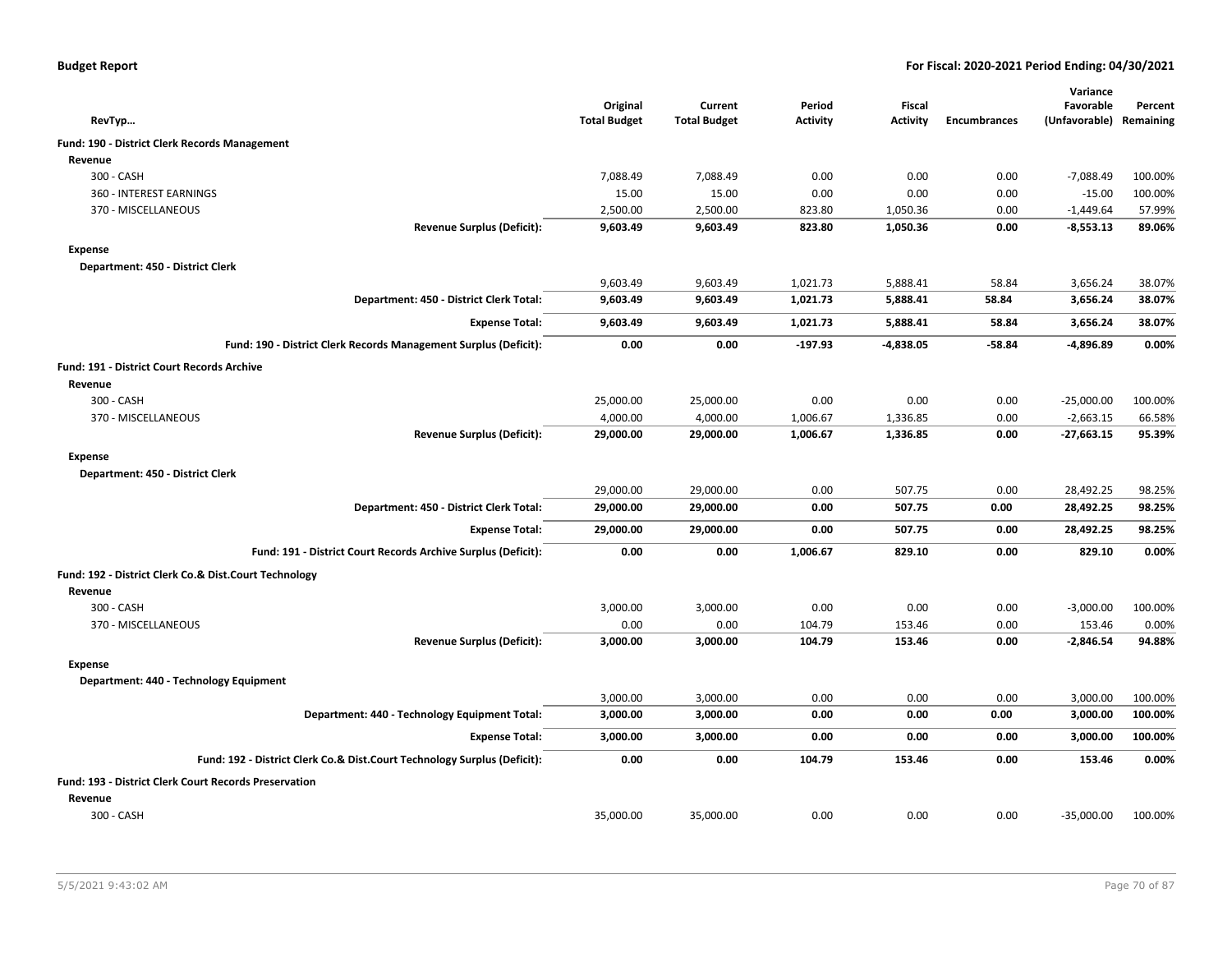| RevTyp                                                                   | Original<br><b>Total Budget</b> | Current<br><b>Total Budget</b> | Period<br><b>Activity</b> | <b>Fiscal</b><br><b>Activity</b> | <b>Encumbrances</b> | Variance<br>Favorable<br>(Unfavorable) Remaining | Percent |
|--------------------------------------------------------------------------|---------------------------------|--------------------------------|---------------------------|----------------------------------|---------------------|--------------------------------------------------|---------|
| 370 - MISCELLANEOUS                                                      | 0.00                            | 0.00                           | 866.61                    | 1,136.96                         | 0.00                | 1,136.96                                         | 0.00%   |
| <b>Revenue Surplus (Deficit):</b>                                        | 35,000.00                       | 35,000.00                      | 866.61                    | 1,136.96                         | 0.00                | $-33,863.04$                                     | 96.75%  |
| <b>Expense</b>                                                           |                                 |                                |                           |                                  |                     |                                                  |         |
| Department: 545 - District Clerk Records Pres.Equip.                     |                                 |                                |                           |                                  |                     |                                                  |         |
|                                                                          | 35,000.00                       | 35,000.00                      | 0.00                      | 0.00                             | 0.00                | 35,000.00                                        | 100.00% |
| Department: 545 - District Clerk Records Pres. Equip. Total:             | 35,000.00                       | 35,000.00                      | 0.00                      | 0.00                             | 0.00                | 35,000.00                                        | 100.00% |
| <b>Expense Total:</b>                                                    | 35,000.00                       | 35,000.00                      | 0.00                      | 0.00                             | 0.00                | 35,000.00                                        | 100.00% |
| Fund: 193 - District Clerk Court Records Preservation Surplus (Deficit): | 0.00                            | 0.00                           | 866.61                    | 1,136.96                         | 0.00                | 1,136.96                                         | 0.00%   |
| Fund: 200 - County Offices Records Mangement                             |                                 |                                |                           |                                  |                     |                                                  |         |
| Revenue                                                                  |                                 |                                |                           |                                  |                     |                                                  |         |
| 300 - CASH                                                               | 6,737.24                        | 6,737.24                       | 0.00                      | 0.00                             | 0.00                | $-6,737.24$                                      | 100.00% |
| 360 - INTEREST EARNINGS                                                  | 50.00                           | 50.00                          | 0.00                      | 0.00                             | 0.00                | $-50.00$                                         | 100.00% |
| 370 - MISCELLANEOUS                                                      | 15,000.00                       | 15,000.00                      | 770.88                    | 9,721.67                         | 0.00                | $-5,278.33$                                      | 35.19%  |
| <b>Revenue Surplus (Deficit):</b>                                        | 21,787.24                       | 21,787.24                      | 770.88                    | 9,721.67                         | 0.00                | $-12,065.57$                                     | 55.38%  |
| <b>Expense</b>                                                           |                                 |                                |                           |                                  |                     |                                                  |         |
| Department: 449 - Co. Office Records Mgt.                                |                                 |                                |                           |                                  |                     |                                                  |         |
|                                                                          | 10,300.00                       | 20,787.24                      | 927.65                    | 6,190.73                         | 0.00                | 14,596.51                                        | 70.22%  |
| Department: 449 - Co. Office Records Mgt. Total:                         | 10,300.00                       | 20,787.24                      | 927.65                    | 6,190.73                         | 0.00                | 14,596.51                                        | 70.22%  |
| Department: 999 - Undesignated Conversion                                |                                 |                                |                           |                                  |                     |                                                  |         |
|                                                                          | 11,487.24                       | 1,000.00                       | 0.00                      | 0.00                             | 0.00                | 1,000.00                                         | 100.00% |
| Department: 999 - Undesignated Conversion Total:                         | 11,487.24                       | 1,000.00                       | 0.00                      | 0.00                             | 0.00                | 1,000.00                                         | 100.00% |
| <b>Expense Total:</b>                                                    | 21,787.24                       | 21,787.24                      | 927.65                    | 6,190.73                         | 0.00                | 15,596.51                                        | 71.59%  |
| Fund: 200 - County Offices Records Mangement Surplus (Deficit):          | 0.00                            | 0.00                           | $-156.77$                 | 3,530.94                         | 0.00                | 3,530.94                                         | 0.00%   |
| Fund: 210 - Road & Bridge #1                                             |                                 |                                |                           |                                  |                     |                                                  |         |
| Revenue                                                                  |                                 |                                |                           |                                  |                     |                                                  |         |
| 300 - CASH                                                               | 66,657.62                       | 66,657.62                      | 0.00                      | 0.00                             | 0.00                | $-66,657.62$                                     | 100.00% |
| 310 - PROPERTY TAXES                                                     | 557,378.68                      | 557,378.68                     | 16,040.58                 | 542,701.15                       | 0.00                | $-14,677.53$                                     | 2.63%   |
| 318 - OTHER TAXES                                                        | 52,017.67                       | 52,017.67                      | 5,427.04                  | 44,428.14                        | 0.00                | $-7,589.53$                                      | 14.59%  |
| 321 - FEES OF TAX COLLECTOR                                              | 140,000.00                      | 140,000.00                     | 11,217.91                 | 110,070.39                       | 0.00                | $-29,929.61$                                     | 21.38%  |
| 350 - FINES                                                              | 24,500.00                       | 24,500.00                      | 2,854.67                  | 8,804.31                         | 0.00                | $-15,695.69$                                     | 64.06%  |
| 360 - INTEREST EARNINGS                                                  | 500.00                          | 500.00                         | 0.00                      | 6.65                             | 0.00                | $-493.35$                                        | 98.67%  |
| 364 - SALE OF ASSETS LAND/BUILDING                                       | 1,000.00                        | 1,000.00                       | 0.00                      | 0.00                             | 0.00                | $-1,000.00$                                      | 100.00% |
| 370 - MISCELLANEOUS                                                      | 34,000.00                       | 35,000.00                      | 0.00                      | 30,411.47                        | 0.00                | -4,588.53                                        | 13.11%  |
| <b>Revenue Surplus (Deficit):</b>                                        | 876,053.97                      | 877,053.97                     | 35,540.20                 | 736,422.11                       | 0.00                | $-140,631.86$                                    | 16.03%  |
| <b>Expense</b>                                                           |                                 |                                |                           |                                  |                     |                                                  |         |
| Department: 621 - Road & Bridge 1                                        |                                 |                                |                           |                                  |                     |                                                  |         |
|                                                                          | 860,096.29                      | 861,096.29                     | 69,417.52                 | 399,749.33                       | 0.00                | 461,346.96                                       | 53.58%  |
| Department: 621 - Road & Bridge 1 Total:                                 | 860,096.29                      | 861,096.29                     | 69,417.52                 | 399,749.33                       | 0.00                | 461,346.96                                       | 53.58%  |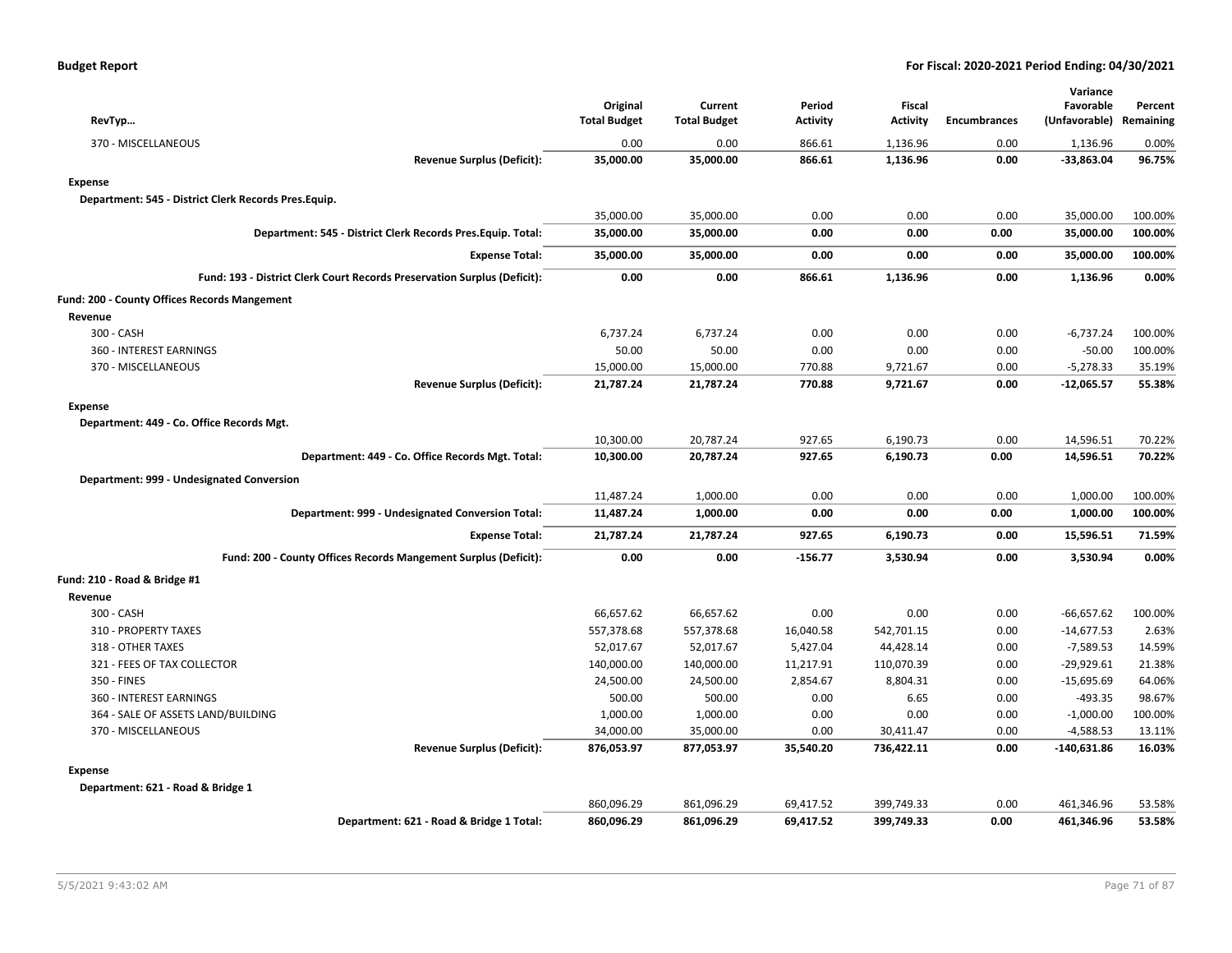|                                                   |                                                    |                                 |                                |                           |                                  |                     | Variance                             |         |
|---------------------------------------------------|----------------------------------------------------|---------------------------------|--------------------------------|---------------------------|----------------------------------|---------------------|--------------------------------------|---------|
| RevTyp                                            |                                                    | Original<br><b>Total Budget</b> | Current<br><b>Total Budget</b> | Period<br><b>Activity</b> | <b>Fiscal</b><br><b>Activity</b> | <b>Encumbrances</b> | Favorable<br>(Unfavorable) Remaining | Percent |
|                                                   |                                                    |                                 |                                |                           |                                  |                     |                                      |         |
| Department: 625 - Administrative Office R&B       |                                                    |                                 |                                |                           |                                  |                     |                                      |         |
|                                                   |                                                    | 15,957.68                       | 15,957.68                      | 0.00                      | 7,076.11                         | 0.00                | 8,881.57                             | 55.66%  |
|                                                   | Department: 625 - Administrative Office R&B Total: | 15,957.68                       | 15,957.68                      | 0.00                      | 7,076.11                         | 0.00                | 8,881.57                             | 55.66%  |
|                                                   | <b>Expense Total:</b>                              | 876,053.97                      | 877,053.97                     | 69,417.52                 | 406,825.44                       | 0.00                | 470,228.53                           | 53.61%  |
|                                                   | Fund: 210 - Road & Bridge #1 Surplus (Deficit):    | 0.00                            | 0.00                           | $-33,877.32$              | 329,596.67                       | 0.00                | 329,596.67                           | 0.00%   |
| Fund: 220 - Road & Bridge #2                      |                                                    |                                 |                                |                           |                                  |                     |                                      |         |
| Revenue                                           |                                                    |                                 |                                |                           |                                  |                     |                                      |         |
| 300 - CASH                                        |                                                    | 150,609.92                      | 150,609.92                     | 0.00                      | 0.00                             | 0.00                | $-150,609.92$                        | 100.00% |
| 310 - PROPERTY TAXES                              |                                                    | 649,623.64                      | 649,623.64                     | 18,688.36                 | 632,283.76                       | 0.00                | $-17,339.88$                         | 2.67%   |
| 318 - OTHER TAXES                                 |                                                    | 64,603.02                       | 64,603.02                      | 6,320.25                  | 51,740.35                        | 0.00                | $-12,862.67$                         | 19.91%  |
| 321 - FEES OF TAX COLLECTOR                       |                                                    | 167,000.00                      | 167,000.00                     | 13,067.36                 | 128,217.35                       | 0.00                | $-38,782.65$                         | 23.22%  |
| 350 - FINES                                       |                                                    | 30,000.00                       | 30,000.00                      | 3,325.30                  | 10,255.86                        | 0.00                | $-19,744.14$                         | 65.81%  |
| 360 - INTEREST EARNINGS                           |                                                    | 3,000.00                        | 3,000.00                       | 0.00                      | 94.20                            | 0.00                | $-2,905.80$                          | 96.86%  |
| 364 - SALE OF ASSETS LAND/BUILDING                |                                                    | 4,000.00                        | 4,000.00                       | 0.00                      | 0.00                             | 0.00                | $-4,000.00$                          | 100.00% |
| 370 - MISCELLANEOUS                               |                                                    | 39,800.00                       | 39,800.00                      | 1,970.60                  | 34,486.88                        | 0.00                | $-5,313.12$                          | 13.35%  |
|                                                   | <b>Revenue Surplus (Deficit):</b>                  | 1,108,636.58                    | 1,108,636.58                   | 43,371.87                 | 857,078.40                       | 0.00                | $-251,558.18$                        | 22.69%  |
| Expense                                           |                                                    |                                 |                                |                           |                                  |                     |                                      |         |
| Department: 509 - Contingency                     |                                                    |                                 |                                |                           |                                  |                     |                                      |         |
|                                                   |                                                    | 10,000.00                       | 10,000.00                      | 0.00                      | 0.00                             | 0.00                | 10,000.00                            | 100.00% |
|                                                   | Department: 509 - Contingency Total:               | 10,000.00                       | 10,000.00                      | 0.00                      | 0.00                             | 0.00                | 10,000.00                            | 100.00% |
| Department: 622 - Road & Bridge 2                 |                                                    |                                 |                                |                           |                                  |                     |                                      |         |
|                                                   |                                                    | 1,082,678.90                    | 1,082,678.90                   | 106,660.23                | 733,812.23                       | 850.75              | 348,015.92                           | 32.14%  |
|                                                   | Department: 622 - Road & Bridge 2 Total:           | 1,082,678.90                    | 1,082,678.90                   | 106,660.23                | 733,812.23                       | 850.75              | 348,015.92                           | 32.14%  |
| Department: 625 - Administrative Office R&B       |                                                    |                                 |                                |                           |                                  |                     |                                      |         |
|                                                   |                                                    | 15,957.68                       | 15,957.68                      | 0.00                      | 7,076.11                         | 0.00                | 8,881.57                             | 55.66%  |
|                                                   | Department: 625 - Administrative Office R&B Total: | 15,957.68                       | 15,957.68                      | 0.00                      | 7,076.11                         | 0.00                | 8,881.57                             | 55.66%  |
|                                                   | <b>Expense Total:</b>                              | 1,108,636.58                    | 1,108,636.58                   | 106,660.23                | 740,888.34                       | 850.75              | 366,897.49                           | 33.09%  |
|                                                   | Fund: 220 - Road & Bridge #2 Surplus (Deficit):    | 0.00                            | 0.00                           | $-63,288.36$              | 116,190.06                       | -850.75             | 115,339.31                           | 0.00%   |
| Fund: 221 - Raw Water Pipeline Road and Bridge #2 |                                                    |                                 |                                |                           |                                  |                     |                                      |         |
| Revenue                                           |                                                    |                                 |                                |                           |                                  |                     |                                      |         |
| 325 - RAW WATER PIPELINE                          |                                                    | 0.00                            | 12,000.00                      | 0.00                      | 12,000.00                        | 0.00                | 0.00                                 | 0.00%   |
|                                                   | <b>Revenue Surplus (Deficit):</b>                  | 0.00                            | 12,000.00                      | 0.00                      | 12,000.00                        | 0.00                | 0.00                                 | 0.00%   |
|                                                   |                                                    |                                 |                                |                           |                                  |                     |                                      |         |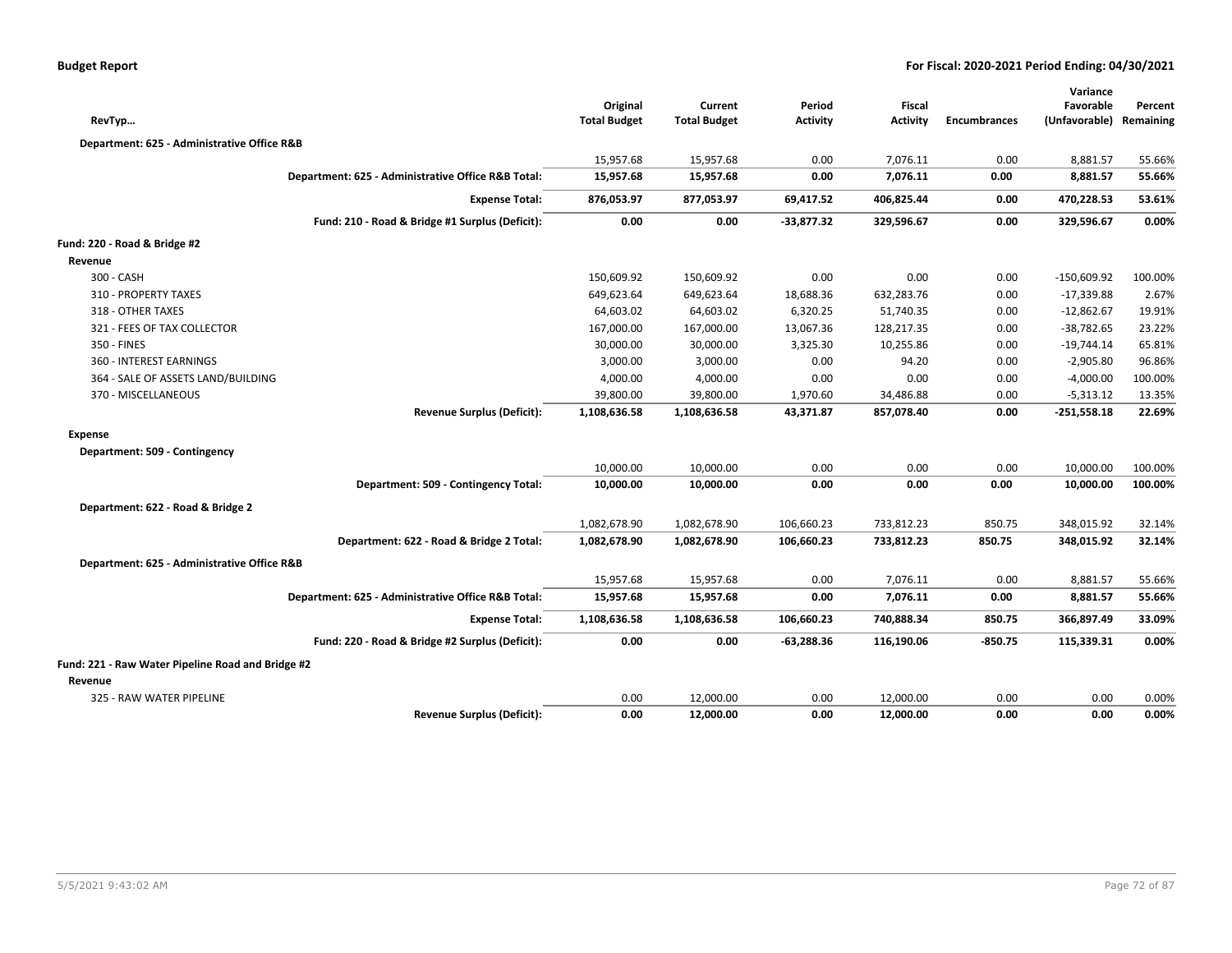| RevTyp                                                               | Original<br><b>Total Budget</b> | Current<br><b>Total Budget</b> | Period<br><b>Activity</b> | Fiscal<br><b>Activity</b> | <b>Encumbrances</b> | Variance<br>Favorable<br>(Unfavorable) Remaining | Percent  |
|----------------------------------------------------------------------|---------------------------------|--------------------------------|---------------------------|---------------------------|---------------------|--------------------------------------------------|----------|
| <b>Expense</b>                                                       |                                 |                                |                           |                           |                     |                                                  |          |
| Department: 622 - Road & Bridge 2                                    |                                 |                                |                           |                           |                     |                                                  |          |
|                                                                      | 0.00                            | 12,000.00                      | 0.00                      | 0.00                      | 0.00                | 12,000.00                                        | 100.00%  |
| Department: 622 - Road & Bridge 2 Total:                             | 0.00                            | 12,000.00                      | 0.00                      | 0.00                      | 0.00                | 12,000.00                                        | 100.00%  |
| <b>Expense Total:</b>                                                | 0.00                            | 12,000.00                      | 0.00                      | 0.00                      | 0.00                | 12,000.00                                        | 100.00%  |
| Fund: 221 - Raw Water Pipeline Road and Bridge #2 Surplus (Deficit): | 0.00                            | 0.00                           | 0.00                      | 12,000.00                 | 0.00                | 12,000.00                                        | 0.00%    |
| Fund: 230 - Road & Bridge #3                                         |                                 |                                |                           |                           |                     |                                                  |          |
| Revenue                                                              |                                 |                                |                           |                           |                     |                                                  |          |
| 310 - PROPERTY TAXES                                                 | 972,335.46                      | 972,335.46                     | 28,030.75                 | 948,365.09                | 0.00                | $-23,970.37$                                     | 2.47%    |
| 318 - OTHER TAXES                                                    | 92,904.53                       | 92,904.53                      | 9,481.58                  | 77,620.44                 | 0.00                | $-15,284.09$                                     | 16.45%   |
| 321 - FEES OF TAX COLLECTOR                                          | 220,000.00                      | 220,000.00                     | 19,601.03                 | 192,326.05                | 0.00                | $-27,673.95$                                     | 12.58%   |
| 350 - FINES                                                          | 30,400.00                       | 30,400.00                      | 4,987.95                  | 15,383.82                 | 0.00                | $-15,016.18$                                     | 49.40%   |
| 360 - INTEREST EARNINGS                                              | 4,000.00                        | 4,000.00                       | 0.00                      | 223.14                    | 0.00                | $-3,776.86$                                      | 94.42%   |
| 364 - SALE OF ASSETS LAND/BUILDING                                   | 5,000.00                        | 5,000.00                       | 0.00                      | 0.00                      | 0.00                | $-5,000.00$                                      | 100.00%  |
| 370 - MISCELLANEOUS                                                  | 47,369.88                       | 47,369.88                      | 8,855.86                  | 48,672.78                 | 0.00                | 1,302.90                                         | $-2.75%$ |
| <b>Revenue Surplus (Deficit):</b>                                    | 1,372,009.87                    | 1,372,009.87                   | 70,957.17                 | 1,282,591.32              | 0.00                | $-89,418.55$                                     | 6.52%    |
| <b>Expense</b>                                                       |                                 |                                |                           |                           |                     |                                                  |          |
| Department: 509 - Contingency                                        |                                 |                                |                           |                           |                     |                                                  |          |
|                                                                      | 30,000.00                       | 30,000.00                      | 0.00                      | 0.00                      | 0.00                | 30,000.00                                        | 100.00%  |
| Department: 509 - Contingency Total:                                 | 30,000.00                       | 30,000.00                      | 0.00                      | 0.00                      | 0.00                | 30,000.00                                        | 100.00%  |
| Department: 623 - Road & Bridge 3                                    |                                 |                                |                           |                           |                     |                                                  |          |
|                                                                      | 1,326,052.19                    | 1,326,052.19                   | 119,205.00                | 707,457.92                | 22,383.85           | 596,210.42                                       | 44.96%   |
| Department: 623 - Road & Bridge 3 Total:                             | 1,326,052.19                    | 1,326,052.19                   | 119,205.00                | 707,457.92                | 22,383.85           | 596,210.42                                       | 44.96%   |
| Department: 625 - Administrative Office R&B                          |                                 |                                |                           |                           |                     |                                                  |          |
|                                                                      | 15,957.68                       | 15,957.68                      | 0.00                      | 7,076.11                  | 0.00                | 8,881.57                                         | 55.66%   |
| Department: 625 - Administrative Office R&B Total:                   | 15,957.68                       | 15,957.68                      | 0.00                      | 7,076.11                  | 0.00                | 8,881.57                                         | 55.66%   |
| <b>Expense Total:</b>                                                | 1,372,009.87                    | 1,372,009.87                   | 119,205.00                | 714,534.03                | 22,383.85           | 635,091.99                                       | 46.29%   |
| Fund: 230 - Road & Bridge #3 Surplus (Deficit):                      | 0.00                            | 0.00                           | -48,247.83                | 568,057.29                | $-22,383.85$        | 545,673.44                                       | 0.00%    |
|                                                                      |                                 |                                |                           |                           |                     |                                                  |          |
| Fund: 231 - Lake Road Impact/Raw Water PipelinePct. 3                |                                 |                                |                           |                           |                     |                                                  |          |
| Revenue                                                              |                                 |                                |                           |                           |                     |                                                  |          |
| 300 - CASH                                                           | 250,000.00                      | 250,000.00                     | 0.00                      | 0.00                      | 0.00                | $-250,000.00$                                    | 100.00%  |
| 325 - RAW WATER PIPELINE                                             | 0.00                            | 84,000.00                      | 0.00                      | 84,000.00                 | 0.00                | 0.00                                             | 0.00%    |
| <b>Revenue Surplus (Deficit):</b>                                    | 250,000.00                      | 334,000.00                     | 0.00                      | 84,000.00                 | 0.00                | $-250,000.00$                                    | 74.85%   |
| <b>Expense</b>                                                       |                                 |                                |                           |                           |                     |                                                  |          |
| Department: 623 - Road & Bridge 3                                    |                                 |                                |                           |                           |                     |                                                  |          |
|                                                                      | 250,000.00                      | 250,000.00                     | 0.00                      | 0.00                      | 0.00                | 250,000.00                                       | 100.00%  |
| Department: 623 - Road & Bridge 3 Total:                             | 250,000.00                      | 250,000.00                     | 0.00                      | 0.00                      | 0.00                | 250,000.00                                       | 100.00%  |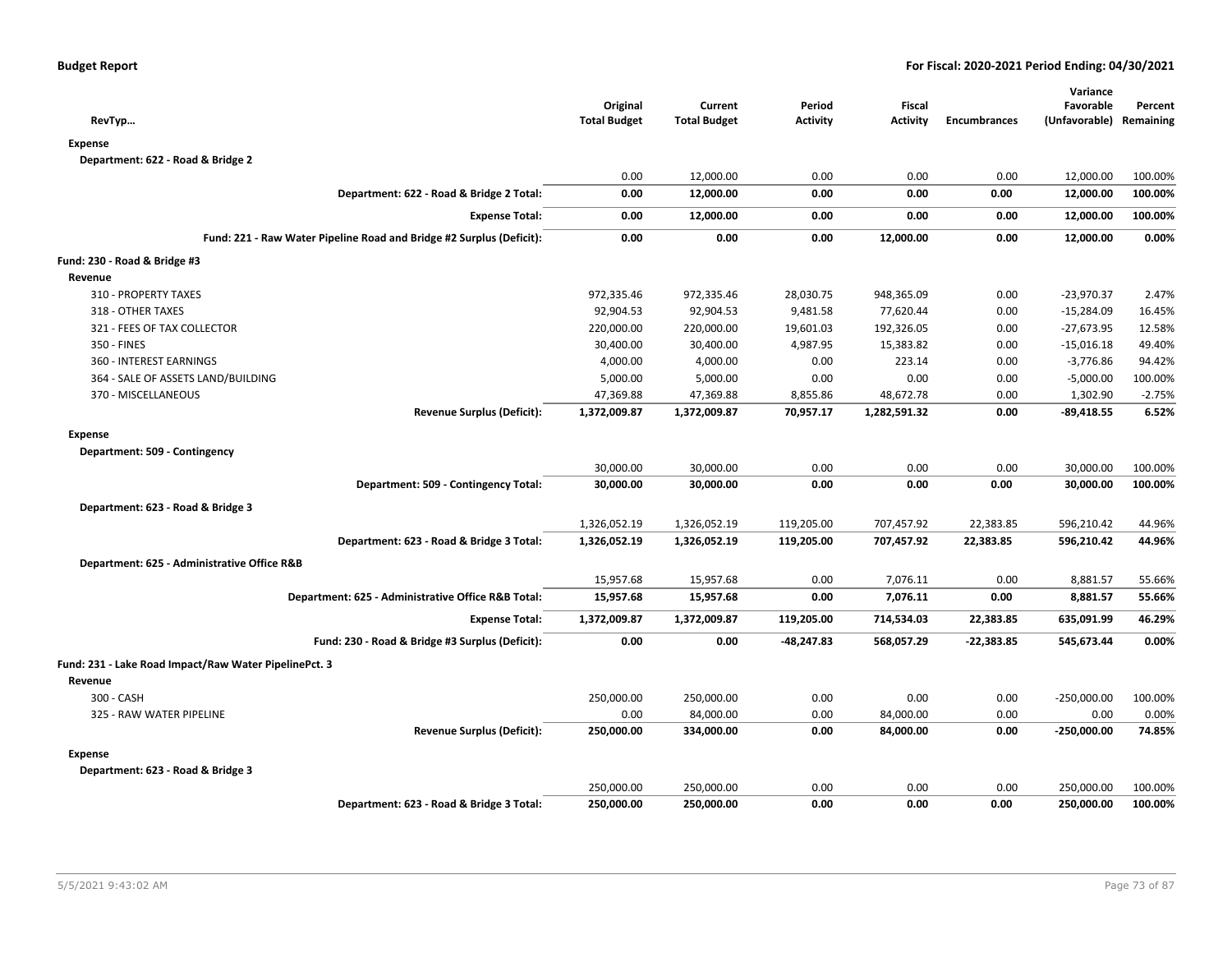| <b>Budget Report</b> |  |
|----------------------|--|
|----------------------|--|

| RevTyp                                                                   | Original<br><b>Total Budget</b> | Current<br><b>Total Budget</b> | Period<br><b>Activity</b> | <b>Fiscal</b><br><b>Activity</b> | <b>Encumbrances</b> | Variance<br>Favorable<br>(Unfavorable) | Percent<br>Remaining |
|--------------------------------------------------------------------------|---------------------------------|--------------------------------|---------------------------|----------------------------------|---------------------|----------------------------------------|----------------------|
| Department: 626 - Road & Bridge 3 Raw Water Pipeline                     |                                 |                                |                           |                                  |                     |                                        |                      |
|                                                                          | 0.00                            | 84,000.00                      | 0.00                      | 0.00                             | 0.00                | 84,000.00                              | 100.00%              |
| Department: 626 - Road & Bridge 3 Raw Water Pipeline Total:              | 0.00                            | 84,000.00                      | 0.00                      | 0.00                             | 0.00                | 84,000.00                              | 100.00%              |
| <b>Expense Total:</b>                                                    | 250,000.00                      | 334,000.00                     | 0.00                      | 0.00                             | 0.00                | 334,000.00                             | 100.00%              |
| Fund: 231 - Lake Road Impact/Raw Water PipelinePct. 3 Surplus (Deficit): | 0.00                            | 0.00                           | 0.00                      | 84,000.00                        | 0.00                | 84,000.00                              | 0.00%                |
| Fund: 240 - Road & Bridge #4                                             |                                 |                                |                           |                                  |                     |                                        |                      |
| Revenue                                                                  |                                 |                                |                           |                                  |                     |                                        |                      |
| 300 - CASH                                                               | 47,006.36                       | 47,006.36                      | 0.00                      | 0.00                             | 0.00                | -47,006.36                             | 100.00%              |
| 310 - PROPERTY TAXES                                                     | 554,424.23                      | 554,424.23                     | 15,958.27                 | 539,916.81                       | 0.00                | $-14,507.42$                           | 2.62%                |
| 318 - OTHER TAXES                                                        | 57,114.83                       | 57,114.83                      | 5,397.99                  | 44,190.33                        | 0.00                | $-12,924.50$                           | 22.63%               |
| 321 - FEES OF TAX COLLECTOR                                              | 140,000.00                      | 140,000.00                     | 11,157.34                 | 109,476.21                       | 0.00                | $-30,523.79$                           | 21.80%               |
| 350 - FINES                                                              | 33,800.00                       | 33,800.00                      | 2,839.26                  | 8,756.80                         | 0.00                | $-25,043.20$                           | 74.09%               |
| 360 - INTEREST EARNINGS                                                  | 2,000.00                        | 2,000.00                       | 0.00                      | 39.40                            | 0.00                | $-1,960.60$                            | 98.03%               |
| 364 - SALE OF ASSETS LAND/BUILDING                                       | 1,500.00                        | 1,500.00                       | 0.00                      | 0.00                             | 0.00                | $-1,500.00$                            | 100.00%              |
| 370 - MISCELLANEOUS                                                      | 37,500.00                       | 37,500.00                      | 804.66                    | 22,587.85                        | 0.00                | $-14,912.15$                           | 39.77%               |
| <b>Revenue Surplus (Deficit):</b>                                        | 873,345.42                      | 873,345.42                     | 36,157.52                 | 724,967.40                       | 0.00                | -148,378.02                            | 16.99%               |
| <b>Expense</b>                                                           |                                 |                                |                           |                                  |                     |                                        |                      |
| Department: 624 - Road & Bridge 4                                        |                                 |                                |                           |                                  |                     |                                        |                      |
|                                                                          | 857,387.74                      | 857,387.74                     | 58,870.21                 | 397,834.99                       | 0.00                | 459,552.75                             | 53.60%               |
| Department: 624 - Road & Bridge 4 Total:                                 | 857,387.74                      | 857,387.74                     | 58,870.21                 | 397,834.99                       | 0.00                | 459,552.75                             | 53.60%               |
| Department: 625 - Administrative Office R&B                              |                                 |                                |                           |                                  |                     |                                        |                      |
|                                                                          | 15,957.68                       | 15,957.68                      | 0.00                      | 7,074.73                         | 0.00                | 8,882.95                               | 55.67%               |
| Department: 625 - Administrative Office R&B Total:                       | 15,957.68                       | 15,957.68                      | 0.00                      | 7,074.73                         | 0.00                | 8,882.95                               | 55.67%               |
| <b>Expense Total:</b>                                                    | 873,345.42                      | 873,345.42                     | 58,870.21                 | 404,909.72                       | 0.00                | 468,435.70                             | 53.64%               |
| Fund: 240 - Road & Bridge #4 Surplus (Deficit):                          | 0.00                            | 0.00                           | $-22,712.69$              | 320,057.68                       | 0.00                | 320,057.68                             | 0.00%                |
| Fund: 241 - Lake Road Impact/Raw Water PipelinePct. 4                    |                                 |                                |                           |                                  |                     |                                        |                      |
| Revenue                                                                  |                                 |                                |                           |                                  |                     |                                        |                      |
| 300 - CASH                                                               | 150,000.00                      | 150,000.00                     | 0.00                      | 0.00                             | 0.00                | $-150,000.00$                          | 100.00%              |
| 326 - MAINTENANCE OF ROADS                                               | 0.00                            | 104,000.00                     | 0.00                      | 104,000.00                       | 0.00                | 0.00                                   | 0.00%                |
| <b>Revenue Surplus (Deficit):</b>                                        | 150,000.00                      | 254,000.00                     | 0.00                      | 104,000.00                       | 0.00                | $-150,000.00$                          | 59.06%               |
| <b>Expense</b>                                                           |                                 |                                |                           |                                  |                     |                                        |                      |
| Department: 624 - Road & Bridge 4                                        |                                 |                                |                           |                                  |                     |                                        |                      |
|                                                                          | 150,000.00                      | 254,000.00                     | 0.00                      | 0.00                             | 0.00                | 254,000.00                             | 100.00%              |
| Department: 624 - Road & Bridge 4 Total:                                 | 150,000.00                      | 254,000.00                     | 0.00                      | 0.00                             | 0.00                | 254,000.00                             | 100.00%              |
| <b>Expense Total:</b>                                                    | 150,000.00                      | 254,000.00                     | 0.00                      | 0.00                             | 0.00                | 254,000.00                             | 100.00%              |
| Fund: 241 - Lake Road Impact/Raw Water PipelinePct. 4 Surplus (Deficit): | 0.00                            | 0.00                           | 0.00                      | 104,000.00                       | 0.00                | 104,000.00                             | 0.00%                |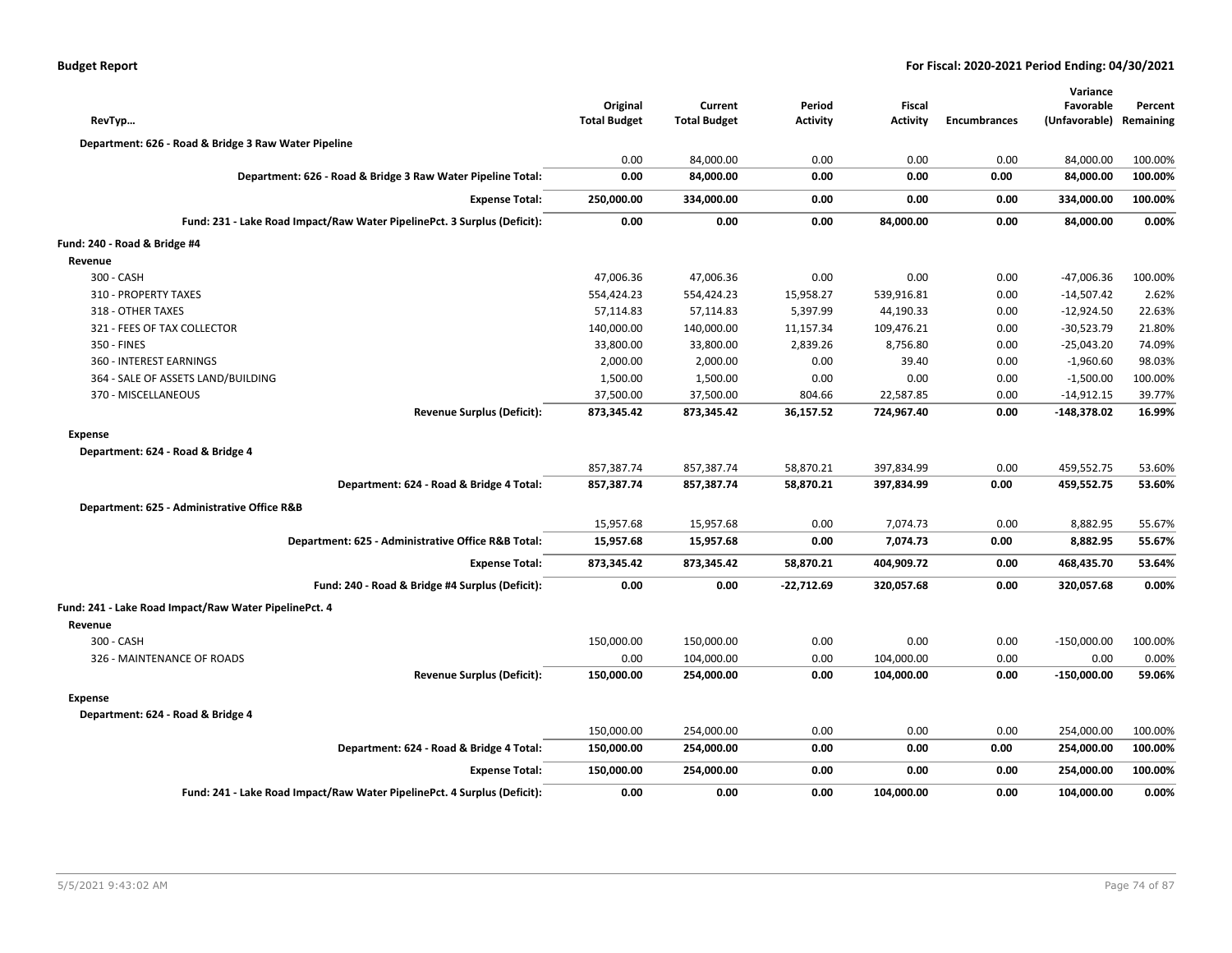| RevTyp                                                         |                                   | Original<br><b>Total Budget</b> | Current<br><b>Total Budget</b> | Period<br><b>Activity</b> | <b>Fiscal</b><br><b>Activity</b> | <b>Encumbrances</b> | Variance<br>Favorable<br>(Unfavorable) Remaining | Percent  |
|----------------------------------------------------------------|-----------------------------------|---------------------------------|--------------------------------|---------------------------|----------------------------------|---------------------|--------------------------------------------------|----------|
| Fund: 260 - J.P.#1 Justice Court Technology                    |                                   |                                 |                                |                           |                                  |                     |                                                  |          |
| Revenue                                                        |                                   |                                 |                                |                           |                                  |                     |                                                  |          |
| 370 - MISCELLANEOUS                                            |                                   | 1,500.00                        | 1,500.00                       | 0.00                      | 479.58                           | 0.00                | $-1,020.42$                                      | 68.03%   |
|                                                                | <b>Revenue Surplus (Deficit):</b> | 1,500.00                        | 1,500.00                       | 0.00                      | 479.58                           | 0.00                | $-1,020.42$                                      | 68.03%   |
| Expense                                                        |                                   |                                 |                                |                           |                                  |                     |                                                  |          |
| Department: 455 - Justice of the Peace Pct. 1                  |                                   |                                 |                                |                           |                                  |                     |                                                  |          |
|                                                                |                                   | 1,500.00                        | 1,500.00                       | 0.00                      | 1,544.16                         | 0.00                | -44.16                                           | $-2.94%$ |
| Department: 455 - Justice of the Peace Pct. 1 Total:           |                                   | 1,500.00                        | 1,500.00                       | 0.00                      | 1,544.16                         | 0.00                | -44.16                                           | $-2.94%$ |
|                                                                | <b>Expense Total:</b>             | 1,500.00                        | 1,500.00                       | 0.00                      | 1,544.16                         | 0.00                | -44.16                                           | $-2.94%$ |
| Fund: 260 - J.P.#1 Justice Court Technology Surplus (Deficit): |                                   | 0.00                            | 0.00                           | 0.00                      | $-1,064.58$                      | 0.00                | $-1,064.58$                                      | 0.00%    |
| Fund: 270 - J.P.#2 Justice Court Technology                    |                                   |                                 |                                |                           |                                  |                     |                                                  |          |
| Revenue                                                        |                                   |                                 |                                |                           |                                  |                     |                                                  |          |
| 370 - MISCELLANEOUS                                            |                                   | 500.00                          | 500.00                         | 0.00                      | 70.12                            | 0.00                | $-429.88$                                        | 85.98%   |
|                                                                | <b>Revenue Surplus (Deficit):</b> | 500.00                          | 500.00                         | 0.00                      | 70.12                            | 0.00                | $-429.88$                                        | 85.98%   |
| Expense                                                        |                                   |                                 |                                |                           |                                  |                     |                                                  |          |
| Department: 456 - Justice of the Peace Pct. 2                  |                                   |                                 |                                |                           |                                  |                     |                                                  |          |
|                                                                |                                   | 500.00                          | 500.00                         | 0.00                      | 0.00                             | 0.00                | 500.00                                           | 100.00%  |
| Department: 456 - Justice of the Peace Pct. 2 Total:           |                                   | 500.00                          | 500.00                         | 0.00                      | 0.00                             | 0.00                | 500.00                                           | 100.00%  |
|                                                                | <b>Expense Total:</b>             | 500.00                          | 500.00                         | 0.00                      | 0.00                             | 0.00                | 500.00                                           | 100.00%  |
| Fund: 270 - J.P.#2 Justice Court Technology Surplus (Deficit): |                                   | 0.00                            | 0.00                           | 0.00                      | 70.12                            | 0.00                | 70.12                                            | 0.00%    |
| Fund: 280 - J.P.#3 Justice Court Technology                    |                                   |                                 |                                |                           |                                  |                     |                                                  |          |
| Revenue                                                        |                                   |                                 |                                |                           |                                  |                     |                                                  |          |
| 300 - CASH                                                     |                                   | 5,300.00                        | 5,300.00                       | 0.00                      | 0.00                             | 0.00                | $-5,300.00$                                      | 100.00%  |
| 370 - MISCELLANEOUS                                            |                                   | 700.00                          | 700.00                         | 0.00                      | 316.01                           | 0.00                | $-383.99$                                        | 54.86%   |
|                                                                | <b>Revenue Surplus (Deficit):</b> | 6,000.00                        | 6,000.00                       | 0.00                      | 316.01                           | 0.00                | $-5,683.99$                                      | 94.73%   |
| <b>Expense</b>                                                 |                                   |                                 |                                |                           |                                  |                     |                                                  |          |
| Department: 457 - Justice of the Peace Pct. 3                  |                                   |                                 |                                |                           |                                  |                     |                                                  |          |
|                                                                |                                   | 6,000.00                        | 6,000.00                       | 0.00                      | 0.00                             | 0.00                | 6,000.00                                         | 100.00%  |
| Department: 457 - Justice of the Peace Pct. 3 Total:           |                                   | 6,000.00                        | 6,000.00                       | 0.00                      | 0.00                             | 0.00                | 6,000.00                                         | 100.00%  |
|                                                                | <b>Expense Total:</b>             | 6,000.00                        | 6,000.00                       | 0.00                      | 0.00                             | 0.00                | 6,000.00                                         | 100.00%  |
| Fund: 280 - J.P.#3 Justice Court Technology Surplus (Deficit): |                                   | 0.00                            | 0.00                           | 0.00                      | 316.01                           | 0.00                | 316.01                                           | 0.00%    |
| Fund: 310 - F.C.Detention Center Annual Payment                |                                   |                                 |                                |                           |                                  |                     |                                                  |          |
| Revenue                                                        |                                   |                                 |                                |                           |                                  |                     |                                                  |          |
| 319 - F.C. DETENTION CENTER                                    |                                   | 10,000.00                       | 10,000.00                      | 0.00                      | 0.00                             | 0.00                | $-10,000.00$                                     | 100.00%  |
| 370 - MISCELLANEOUS                                            |                                   | 0.00                            | 0.00                           | 0.00                      | 100.00                           | 0.00                | 100.00                                           | 0.00%    |
|                                                                | <b>Revenue Surplus (Deficit):</b> | 10,000.00                       | 10,000.00                      | 0.00                      | 100.00                           | 0.00                | $-9,900.00$                                      | 99.00%   |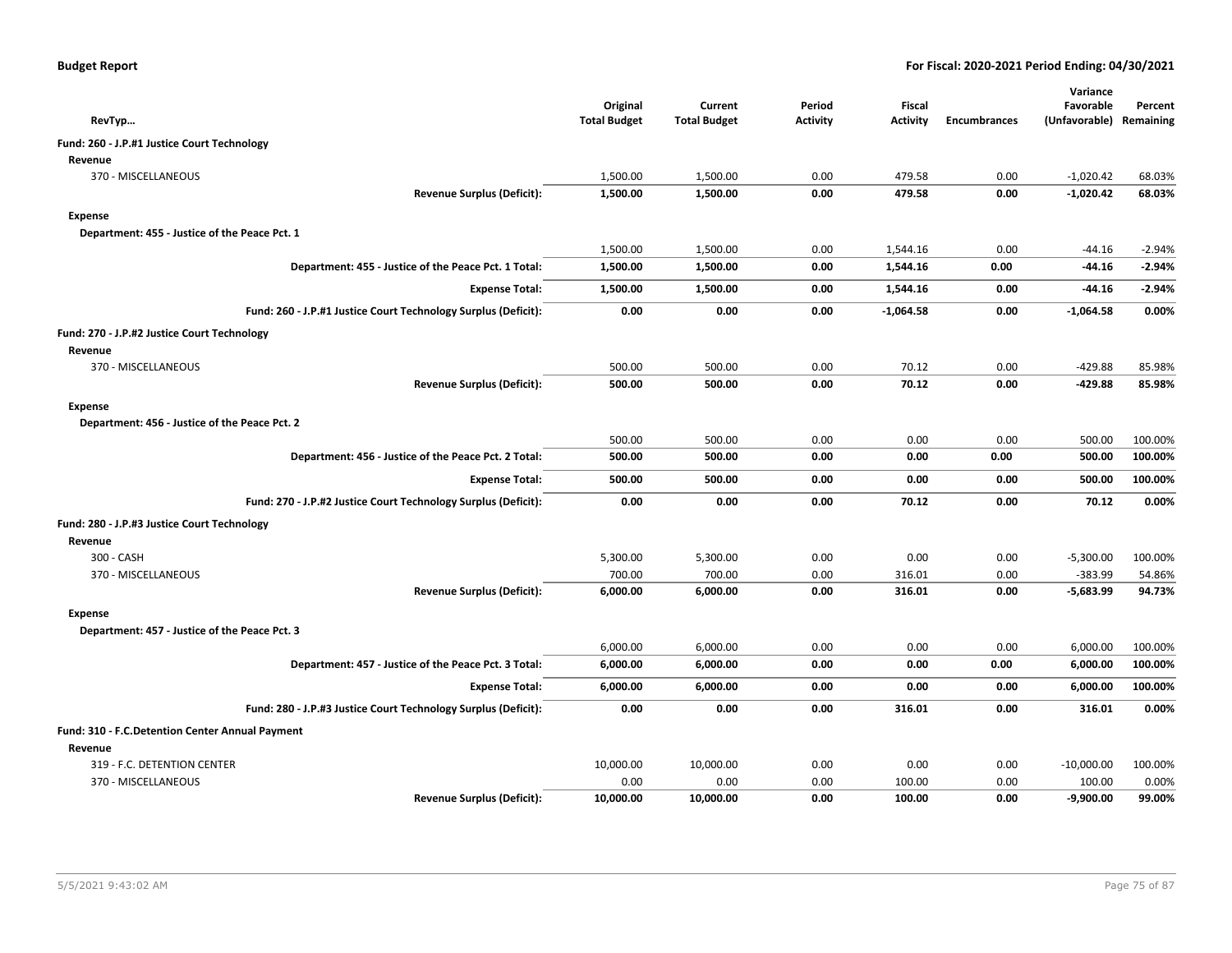| RevTyp                                                             | Original<br><b>Total Budget</b> | Current<br><b>Total Budget</b> | Period<br><b>Activity</b> | <b>Fiscal</b><br><b>Activity</b> | <b>Encumbrances</b> | Variance<br>Favorable<br>(Unfavorable) Remaining | Percent    |
|--------------------------------------------------------------------|---------------------------------|--------------------------------|---------------------------|----------------------------------|---------------------|--------------------------------------------------|------------|
| <b>Expense</b>                                                     |                                 |                                |                           |                                  |                     |                                                  |            |
| Department: 560 - County Sheriff                                   |                                 |                                |                           |                                  |                     |                                                  |            |
|                                                                    | 10,000.00                       | 10,000.00                      | 1,515.00                  | 7,469.50                         | 0.00                | 2,530.50                                         | 25.31%     |
| Department: 560 - County Sheriff Total:                            | 10,000.00                       | 10,000.00                      | 1,515.00                  | 7,469.50                         | 0.00                | 2,530.50                                         | 25.31%     |
| <b>Expense Total:</b>                                              | 10,000.00                       | 10,000.00                      | 1,515.00                  | 7,469.50                         | 0.00                | 2,530.50                                         | 25.31%     |
| Fund: 310 - F.C.Detention Center Annual Payment Surplus (Deficit): | 0.00                            | 0.00                           | $-1,515.00$               | $-7,369.50$                      | 0.00                | $-7,369.50$                                      | 0.00%      |
| Fund: 330 - Bail Bondsman Application Fee                          |                                 |                                |                           |                                  |                     |                                                  |            |
| Revenue                                                            |                                 |                                |                           |                                  |                     |                                                  |            |
| 300 - CASH                                                         | 500.00                          | 500.00                         | 0.00                      | 0.00                             | 0.00                | $-500.00$                                        | 100.00%    |
| 340 - FEES OF OFFICE                                               | 0.00                            | 0.00                           | 0.00                      | 1,000.00                         | 0.00                | 1,000.00                                         | 0.00%      |
| <b>Revenue Surplus (Deficit):</b>                                  | 500.00                          | 500.00                         | 0.00                      | 1,000.00                         | 0.00                | 500.00                                           | $-100.00%$ |
| <b>Expense</b>                                                     |                                 |                                |                           |                                  |                     |                                                  |            |
| Department: 498 - Bail Bond Fee Expense                            |                                 |                                |                           |                                  |                     |                                                  |            |
|                                                                    | 500.00                          | 500.00                         | 0.00                      | 0.00                             | 0.00                | 500.00                                           | 100.00%    |
| Department: 498 - Bail Bond Fee Expense Total:                     | 500.00                          | 500.00                         | 0.00                      | 0.00                             | 0.00                | 500.00                                           | 100.00%    |
| <b>Expense Total:</b>                                              | 500.00                          | 500.00                         | 0.00                      | 0.00                             | 0.00                | 500.00                                           | 100.00%    |
| Fund: 330 - Bail Bondsman Application Fee Surplus (Deficit):       | 0.00                            | 0.00                           | 0.00                      | 1,000.00                         | 0.00                | 1,000.00                                         | 0.00%      |
| Fund: 350 - Law Library                                            |                                 |                                |                           |                                  |                     |                                                  |            |
| Revenue                                                            |                                 |                                |                           |                                  |                     |                                                  |            |
| 340 - FEES OF OFFICE                                               | 15,000.00                       | 15,000.00                      | 2,105.06                  | 4,174.43                         | 0.00                | $-10,825.57$                                     | 72.17%     |
| 360 - INTEREST EARNINGS                                            | 50.00                           | 50.00                          | 0.00                      | 0.00                             | 0.00                | $-50.00$                                         | 100.00%    |
| <b>Revenue Surplus (Deficit):</b>                                  | 15,050.00                       | 15,050.00                      | 2,105.06                  | 4,174.43                         | 0.00                | $-10,875.57$                                     | 72.26%     |
| <b>Expense</b>                                                     |                                 |                                |                           |                                  |                     |                                                  |            |
| Department: 451 - Law Library                                      |                                 |                                |                           |                                  |                     |                                                  |            |
|                                                                    | 15,050.00                       | 15,050.00                      | 0.00                      | 0.00                             | 0.00                | 15,050.00                                        | 100.00%    |
| Department: 451 - Law Library Total:                               | 15,050.00                       | 15,050.00                      | 0.00                      | 0.00                             | 0.00                | 15,050.00                                        | 100.00%    |
| <b>Expense Total:</b>                                              | 15,050.00                       | 15,050.00                      | 0.00                      | 0.00                             | 0.00                | 15,050.00                                        | 100.00%    |
| Fund: 350 - Law Library Surplus (Deficit):                         | 0.00                            | 0.00                           | 2,105.06                  | 4,174.43                         | 0.00                | 4,174.43                                         | 0.00%      |
| Fund: 360 - D. A. Fee                                              |                                 |                                |                           |                                  |                     |                                                  |            |
| Revenue                                                            |                                 |                                |                           |                                  |                     |                                                  |            |
| 340 - FEES OF OFFICE                                               | 2,000.00                        | 2,000.00                       | 75.00                     | 173.28                           | 0.00                | $-1,826.72$                                      | 91.34%     |
| 352 - FINES & FORFEITURES                                          | 0.00                            | 0.00                           | 621.34                    | 23,471.51                        | 0.00                | 23,471.51                                        | 0.00%      |
| 360 - INTEREST EARNINGS                                            | 0.00                            | 0.00                           | 0.00                      | 1.13                             | 0.00                | 1.13                                             | 0.00%      |
| 370 - MISCELLANEOUS                                                | 1,000.00                        | 1,000.00                       | 134.31                    | 643.62                           | 0.00                | $-356.38$                                        | 35.64%     |
| <b>Revenue Surplus (Deficit):</b>                                  | 3,000.00                        | 3,000.00                       | 830.65                    | 24,289.54                        | 0.00                | 21,289.54                                        | -709.65%   |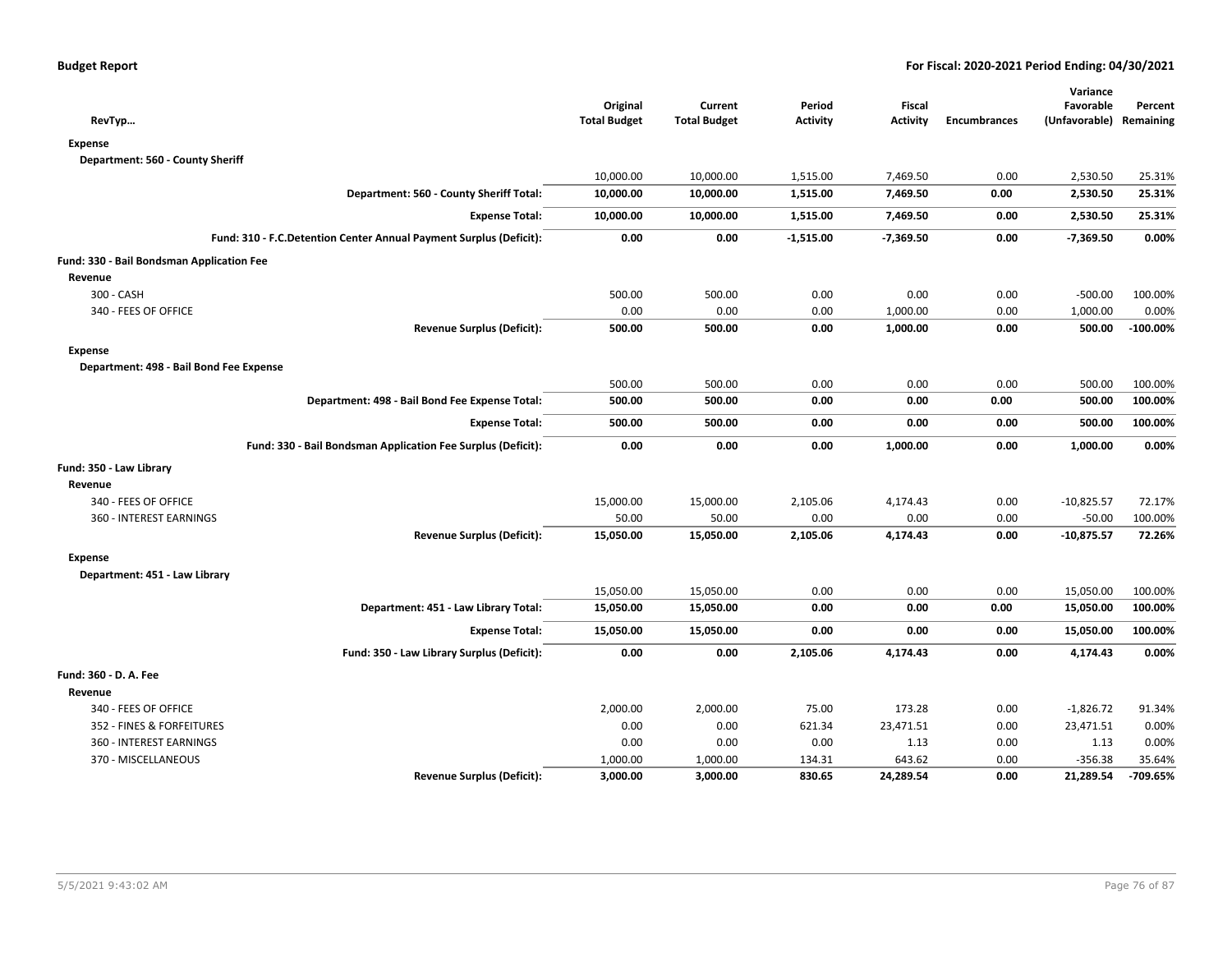| RevTyp                                 |                                                       | Original<br><b>Total Budget</b> | Current<br><b>Total Budget</b> | Period<br><b>Activity</b> | Fiscal<br><b>Activity</b> | <b>Encumbrances</b> | Variance<br>Favorable<br>(Unfavorable) Remaining | Percent    |
|----------------------------------------|-------------------------------------------------------|---------------------------------|--------------------------------|---------------------------|---------------------------|---------------------|--------------------------------------------------|------------|
| <b>Expense</b>                         |                                                       |                                 |                                |                           |                           |                     |                                                  |            |
| Department: 475 - District Attorney    |                                                       |                                 |                                |                           |                           |                     |                                                  |            |
|                                        |                                                       | 3,000.00                        | 3,000.00                       | 220.00                    | 1,519.20                  | 0.00                | 1,480.80                                         | 49.36%     |
|                                        | Department: 475 - District Attorney Total:            | 3,000.00                        | 3,000.00                       | 220.00                    | 1,519.20                  | 0.00                | 1,480.80                                         | 49.36%     |
| Department: 477 - DA Seizure           |                                                       |                                 |                                |                           |                           |                     |                                                  |            |
|                                        |                                                       | 0.00                            | 0.00                           | 1,842.76                  | 10,564.60                 | 0.00                | $-10,564.60$                                     | 0.00%      |
|                                        | Department: 477 - DA Seizure Total:                   | 0.00                            | 0.00                           | 1,842.76                  | 10,564.60                 | 0.00                | $-10,564.60$                                     | 0.00%      |
|                                        | <b>Expense Total:</b>                                 | 3,000.00                        | 3,000.00                       | 2,062.76                  | 12,083.80                 | 0.00                | $-9,083.80$                                      | $-302.79%$ |
|                                        | Fund: 360 - D. A. Fee Surplus (Deficit):              | 0.00                            | 0.00                           | $-1,232.11$               | 12,205.74                 | 0.00                | 12,205.74                                        | 0.00%      |
| Fund: 361 - Contraband Seizure         |                                                       |                                 |                                |                           |                           |                     |                                                  |            |
| Revenue                                |                                                       |                                 |                                |                           |                           |                     |                                                  |            |
| 360 - INTEREST EARNINGS                |                                                       | 0.00                            | 0.00                           | 0.00                      | 0.76                      | 0.00                | 0.76                                             | 0.00%      |
|                                        | <b>Revenue Surplus (Deficit):</b>                     | 0.00                            | 0.00                           | 0.00                      | 0.76                      | 0.00                | 0.76                                             | 0.00%      |
|                                        | Fund: 361 - Contraband Seizure Surplus (Deficit):     | 0.00                            | 0.00                           | 0.00                      | 0.76                      | 0.00                | 0.76                                             | 0.00%      |
| Fund: 362 - Investigator/LEOSE         |                                                       |                                 |                                |                           |                           |                     |                                                  |            |
| Revenue                                |                                                       |                                 |                                |                           |                           |                     |                                                  |            |
| 330 - GRANTS                           |                                                       | 0.00                            | 0.00                           | 0.00                      | 642.52                    | 0.00                | 642.52                                           | 0.00%      |
|                                        | <b>Revenue Surplus (Deficit):</b>                     | 0.00                            | 0.00                           | 0.00                      | 642.52                    | 0.00                | 642.52                                           | 0.00%      |
|                                        | Fund: 362 - Investigator/LEOSE Surplus (Deficit):     | 0.00                            | 0.00                           | 0.00                      | 642.52                    | 0.00                | 642.52                                           | 0.00%      |
| Fund: 380 - IHC Co-Op Gin              |                                                       |                                 |                                |                           |                           |                     |                                                  |            |
| Revenue                                |                                                       |                                 |                                |                           |                           |                     |                                                  |            |
| 360 - INTEREST EARNINGS                |                                                       | 0.00                            | 0.00                           | 0.00                      | 6.89                      | 0.00                | 6.89                                             | 0.00%      |
|                                        | <b>Revenue Surplus (Deficit):</b>                     | 0.00                            | 0.00                           | 0.00                      | 6.89                      | 0.00                | 6.89                                             | 0.00%      |
|                                        | Fund: 380 - IHC Co-Op Gin Surplus (Deficit):          | 0.00                            | 0.00                           | 0.00                      | 6.89                      | 0.00                | 6.89                                             | 0.00%      |
| Fund: 381 - IHC Bonnie Ruth Cooper     |                                                       |                                 |                                |                           |                           |                     |                                                  |            |
| Revenue                                |                                                       |                                 |                                |                           |                           |                     |                                                  |            |
| 360 - INTEREST EARNINGS                |                                                       | 0.00                            | 0.00                           | 0.00                      | 2.20                      | 0.00                | 2.20                                             | 0.00%      |
| 370 - MISCELLANEOUS                    |                                                       | 0.00                            | 0.00                           | 0.00                      | 1,186.56                  | 0.00                | 1,186.56                                         | 0.00%      |
|                                        | <b>Revenue Surplus (Deficit):</b>                     | 0.00                            | 0.00                           | 0.00                      | 1,188.76                  | 0.00                | 1,188.76                                         | 0.00%      |
| <b>Expense</b>                         |                                                       |                                 |                                |                           |                           |                     |                                                  |            |
| Department: 645 - Indigent Health Care |                                                       |                                 |                                |                           |                           |                     |                                                  |            |
|                                        |                                                       | 0.00                            | 0.00                           | 175.84                    | 872.82                    | 0.00                | $-872.82$                                        | 0.00%      |
|                                        | Department: 645 - Indigent Health Care Total:         | 0.00                            | 0.00                           | 175.84                    | 872.82                    | 0.00                | $-872.82$                                        | 0.00%      |
|                                        | <b>Expense Total:</b>                                 | 0.00                            | 0.00                           | 175.84                    | 872.82                    | 0.00                | $-872.82$                                        | 0.00%      |
|                                        | Fund: 381 - IHC Bonnie Ruth Cooper Surplus (Deficit): | 0.00                            | 0.00                           | $-175.84$                 | 315.94                    | 0.00                | 315.94                                           | 0.00%      |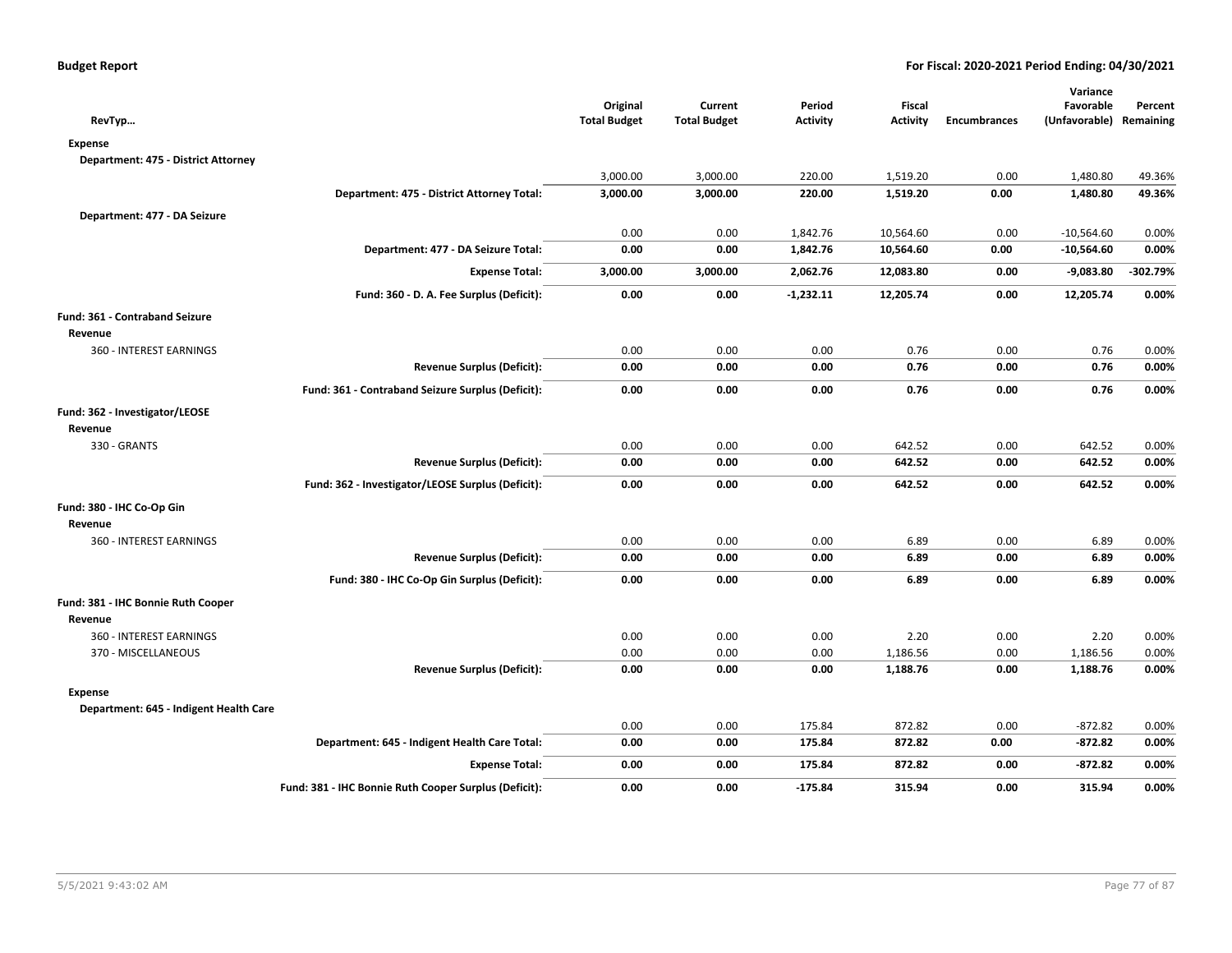| RevTyp                                                 | Original<br><b>Total Budget</b> | Current<br><b>Total Budget</b> | Period<br><b>Activity</b> | <b>Fiscal</b><br>Activity | <b>Encumbrances</b> | Variance<br>Favorable<br>(Unfavorable) Remaining | Percent    |
|--------------------------------------------------------|---------------------------------|--------------------------------|---------------------------|---------------------------|---------------------|--------------------------------------------------|------------|
| Fund: 412 - Safe Room Reimbursement Prog.              |                                 |                                |                           |                           |                     |                                                  |            |
| <b>Expense</b>                                         |                                 |                                |                           |                           |                     |                                                  |            |
| Department: 408 - Safe Room                            |                                 |                                |                           |                           |                     |                                                  |            |
|                                                        | 0.00                            | 0.00                           | 0.00                      | 7,833.60                  | 0.00                | $-7,833.60$                                      | 0.00%      |
| Department: 408 - Safe Room Total:                     | 0.00                            | 0.00                           | 0.00                      | 7,833.60                  | 0.00                | $-7,833.60$                                      | 0.00%      |
| Department: 418 - FEMA 3554                            |                                 |                                |                           |                           |                     |                                                  |            |
|                                                        | 0.00                            | 0.00                           | 0.00                      | 454.48                    | 0.00                | -454.48                                          | 0.00%      |
| Department: 418 - FEMA 3554 Total:                     | 0.00                            | 0.00                           | 0.00                      | 454.48                    | 0.00                | -454.48                                          | 0.00%      |
| <b>Expense Total:</b>                                  | 0.00                            | 0.00                           | 0.00                      | 8,288.08                  | 0.00                | $-8,288.08$                                      | 0.00%      |
| Fund: 412 - Safe Room Reimbursement Prog. Total:       | 0.00                            | 0.00                           | 0.00                      | 8,288.08                  | 0.00                | $-8,288.08$                                      | 0.00%      |
| <b>Fund: 413 - CARES ACT-CORONAVIRUS RELIEF</b>        |                                 |                                |                           |                           |                     |                                                  |            |
| <b>Expense</b>                                         |                                 |                                |                           |                           |                     |                                                  |            |
| Department: 413 - CARES Act                            |                                 |                                |                           |                           |                     |                                                  |            |
|                                                        | 0.00                            | 0.00                           | 1,020.89                  | 86,947.35                 | 5,249.02            | $-92,196.37$                                     | 0.00%      |
| Department: 413 - CARES Act Total:                     | 0.00                            | 0.00                           | 1,020.89                  | 86,947.35                 | 5,249.02            | -92,196.37                                       | 0.00%      |
| Department: 417 - COVID-19 Vaccine Call Center         |                                 |                                |                           |                           |                     |                                                  |            |
|                                                        | 0.00                            | 0.00                           | 5,993.98                  | 20,158.63                 | 0.00                | $-20,158.63$                                     | 0.00%      |
| Department: 417 - COVID-19 Vaccine Call Center Total:  | 0.00                            | 0.00                           | 5,993.98                  | 20,158.63                 | 0.00                | $-20,158.63$                                     | 0.00%      |
| <b>Expense Total:</b>                                  | 0.00                            | 0.00                           | 7,014.87                  | 107,105.98                | 5,249.02            | $-112,355.00$                                    | 0.00%      |
| <b>Fund: 413 - CARES ACT-CORONAVIRUS RELIEF Total:</b> | 0.00                            | 0.00                           | 7,014.87                  | 107,105.98                | 5,249.02            | $-112,355.00$                                    | 0.00%      |
| Fund: 414 - OOG COVID #4145401                         |                                 |                                |                           |                           |                     |                                                  |            |
| Revenue                                                |                                 |                                |                           |                           |                     |                                                  |            |
| 330 - GRANTS                                           | 0.00                            | 0.00                           | 11,145.90                 | 33,139.40                 | 0.00                | 33,139.40                                        | 0.00%      |
| <b>Revenue Surplus (Deficit):</b>                      | 0.00                            | 0.00                           | 11,145.90                 | 33,139.40                 | 0.00                | 33,139.40                                        | 0.00%      |
| Expense                                                |                                 |                                |                           |                           |                     |                                                  |            |
| Department: 416 - OOG COVID                            |                                 |                                |                           |                           |                     |                                                  |            |
|                                                        | 0.00                            | 0.00                           | 7,535.52                  | 29,717.90                 | 16,742.24           | $-46,460.14$                                     | 0.00%      |
| Department: 416 - OOG COVID Total:                     | 0.00                            | 0.00                           | 7,535.52                  | 29,717.90                 | 16,742.24           | -46,460.14                                       | 0.00%      |
| <b>Expense Total:</b>                                  | 0.00                            | 0.00                           | 7,535.52                  | 29,717.90                 | 16,742.24           | $-46,460.14$                                     | 0.00%      |
| Fund: 414 - OOG COVID #4145401 Surplus (Deficit):      | 0.00                            | 0.00                           | 3,610.38                  | 3,421.50                  | $-16,742.24$        | -13,320.74                                       | 0.00%      |
| Fund: 560 - Sheriff Forfeiture                         |                                 |                                |                           |                           |                     |                                                  |            |
| Revenue                                                |                                 |                                |                           |                           |                     |                                                  |            |
| 300 - CASH                                             | 25,000.00                       | 25,000.00                      | 0.00                      | 0.00                      | 0.00                | $-25,000.00$                                     | 100.00%    |
| 352 - FINES & FORFEITURES                              | 0.00                            | 0.00                           | 6,960.00                  | 63,756.58                 | 0.00                | 63,756.58                                        | 0.00%      |
| 360 - INTEREST EARNINGS                                | 0.00                            | 0.00                           | 0.00                      | 2.25                      | 0.00                | 2.25                                             | 0.00%      |
| <b>Revenue Surplus (Deficit):</b>                      | 25,000.00                       | 25,000.00                      | 6,960.00                  | 63,758.83                 | 0.00                | 38,758.83                                        | $-155.04%$ |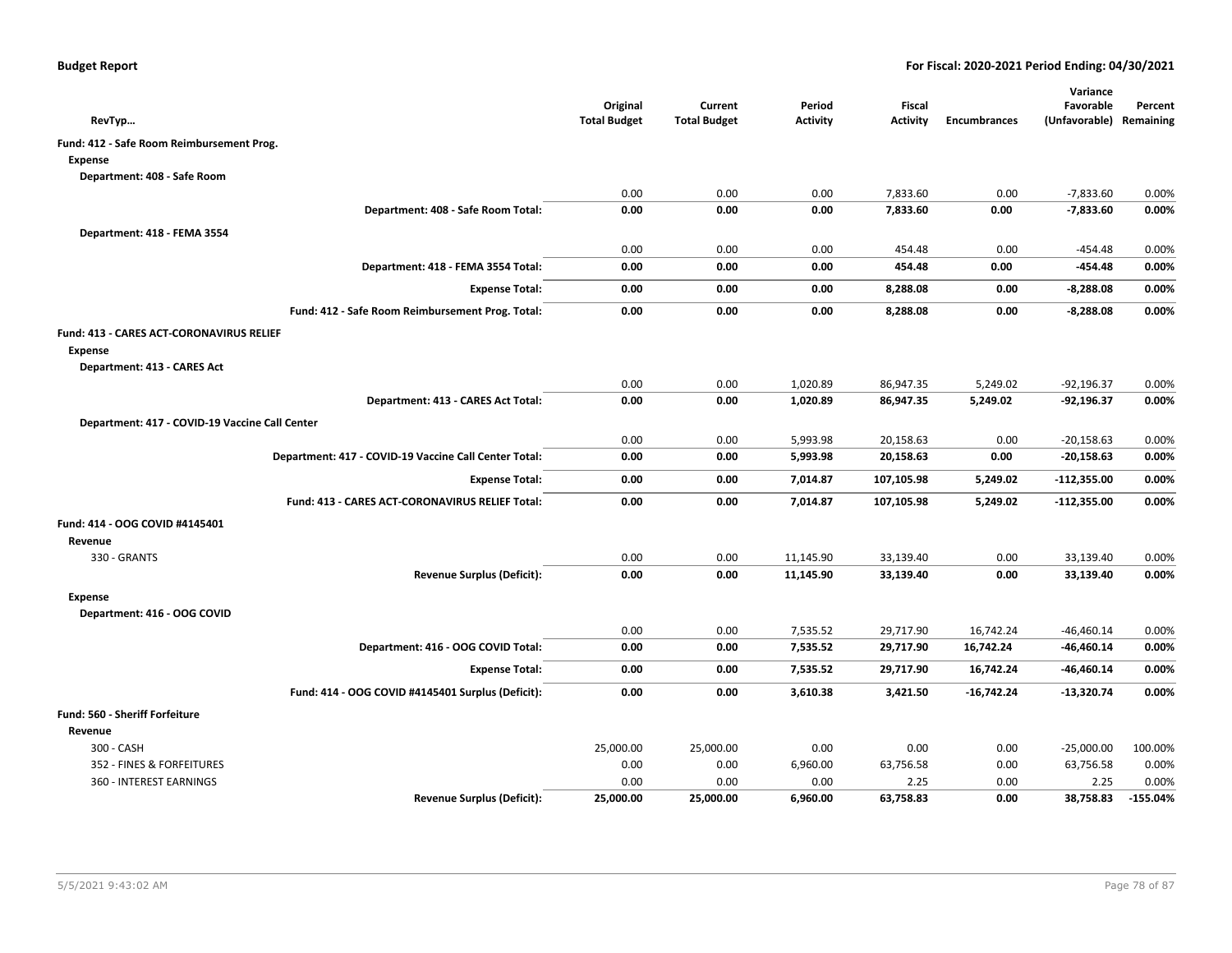| RevTyp                                                                    | Original<br><b>Total Budget</b> | Current<br><b>Total Budget</b> | Period<br><b>Activity</b> | <b>Fiscal</b><br><b>Activity</b> | <b>Encumbrances</b> | Variance<br>Favorable<br>(Unfavorable) Remaining | Percent   |
|---------------------------------------------------------------------------|---------------------------------|--------------------------------|---------------------------|----------------------------------|---------------------|--------------------------------------------------|-----------|
| <b>Expense</b>                                                            |                                 |                                |                           |                                  |                     |                                                  |           |
| Department: 560 - County Sheriff                                          |                                 |                                |                           |                                  |                     |                                                  |           |
|                                                                           | 25,000.00                       | 25,000.00                      | 3,923.00                  | 31,141.49                        | 0.00                | $-6,141.49$                                      | $-24.57%$ |
| Department: 560 - County Sheriff Total:                                   | 25,000.00                       | 25,000.00                      | 3,923.00                  | 31,141.49                        | 0.00                | $-6,141.49$                                      | $-24.57%$ |
| Department: 561 - Federal Forfeiture                                      |                                 |                                |                           |                                  |                     |                                                  |           |
|                                                                           | 0.00                            | 0.00                           | 0.00                      | 43,022.45                        | 26,636.54           | $-69,658.99$                                     | 0.00%     |
| Department: 561 - Federal Forfeiture Total:                               | 0.00                            | 0.00                           | 0.00                      | 43,022.45                        | 26,636.54           | $-69,658.99$                                     | 0.00%     |
| <b>Expense Total:</b>                                                     | 25,000.00                       | 25,000.00                      | 3,923.00                  | 74,163.94                        | 26,636.54           | -75,800.48                                       | -303.20%  |
| Fund: 560 - Sheriff Forfeiture Surplus (Deficit):                         | 0.00                            | 0.00                           | 3,037.00                  | $-10,405.11$                     | $-26,636.54$        | $-37,041.65$                                     | 0.00%     |
| <b>Fund: 561 - Law Enforcement Education Sheriff's Office</b>             |                                 |                                |                           |                                  |                     |                                                  |           |
| Revenue                                                                   |                                 |                                |                           |                                  |                     |                                                  |           |
| 370 - MISCELLANEOUS                                                       | 1,800.00                        | 1,800.00                       | 0.00                      | 1,972.51                         | 0.00                | 172.51                                           | $-9.58%$  |
| <b>Revenue Surplus (Deficit):</b>                                         | 1,800.00                        | 1,800.00                       | 0.00                      | 1,972.51                         | 0.00                | 172.51                                           | $-9.58%$  |
| <b>Expense</b>                                                            |                                 |                                |                           |                                  |                     |                                                  |           |
| Department: 560 - County Sheriff                                          |                                 |                                |                           |                                  |                     |                                                  |           |
|                                                                           | 1,800.00                        | 1,800.00                       | 200.00                    | 488.00                           | 0.00                | 1,312.00                                         | 72.89%    |
| Department: 560 - County Sheriff Total:                                   | 1,800.00                        | 1,800.00                       | 200.00                    | 488.00                           | 0.00                | 1,312.00                                         | 72.89%    |
| <b>Expense Total:</b>                                                     | 1,800.00                        | 1,800.00                       | 200.00                    | 488.00                           | 0.00                | 1,312.00                                         | 72.89%    |
| Fund: 561 - Law Enforcement Education Sheriff's Office Surplus (Deficit): | 0.00                            | 0.00                           | -200.00                   | 1,484.51                         | 0.00                | 1,484.51                                         | 0.00%     |
| Fund: 562 - Bois D'Arc Lake Reservoir (SO)                                |                                 |                                |                           |                                  |                     |                                                  |           |
| Revenue                                                                   |                                 |                                |                           |                                  |                     |                                                  |           |
| 319 - F.C. DETENTION CENTER                                               | 397,500.00                      | 397,500.00                     | 0.00                      | 397,500.00                       | 0.00                | 0.00                                             | 0.00%     |
| 370 - MISCELLANEOUS                                                       | 36,287.76                       | 36,287.76                      | 0.00                      | 36,287.76                        | 0.00                | 0.00                                             | 0.00%     |
| <b>Revenue Surplus (Deficit):</b>                                         | 433,787.76                      | 433,787.76                     | 0.00                      | 433,787.76                       | 0.00                | 0.00                                             | 0.00%     |
| <b>Expense</b>                                                            |                                 |                                |                           |                                  |                     |                                                  |           |
| Department: 560 - County Sheriff                                          |                                 |                                |                           |                                  |                     |                                                  |           |
|                                                                           | 433,787.76                      | 433,787.76                     | 13,332.44                 | 74,967.42                        | 0.00                | 358,820.34                                       | 82.72%    |
| Department: 560 - County Sheriff Total:                                   | 433,787.76                      | 433,787.76                     | 13,332.44                 | 74,967.42                        | 0.00                | 358,820.34                                       | 82.72%    |
| <b>Expense Total:</b>                                                     | 433,787.76                      | 433,787.76                     | 13,332.44                 | 74,967.42                        | 0.00                | 358,820.34                                       | 82.72%    |
| Fund: 562 - Bois D'Arc Lake Reservoir (SO) Surplus (Deficit):             | 0.00                            | 0.00                           | $-13,332.44$              | 358,820.34                       | 0.00                | 358,820.34                                       | 0.00%     |
| Fund: 590 - Specialty Court/Drug Court                                    |                                 |                                |                           |                                  |                     |                                                  |           |
| Revenue                                                                   |                                 |                                |                           |                                  |                     |                                                  |           |
| 370 - MISCELLANEOUS                                                       | 4,000.00                        | 4,000.00                       | 374.32                    | 667.63                           | 0.00                | $-3,332.37$                                      | 83.31%    |
| <b>Revenue Surplus (Deficit):</b>                                         | 4,000.00                        | 4,000.00                       | 374.32                    | 667.63                           | 0.00                | $-3,332.37$                                      | 83.31%    |
| <b>Expense</b>                                                            |                                 |                                |                           |                                  |                     |                                                  |           |
| <b>Department: 436 - Specialty Court Expenses</b>                         |                                 |                                |                           |                                  |                     |                                                  |           |
|                                                                           | 4,000.00                        | 4,000.00                       | 382.50                    | 1,347.25                         | 0.00                | 2,652.75                                         | 66.32%    |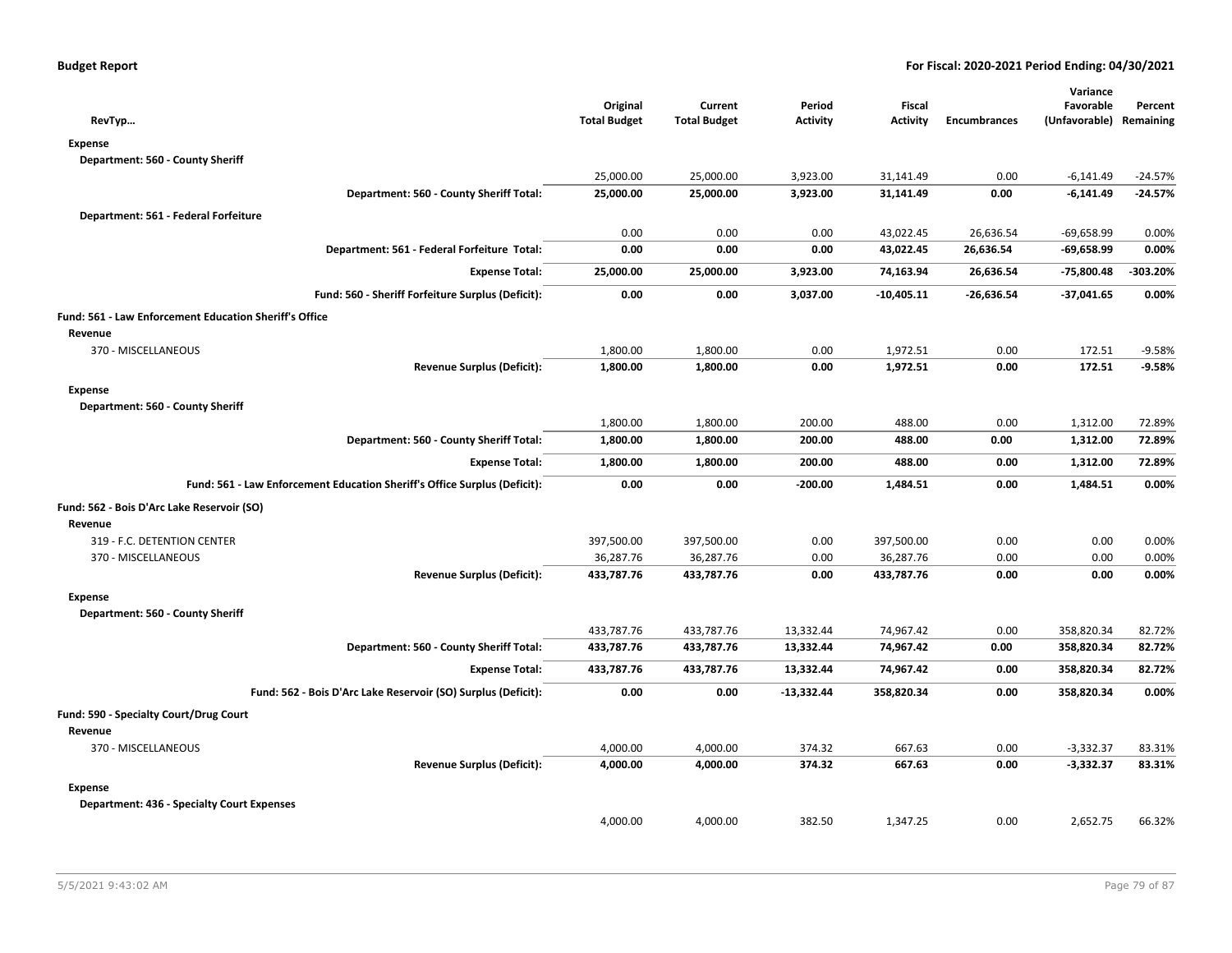| <b>Budget Report</b> |
|----------------------|
|----------------------|

|                                                                       | Original            | Current             | Period          | <b>Fiscal</b> |                     | Variance<br>Favorable | Percent   |
|-----------------------------------------------------------------------|---------------------|---------------------|-----------------|---------------|---------------------|-----------------------|-----------|
| RevTyp                                                                | <b>Total Budget</b> | <b>Total Budget</b> | <b>Activity</b> | Activity      | <b>Encumbrances</b> | (Unfavorable)         | Remaining |
| Department: 436 - Specialty Court Expenses Total:                     | 4,000.00            | 4,000.00            | 382.50          | 1,347.25      | 0.00                | 2,652.75              | 66.32%    |
| <b>Expense Total:</b>                                                 | 4,000.00            | 4,000.00            | 382.50          | 1,347.25      | 0.00                | 2,652.75              | 66.32%    |
| Fund: 590 - Specialty Court/Drug Court Surplus (Deficit):             | 0.00                | 0.00                | $-8.18$         | $-679.62$     | 0.00                | $-679.62$             | 0.00%     |
| Fund: 600 - Sinking                                                   |                     |                     |                 |               |                     |                       |           |
| Revenue                                                               |                     |                     |                 |               |                     |                       |           |
| 310 - PROPERTY TAXES                                                  | 1,118,142.73        | 1,118,142.73        | 36,203.90       | 1,276,884.02  | 0.00                | 158,741.29            | $-14.20%$ |
| 318 - OTHER TAXES                                                     | 1,100.00            | 1,100.00            | 0.00            | 489.60        | 0.00                | $-610.40$             | 55.49%    |
| <b>Revenue Surplus (Deficit):</b>                                     | 1,119,242.73        | 1,119,242.73        | 36,203.90       | 1,277,373.62  | 0.00                | 158,130.89            | $-14.13%$ |
| <b>Expense</b>                                                        |                     |                     |                 |               |                     |                       |           |
| Department: 620 - Debt Service                                        |                     |                     |                 |               |                     |                       |           |
|                                                                       | 337,836.48          | 337,836.48          | 0.00            | 175,589.81    | 0.00                | 162,246.67            | 48.03%    |
| Department: 620 - Debt Service Total:                                 | 337,836.48          | 337,836.48          | 0.00            | 175,589.81    | 0.00                | 162,246.67            | 48.03%    |
| Department: 660 - Debt Service Interest                               |                     |                     |                 |               |                     |                       |           |
|                                                                       | 781,406.25          | 781,406.25          | 0.00            | 450,575.00    | 0.00                | 330,831.25            | 42.34%    |
| Department: 660 - Debt Service Interest Total:                        | 781,406.25          | 781,406.25          | 0.00            | 450,575.00    | 0.00                | 330,831.25            | 42.34%    |
| <b>Expense Total:</b>                                                 | 1,119,242.73        | 1,119,242.73        | 0.00            | 626,164.81    | 0.00                | 493,077.92            | 44.05%    |
| Fund: 600 - Sinking Surplus (Deficit):                                | 0.00                | 0.00                | 36,203.90       | 651,208.81    | 0.00                | 651,208.81            | 0.00%     |
| Fund: 630 - Law Enforcement Education Const. Pct.1                    |                     |                     |                 |               |                     |                       |           |
| Revenue                                                               |                     |                     |                 |               |                     |                       |           |
| 370 - MISCELLANEOUS                                                   | 685.17              | 685.17              | 0.00            | 642.52        | 0.00                | $-42.65$              | 6.22%     |
| <b>Revenue Surplus (Deficit):</b>                                     | 685.17              | 685.17              | 0.00            | 642.52        | 0.00                | $-42.65$              | 6.22%     |
| <b>Expense</b>                                                        |                     |                     |                 |               |                     |                       |           |
| Department: 551 - Constable Pct.1                                     |                     |                     |                 |               |                     |                       |           |
|                                                                       | 685.17              | 685.17              | 0.00            | 0.00          | 0.00                | 685.17                | 100.00%   |
| Department: 551 - Constable Pct.1 Total:                              | 685.17              | 685.17              | 0.00            | 0.00          | 0.00                | 685.17                | 100.00%   |
| <b>Expense Total:</b>                                                 | 685.17              | 685.17              | 0.00            | 0.00          | 0.00                | 685.17                | 100.00%   |
| Fund: 630 - Law Enforcement Education Const. Pct.1 Surplus (Deficit): | 0.00                | 0.00                | 0.00            | 642.52        | 0.00                | 642.52                | 0.00%     |
| Fund: 640 - Law Enforcement Education Const. Pct.2                    |                     |                     |                 |               |                     |                       |           |
| Revenue                                                               |                     |                     |                 |               |                     |                       |           |
| 370 - MISCELLANEOUS                                                   | 685.17              | 685.17              | 0.00            | 642.52        | 0.00                | $-42.65$              | 6.22%     |
| <b>Revenue Surplus (Deficit):</b>                                     | 685.17              | 685.17              | 0.00            | 642.52        | 0.00                | $-42.65$              | 6.22%     |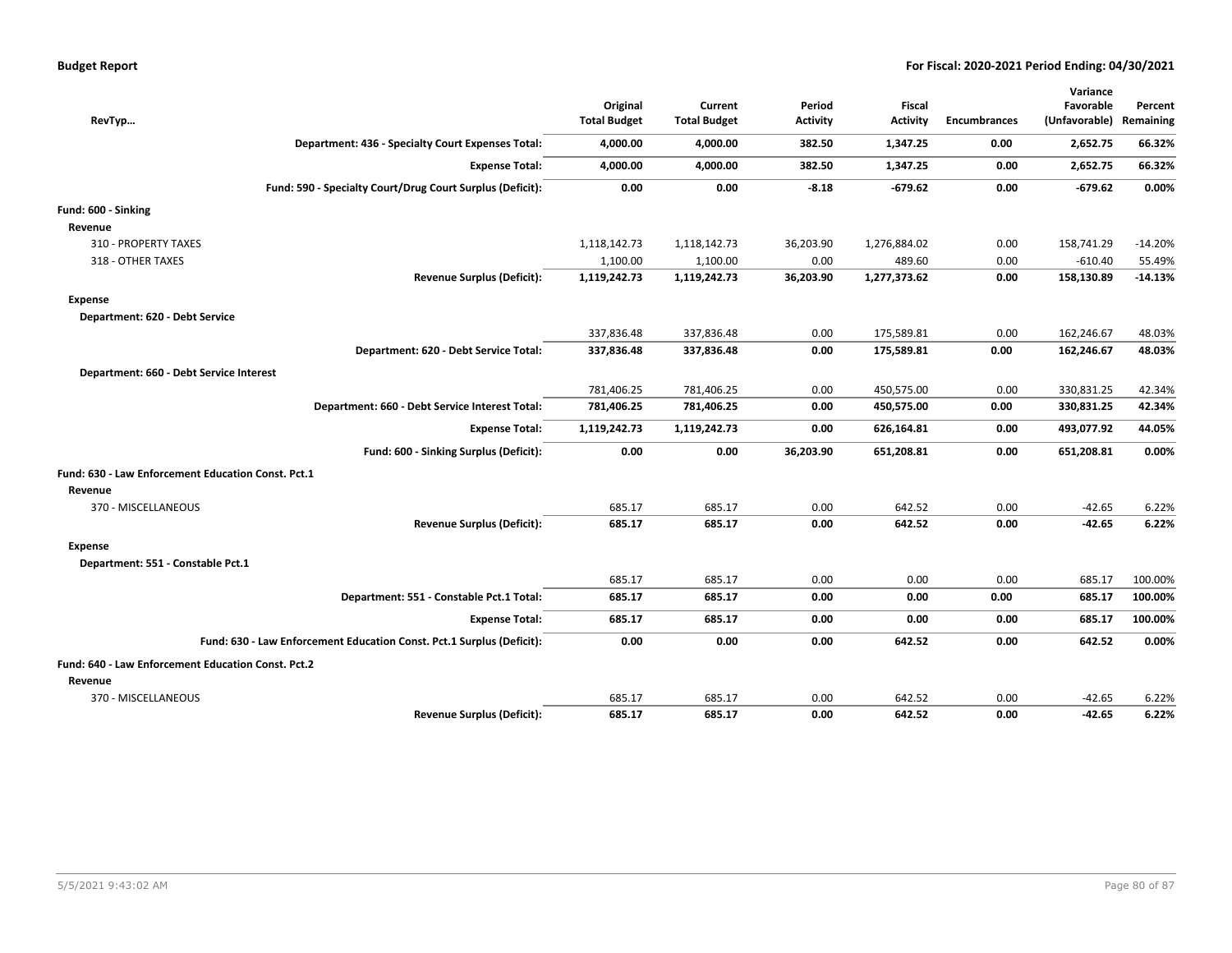| RevTyp                                                                | Original<br><b>Total Budget</b> | Current<br><b>Total Budget</b> | Period<br><b>Activity</b> | <b>Fiscal</b><br><b>Activity</b> | <b>Encumbrances</b> | Variance<br>Favorable<br>(Unfavorable) | Percent<br>Remaining |
|-----------------------------------------------------------------------|---------------------------------|--------------------------------|---------------------------|----------------------------------|---------------------|----------------------------------------|----------------------|
| <b>Expense</b>                                                        |                                 |                                |                           |                                  |                     |                                        |                      |
| Department: 552 - Constable Pct.2                                     |                                 |                                |                           |                                  |                     |                                        |                      |
|                                                                       | 685.17                          | 685.17                         | 0.00                      | 0.00                             | 0.00                | 685.17                                 | 100.00%              |
| Department: 552 - Constable Pct.2 Total:                              | 685.17                          | 685.17                         | 0.00                      | 0.00                             | 0.00                | 685.17                                 | 100.00%              |
| <b>Expense Total:</b>                                                 | 685.17                          | 685.17                         | 0.00                      | 0.00                             | 0.00                | 685.17                                 | 100.00%              |
| Fund: 640 - Law Enforcement Education Const. Pct.2 Surplus (Deficit): | 0.00                            | 0.00                           | 0.00                      | 642.52                           | 0.00                | 642.52                                 | 0.00%                |
| Fund: 650 - Law Enforcement Education Const. Pct.3                    |                                 |                                |                           |                                  |                     |                                        |                      |
| Revenue                                                               |                                 |                                |                           |                                  |                     |                                        |                      |
| 370 - MISCELLANEOUS                                                   | 685.17                          | 685.17                         | 0.00                      | 642.52                           | 0.00                | $-42.65$                               | 6.22%                |
| <b>Revenue Surplus (Deficit):</b>                                     | 685.17                          | 685.17                         | 0.00                      | 642.52                           | 0.00                | $-42.65$                               | 6.22%                |
| <b>Expense</b>                                                        |                                 |                                |                           |                                  |                     |                                        |                      |
| Department: 553 - Constable Pct.3                                     |                                 |                                |                           |                                  |                     |                                        |                      |
|                                                                       | 685.17                          | 685.17                         | 0.00                      | 0.00                             | 0.00                | 685.17                                 | 100.00%              |
| Department: 553 - Constable Pct.3 Total:                              | 685.17                          | 685.17                         | 0.00                      | 0.00                             | 0.00                | 685.17                                 | 100.00%              |
| <b>Expense Total:</b>                                                 | 685.17                          | 685.17                         | 0.00                      | 0.00                             | 0.00                | 685.17                                 | 100.00%              |
| Fund: 650 - Law Enforcement Education Const. Pct.3 Surplus (Deficit): | 0.00                            | 0.00                           | 0.00                      | 642.52                           | 0.00                | 642.52                                 | 0.00%                |
| <b>Fund: 670 - Courthouse Restoration</b>                             |                                 |                                |                           |                                  |                     |                                        |                      |
| Revenue                                                               |                                 |                                |                           |                                  |                     |                                        |                      |
| 330 - GRANTS                                                          | 0.00                            | 0.00                           | 845,833.31                | 1,282,855.57                     | 0.00                | 1,282,855.57                           | 0.00%                |
| <b>Revenue Surplus (Deficit):</b>                                     | 0.00                            | 0.00                           | 845,833.31                | 1,282,855.57                     | 0.00                | 1,282,855.57                           | 0.00%                |
| Fund: 670 - Courthouse Restoration Surplus (Deficit):                 | 0.00                            | 0.00                           | 845,833.31                | 1,282,855.57                     | 0.00                | 1,282,855.57                           | 0.00%                |
| Fund: 680 - 2018 GO Bonds-Construction Fund FY2019                    |                                 |                                |                           |                                  |                     |                                        |                      |
| Revenue                                                               |                                 |                                |                           |                                  |                     |                                        |                      |
| 300 - CASH                                                            | 2,500,000.00                    | 2,500,000.00                   | 0.00                      | 0.00                             | 0.00                | $-2,500,000.00$                        | 100.00%              |
| 360 - INTEREST EARNINGS                                               | 0.00                            | 0.00                           | 0.00                      | 1,027.33                         | 0.00                | 1,027.33                               | 0.00%                |
| <b>Revenue Surplus (Deficit):</b>                                     | 2,500,000.00                    | 2,500,000.00                   | 0.00                      | 1,027.33                         | 0.00                | $-2,498,972.67$                        | 99.96%               |
| <b>Expense</b>                                                        |                                 |                                |                           |                                  |                     |                                        |                      |
| Department: 668 - Courthouse Construction Phase 2                     |                                 |                                |                           |                                  |                     |                                        |                      |
|                                                                       | 2,500,000.00                    | 2,500,000.00                   | 0.00                      | 2,400,679.81                     | 0.00                | 99,320.19                              | 3.97%                |
| Department: 668 - Courthouse Construction Phase 2 Total:              | 2,500,000.00                    | 2,500,000.00                   | 0.00                      | 2,400,679.81                     | 0.00                | 99,320.19                              | 3.97%                |
| <b>Expense Total:</b>                                                 | 2,500,000.00                    | 2,500,000.00                   | 0.00                      | 2,400,679.81                     | 0.00                | 99,320.19                              | 3.97%                |
| Fund: 680 - 2018 GO Bonds-Construction Fund FY2019 Surplus (Deficit): | 0.00                            | 0.00                           | 0.00                      | $-2,399,652.48$                  | 0.00                | $-2,399,652.48$                        | 0.00%                |
| Fund: 690 - 2020 CO Bonds-Construction Fund FY2020                    |                                 |                                |                           |                                  |                     |                                        |                      |
| Revenue                                                               |                                 |                                |                           |                                  |                     |                                        |                      |
| 350 - FINES                                                           | 9,900,000.00                    | 9,900,000.00                   | 0.00                      | 0.00                             | 0.00                | $-9,900,000.00$                        | 100.00%              |
| 360 - INTEREST EARNINGS                                               | 0.00                            | 0.00                           | 0.00                      | 5,006.94                         | 0.00                | 5,006.94                               | 0.00%                |
| <b>Revenue Surplus (Deficit):</b>                                     | 9,900,000.00                    | 9,900,000.00                   | 0.00                      | 5,006.94                         | 0.00                | -9,894,993.06                          | 99.95%               |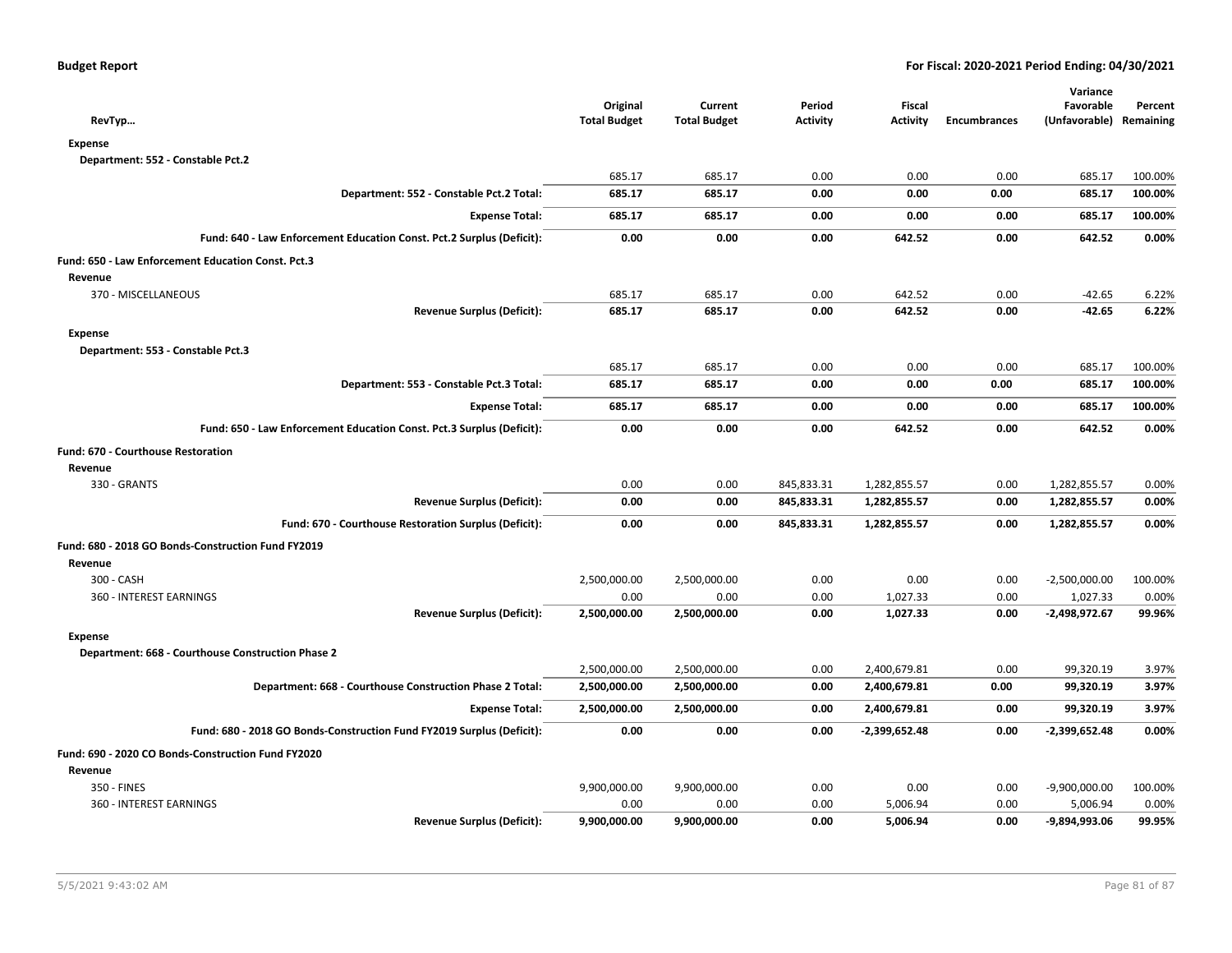| <b>Budget Report</b> |  |
|----------------------|--|
|----------------------|--|

| RevTyp                                                                | Original<br><b>Total Budget</b> | Current<br><b>Total Budget</b> | Period<br><b>Activity</b> | <b>Fiscal</b><br><b>Activity</b> | <b>Encumbrances</b> | Variance<br>Favorable<br>(Unfavorable) | Percent<br>Remaining |
|-----------------------------------------------------------------------|---------------------------------|--------------------------------|---------------------------|----------------------------------|---------------------|----------------------------------------|----------------------|
| <b>Expense</b>                                                        |                                 |                                |                           |                                  |                     |                                        |                      |
| Department: 669 - Courthouse Construction Phase 2                     |                                 |                                |                           |                                  |                     |                                        |                      |
|                                                                       | 9,900,000.00                    | 9,900,000.00                   | 105,311.67                | 3,643,078.71                     | 4,150.00            | 6,252,771.29                           | 63.16%               |
| Department: 669 - Courthouse Construction Phase 2 Total:              | 9,900,000.00                    | 9,900,000.00                   | 105,311.67                | 3,643,078.71                     | 4,150.00            | 6,252,771.29                           | 63.16%               |
| <b>Expense Total:</b>                                                 | 9,900,000.00                    | 9,900,000.00                   | 105,311.67                | 3,643,078.71                     | 4,150.00            | 6,252,771.29                           | 63.16%               |
| Fund: 690 - 2020 CO Bonds-Construction Fund FY2020 Surplus (Deficit): | 0.00                            | 0.00                           | $-105,311.67$             | $-3,638,071.77$                  | $-4,150.00$         | $-3,642,221.77$                        | 0.00%                |
| Fund: 700 - Right of Way                                              |                                 |                                |                           |                                  |                     |                                        |                      |
| Revenue                                                               |                                 |                                |                           |                                  |                     |                                        |                      |
| 360 - INTEREST EARNINGS                                               | 0.00                            | 0.00                           | 0.00                      | 30.51                            | 0.00                | 30.51                                  | 0.00%                |
| <b>Revenue Surplus (Deficit):</b>                                     | 0.00                            | 0.00                           | 0.00                      | 30.51                            | 0.00                | 30.51                                  | 0.00%                |
| Fund: 700 - Right of Way Surplus (Deficit):                           | 0.00                            | 0.00                           | 0.00                      | 30.51                            | 0.00                | 30.51                                  | 0.00%                |
| Fund: 800 - Veterans Court Program                                    |                                 |                                |                           |                                  |                     |                                        |                      |
| Revenue                                                               |                                 |                                |                           |                                  |                     |                                        |                      |
| 370 - MISCELLANEOUS                                                   | 0.00                            | 0.00                           | 400.00                    | 400.00                           | 0.00                | 400.00                                 | 0.00%                |
| <b>Revenue Surplus (Deficit):</b>                                     | 0.00                            | 0.00                           | 400.00                    | 400.00                           | 0.00                | 400.00                                 | 0.00%                |
| Fund: 800 - Veterans Court Program Surplus (Deficit):                 | 0.00                            | 0.00                           | 400.00                    | 400.00                           | 0.00                | 400.00                                 | 0.00%                |
| Fund: 810 - County Lake Road Impact Fund                              |                                 |                                |                           |                                  |                     |                                        |                      |
| Revenue                                                               |                                 |                                |                           |                                  |                     |                                        |                      |
| 318 - OTHER TAXES                                                     | 100,000.00                      | 100,000.00                     | 0.00                      | 100,000.00                       | 0.00                | 0.00                                   | 0.00%                |
| Revenue Surplus (Deficit):                                            | 100,000.00                      | 100,000.00                     | 0.00                      | 100,000.00                       | 0.00                | 0.00                                   | 0.00%                |
| <b>Expense</b>                                                        |                                 |                                |                           |                                  |                     |                                        |                      |
| Department: 522 - COUNTY LAKE ROAD IMPACT                             |                                 |                                |                           |                                  |                     |                                        |                      |
|                                                                       | 100,000.00                      | 100,000.00                     | 0.00                      | 0.00                             | 0.00                | 100,000.00                             | 100.00%              |
| Department: 522 - COUNTY LAKE ROAD IMPACT Total:                      | 100,000.00                      | 100,000.00                     | 0.00                      | 0.00                             | 0.00                | 100,000.00                             | 100.00%              |
| <b>Expense Total:</b>                                                 | 100,000.00                      | 100,000.00                     | 0.00                      | 0.00                             | 0.00                | 100,000.00                             | 100.00%              |
| Fund: 810 - County Lake Road Impact Fund Surplus (Deficit):           | 0.00                            | 0.00                           | 0.00                      | 100,000.00                       | 0.00                | 100,000.00                             | 0.00%                |
| Fund: 850 - Lake Fannin                                               |                                 |                                |                           |                                  |                     |                                        |                      |
| Revenue                                                               |                                 |                                |                           |                                  |                     |                                        |                      |
| 370 - MISCELLANEOUS                                                   | 5,000.00                        | 5,000.00                       | 140.00                    | 10,524.40                        | 0.00                | 5,524.40                               | $-110.49%$           |
| <b>Revenue Surplus (Deficit):</b>                                     | 5,000.00                        | 5,000.00                       | 140.00                    | 10,524.40                        | 0.00                | 5,524.40                               | $-110.49%$           |
| <b>Expense</b>                                                        |                                 |                                |                           |                                  |                     |                                        |                      |
| Department: 520 - Lake Fannin                                         |                                 |                                |                           |                                  |                     |                                        |                      |
|                                                                       | 5,000.00                        | 5,000.00                       | 280.69                    | 4,813.64                         | 0.00                | 186.36                                 | 3.73%                |
| Department: 520 - Lake Fannin Total:                                  | 5,000.00                        | 5,000.00                       | 280.69                    | 4,813.64                         | 0.00                | 186.36                                 | 3.73%                |
| <b>Expense Total:</b>                                                 | 5,000.00                        | 5,000.00                       | 280.69                    | 4,813.64                         | 0.00                | 186.36                                 | 3.73%                |
| Fund: 850 - Lake Fannin Surplus (Deficit):                            | 0.00                            | 0.00                           | $-140.69$                 | 5,710.76                         | 0.00                | 5,710.76                               | 0.00%                |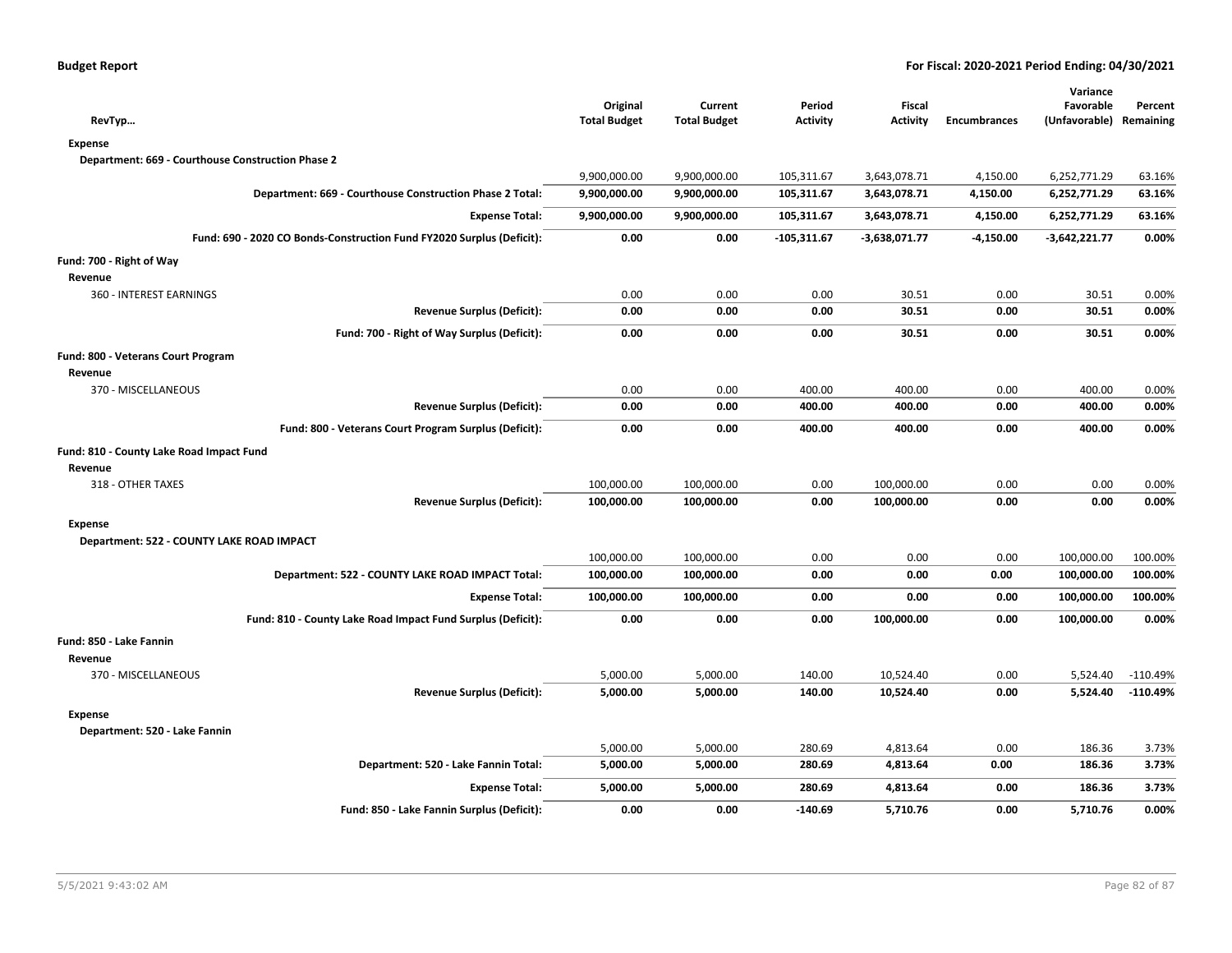| RevTyp                                                            | Original<br><b>Total Budget</b> | Current<br><b>Total Budget</b> | Period<br>Activity | Fiscal<br>Activity | <b>Encumbrances</b> | Variance<br>Favorable<br>(Unfavorable) | Percent<br>Remaining |
|-------------------------------------------------------------------|---------------------------------|--------------------------------|--------------------|--------------------|---------------------|----------------------------------------|----------------------|
| Fund: 890 - T.J.J.D.                                              |                                 |                                |                    |                    |                     |                                        |                      |
| Revenue                                                           |                                 |                                |                    |                    |                     |                                        |                      |
| 330 - GRANTS                                                      | 239,828.00                      | 330,972.10                     | 44,737.00          | 225,650.00         | 0.00                | $-105,322.10$                          | 31.82%               |
| 370 - MISCELLANEOUS                                               | 170,000.00                      | 170,000.00                     | 0.00               | 170,000.00         | 0.00                | 0.00                                   | 0.00%                |
| <b>Revenue Surplus (Deficit):</b>                                 | 409,828.00                      | 500,972.10                     | 44,737.00          | 395,650.00         | 0.00                | -105,322.10                            | 21.02%               |
| <b>Expense</b>                                                    |                                 |                                |                    |                    |                     |                                        |                      |
| Department: 581 - Structural Family Therapy                       |                                 |                                |                    |                    |                     |                                        |                      |
|                                                                   | 0.00                            | 41,144.10                      | 0.00               | 37,500.00          | 0.00                | 3,644.10                               | 8.86%                |
| Department: 581 - Structural Family Therapy Total:                | 0.00                            | 41,144.10                      | 0.00               | 37,500.00          | 0.00                | 3,644.10                               | 8.86%                |
| Department: 582 - Structural Family Therapy Hosp Authority        |                                 |                                |                    |                    |                     |                                        |                      |
|                                                                   | 0.00                            | 50,000.00                      | 0.00               | 16,667.00          | 0.00                | 33,333.00                              | 66.67%               |
| Department: 582 - Structural Family Therapy Hosp Authority Total: | 0.00                            | 50,000.00                      | 0.00               | 16,667.00          | 0.00                | 33,333.00                              | 66.67%               |
| <b>Department: 589 - Regional Diversions Alternatives</b>         |                                 |                                |                    |                    |                     |                                        |                      |
|                                                                   | 3,000.00                        | 3,000.00                       | 0.00               | 3,000.00           | 0.00                | 0.00                                   | 0.00%                |
| Department: 589 - Regional Diversions Alternatives Total:         | 3,000.00                        | 3,000.00                       | 0.00               | 3,000.00           | 0.00                | 0.00                                   | 0.00%                |
| <b>Department: 592 - Pre/Post Adjudication Facilities</b>         |                                 |                                |                    |                    |                     |                                        |                      |
|                                                                   | 4,373.00                        | 4,373.00                       | 292.43             | 3,741.00           | 0.00                | 632.00                                 | 14.45%               |
| Department: 592 - Pre/Post Adjudication Facilities Total:         | 4,373.00                        | 4,373.00                       | 292.43             | 3,741.00           | 0.00                | 632.00                                 | 14.45%               |
| Department: 593 - Commitment Diversion                            |                                 |                                |                    |                    |                     |                                        |                      |
|                                                                   | 10,000.00                       | 10,000.00                      | 1,145.06           | 5,755.38           | 0.00                | 4,244.62                               | 42.45%               |
| Department: 593 - Commitment Diversion Total:                     | 10,000.00                       | 10,000.00                      | 1,145.06           | 5,755.38           | 0.00                | 4,244.62                               | 42.45%               |
| Department: 594 - Mental Health Services                          |                                 |                                |                    |                    |                     |                                        |                      |
|                                                                   | 10,737.00                       | 10,737.00                      | 89.31              | 5,101.47           | 0.00                | 5,635.53                               | 52.49%               |
| Department: 594 - Mental Health Services Total:                   | 10,737.00                       | 10,737.00                      | 89.31              | 5,101.47           | 0.00                | 5,635.53                               | 52.49%               |
| Department: 994 - Local Funds Carried Forward                     |                                 |                                |                    |                    |                     |                                        |                      |
|                                                                   | 0.00                            | 0.00                           | 0.00               | 694.44             | 0.00                | $-694.44$                              | 0.00%                |
| Department: 994 - Local Funds Carried Forward Total:              | 0.00                            | 0.00                           | 0.00               | 694.44             | 0.00                | $-694.44$                              | 0.00%                |
| Department: 995 - Local Funding                                   |                                 |                                |                    |                    |                     |                                        |                      |
|                                                                   | 170,000.00                      | 170,000.00                     | 1,703.93           | 87,294.82          | 0.00                | 82,705.18                              | 48.65%               |
| Department: 995 - Local Funding Total:                            | 170,000.00                      | 170,000.00                     | 1,703.93           | 87,294.82          | 0.00                | 82,705.18                              | 48.65%               |
| Department: 996 - Basic Probation Supervision                     |                                 |                                |                    |                    |                     |                                        |                      |
|                                                                   | 136,718.00                      | 136,718.00                     | 14,392.76          | 73,586.90          | 0.00                | 63,131.10                              | 46.18%               |
| Department: 996 - Basic Probation Supervision Total:              | 136,718.00                      | 136,718.00                     | 14,392.76          | 73,586.90          | 0.00                | 63,131.10                              | 46.18%               |
| Department: 997 - Community Programs                              |                                 |                                |                    |                    |                     |                                        |                      |
|                                                                   | 75,000.00                       | 75,000.00                      | 7,781.17           | 48,084.65          | 0.00                | 26,915.35                              | 35.89%               |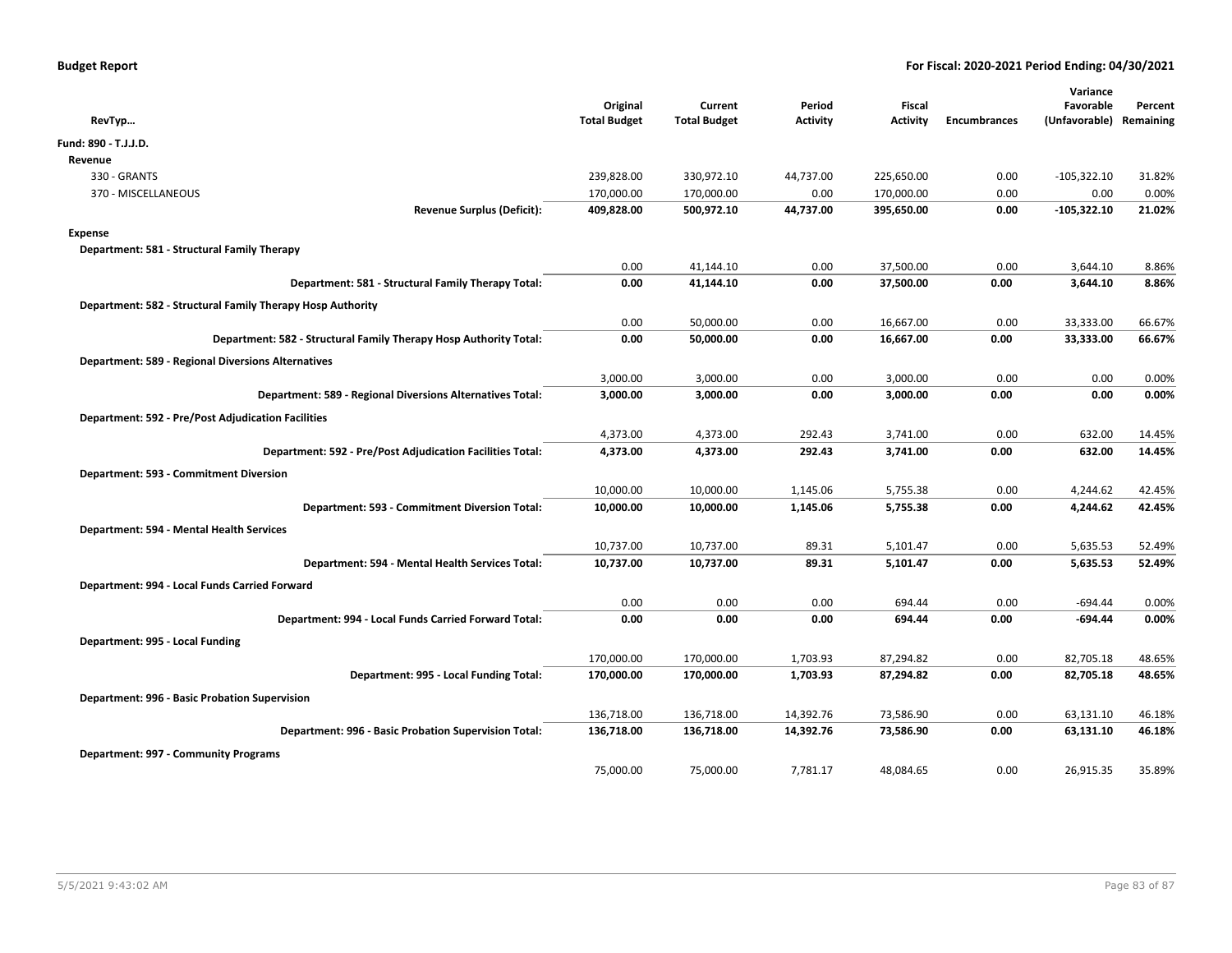| RevTyp                                                        | Original<br><b>Total Budget</b> | Current<br><b>Total Budget</b> | Period<br>Activity | <b>Fiscal</b><br><b>Activity</b> | <b>Encumbrances</b> | Variance<br>Favorable<br>(Unfavorable) | Percent<br>Remaining |
|---------------------------------------------------------------|---------------------------------|--------------------------------|--------------------|----------------------------------|---------------------|----------------------------------------|----------------------|
| Department: 997 - Community Programs Total:                   | 75,000.00                       | 75,000.00                      | 7,781.17           | 48,084.65                        | 0.00                | 26,915.35                              | 35.89%               |
| <b>Expense Total:</b>                                         | 409,828.00                      | 500,972.10                     | 25,404.66          | 281,425.66                       | 0.00                | 219,546.44                             | 43.82%               |
| Fund: 890 - T.J.J.D. Surplus (Deficit):                       | 0.00                            | 0.00                           | 19,332.34          | 114,224.34                       | 0.00                | 114,224.34                             | 0.00%                |
| Fund: 891 - Juvenile Probation-Restitution                    |                                 |                                |                    |                                  |                     |                                        |                      |
| Revenue                                                       |                                 |                                |                    |                                  |                     |                                        |                      |
| 340 - FEES OF OFFICE                                          | 0.00                            | 0.00                           | 346.66             | 1,540.42                         | 0.00                | 1,540.42                               | 0.00%                |
| <b>Revenue Surplus (Deficit):</b>                             | 0.00                            | 0.00                           | 346.66             | 1,540.42                         | 0.00                | 1,540.42                               | 0.00%                |
| Expense                                                       |                                 |                                |                    |                                  |                     |                                        |                      |
| Department: 891 - Probation Fee Expenses                      |                                 |                                |                    |                                  |                     |                                        |                      |
|                                                               | 0.00                            | 0.00                           | 0.00               | 1,801.59                         | 0.00                | $-1,801.59$                            | 0.00%                |
| Department: 891 - Probation Fee Expenses Total:               | 0.00                            | 0.00                           | 0.00               | 1,801.59                         | 0.00                | $-1,801.59$                            | 0.00%                |
| <b>Expense Total:</b>                                         | 0.00                            | 0.00                           | 0.00               | 1,801.59                         | 0.00                | $-1,801.59$                            | 0.00%                |
| Fund: 891 - Juvenile Probation-Restitution Surplus (Deficit): | 0.00                            | 0.00                           | 346.66             | $-261.17$                        | 0.00                | $-261.17$                              | 0.00%                |
| Fund: 920 - Statzer                                           |                                 |                                |                    |                                  |                     |                                        |                      |
| Revenue                                                       |                                 |                                |                    |                                  |                     |                                        |                      |
| 360 - INTEREST EARNINGS                                       | 0.00                            | 0.00                           | 0.00               | 14.87                            | 0.00                | 14.87                                  | 0.00%                |
| 370 - MISCELLANEOUS                                           | 757.85                          | 757.85                         | 0.00               | 0.00                             | 0.00                | $-757.85$                              | 100.00%              |
| <b>Revenue Surplus (Deficit):</b>                             | 757.85                          | 757.85                         | 0.00               | 14.87                            | 0.00                | $-742.98$                              | 98.04%               |
| Expense                                                       |                                 |                                |                    |                                  |                     |                                        |                      |
| Department: 521 - Statzer Expenses                            |                                 |                                |                    |                                  |                     |                                        |                      |
|                                                               | 757.85                          | 757.85                         | 0.00               | 0.00                             | 0.00                | 757.85                                 | 100.00%              |
| Department: 521 - Statzer Expenses Total:                     | 757.85                          | 757.85                         | 0.00               | 0.00                             | 0.00                | 757.85                                 | 100.00%              |
| <b>Expense Total:</b>                                         | 757.85                          | 757.85                         | 0.00               | 0.00                             | 0.00                | 757.85                                 | 100.00%              |
| Fund: 920 - Statzer Surplus (Deficit):                        | 0.00                            | 0.00                           | 0.00               | 14.87                            | 0.00                | 14.87                                  | 0.00%                |
| Fund: 930 - Texas Community Dev.Prog.                         |                                 |                                |                    |                                  |                     |                                        |                      |
| Revenue                                                       |                                 |                                |                    |                                  |                     |                                        |                      |
| 330 - GRANTS                                                  | 0.00                            | 0.00                           | 0.00               | 212,816.59                       | 0.00                | 212,816.59                             | 0.00%                |
| <b>Revenue Surplus (Deficit):</b>                             | 0.00                            | 0.00                           | 0.00               | 212,816.59                       | 0.00                | 212,816.59                             | 0.00%                |
| Expense                                                       |                                 |                                |                    |                                  |                     |                                        |                      |
| Department: 909 - Grant #7219149 Hickory Creek                |                                 |                                |                    |                                  |                     |                                        |                      |
|                                                               | 0.00                            | 0.00                           | 0.00               | 212,816.59                       | 0.00                | $-212,816.59$                          | 0.00%                |
| Department: 909 - Grant #7219149 Hickory Creek Total:         | 0.00                            | 0.00                           | 0.00               | 212,816.59                       | 0.00                | $-212,816.59$                          | 0.00%                |
| <b>Expense Total:</b>                                         | 0.00                            | 0.00                           | 0.00               | 212,816.59                       | 0.00                | $-212,816.59$                          | 0.00%                |
| Fund: 930 - Texas Community Dev.Prog. Surplus (Deficit):      | 0.00                            | 0.00                           | 0.00               | 0.00                             | 0.00                | 0.00                                   | 0.00%                |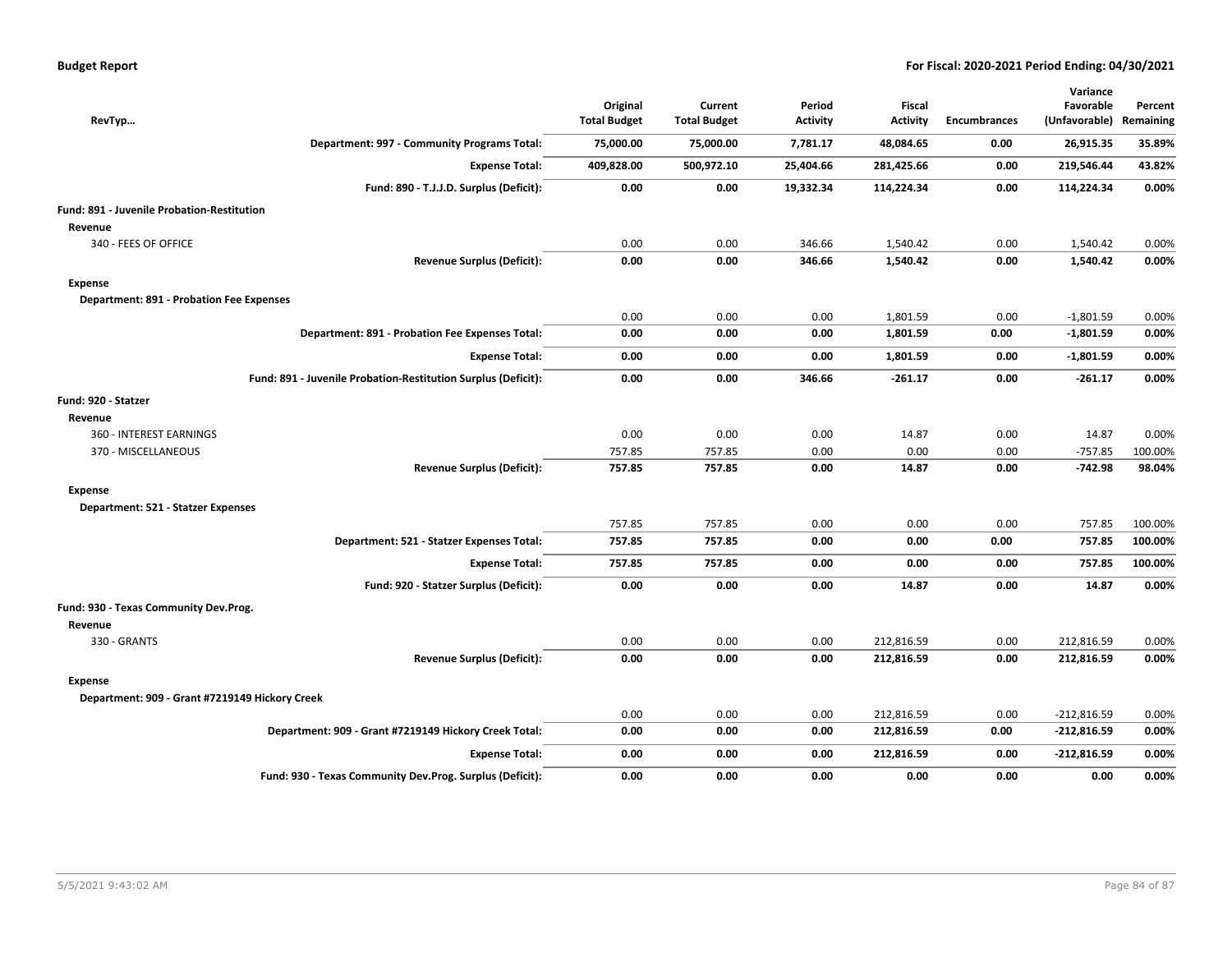| RevTyp                                          | Original<br><b>Total Budget</b> | Current<br><b>Total Budget</b> | Period<br>Activity | Fiscal<br><b>Activity</b> | Encumbrances  | Variance<br>Favorable<br>(Unfavorable) | Percent<br>Remaining |
|-------------------------------------------------|---------------------------------|--------------------------------|--------------------|---------------------------|---------------|----------------------------------------|----------------------|
| Fund: 950 - Payroll                             |                                 |                                |                    |                           |               |                                        |                      |
| Revenue                                         |                                 |                                |                    |                           |               |                                        |                      |
| 370 - MISCELLANEOUS                             | 0.00                            | 0.00                           | 3,955.84           | 11,726.48                 | 0.00          | 11,726.48                              | 0.00%                |
| <b>Revenue Surplus (Deficit):</b>               | 0.00                            | 0.00                           | 3,955.84           | 11,726.48                 | 0.00          | 11,726.48                              | $0.00\%$             |
| Expense                                         |                                 |                                |                    |                           |               |                                        |                      |
| Department: 415 - COBRA Health Insurance        |                                 |                                |                    |                           |               |                                        |                      |
|                                                 | 0.00                            | 0.00                           | 1,977.89           | 9,808.30                  | 0.00          | $-9,808.30$                            | 0.00%                |
| Department: 415 - COBRA Health Insurance Total: | 0.00                            | 0.00                           | 1,977.89           | 9,808.30                  | 0.00          | $-9,808.30$                            | 0.00%                |
| <b>Expense Total:</b>                           | 0.00                            | 0.00                           | 1,977.89           | 9,808.30                  | 0.00          | $-9,808.30$                            | $0.00\%$             |
| Fund: 950 - Payroll Surplus (Deficit):          | 0.00                            | 0.00                           | 1,977.95           | 1,918.18                  | 0.00          | 1,918.18                               | $0.00\%$             |
| <b>Report Surplus (Deficit):</b>                | 0.00                            | 0.00                           | 28,266.06          | 2,102,912.78              | $-145,190.59$ | 1,957,722.19                           | $0.00\%$             |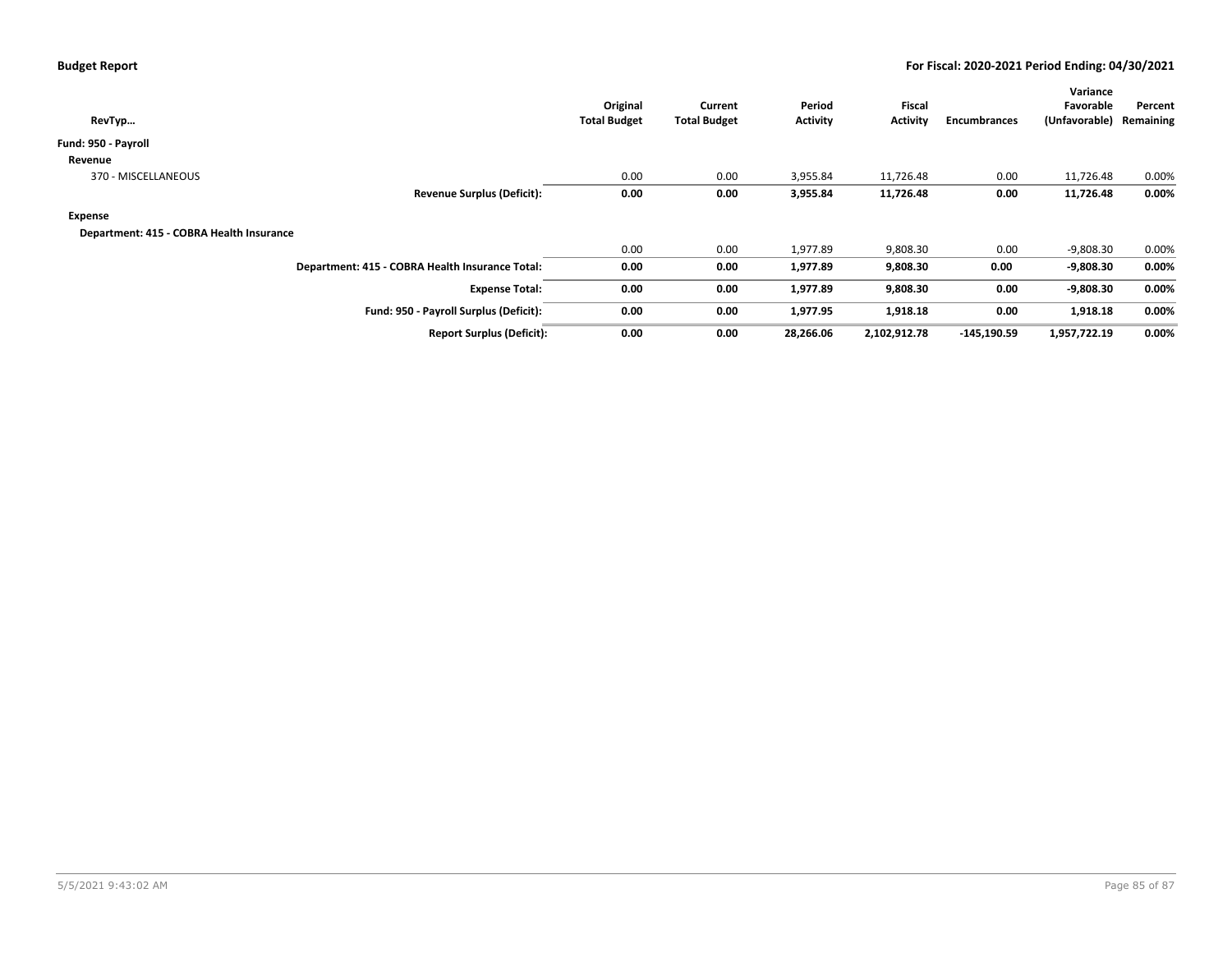# **Fund Summary**

| Fund                                 | Original<br><b>Total Budget</b> | Current<br><b>Total Budget</b> | Period<br><b>Activity</b> | <b>Fiscal</b><br><b>Activity</b> | <b>Encumbrances</b> | Variance<br>Favorable<br>(Unfavorable) |
|--------------------------------------|---------------------------------|--------------------------------|---------------------------|----------------------------------|---------------------|----------------------------------------|
| 100 - General                        | 0.00                            | 0.00                           | $-564,351.57$             | 4,402,266.18                     | $-68,999.51$        | 4,333,266.67                           |
| 110 - Courthouse Security            | 0.00                            | 0.00                           | 608.11                    | $-24,765.39$                     | 0.00                | $-24,765.39$                           |
| 111 - Justice Court Building Securit | 0.00                            | 0.00                           | 0.00                      | 915.92                           | 0.00                | 915.92                                 |
| 120 - County Clerk Vital Statistics  | 0.00                            | 0.00                           | $-546.66$                 | $-569.66$                        | $-103.86$           | $-673.52$                              |
| 121 - County Clerk Records Manag     | 0.00                            | 0.00                           | $-13,143.12$              | $-28,641.95$                     | $-15.98$            | $-28,657.93$                           |
| 122 - Chapter 19 Funds               | 0.00                            | 0.00                           | 0.00                      | $-17,370.07$                     | 0.00                | $-17,370.07$                           |
| 123 - Election Equipment Fund        | 0.00                            | 0.00                           | 0.00                      | $-134,150.07$                    | 0.00                | $-134,150.07$                          |
| 125 - County Clerk Co.& Dist.Court   | 0.00                            | 0.00                           | 0.00                      | $-265.57$                        | 0.00                | $-265.57$                              |
| 126 - County Clerk Court Records P   | 0.00                            | 0.00                           | 0.00                      | 310.00                           | 0.00                | 310.00                                 |
| 127 - County Clerk Records Archive   | 0.00                            | 0.00                           | $-12,380.00$              | $-835.32$                        | 0.00                | $-835.32$                              |
| 130 - Bail Bond Trust Fund           | 0.00                            | 0.00                           | 675.00                    | 3,360.00                         | 0.00                | 3,360.00                               |
| 160 - County Judge Excess Supplen    | 0.00                            | 0.00                           | $-8.67$                   | $-51.47$                         | 0.00                | $-51.47$                               |
| 161 - Probate Judges Education       | 0.00                            | 0.00                           | 0.00                      | 145.00                           | 0.00                | 145.00                                 |
| 190 - District Clerk Records Manag   | 0.00                            | 0.00                           | $-197.93$                 | $-4,838.05$                      | $-58.84$            | $-4,896.89$                            |
| 191 - District Court Records Archive | 0.00                            | 0.00                           | 1,006.67                  | 829.10                           | 0.00                | 829.10                                 |
| 192 - District Clerk Co.& Dist.Court | 0.00                            | 0.00                           | 104.79                    | 153.46                           | 0.00                | 153.46                                 |
| 193 - District Clerk Court Records F | 0.00                            | 0.00                           | 866.61                    | 1,136.96                         | 0.00                | 1,136.96                               |
| 200 - County Offices Records Mang    | 0.00                            | 0.00                           | $-156.77$                 | 3,530.94                         | 0.00                | 3,530.94                               |
| 210 - Road & Bridge #1               | 0.00                            | 0.00                           | $-33,877.32$              | 329,596.67                       | 0.00                | 329,596.67                             |
| 220 - Road & Bridge #2               | 0.00                            | 0.00                           | $-63,288.36$              | 116,190.06                       | $-850.75$           | 115,339.31                             |
| 221 - Raw Water Pipeline Road and    | 0.00                            | 0.00                           | 0.00                      | 12,000.00                        | 0.00                | 12,000.00                              |
| 230 - Road & Bridge #3               | 0.00                            | 0.00                           | $-48,247.83$              | 568,057.29                       | $-22,383.85$        | 545,673.44                             |
| 231 - Lake Road Impact/Raw Wate      | 0.00                            | 0.00                           | 0.00                      | 84,000.00                        | 0.00                | 84,000.00                              |
| 240 - Road & Bridge #4               | 0.00                            | 0.00                           | $-22,712.69$              | 320,057.68                       | 0.00                | 320,057.68                             |
| 241 - Lake Road Impact/Raw Wate      | 0.00                            | 0.00                           | 0.00                      | 104,000.00                       | 0.00                | 104,000.00                             |
| 260 - J.P.#1 Justice Court Technolo  | 0.00                            | 0.00                           | 0.00                      | $-1.064.58$                      | 0.00                | $-1,064.58$                            |
| 270 - J.P.#2 Justice Court Technolo  | 0.00                            | 0.00                           | 0.00                      | 70.12                            | 0.00                | 70.12                                  |
| 280 - J.P.#3 Justice Court Technolo  | 0.00                            | 0.00                           | 0.00                      | 316.01                           | 0.00                | 316.01                                 |
| 310 - F.C.Detention Center Annual    | 0.00                            | 0.00                           | $-1.515.00$               | $-7,369.50$                      | 0.00                | $-7,369.50$                            |
| 330 - Bail Bondsman Application Fe   | 0.00                            | 0.00                           | 0.00                      | 1,000.00                         | 0.00                | 1,000.00                               |
| 350 - Law Library                    | 0.00                            | 0.00                           | 2,105.06                  | 4,174.43                         | 0.00                | 4,174.43                               |
| 360 - D. A. Fee                      | 0.00                            | 0.00                           | $-1,232.11$               | 12,205.74                        | 0.00                | 12,205.74                              |
| 361 - Contraband Seizure             | 0.00                            | 0.00                           | 0.00                      | 0.76                             | 0.00                | 0.76                                   |
| 362 - Investigator/LEOSE             | 0.00                            | 0.00                           | 0.00                      | 642.52                           | 0.00                | 642.52                                 |
| 380 - IHC Co-Op Gin                  | 0.00                            | 0.00                           | 0.00                      | 6.89                             | 0.00                | 6.89                                   |
| 381 - IHC Bonnie Ruth Cooper         | 0.00                            | 0.00                           | $-175.84$                 | 315.94                           | 0.00                | 315.94                                 |
| 412 - Safe Room Reimbursement P      | 0.00                            | 0.00                           | 0.00                      | $-8,288.08$                      | 0.00                | $-8,288.08$                            |
| 413 - CARES ACT-CORONAVIRUS RI       | 0.00                            | 0.00                           | $-7,014.87$               | $-107, 105.98$                   | $-5,249.02$         | $-112,355.00$                          |
| 414 - OOG COVID #4145401             | 0.00                            | 0.00                           | 3,610.38                  | 3,421.50                         | $-16,742.24$        | $-13,320.74$                           |
| 560 - Sheriff Forfeiture             | 0.00                            | 0.00                           | 3,037.00                  | $-10,405.11$                     | $-26,636.54$        | $-37,041.65$                           |